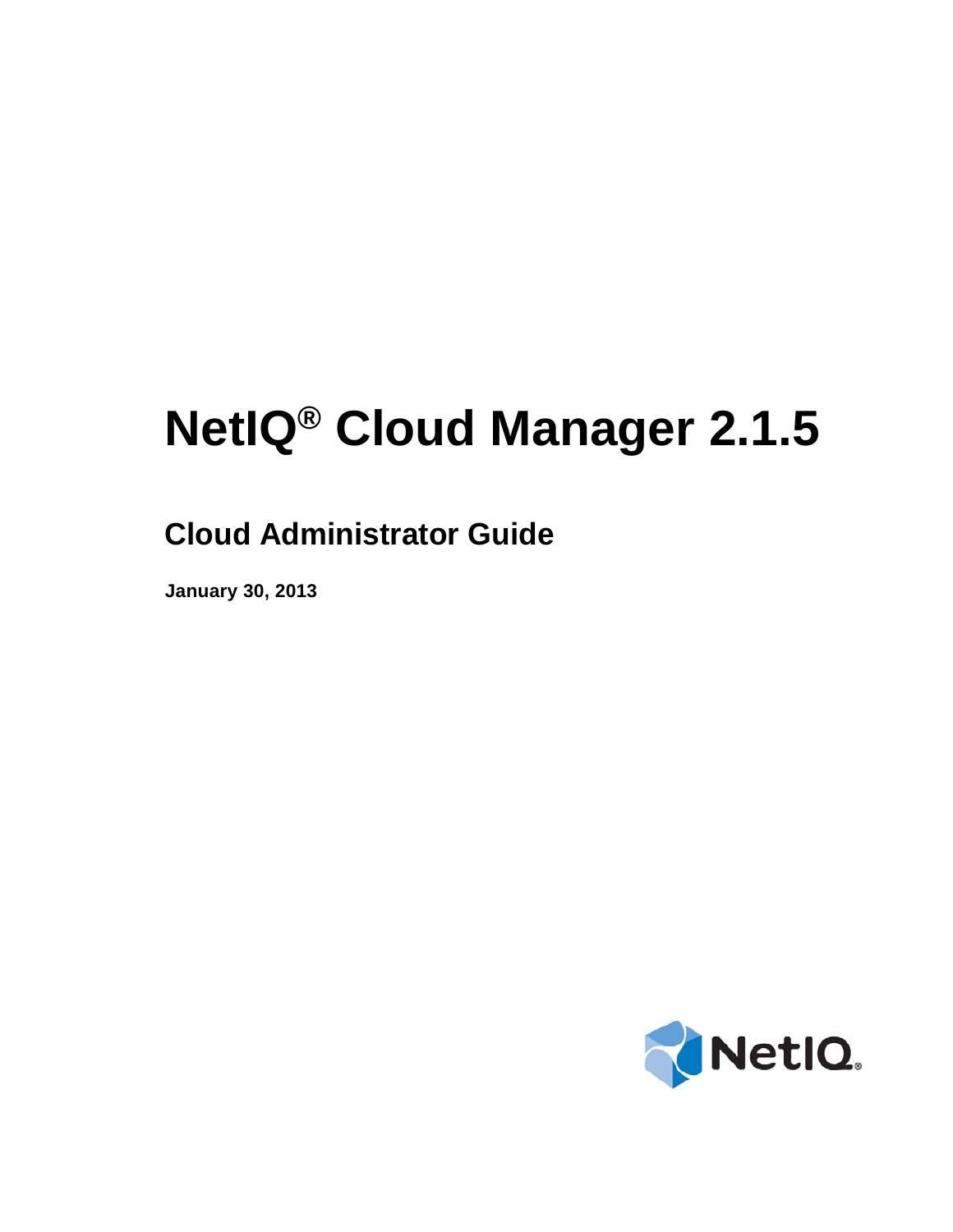#### **Legal Notice**

THIS DOCUMENT AND THE SOFTWARE DESCRIBED IN THIS DOCUMENT ARE FURNISHED UNDER AND ARE SUBJECT TO THE TERMS OF A LICENSE AGREEMENT OR A NON-DISCLOSURE AGREEMENT. EXCEPT AS EXPRESSLY SET FORTH IN SUCH LICENSE AGREEMENT OR NON-DISCLOSURE AGREEMENT, NETIQ CORPORATION PROVIDES THIS DOCUMENT AND THE SOFTWARE DESCRIBED IN THIS DOCUMENT "AS IS" WITHOUT WARRANTY OF ANY KIND, EITHER EXPRESS OR IMPLIED, INCLUDING, BUT NOT LIMITED TO, THE IMPLIED WARRANTIES OF MERCHANTABILITY OR FITNESS FOR A PARTICULAR PURPOSE. SOME STATES DO NOT ALLOW DISCLAIMERS OF EXPRESS OR IMPLIED WARRANTIES IN CERTAIN TRANSACTIONS; THEREFORE, THIS STATEMENT MAY NOT APPLY TO YOU.

For purposes of clarity, any module, adapter or other similar material ("Module") is licensed under the terms and conditions of the End User License Agreement for the applicable version of the NetIQ product or software to which it relates or interoperates with, and by accessing, copying or using a Module you agree to be bound by such terms. If you do not agree to the terms of the End User License Agreement you are not authorized to use, access or copy a Module and you must destroy all copies of the Module and contact NetIQ for further instructions.

This document and the software described in this document may not be lent, sold, or given away without the prior written permission of NetIQ Corporation, except as otherwise permitted by law. Except as expressly set forth in such license agreement or non-disclosure agreement, no part of this document or the software described in this document may be reproduced, stored in a retrieval system, or transmitted in any form or by any means, electronic, mechanical, or otherwise, without the prior written consent of NetIQ Corporation. Some companies, names, and data in this document are used for illustration purposes and may not represent real companies, individuals, or data.

This document could include technical inaccuracies or typographical errors. Changes are periodically made to the information herein. These changes may be incorporated in new editions of this document. NetIQ Corporation may make improvements in or changes to the software described in this document at any time.

U.S. Government Restricted Rights: If the software and documentation are being acquired by or on behalf of the U.S. Government or by a U.S. Government prime contractor or subcontractor (at any tier), in accordance with 48 C.F.R. 227.7202-4 (for Department of Defense (DOD) acquisitions) and 48 C.F.R. 2.101 and 12.212 (for non-DOD acquisitions), the government's rights in the software and documentation, including its rights to use, modify, reproduce, release, perform, display or disclose the software or documentation, will be subject in all respects to the commercial license rights and restrictions provided in the license agreement.

#### **© 2013 NetIQ Corporation and its affiliates. All Rights Reserved.**

For information about NetIQ trademarks, see [https://www.netiq.com/company/legal/.](https://www.netiq.com/company/legal/)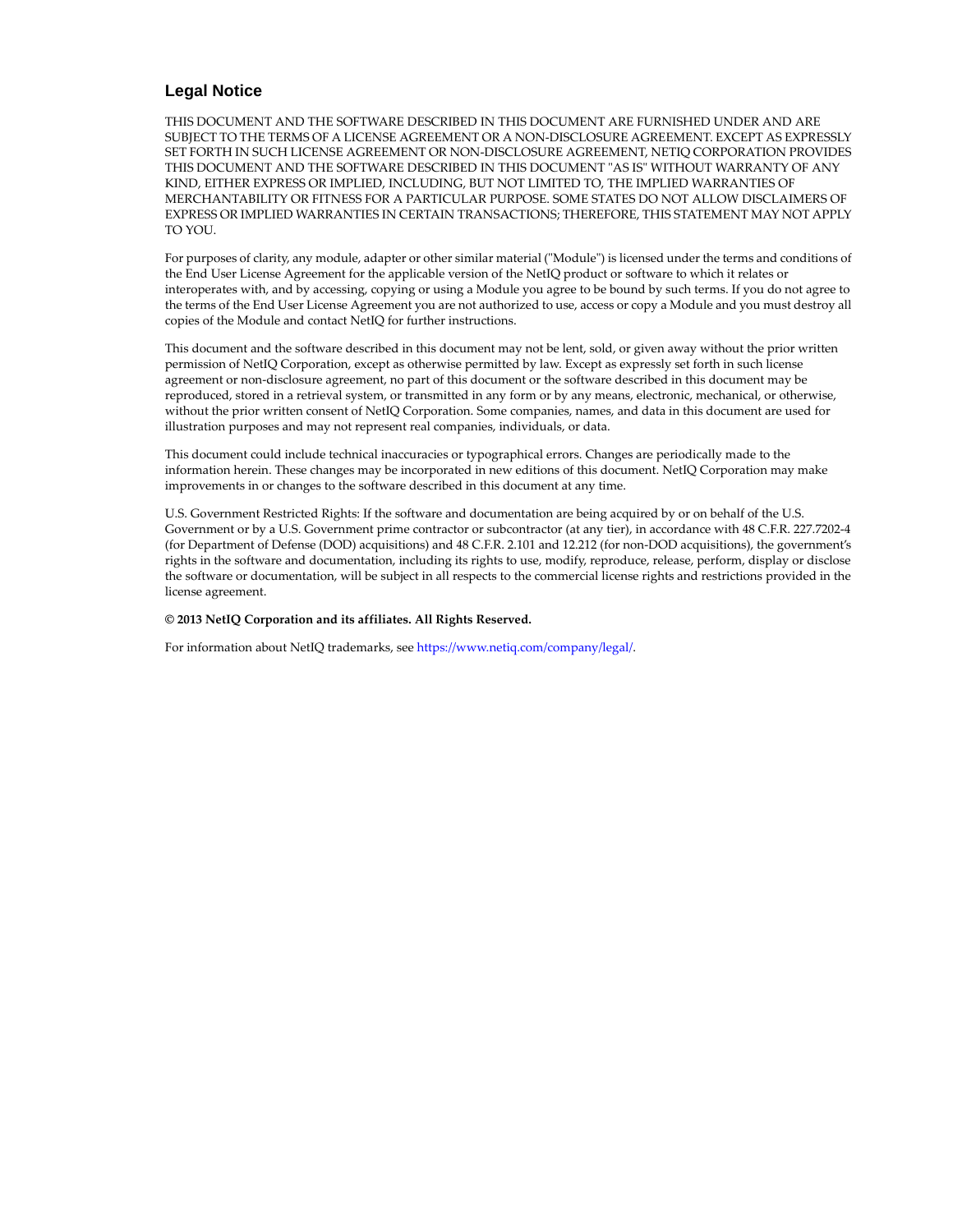## **Contents**

|              |                          | <b>About This Guide</b><br><b>About NetIQ Corporation</b> | 11<br>13 |
|--------------|--------------------------|-----------------------------------------------------------|----------|
|              |                          | <b>Part I Cloud Setup</b>                                 | 15       |
|              |                          | 1 Creating a Zone                                         | 17       |
| $\mathbf{2}$ |                          | <b>Creating Resource Groups Within the Zone</b>           | 19       |
|              | 2.1<br>2.2<br>2.3        |                                                           |          |
|              |                          | 3 Creating Service Levels for Resource Groups             | 21       |
|              |                          | 4 Creating Workload Templates                             | 23       |
| 5            |                          | <b>Creating an Organization</b>                           | 27       |
| 6            |                          | <b>Creating an Organization's Business Groups</b>         | 29       |
|              |                          | <b>7 Creating Users and Groups</b>                        | 31       |
|              | 7.1<br>7.2<br>7.3<br>7.4 |                                                           |          |
|              |                          | <b>Part II System Management</b>                          | 39       |
| 8            |                          | <b>Managing Zones</b>                                     | 41       |
|              | 8.1<br>8.2<br>8.3<br>8.4 |                                                           |          |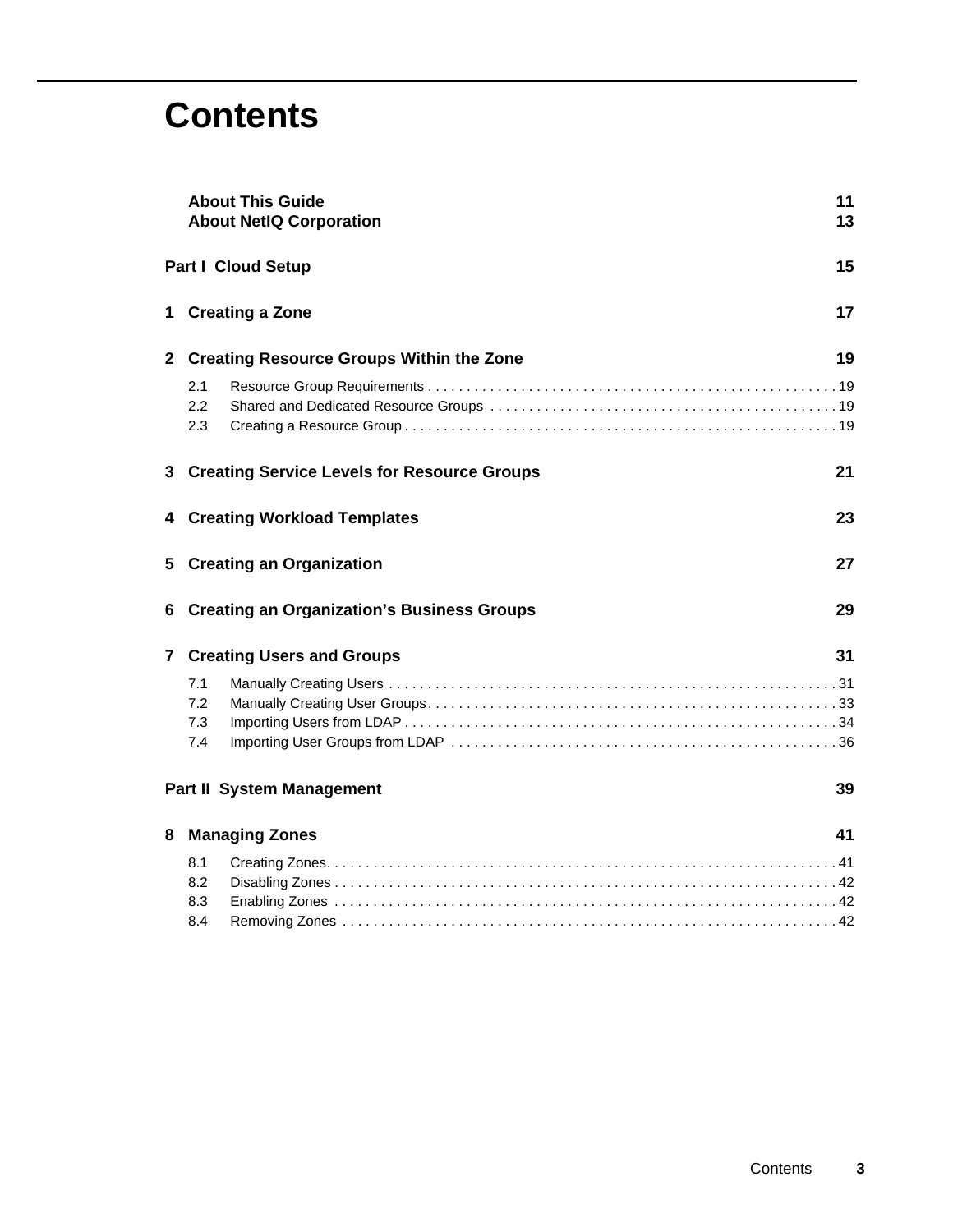|                                                | 9 Customizing the Capacity Thresholds and Data Refresh Interval<br>45 |    |  |  |
|------------------------------------------------|-----------------------------------------------------------------------|----|--|--|
|                                                | 47<br>10 Managing System Users, User Groups, and Roles                |    |  |  |
|                                                | <b>11 Configuring E-Mail Notifications</b>                            | 49 |  |  |
|                                                | 12 Configuring Remote Console Access to Workloads                     | 51 |  |  |
| 12.1<br>$12.2^{\circ}$<br>12.3<br>12.4<br>12.5 |                                                                       |    |  |  |
|                                                | 13 Configuring Auto Approval for Business Service Requests            | 55 |  |  |
|                                                | 14 Customizing the Workload Update Schedule                           | 57 |  |  |
|                                                | 15 Customizing the Cloud Manager Console Interface                    | 59 |  |  |
| 61<br><b>Part III User Management</b>          |                                                                       |    |  |  |
|                                                | <b>16 User Concepts</b>                                               | 63 |  |  |
| 16.1<br>16.2<br>16.3<br>16.4                   | 16.2.1<br>16.2.2                                                      |    |  |  |
|                                                | <b>17 Creating User Accounts</b>                                      | 71 |  |  |
| 17.3                                           |                                                                       |    |  |  |
|                                                | <b>18 Providing Self Registration for Users</b>                       | 75 |  |  |
| 18.1<br>18.2<br>18.3                           |                                                                       |    |  |  |
|                                                | <b>19 Creating User Groups</b>                                        | 77 |  |  |
| 19.1<br>19.2<br>19.3                           |                                                                       |    |  |  |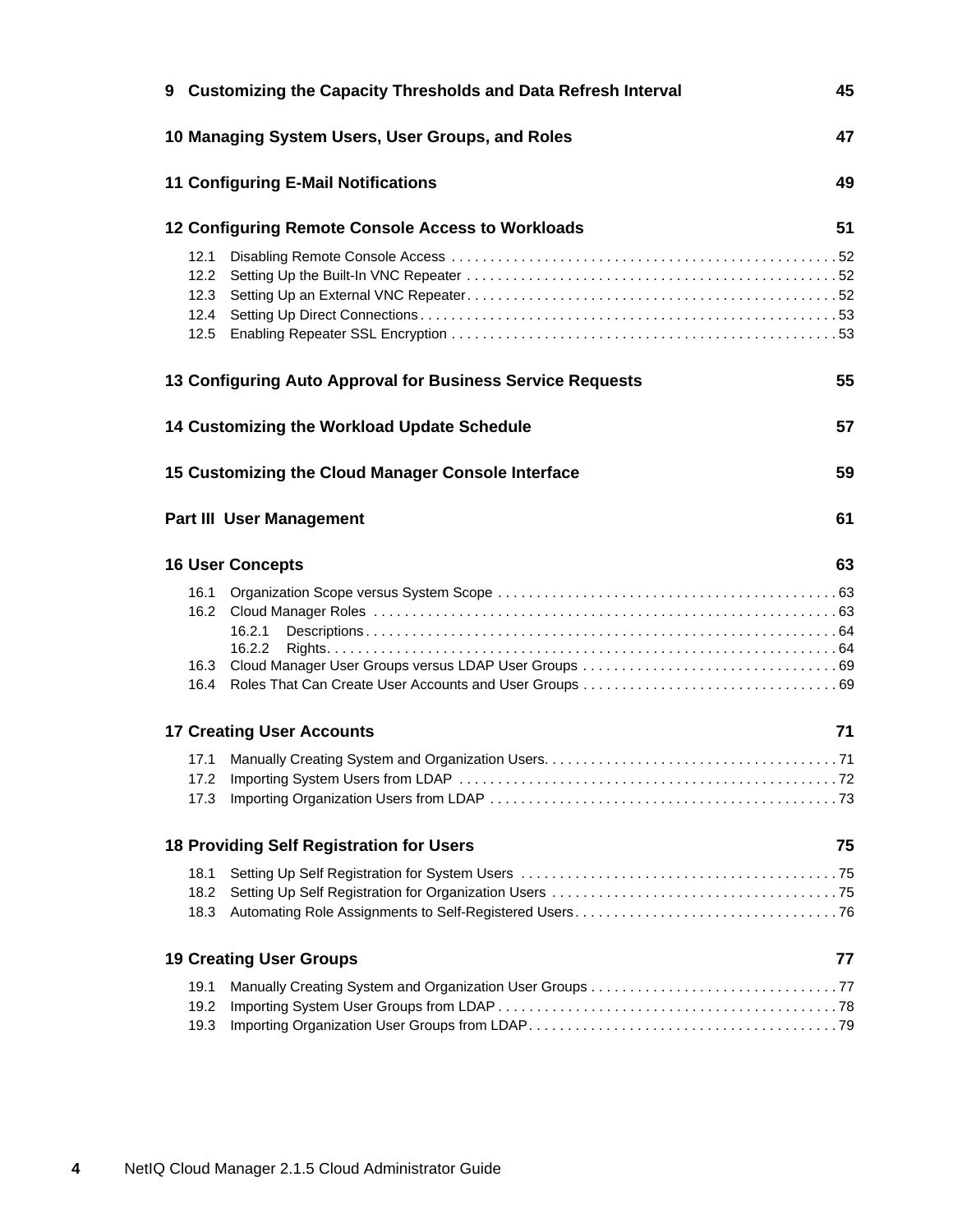| 20 Assigning Roles to Users and Groups<br>83<br>85<br><b>21 Deleting Users</b> |                                                                      |     |  |
|--------------------------------------------------------------------------------|----------------------------------------------------------------------|-----|--|
|                                                                                |                                                                      |     |  |
|                                                                                | <b>Part IV Catalog Management</b>                                    | 89  |  |
|                                                                                | 23 Workload Template Concepts                                        | 91  |  |
| 23.1<br>23.2<br>23.3<br>23.4<br>23.5<br>23.6                                   |                                                                      |     |  |
|                                                                                | <b>24 Creating Workload Templates</b>                                | 95  |  |
|                                                                                | 25 Assigning Workload Templates to Organizations and Business Groups | 99  |  |
| 25.1<br>25.2<br>25.3<br>25.4                                                   |                                                                      |     |  |
|                                                                                | <b>26 Modifying Workload Templates</b>                               | 101 |  |
|                                                                                | 27 Deleting Workload Templates                                       | 103 |  |
|                                                                                | <b>28 Add-on Applications</b>                                        | 105 |  |
| 28.1<br>28.2                                                                   |                                                                      |     |  |
|                                                                                | 29 Add-On Services                                                   | 109 |  |
| 29.1<br>29.2                                                                   |                                                                      |     |  |
|                                                                                | <b>30 Legal Agreements</b>                                           | 113 |  |
| 30.1                                                                           |                                                                      |     |  |
|                                                                                | <b>31 Resource Pricing Packages</b>                                  | 117 |  |
| 31.1<br>31.2                                                                   |                                                                      |     |  |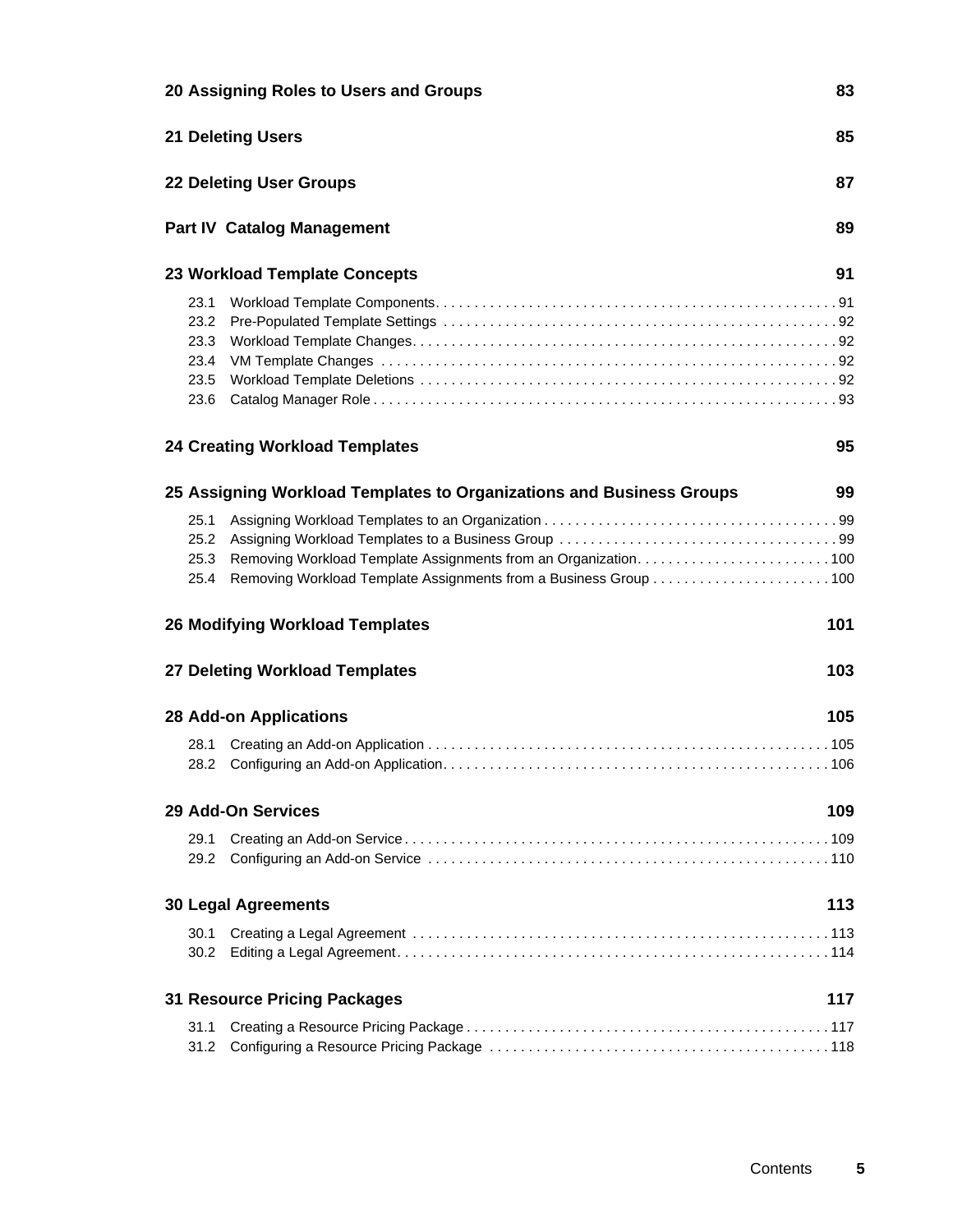| <b>Part V Organization Management</b>                                                                                                                              | 121 |
|--------------------------------------------------------------------------------------------------------------------------------------------------------------------|-----|
| <b>32 Creating Organizations</b>                                                                                                                                   | 123 |
| 33 Customizing Organization Configuration Settings                                                                                                                 | 127 |
| <b>34 Creating Business Groups</b>                                                                                                                                 | 129 |
| 35 Assigning Resource Groups to Organizations and Business Groups                                                                                                  | 131 |
| 35.1<br>35.2<br>35.3<br>Removing Resource Group Assignments from a Business Group 133<br>35.4                                                                      |     |
| 36 Assigning Workload Templates to Organizations and Business Groups                                                                                               | 135 |
| 36.1<br>36.2<br>36.3<br>Removing Workload Template Assignments from an Organization136<br>Removing Workload Template Assignments from a Business Group 136<br>36.4 |     |
| 37 Managing Organization Users, User Groups, and Roles                                                                                                             | 137 |
| <b>Part VI Resource Management</b>                                                                                                                                 | 139 |
| <b>38 Resource Group Concepts</b>                                                                                                                                  | 141 |
| 38.1<br>38.2<br>38.3<br>38.4                                                                                                                                       |     |
| 39 Creating, Modifying, and Deleting Resource Groups                                                                                                               | 143 |
| 39.1<br>39.2<br>39.3                                                                                                                                               |     |
| 40 Creating, Modifying, and Deleting Service Levels                                                                                                                | 147 |
| 40.1<br>40.2<br>40.3<br>40.4<br>40.5<br>40.6                                                                                                                       |     |
| 41 Assigning Service Levels to Resource Groups                                                                                                                     | 153 |
| 41.1<br>41.2                                                                                                                                                       |     |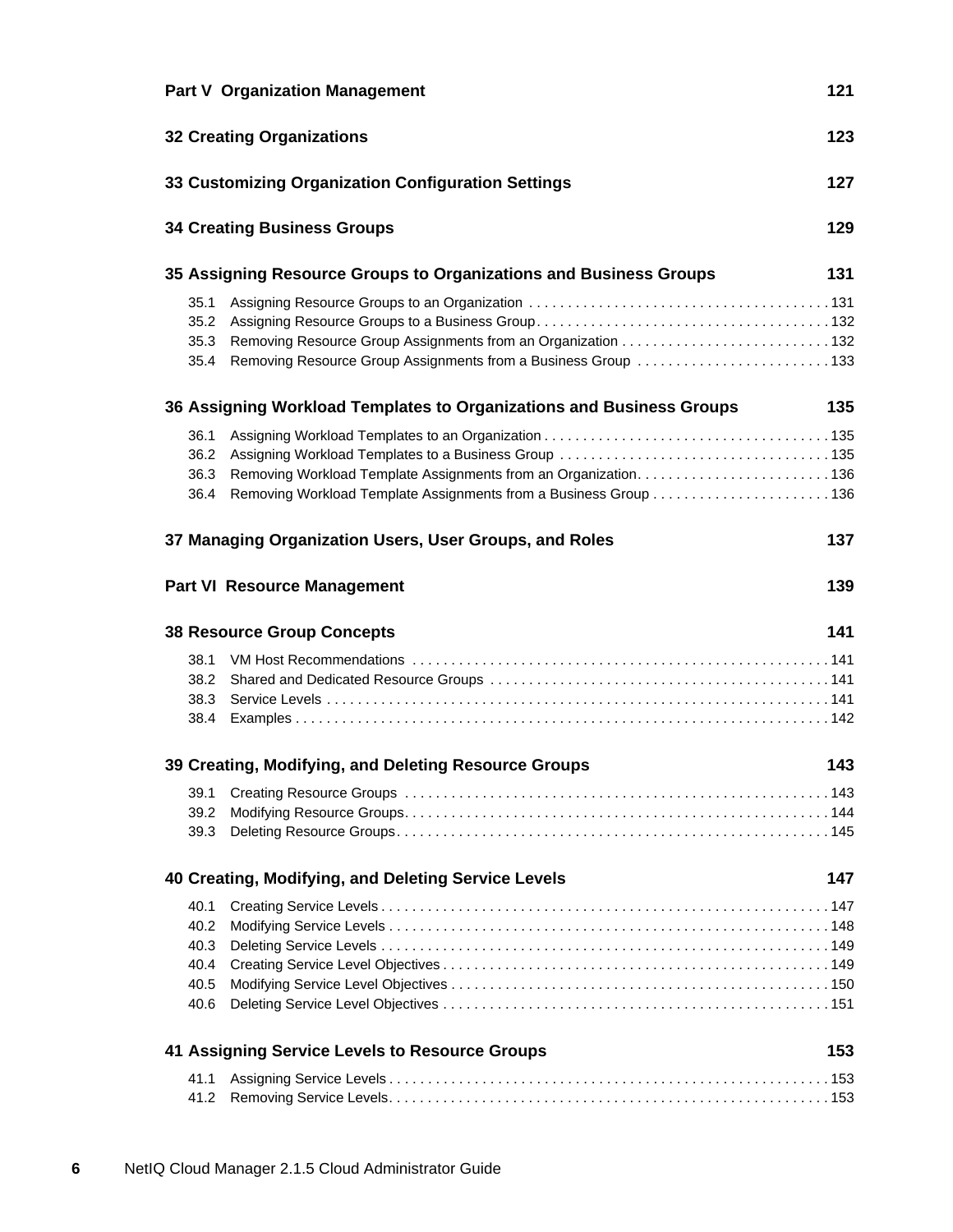|                                      | 42 Assigning Resource Groups to Organizations and Business Groups | 155 |
|--------------------------------------|-------------------------------------------------------------------|-----|
| 42.1<br>42.2<br>42.3<br>42.4         | Removing Resource Group Assignments from a Business Group 157     |     |
|                                      | <b>43 Monitoring Resource Capacity</b>                            | 159 |
| 43.3<br>43.4                         | 43.2.1<br>43.2.2                                                  |     |
|                                      | <b>Part VII Business Service Management</b>                       | 165 |
|                                      | <b>44 Requesting Business Services</b>                            | 167 |
|                                      | <b>45 Managing Business Service Requests</b>                      | 171 |
| 45.1<br>45.2<br>45.4                 |                                                                   |     |
|                                      | <b>46 Importing Existing Virtual Machines</b>                     | 173 |
| 46.1<br>46.2                         | Importing a Virtual Machine into a Deployed Business Service174   |     |
|                                      | <b>47 Managing Deployed Business Services</b>                     | 177 |
| 47.1<br>47.2                         |                                                                   |     |
|                                      | <b>48 Changing Deployed Business Services</b>                     | 179 |
| 48.1<br>48.2<br>48.3<br>48.4<br>48.5 | Reassigning a Business Service to a Different Business Group 179  |     |
|                                      | <b>49 Extending Business Service Expiration Dates</b>             | 183 |
|                                      | 50 Displaying or Hiding Business Service Costs                    | 185 |
| 50.1<br>50.2                         |                                                                   |     |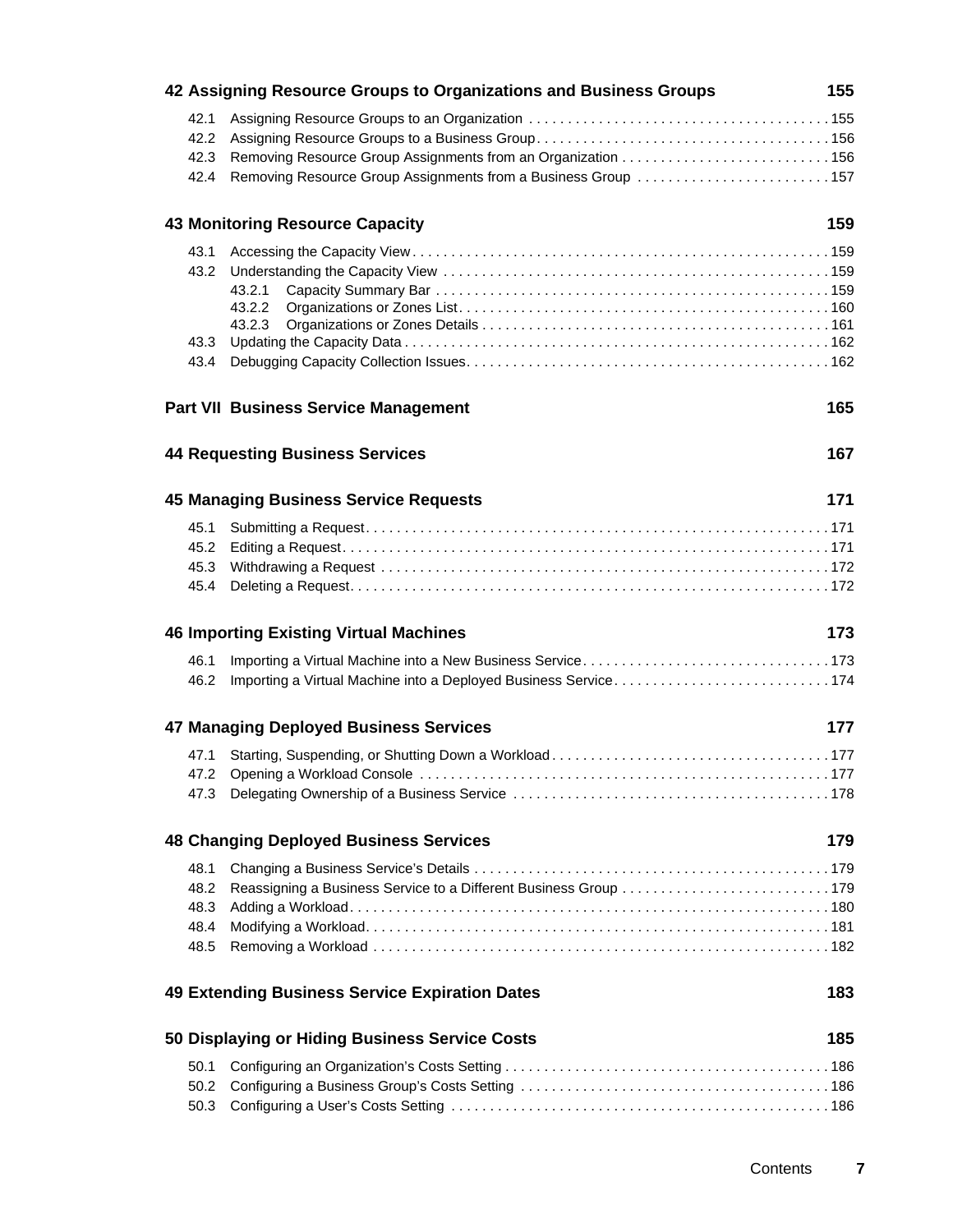|   | <b>51 Business Service Contracts</b><br>187 |                                                                        |     |  |
|---|---------------------------------------------|------------------------------------------------------------------------|-----|--|
|   | 51.1<br>51.2<br>51.3                        |                                                                        |     |  |
|   |                                             | <b>Part VIII Tasks Management</b>                                      | 189 |  |
|   |                                             | 52 Displaying Administrator or Sponsor Tasks                           | 191 |  |
|   |                                             | <b>53 Tasks Concepts</b>                                               | 193 |  |
|   | 53.1<br>53.2<br>53.3<br>53.4                |                                                                        |     |  |
|   |                                             | <b>54 Claiming Tasks</b>                                               | 197 |  |
|   |                                             | 55 Approving and Denying Requests                                      | 199 |  |
|   |                                             | <b>56 Completing Configuration Tasks</b>                               | 201 |  |
|   | 56.1                                        |                                                                        |     |  |
|   |                                             | 57 Completing Trigger Tasks                                            | 203 |  |
|   | 57.1                                        |                                                                        |     |  |
|   |                                             | <b>Part IX Reports</b>                                                 | 205 |  |
|   |                                             | <b>58 Report Descriptions</b>                                          | 207 |  |
|   |                                             | <b>59 Generating Reports</b>                                           | 209 |  |
|   |                                             | A Setting Up Cloud Manager to Log to a Sentinel Collector              | 211 |  |
|   |                                             | <b>B</b> Enabling Rebranding on the Mobile Cloud Manager Clients       | 213 |  |
|   | B.1<br>B.2                                  | B.1.1<br>B.1.2                                                         |     |  |
|   |                                             | C Integrating Cloud Manager with the Nixu IP Address Management System | 215 |  |
| D |                                             | <b>Using REST APIs to Customize Cloud Manager Behavior</b>             | 221 |  |
|   | D.1<br>D.2                                  | Using the REST APIs to Modify the Cloud Manager Workflow 221           |     |  |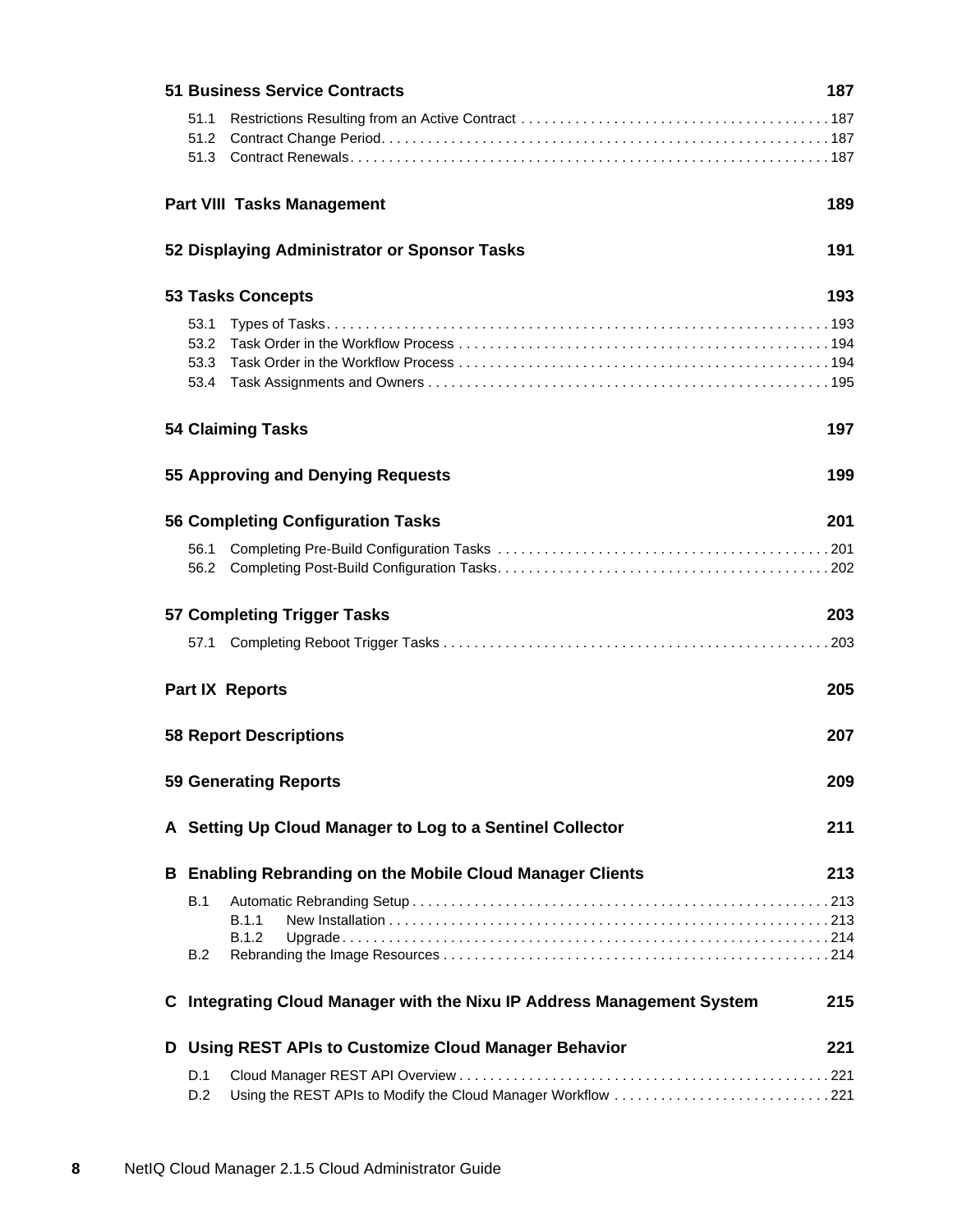| D.2.1 |                                                                          |  |
|-------|--------------------------------------------------------------------------|--|
|       | D.2.2 Skipping the PreConfig Approval Stage by Invoking REST Callouts223 |  |
|       |                                                                          |  |
|       |                                                                          |  |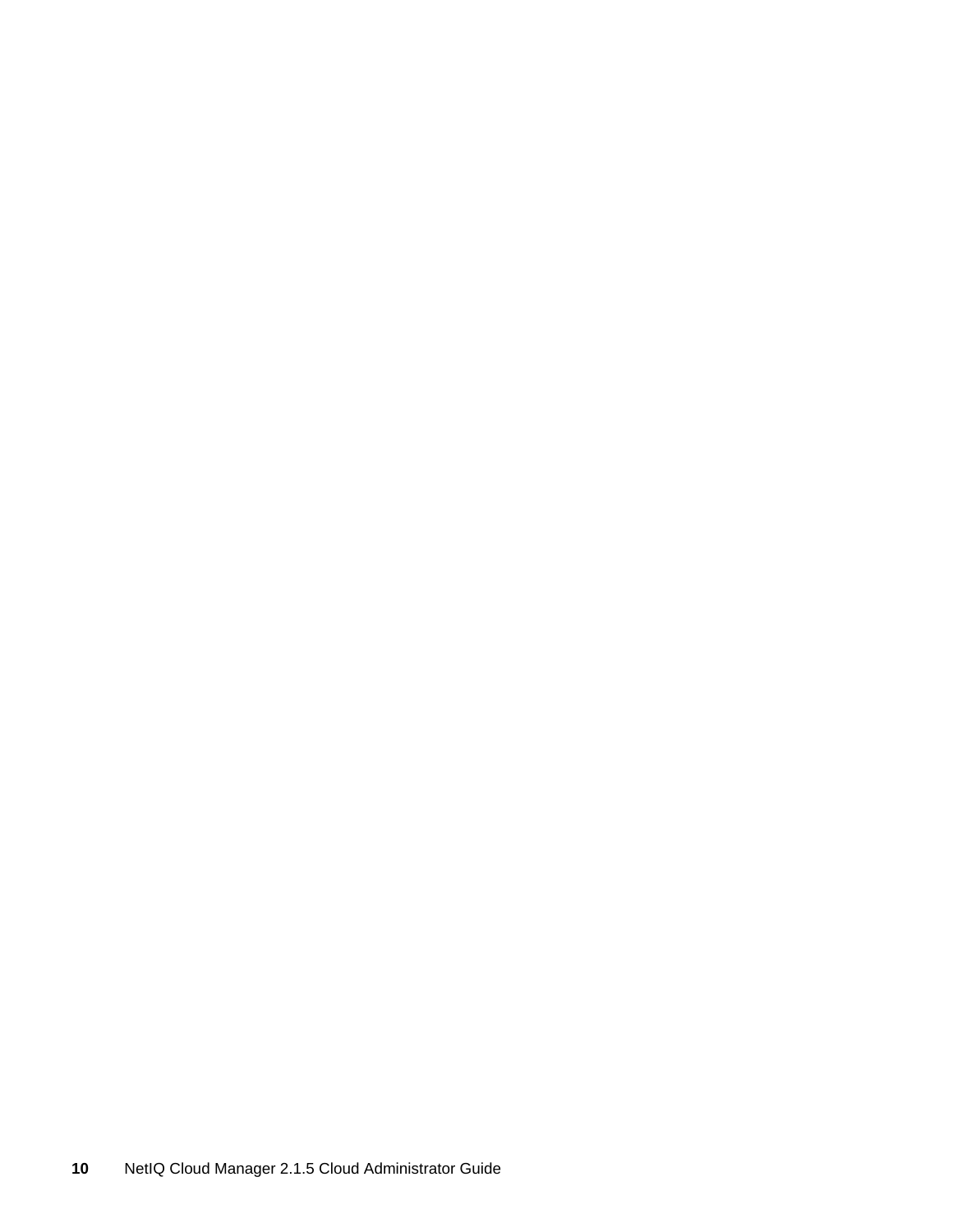## <span id="page-10-0"></span>**About This Guide**

This guide provides instructions for administering a NetIQ® Cloud Manager 2.1.5 system. It includes the following sections:

- [Part I, "Cloud Setup," on page 15](#page-14-1)
- [Part II, "System Management," on page 39](#page-38-1)
- [Part III, "User Management," on page 61](#page-60-1)
- [Part IV, "Catalog Management," on page 89](#page-88-1)
- [Part V, "Organization Management," on page 121](#page-120-1)
- [Part VI, "Resource Management," on page 139](#page-138-1)
- [Part VII, "Business Service Management," on page 165](#page-164-1)
- [Part VIII, "Tasks Management," on page 189](#page-188-1)
- [Part IX, "Reports," on page 205](#page-204-1)
- [Appendix A, "Setting Up Cloud Manager to Log to a Sentinel Collector," on page 211](#page-210-1)
- [Appendix B, "Enabling Rebranding on the Mobile Cloud Manager Clients," on page 213](#page-212-3)
- [Appendix C, "Integrating Cloud Manager with the Nixu IP Address Management System," on](#page-214-1)  [page 215](#page-214-1)
- [Appendix D, "Using REST APIs to Customize Cloud Manager Behavior," on page 221](#page-220-3)

### **Intended Audience**

This information is intended for anyone who is assigned the Cloud Administrator role for a NetIQ Cloud Manager system. Consumers of this information should be experienced Linux and Windows system administrators who are familiar with virtual machine technology and datacenter operations.

### **Additional Documentation**

For other NetIQ Cloud Manager 2.1.5 documentation, see the [NetIQ Cloud Manager 2.](https://www.netiq.com/documentation/cloudmanager2/)*[x](https://www.netiq.com/documentation/cloudmanager2/)* [documentation site](https://www.netiq.com/documentation/cloudmanager2/) (https://www.netiq.com/documentation/cloudmanager2/).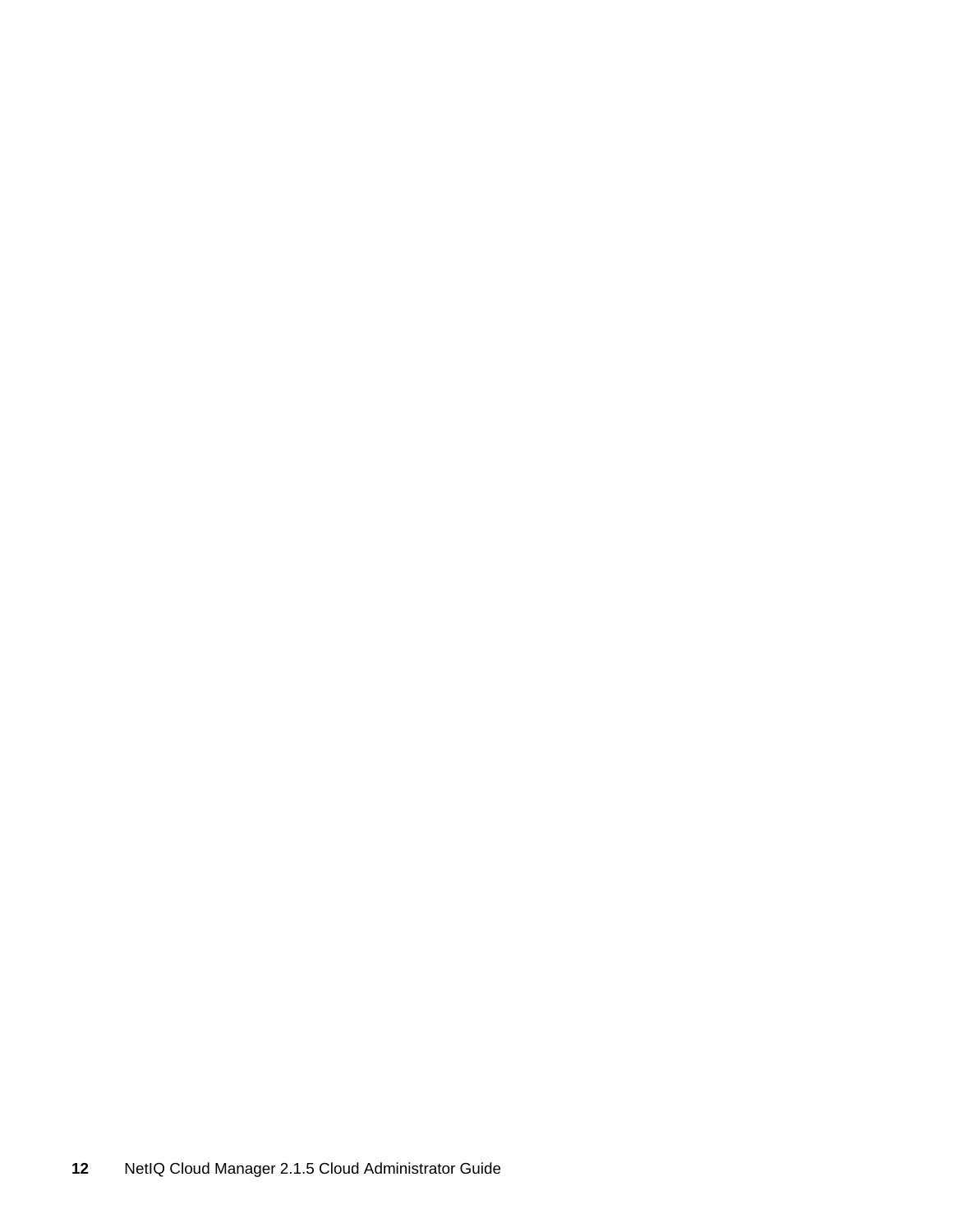## <span id="page-12-0"></span>**About NetIQ Corporation**

NetIQ, an Attachmate business, is a global leader in systems and security management. With more than 12,000 customers in over 60 countries, NetIQ solutions maximize technology investments and enable IT process improvements to achieve measurable cost savings. The company's portfolio includes award-winning management products for IT Process Automation, Systems Management, Security Management, Configuration Audit and Control, Enterprise Administration, and Unified Communications Management. For more information, please visit [www.netiq.com](http://www.netiq.com).

## **Contacting Sales Support**

For questions about products, pricing, and capabilities, please contact your local partner. If you cannot contact your partner, please contact our Sales Support team

| Worldwide:                       | www.netig.com/about netig/officelocations.asp |
|----------------------------------|-----------------------------------------------|
| <b>United States and Canada:</b> | 888-323-6768                                  |
| Email:                           | info@netig.com                                |
| Web Site:                        | www.netig.com                                 |

## **Contacting Technical Support**

For specific product issues, please contact our Technical Support team.

| Worldwide:                       | www.netig.com/Support/contactinfo.asp |
|----------------------------------|---------------------------------------|
| <b>North and South America:</b>  | 1-713-418-5555                        |
| Europe, Middle East, and Africa: | +353 (0) 91-782 677                   |
| Email:                           | support@netig.com                     |
| Web Site:                        | www.netig.com/support                 |

#### **Contacting Documentation Support**

Our goal is to provide documentation that meets your needs. We want to hear your comments and suggestions about this manual and the other documentation included with this product.

- Please use the *User Comments* feature at the bottom of each page of the online documentation to provide specific feedback about the content on that page. A documentation representative will contact you via e-mail with a resolution to the documentation problem within five business days.
- If you have more general suggestions for improvements, please email Documentation-Feedback@netiq.com. We value your input and look forward to hearing from you.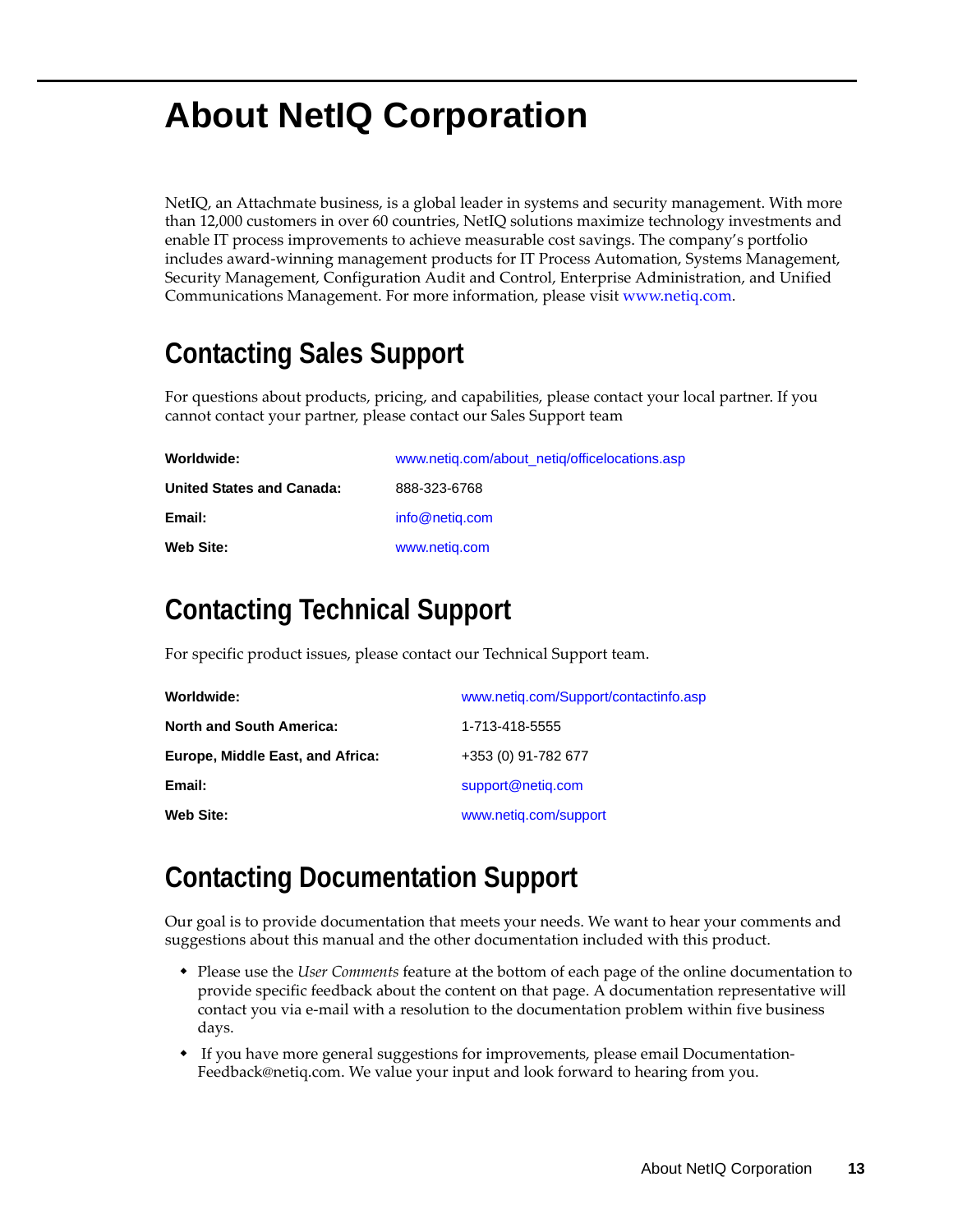#### **Contacting the Online User Community**

Qmunity, the NetIQ online community, is a collaborative network connecting you to your peers and NetIQ experts. By providing more immediate information, useful links to helpful resources, and access to NetIQ experts, Qmunity helps ensure you are mastering the knowledge you need to realize the full potential of IT investments upon which you rely. For more information, please visit [http://](http://community.netiq.com) [community.netiq.com](http://community.netiq.com).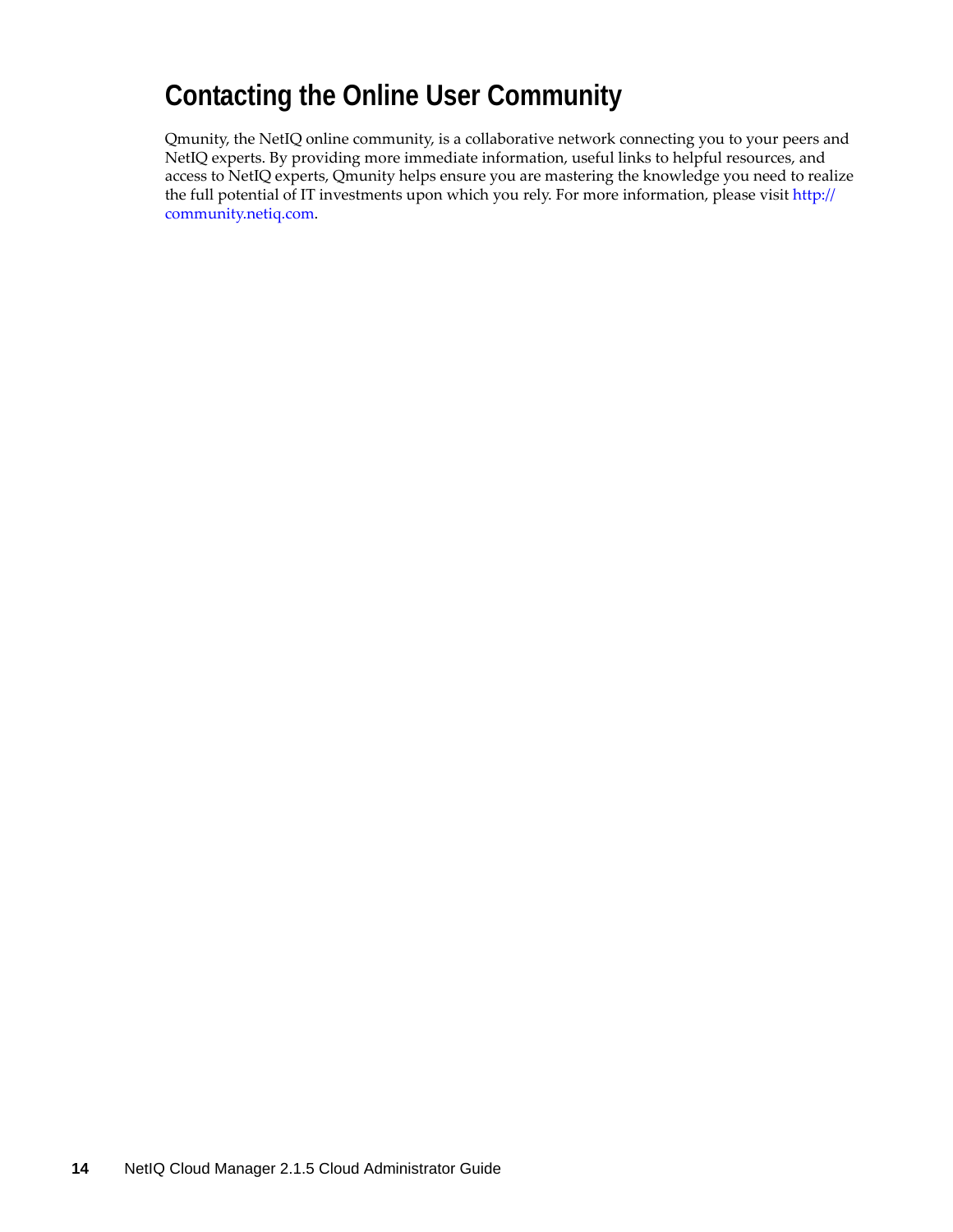## <span id="page-14-1"></span><span id="page-14-0"></span><sup>I</sup>**Cloud Setup**

I

The following sections provide information to help you set up your Cloud environment. The sections follow the same process and include the same information as the *Getting Started* view in the Cloud Manager console:

- [Chapter 1, "Creating a Zone," on page 17](#page-16-1)
- [Chapter 2, "Creating Resource Groups Within the Zone," on page 19](#page-18-4)
- [Chapter 3, "Creating Service Levels for Resource Groups," on page 21](#page-20-1)
- [Chapter 4, "Creating Workload Templates," on page 23](#page-22-1)
- [Chapter 5, "Creating an Organization," on page 27](#page-26-1)
- [Chapter 6, "Creating an Organization's Business Groups," on page 29](#page-28-1)
- [Chapter 7, "Creating Users and Groups," on page 31](#page-30-2)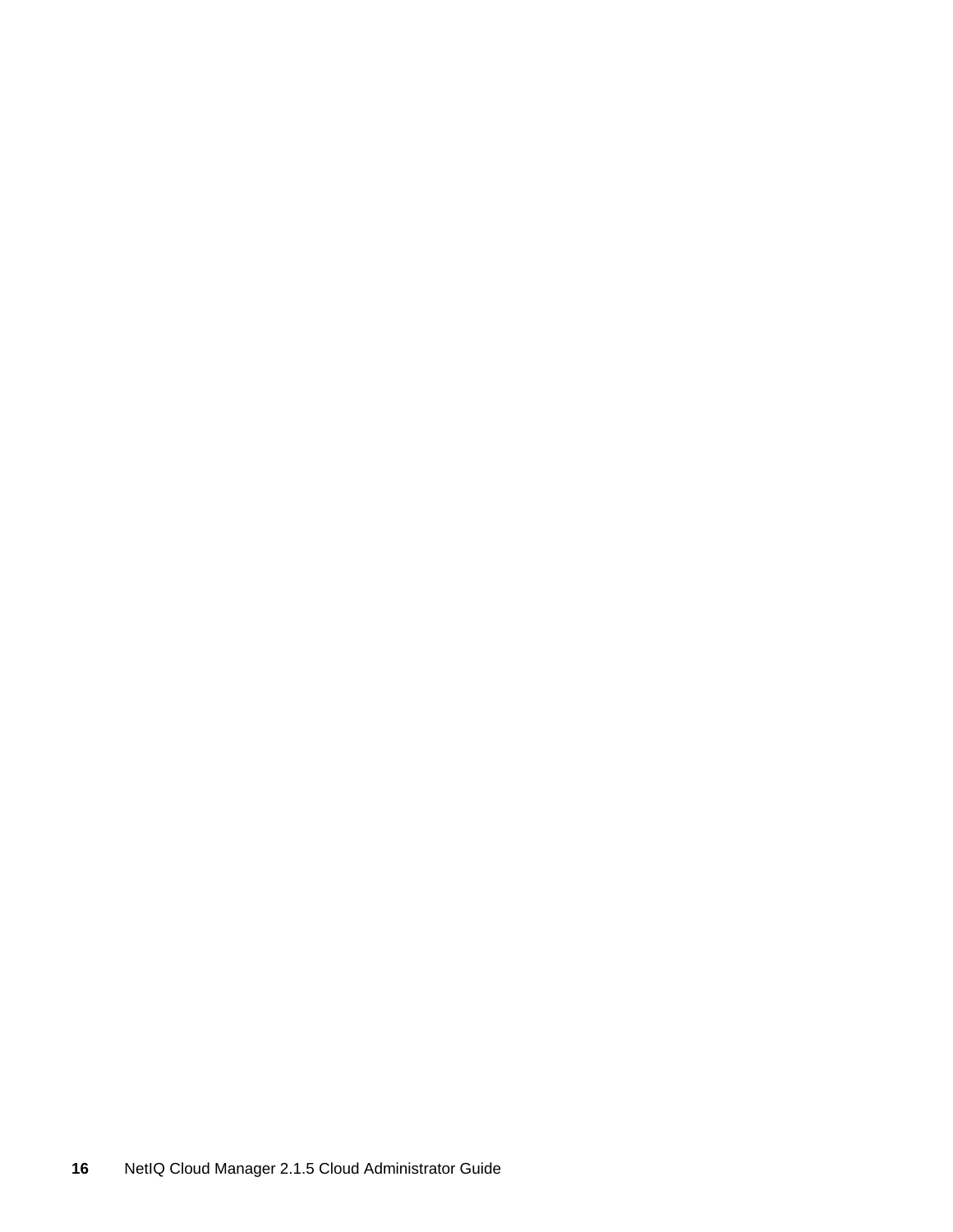## <span id="page-16-1"></span><span id="page-16-0"></span>1 <sup>1</sup>**Creating a Zone**

A Cloud Manager zone is single Cloud Manager Orchestration Server and its managed resources (VM hosts, storage repositories, networks, and so forth). You create a zone by defining a connection from the Cloud Manager Application Server to the Cloud Manager Orchestration Server. After you create the zone, its resources become part of the Cloud environment that you can use to service your customers.

**1** On the main navigation bar, click *Getting Started*, then click *Create Zones* (in the *Set Up Your Cloud Environment* list).

or

On the main navigation bar, click *Configuration*, click the *Zones* tab, then click *Create*.

**2** Provide the following information:

**Name:** Provide a unique name for the zone. You can use letters, numbers, and the following special characters: space, hyphen, underscore, apostrophe, percent, ampersand, and period. The maximum length is 110 characters.

**Description:** If desired, add more information to further identify the zone. The description is displayed in the Cloud Manager console to all users.

**Enabled:** Do not change this setting. The zone should be enabled.

**Server Address:** Specify the DNS name or IP address of the Orchestration Server.

**Server Port:** Specify the port used by the Orchestration Server Web Service.

**Username:** Specify the Administrator user name that enables login to the Orchestration Server.

**Password:** Specify and confirm the password for the Administrator username.

**Secure Connection:** Select this option if the Cloud Manager Application Server is configured for an SSL connection to the Orchestration Server.

**3** Click *OK* to create the zone and add it to the list.

For more information about zones, see [Chapter 8, "Managing Zones," on page 41](#page-40-2).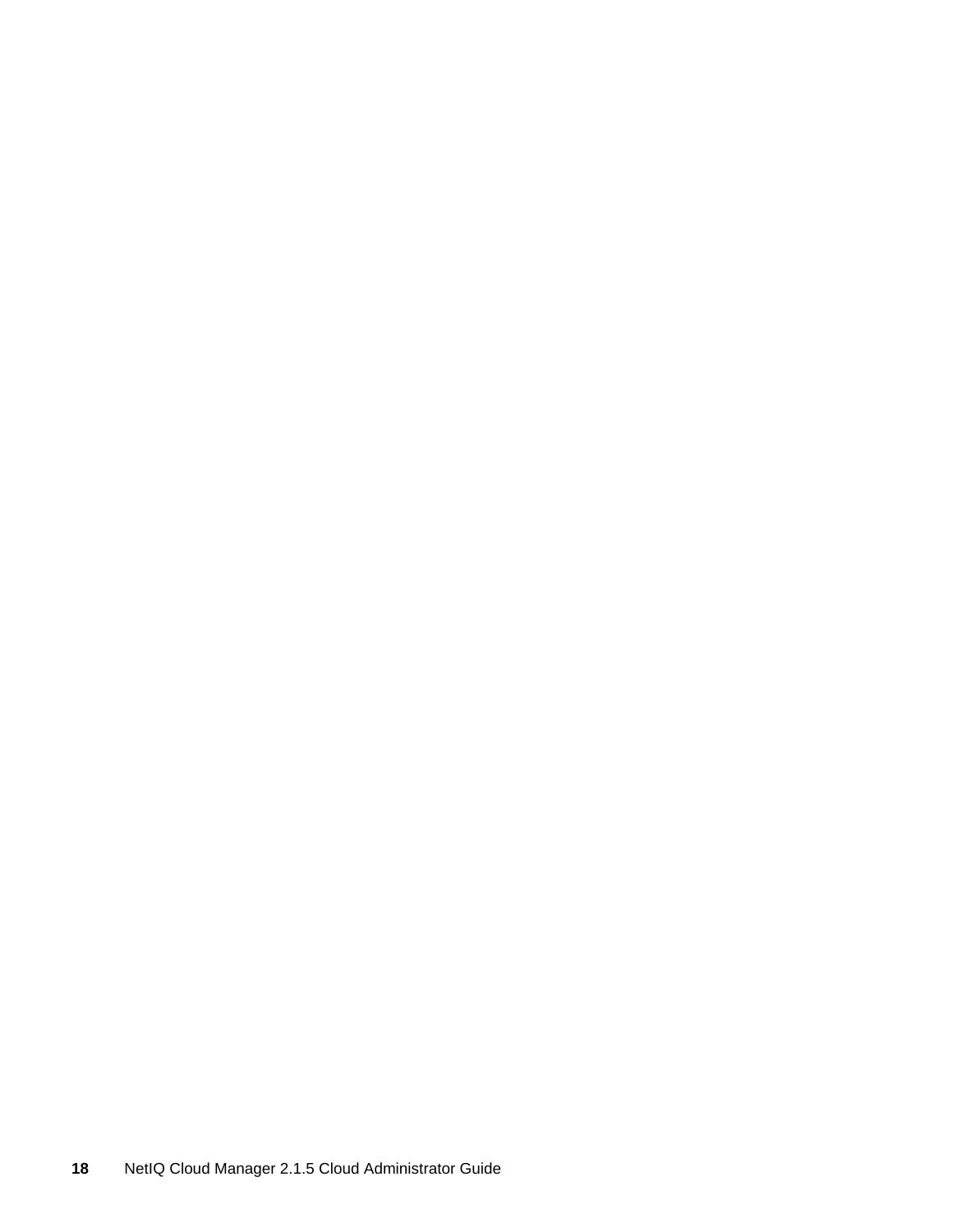## <span id="page-18-4"></span><span id="page-18-0"></span>2 <sup>2</sup>**Creating Resource Groups Within the Zone**

A resource group defines a set of VM hosts that an organization can use for its business services. In addition to the VM hosts, the resource group includes one or more service levels that define the cost of the host resources (vCPUs, memory, storage, and networks) and the service objectives (availability, support response time, and so forth).

- [Section 2.1, "Resource Group Requirements," on page 19](#page-18-1)
- [Section 2.2, "Shared and Dedicated Resource Groups," on page 19](#page-18-2)
- [Section 2.3, "Creating a Resource Group," on page 19](#page-18-3)

#### <span id="page-18-1"></span>**2.1 Resource Group Requirements**

All VM hosts that you include in a resource group must reside in the same Cloud Manager zone. Additionally, the hosts should be identical in terms of hypervisor technology, operating system version, network configuration, storage repository configuration, and hardware capabilities. This ensures a consistent environment for business services regardless of the host. It also ensures that the resource group's service levels apply to all hosts.

As an example, you might create a Business Critical resource group that consists of high-performance hosts intended for mission-critical applications and services. You assign the resource group a Platinum service level with costs that reflect the more expensive hardware and service contract. Any business service that is provisioned to the resource group also inherits the resource and service costs.

Or, you might create a Lab resource group that consists of standard-performance hosts intended for software testing. You assign the resource group a Bronze service level with costs that reflect the less expensive hardware and service contract.

#### <span id="page-18-2"></span>**2.2 Shared and Dedicated Resource Groups**

A resource group can be shared among multiple organizations, which means that each organization's business services utilize the same resources, or a resource group can be assigned to only one organization, in which case only that organization's business services consume the resources.

#### <span id="page-18-3"></span>**2.3 Creating a Resource Group**

**1** On the main navigation bar, click **Getting Started**, then click *Create Resource Groups* (in the *Set Up Your Cloud Environment* list).

or

On the main navigation bar, click *Resources*, click the *Resource Groups* tab, then click *Create*.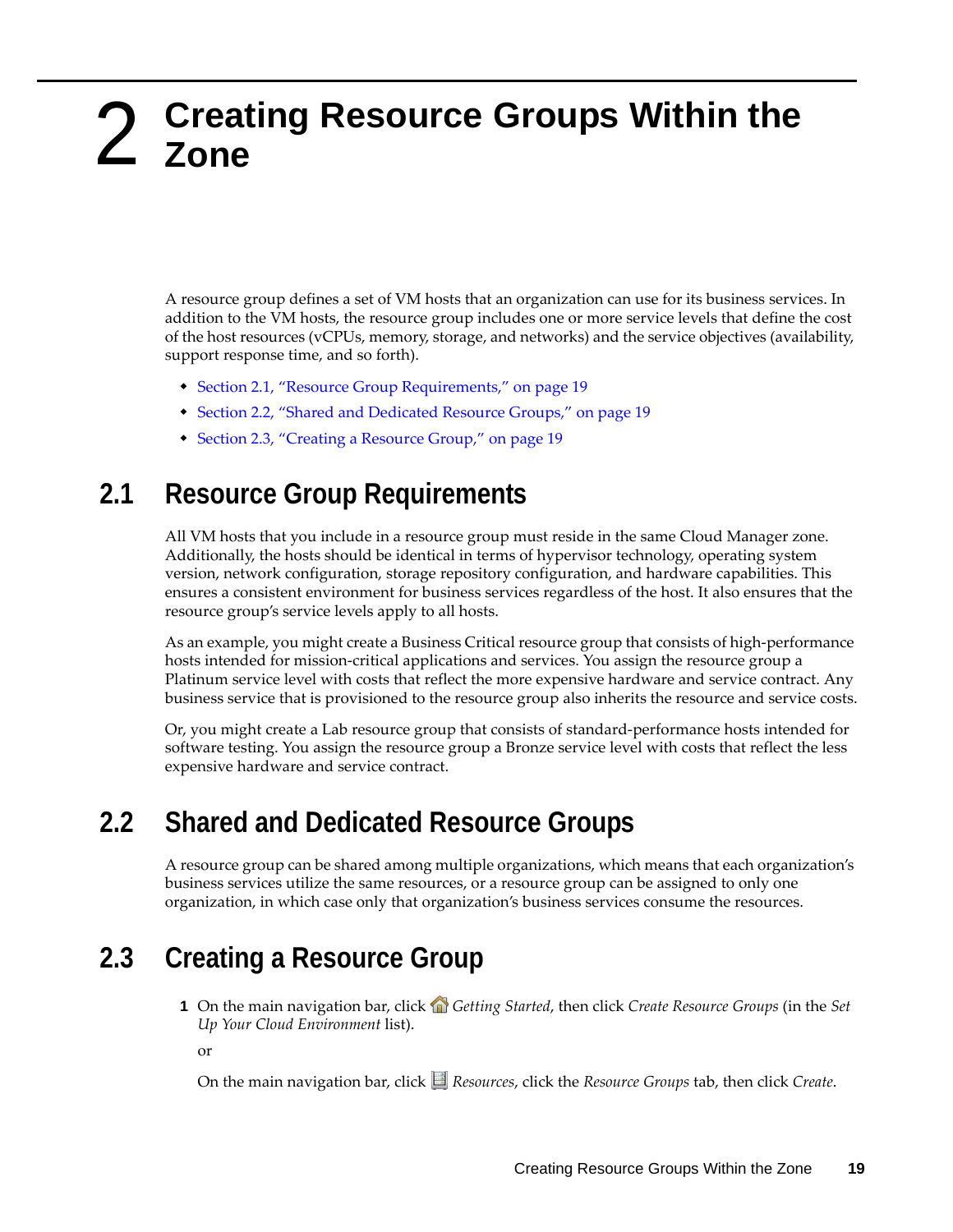- **2** If your Cloud Manager system has multiple zones, the Select Zone dialog box is displayed. Select the zone that contains the resources you are grouping, then click *OK* to display the Create Resource Group dialog box.
- **3** In the *General* fields, provide the following information for the resource group:

**Name:** Specify a unique name for the group. You can use letters, numbers, and the following special characters: space, hyphen, underscore, apostrophe, percent, ampersand, and period. The maximum length is 110 characters.

**Zone:** Displays the zone whose hosts you can add to the group. You cannot change this setting.

**Hypervisor:** Select the hypervisor technology for the group's hosts. You can add only those hosts that meet the hypervisor criteria.

**Workload Repository:** The *Default* setting causes a provisioned workload to be stored in the same repository as the VM template used to create it. If you want workloads provisioned to this resource group to be stored in a different shared repository, you must add hosts to the group (see [Step 4](#page-19-0)), then come back and select the shared repository for the workloads. The Workload Repository list is populated only after you add hosts to the resource group.

**Group Type:** This applies only if VMware vSphere is the selected hypervisor. Select *Host* if you want the resource group to use hosts and host clusters. Select *Resource Pool* if you want the resource group to use a resource pool.

**Resource Pool:** If you specified *Resource Pool* as the group type, select the resource pool to include in the group.

**Description:** Provide any additional information for the resource group.

- <span id="page-19-0"></span>**4** If the group type is *Host*, add hosts to the group:
	- **4a** Under *Associations*, click the *Hosts* tab.
	- **4b** Click *Add* to display the Add Hosts dialog box.

The list displays all available hosts and host clusters in the zone that meet the selected hypervisor criteria. Hosts that are already assigned to another resource group are not displayed.

**4c** Select the hosts.

You can Shift-click and Ctrl-click to select multiple hosts.

- **4d** Click *OK* to add the selected hosts to the *Hosts* list.
- **5** Ignore the *Service Levels* tab.

At this point, there are no service levels to assign to the resource group. The next task is to create service levels (see [Chapter 3, "Creating Service Levels for Resource Groups," on page 21\)](#page-20-1). You assign service levels to resource groups at that time.

**6** Ignore the *Networks* tab.

The *Networks* tab shows the networks associated with the hosts you added to the group. The list is view-only so you can't make any changes. However, the list is not generated until you save the resource group. If you want to see the networks at this time, click *Save*, double-click the resource group to open it again, then click the *Networks* tab.

**7** Ignore the *Organizations* tab.

At this point, there are no organizations to assign the resource group to. You create organizations and assign resource groups to them later (see [Chapter 5, "Creating an](#page-26-1)  [Organization," on page 27](#page-26-1)).

**8** Click *Save* to add the resource group to the list.

For more information about resource groups, see [.Part VI, "Resource Management," on page 139.](#page-138-1)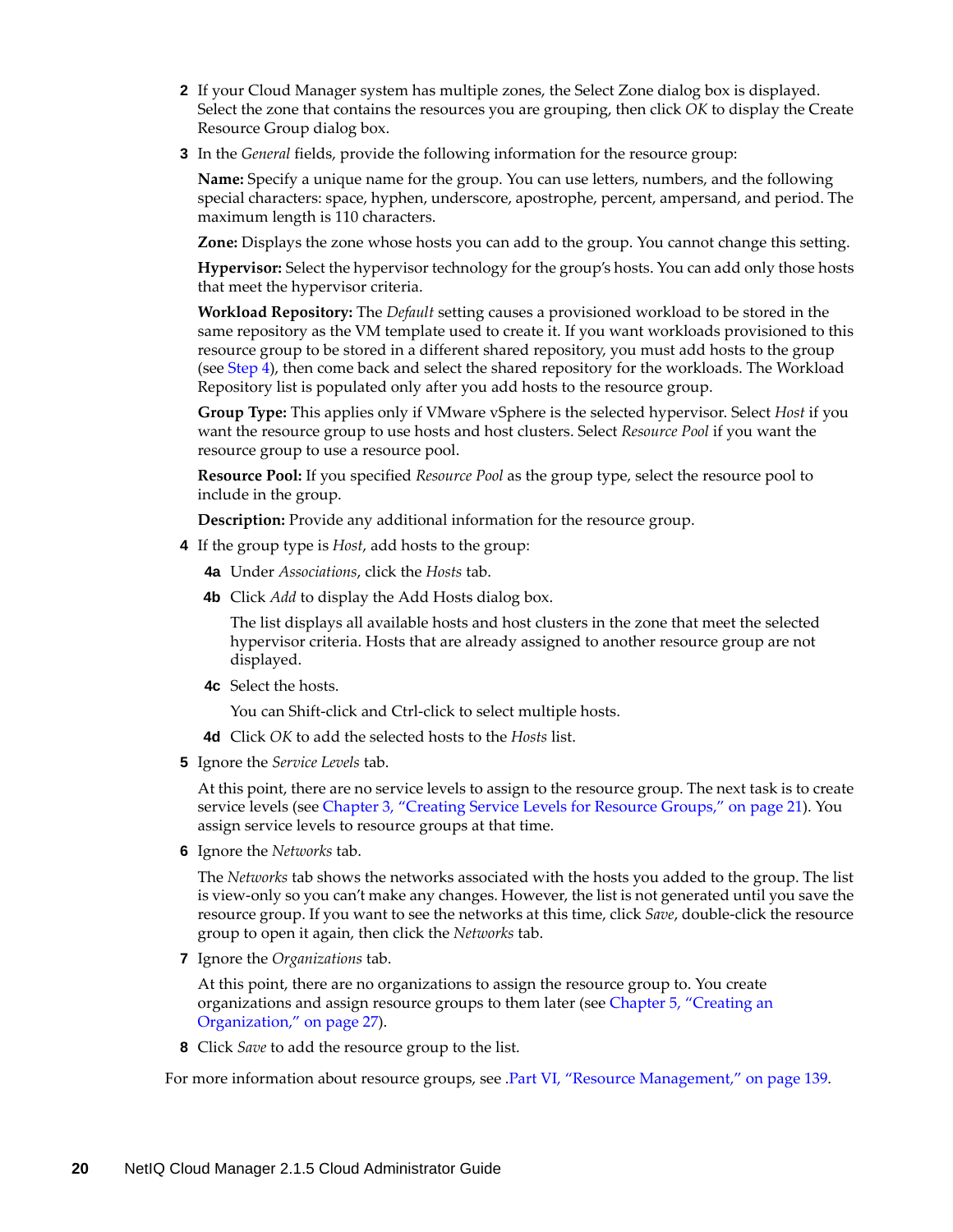## <span id="page-20-1"></span><span id="page-20-0"></span>3 <sup>3</sup>**Creating Service Levels for Resource Groups**

A resource group has no costs associated with it until you create a service level and assign it to the resource group. The service level defines the cost of the host resources (vCPUs, memory, storage, and networks) and the cost of the service objectives (availability, support response time, and so forth).

You can use the same service level for multiple resource groups. For example, you might have two identical resource groups that require the same service level.

You can also assign multiple service levels to a single resource group. For example, you might create two service levels with the same resource costs but with different service support levels—the first with 24x7x365 support and the second with 12x5x365 support. The user, when requesting a business service, could select the desired service level.

**1** On the main navigation bar, click *Getting Started*, then click *Create Service Levels* (in the *Set Up Your Cloud Environment* list).

or

On the main navigation bar, click *Resources*, click *Service Levels*, then click *Create*.

**2** In the *General* section, provide the following details for the service level:

**Name:** Specify a unique name for the service level. This name is displayed in business service workloads.

You can use letters, numbers, and the following special characters: space, hyphen, underscore, apostrophe, percent, ampersand, and period. The maximum length is 110 characters.

**Creation Date:** Displays the current date.

**Description:** Provide any additional information for the service level.

**3** In the *Monthly Resource Costs* fields, define the cost (per month) to use the host resources:

**vCPU:** Specify the cost per virtual CPU.

**Memory:** Specify the cost per megabyte (MB) of memory.

**Disk:** Specify the cost per gigabyte (GB) of disk space.

**Network:** Specify the cost per network interface card.

- **4** Assign the service level to the appropriate resource groups:
	- **4a** Under *Associations*, click the *Resource Groups* tab.
	- **4b** Click *Add* to display the Add Resource Groups dialog box.
	- **4c** Select the groups to add.

You can Shift-click and Ctrl-click to select multiple groups.

**4d** Click *OK*.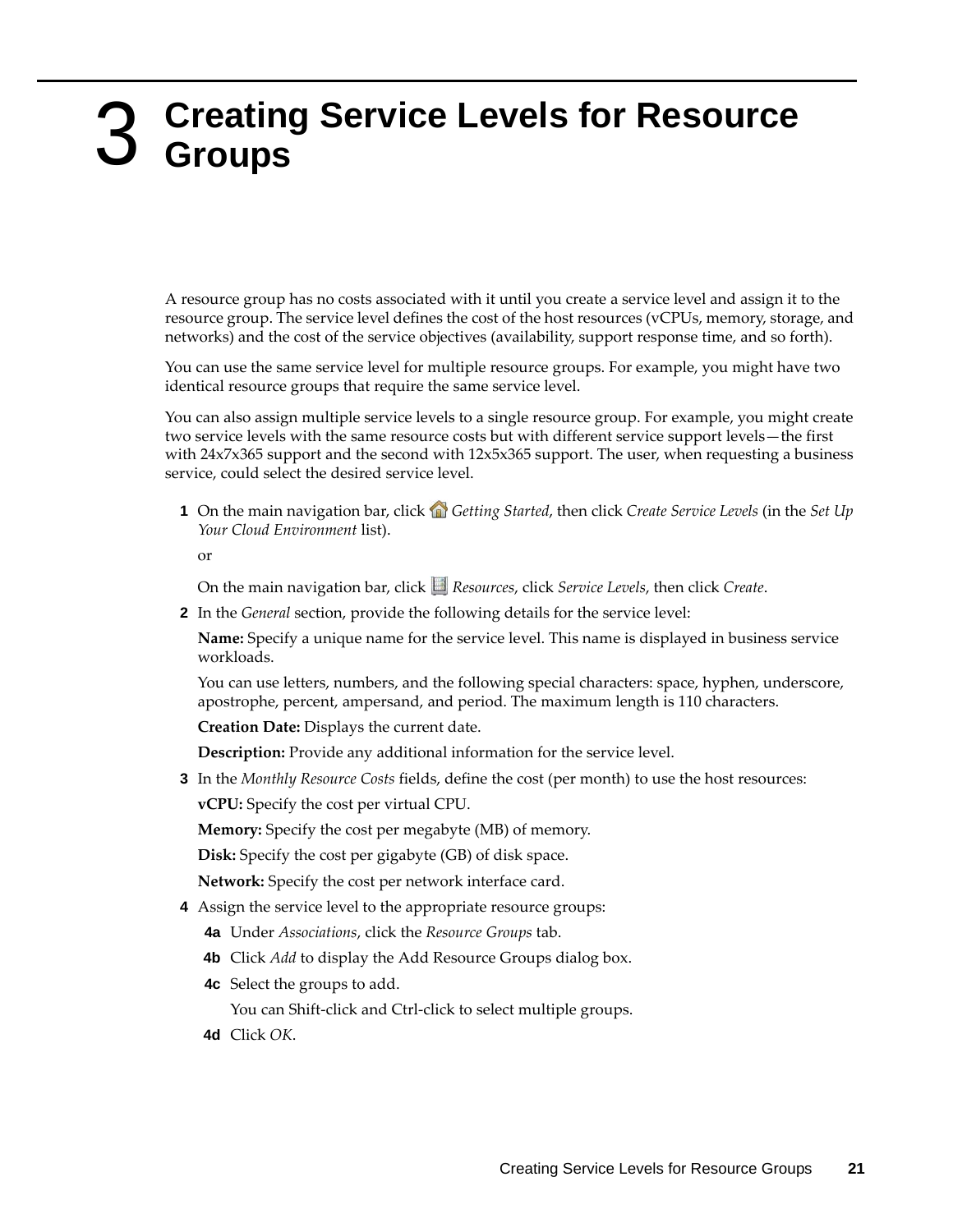**5** If you don't want to add service level objectives, click *Save*, then continue with the next task, ["Creating Workload Templates" on page 23](#page-22-1).

or

If you want to add service level objectives, you must create them first. Click *Save* to save the service level, then do the following:

- **5a** Click the *Service Level Objectives* link.
- **5b** Click *Create* to display the Create Service Level Objective dialog box.
- **5c** Provide the following information:

**Name:** Specify a name for the objective. This name is displayed in all business service workloads.

You can use letters, numbers, and the following special characters: space, hyphen, underscore, apostrophe, percent, ampersand, and period. The maximum length is 110 characters.

**Monthly Cost:** Specify the cost associated with the objective. If the objective does not have a cost, leave the field empty.

**Description:** Provide optional text to further identify the service level objective.

**Creation Date:** Displays the current date.

**Objective Type:** If this objective represents workload availability, select *Availability*. Otherwise, select *General*.

**Value:** If the objective type is *Availability*, specify the target availability as a percentage (for example, 99.9). If the objective type is *General*, specify an appropriate objective value.

- **5d** Click *Save*.
- **6** Add objectives to the service level:
	- **6a** Click the *Service Levels* link, select the service level, then click *Edit*.
	- **6b** Under *Associations*, click the *Service Level Objectives* tab.
	- **6c** Click *Add* to display the Add Service Level Objectives dialog box.
	- **6d** Select the objectives to add.

You can Shift-click and Ctrl-click to select multiple objectives.

- **6e** Click *OK* to add the selected objectives to the *Service Level Objectives* list.
- **6f** Click *Save*.

You can include the same objective in more than one service level.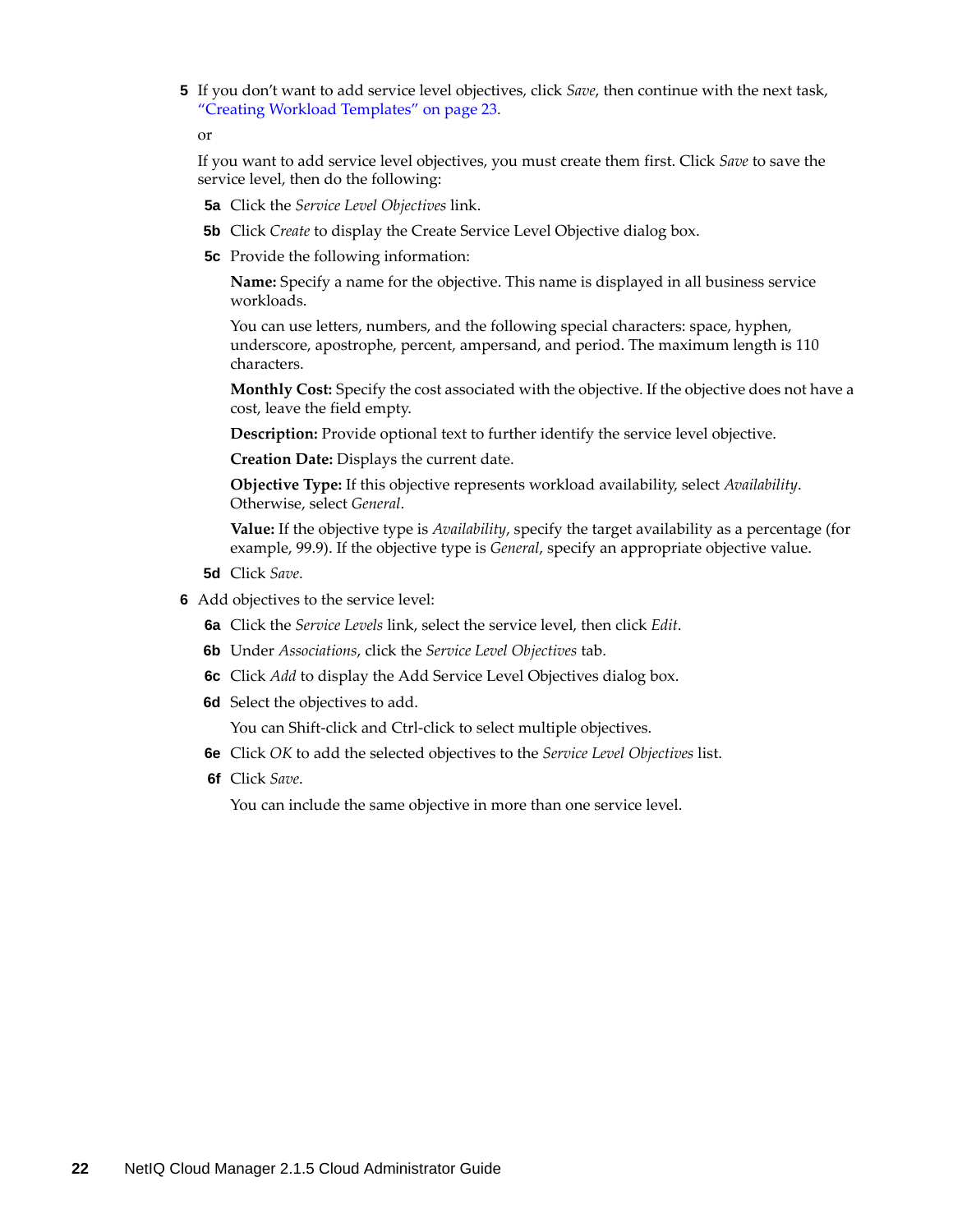## <span id="page-22-1"></span><span id="page-22-0"></span>4 <sup>4</sup>**Creating Workload Templates**

Business service workloads are created from workload templates. Each workload template identifies a VM template and the customizations (such as increased CPUs or decreased memory) that you want applied when creating a workload from the template.

The VM templates you can use come from your Cloud Manager zones. A single VM template can be used in multiple workload templates.

**1** On the main navigation bar, click **G** Getting Started, then click *Create Workload Templates* (in the *Set Up Your Cloud Environment* list).

or

On the main navigation bar, click *Catalog,* click the *Workload Templates* tab, then click *Create*.

- **2** If your Cloud Manager system has multiple zones, the Select Zone dialog box is displayed. Select the zone that contains the VM template you want, then click *OK* to display the Create Workload Template dialog box.
- **3** In the *General* section, provide the following information for the workload template:

**Name:** Specify a unique name for the workload template. Users see this name (along with the description, zone, and operating system) when selecting the workload template they use to create their business service workload.

You can use letters, numbers, and the following special characters: space, hyphen, underscore, apostrophe, percent, ampersand, and period. The maximum length is 110 characters.

**Setup Cost:** Specify the cost associated with setting up the workload. This is a one-time fee.

**License Cost:** Specify the license costs associated with the workload's software. This cost is per month.

**Zone:** Displays the zone you selected for the workload template. You cannot change this setting.

**Creation Date:** Displays the current date. You cannot change this setting.

**Description:** Provide any additional information to identify the workload template. Users see this description (along with the name, zone, and operating system) when selecting the workload template from which to create business service workload.

- **4** In the *Virtual Machine Settings* section:
	- **4a** In the *VM Template* list, select a VM template.

After you select a VM template, the template's operating system and hypervisor information is displayed. You cannot change these settings.

The VM template's resource information (CPUs, memory, network interface cards, and disks) is also displayed. You can customize this information as necessary.

**4b** Customize the settings to increase or decrease the workload resources:

**Number of CPUs:** Select the number of CPUs for the workload. Some hypervisor technologies do not support more than 8 CPUs per workload, so the maximum number allowed is 8.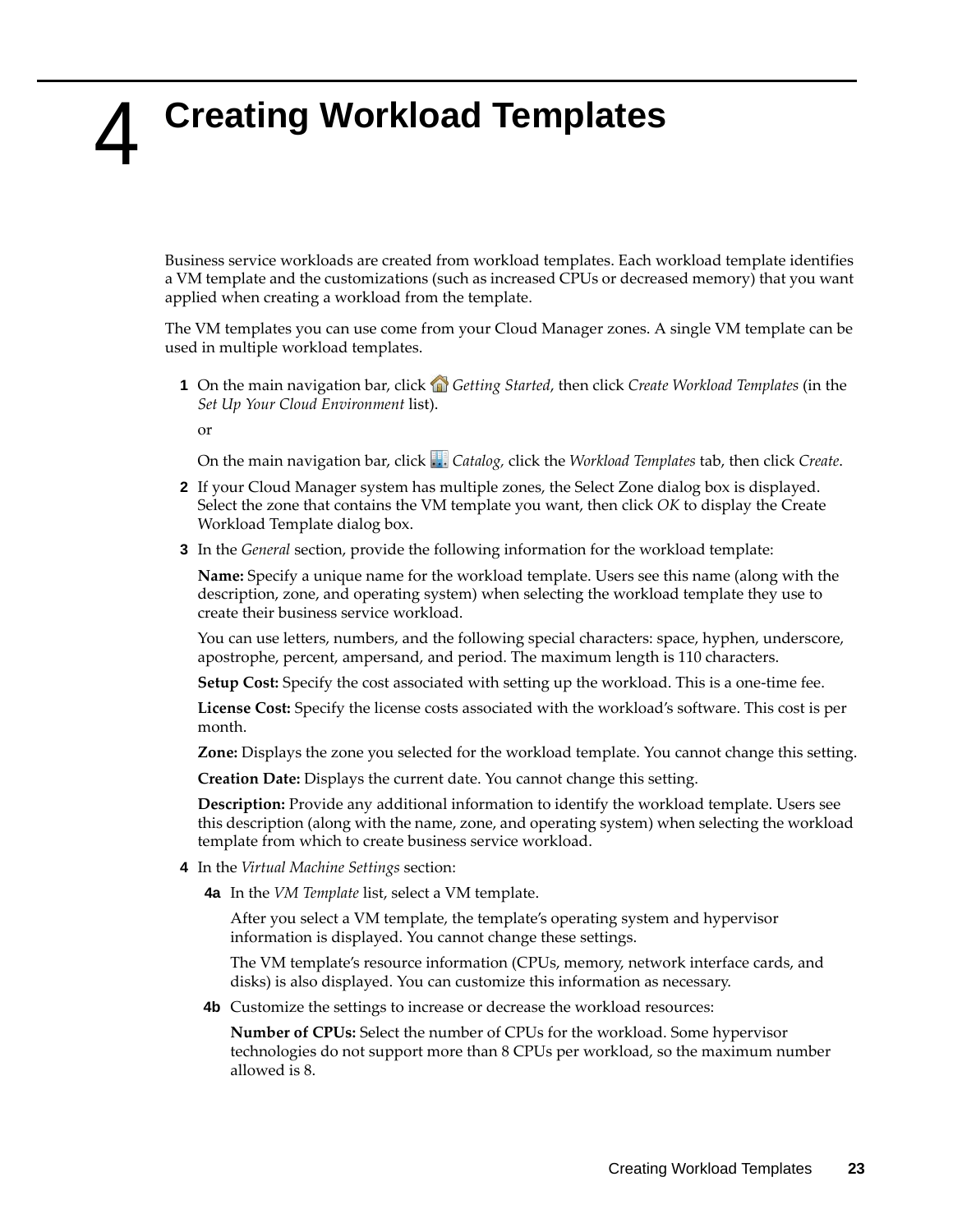**Memory:** Select the megabytes (MB) of RAM to allocate to the workload.

**Number of NICs:** Select the number of network interface cards (NICs) to allocate to the workload.

**Disks Summary:** Displays the size of the mandatory workload disks and the number of optional workload disks defined in the template, Mandatory workload disks are always created. They are inherited from the VM template or manually defined on the *Disks* tab. Optional workload disks are available to the user but are created only if the user specifies sizes for the disks.

You add disks on the Disks page (see [Step 5](#page-23-0) below) and the disk information is then displayed in these fields.

- **4c** By default, each resource setting is unlocked, which means that users can change it when creating workloads from the template. If you want to prevent users from changing a setting, select the check box.
- <span id="page-23-0"></span>**5** If you want to add disks to the workload template, or if you want to specify whether or not the current disks should be included when calculating the cost of the workload:
	- **5a** Click the *Disks* tab.

The template can include up to 10 additional disks.

- **5b** Click *Add* to add a disk to the list.
- **5c** Make sure the disk is selected in the list, then specify a size (in the *Size* field below the list) to make the disk mandatory.

or

Leave the size set to 0 to make the disk optional.

The maximum size per disk is 1024 GB (1 TB). If you specify the size when adding a disk, the disk becomes mandatory. Users cannot remove or change a mandatory disk. If you add a disk with the size set to 0, the disk becomes optional. Users can leave the size at 0, in which case the disk is not created with the workload, or they can specify a size and create the disk.

**5d** In the *Cost* field, select the check box if you want to include the cost of the disk in the workload's total cost.

If you don't enable the *Cost* option, the disk becomes a free disk and is not included when calculating the cost of the workload.

**6** If the template is a Windows-based template and you want to pre-populate some of the Windows settings, click *Windows Settings*, then complete the following steps.

You might not want to pre-populate some settings, such as *Computer Name*, if the template will be used to create multiple workloads. Any settings that you do not pre-populate must be filled in when requesting a new business service (by the user) or when performing the pre-build configuration (by an administrator).

**6a** Configure the *Domain Settings*:

**Computer Name:** Specify the computer name for the virtual machine.

**Domain or Workgroup:** Select *Domain* or *Workgroup*, then specify the name of the domain or workgroup to which you want the virtual machine added.

**Domain Administrator User ID:** This applies only if you are adding the virtual machine to a domain. Specify a domain administrator user ID that can be used to add the virtual machine to the domain specified in the *Domain* field.

**6b** Modify the *Installation Settings*: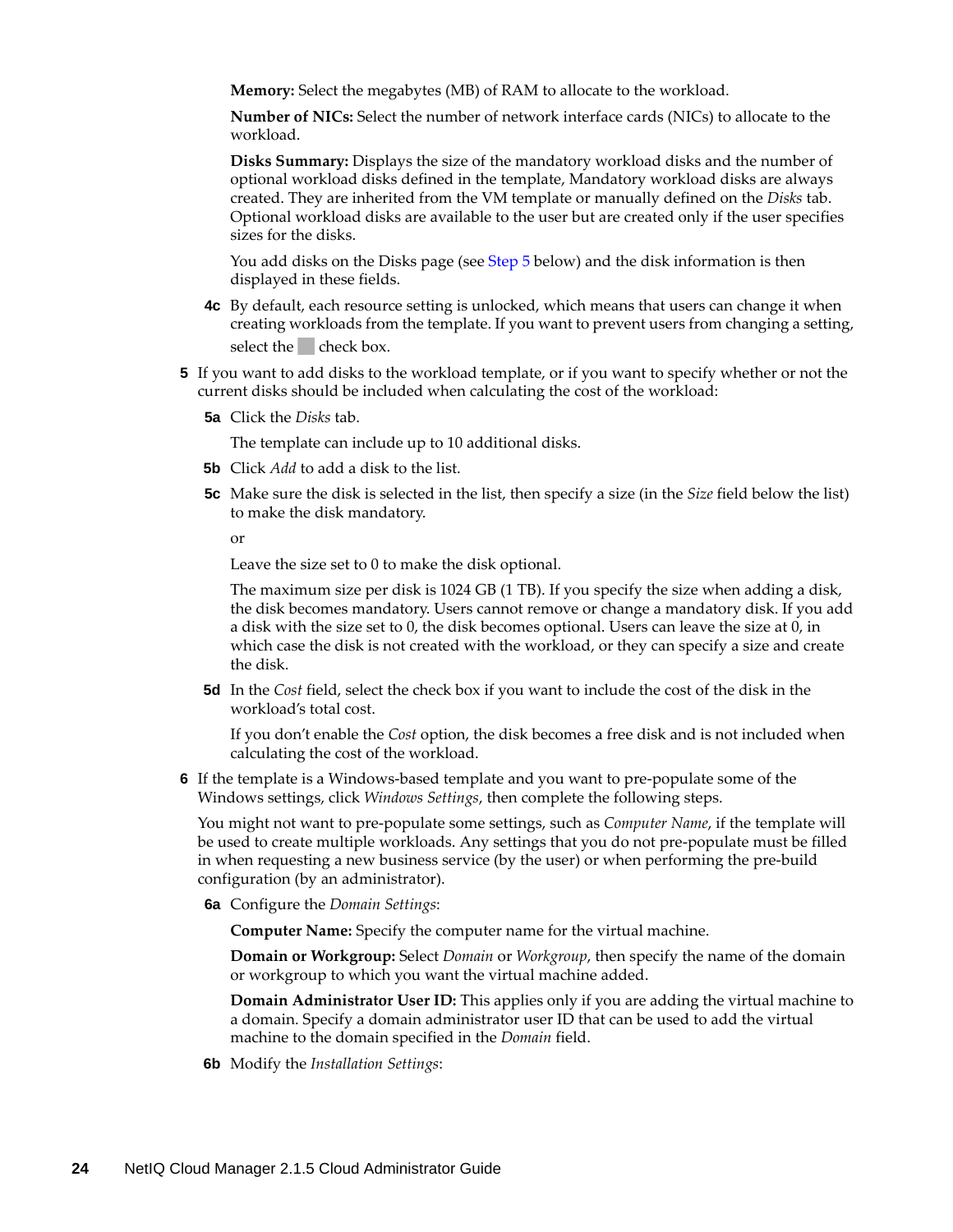**Run Once Commands:** Specify any Windows RunOnce commands that you want run during the first log in to the virtual machine. For information about Windows RunOnce commands, see the Microsoft Windows documentation.

**7** If the template is a Windows-based template and you want to pre-populate some of the Windows licensing information, click *Windows Licensing* and fill in the fields., then click *OK* to create the workload template and add it to the list.

**Windows Product Key:** Specify the product key for the workload's Windows operating system.

If you pre-populate this field in the template, the data is masked from users and cannot be copied.

**Registered to Name:** Specify an individual, department, company or so forth to whom the Windows operating system software is registered.

You might not want to pre-populate some settings, such as *Windows Product Key*, if the template will be used to create multiple workloads and the key does not cover multiple installations. Any settings that you do not pre-populate must be filled in when requesting a new business service (by the user) or when performing the pre-build configuration (by an administrator).

**8** If the template is a Linux-based template and you want to pre-populate some of the Linux settings, click *Linux Settings* and fill in the fields, then click *OK* to create the workload template and add it to the list.

**Hostname:** Specify the host name for the workload

**Domain Name:** Specify the domain for the workload (for example, netiq.com or provo.netiq.com).

You might not want to pre-populate some settings, such as *Hostname*, if the template will be used to create multiple workloads. Any settings that you do not pre-populate must be filled in when requesting a new business service (by the user) or when performing the pre-build configuration (by an administrator).

- **9** (Optional) If you have already created organizations and resource groups that support workload templates, you can associate the workload template with the organizations and business groups of your choice, but you must choose an organization whose resource groups support the type of hypervisor (and VM template) compatible with the workload template.
	- **9a** Click *Associations*, then select either the *Organizations* tab or the *Business Groups* tab to open a list.
	- **9b** Select (that is, click) the organization or business group you want to associate with this workload template, then click *OK*.
		- or

Select (that is, Ctrl+click) the organizations or business groups you want to associate with this workload template, then click *OK*.

**NOTE:** The Workload Templates list displays only the workload templates from the organization where your business group resides. You must assign workload templates at the organization level before they become available for selection at the business group level.

For more information about workload templates, see [Part IV, "Catalog Management," on page 89.](#page-88-1)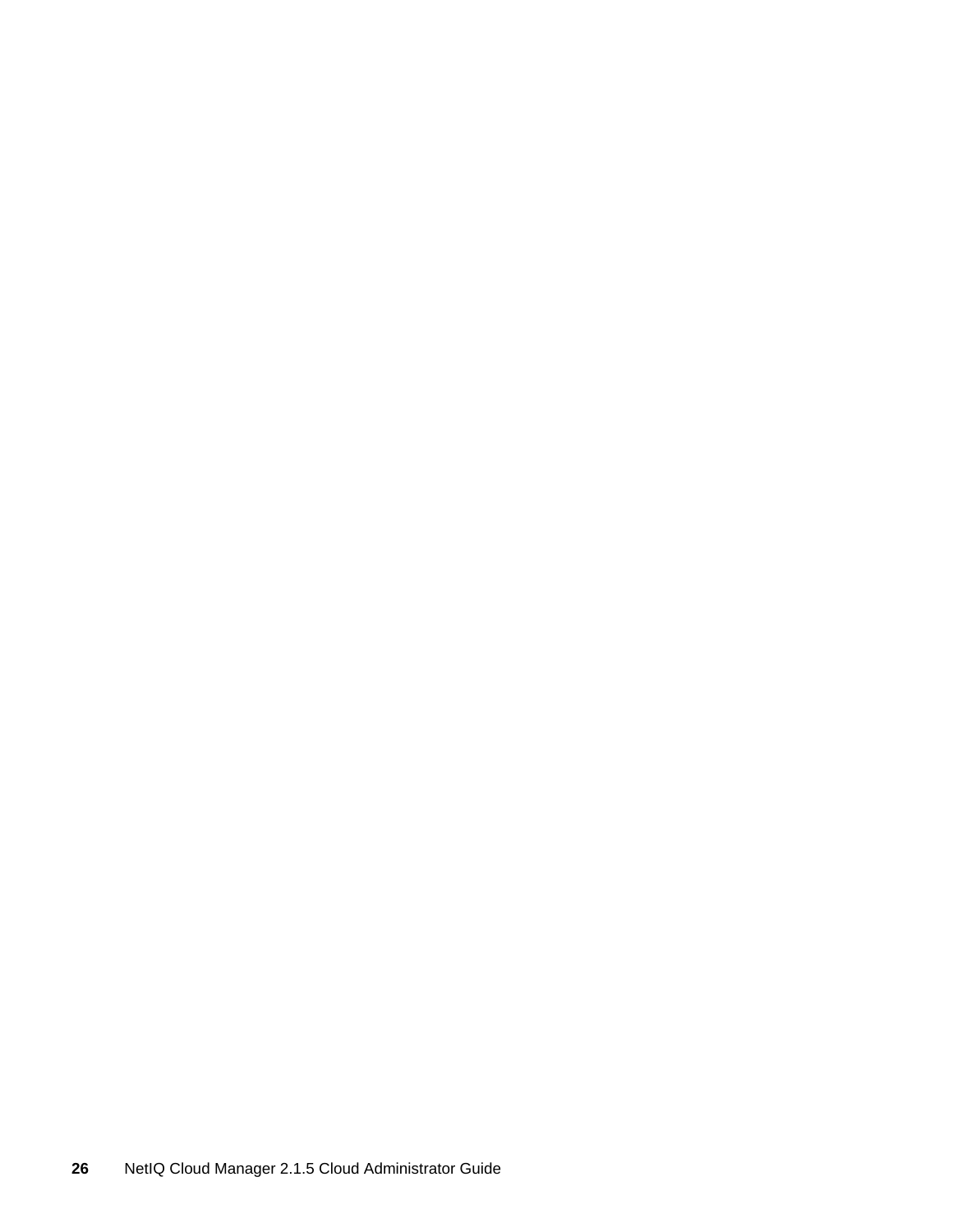# <span id="page-26-1"></span><span id="page-26-0"></span>5 <sup>5</sup>**Creating an Organization**

An organization represents a tenant to which you are offering Cloud services. Through the organization, you make resource group assignments that dictate the hosts, service levels, repositories, and networks available to the organization, and make workload template assignments that determine the types of business service workloads available to the organization.

After you create an organization, you can define the organization's membership and assign [roles](#page-62-3) such as Business Service Owner, Business Group Sponsor, and Organization Manager to those members. Membership and role assignments are covered in the next task, ["Creating Users and](#page-30-2)  [Groups" on page 31](#page-30-2).

**1** On the main navigation bar, click *Getting Started*, then click *Create Organizations* (in the *Set Up Your Cloud Environment* list).

or

On the main navigation bar, click *Organizations,* click the *Organizations* tab, then click *Create*.

**2** Provide the following details to define the organization:

**Name:** Specify a unique name for the organization. You can use letters, numbers, and the following special characters: space, hyphen, underscore, apostrophe, percent, ampersand, and period. The maximum length is 110 characters.

**Description:** Provide any additional information to identify the organization.

**Domains:** If you want to enable users to self-register in this organization, specify the e-mail domains associated with the organization.

Self-registration occurs when a valid LDAP user who does not have a Cloud Manager account first logs in. The user's e-mail domain is compared to the e-mail domains defined for the organization. If it matches one of the e-mail domains, the user is added to organization's Members list.

You can associate one or more e-mail domains with the organization. To specify multiple e-mail domains, separate the names with commas (for example, netiq.com,novell.com,attachmate.com).

**Discount %:** If you want a discount applied to all business services created by members of this organization, specify the discount percentage.

**Auto Approval:** When a user creates a business service request, the request goes through an approval workflow that includes both a Sponsor and an Administrator. The Sponsor is a member of the organization who provides the financial approval for the business service. The Administrator is a System user (such as yourself, another Cloud Administrator, or a Zone Administrator) who provides the resource capacity approval for the business service. You can use Auto Approval to bypass one or both of the approvals.

The organization inherits the Auto Approval settings from the Cloud Manager system settings (accessed through *Configuration* on the main navigation bar). To change the settings for the organization, click *Override*, then configure the settings as desired.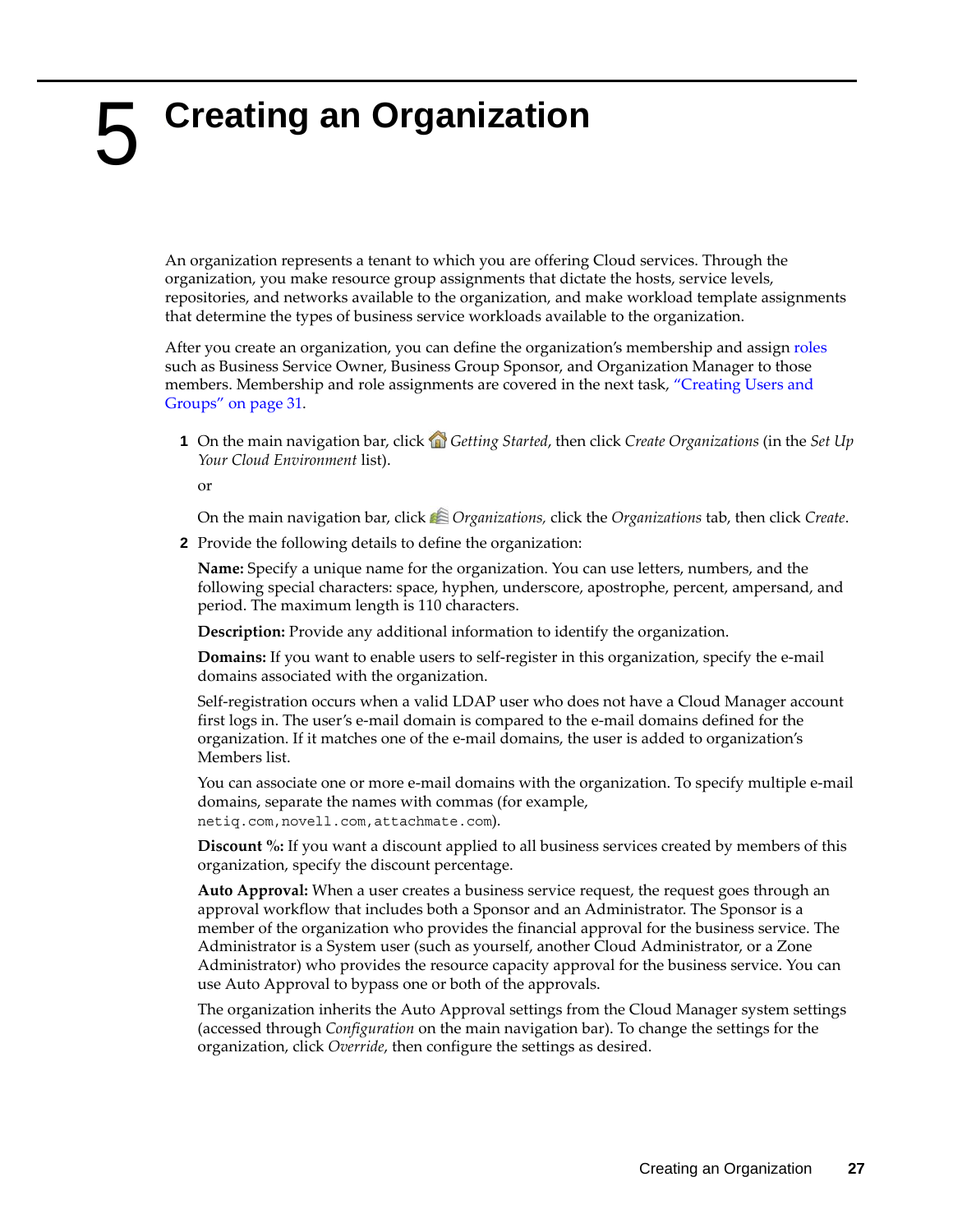**Logo:** You can upload a logo file for the organization. Three formats are supported: PNG, JPG, and GIF. Any size is acceptable. Cloud Manager resizes the logo to a maximum of 216x216 pixels, maintaining the width-to-height proportions. For example, a 432x200 image would be resized to 216x100. The logo file is stored on the Cloud Manager Application Server.

To upload a file, mouse over *No Image*, then click *Upload New Image*. Browse for and select the image, then click *OK* to upload it to the Cloud Manager Application Server.

- **3** Add the resource groups that you want the organization to have access to:
	- **3a** Under *Membership and Access*, click the *Resource Groups* tab.
	- **3b** Click *Add* to display the Add Resource Groups dialog box.
	- **3c** Select the resource groups you want to add.

You can Shift-click and Ctrl-click to select multiple groups.

- **3d** Click *OK* to add the selected resource groups to the *Resource Groups* list.
- **4** Add the workload templates that you want the organization to have access to:
	- **4a** Under *Membership and Access*, click the *Workload Templates* tab.
	- **4b** Click *Add* to display the Add Workload Templates dialog box.
	- **4c** Select the workload templates.

You can Shift-click and Ctrl-click to select multiple workload templates.

- **4d** Click *OK* to add the selected workload templates to the *Workload Templates* list.
- **5** Add the networks that you want the organization to have access to.

The available networks are determined by the VM hosts included in the resources group. However, to enable you to provide isolated networks for organizations that share the same resource group, the networks from a resource group are not automatically assigned to an organization when you add the resource group. Instead, you must separately add the networks you want assigned to the organization.

- **5a** Under *Membership and Access*, click the *Networks* tab.
- **5b** Click *Add* to display the Add Networks dialog box.
- **5c** Select the networks.

You can Shift-click and Ctrl-click to select multiple workload templates.

- **5d** Click *OK* to add the selected networks to the *Networks* list.
- **6** Ignore the *Users* tab and the *Business Groups* tab at this time.

The *Users* tab lets you add members to the organization and assign them [roles](#page-62-3) within the organization. The *Business Groups* tab lets you view the sub-units that have been created for the organization. Creating business groups is covered in the next task, ["Creating an Organization's](#page-28-1)  [Business Groups" on page 29](#page-28-1). Creating users is covered in [Chapter 7, "Creating Users and](#page-30-2)  [Groups," on page 31.](#page-30-2)

**7** Click *Save* to create the organization and add it to the list.

For more information about organizations, see [Part V, "Organization Management," on page 121.](#page-120-1)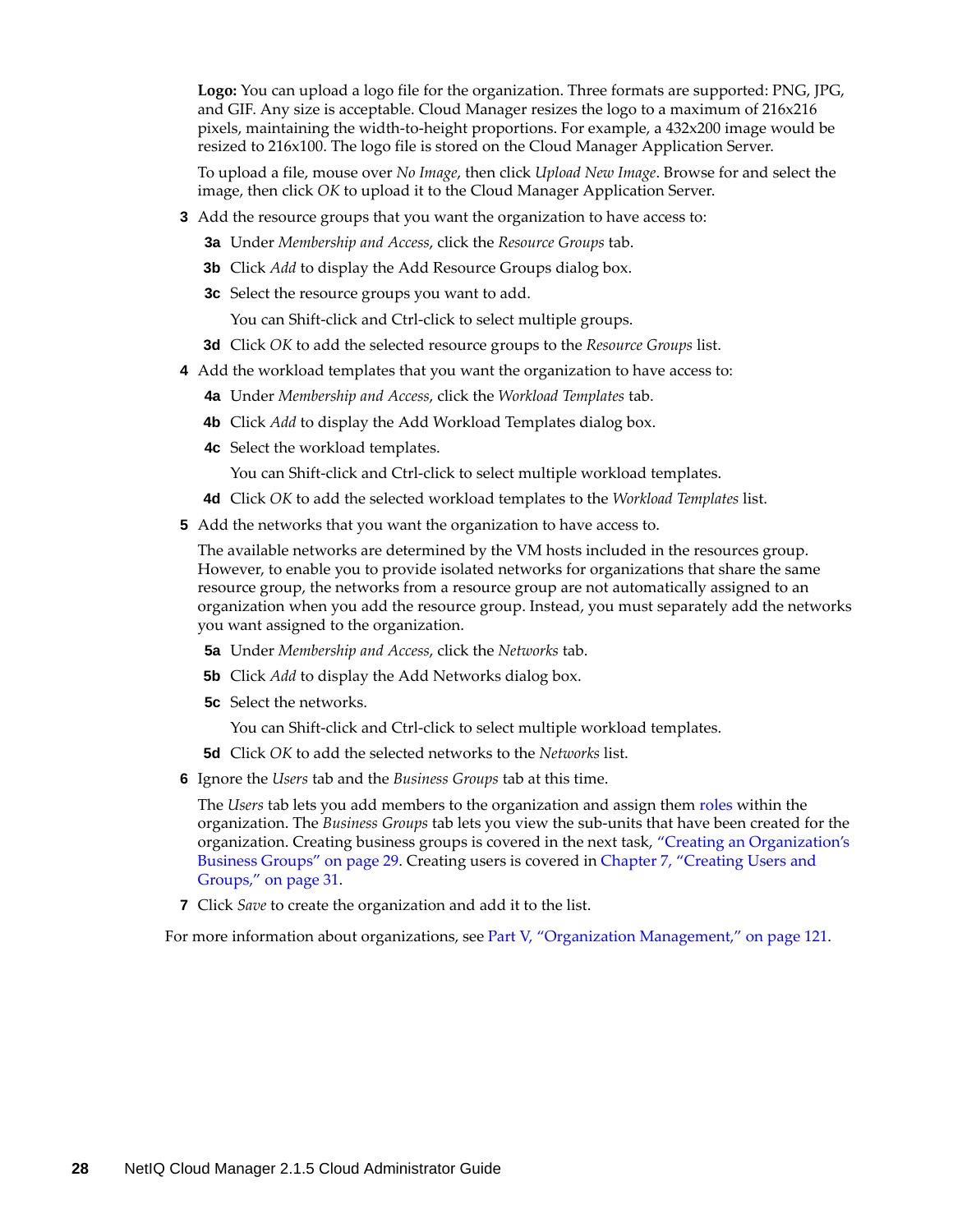## <span id="page-28-1"></span><span id="page-28-0"></span>6 <sup>6</sup>**Creating an Organization's Business Groups**

An organization includes one or more business groups. A business group represents a unit within the organization, such as a department or cost center, for which business services can be deployed.

A business group can be assigned access to all of an organization's resources or only some of the resources. When a business service is created for a business group, it uses only the assigned resources. Multiple business groups can be assigned the same resources, which means that the resources become shared resources.

**1** On the main navigation bar, click *Getting Started*, then click *Create Business Groups* (in the *Set Up Your Cloud Environment* list).

or

On the main navigation bar, click *Organizations,* click the *Business Groups* tab, then click *Create*.

**2** Provide the following details to define the business group:

**Name:** Specify a unique name for the group. You can use letters, numbers, and the following special characters: space, hyphen, underscore, apostrophe, percent, ampersand, and period. The maximum length is 110 characters.

**Organization:** Select the organization where you want to add the business group.

**Description:** Provide any additional information to identify the business group.

**Auto Approval:** Business service requests require approval from both the group's Sponsor and an administrator. The *Auto Approval* settings let you bypass one or both of the approvers.

The business group inherits the *Auto Approval* settings from its organization. To change the settings for the business group, click *Override*, then configure the settings as desired.

**Costs:** The business group inherits the *Costs* setting from its organization. To change the setting for the business group, click *Override*, then configure the setting as desired. The *Show* setting allows group members to see cost information for workloads. The *Hide* setting prevents group members from seeing cost information.

- <span id="page-28-2"></span>**3** Add the resource groups that you want the business group to have access to:
	- **3a** Under *Membership and Access*, click the *Resource Groups* tab.
	- **3b** Click *Add* to display the Add Resource Groups dialog box.

The list displays the organization's resource groups. A business group is limited to the resource groups assigned to its organization.

**3c** Select the resource groups you want to add.

You can Shift-click and Ctrl-click to select multiple groups.

**3d** Click *OK* to add the selected resource groups to the *Resource Groups* list.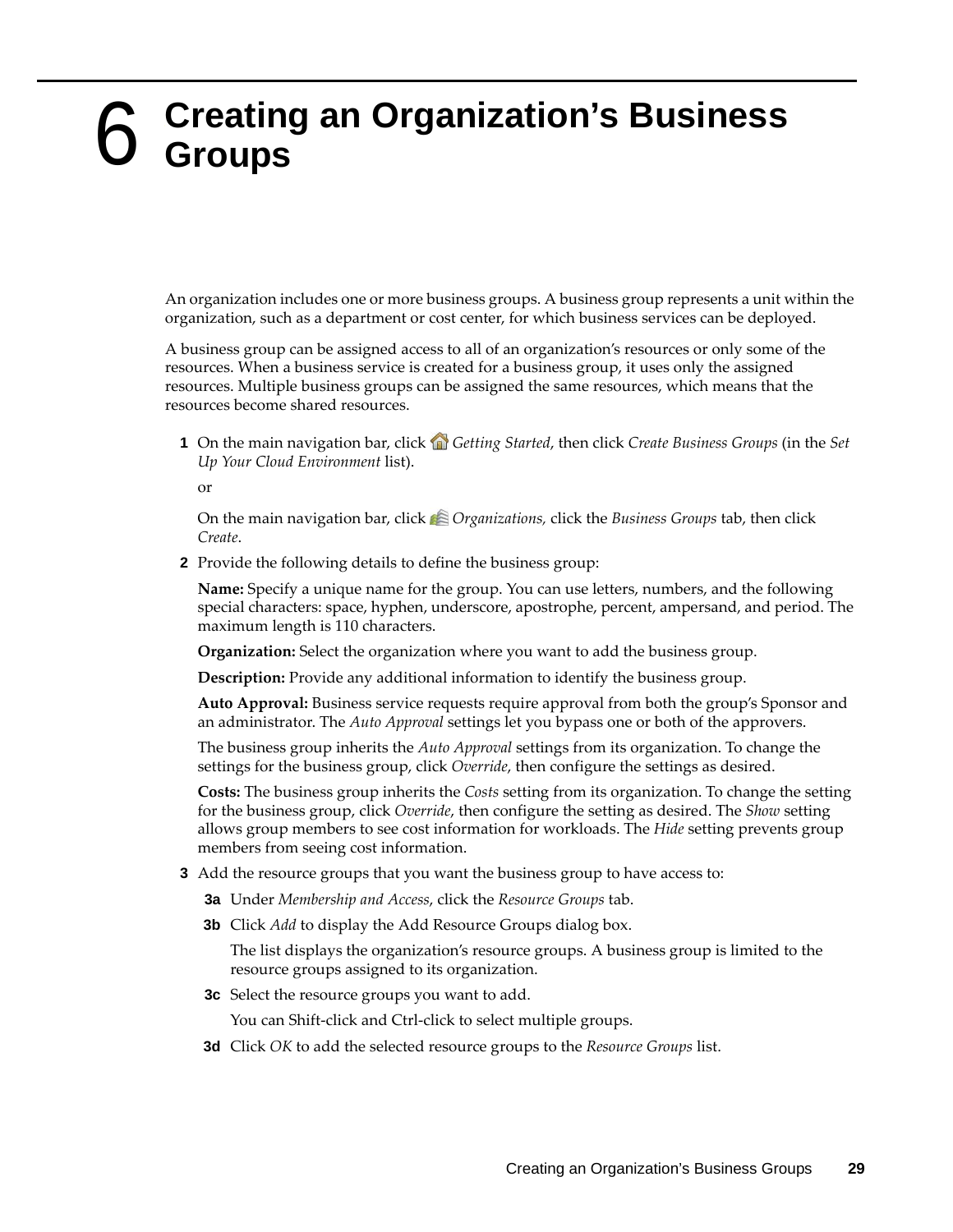- **4** Add the workload templates that you want the business group to have access to:
	- **4a** Under *Membership and Access*, click the *Workload Templates* tab.
	- **4b** Click *Add* to display the Add Workload Templates dialog box.

The list displays the organization's workload templates. A business group is limited to the workload templates assigned to its organization.

**4c** Select the workload templates.

You can Shift-click and Ctrl-click to select multiple workload templates.

- **4d** Click *OK* to add the selected workload templates to the *Workload Templates* list.
- **5** Add the networks that you want the business group to have access to.

The available networks are determined by the VM hosts included in the resources groups you added in [Step 3.](#page-28-2) However, to enable you to provide isolated networks for business groups that share the same resource group, the networks from a resource group are not automatically assigned to a business group when you add the resource group. Instead, you must separately add the networks you want assigned to the business group.

- **5a** Under *Membership and Access*, click the *Networks* tab.
- **5b** Click *Add* to display the Add Networks dialog box.

The list displays the organization's networks. A business group is limited to the networks assigned to its organization.

- **5c** Select the networks.
	- You can Shift-click and Ctrl-click to select multiple networks.
- **5d** Click *OK* to add the selected networks to the *Networks* list.
- **6** Ignore the *Users* tab and the *Business Services* tab at this time.

The *Users* tab lets you add members to the business group and assign them [roles](#page-62-3) within the business group. The *Business Services* tab lets you view the business services that are currently deployed for the business unit. Creating users for the business group is covered in the next task, ["Creating Users and Groups" on page 31](#page-30-2).

**7** Click *Save* to create the business group and add it to the list.

For more information about business groups, see [Part V, "Organization Management," on page 121](#page-120-1).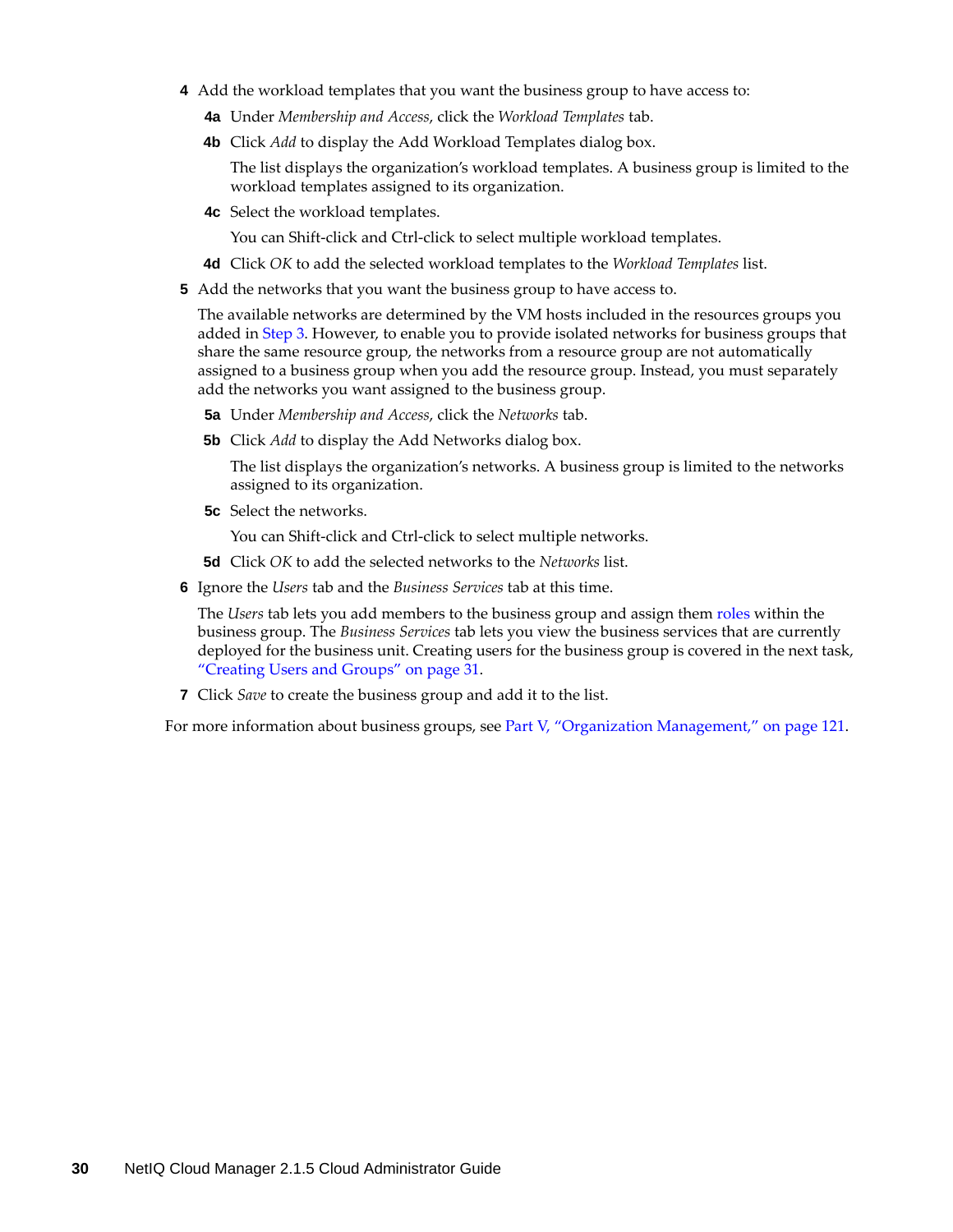## <span id="page-30-2"></span><span id="page-30-0"></span>7 <sup>7</sup>**Creating Users and Groups**

Access to Cloud Manager requires a Cloud Manager user account. Through the account, a user receives rights to perform various [roles](#page-62-3) in the Cloud Manager system, in an organization, or in both. Rights can also be assigned to user groups to enable all members of the group to perform specific roles.

You can create users and groups by manually entering information or by importing information from your LDAP authentication source.

- [Section 7.1, "Manually Creating Users," on page 31](#page-30-1)
- [Section 7.2, "Manually Creating User Groups," on page 33](#page-32-0)
- [Section 7.3, "Importing Users from LDAP," on page 34](#page-33-0)
- [Section 7.4, "Importing User Groups from LDAP," on page 36](#page-35-0)

#### <span id="page-30-1"></span>**7.1 Manually Creating Users**

**1** On the main navigation bar, click *Getting Started*, then click *Create Users and Groups* (in the *Set Up Your Cloud Environment* list).

or

On the main navigation bar, click *Organizations*, then click the *Users* tab.

- **2** On the *Users* tab, click *Create* to display the Create User dialog box.
- **3** Provide the following details to define the user:

**Full Name:** Specify the user's full name as you want it to appear in NetIQ Cloud Manager.

**E-Mail Address:** Specify the user's e-mail address as defined in their LDAP authentication account. If necessary, you can specify more than one address; use commas to separate addresses.

The e-mail address enables the Cloud Manager system to send messages (tasks, notifications, and so forth) to the user as needed.

**Phone Number:** This field is optional. Specify a contact number if desired.

**4** Select the user's scope:

**Organization:** An organization scope enables the user to perform roles within a specific organization. The [roles](#page-62-3) are Approver, Build Administrator, Business Group Viewer, Business Service Owner, Organization Manager, and Sponsor.

To give the user an organization scope, select *Organization*, then select the organization in which to place the user.

**System:** A system scope enables the user to administer the Cloud Manager system. The [roles](#page-62-3) are Approver, Build Administrator, Catalog Manager, Cloud Administrator, and Zone Administrator. In addition, a System user can be given any of the organization roles.

**5** (Organization user only) If you want the user to always be able to view business service costs regardless of the *Costs* setting for a business group, select *Always show costs*.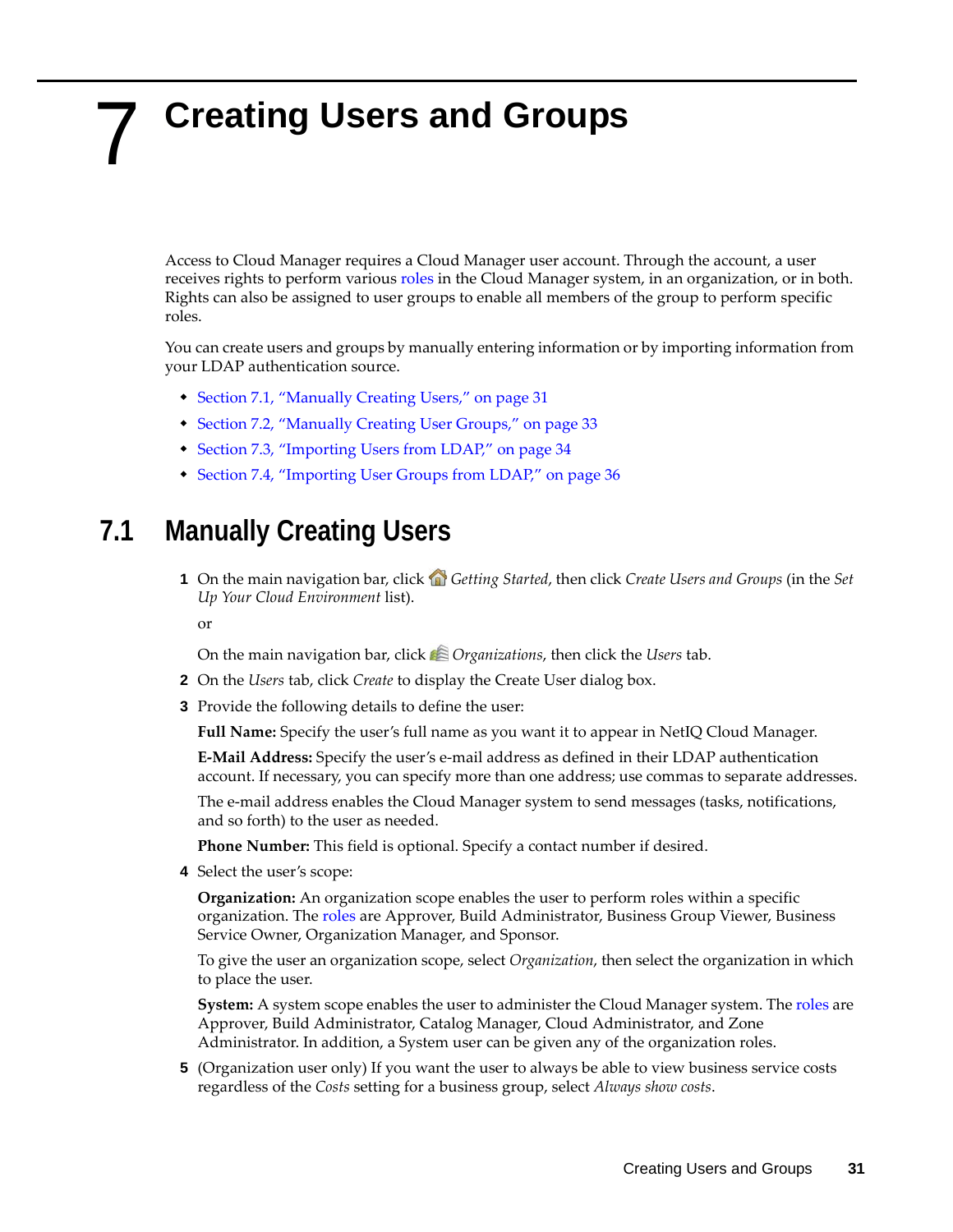An organization's or business group's *Costs* setting can be set to *Show* or *Hide*. The purpose of the *Always show costs* setting is to ensure that business service costs are always visible to the user even if the *Costs* setting is set to *Hide*.

For example, you might want to select this option for users who are Sponsors. This ensures that the users can always see costs even if the organization or business group is set to hide costs.

**6** (System user only) Assign system-level roles to the user.

The system-level roles are Approver, Build Administrator, Catalog Manager, Cloud Administrator, and Zone Administrator. These roles can be assigned only to System users.

- **6a** To assign the Approver, Build Administrator, Catalog Manager, or Cloud Administrator role, click the *System* tab, click *Add*, select the desired roles, then click *OK*.
- **6b** To assign the Zone Administrator role, click the *Zone* tab, click *Add*, select the desired zone, then click *OK*.
- **7** Assign organization-level roles to the user.

The organization-level roles are Approver, Build Administrator, Business Group Viewer, Business Service Owner, Organization Manager, and Sponsor. The Approver and Build Administrator roles can be assigned only to System users. The other roles can be assigned to both System users and Organization users.

Several of the roles can be assigned at the organization, business group, or business service level. For example, you can make a user a Sponsor for a business group, in which case the user can approve requests for business services from that business group only. Or, you can make the user a Sponsor for the organization, in which case the user can approve requests for all business services in the organization.

- **7a** Click the *Organization* tab to add a role at the organization level, click the *Business Group* tab to add a role at the business group level, or click the *Business Service* tab to add a role at the business service level.
- **7b** Click the role that you want to assign

For example, if you selected the *Business Group* tab and you want to enable the user to create business services for the business group, click *Business Service Owner*.

- **7c** Click *Add*, select the object (organization, business group, or business service) to which you want the role to apply, then click *OK* to add it to the list.
- **8** Ignore the *Membership* tab at this time.

The *Membership* tab lets you add users to groups. You must create the groups first. This task is discussed in ["Manually Creating User Groups" on page 33](#page-32-0) and ["Importing User Groups from](#page-35-0)  [LDAP" on page 36](#page-35-0)

**9** When you have finished assigning roles to the user, click *Save*.

For more information about users and roles, see [Part III, "User Management," on page 61](#page-60-1).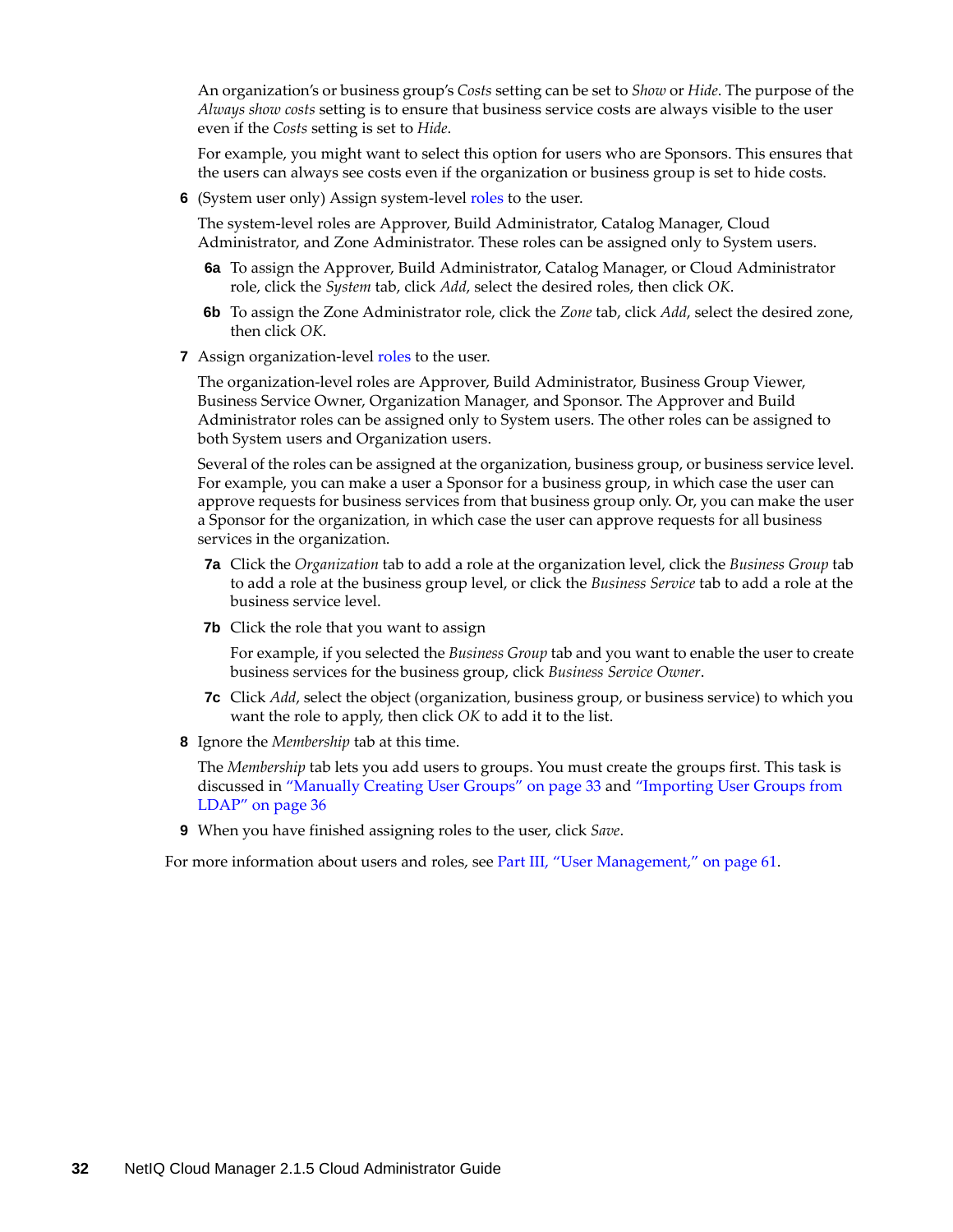## <span id="page-32-0"></span>**7.2 Manually Creating User Groups**

Rather than assign [roles](#page-62-3) to individual users, you can create user groups and assign roles to the user groups. Users (and other user groups) that are added to a group inherit the group's roles.

User group roles are cumulative. If you add a user to a group, the user retains its directly assigned roles and also gains the roles inherited from the group.

**1** On the main navigation bar, click *Getting Started*, then click *Create Users and Groups* (in the *Set Up Your Cloud Environment* list).

or

On the main navigation bar, click *Organizations*.

- **2** Click the *User Groups* tab, then click *Create* to display the Create User Group dialog box.
- **3** Provide the following details to define the user group:

**Full Name:** Specify the group's full name as you want it to appear in NetIQ Cloud Manager.

**E-Mail Address:** This field is optional. If you enter an e-mail address, any messages generated for the group's roles are sent to the e-mail address. If you don't enter an e-mail address, the messages are sent to the group members' addresses.

**4** Select the group's scope:

**Organization:** An organization scope enables the group to be assigned roles within a specific organization. The [roles](#page-62-3) are Approver, Build Administrator, Business Group Viewer, Business Service Owner, Organization Manager, and Sponsor.

To give the group an organization scope, select *Organization*, then select the organization in which to place the group.

**System:** A system scope enables the group to be assigned roles for the Cloud Manager system. The [roles](#page-62-3) are Approver, Build Administrator, Catalog Manager, Cloud Administrator, and Zone Administrator. In addition, a System group can be given any of the organization roles.

**5** (System user groups only) Assign system-level roles to the group.

The system-level roles are Approver, Build Administrator, Catalog Manager, Cloud Administrator, and Zone Administrator. These roles can be assigned only to System user groups.

- **5a** To assign the Approver, Build Administrator, Catalog Manager, or Cloud Administrator role, click the *System* tab, click *Add*, select the desired roles, then click *OK*.
- **5b** To assign the Zone Administrator role, click the *Zone* tab, click *Add*, select the desired zone, then click *OK*.
- **6** Assign organization-level roles to the group.

The organization-level roles are Approver, Build Administrator, Business Group Viewer, Business Service Owner, Organization Manager, and Sponsor. The Approver and Build Administrator roles can be assigned only to System user groups. The other roles can be assigned to both System and Organization user groups.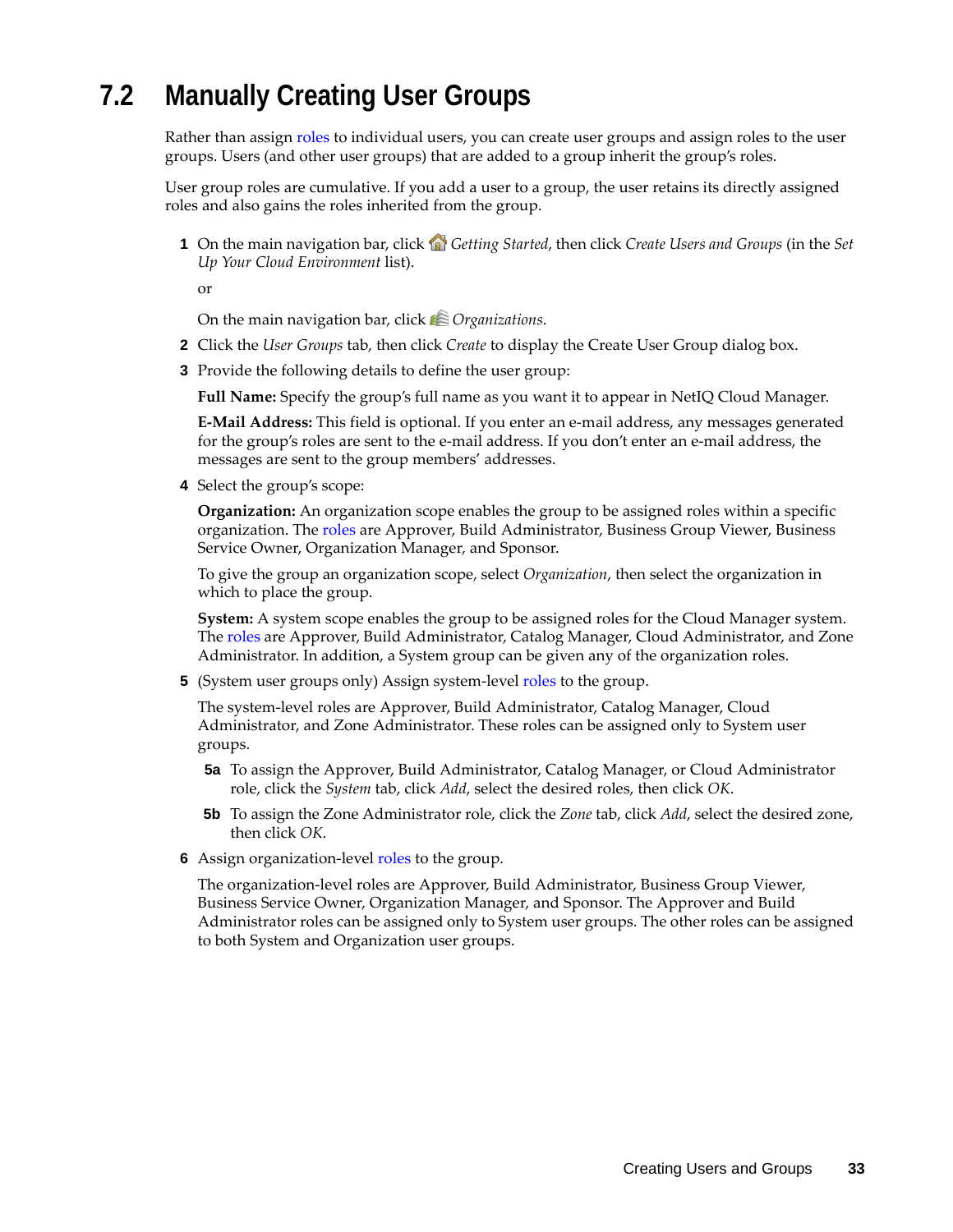Several of the roles can be assigned at the organization, business group, or business service level. For example, you can make a user group a Sponsor for a business group, in which case the group members can approve requests for business services from that business group only. Or, you can make the user group a Sponsor for the organization, in which case the group members can approve requests for all business services in the organization.

- **6a** Click the *Organization* tab to add a role at the organization level, click the *Business Group* tab to add a role at the business group level, or click the *Business Service* tab to add a role at the business service level.
- **6b** Click the role that you want to assign.

For example, if you selected the *Business Group* tab and you want to enable the user group to create business services for the business group, click *Business Service Owner*.

- **6c** Click *Add*, select the object (organization, business group, or business service) to which you want the role to apply, then click *OK* to add it to the list.
- **7** Add members to the group:
	- **7a** Click the *Membership* tab.
	- **7b** Click *Members*, then click *Add* to display the Add Members dialog box.
	- **7c** Select the users and user groups you want to add to the group.

You can Shift-click and Ctrl-click to select multiple users and groups.

- **7d** Click *OK* to add the users and user groups to the Members list.
- **8** When you have finished assigning roles and adding members, click *Save*.

For more information about user groups and roles, see [Part III, "User Management," on page 61.](#page-60-1)

#### <span id="page-33-0"></span>**7.3 Importing Users from LDAP**

You can create users by importing information from your LDAP authentication source. You can import users as System or Organization users. After you import a user, you can assign [roles](#page-62-3) to the user.

**1** On the main navigation bar, click *Getting Started*, then click *Create Users and Groups* (in the *Set Up Your Cloud Environment* list).

or

On the main navigation bar, click *Organizations*.

**2** If you want to import Organization users, click the *Organizations* tab, select the target organization for the import, click *Edit* to display the Edit Organization dialog box, then click *Import* (located above the *Members* list on the *Users* tab).

or

If you want to import System users, click *Configuration* (on the main navigation bar) to display the System Configuration dialog box, click the *Users* tab, click the *Members* tab, then click *Import*.

- **3** Authenticate to the LDAP directory:
	- **3a** Click the *LDAP* tab.
	- **3b** In the *LDAP Location* section, fill in the following fields:

**Host:** Specify the FQDN (fully qualified domain name) or IP address of the host machine running the LDAP server. For example, ldap.mycompany.com or 123.45.67.8.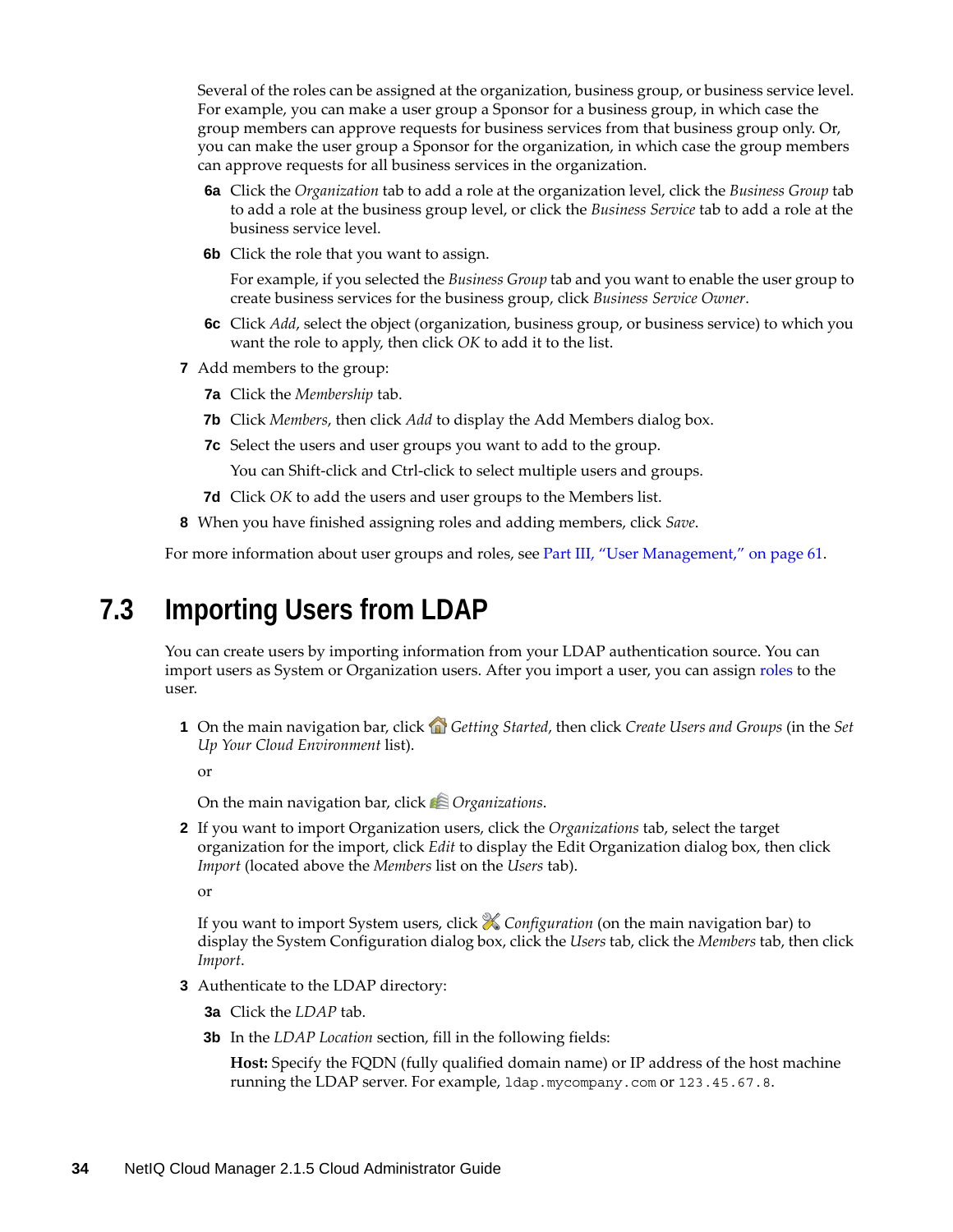**Port:** Specify the TCP port (on the host machine) where the LDAP server is listening for LDAP connections. The standard port for non-SSL connections is 389. The standard port for SSL connections is 636.

**Use SSL:** If the Cloud Manager Application Server is configured for an SSL connection to the LDAP server, select this option to enable the secure connection.

**3c** In the *Search Bind Account* section, fill in the following fields:

**DN:** Specify an account that has search rights to the directory location from which you want to import users. For example, cn=Administrator, cn=Users, dc=MyCompany, dc=com

**Password:** Specify the password for the account.

Password Confirm: Confirm the password for the account.

**3d** Click *Test Connection*.

If the connection is successful, the Test Status is displayed as *Passed*. If the connection is not successful, validate the connection information and try again.

- **4** Import users:
	- **4a** Click the *Import* tab.
	- **4b** Click *Add*.

When you click *Add*, an new import entry is added to the list. You use the fields below the list to define the entry.

**4c** In the DN field, use standard LDAP notation (ou=provo, dc=netiq, dc=com) to specify the distinguished name for the target container or object, then click *Validate*.

If you specify a container, all users located within the container are imported. If you only want to import one user, specify the DN of the user object.

- **4d** If you specified a container for import, select *Users*.
- **4e** If you specified a container for import, select *Scan Tree* if you want to import users located in its subcontainers.
- **4f** Click *Import*.

The imported users are added to the *Members* list. Users are identified by the  $\triangle$  icon.

- **5** When you have finished importing users, click *OK* or *Save* to close the dialog box.
- **6** Assign roles to the users:
	- **6a** On the main navigation bar, click *Organizations*.
	- **6b** Click the *Users* tab, select the user to whom you want to assign roles, then click *Edit*.
	- **6c** (System user only) Assign system-level roles.

The system-level roles are Approver, Build Administrator, Catalog Manager, Cloud Administrator, and Zone Administrator. These roles can be assigned only to System users.

- **6c1** To assign the Approver, Build Administrator, Catalog Manager, or Cloud Administrator role, click the *System* tab, click *Add*, select the desired roles, then click *OK*.
- **6c2** To assign the Zone Administrator role, click the *Zone* tab, click *Add*, select the desired zone, then click *OK*.
- **6d** Assign organization-level roles.

The organization-level roles are Approver, Build Administrator, Business Group Viewer, Business Service Owner, Organization Manager, and Sponsor. The Approver and Build Administrator roles can be assigned only to System users. The other roles can be assigned to both System users and Organization users.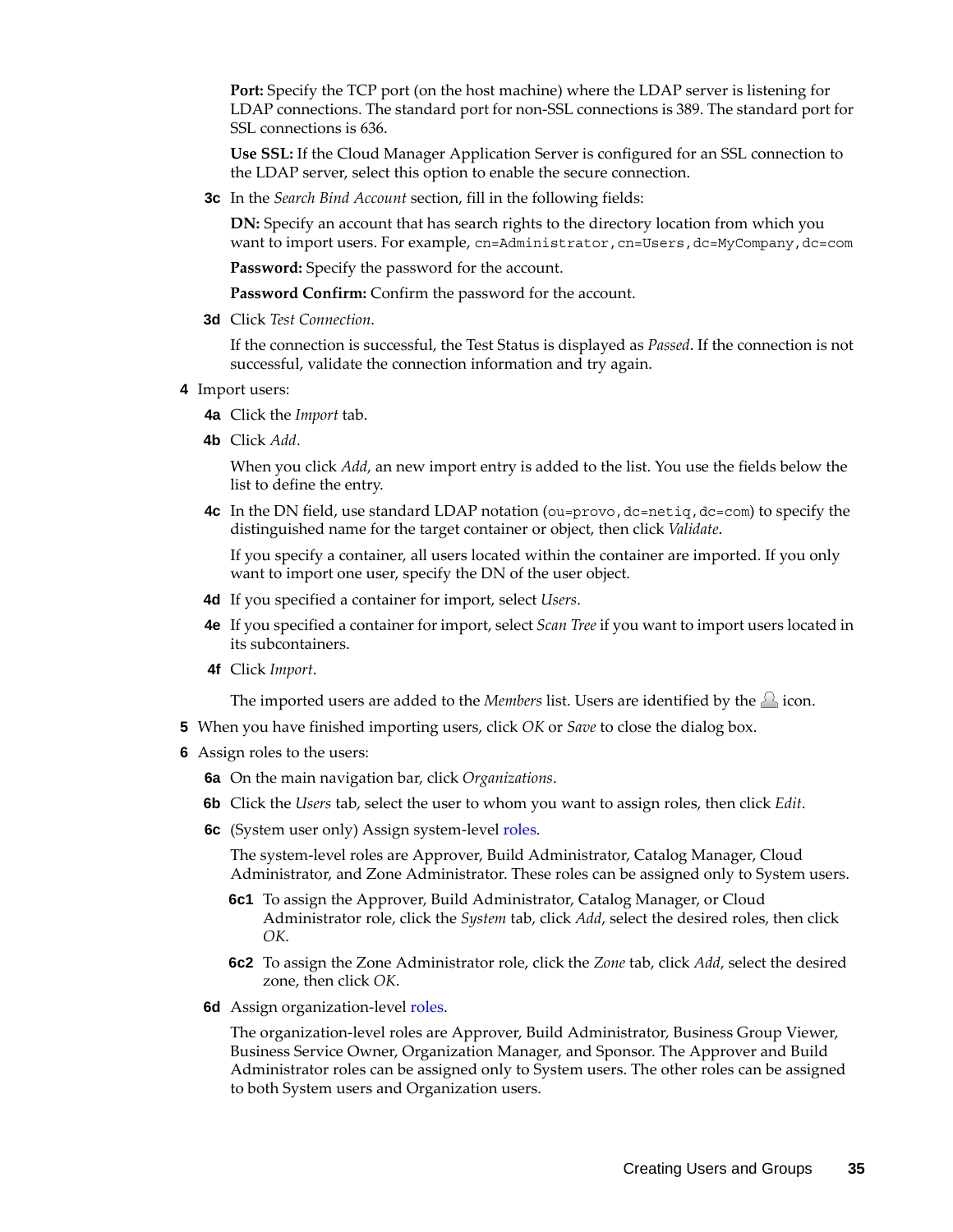Several of the roles can be assigned at the organization, business group, or business service level. For example, you can make a user a Sponsor for a business group, in which case the user can approve requests for business services from that business group only. Or, you can make the user a Sponsor for the organization, in which case the user can approve requests for all business services in the organization.

- **6d1** Click the *Organization* tab to add a role at the organization level, click the *Business Group* tab to add a role at the business group level, or click the *Business Service* tab to add a role at the business service level.
- **6d2** Click the role that you want to assign

For example, if you selected the *Business Group* tab and you want to enable the user to create business services for the business group, click *Business Service Owner*.

- **6d3** Click *Add*, select the object (organization, business group, or business service) to which you want the role to apply, then click *OK* to add it to the list.
- **6e** When you have finished assigning roles to the user, click *Save*.

For more information about users and roles, see [Part III, "User Management," on page 61](#page-60-1).

#### <span id="page-35-0"></span>**7.4 Importing User Groups from LDAP**

You can create user groups by importing them from your LDAP authentication source. After you import a group, you can assign [roles](#page-62-3) to the group.

An imported user group's membership is maintained in the LDAP authentication source. Any users who are members of the user group in the LDAP source receive the roles that are assigned to the user group in Cloud Manager.

An imported user group's members are not imported and do not display in the group's *Members* list. In addition, you cannot manually add users or user groups to an imported group.

**1** On the main navigation bar, click *Getting Started*, then click *Create Users and Groups* (in the *Set Up Your Cloud Environment* list).

or

On the main navigation bar, click *Organizations*.

**2** If you want to import Organization user groups, click the *Organizations* tab, select the target organization for the import, click *Edit* to display the Edit Organization dialog box, then click *Import* (located above the *Members* list on the *Users* tab).

or

If you want to import System user groups, click *Configuration* (on the main navigation bar) to display the System Configuration dialog box, click the *Users* tab, click the *Members* tab, then click *Import*.

- **3** Authenticate to the LDAP directory:
	- **3a** Click the *LDAP* tab.
	- **3b** In the *LDAP Location* section, fill in the following fields:

**Host:** Specify the FQDN (fully qualified domain name) or IP address of the host machine running the LDAP server. For example, ldap.mycompany.com or 123.45.67.8.

**Port:** Specify the TCP port (on the host machine) where the LDAP server is listening for LDAP connections. The standard port for non-SSL connections is 389. The standard port for SSL connections is 636.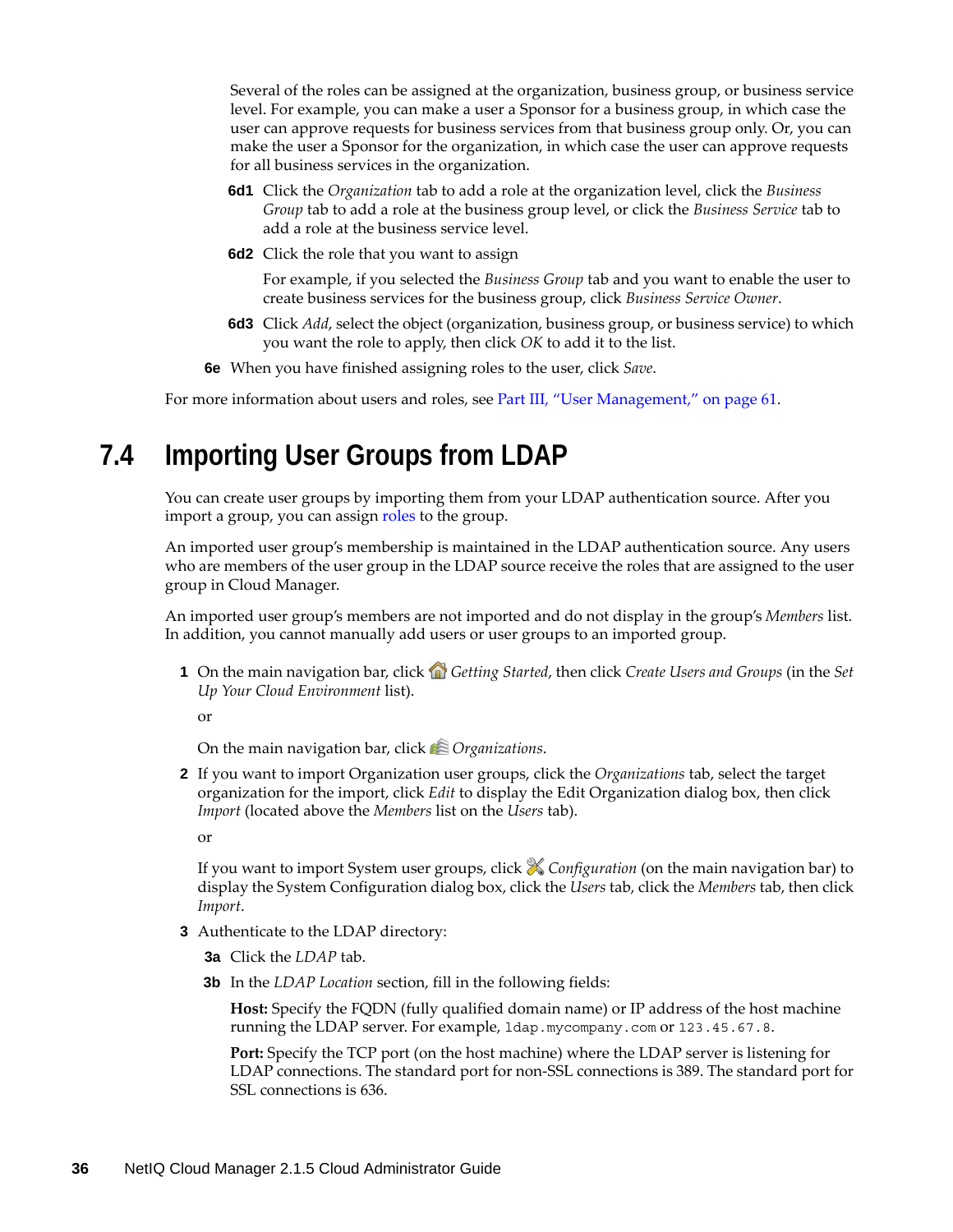**Use SSL:** If the Cloud Manager Application Server is configured for an SSL connection to the LDAP server, select this option to enable the secure connection.

**3c** In the *Search Bind Account* section, fill in the following fields:

**User DN:** Specify an account that has read rights to the directory location from which you want to import users. For example, cn=Administrator, cn=Users, dc=MyCompany, dc=com

**Password:** Specify the password for the account.

Password Confirm: Confirm the password for the account.

**3d** Click *Test Connection*.

If the connection is successful, the Test Status is displayed as *Passed*. If the connection is not successful, validate the connection information try again.

- **4** Import user groups:
	- **4a** Click the *Import* tab.
	- **4b** Click *Add*.

When you click *Add*, an new import entry is added to the list. You use the fields below the list to define the entry.

**4c** In the DN field, use standard LDAP notation (ou=provo, dc=netiq, dc=com) to specify the distinguished name for the target container or object, then click *Validate*.

If you specify a container, all user groups located within the container are imported. If you only want to import one user group, specify the DN of the user group object.

- **4d** If you specified a container for import, select *Groups*.
- **4e** If you specified a container for import, select *Scan Tree* if you want to import user groups located in its subcontainers.
- **4f** Click *Import*.

The imported user groups are added to the *Members* list. User groups are identified by the  $\mathbb{P}^{\mathbb{Q}}$  icon.

- **5** When you have finished importing user groups, click *OK* or *Save* to close the dialog box.
- **6** Assign roles to the groups:
	- **6a** On the main navigation bar, click *Organizations*.
	- **6b** Click the *Users* tab, select the user group to which you want to assign roles, then click *Edit*.
	- **6c** (System user groups only) Assign system-level roles.

The system-level roles are Approver, Build Administrator, Catalog Manager, Cloud Administrator, and Zone Administrator. These roles can be assigned only to System user groups.

- **6c1** To assign the Approver, Build Administrator, Catalog Manager, or Cloud Administrator role, click the *System* tab, click *Add*, select the desired roles, then click *OK*.
- **6c2** To assign the Zone Administrator role, click the *Zone* tab, click *Add*, select the desired zone, then click *OK*.
- **6d** Assign organization-level roles.

The organization-level roles are Approver, Build Administrator, Business Group Viewer, Business Service Owner, Organization Manager, and Sponsor. The Approver and Build Administrator roles can be assigned only to System user groups. The other roles can be assigned to both System and Organization user groups.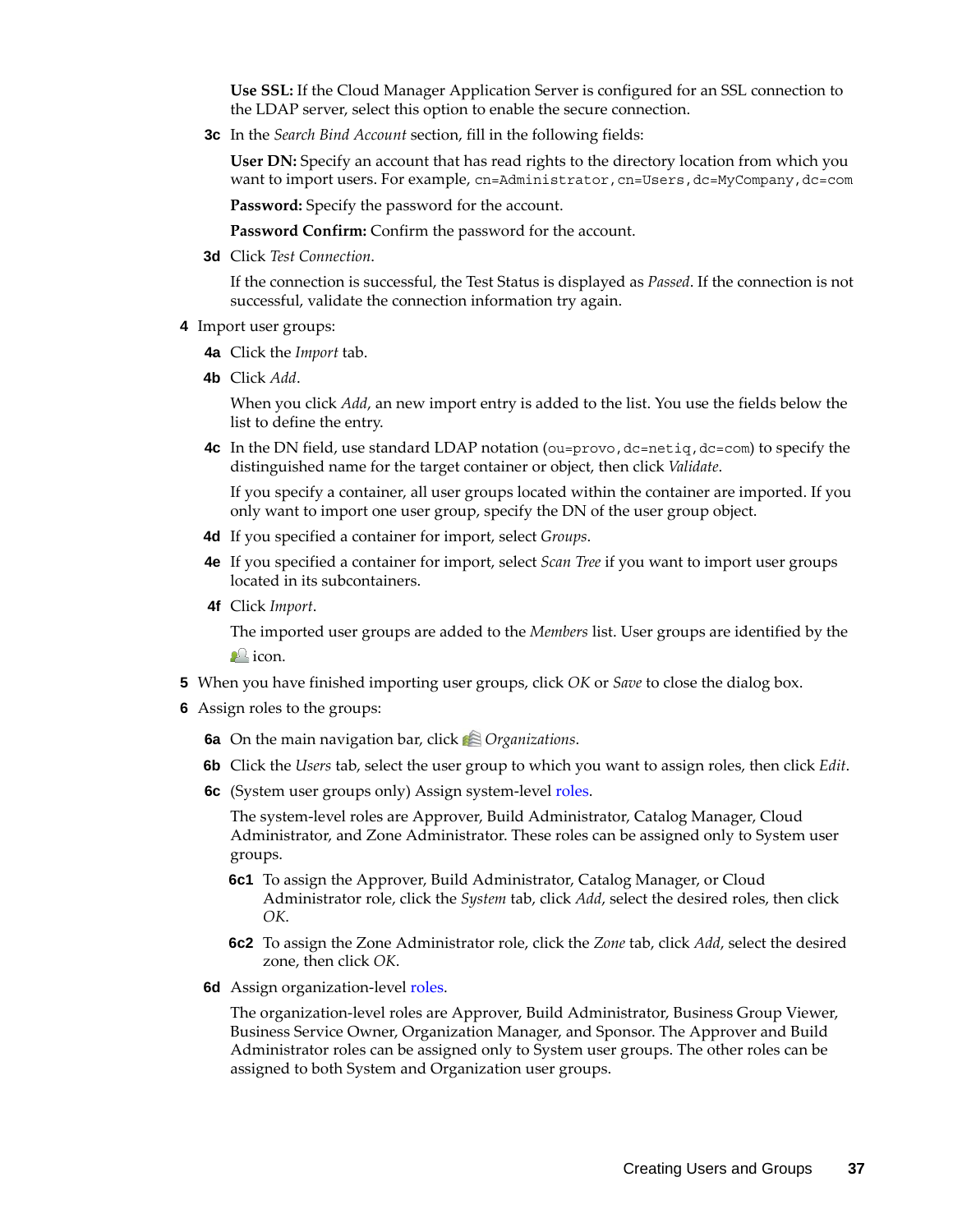Several of the roles can be assigned at the organization, business group, or business service level. For example, you can make a user group a Sponsor for a business group, in which case the group members can approve requests for business services from that business group only. Or, you can make the user group a Sponsor for the organization, in which case the group members can approve requests for all business services in the organization.

- **6d1** Click the *Organization* tab to add a role at the organization level, click the *Business Group* tab to add a role at the business group level, or click the *Business Service* tab to add a role at the business service level.
- **6d2** Click the role that you want to assign

For example, if you selected the *Business Group* tab and you want to enable the user group to create business services for the business group, click *Business Service Owner*.

- **6d3** Click *Add*, select the object (organization, business group, or business service) to which you want the role to apply, then click *OK* to add it to the list.
- **6e** When you have finished assigning roles to the user group, click *Save*.

For more information about user groups and roles, see [Part III, "User Management," on page 61.](#page-60-0)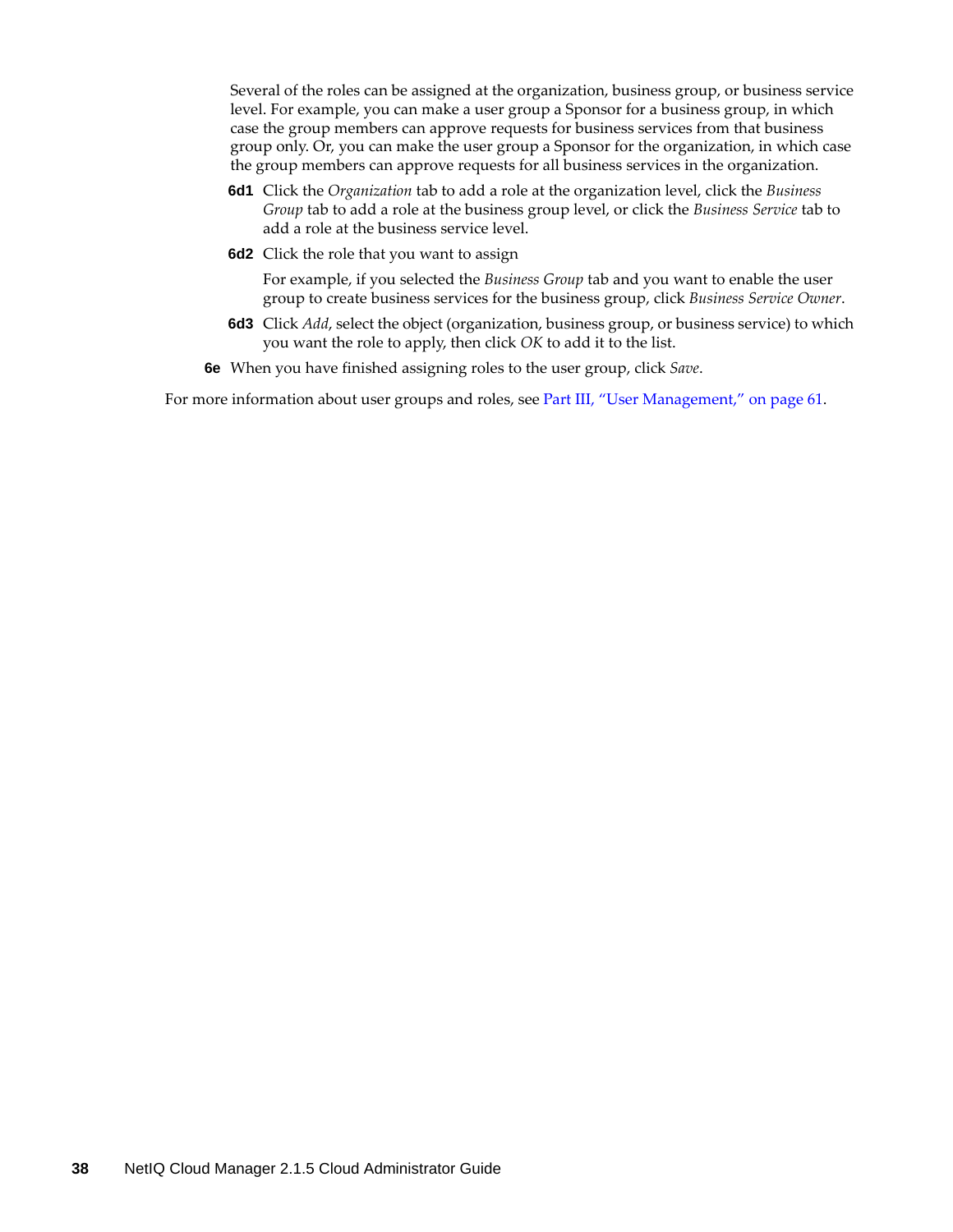# II **System Management**

The following sections provide information to help configure and manage your Cloud Manager system:

- [Chapter 8, "Managing Zones," on page 41](#page-40-0)
- [Chapter 9, "Customizing the Capacity Thresholds and Data Refresh Interval," on page 45](#page-44-0)
- [Chapter 10, "Managing System Users, User Groups, and Roles," on page 47](#page-46-0)
- [Chapter 11, "Configuring E-Mail Notifications," on page 49](#page-48-0)
- [Chapter 12, "Configuring Remote Console Access to Workloads," on page 51](#page-50-0)
- [Chapter 13, "Configuring Auto Approval for Business Service Requests," on page 55](#page-54-0)
- [Chapter 14, "Customizing the Workload Update Schedule," on page 57](#page-56-0)
- [Chapter 15, "Customizing the Cloud Manager Console Interface," on page 59](#page-58-0)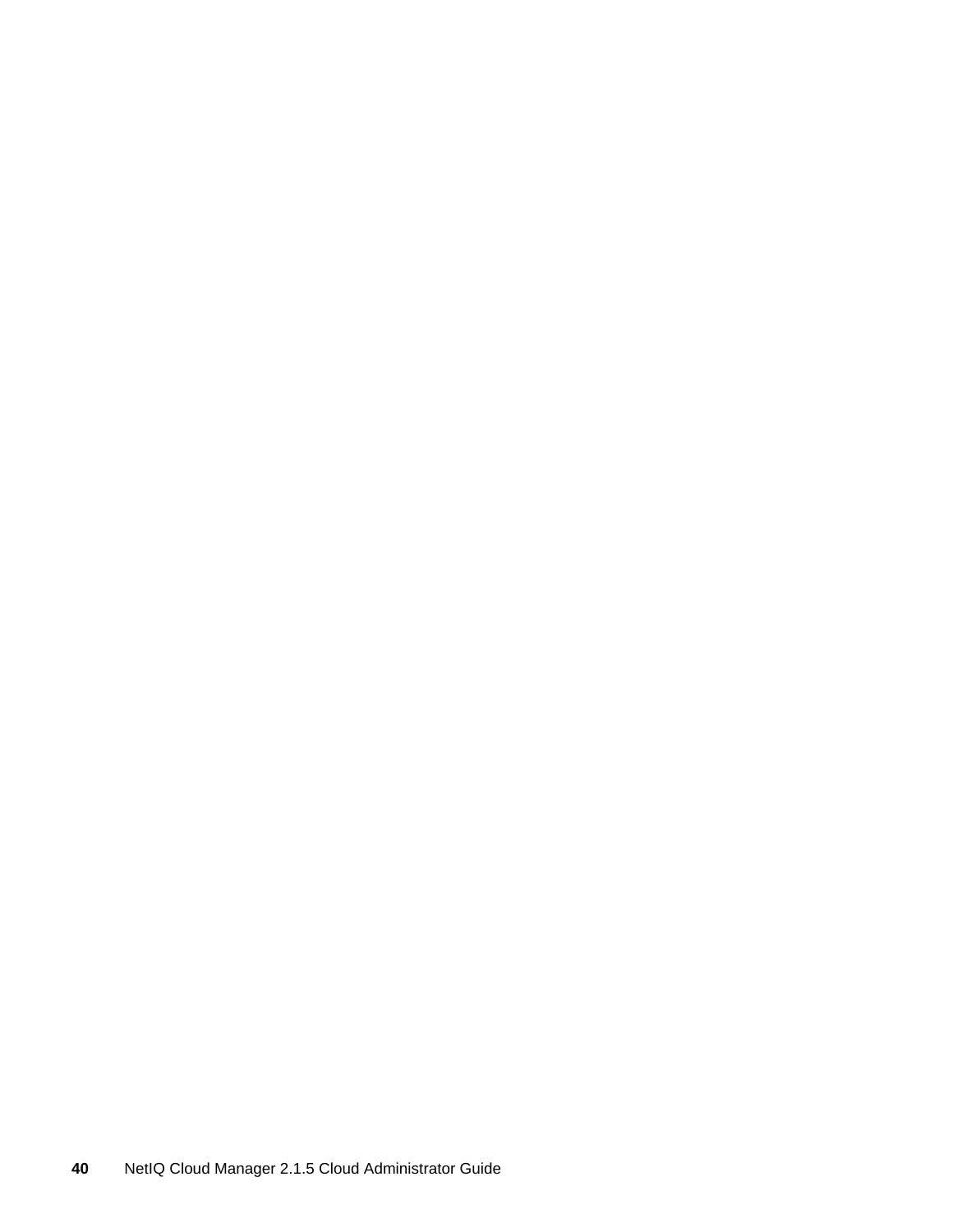# <span id="page-40-0"></span>8 <sup>8</sup>**Managing Zones**

A Cloud Manager zone is single Cloud Manager Orchestration Server and its managed resources (VM hosts, storage repositories, networks, and so forth). The following sections provide instructions to help you manage your zones:

- [Section 8.1, "Creating Zones," on page 41](#page-40-1)
- [Section 8.2, "Disabling Zones," on page 42](#page-41-1)
- [Section 8.3, "Enabling Zones," on page 42](#page-41-2)
- [Section 8.4, "Removing Zones," on page 42](#page-41-0)

#### <span id="page-40-1"></span>**8.1 Creating Zones**

**Roles that Can Perform This Task:** Cloud Administrator

A Cloud Manager zone is a single Cloud Manager Orchestration Server and its managed resources (VM hosts, storage repositories, networks, and so forth). You create a zone by defining a connection to the Orchestration Server. After you create the zone, its resources become part of the Cloud environment that you can use to service your customers.

- **1** On the main navigation bar, click *Configuration*, click the *Zones* tab, then click *Create*.
- **2** Provide the following information:

**Name:** Provide a unique name for the zone. You can use letters, numbers, and the following special characters: space, hyphen, underscore, apostrophe, percent, ampersand, and period. The maximum length is 110 characters.

**Description:** If desired, add more information to further identify the zone. The description is displayed in Cloud Manager to administrators only.

**Enabled:** Leave this setting selected.

**Server Address:** Specify the DNS name or IP address of the Orchestration Server.

**Server Port:** Specify the port used by the Orchestration Server Web Service.

**Username:** Specify the Administrator user name that enables login to the Orchestration Server.

**Password:** Specify and confirm the password for the user name you supplied.

**Secure Connection:** Select this option if the Cloud Manager Application Server is configured for an SSL connection to the Orchestration Server.

- **3** Click *OK* to create the zone and add it to the list.
- **4** When you have finished creating zones, click *OK* to close the System Configuration dialog box.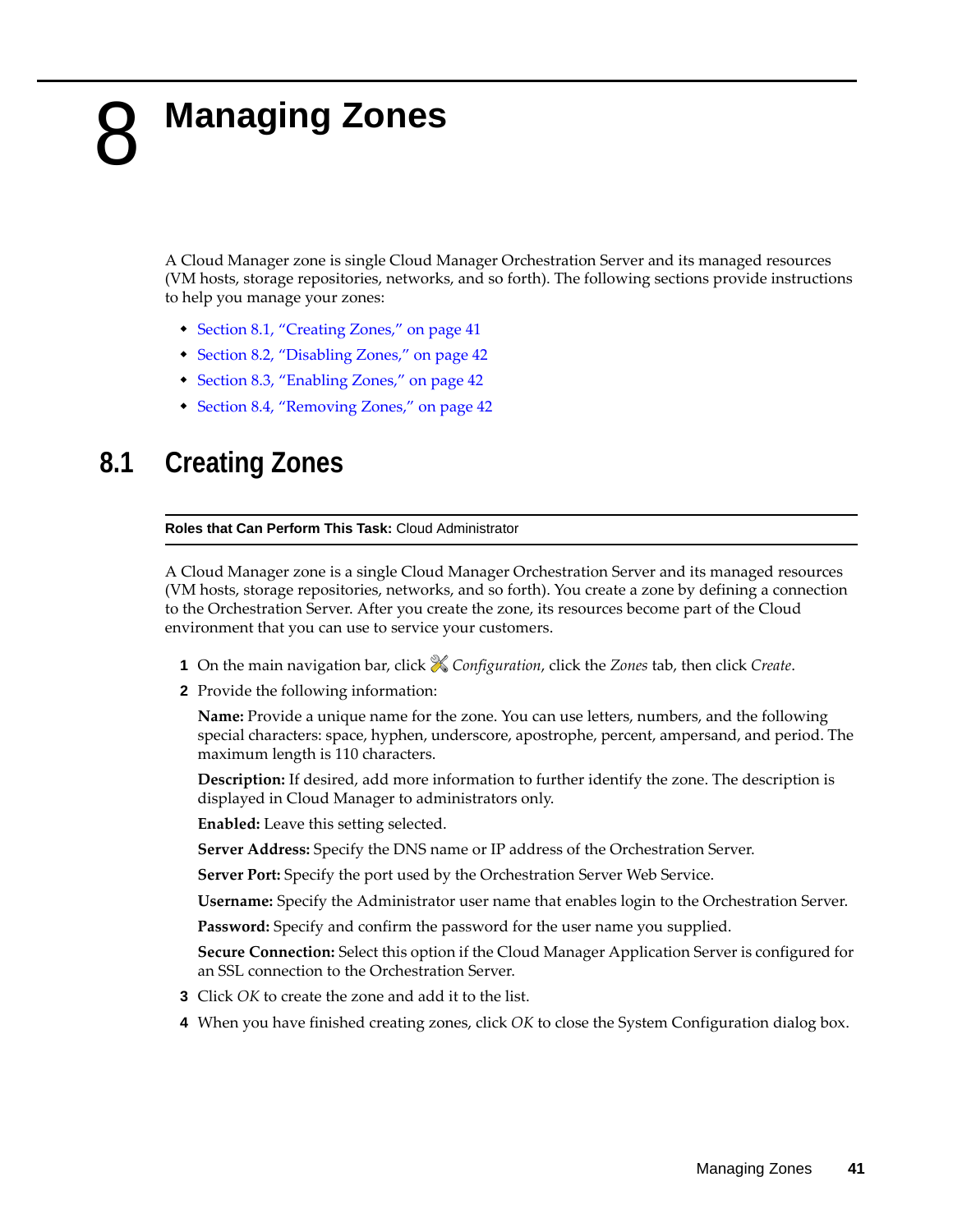## <span id="page-41-1"></span>**8.2 Disabling Zones**

#### **Roles that Can Perform This Task:** Cloud Administrator

The primary purpose for disabling a zone is to perform maintenance tasks on the Cloud Manager Orchestration Server without receiving error messages and exceptions in the Cloud Manager console because the server is down. While the zone is disabled, the following occurs:

- Any objects (hosts, VM templates, and so forth) provided by the zone's Orchestration Server are no longer displayed in the Cloud Manager console. However, Cloud Manager objects (resource groups, service levels, workload templates, and so forth) are still displayed. A user receives a "Zone Disabled" error when adding, editing, or deleting any Cloud Manager object that includes an Orchestration Server object.
- Any workloads deployed in the zone continue in their current state (unless an issue with the zone causes them to be stopped). In the Cloud Manager console, a workload's state displays as "Unknown" and the owner cannot cycle the workload.

To disable a zone:

- **1** On the main navigation bar, click *Configuration*, then click the *Zones* tab.
- **2** Select the zone to disable, then click *Edit*.
- **3** Deselect the *Enabled* check box.
- **4** Click *OK* to disable the zone.

#### <span id="page-41-2"></span>**8.3 Enabling Zones**

#### **Roles that Can Perform This Task:** Cloud Administrator

To enable a zone:

- **1** On the main navigation bar, click *Configuration*, then click the *Zones* tab.
- **2** Select the zone to enable, then click *Edit*.
- **3** Select the *Enabled* check box.
- **4** Provide the Administration password for the Cloud Manager Orchestration Server.
- **5** Click *OK* to enable the zone.

#### <span id="page-41-0"></span>**8.4 Removing Zones**

**Roles that Can Perform This Task:** Cloud Administrator

You cannot remove a zone that has 1) business service workloads running in the zone, 2) business service requests in process, or 3) resource groups, service levels, and workload templates associated with the zone.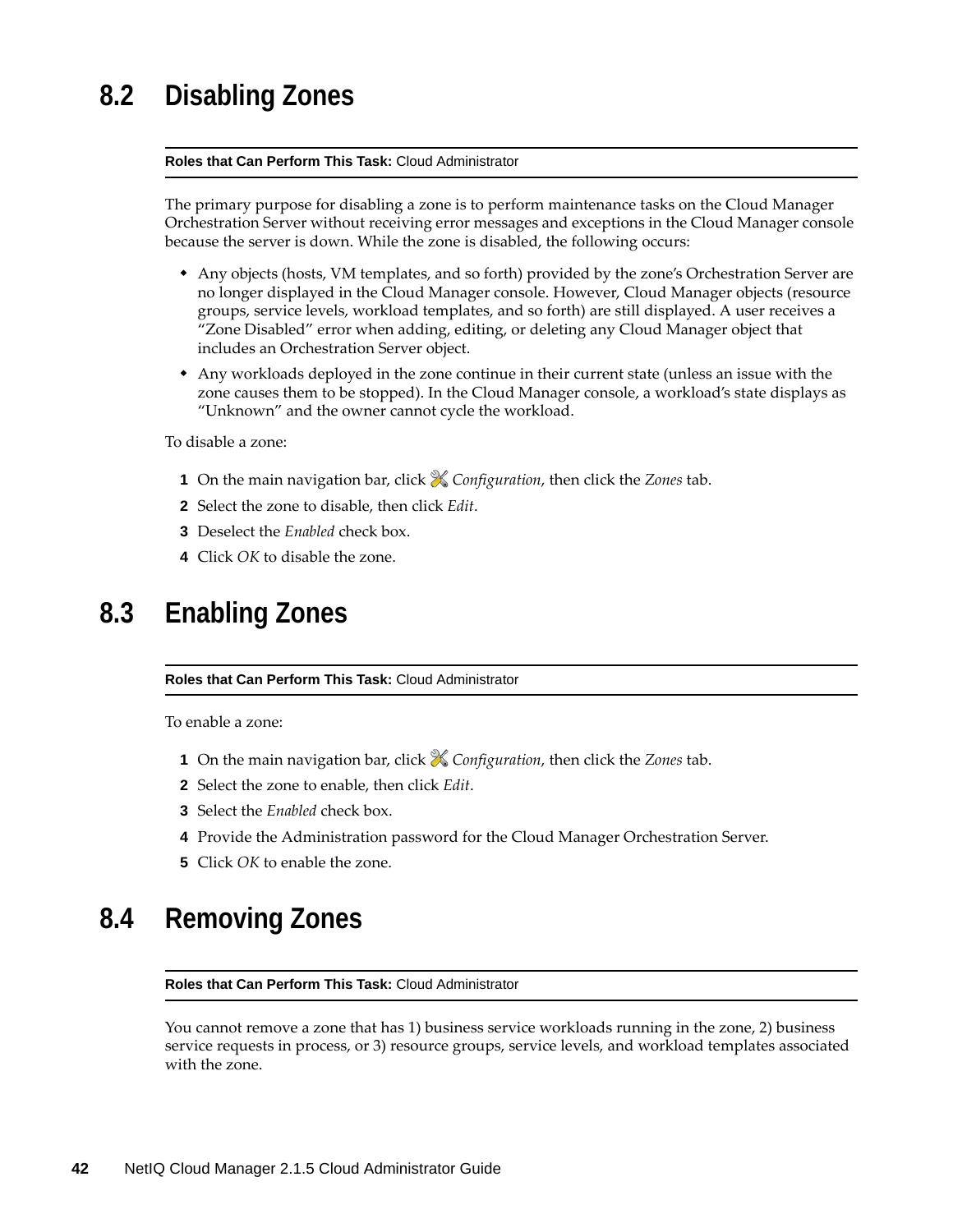To remove a zone:

- **1** On the main navigation bar, click *Configuration*, then click the *Zones* tab.
- **2** Select the zone to remove, then click *Remove*.

If the *Remove* action is not available, the zone has workload templates or resource groups associated with it.

**3** Click *Yes* to confirm removal of the zone.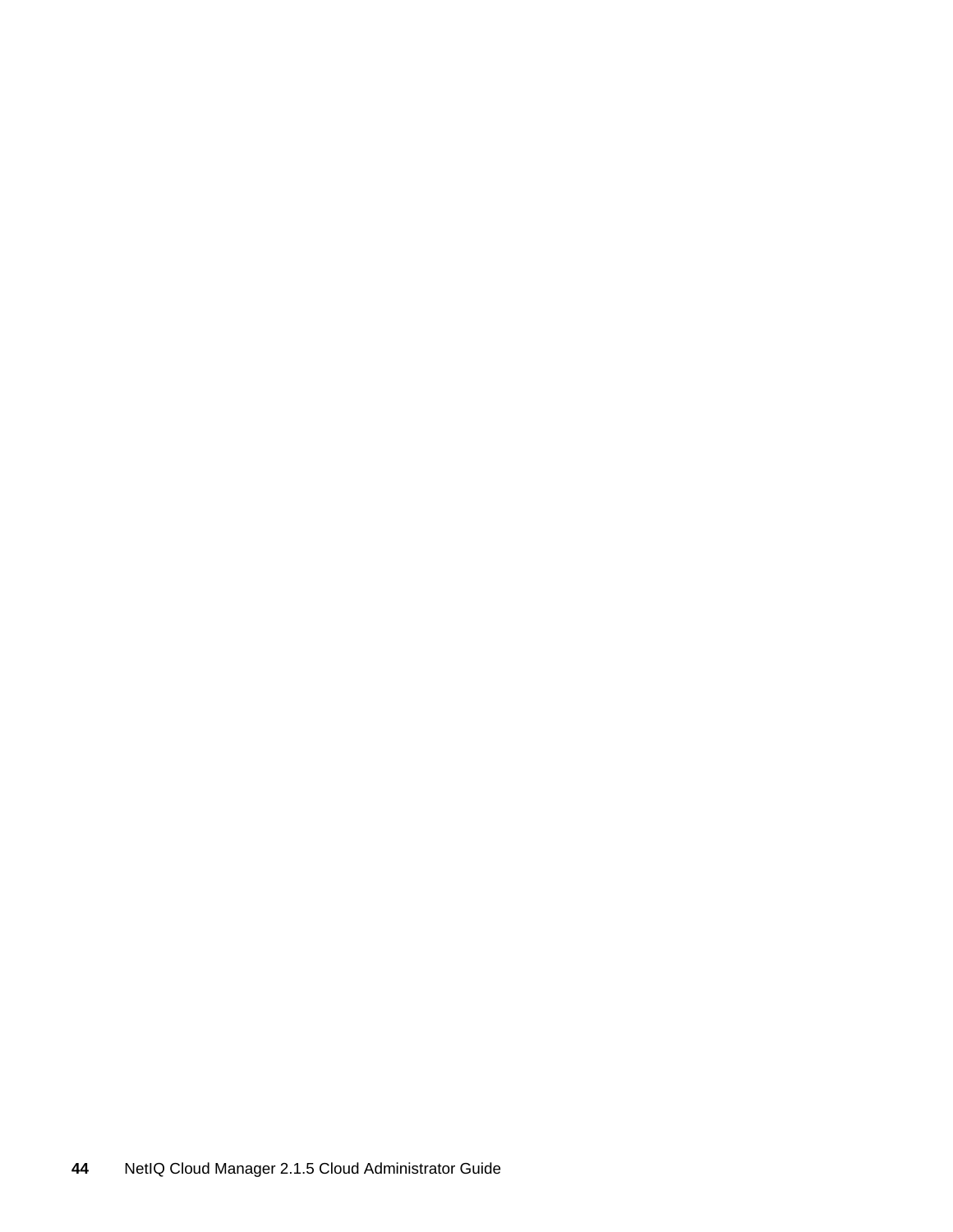#### <span id="page-44-0"></span>9 <sup>9</sup>**Customizing the Capacity Thresholds and Data Refresh Interval**

#### **Roles that Can Perform This Task:** Cloud Administrator

The Capacity view provides resource capacity and usage information for the organizations and zones in your system.

The Capacity view has two settings you can customize: *Thresholds* and *Data Refresh Interval*. *Thresholds* lets you set the Warning threshold and Problem threshold for used resource capacity. *Data Refresh Interval* lets you determine how often capacity data is collected.

- **1** On the main navigation bar, click *Configuration*, then click the *Capacity* tab.
- **2** Under *Thresholds*, select the Warning and Problem thresholds you want for each resource (Memory, CPU, and Storage).

The Capacity view displays resource usage as a percentage of the total capacity. Visually, this is displayed as a horizontal bar ranging from 0 percent to 100 percent.

The Warning and Problem thresholds help you quickly see when resource usage is approaching your resource capacity. Up to the Warning threshold, usage is displayed as a green bar. When the Warning threshold is reached, usage is displayed as a yellow bar. When the Problem threshold is reached, usage is displayed as a red bar.

- **3** Under *Data Refresh Interval*, specify a frequency for collecting capacity data from your system.
	- **3a** (Optional) Select *No Refresh* if you choose not to periodically refresh the data. This option keeps the original capacity data for display on the Capacity dashboard.
	- **3b** (Optional) Select *Interval* to specify how frequently you want to initiate capacity data collection.

Keep in mind that data collection can be an intensive process. The frequency of data collection and the duration of data collection (which is dependent on the size of your system) could affect your system's performance. You should specify an interval that balances the need for up-to-date information against the potential impact to system performance while the Capacity engine is running.

The system must update the capacity data at least once before you can accurately estimate the interval. You can base your estimate on the data displayed in the Capacity Update dialog box when you select *[Update](#page-161-0)* in the Capacity view.

- **3c** (Optional) Select *Daily Time* to specify the time each day (based on the Cloud Manager Application Server's clock and time zone) when you want Cloud Manager to collect capacity data.
- **4** Click *OK* to save your change.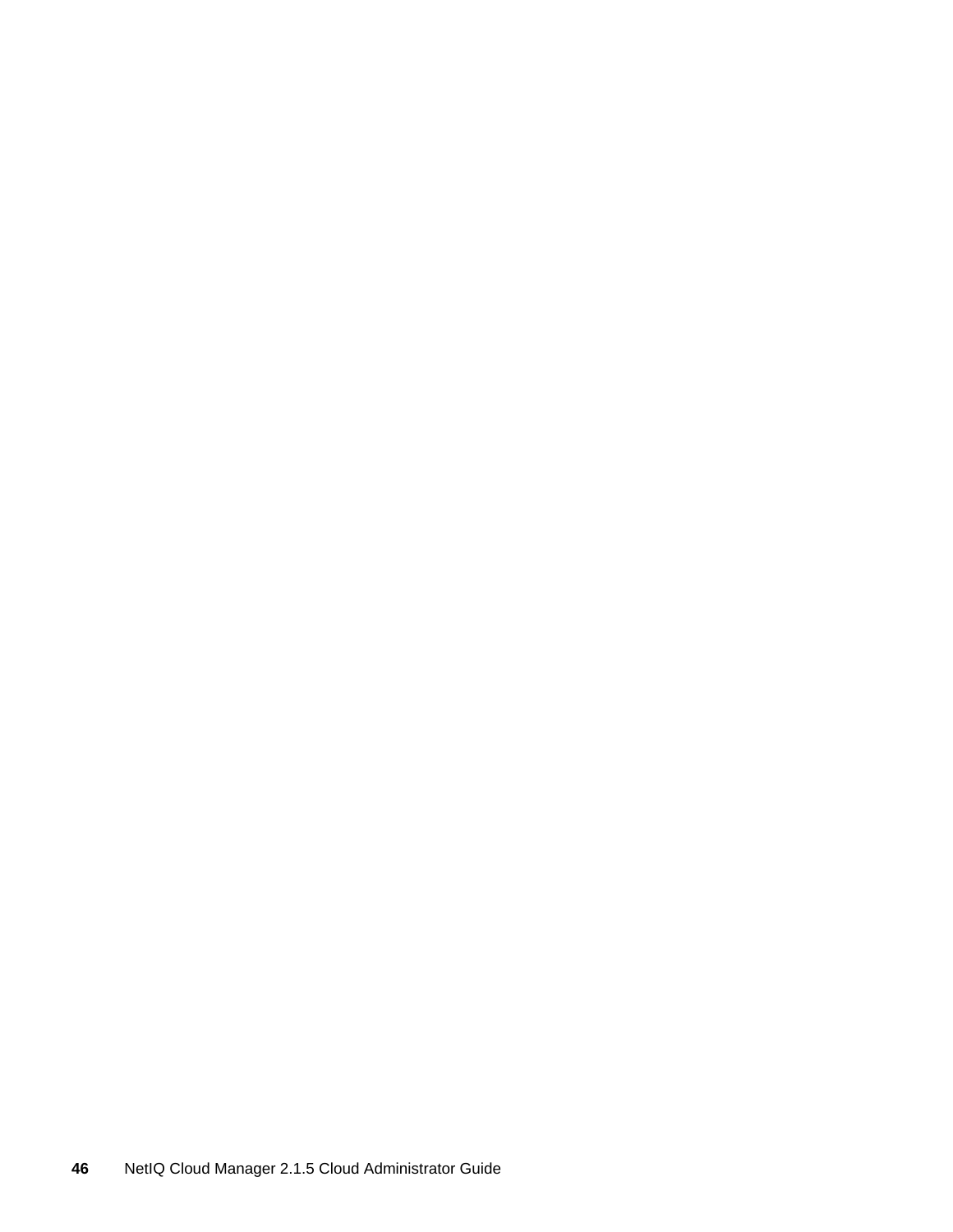# <span id="page-46-0"></span>10 <sup>10</sup>**Managing System Users, User Groups, and Roles**

**Roles that Can Perform This Task:** Cloud Administrator

You can add users and user groups to the system and then assign roles to the users and groups so that they can perform specific functions within the system or within organizations.

Users, user groups, and roles are covered in [Part III, "User Management," on page 61.](#page-60-0)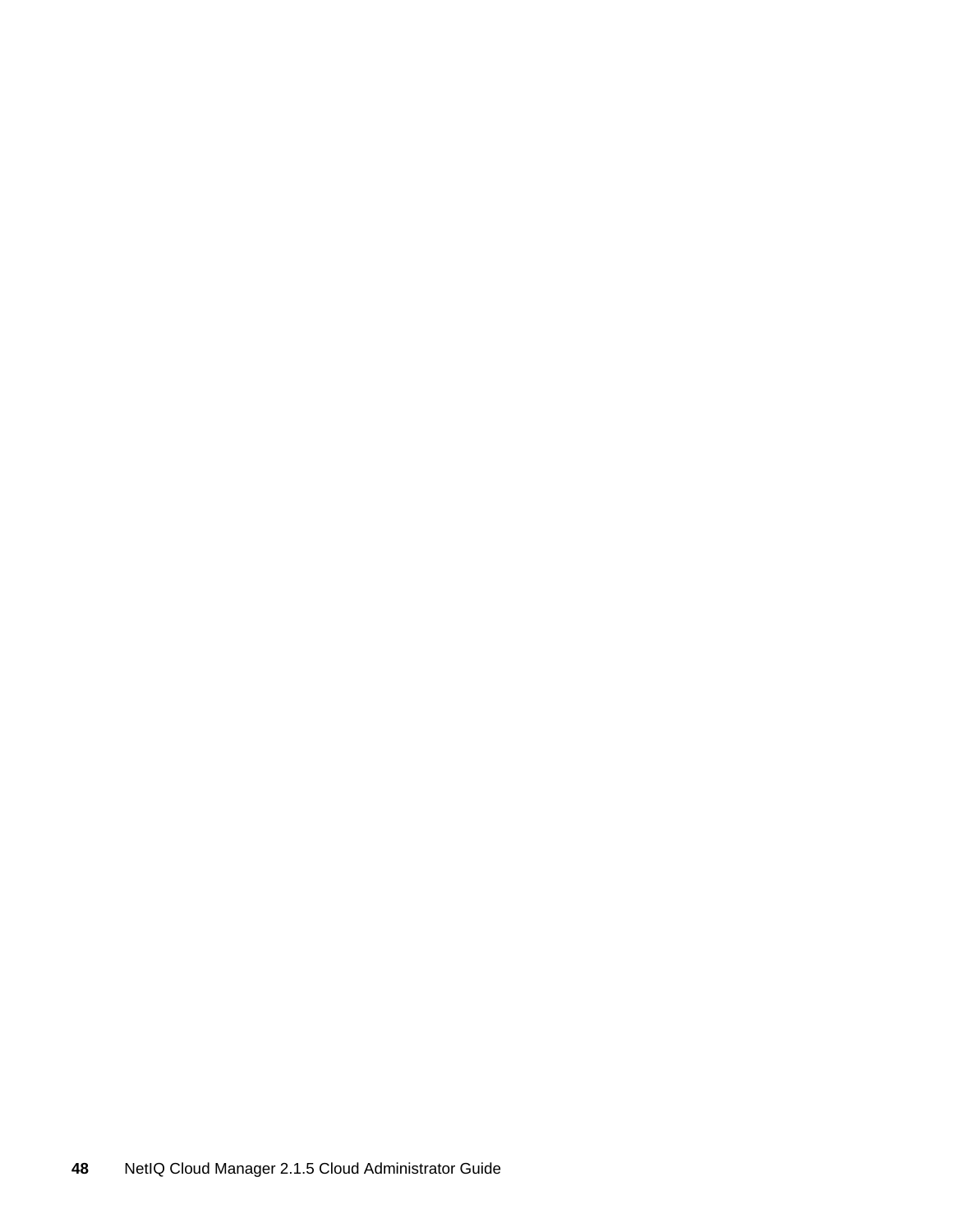## <span id="page-48-0"></span>11 <sup>11</sup>**Configuring E-Mail Notifications**

#### **Roles that Can Perform This Task:** Cloud Administrator

Cloud Manager can send e-mail messages to remind task owners about tasks that need to be completed and to notify Business Service Owners of business services that are about to expire or that have expired. For Cloud Manager to do this, you must provide the connection information for an SMTP server to route the messages. You can also customize the schedule for the message notifications.

- **1** On the main navigation bar, click *Configuration*, then click the *Notification* tab.
- **2** Configure the SMTP server connection:

**Host:** Specify the IP address or DNS name of the host running the SMTP server.

**Server Port:** Specify the port on which the SMTP server listens for incoming messages.

**Use Authentication:** If the SMTP server requires an authentication user name and password, select this option, then specify the user name and password.

**3** If desired, customize the schedule for task notifications:

**Number of days allocated to complete a task:** Select how long a task owner has to complete a task before it becomes overdue. The default is 5 days.

**Number of days before first reminder notification:** Select when a task owner receives the first reminder notification about the due date. The default is 3 days before the task due date.

**Number of days between notifications:** Select how often, after the first reminder notification, a task owner receives follow-up notifications about the due date. The default is every day.

**4** If desired, customize the schedule for business service expiration notifications:

**Number of days before first expiration notification:** Select when a Business Service Owner receives the first e-mail that the business service is about to expire. The default is 7 days before the expiration date.

**Number of days between notifications:** Select how often, after the initial notification, a Business Service Owner receives follow-up e-mails about the expiration date. The default is every day.

**5** Click *OK*.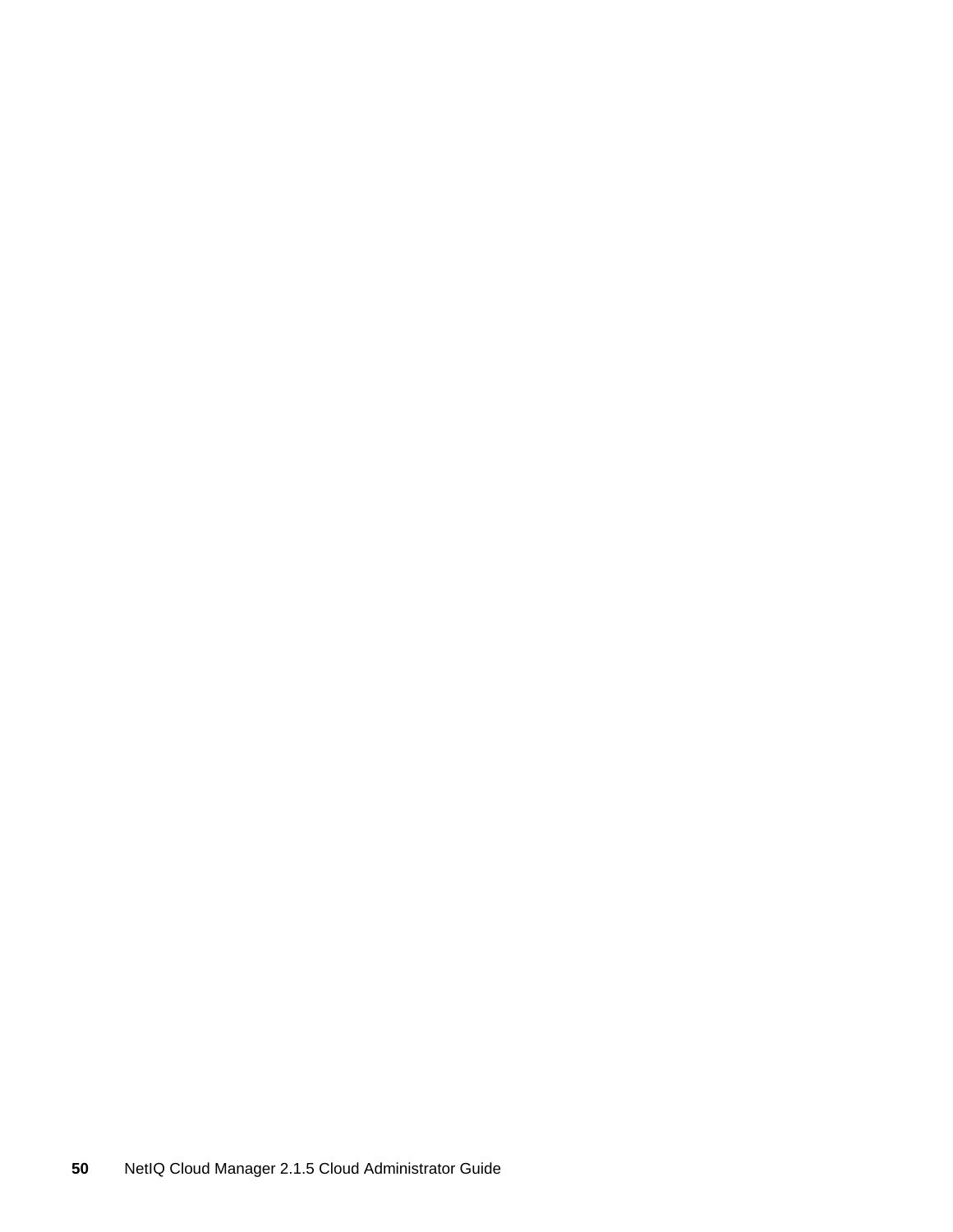# <span id="page-50-0"></span>12 <sup>12</sup>**Configuring Remote Console Access to Workloads**

The Cloud Manager console provides remote console access to business service workloads via an embedded Flash VNC application. The application can connect to workloads either directly or through a VNC repeater (proxy).

By default, the Cloud Manager console is configured to use the VNC repeater included with the Cloud Manager Application Server. Alternately, you can set up an external VNC repeater or configure the VNC application to connect directly to workloads. Each solution has advantages and disadvantages

| <b>Solution</b>          | <b>Advantages</b>                                                               | <b>Disadvantages</b>                                             |
|--------------------------|---------------------------------------------------------------------------------|------------------------------------------------------------------|
| <b>Built-In Repeater</b> | Minimal setup                                                                   | • VNC traffic flows through Cloud                                |
|                          | Supports NAT and firewalls                                                      | Manager Application Server,<br>increasing workload on a single   |
|                          | If used with NAT or a firewall, use<br>can be limited to Cloud Manager<br>users | server                                                           |
| External Repeater        | Supports NAT and firewalls                                                      | Increased setup                                                  |
|                          | Offloads VNC traffic from the<br>Cloud Manager Application<br>Server            | • VNC requests are not<br>authenticated through Cloud<br>Manager |
|                          | Scalable by clustering the<br>repeater                                          |                                                                  |
| Direct Connection        | Most scalable                                                                   | Each workload must include a<br><b>VNC</b> server                |
|                          |                                                                                 | No support for NAT or firewalls                                  |
|                          |                                                                                 | • VNC requests are not<br>authenticated through Cloud<br>Manager |

The following sections provide instructions for configuring each of the remote console access solutions:

- [Section 12.1, "Disabling Remote Console Access," on page 52](#page-51-0)
- [Section 12.2, "Setting Up the Built-In VNC Repeater," on page 52](#page-51-1)
- [Section 12.3, "Setting Up an External VNC Repeater," on page 52](#page-51-2)
- [Section 12.4, "Setting Up Direct Connections," on page 53](#page-52-1)
- [Section 12.5, "Enabling Repeater SSL Encryption," on page 53](#page-52-0)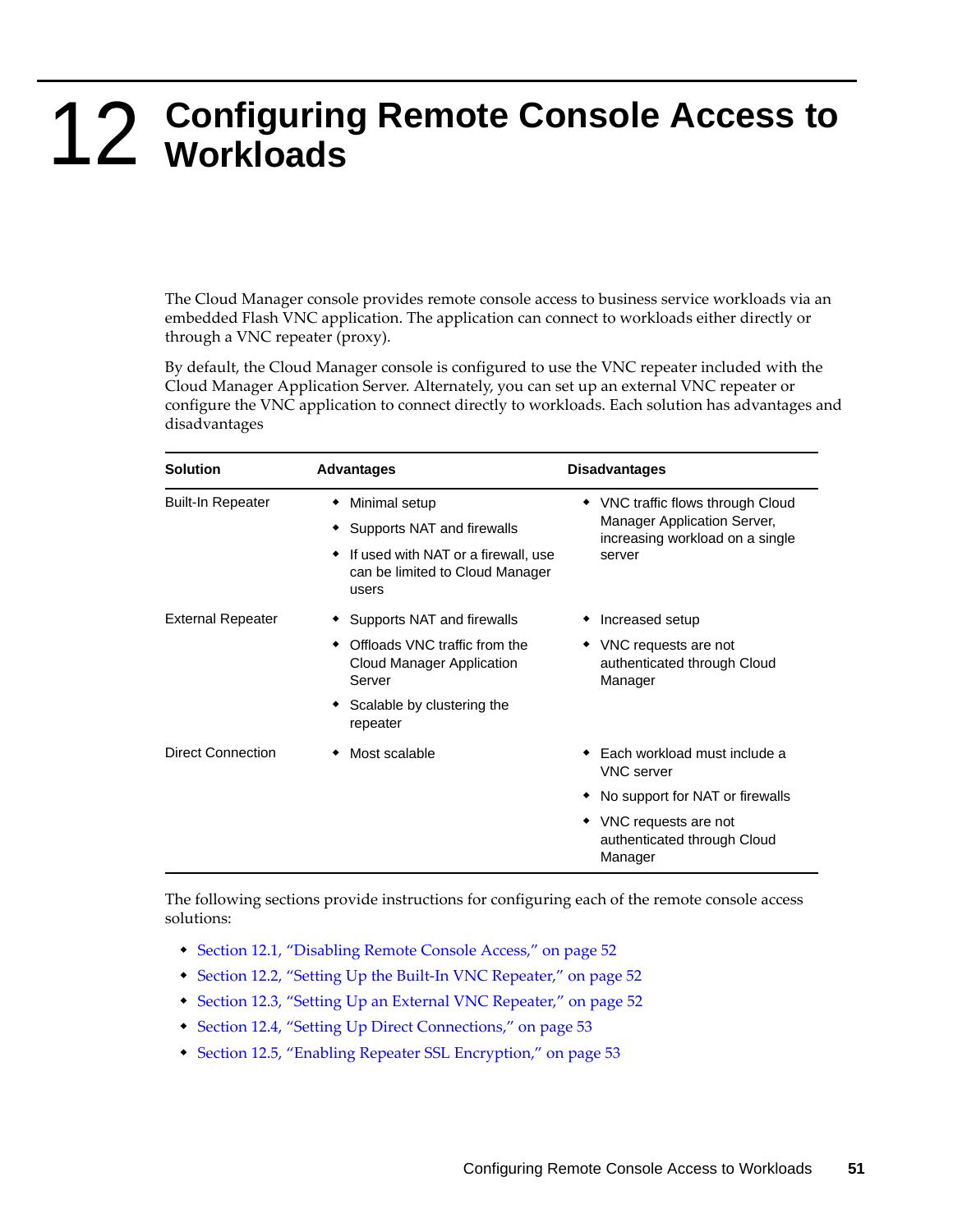### <span id="page-51-0"></span>**12.1 Disabling Remote Console Access**

#### **Roles that Can Perform This Task:** Cloud Administrator

If you don't want users to be able to access workloads through the Cloud Manager console, you can disable remote console access. This disables remote console access to all workloads through the Cloud Manager console only. It does not disable VNC on the host or the workload.

- **1** On the main navigation bar, click *Configuration*, then click the *Remote Console* tab.
- **2** In the *Connection* field, select *Disable*.
- **3** Click *OK*.

## <span id="page-51-1"></span>**12.2 Setting Up the Built-In VNC Repeater**

**Roles that Can Perform This Task:** Cloud Administrator

To have the Cloud Manager console use the built-in VNC repeater:

- **1** On the main navigation bar, click *Configuration*, then click the *Remote Console* tab.
- **2** In the *Connection* field, select *Use built-in VNC repeater*.
- **3** If the VNC repeater requires a static port for reasons such as firewall support, specify the port in the *Repeater Port* field. Otherwise, leave the field blank so that the VNC repeater dynamically selects an available port when it starts.
- **4** Click *OK*.

### <span id="page-51-2"></span>**12.3 Setting Up an External VNC Repeater**

**Roles that Can Perform This Task:** Cloud Administrator

To have the Cloud Manager console use an external VNC repeater:

- **1** Install the VNC repeater by using the product's documentation.
- **2** Configure the repeater to respond to both Flash policy requests and VNC proxy requests.
- **3** In the Cloud Manager console, configure the remote console to use the external repeater:
	- **3a** On the main navigation bar, click *Configuration*, then click the *Remote Console* tab.
	- **3b** In the *Connection* field, select *Use external VNC repeater*.
	- **3c** In the *Repeater Address* field, specify the DNS or IP address of the VNC repeater's server.
	- **3d** In the *Repeater Port* field, specify the port assigned to the repeater.
	- **3e** Click *OK*.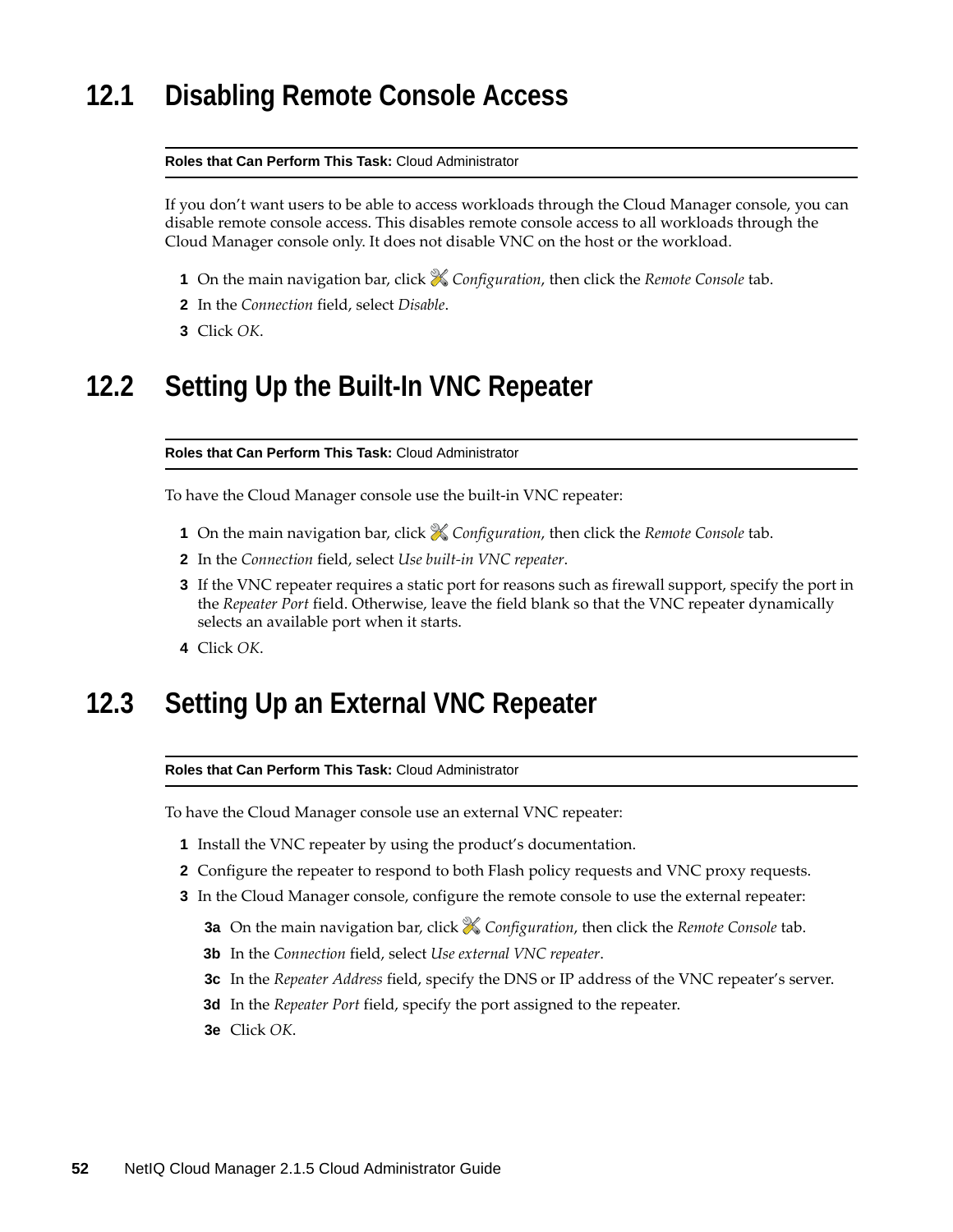## <span id="page-52-1"></span>**12.4 Setting Up Direct Connections**

#### **Roles that Can Perform This Task:** Cloud Administrator

To have the Cloud Manager console connect directly to workloads:

**1** Make sure that each VM host or VM is configured with a VNC Server.

Depending on the hypervisor, the VM host might handle the VNC requests for the VM or the VM might handle the requests. Refer to your hypervisor documentation for information about how your hypervisor handles VNC requests to VMs.

- **2** Configure the VNC Server to respond to Flash policy requests.
- **3** In the Cloud Manager console, configure the remote console to use a direct connection:
	- **3a** On the main navigation bar, click *Configuration*, then click the *Remote Console* tab.
	- **3b** In the *Connection* field, select *Connect directly*.
	- **3c** Click *OK*.

#### <span id="page-52-0"></span>**12.5 Enabling Repeater SSL Encryption**

**Roles that Can Perform This Task:** Cloud Administrator

To enable SSL encryption of VNC traffic between your browser and the VNC repeater (making it difficult for an outside entity to intercept and analyze activity between your browser and the repeater):

- **1** On the main navigation bar, click *Configuration*, then click the *Remote Console* tab.
- **2** Select the *Enable Repeater SSL Encryption* check box.
- **3** In the *Repeater Keystore* field, enter the path to a Java keystore where the SSL key to the VNC Repeater is stored.

By default, this field is populated from the original Cloud Manager SSL configuration (if that option was chosen).

**4** In the *Keystore Password* field, enter the password to the Java keystore where the SSL key to the VNC Repeater is stored.

By default, this field is populated from the original Cloud Manager SSL configuration (if that option was chosen).

**5** (Conditional) If you select the built-in repeater, specify the path to the repeater keystore and passwords. The first password (required) opens the keystore file. The second password (optional) retrieves the private key within the file. The need for the second password depends on the settings you used when you generated the keystore.

**NOTE:** The fields on this page validate the keystore and passwords as you make changes: if you enter an incorrect password, the field displays a red asterisk.

**6** Click *OK*.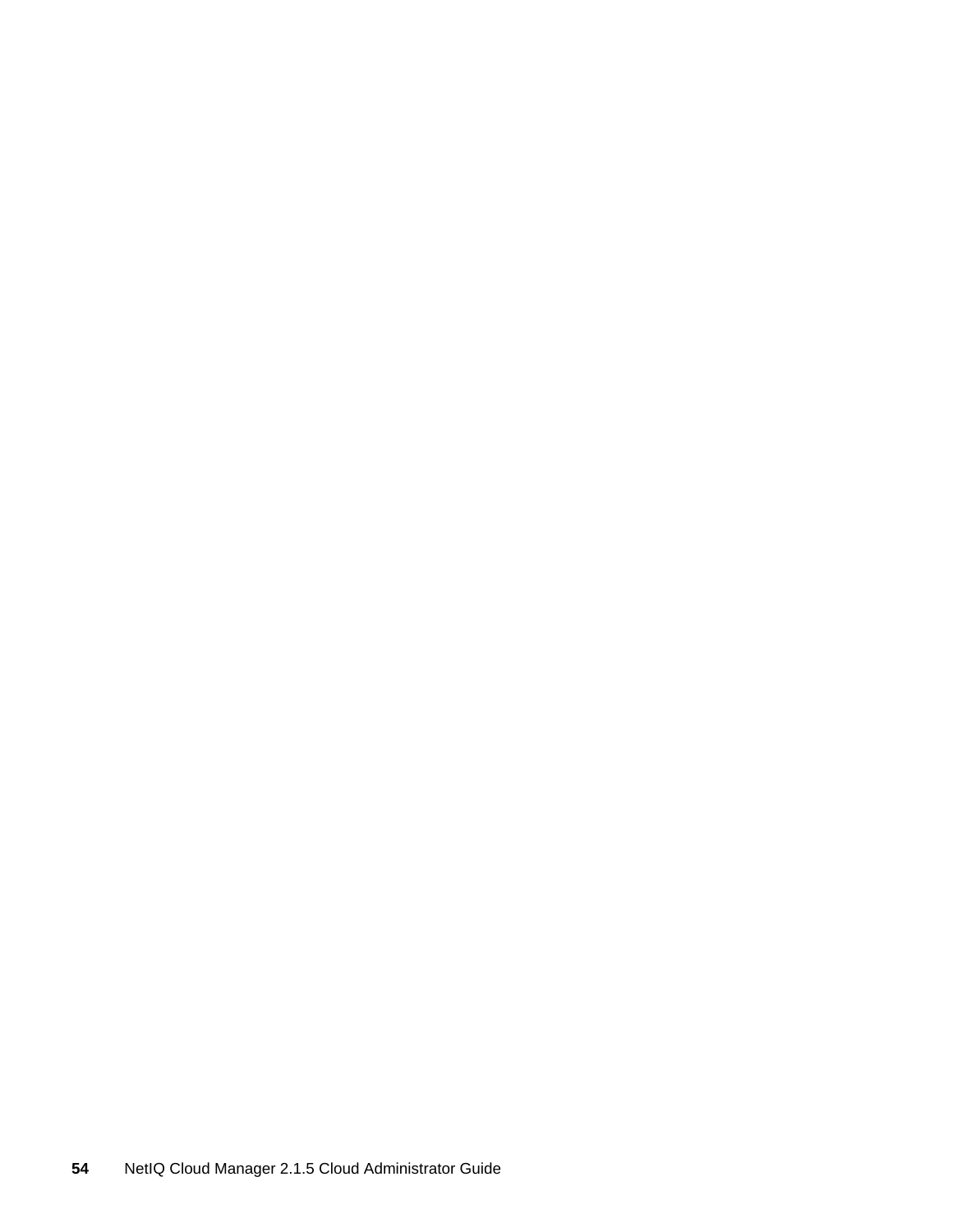# <span id="page-54-0"></span>13 <sup>13</sup>**Configuring Auto Approval for Business Service Requests**

#### **Roles that Can Perform This Task:** Cloud Administrator

When a business service request is submitted, the request goes through an approval workflow that requires both a Sponsor approval and an Administrator approval. The Sponsor approval is intended to be a financial check and the Administrator approval is intended to be a resource capacity check.

You can enable automatic Sponsor approval, Administrator approval, or both for your system. This eliminates the need to assign users as Sponsors and Approvers for organizations or business group. If you don't want the system settings to apply to an organization or a business group, you can override the settings at the organization or business group.

To configure the system Auto Approval settings:

- **1** On the main navigation bar, click *Configuration*, then click the *Tasks* tab.
- **2** Select *Sponsor* to enable automatic Sponsor approval.
- **3** Select *Administrator* to enable automatic Administrator approval.
- **4** Click *OK* to save the changes.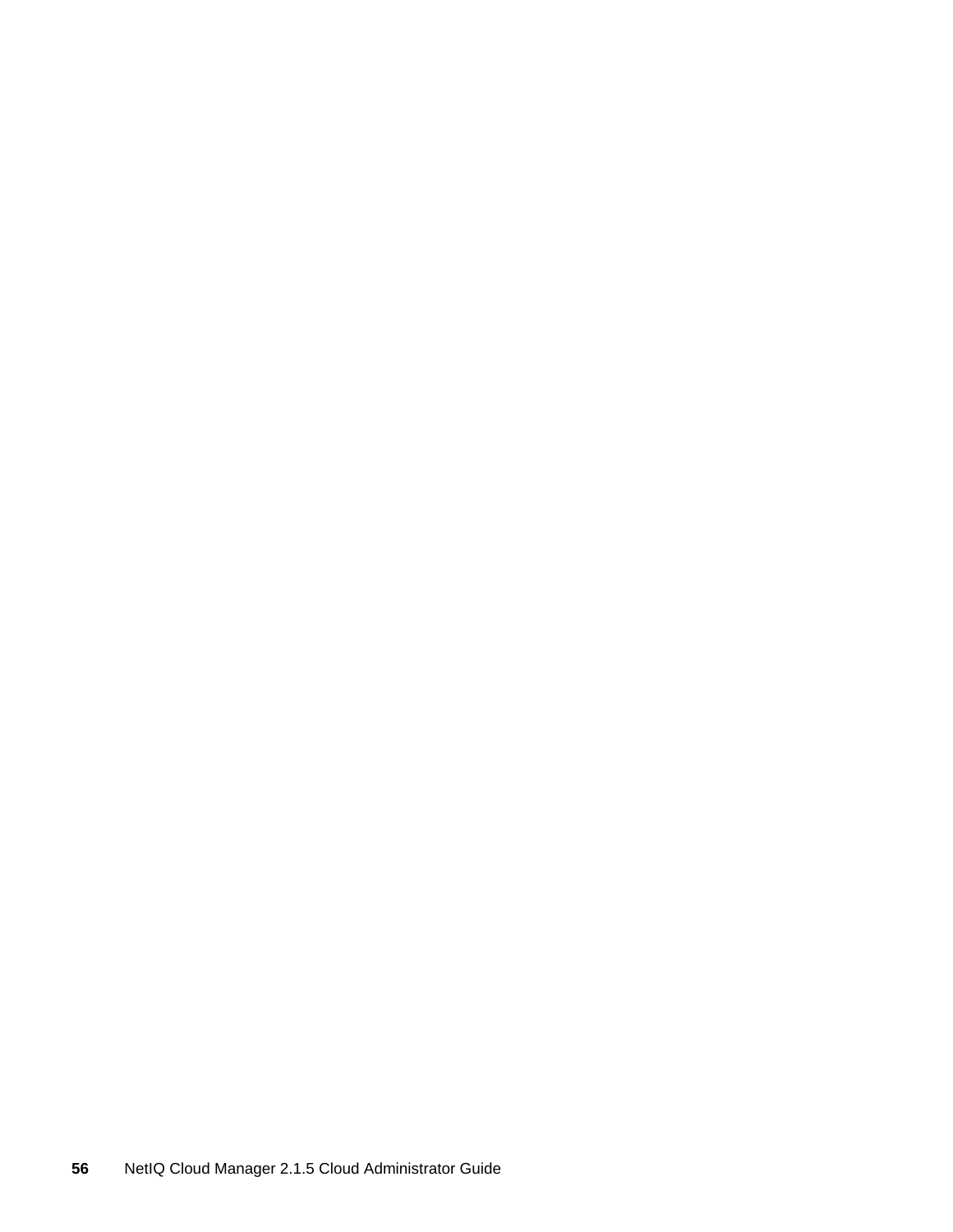# <span id="page-56-0"></span>14 <sup>14</sup>**Customizing the Workload Update Schedule**

#### **Roles that Can Perform This Task:** Cloud Administrator

When a business service is deployed, Cloud Manager takes a snapshot of the business service's workloads. This snapshot maintains a record of the service levels, resource allocations, and costs associated with the workloads at deployment time.

For business services with an expiration date, the snapshot is updated only if the business service is changed and redeployed. At that time, Cloud Manager takes a new snapshot that reflects any changes to the service levels, resource allocations, and costs associated with the workloads. For example, if the cost of the resources has increased since the first deployment, the second deployment reflects the cost increase.

For business services without an expiration date, you can determine when workload snapshots are updated so that non-expiring business services accurately reflect changes in the service levels, resource allocations, and costs associated with their workloads. You can update workloads either weekly or monthly. The update occurs on the last day of the selected period. You can also force an immediate update.

- **1** On the main navigation bar, click *Configuration*, then click the *Workload Updates* tab.
- **2** Select *Weekly* or *Monthly* for the update frequency.
- **3** If you want to force an update immediately, click *Update Now.*
- **4** Click *OK*.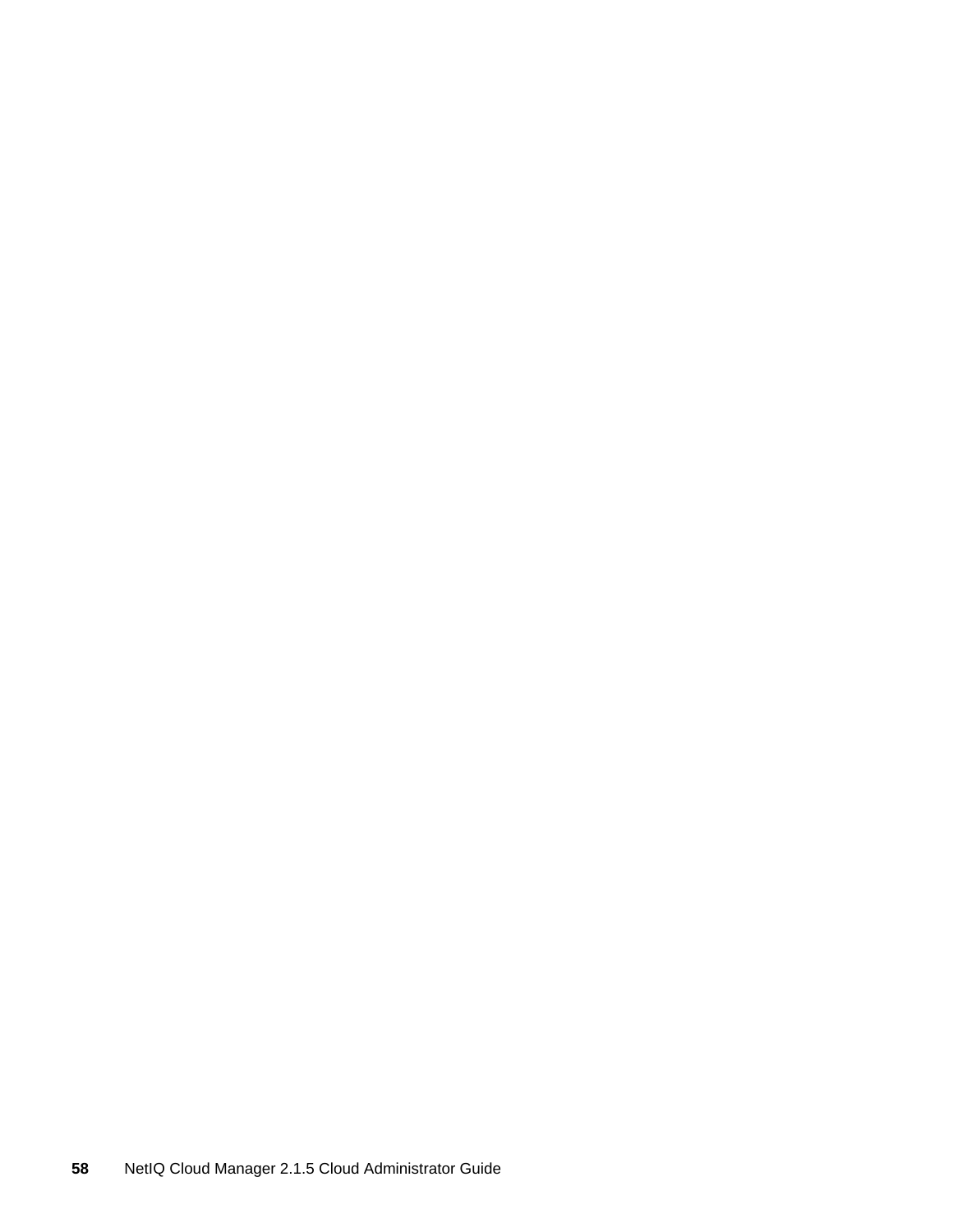# <span id="page-58-0"></span>15 <sup>15</sup>**Customizing the Cloud Manager Console Interface**

#### **Roles that Can Perform This Task:** Cloud Administrator

The Cloud Manager console has two interface settings that you can customize: *Currency* and *Workload Dialog*. *Currency* determines the display symbol that is used in Cloud Manager currency fields. *Workload Dialog* determines which tabs (*Windows Settings*, *Windows Licensing*, *Linux Settings*, and *Networks*) are displayed when creating and managing business service workloads.

- **1** On the main navigation bar, click *Configuration*, then click the *User Interface* tab.
- **2** Under *Currency*, select the currency symbol you want to use.

This setting affects only the display symbol. It does not affect the format of the currency fields. All fields are formatted as 00.00 regardless of the currency symbol. In addition, changing the currency symbol does not perform any currency conversion on existing costs (workloads, workload templates, resources, and so on). For example, if you change from United States Dollar (USD) to Euro (EUR),  $$50.00$  simply becomes  $$50.00$ .

Any users who log in after the change see the new currency symbol. For you to see the change, you must log out and then log in again.

**3** Under *Workload Dialog*, select the workload tabs you want hidden.

A workload contains *Windows Settings, Windows Licensing*, *Linux Settings*, and *Networks* tabs that must be configured when requesting a business service. By default, these are displayed so that the user can fill in the required information.

If you don't want to require the user to provide this information, you can hide any or all of the tabs. The Build Administrator or a Cloud Administrator must then provide the information when completing the pre-build configuration task for the requested business service.

All organizations inherit this setting; however, you can override the inherited setting at each organization.

- **4** Under *Workload Dialog*, specify whether the entering the virtual machine name is to be mandatory for pre-configuration.
- **5** Click *OK* to save your change.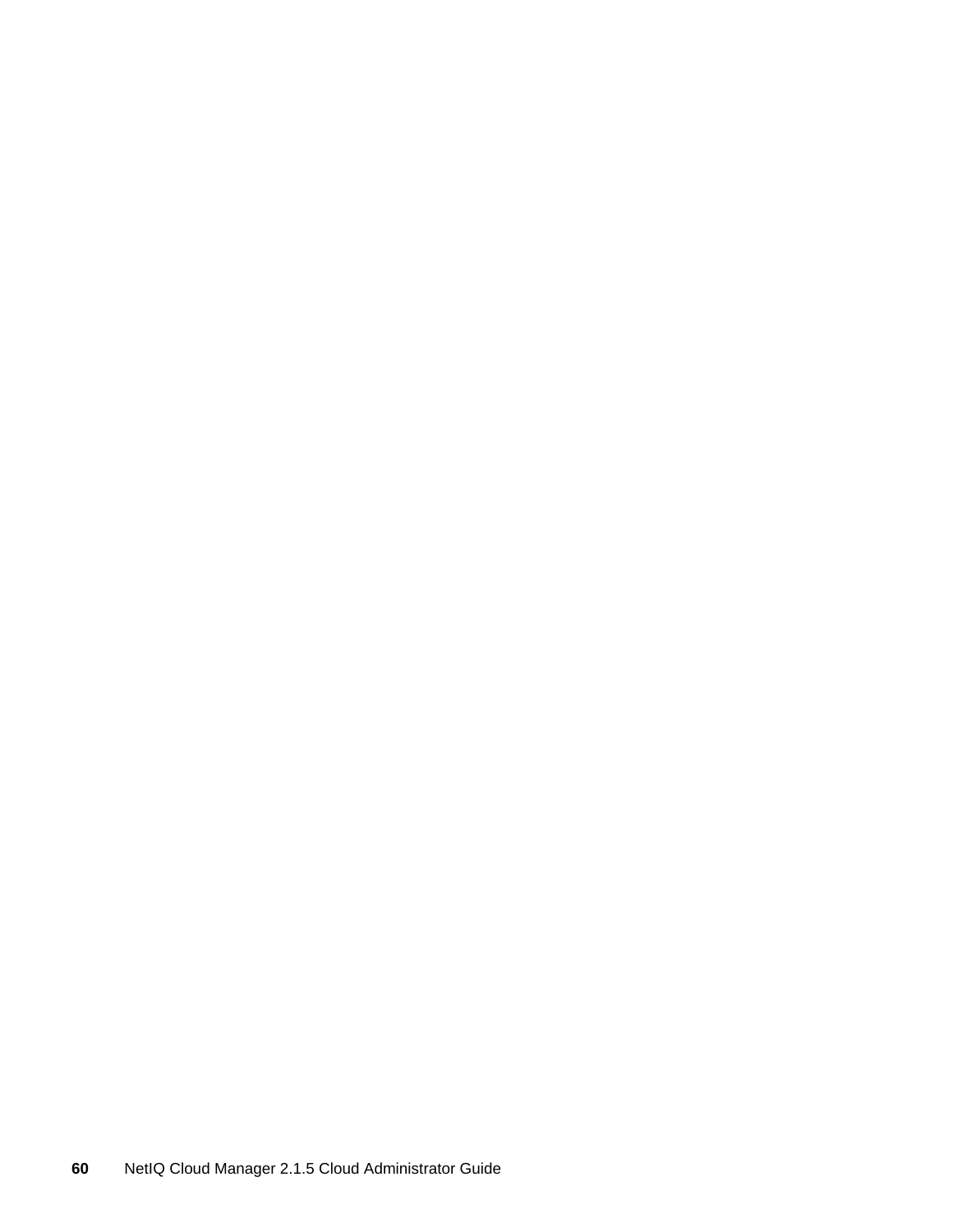# III **User Management**

<span id="page-60-0"></span>The following sections provide information to help you manage the users and user groups in your Cloud environment:

- [Chapter 16, "User Concepts," on page 63](#page-62-0)
- [Chapter 17, "Creating User Accounts," on page 71](#page-70-0)
- [Chapter 18, "Providing Self Registration for Users," on page 75](#page-74-0)
- [Chapter 19, "Creating User Groups," on page 77](#page-76-0)
- [Chapter 20, "Assigning Roles to Users and Groups," on page 83](#page-82-0)
- [Chapter 21, "Deleting Users," on page 85](#page-84-0)
- [Chapter 22, "Deleting User Groups," on page 87](#page-86-0)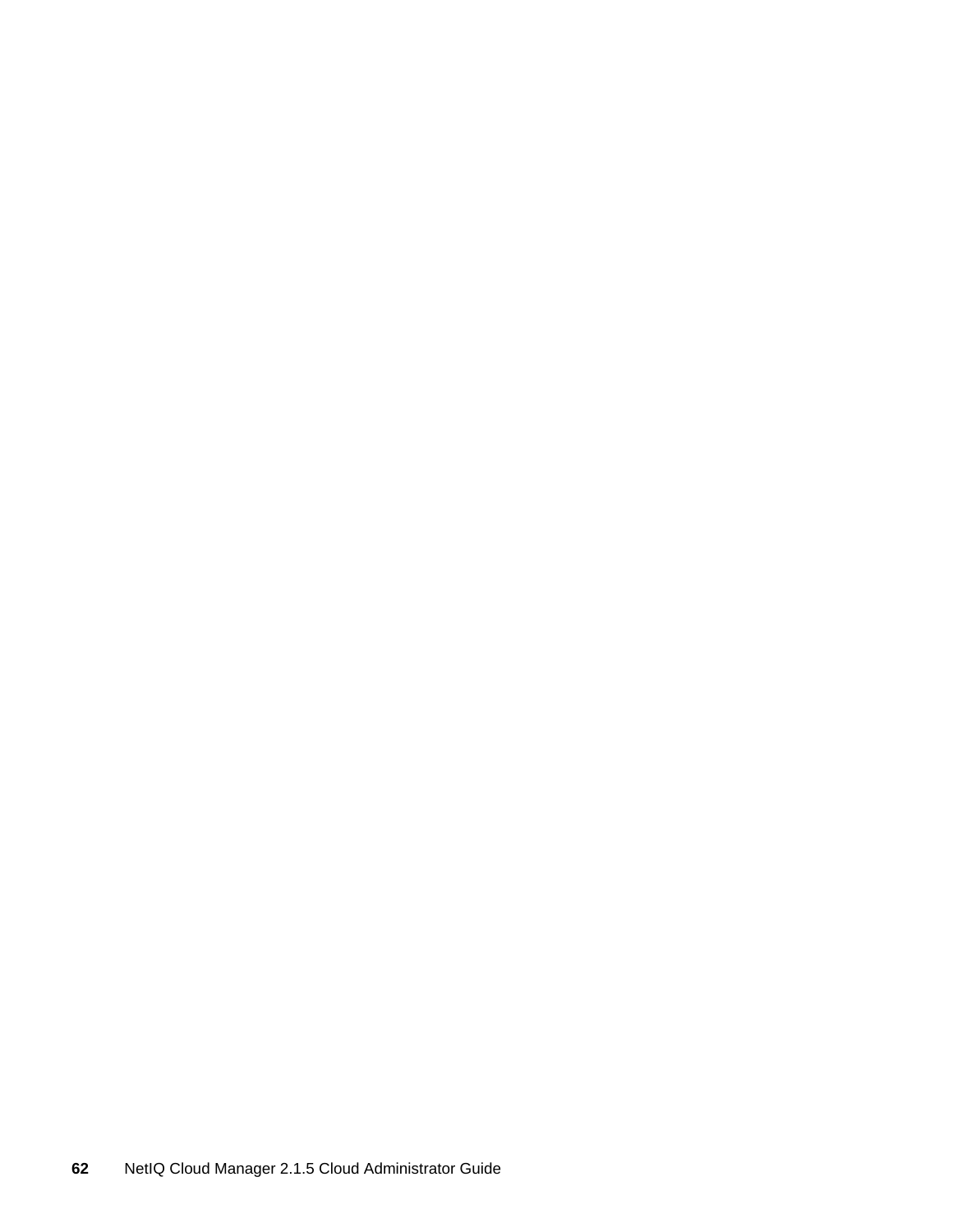# <span id="page-62-0"></span>16 <sup>16</sup>**User Concepts**

Users must have a Cloud Manager account in order to perform activities within the Cloud Manager system. The following sections provide information you should understand as you create and manage user accounts and user groups:

- [Section 16.1, "Organization Scope versus System Scope," on page 63](#page-62-2)
- [Section 16.2, "Cloud Manager Roles," on page 63](#page-62-1)
- [Section 16.3, "Cloud Manager User Groups versus LDAP User Groups," on page 69](#page-68-0)
- \* [Section 16.4, "Roles That Can Create User Accounts and User Groups," on page 69](#page-68-1)

## <span id="page-62-2"></span>**16.1 Organization Scope versus System Scope**

When you create a Cloud Manager account for a user, you can give the user an Organization scope or a System scope. The scope determines what roles can be assigned to the user.

A user with the Organization scope (referred to as an *Organization user* or *Organization member*) is assigned membership in a specific organization and can hold Organization roles. These roles provide rights to perform activities within the user's organization, such as creating business groups, allocating organization resources to the business groups, and deploying business services.

A user with the System scope (referred to as a *System user*) is not assigned membership in an organization and can hold System roles. These roles provide rights to perform system-level activities, such as configuring the Cloud Manager system, creating zones, creating organizations, creating groups of resources for use by organizations, and monitoring zone and organization resource capacity. In addition, System users can be assigned Organization roles for any organization in the system.

Organization and System scopes also apply to user groups, meaning that there are *System user groups* and *Organization user groups*. Users groups are discussed in ["Cloud Manager User Groups versus](#page-68-0)  [LDAP User Groups" on page 69.](#page-68-0)

Both System roles and Organization roles are discussed in detail in ["Cloud Manager Roles" on](#page-62-1)  [page 63.](#page-62-1)

## <span id="page-62-1"></span>**16.2 Cloud Manager Roles**

A user must have one or more Cloud Manager roles in order to do anything in Cloud Manager. There are nine Cloud Manager roles. All nine roles can be given to System users, while only four of the roles can be given to Organization members. Each role carries its own set of rights and responsibilities for the Cloud Manager system or for an organization within the system.

- [Section 16.2.1, "Descriptions," on page 64](#page-63-0)
- [Section 16.2.2, "Rights," on page 64](#page-63-1)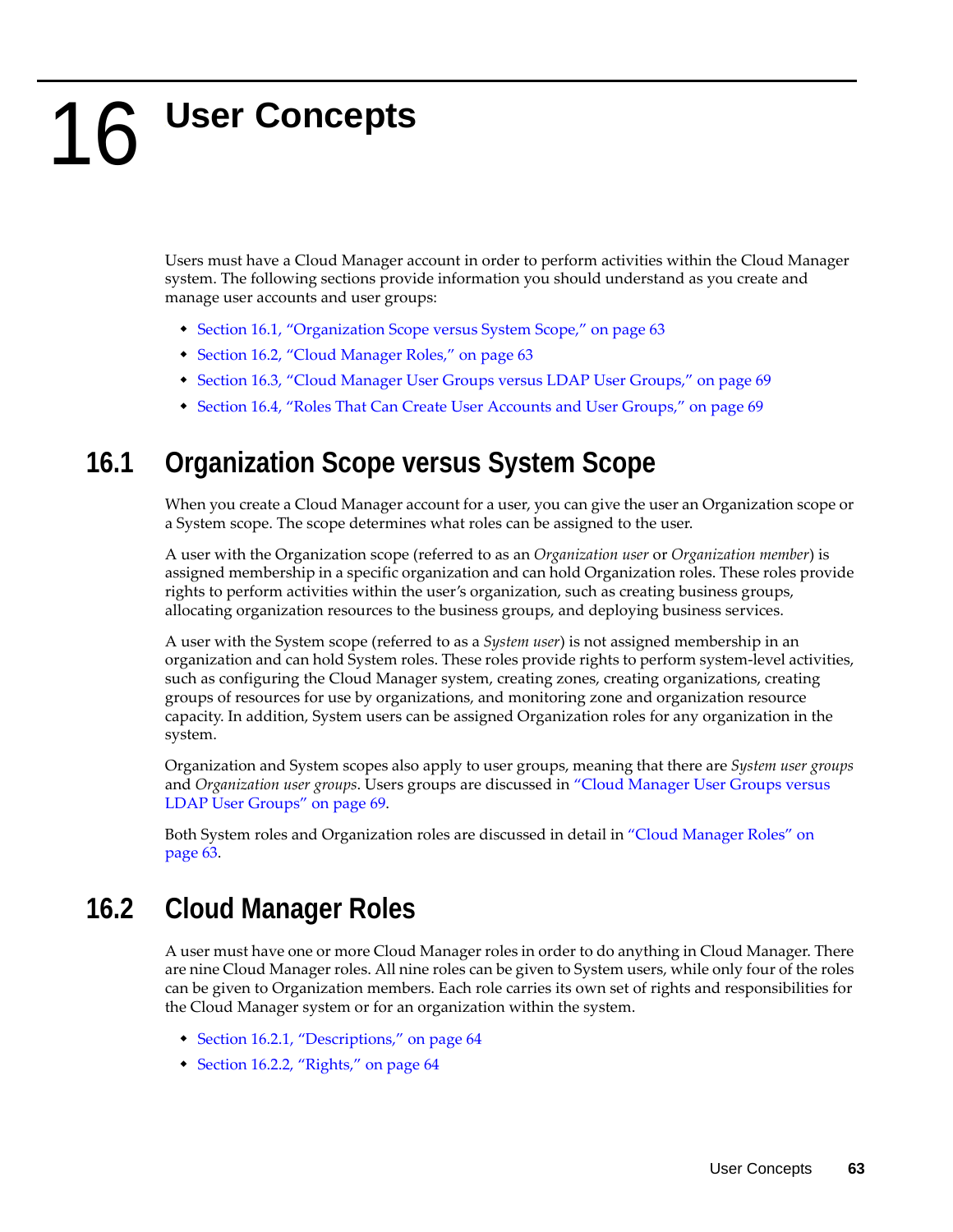#### <span id="page-63-0"></span>**16.2.1 Descriptions**

The following five roles are System roles. Only System users can be assigned these roles.

- **Cloud Administrator:** Has full rights to the Cloud Manager system. Can perform all tasks in the system
- **Zone Administrator:** Has rights to manage the resources for one or more assigned zones. Only System users can be Zone Administrators.
- **Catalog Manager:** Has rights to create, modify, and delete workload templates. Workload templates must be assigned to organizations by the Cloud Administrator.
- **Build Administrator:** Has rights to complete pre-build and post-build configuration for workloads in requested business services.
- **Approver:** Has rights to approve or deny a business service request based on available zone and organization resource capacity.

The following four roles are Organization roles. Both Organization users and System users can be assigned these roles.

- **Organization Manager:** Has rights to manage users, role assignments, resource assignments, and business services within an assigned organization. System users can be assigned as Organization Managers in multiple organizations. Organization users can be assigned as Organization Managers only in their own organization.
- **Sponsor:** Has rights to approve or deny a business service request based on financial reasons.
- **Business Service Owner:** Has rights to create, modify, and delete business services for an organization or for specific business groups within an organization.
- **Business Group Viewer:** Has rights to view business services for a business group.

| <b>System</b><br><b>Management</b><br><b>Rights</b>                                                       | Cloud | Administrator | Zone | Administrator | Catalog | Manager | Build | Administrator | Approver | Organization | <b>Manager</b> | Sponsor | Group<br><b>Business</b> | Viewer | Service<br><b>Business</b> | Owner |
|-----------------------------------------------------------------------------------------------------------|-------|---------------|------|---------------|---------|---------|-------|---------------|----------|--------------|----------------|---------|--------------------------|--------|----------------------------|-------|
| <b>USERS</b>                                                                                              |       |               |      |               |         |         |       |               |          |              |                |         |                          |        |                            |       |
| Create System user accounts and<br>user groups, either manually or by<br>importing from an LDAP directory |       |               |      |               |         |         |       |               |          |              |                |         |                          |        |                            |       |
| Modify System user and user<br>group properties (e-mail, phone<br>number, and so forth)                   |       |               |      |               |         |         |       |               |          |              |                |         |                          |        |                            |       |
| <b>ROLES</b>                                                                                              |       |               |      |               |         |         |       |               |          |              |                |         |                          |        |                            |       |
| Assign Cloud Administrator role                                                                           |       |               |      |               |         |         |       |               |          |              |                |         |                          |        |                            |       |
| Assign Zone Administrator role                                                                            |       |               |      |               |         |         |       |               |          |              |                |         |                          |        |                            |       |
| Assign Catalog Manager role                                                                               |       |               |      |               |         |         |       |               |          |              |                |         |                          |        |                            |       |

#### <span id="page-63-1"></span>**16.2.2 Rights**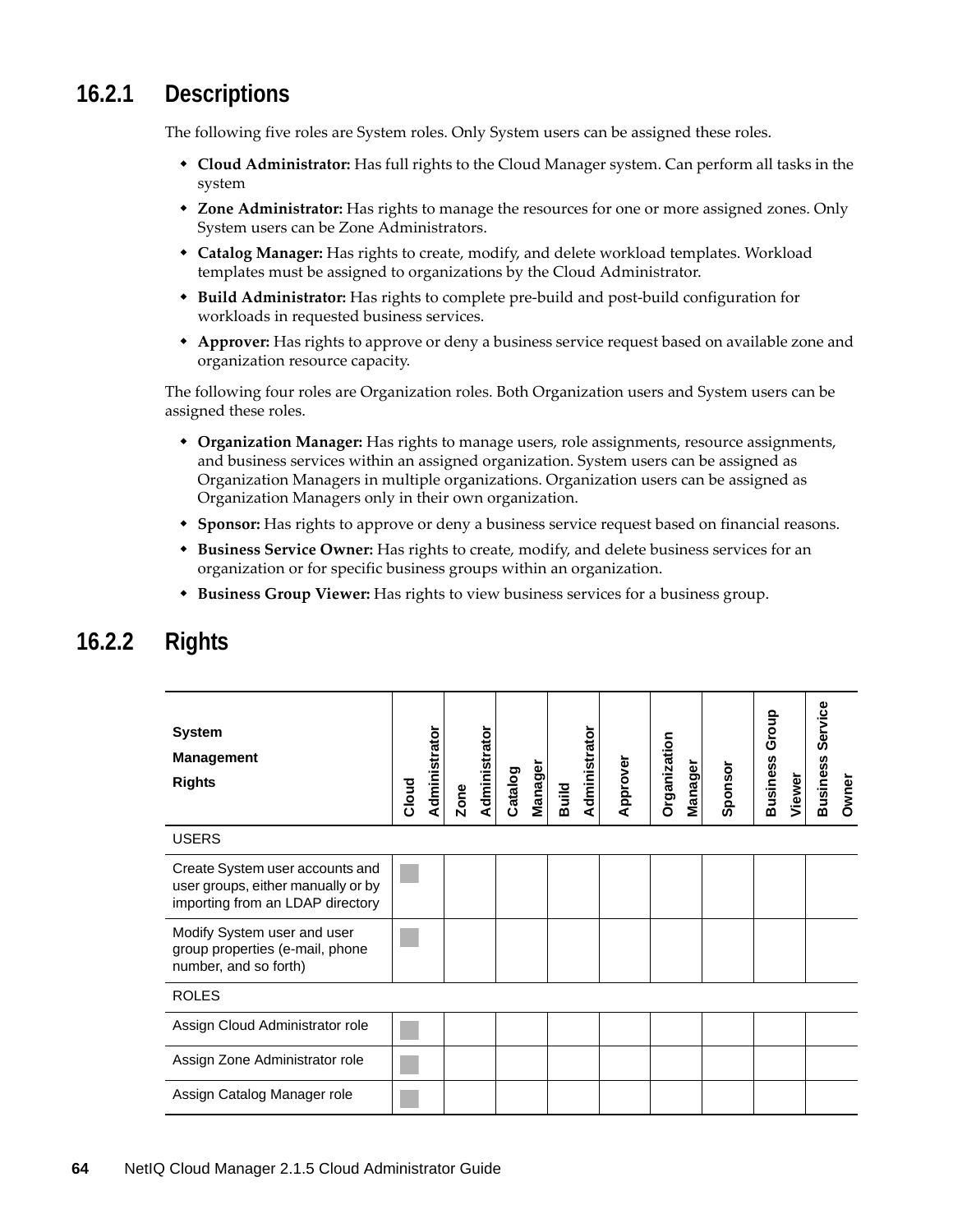| <b>System</b><br><b>Management</b><br><b>Rights</b> | Cloud | <u>Administrator</u> | Zone | <u>Administrator</u> | Catalog | Manager | Build | <b>Administrator</b> | Approver | Organization | <b>Manager</b> | Sponsor | Group<br><b>Business</b> | Viewer | Service<br><b>Business</b> | Owner |
|-----------------------------------------------------|-------|----------------------|------|----------------------|---------|---------|-------|----------------------|----------|--------------|----------------|---------|--------------------------|--------|----------------------------|-------|
| Assign Build Administrator role                     |       |                      |      |                      |         |         |       |                      |          |              |                |         |                          |        |                            |       |
| Assign Approver role                                |       |                      |      |                      |         |         |       |                      |          |              |                |         |                          |        |                            |       |
| <b>CAPACITY &amp; REPORTS</b>                       |       |                      |      |                      |         |         |       |                      |          |              |                |         |                          |        |                            |       |
| View resource capacity for system                   |       |                      |      |                      |         |         |       |                      |          |              |                |         |                          |        |                            |       |
| Generate resource capacity<br>reports for system    |       |                      |      |                      |         |         |       |                      |          |              |                |         |                          |        |                            |       |

| Zone<br><b>Management</b><br><b>Rights</b>              | Cloud | Administrator | Zone | <b>Administrator</b> | Catalog | Manager | Build | <b>Administrator</b> | Approver | Organization | Manager | Sponsor | Group<br><b>Business</b> | Viewer | Service<br>Business | Owner |
|---------------------------------------------------------|-------|---------------|------|----------------------|---------|---------|-------|----------------------|----------|--------------|---------|---------|--------------------------|--------|---------------------|-------|
| Assign Zone Administrator role                          |       |               |      |                      |         |         |       |                      |          |              |         |         |                          |        |                     |       |
| Create, modify, and delete zones                        |       |               |      |                      |         |         |       |                      |          |              |         |         |                          |        |                     |       |
| Create, modify, and delete<br>resource groups for zones |       |               |      |                      |         |         |       |                      |          |              |         |         |                          |        |                     |       |
| View resource capacity for zones                        |       |               |      |                      |         |         |       |                      |          |              |         |         |                          |        |                     |       |
| Generate resource capacity<br>reports for zones         |       |               |      |                      |         |         |       |                      |          |              |         |         |                          |        |                     |       |

| Organization<br><b>Management</b><br><b>Rights</b>                                                                        | Cloud | Administrator | Zone | Administrator | Catalog | <b>Manager</b> | Build | Administrator | Approver | Organization | Manager | Sponsor | roup<br>ō<br><b>Business</b> | Viewer | Service<br>Business | Owner |
|---------------------------------------------------------------------------------------------------------------------------|-------|---------------|------|---------------|---------|----------------|-------|---------------|----------|--------------|---------|---------|------------------------------|--------|---------------------|-------|
| <b>USERS</b>                                                                                                              |       |               |      |               |         |                |       |               |          |              |         |         |                              |        |                     |       |
| Create Organization user<br>accounts and user groups, either<br>manually or by importing from an<br><b>LDAP</b> directory |       |               |      |               |         |                |       |               |          |              |         |         |                              |        |                     |       |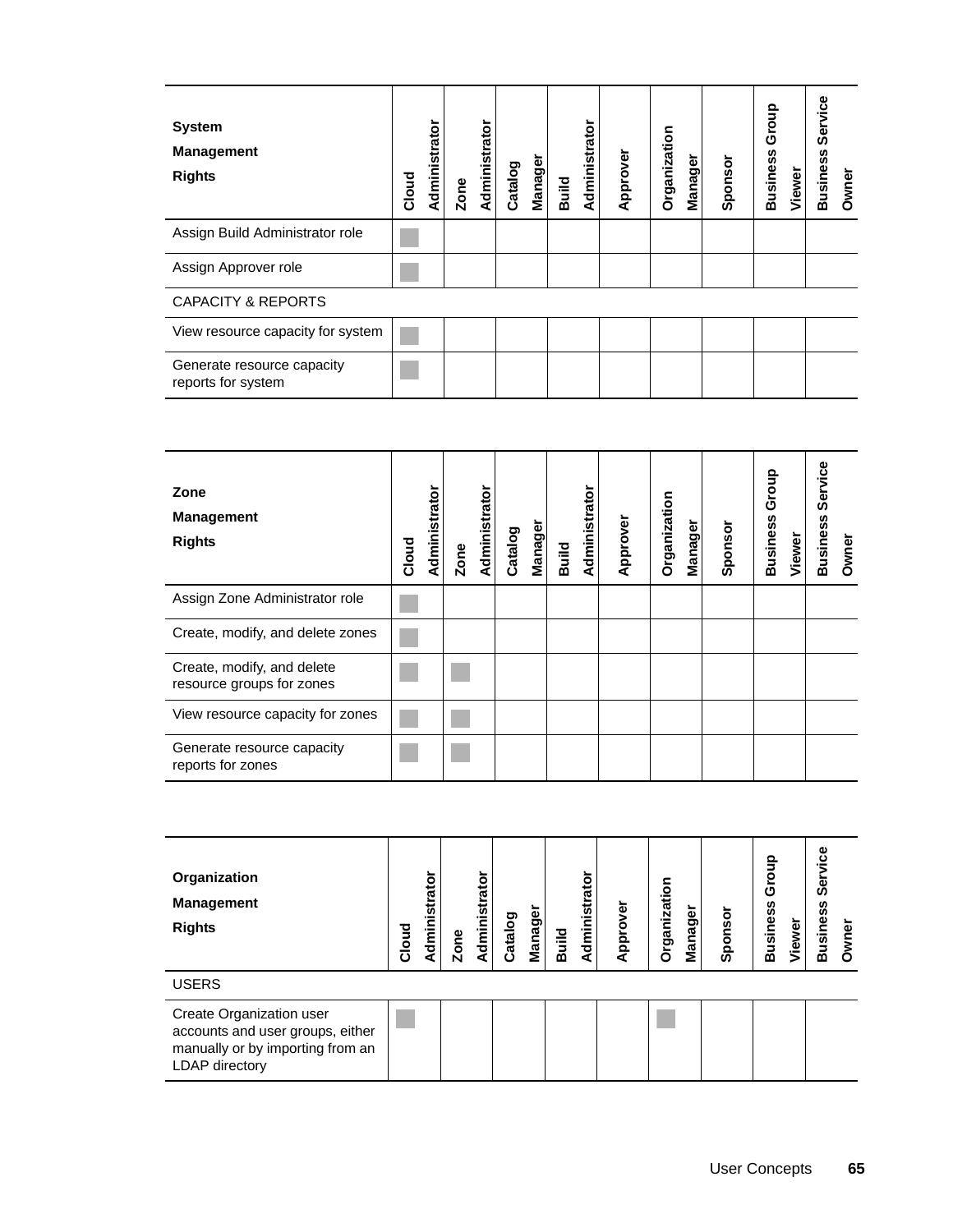| Organization<br><b>Management</b><br><b>Rights</b>                                            | Cloud | Administrator | Zone | Administrator | Catalog | Manager | Build | Administrator | Approver | Organization | Manager | Sponsor | <b>Business Group</b> | Viewer | <b>Business Service</b> | Owner |
|-----------------------------------------------------------------------------------------------|-------|---------------|------|---------------|---------|---------|-------|---------------|----------|--------------|---------|---------|-----------------------|--------|-------------------------|-------|
| Modify Organization user and<br>user group properties (e-mail,<br>phone number, and so forth) |       |               |      |               |         |         |       |               |          |              |         |         |                       |        |                         |       |
| <b>ROLES</b>                                                                                  |       |               |      |               |         |         |       |               |          |              |         |         |                       |        |                         |       |
| Assign Organization Manager<br>role                                                           |       |               |      |               |         |         |       |               |          |              |         |         |                       |        |                         |       |
| Assign Sponsor role                                                                           |       |               |      |               |         |         |       |               |          |              |         |         |                       |        |                         |       |
| Assign Business Group View role                                                               |       |               |      |               |         |         |       |               |          |              |         |         |                       |        |                         |       |
| Assign Business Service Owner<br>role                                                         |       |               |      |               |         |         |       |               |          |              |         |         |                       |        |                         |       |
| <b>ORGANIZATIONS</b>                                                                          |       |               |      |               |         |         |       |               |          |              |         |         |                       |        |                         |       |
| Create modify, and delete<br>organizations                                                    |       |               |      |               |         |         |       |               |          |              |         |         |                       |        |                         |       |
| Assign a cost factor (discount or<br>markup) to organizations                                 |       |               |      |               |         |         |       |               |          |              |         |         |                       |        |                         |       |
| Assign resource groups to<br>organizations                                                    |       |               |      |               |         |         |       |               |          |              |         |         |                       |        |                         |       |
| Assign workload templates to<br>organizations                                                 |       |               |      |               |         |         |       |               |          |              |         |         |                       |        |                         |       |
| Assign networks to organizations                                                              |       |               |      |               |         |         |       |               |          |              |         |         |                       |        |                         |       |
| <b>BUSINESS GROUPS</b>                                                                        |       |               |      |               |         |         |       |               |          |              |         |         |                       |        |                         |       |
| Create modify, and delete<br>business groups                                                  |       |               |      |               |         |         |       |               |          |              |         |         |                       |        |                         |       |
| Assign workload templates from<br>an organization to its business<br>groups                   |       |               |      |               |         |         |       |               |          |              |         |         |                       |        |                         |       |
| Assign resource groups from an<br>organization to its business<br>groups                      |       |               |      |               |         |         |       |               |          |              |         |         |                       |        |                         |       |
| Assign networks from an<br>organization to its business<br>groups                             |       |               |      |               |         |         |       |               |          |              |         |         |                       |        |                         |       |
| View information and business<br>services for a business group                                |       |               |      |               |         |         |       |               |          |              |         |         |                       |        |                         |       |
| <b>CAPACITY &amp; REPORTS</b>                                                                 |       |               |      |               |         |         |       |               |          |              |         |         |                       |        |                         |       |
| View resource capacity for<br>organizations                                                   |       |               |      |               |         |         |       |               |          |              |         |         |                       |        |                         |       |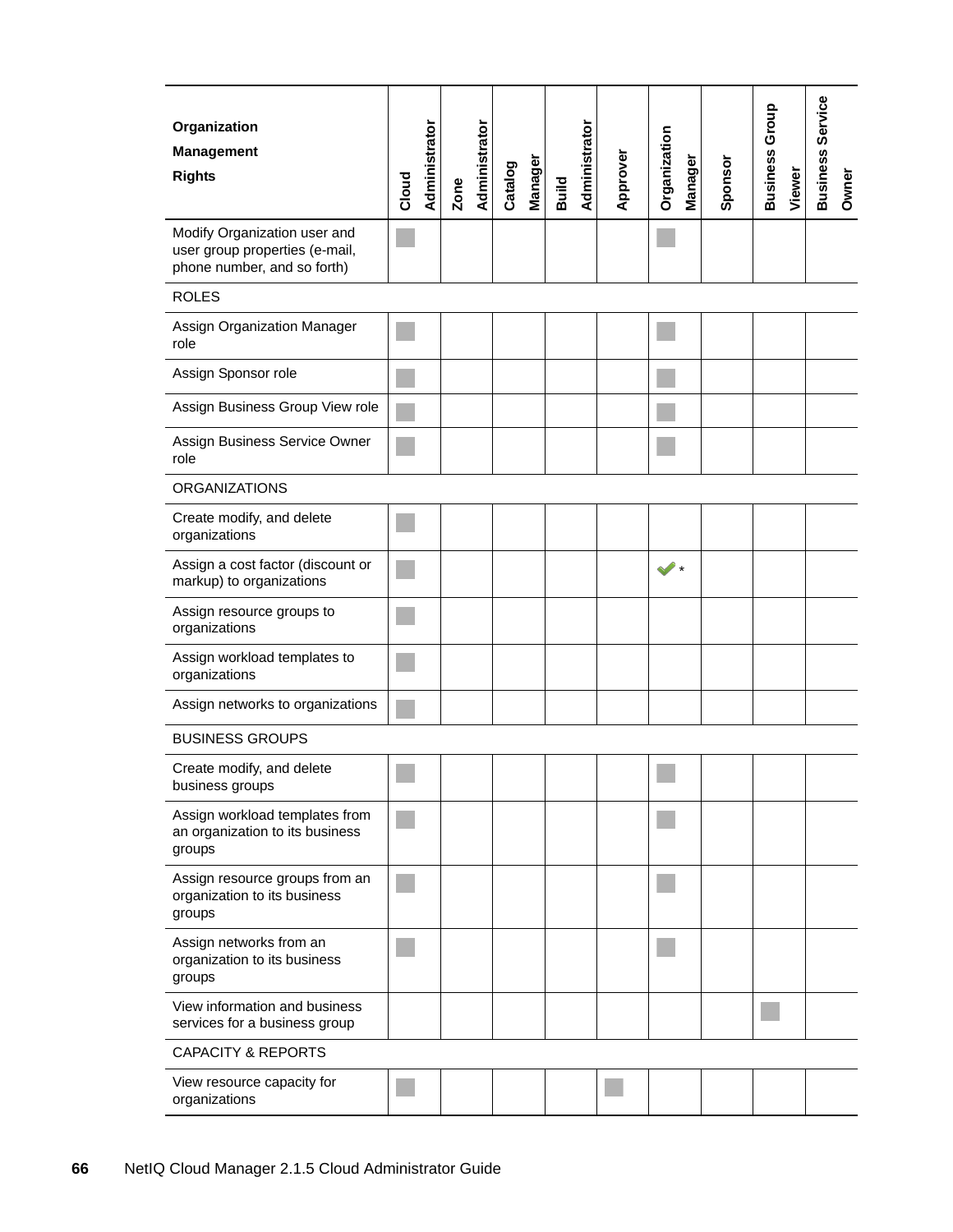| Organization<br><b>Management</b><br><b>Rights</b>      | Cloud | istrato<br>Ξ<br>Ē | Zone | Administrato | Catalog | <b>Manager</b> | <b>Build</b> | ato<br><u>isi</u><br>dmini<br>⋖ | Approver | <b>Organizatio</b> | Manager | Sponsor | Ω<br>_<br>შ<br>n<br><b>Busines</b> | Viewer | ω<br>ပ<br>ω<br>Ø<br>ഗ<br>Busines | wner<br>$\circ$ |
|---------------------------------------------------------|-------|-------------------|------|--------------|---------|----------------|--------------|---------------------------------|----------|--------------------|---------|---------|------------------------------------|--------|----------------------------------|-----------------|
| Generate resource capacity<br>reports for organizations |       |                   |      |              |         |                |              |                                 |          |                    |         |         |                                    |        |                                  |                 |

\* Applies only to an Organization Manager who is a System user. An Organization Manager who is a member of the organization cannot change the cost factor for the organization.

| <b>Resource</b><br><b>Management</b><br><b>Rights</b>          | Cloud | Administrator | Zone | Administrator | Catalog | <b>Manager</b> | <b>Build</b> | Administrator | Approver | Organization<br>Manager | Sponsor | Group<br><b>Business</b><br>Viewer | <b>Business Service</b><br>Owner |
|----------------------------------------------------------------|-------|---------------|------|---------------|---------|----------------|--------------|---------------|----------|-------------------------|---------|------------------------------------|----------------------------------|
| <b>RESOURCE GROUPS</b>                                         |       |               |      |               |         |                |              |               |          |                         |         |                                    |                                  |
| Create, modify, and delete<br>resource groups                  |       |               |      |               |         |                |              |               |          |                         |         |                                    |                                  |
| Assign resource groups to<br>organizations                     |       |               |      |               |         |                |              |               |          |                         |         |                                    |                                  |
| Assign resource groups to an<br>organization's business groups |       |               |      |               |         |                |              |               |          |                         |         |                                    |                                  |
| <b>SERVICE LEVELS</b>                                          |       |               |      |               |         |                |              |               |          |                         |         |                                    |                                  |
| Create modify, and delete service<br>levels                    |       |               |      |               |         |                |              |               |          |                         |         |                                    |                                  |
| Create modify, and delete service<br>level objectives          |       |               |      |               |         |                |              |               |          |                         |         |                                    |                                  |
| Assign resource costs to service<br>levels                     |       |               |      |               |         |                |              |               |          |                         |         |                                    |                                  |
| Assign service levels to resource<br>groups                    |       |               |      |               |         |                |              |               |          |                         |         |                                    |                                  |
| <b>CAPACITY &amp; REPORTS</b>                                  |       |               |      |               |         |                |              |               |          |                         |         |                                    |                                  |
| View resource capacity for<br>organization                     |       |               |      |               |         |                |              |               |          |                         |         |                                    |                                  |
| View resource capacity for zone                                |       |               |      |               |         |                |              |               |          |                         |         |                                    |                                  |
| View resource capacity for<br>system                           |       |               |      |               |         |                |              |               |          |                         |         |                                    |                                  |
| Generate resource capacity<br>reports for organizations        |       |               |      |               |         |                |              |               |          |                         |         |                                    |                                  |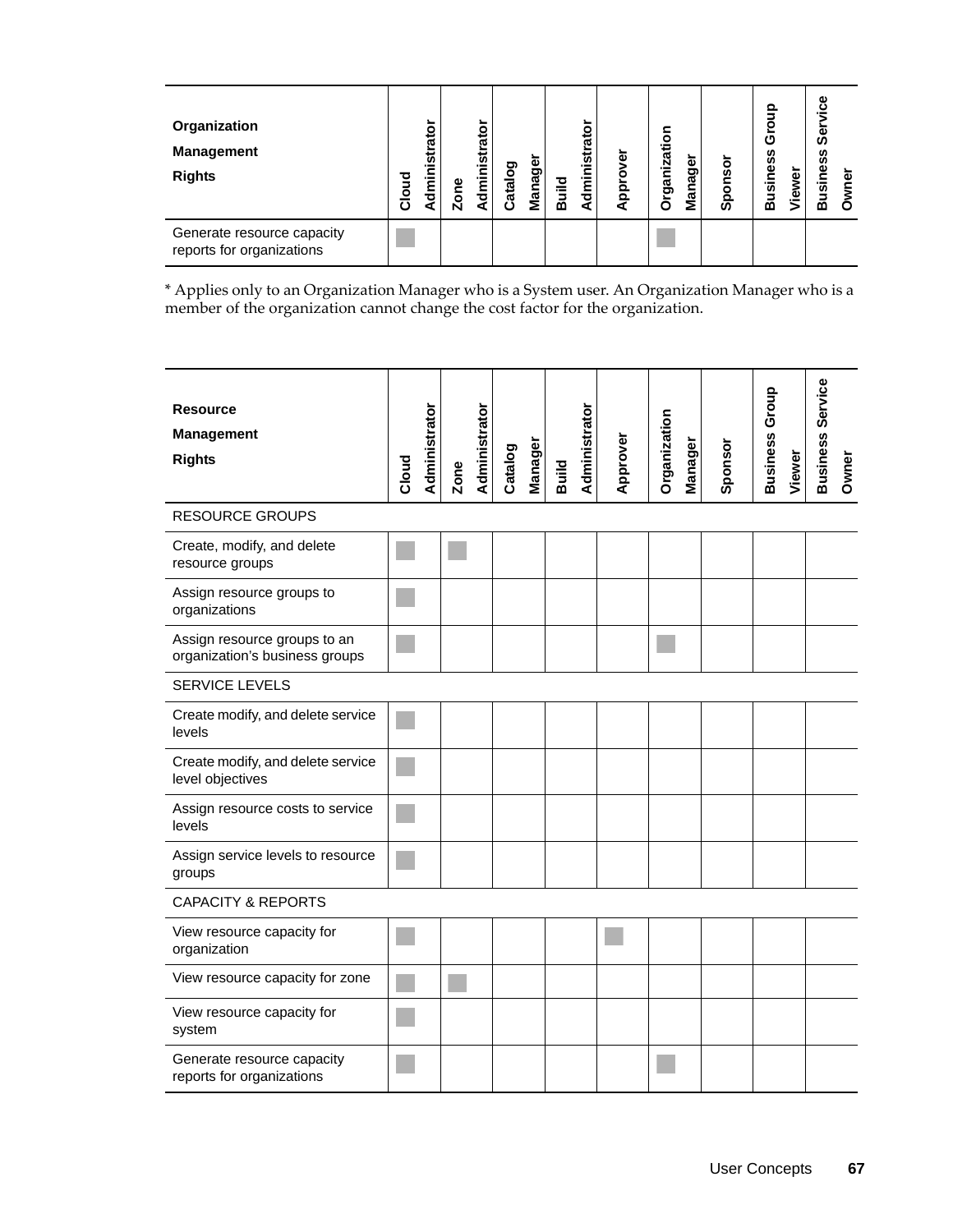| <b>Resource</b><br><b>Management</b><br><b>Rights</b> | Cloud | ato<br>Admin | Zone | <b>Administrator</b> | Catalog | <b>Manager</b> | Build | Administrato | pprover<br>⋖ | ō<br><b>Organizati</b> | Manage | Sponsor | Group<br><b>Business</b> | Viewer | ω<br><u>ه.</u><br>စ္တီ<br>ທ<br><b>Busines</b> | Owner |
|-------------------------------------------------------|-------|--------------|------|----------------------|---------|----------------|-------|--------------|--------------|------------------------|--------|---------|--------------------------|--------|-----------------------------------------------|-------|
| Generate resource capacity<br>reports for zones       |       |              |      |                      |         |                |       |              |              |                        |        |         |                          |        |                                               |       |
| Generate resource capacity<br>reports for the system  |       |              |      |                      |         |                |       |              |              |                        |        |         |                          |        |                                               |       |

| Catalog<br><b>Management</b><br><b>Rights</b>    | Cloud | Administrator | Zone | Administrator | Catalog | <b>Manager</b> | Build | Administrato | Approver | Organization | <b>Manager</b> | Sponsor | Group<br>Business | Viewer | Service<br>Business | Owner |
|--------------------------------------------------|-------|---------------|------|---------------|---------|----------------|-------|--------------|----------|--------------|----------------|---------|-------------------|--------|---------------------|-------|
| Assign Catalog Managers                          |       |               |      |               |         |                |       |              |          |              |                |         |                   |        |                     |       |
| Create, modify, and delete<br>workload templates |       |               |      |               |         |                |       |              |          |              |                |         |                   |        |                     |       |
| Assign workload templates to<br>organizations    |       |               |      |               |         |                |       |              |          |              |                |         |                   |        |                     |       |

| <b>Business Service</b><br><b>Management</b><br><b>Rights</b>                                   | Cloud | Administrator | Zone | Administrator | Catalog | Manager | <b>Build</b> | Administrator | Approver | Organization | Manager | Sponsor | Group<br><b>Business</b> | Viewer | Service<br><b>Business</b> | Owner |
|-------------------------------------------------------------------------------------------------|-------|---------------|------|---------------|---------|---------|--------------|---------------|----------|--------------|---------|---------|--------------------------|--------|----------------------------|-------|
| Import existing VMs as business<br>services                                                     |       |               |      |               |         |         |              |               |          |              |         |         |                          |        |                            |       |
| Request new business services                                                                   |       |               |      |               |         |         |              |               |          |              |         |         |                          |        |                            |       |
| Request changes to existing<br>business services                                                |       |               |      |               |         |         |              |               |          |              |         |         |                          |        |                            |       |
| Provide Administrator approval<br>or rejection of business service<br>requests (new and change) |       |               |      |               |         |         |              |               |          |              |         |         |                          |        |                            |       |
| Provide Sponsor approval or<br>rejection of business service<br>requests (new and change)       |       |               |      |               |         |         |              |               |          |              |         |         |                          |        |                            |       |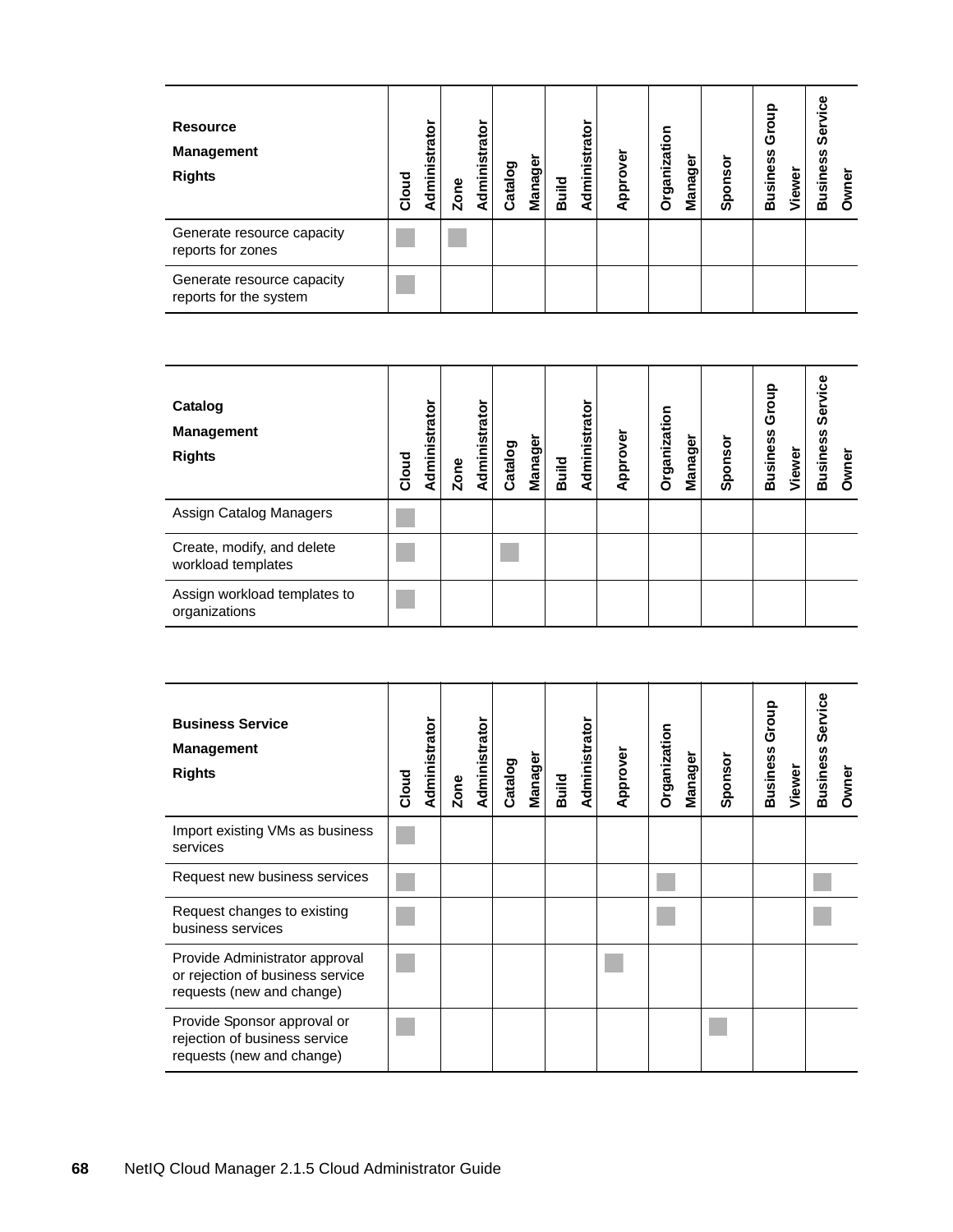| <b>Business Service</b><br><b>Management</b><br><b>Rights</b>                                                           | Cloud | Administrator | Zone | Administrator | Catalog | Manager | <b>Build</b> | Administrator | Approver | Organization | <b>Manager</b> | Sponsor | Group<br><b>Business</b> | Viewer | Service<br><b>Business</b> | Owner |
|-------------------------------------------------------------------------------------------------------------------------|-------|---------------|------|---------------|---------|---------|--------------|---------------|----------|--------------|----------------|---------|--------------------------|--------|----------------------------|-------|
| Complete pre-build and post-<br>build workload configuration<br>tasks for business service<br>requests (new and change) |       |               |      |               |         |         |              |               |          |              |                |         |                          |        |                            |       |
| Delegate business service<br>ownership to other users                                                                   |       |               |      |               |         |         |              |               |          |              |                |         |                          |        |                            |       |
| Cycle (start, suspend, stop)<br>business service workloads                                                              |       |               |      |               |         |         |              |               |          |              |                |         |                          |        |                            |       |
| Remotely access business<br>service workloads                                                                           |       |               |      |               |         |         |              |               |          |              |                |         |                          |        |                            |       |
| View business services                                                                                                  |       |               |      |               |         |         |              |               |          |              |                |         |                          |        |                            |       |
| Delete business services                                                                                                |       |               |      |               |         |         |              |               |          |              |                |         |                          |        |                            |       |

## <span id="page-68-0"></span>**16.3 Cloud Manager User Groups versus LDAP User Groups**

Rather than assign roles to individual users, you can create user groups and assign roles to the user groups. Users who are added to a group inherit the group's roles.

There are two types of user groups:

- **Cloud Manager:** These groups are created in Cloud Manager. The group's membership is maintained in Cloud Manager. You can add both users and other groups (including LDAP user groups) to the group.
- **LDAP:** These groups are imported from your LDAP authentication source. The group's membership is maintained in the LDAP source. You cannot add users or other groups to the group in Cloud Manager.

## <span id="page-68-1"></span>**16.4 Roles That Can Create User Accounts and User Groups**

The following roles have rights to create users and user groups. This includes manually entering information to create users or groups and importing users or groups from the LDAP authentication source.

- **Cloud Administrator:** Can create both System and Organization users and groups.
- **Organization Manager:** Can create Organization users and groups for assigned organizations. For example, a System user who is an Organization Manager for multiple organizations can create users in each of the assigned organizations. An Organization user who is an Organization Manager for his or her organization can create users only for that organization.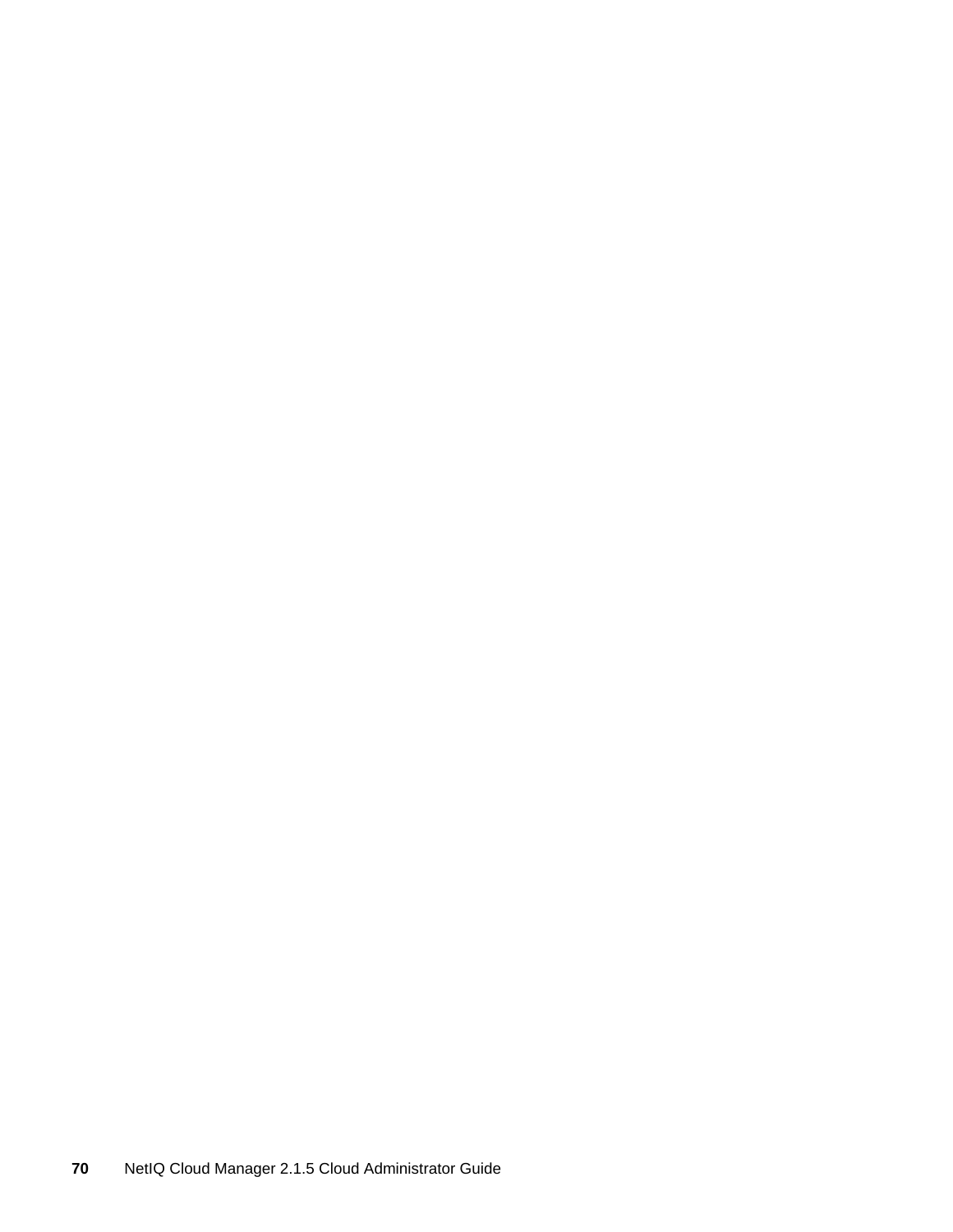# <span id="page-70-0"></span>17 <sup>17</sup>**Creating User Accounts**

Access to Cloud Manager requires a Cloud Manager user account. Through the account, a user receives rights to perform various [roles](#page-62-1) in the Cloud Manager system, in an organization, or in both.

There are two types of user accounts: System and Organization. A System account enables a user to be assigned system-level [roles](#page-62-1) (Approver, Build Administrator, Catalog Manager, Cloud Administrator, and Zone Administrator) and organization-level roles (Business Group Viewer, Business Service Owner, Organization Manager, and Sponsor). You can also create accounts for Organization users. Organization users can be assigned organization-level roles only.

You can create users by manually entering information or by importing information from your LDAP authentication source.

- [Section 17.1, "Manually Creating System and Organization Users," on page 71](#page-70-1)
- [Section 17.2, "Importing System Users from LDAP," on page 72](#page-71-0)
- [Section 17.3, "Importing Organization Users from LDAP," on page 73](#page-72-0)

#### <span id="page-70-1"></span>**17.1 Manually Creating System and Organization Users**

**Roles that Can Perform This Task:** Cloud Administrator, Organization Manager (Organization users only)

The following steps explain how to create users by manually entering their information. For information about creating users by importing their information from your LDAP authentication source, see ["Importing System Users from LDAP" on page 72](#page-71-0) and [Section 17.3, "Importing](#page-72-0)  [Organization Users from LDAP," on page 73.](#page-72-0)

- **1** On the main navigation bar, click *Organizations*.
- **2** Click the *Users* tab, then click *Create* to display the Create User dialog box.
- **3** Provide the following details to define the user:

**Full Name:** Specify the user's full name as you want it to appear in Cloud Manager.

**E-Mail Address:** Specify the user's e-mail address as defined in their LDAP authentication account. If necessary, you can specify more than one address; use commas to separate addresses.

The e-mail address enables the Cloud Manager system to send messages (tasks, notifications, and so forth) to the user as needed.

If LDAP is being used for authentication (without Access Manager or Cloud Security Services), the e-mail address is also used for login.

**Phone Number:** This field is optional. Specify a contact number if desired.

**4** Select the user's scope: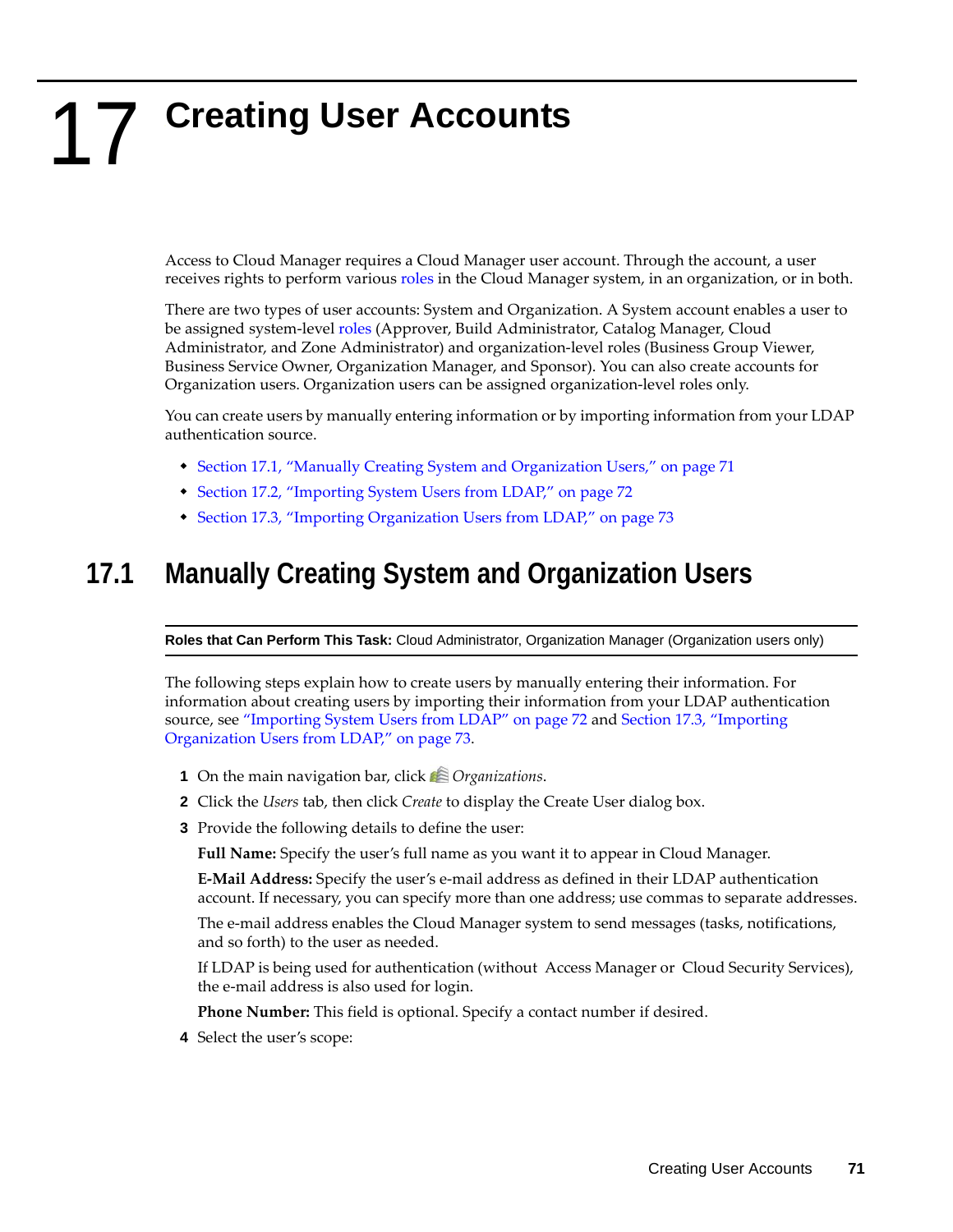**Organization:** An organization scope enables the user to perform roles within a specific organization. The [roles](#page-62-1) are Business Group Viewer, Business Service Owner, Organization Manager, and Sponsor.

To give the user an organization scope, select *Organization*, then select the organization in which to place the user.

**System:** A system scope enables the user to administer the Cloud Manager system. The [roles](#page-62-1) are Approver, Build Administrator, Catalog Manager, Cloud Administrator, and Zone Administrator. In addition, a System user can be given any of the organization roles.

**5** Add the user to user groups.

When you add a user to a group, the user inherits the roles assigned to the group.

- **5a** Click the *Membership* tab.
- **5b** Click *Add*, select the desired user groups, then click *OK*.

You can Shift-click and Ctrl-click to select multiple groups.

- **6** Click *Save* to add the user to the *Users* list.
- **7** To assign roles to the user, see [Assigning Roles to Users and Groups](#page-82-0).

#### <span id="page-71-0"></span>**17.2 Importing System Users from LDAP**

**Roles that Can Perform This Task:** Cloud Administrator

The following steps explain how to create System users by importing information from your LDAP authentication source. For information about creating System users by manually entering information, see ["Manually Creating System and Organization Users" on page 71](#page-70-1).

- **1** On the main navigation bar, click *Configuration*.
- **2** Click the *Users* tab, click *Members*, then click *Import*.
- **3** Authenticate to the LDAP directory:
	- **3a** Click the *LDAP* tab.
	- **3b** In the *LDAP Location* section, fill in the following fields:

**Host:** Specify the FQDN (fully qualified domain name) or IP address of the host machine running the LDAP server. For example, ldap.mycompany.com or 123.45.67.8.

**Port:** Specify the TCP port (on the host machine) where the LDAP server is listening for LDAP connections. The standard port for non-SSL connections is 389. The standard port for SSL connections is 636.

**Use SSL:** If the Cloud Manager Application Server is configured for an SSL connection to the LDAP server, select this option to enable the secure connection.

**3c** In the *Search Bind Account* section, fill in the following fields:

**DN:** Specify the distinguished name of an account that has search rights to the directory location from which you want to import users. For example, cn=Administrator,cn=Users,dc=MyCompany,dc=com

**Password:** Specify the password for the account.

**Confirm Password:** Confirm the password for the account.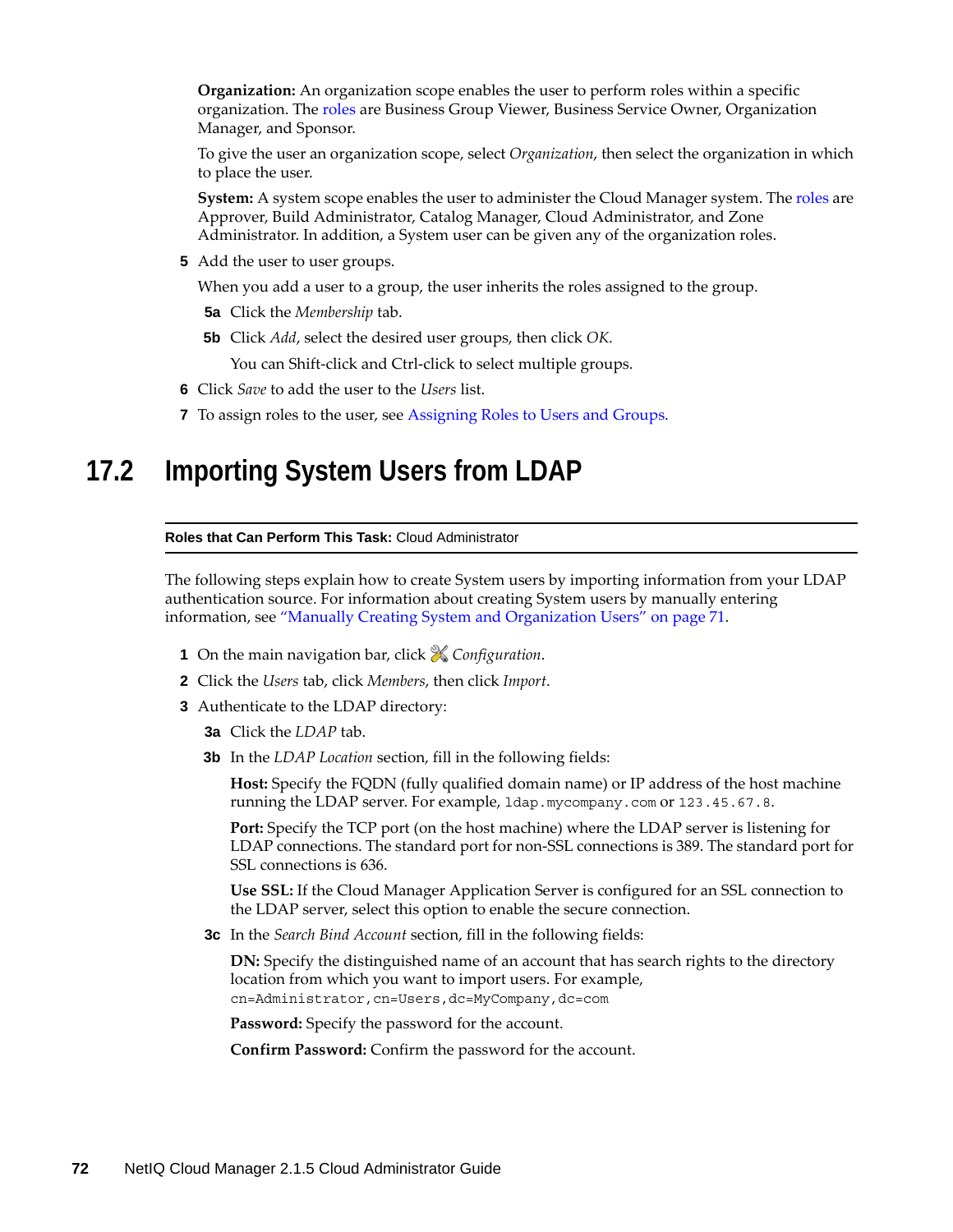**3d** Click *Test Connection*.

If the connection is successful, the Test Status is displayed as *Passed*. If the connection is not successful, validate the connection information and try again.

- **4** Import users:
	- **4a** Click the *Import* tab.
	- **4b** Click *Add*.

When you click *Add*, a new import entry is added to the list. You use the fields below the list to define the entry.

**4c** In the *DN* field, use standard LDAP notation (ou=provo, dc=netiq, dc=com) to specify the distinguished name for the target container or object, then click *Validate*.

If you specify a container, all users located within the container are imported. If you only want to import one user, specify the DN of the user object.

- **4d** If you specified a container for import, select *Users*.
- **4e** If you specified a container for import, select *Scan Tree* if you want to import users located in its subcontainers.
- **4f** Click *Import*.

The imported users are added to the *Members* list. Users are identified by the  $\triangle$  icon.

- **5** Click *OK* to close the System Configuration dialog box.
- **6** To assign roles to a user, see [Assigning Roles to Users and Groups](#page-82-0).

#### <span id="page-72-0"></span>**17.3 Importing Organization Users from LDAP**

#### **Roles that Can Perform This Task:** Cloud Administrator, Organization Manager

The following steps explain how to create Organization users by importing information from your LDAP authentication source. For information about creating Organization users by manually entering information, see ["Manually Creating System and Organization Users" on page 71](#page-70-0).

- **1** On the main navigation bar, click *Organizations*.
- **2** Click the *Organizations* tab, select the target organization for the import, click *Edit* to display the Edit Organization dialog box.
- **3** On the *Users* tab, click *Members*, then click *Import*.
- **4** Authenticate to the LDAP directory:
	- **4a** Click the *LDAP* tab.
	- **4b** In the *LDAP Location* section, fill in the following fields:

**Host:** Specify the FQDN (fully qualified domain name) or IP address of the host machine running the LDAP server. For example, ldap.mycompany.com or 123.45.67.8.

**Port:** Specify the TCP port (on the host machine) where the LDAP server is listening for LDAP connections. The standard port for non-SSL connections is 389. The standard port for SSL connections is 636.

**Use SSL:** If the Cloud Manager Application Server is configured for an SSL connection to the LDAP server, select this option to enable the secure connection.

**4c** In the *Search Bind Account* section, fill in the following fields: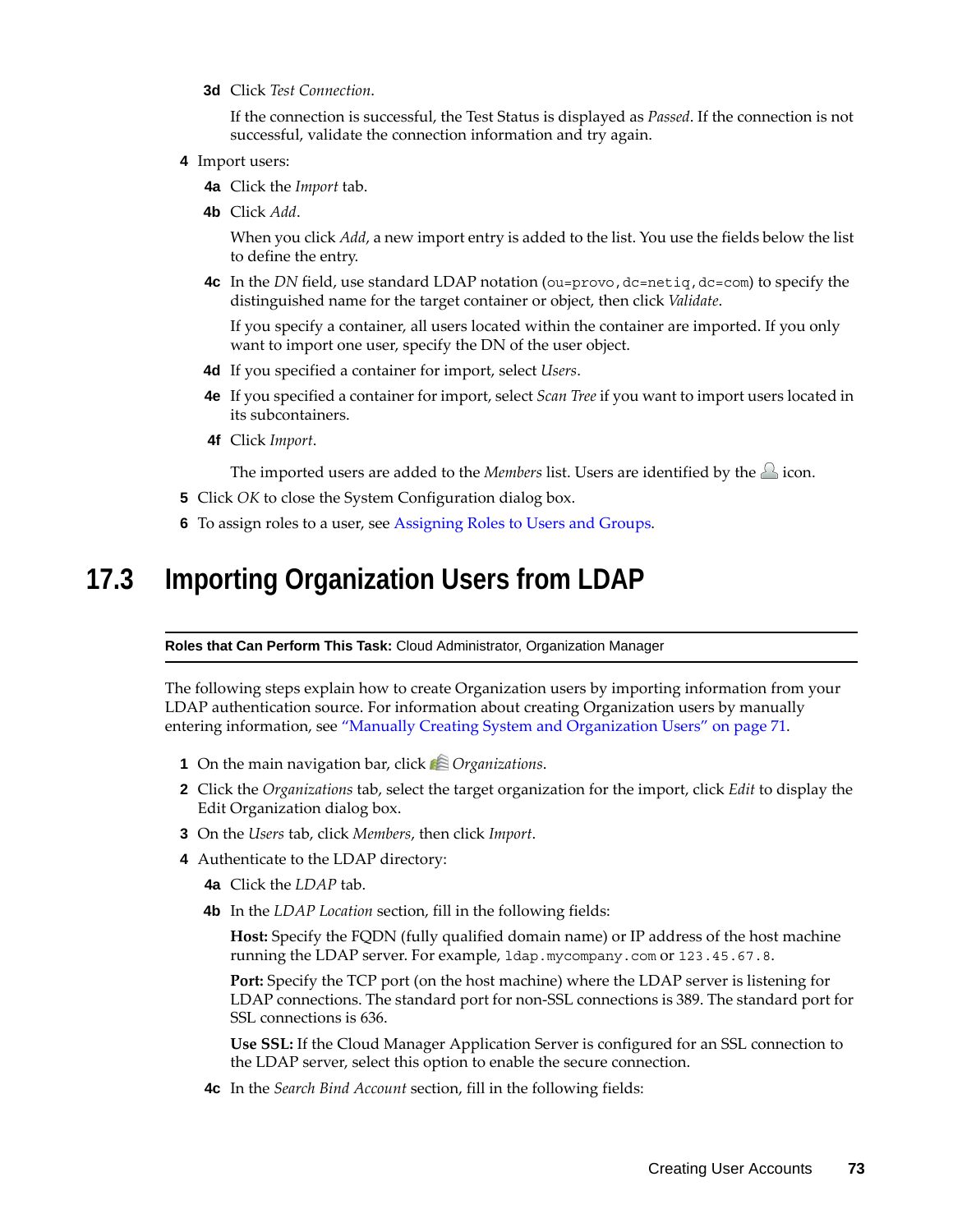**DN:** Specify the distinguished name of an account that has search rights to the directory location from which you want to import users. For example, cn=Administrator,cn=Users,dc=MyCompany,dc=com

Password: Specify the password for the account.

**Confirm Password:** Confirm the password for the account.

**4d** Click *Test Connection*.

If the connection is successful, the Test Status is displayed as *Passed*. If the connection is not successful, validate the connection information and try again.

- **5** Import users:
	- **5a** Click the *Import* tab.
	- **5b** Click *Add*.

When you click *Add*, a new import entry is added to the list. You use the fields below the list to define the entry.

**5c** In the *DN* field, use standard LDAP notation (ou=provo, dc=netiq, dc=com) to specify the distinguished name for the target container or object, then click *Validate*.

If you specify a container, all users located within the container are imported. If you only want to import one user, specify the DN of the user object.

- **5d** If you specified a container for import, select *Users*.
- **5e** If you specified a container for import, select *Scan Tree* if you want to import users located in its subcontainers.
- **5f** Click *Import*.

The imported users are added to the *Members* list. Users are identified by the  $\triangle$  icon.

**6** Assign roles to a user.

An Organization user can be assigned roles at the organization level, business group level, or business service level. If you want to assign an imported user a role at the organization level, continue with the following steps. If you want to assign roles at the other two levels, exit the dialog box and see [Assigning Roles to Users and Groups](#page-82-0).

Users must be given roles in order to do anything in the organization. There are six roles that apply at the organization level: Approver, Build Administrator, Business Group Viewer, Business Service Owner, Organization Manager, and Sponsor.

Role assignments at the organization level are inherited by the organization's business groups. For example, if you give a user the Business Service Owner role for an organization, the user can create business services for any business group in the organization. If you want to limit the user to a role in specific business group, you must make the role assignment in the business group.

- **6a** Click the role (*Approver*, *Build Administrator*, *Business Group Viewer*, *Business Service Owner, Organization Manager*, or *Sponsor*) that you want to assign to a user.
- **6b** Click *Add*.

Depending on the role that you are adding, the selection dialog box can contain two lists: *Members* and *System Users*. The *Members* list includes all members of the organization and the *System Users* list includes all Cloud Manager System users.

**6c** Select the users you want to add, then click *OK*.

You can Shift-click and Ctrl-click to select multiple users.

**7** Click *Save* to close the Edit Organization dialog box.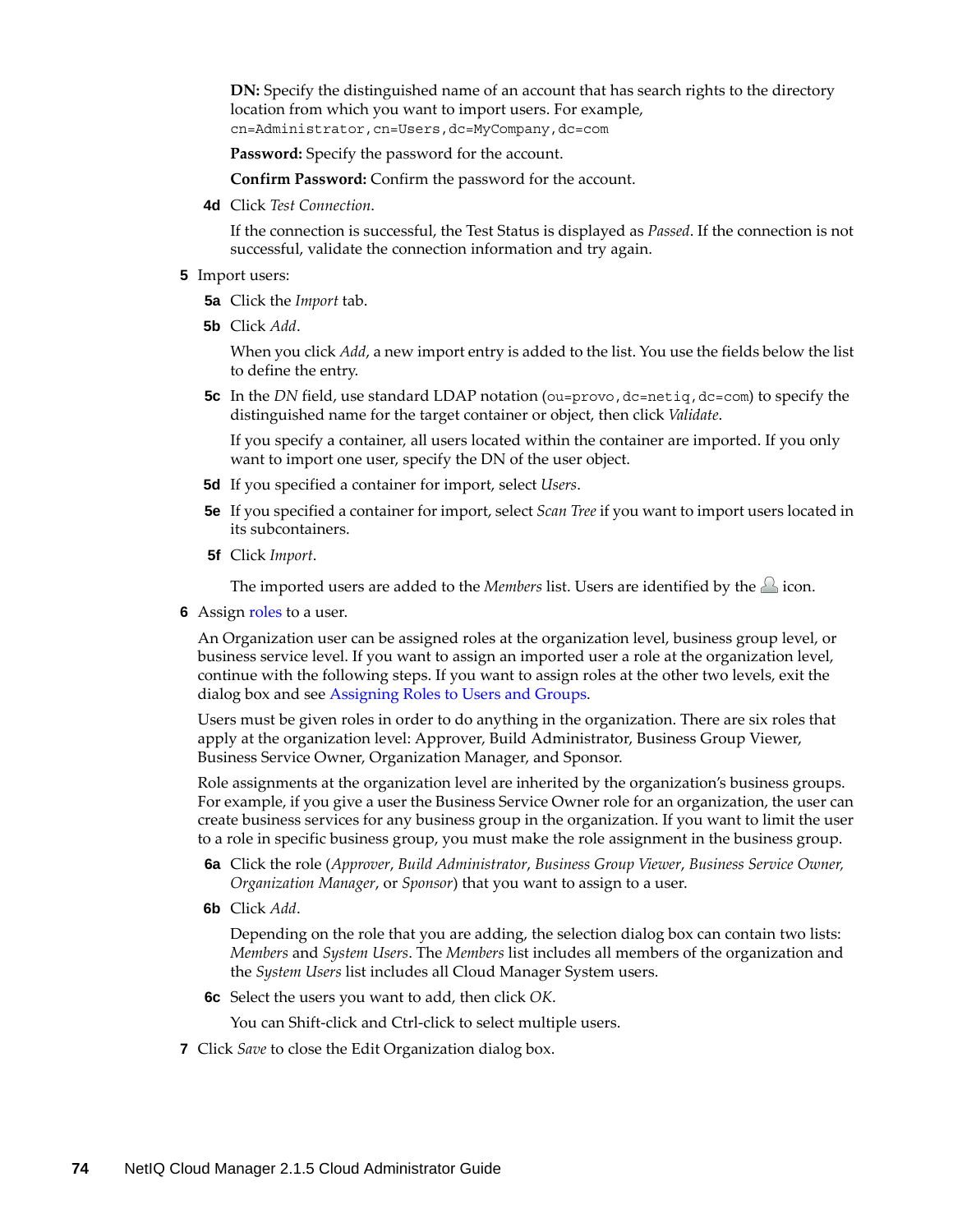18 **Providing Self Registration for Users** 

> You can enable user accounts to be created automatically the first time valid LDAP users log in to the Cloud Manager Application Console. This process, referred to as self registration, requires you to associate users' domain names with the Cloud Manager system (for registering System users) or with organizations (for registering Organization users). For example, if you associated the netiq.com domain name with your system, any user who logged in with netiq.com in their e-mail address would be made a System user.

> The following sections explain how to set up self registration and how to automate role assignments for self-registering users:

- [Section 18.1, "Setting Up Self Registration for System Users," on page 75](#page-74-0)
- [Section 18.2, "Setting Up Self Registration for Organization Users," on page 75](#page-74-1)
- [Section 18.3, "Automating Role Assignments to Self-Registered Users," on page 76](#page-75-0)

#### <span id="page-74-0"></span>**18.1 Setting Up Self Registration for System Users**

#### **Roles that Can Perform This Task:** Cloud Administrator

- **1** On the main navigation bar, click *Configuration*.
- **2** Click the *Users* tab.
- **3** In the *Domains* field, specify the e-mail domains that you want registered to the system.

For example, if you want all users who log in with e-mail addresses that include the netiq.com or novell.com domain names, specify netiq.com,novell.com. Use a comma to separate domain names.

**4** Click *OK* to save your changes.

#### <span id="page-74-1"></span>**18.2 Setting Up Self Registration for Organization Users**

#### **Roles that Can Perform This Task:** Cloud Administrator

- **1** On the main navigation bar, click *Organizations*.
- **2** On the *Organizations* tab, select the organization for which you want to set up self registration, then click *Edit*.
- **3** In the *Domains* field, specify the e-mail domains that you want registered to the organization.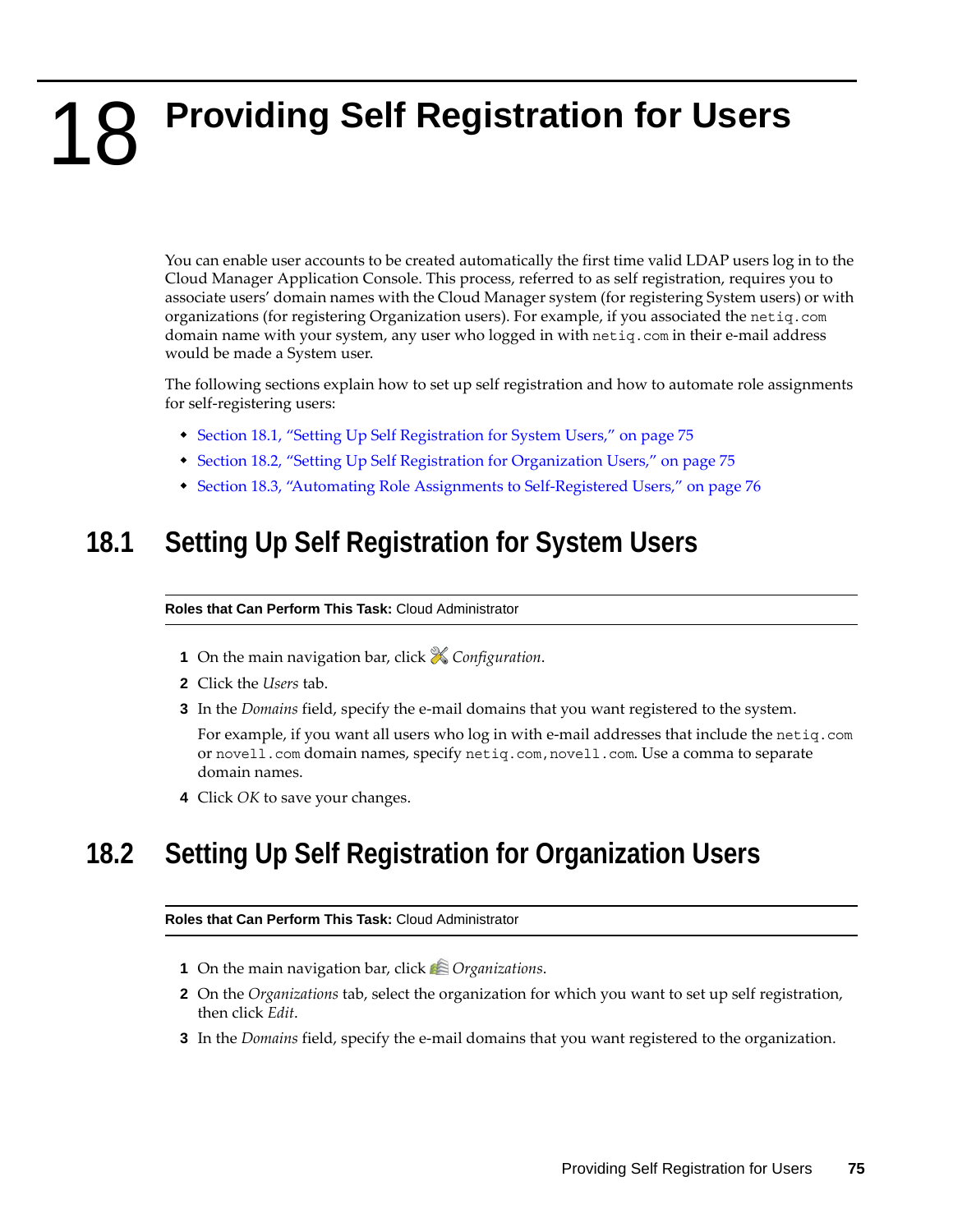For example, if you want all users who log in with e-mail addresses that include the suse.com domain name, specify suse.com. If you specify multiple domains, use a comma to separate domain names.

**4** Click *OK* to save your changes.

## <span id="page-75-0"></span>**18.3 Automating Role Assignments to Self-Registered Users**

**Roles that Can Perform This Task:** Cloud Administrator

When a user self registers, his or her user account is created without any role assignments. You can manually assign roles to the user after the account is created, but this negates much of the administrative benefit gained by allowing the user to self register.

To receive the maximum benefit of self registration, you can assign roles to users through the use of LDAP user groups. By assigning roles to LDAP user groups, you can ensure that LDAP users who are members of those groups automatically inherit those roles when they self register.

To automate role assignments for self-registered users:

**1** In your LDAP source, create the LDAP user groups you want.

For example, in the LDAP directory used for authenticating System users, you could create an LDAP user group for Cloud Administrators, another for Zone Administrators, and another for Build Administrators. In the LDAP directory used for authenticating an organization's users, you could create LDAP user groups for Organization Managers and Business Service Owners.

**2** Add the appropriate LDAP users to each LDAP user group.

For example, if you created a Business Service Owners group, add the users who are Business Service Owners for the organization.

- **3** Add the LDAP user groups to Cloud Manager using one of the following methods:
	- Import the user group information from LDAP. For instructions, see ["Importing System](#page-77-0)  [User Groups from LDAP" on page 78](#page-77-0) and ["Importing Organization User Groups from](#page-78-0)  [LDAP" on page 79.](#page-78-0)
	- Create the user groups by manually adding group information, including the distinguished name of the user group in LDAP. For instructions, see ["Manually Creating System and](#page-76-0)  [Organization User Groups" on page 77.](#page-76-0)
- **4** Assign roles to the user groups. For instructions, see ["Assigning Roles to Users and Groups" on](#page-82-0)  [page 83.](#page-82-0)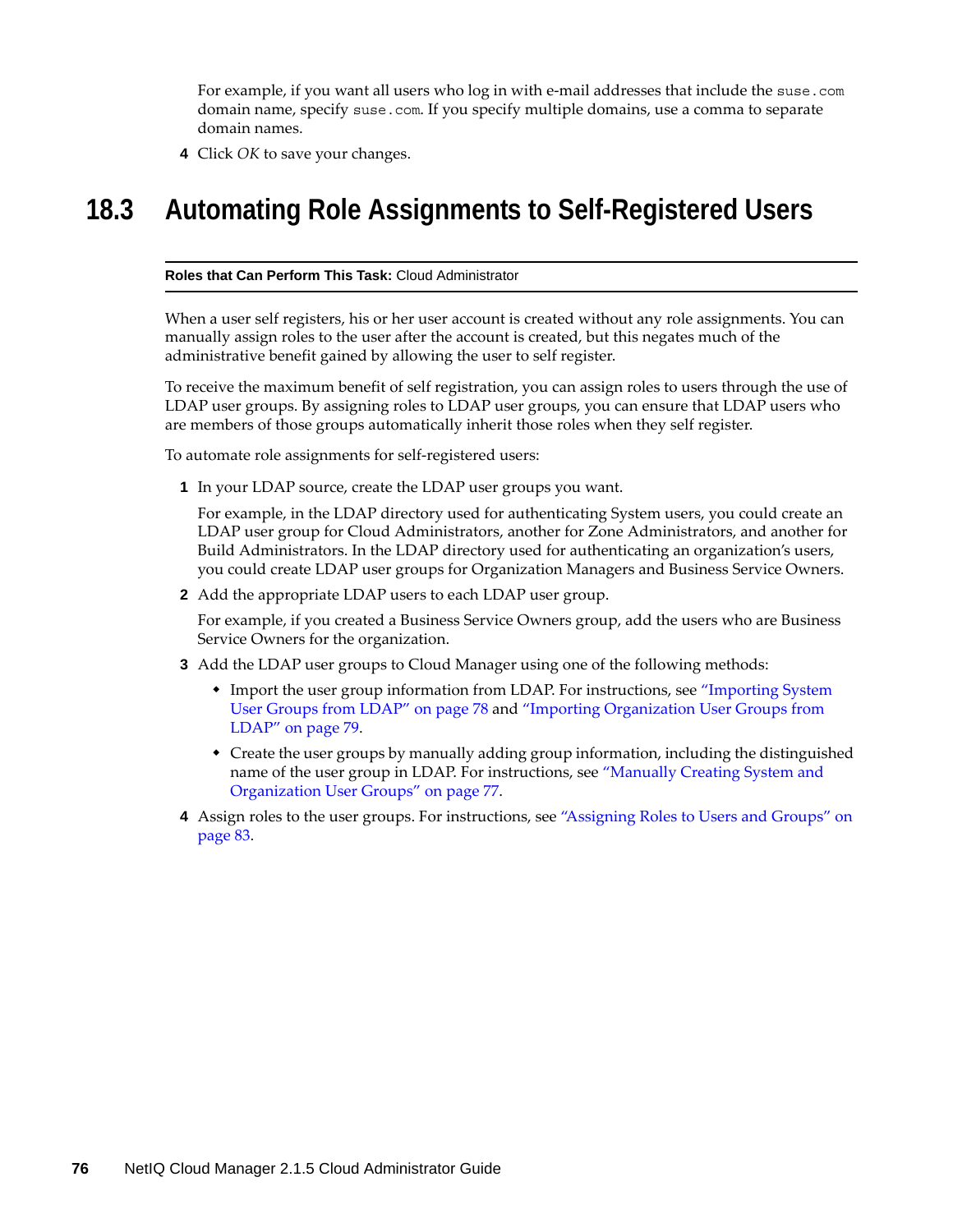# 19 <sup>19</sup>**Creating User Groups**

Rather than assign [roles](#page-62-0) to individual users, you can create user groups and assign roles to the user groups. Users who are added to a group inherit the group's roles.

User group roles are cumulative. If you add a user to a group, the user retains its directly assigned roles and also gains the roles inherited from the group.

As with users, there are two types of user groups: System and Organization. A System group can be assigned system-level roles (Approver, Build Administrator, Catalog Manager, Cloud Administrator, and Zone Administrator) and organization-level roles (Business Group Viewer, Business Service Owner, Organization Manager, and Sponsor). An Organization user group can be assigned organization-level roles only.

You can create user groups by manually entering information or by importing information from your LDAP authentication source.

- [Section 19.1, "Manually Creating System and Organization User Groups," on page 77](#page-76-0)
- [Section 19.2, "Importing System User Groups from LDAP," on page 78](#page-77-0)
- \* [Section 19.3, "Importing Organization User Groups from LDAP," on page 79](#page-78-0)

### <span id="page-76-0"></span>**19.1 Manually Creating System and Organization User Groups**

**Roles that Can Perform This Task:** Cloud Administrator, Organization Manager (Organization users only)

The following steps explain how to create user groups by manually entering information. For information about creating user groups by importing information from your LDAP authentication source, see ["Importing System User Groups from LDAP" on page 78](#page-77-0) and [Section 17.3, "Importing](#page-72-0)  [Organization Users from LDAP," on page 73.](#page-72-0)

- **1** On the main navigation bar, click *Organizations*.
- **2** Click the *User Groups* tab, then click *Create* to display the Create User Group dialog box.
- **3** Provide the following details to define the user group:

**Full Name:** Specify the group's full name as you want it to appear in Cloud Manager.

**E-Mail Address:** This field is optional. If you enter an e-mail address, any messages generated for the group's roles are sent to the e-mail address. If you don't enter an e-mail address, the messages are sent to the group members' addresses.

- **4** In the *Scope* field, select *System*.
- **5** In the *Type* field, select the group's type:
	- **LDAP DN:** Select this option to specify an LDAP group. The group's membership is maintained in the LDAP source. You cannot add users to the group in Cloud Manager.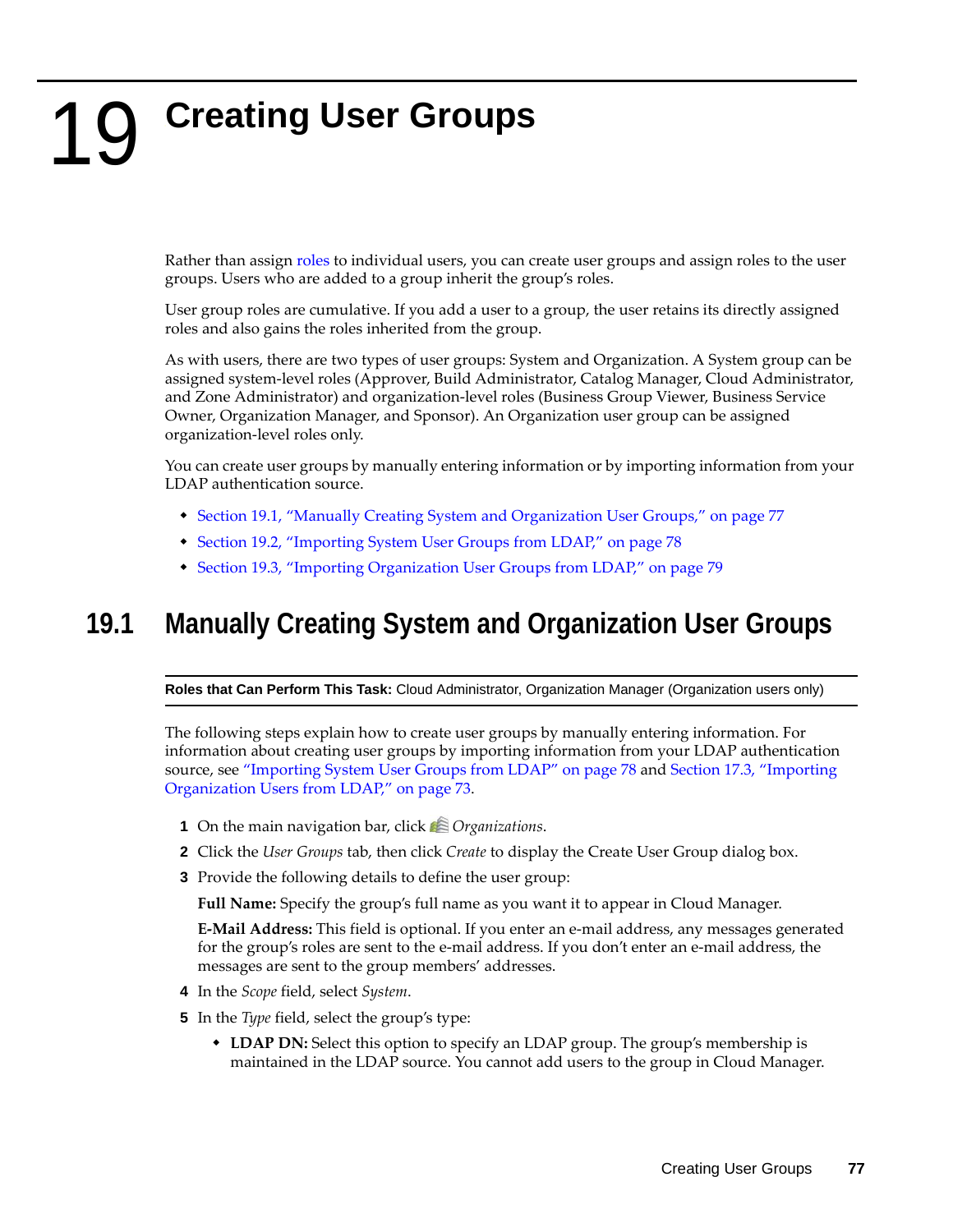Use standard LDAP notation to specify the distinguished name of the user group in the LDAP source (for example, cn=orgmanagers, dc=provo, dc=netiq, dc=com).

- **Cloud Manager:** Select this option to create a user group that exists only in Cloud Manager. You maintain the group membership in Cloud Manager. The group can include both users and other groups (including LDAP user groups).
- **6** Add members to the group:
	- **6a** Click the *Membership* tab.
	- **6b** Click *Members*, then click *Add* to display the Add Members dialog box.
	- **6c** Select the users and user groups you want to add to the group.

You can Shift-click and Ctrl-click to select multiple users and groups.

- **6d** Click *OK* to add the users and user groups to the Members list.
- **7** Click *Save*.
- **8** To assign roles to the user, see [Assigning Roles to Users and Groups](#page-82-0).

## <span id="page-77-0"></span>**19.2 Importing System User Groups from LDAP**

#### **Roles that Can Perform This Task:** Cloud Administrator

The following steps explain how to create System user groups by importing information from your LDAP authentication source. For information about creating Organization user groups by manually entering information, see ["Manually Creating System and Organization User Groups" on page 77.](#page-76-0)

An imported user group's membership is maintained in the LDAP authentication source. Any users who are members of the user group in the LDAP source receive the roles that are assigned to the user group in Cloud Manager.

An LDAP user group's members are not imported to Cloud Manager and do not display in the group's *Members* list. In addition, you cannot manually add users or user groups to an imported group.

- **1** On the main navigation bar, click *Configuration*.
- **2** Click the *Users* tab, click *Members*, then click *Import*.
- **3** Authenticate to the LDAP directory:
	- **3a** Click the *LDAP* tab.
	- **3b** In the *LDAP Location* section, fill in the following fields:

**Host:** Specify the FQDN (fully qualified domain name) or IP address of the host machine running the LDAP server. For example, ldap.mycompany.com or 123.45.67.8.

**Port:** Specify the TCP port (on the host machine) where the LDAP server is listening for LDAP connections. The standard port for non-SSL connections is 389. The standard port for SSL connections is 636.

**Use SSL:** If the Cloud Manager Application Server is configured for an SSL connection to the LDAP server, select this option to enable the secure connection.

**3c** In the *Search Bind Account* section, fill in the following fields:

**User DN:** Specify an account that has read rights to the directory location from which you want to import users. For example, cn=Administrator, cn=Users, dc=MyCompany, dc=com

Password: Specify the password for the account.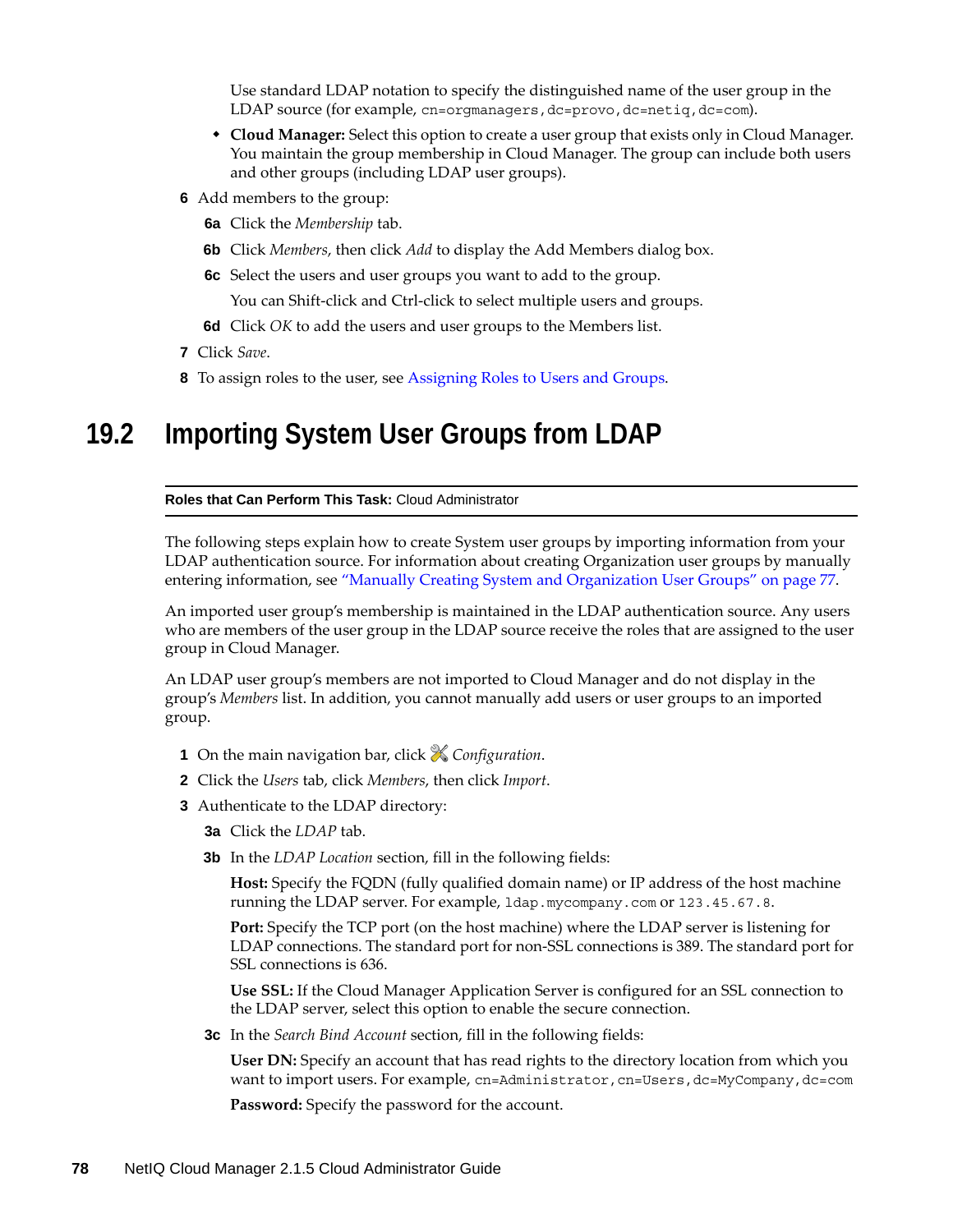**Password Confirm:** Confirm the password for the account.

**3d** Click *Test Connection*.

If the connection is successful, the Test Status is displayed as *Passed*. If the connection is not successful, validate the connection information and try again.

- **4** Import user groups:
	- **4a** Click the *Import* tab.
	- **4b** Click *Add*.

When you click *Add*, a new import entry is added to the list. You use the fields below the list to define the entry.

**4c** In the DN field, use standard LDAP notation (ou=provo, dc=netiq, dc=com) to specify the distinguished name for the target container or object, then click *Validate*.

If you specify a container, all user groups located within the container are imported. If you only want to import one user group, specify the DN of the user group object.

- **4d** If you specified a container for import, select *Groups*.
- **4e** If you specified a container for import, select *Scan Tree* if you want to import user groups located in its subcontainers.
- **4f** Click *Import*.

The imported user groups are added to the *Members* list. User groups are identified by the  $\mathbb{P}^{\Omega}$  icon.

- **5** Click *Save* to close the System Configuration dialog box.
- **6** To assign roles to a user group, see [Assigning Roles to Users and Groups](#page-82-0).

#### <span id="page-78-0"></span>**19.3 Importing Organization User Groups from LDAP**

**Roles that Can Perform This Task:** Cloud Administrator, Organization Manager

The following steps explain how to create Organization user groups by importing information from your LDAP authentication source. For information about creating Organization user groups by manually entering information, see ["Manually Creating System and Organization Users" on page 71.](#page-70-0)

An imported user group's membership is maintained in the LDAP authentication source. Any users who are members of the user group in the LDAP source receive the roles that are assigned to the user group in Cloud Manager.

An LDAP user group's members are not imported to Cloud Manager and do not display in the group's *Members* list. In addition, you cannot manually add users or user groups to an imported group.

- **1** On the main navigation bar, click *Organizations*.
- **2** Click the *Organizations* tab, select the target organization for the import, click *Edit* to display the Edit Organization dialog box.
- **3** On the *Users* tab, click *Members*, then click *Import*.
- **4** Authenticate to the LDAP directory:
	- **4a** Click the *LDAP* tab.
	- **4b** In the *LDAP Location* section, fill in the following fields: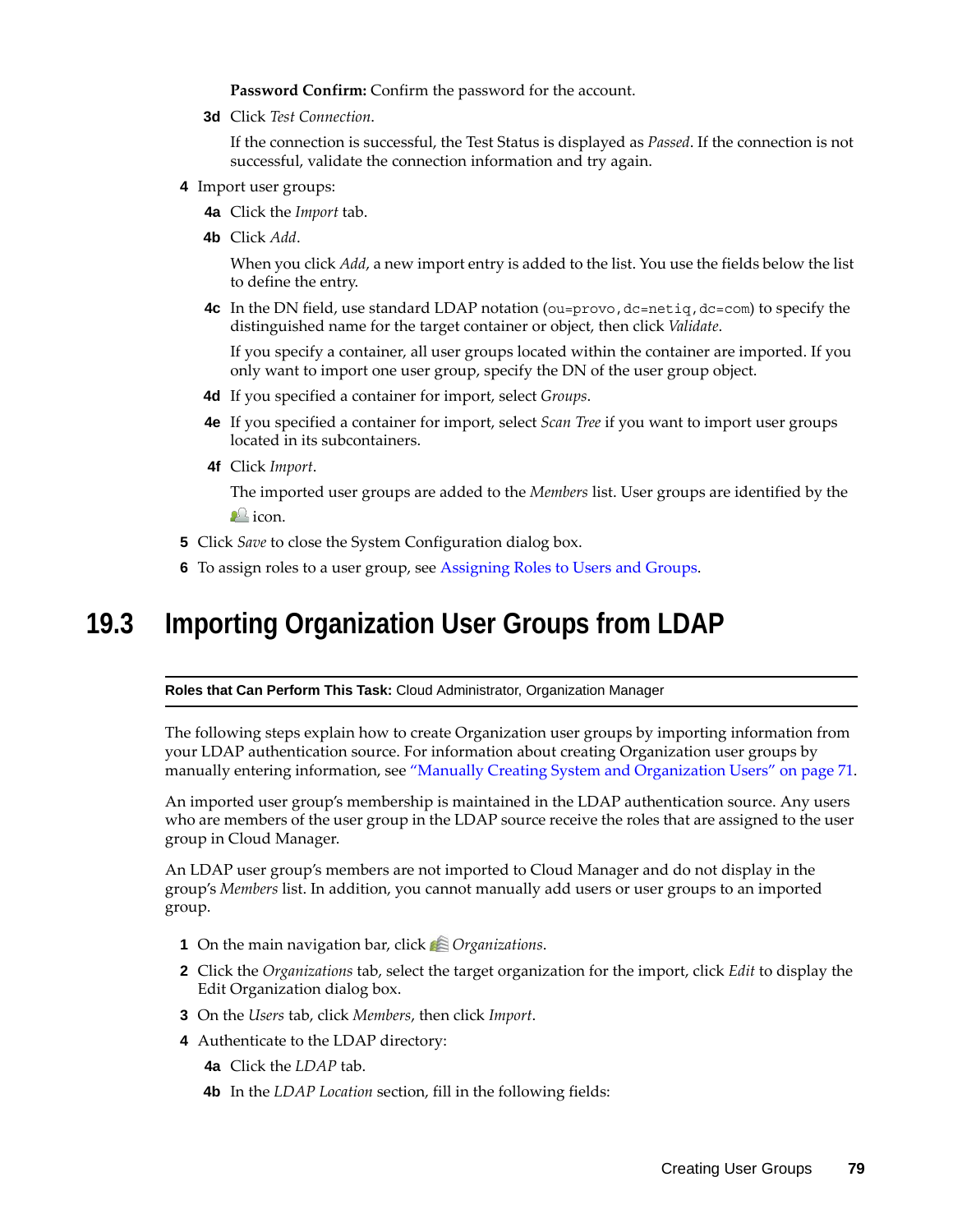**Host:** Specify the FQDN (fully qualified domain name) or IP address of the host machine running the LDAP server. For example, ldap.mycompany.com or 123.45.67.8.

**Port:** Specify the TCP port (on the host machine) where the LDAP server is listening for LDAP connections. The standard port for non-SSL connections is 389. The standard port for SSL connections is 636.

**Use SSL:** If the Cloud Manager Application Server is configured for an SSL connection to the LDAP server, select this option to enable the secure connection.

**4c** In the *Search Bind Account* section, fill in the following fields:

**DN:** Specify the distinguished name of an account that has search rights to the directory location from which you want to import users. For example, cn=Administrator,cn=Users,dc=MyCompany,dc=com

Password: Specify the password for the account.

**Confirm Password:** Confirm the password for the account.

**4d** Click *Test Connection*.

If the connection is successful, the Test Status is displayed as *Passed*. If the connection is not successful, validate the connection information and try again.

- **5** Import user groups:
	- **5a** Click the *Import* tab.
	- **5b** Click *Add*.

When you click *Add*, an new import entry is added to the list. You use the fields below the list to define the entry.

**5c** In the *DN* field, use standard LDAP notation (ou=provo, dc=netiq, dc=com) to specify the distinguished name for the target container or object, then click *Validate*.

If you specify a container, all user groups located within the container are imported. If you only want to import one user group, specify the DN of the user group object.

- **5d** If you specified a container for import, select *Groups*.
- **5e** If you specified a container for import, select *Scan Tree* if you want to import users located in its subcontainers.
- **5f** Click *Import*.

The imported user groups are added to the *Members* list. User groups are identified by the  $\mathbb{P}^{\mathbb{Q}}$  icon.

**6** Assign roles to a user group.

An Organization user group can be assigned roles at the organization level, business group level, or business service level. If you want to assign an imported user group a role at the organization level, continue with the following steps. If you want to assign roles at the other two levels, exit the dialog box and see [Assigning Roles to Users and Groups](#page-82-0).

User groups must be given roles in order for group members to do anything in the organization. There are six roles that apply at the organization level: Approver, Build Administrator, Business Group Viewer, Business Service Owner, Organization Manager, and Sponsor.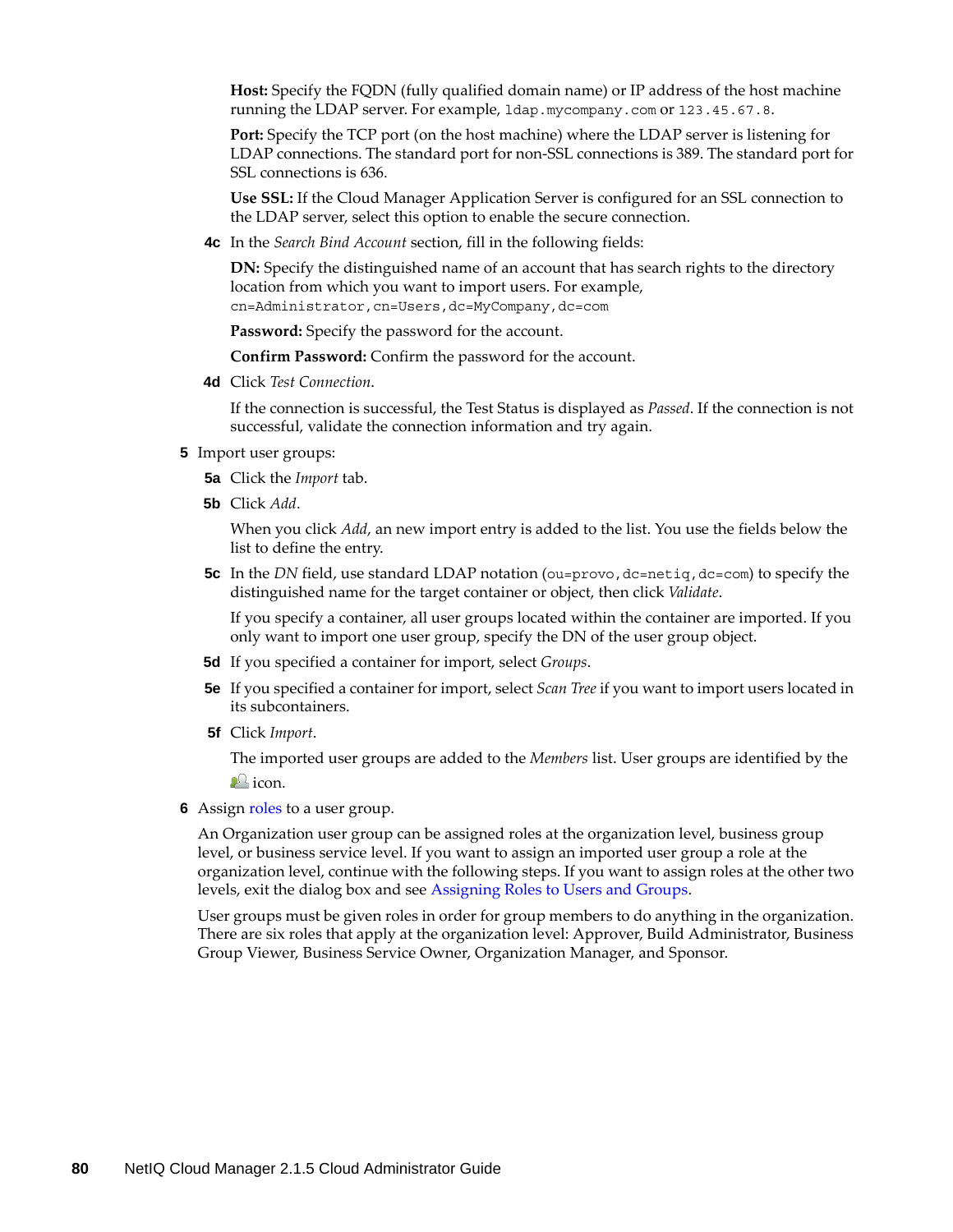Role assignments at the organization level are inherited by the organization's business groups. For example, if you give a group the Business Service Owner role for an organization, the group members can create business services for any business group in the organization. If you want to limit the user group to a role in specific business group, you must make the role assignment in the business group.

- **6a** Click the role (*Approver*, *Build Administrator*, *Business Group Viewer*, *Business Service Owner, Organization Manager*, or *Sponsor*) that you want to assign to a user group.
- **6b** Click *Add*.

Depending on the role that you are adding, the selection dialog box can contain two lists: *Members* and *System Users*. The *Members* list includes all members of the organization and the *System Users* list includes all Cloud Manager System users.

**6c** Select the user groups you want to add, then click *OK*.

You can Shift-click and Ctrl-click to select multiple groups.

**7** Click *Save* to close the Edit Organization dialog box.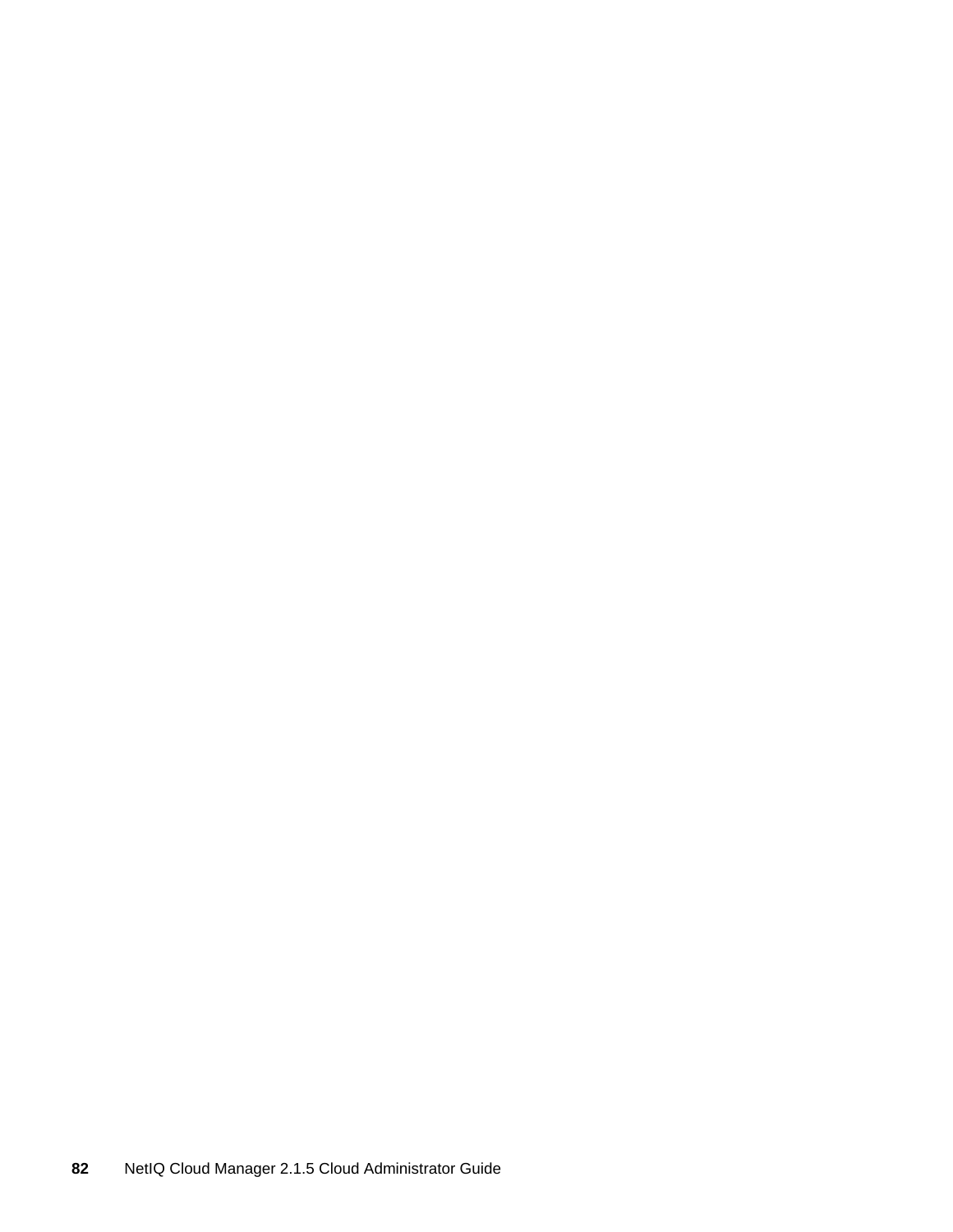## <span id="page-82-0"></span>20 **Assigning Roles to Users and Groups**

**Roles that Can Perform This Task:** Cloud Administrator, Organization Manager (Organization users only)

System users and user groups can be assigned both system-level [roles](#page-62-0) (Approver, Build Administrator, Catalog Manager, Cloud Administrator, and Zone Administrator) and organizationlevel roles (Business Group Viewer, Business Service Owner, Organization Manager, and Sponsor). Organization users can be assigned organization-level roles only.

For role descriptions, see [Section 16.2, "Cloud Manager Roles," on page 63](#page-62-0).

- **1** On the main navigation bar, click *Organizations*.
- **2** To assign a role to a user, click the *Users* tab, select the user, then click *Edit* to display the Edit User dialog box.

or

To assign a role to a user group, click the *User Groups* tab, select the user group, then click *Edit* to display the Edit User Group dialog box.

**3** (System user or group only) Assign system-level roles.

The system-level roles are Approver, Build Administrator, Catalog Manager, Cloud Administrator, and Zone Administrator. These roles can be assigned only to System users or groups.

- **3a** To assign the Approver, Build Administrator, Catalog Manager, or Cloud Administrator role, click the *System* tab, click *Add*, select the desired roles, then click *OK*.
- **3b** To assign the Zone Administrator role, click the *Zone* tab, click *Add*, select the desired zone, then click *OK*.
- **4** Assign organization-level roles.

The organization-level roles are Approver, Build Administrator, Business Group Viewer, Business Service Owner, Organization Manager, and Sponsor. The Approver and Build Administrator roles can be assigned only to System users and groups. The other roles can be assigned to both System and Organization users and groups.

Several of the roles can be assigned at the organization, business group, or business service level. For example, you can make a user a Sponsor for a business group, in which case the user can approve requests for business services from that business group only. Or, you can make the user a Sponsor for the organization, in which case the user can approve requests for all business services in the organization.

- **4a** Click the *Organization* tab to add a role at the organization level, click the *Business Group* tab to add a role at the business group level, or click the *Business Service* tab to add a role at the business service level.
- **4b** Click the role that you want to assign.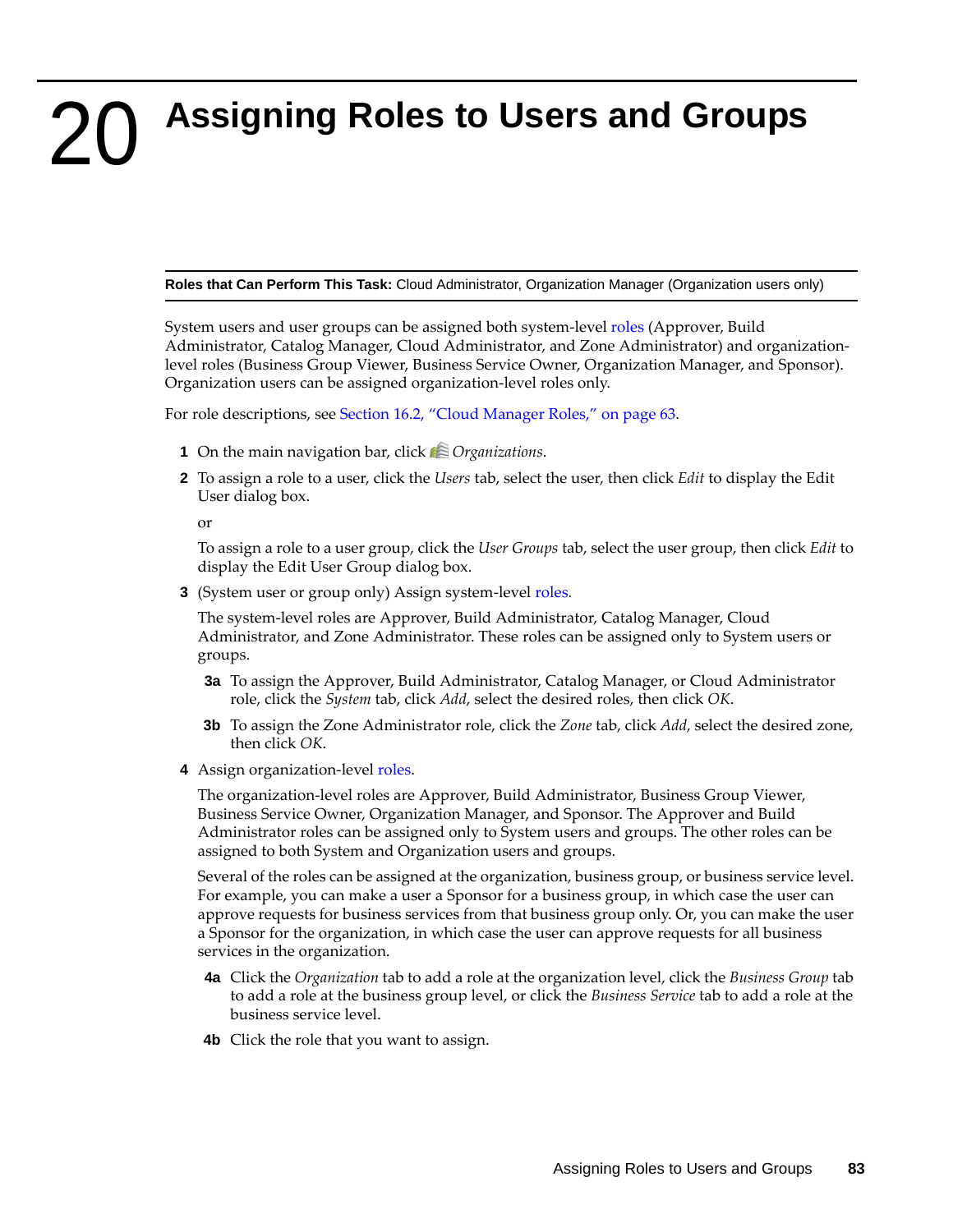For example, if you selected the *Business Group* tab and you want to enable the user or group to create business services for the business group, click *Business Service Owner*.

- **4c** Click *Add*, select the object (organization, business group, or business service) to which you want the role to apply, then click *OK* to add it to the list.
- **5** When you have finished assigning roles, click *Save* to save the role changes.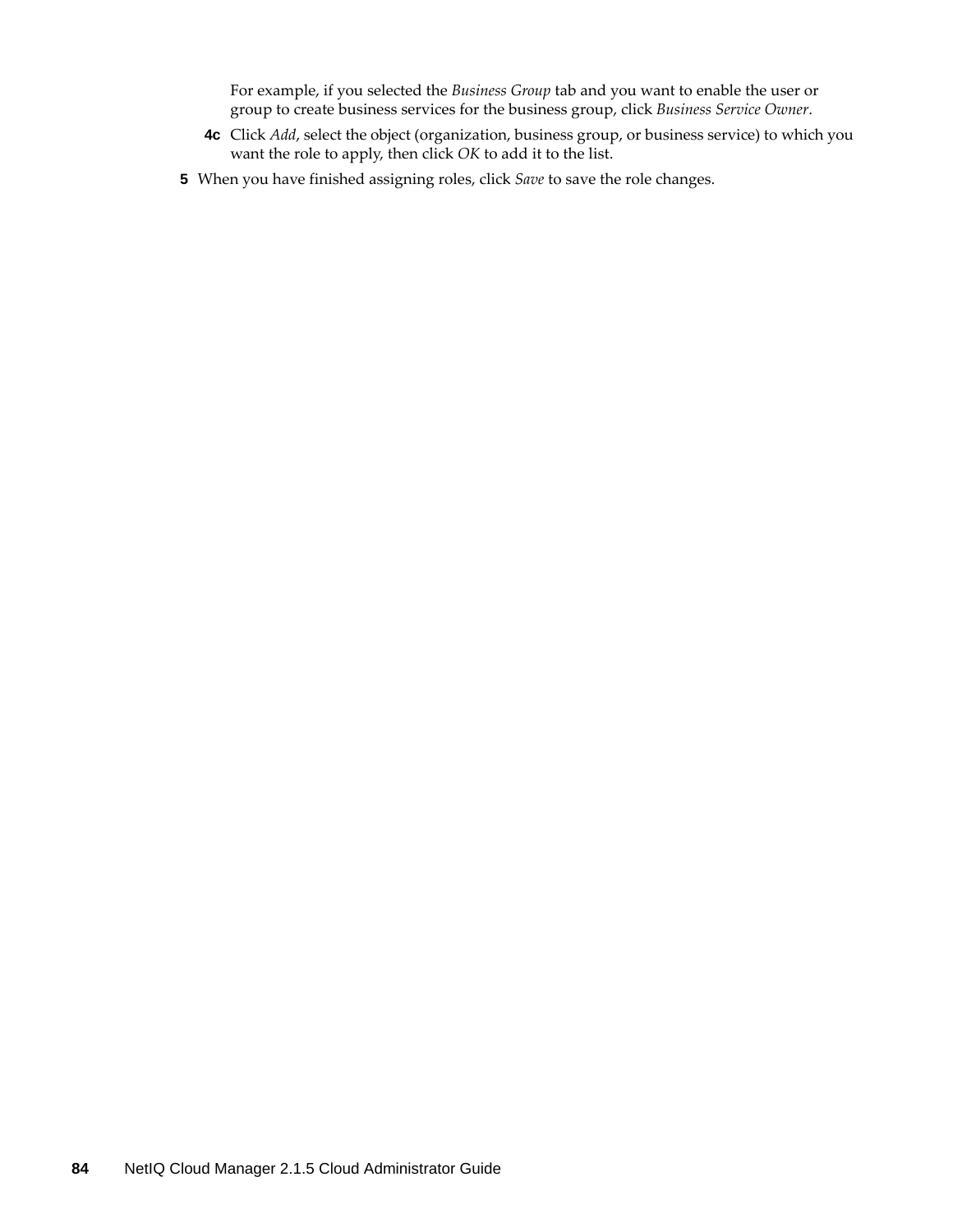# 21 <sup>21</sup>**Deleting Users**

**Roles that Can Perform This Task:** Cloud Administrator, Organization Manager (Organization users only)

When you delete a user, be aware of the following:

- The user's deployed business services remain deployed. Other users (Cloud Administrators, Business Service Owners, and so forth) who had access to the business services continue to have access. If the user was the sole owner of a business service, you can assign other users as owners of the business service, either before or after the user is deleted.
- The user's business service requests remain in progress. As with deployed business services, other users (Cloud Administrators, Business Service Owners, and so forth) who had access to the requests continue to have access. If the user was the sole owner of a business service request, you can assign other users as owners of the business service, either before or after the user is deleted.
- The user's claimed tasks must be released (unclaimed) or claimed by another user, either a Cloud Administrator or another user who has the same role as the deleted user. The tasks can be claimed before or after the user is deleted.

To delete a user:

- **1** On the main navigation bar, click *Organizations*.
- **2** Click the *Users* tab, select the user to delete, then click *Delete*.
- **3** Click *Yes* to confirm the deletion.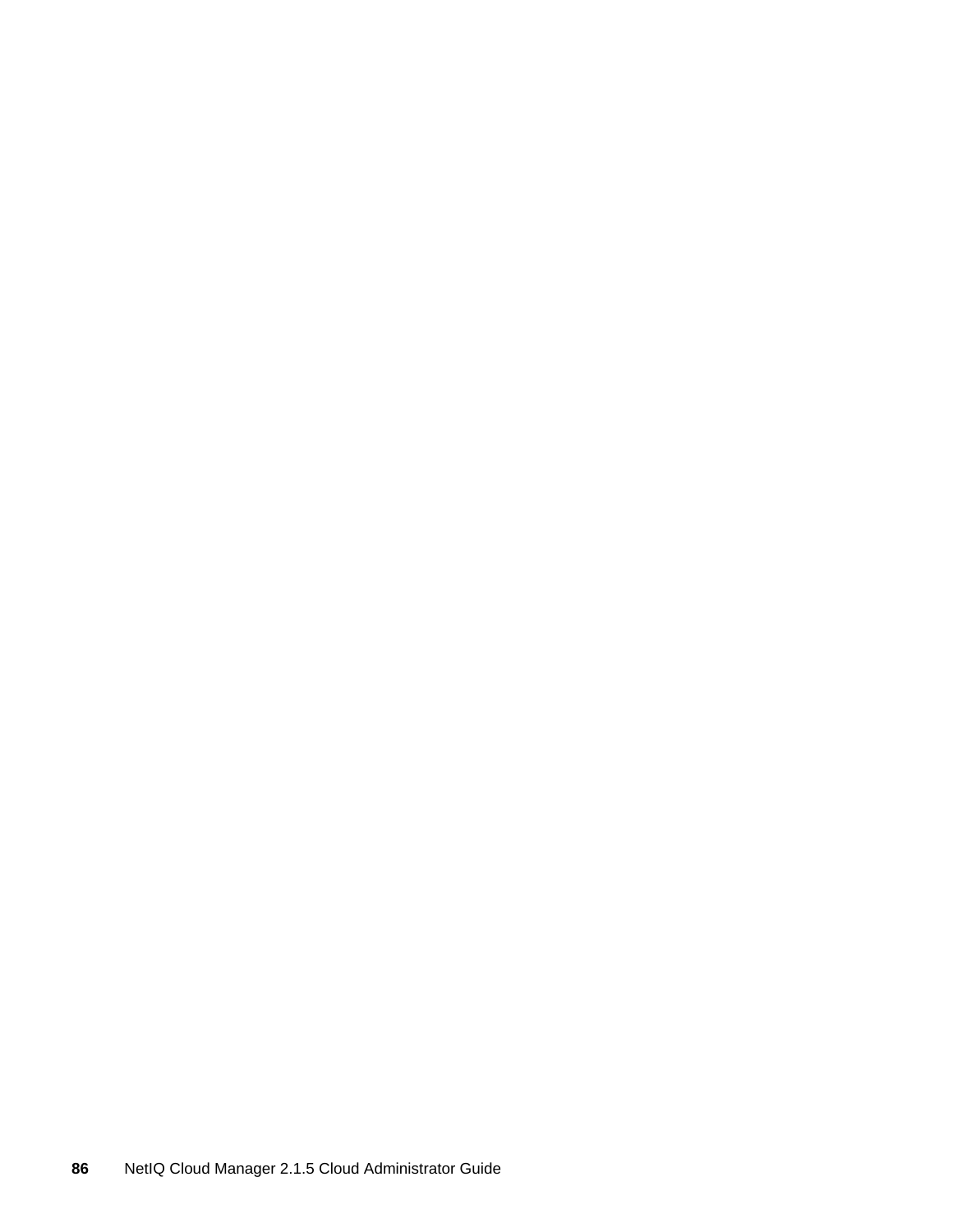# 22 <sup>22</sup>**Deleting User Groups**

**Roles that Can Perform This Task:** Cloud Administrator, Organization Manager (Organization user groups only)

When you delete a user group, the group members are not deleted, but they lose any roles that they inherited through membership in the group.

- **1** On the main navigation bar, click *Organizations*.
- **2** Click the *User Groups* tab, select the user group to delete, then click *Delete*.
- **3** Click *Yes* to confirm the deletion.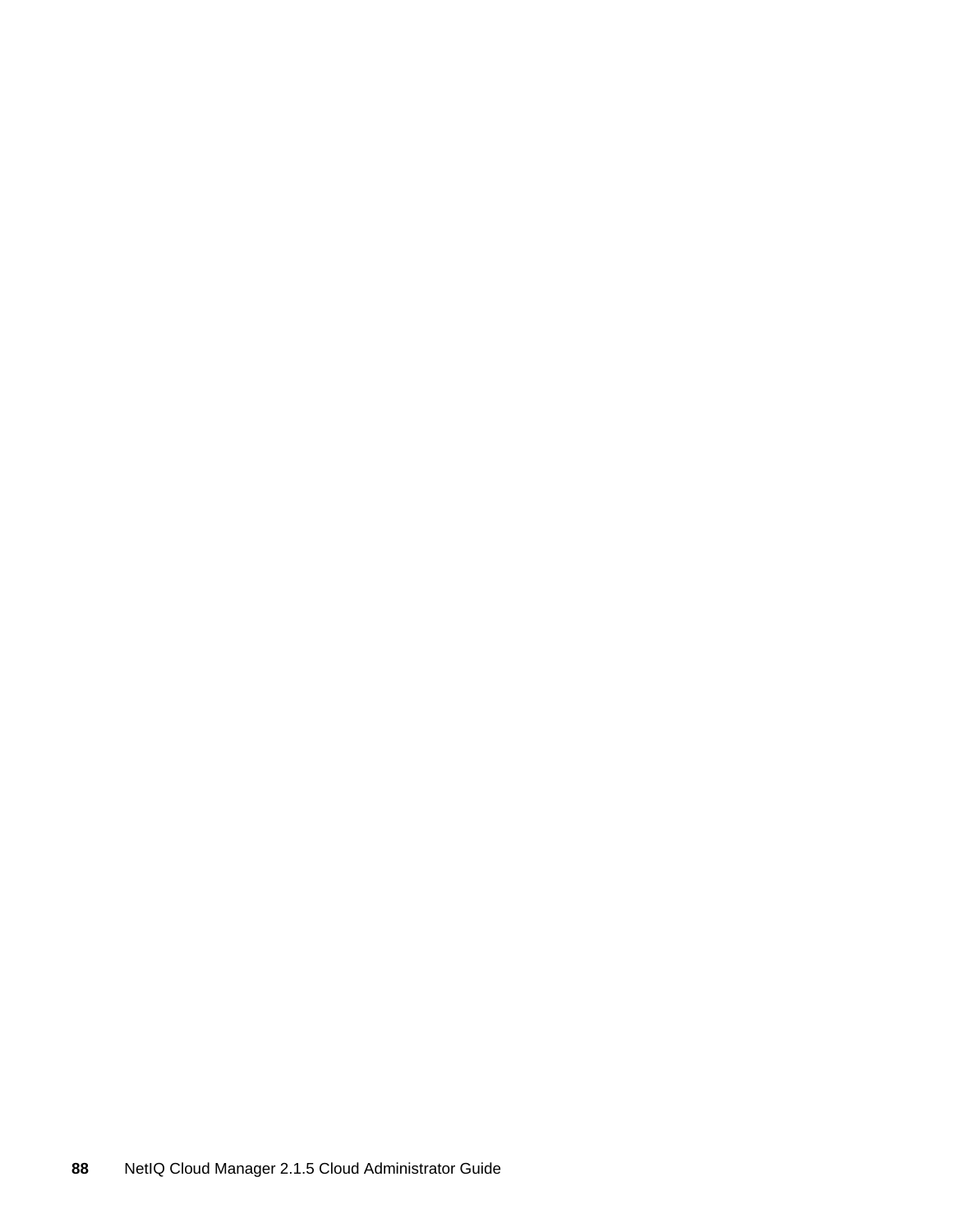# IV **Catalog Management**

The following sections provide information to help you manage the catalog of workload templates in your Cloud environment:

- [Chapter 23, "Workload Template Concepts," on page 91](#page-90-0)
- [Chapter 24, "Creating Workload Templates," on page 95](#page-94-0)
- [Chapter 25, "Assigning Workload Templates to Organizations and Business Groups," on page 99](#page-98-0)
- [Chapter 26, "Modifying Workload Templates," on page 101](#page-100-0)
- [Chapter 27, "Deleting Workload Templates," on page 103](#page-102-0)
- [Chapter 28, "Add-on Applications," on page 105](#page-104-0)
- [Chapter 29, "Add-On Services," on page 109](#page-108-0)
- [Chapter 30, "Legal Agreements," on page 113](#page-112-0)
- [Chapter 31, "Resource Pricing Packages," on page 117](#page-116-0)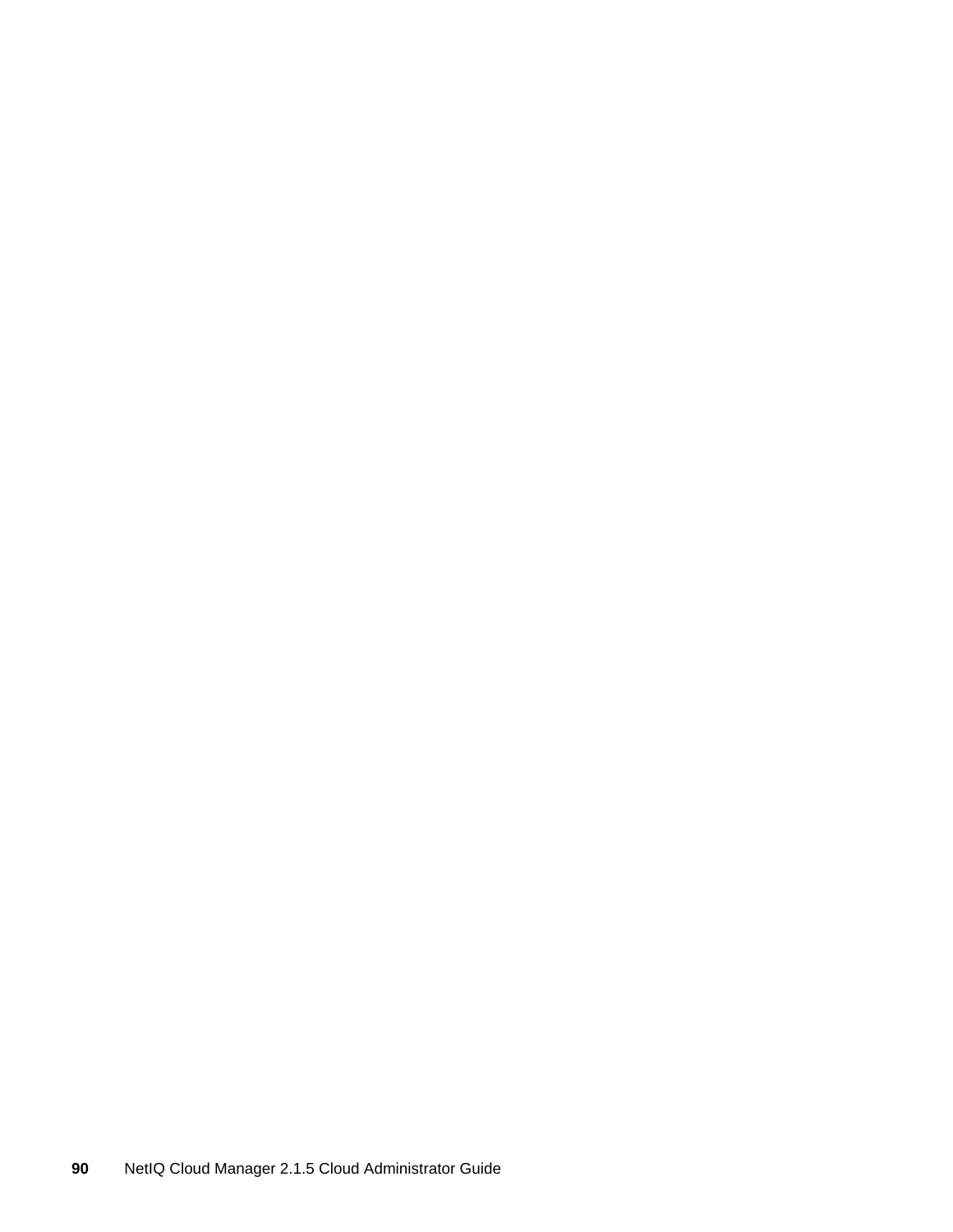# <span id="page-90-0"></span>23 <sup>23</sup>**Workload Template Concepts**

Workload templates are used to create the workloads for business services. The following sections provide information you should understand as you create and manage workload templates:

- [Section 23.1, "Workload Template Components," on page 91](#page-90-1)
- [Section 23.2, "Pre-Populated Template Settings," on page 92](#page-91-0)
- [Section 23.3, "Workload Template Changes," on page 92](#page-91-1)
- [Section 23.4, "VM Template Changes," on page 92](#page-91-2)
- [Section 23.5, "Workload Template Deletions," on page 92](#page-91-3)
- [Section 23.6, "Catalog Manager Role," on page 93](#page-92-0)

## <span id="page-90-1"></span>**23.1 Workload Template Components**

A workload template consists of the following:

- **Template name:** This is the display name that Business Service Owners see when selecting from the list of workload templates. You should use a naming scheme that makes sense to the users who will consume the template.
- **Costs:** You can add one-time setup costs and monthly software license costs to the template. The costs are applied to all workloads created from the template.
- **VM template:** This is the VM template that is used to create the workloads. It is located in one of the Cloud Manager Orchestration repositories.
- **Custom VM template settings:** The VM template includes default resource settings for CPUs, memory, networks (NICs), and disk space. You can increase or decrease the settings to customize the workload template. For example, if the VM template is configured with one CPU, you can increase the CPU setting to two CPUs. When a workload is created from the workload template, the resulting VM is configured with two CPUs rather than one.
- **Windows or Linux settings:** If the VM template's operating system is Windows, the template includes Windows settings. If the operating system is Linux, the template includes Linux settings. You can pre-populate any settings that you want to be the same for all workloads created from the template. For example, if you want all workloads to use the same password for the local Administrator account, you could pre-populate that setting. See the next section, ["Pre-](#page-91-0)[Populated Template Settings" on page 92](#page-91-0).
- **Associations:** (Optional) After they are created, you can associate the workload template with one or more business groups or organizations.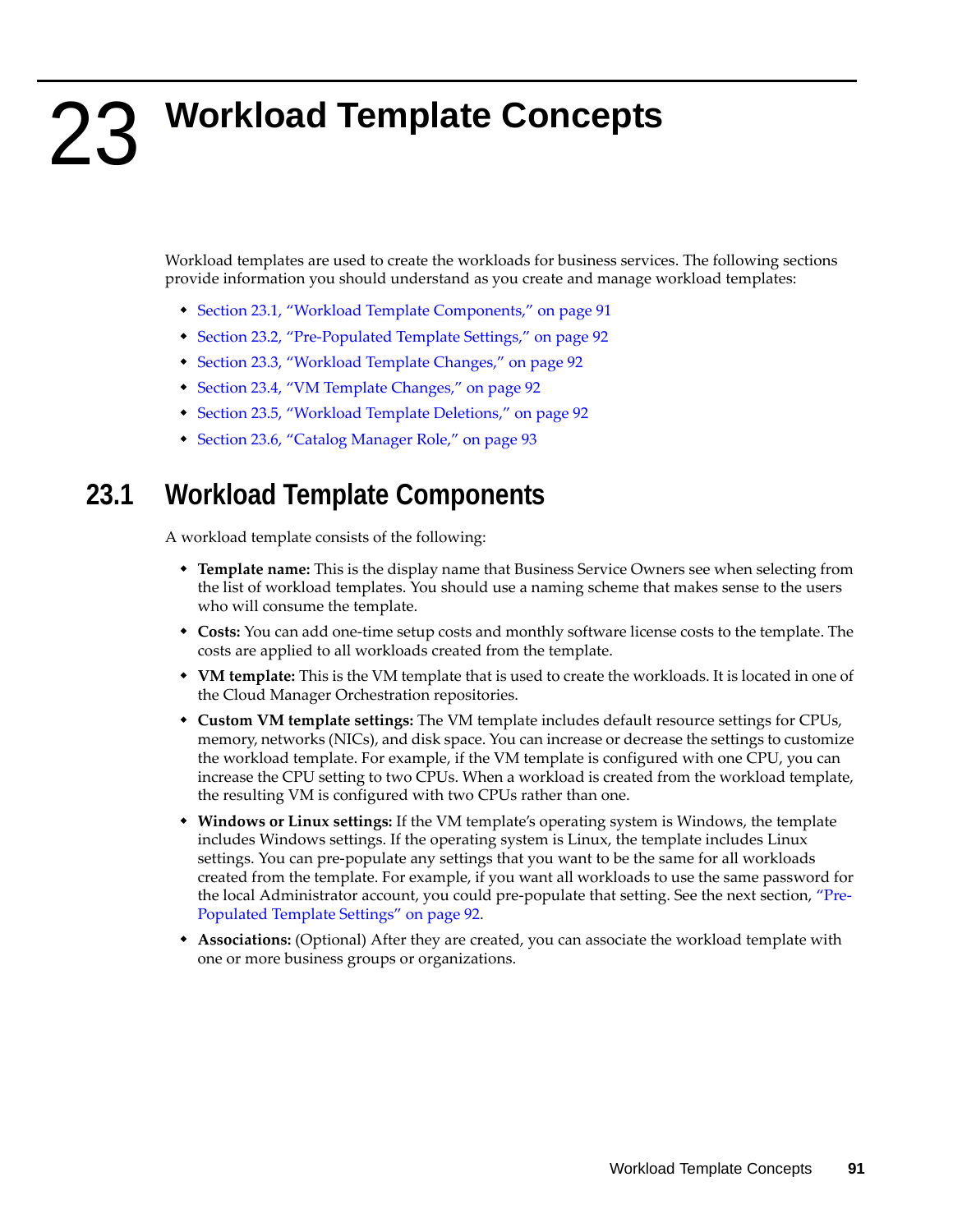## <span id="page-91-0"></span>**23.2 Pre-Populated Template Settings**

When a Windows-based workload is created from a template, certain Windows settings, such as the computer name, the domain or workgroup, and the Windows product key, must be supplied. Likewise, when a Linux-based workload is created from a template, certain Linux settings, such as the host name, must be supplied.

If there are settings that will be the same for all workloads created from a template, you can prepopulate those settings. For example, if you want all Windows workloads to use the same password for the local Administrator account, you can provide that password in the template.

Any settings that you do not pre-populate must be filled in when requesting a new business service (by the Business Service Owner) or when performing the pre-build configuration (by a Cloud Administrator or a Build Administrator).

#### <span id="page-91-1"></span>**23.3 Workload Template Changes**

You can change workload template settings at any time, even if the template has been used to create workloads. The only restriction is that you cannot specify a different VM template if the workload template is in use by a requested or deployed workload.

Changing a workload template has no immediate effect on deployed workloads. However, if a change is requested for a deployed workload, the workload settings are validated against the new workload template settings. This might require the Business Service Owner to change settings that he or she did not plan to change. For example, suppose that you create a workload template that allocates 4 CPUs. A Business Service Owner creates a workload (with 4 CPUs) from the workload template. You then change the workload template's CPU allocation from 4 to 2. After the change, the Business Service Owner requests a change to the workload's number of disks. When creating the change request, the Business Service Owner must also change the CPUs from 4 to 2 because 4 CPUs are no longer supported by the new workload template.

## <span id="page-91-2"></span>**23.4 VM Template Changes**

VM templates are managed (created, changed, and deleted) through the Cloud Manager Orchestration Server console. If you change a VM template that is referenced by a workload template, the change is not recognized for the workload template unless you open the workload template in Edit mode and then save it again. You do not need to change any workload template settings, you only need to save the template again.

## <span id="page-91-3"></span>**23.5 Workload Template Deletions**

You can delete a workload template unless it is currently being used to build a workload. As soon as the workload is built and deployed, you can delete the workload template.

Deleting a workload template has no effect on deployed workloads, even if the Business Service Owner of one of the workloads requests a change to it.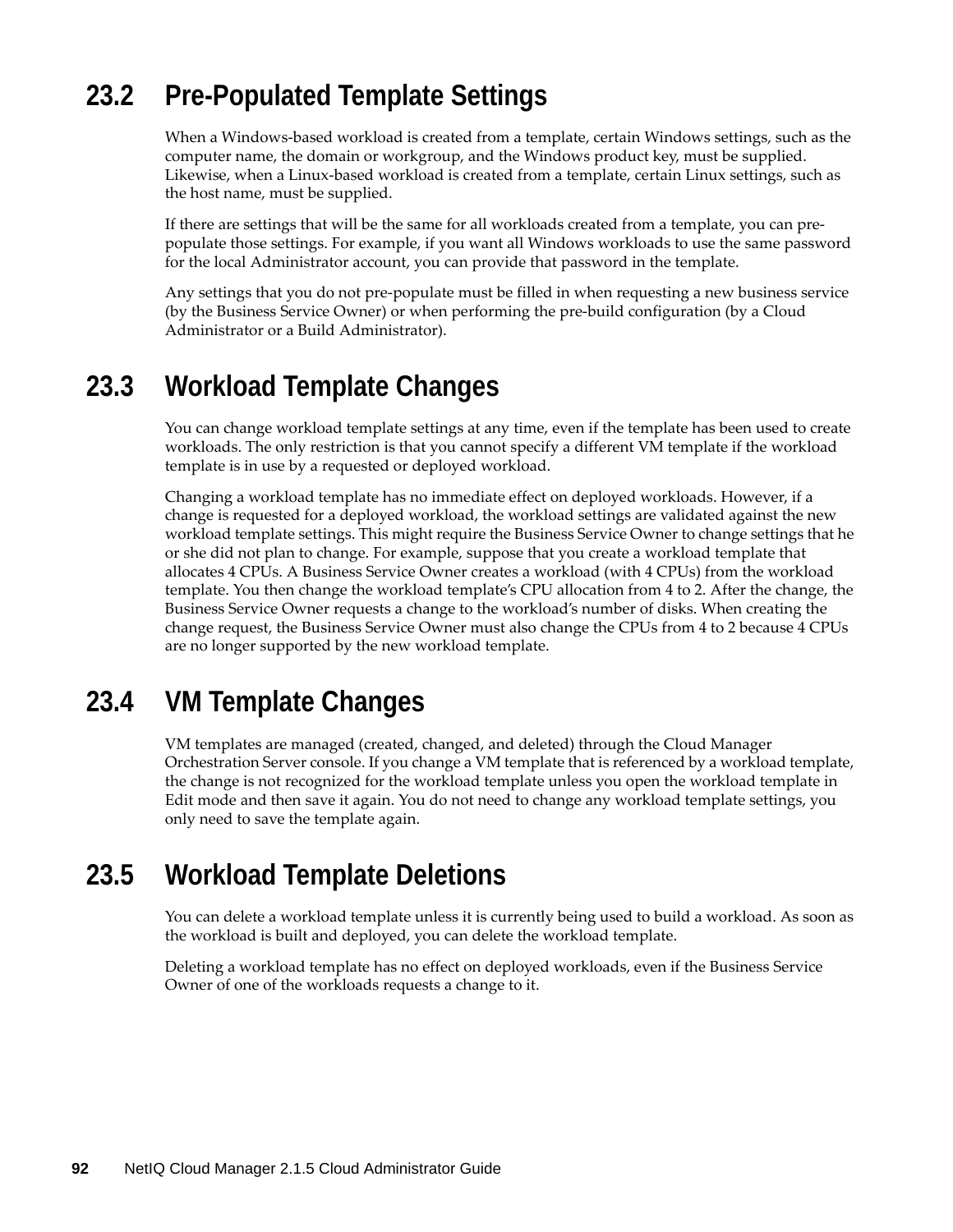## <span id="page-92-0"></span>**23.6 Catalog Manager Role**

As a Cloud Administrator, you have full rights to the Cloud Manager system. This includes creating, editing, and deleting workload templates. However, you might decide that you want the person who creates your VM templates on the Cloud Manager Orchestration Server or in the hypervisor tools to also be the person who creates your Cloud Manager workload templates.

To facilitate the delegation of workload template responsibilities, Cloud Manager includes a System role called Catalog Manager. A Catalog Manager has rights only to create, modify, and delete workload templates. The Catalog Manager can't see anything else (organizations, business services, resources, reports, and so forth) in the Cloud Manager console. Because of this, you (or other Cloud Administrators) must assign workload templates to organizations; the Catalog Manager cannot make template assignments.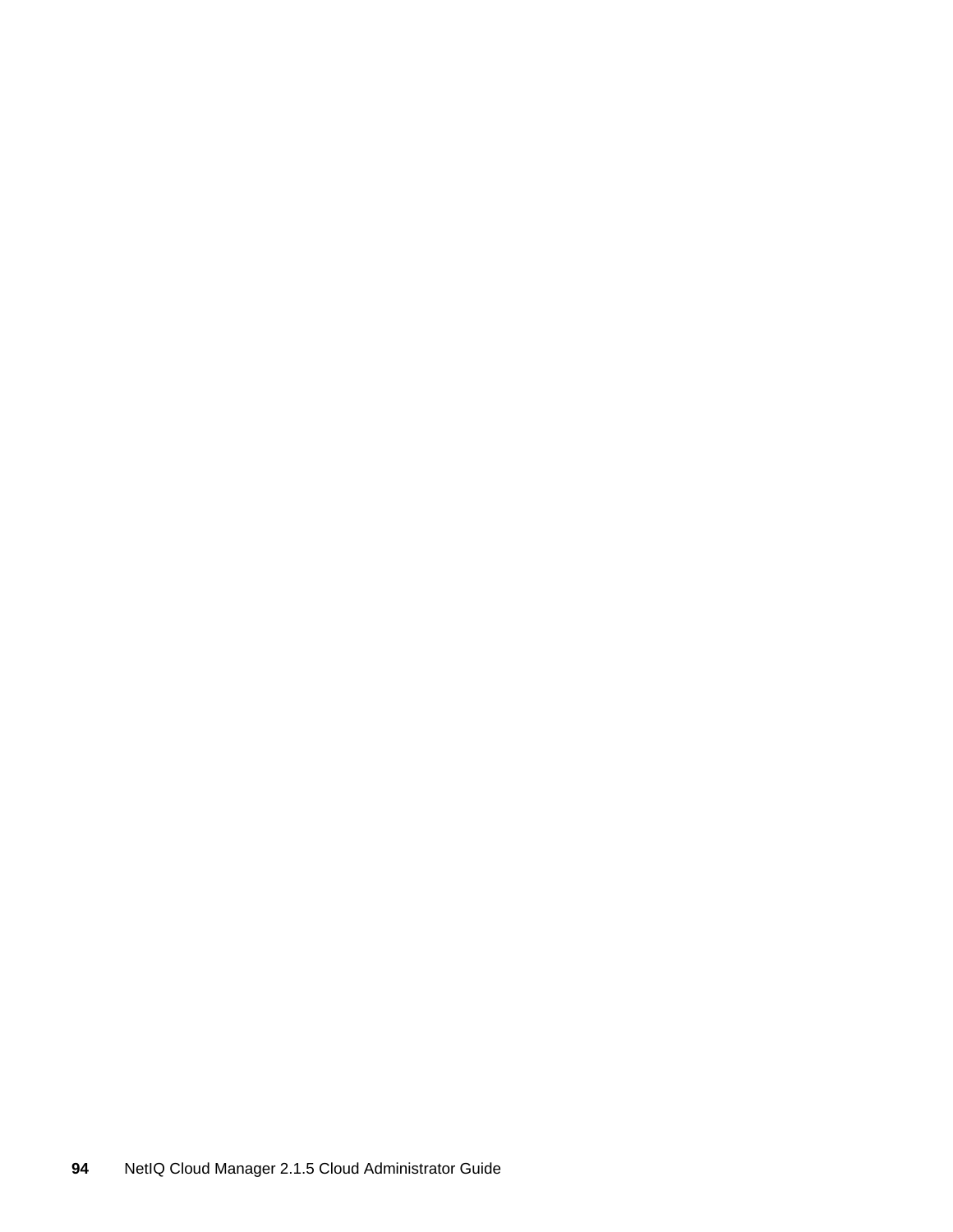<span id="page-94-0"></span>24 <sup>24</sup>**Creating Workload Templates**

**Roles that Can Perform This Task:** Cloud Administrator, Catalog Manager

Workload templates are used to create the workloads for requested business services.

- **1** On the main navigation bar, click *Catalog.*
- **2** On the *Workload Templates* tab, click *Create*.
- **3** If your Cloud Manager system has multiple zones, the Select Zone dialog box is displayed. Select the zone that contains the VM template you want, then click *OK* to display the Create Workload Template dialog box.
- **4** In the *General* section, provide the following information for the workload template:

**Name:** Specify a name for the workload template. The name should be different from any other workload template name.

**VM Template:** Select a VM template.

After you select a VM template, the template's operating system, hypervisor, and primary disk information is displayed. You cannot change these settings.

**OS Type:** Displays the workload's operating system. You cannot change this setting.

**Hypervisor:** Displays the hypervisor running the workload. You cannot change this setting.

**Zone:** Displays the zone you selected for the workload template. You cannot change this setting.

**Creation Date:** Displays the current date. You cannot change this setting.

**Image:** You can upload an image file for the organization. Three formats are supported: PNG, JPG, and GIF. Any size is acceptable. Cloud Manager resizes the image to a maximum of 192x192 pixels (for dialog boxes), and to a minimum of 72x72 pixels (for display in organization lists), maintaining the width-to-height proportions. For example, a 432x225 image would be resized to 192x100. The image file is stored on the Cloud Manager Server.

**Description:** Provide any additional information to identify the workload template.

**Tags:** Specify a list (comma-delimited) of one or more keywords or categories that business service requestors can later choose as keyword filters when searching the catalog. You can create any tag you want, and as many as you want, but to be useful, the tag should be descriptive of the template in some way.

To upload a file, mouse over *No Image*, then click *Upload New Image*. Browse for and select the image, then click *OK* to upload it to the Cloud Manager Application Server.

**5** In the *Costs* section, provide the following details for the workload template:

**Setup Cost:** Specify the cost associated with setting up the workload. This is a one-time fee.

**License Cost:** Specify the license cost associated with the template's software. This cost is per month.

**6** In the *Resources* section: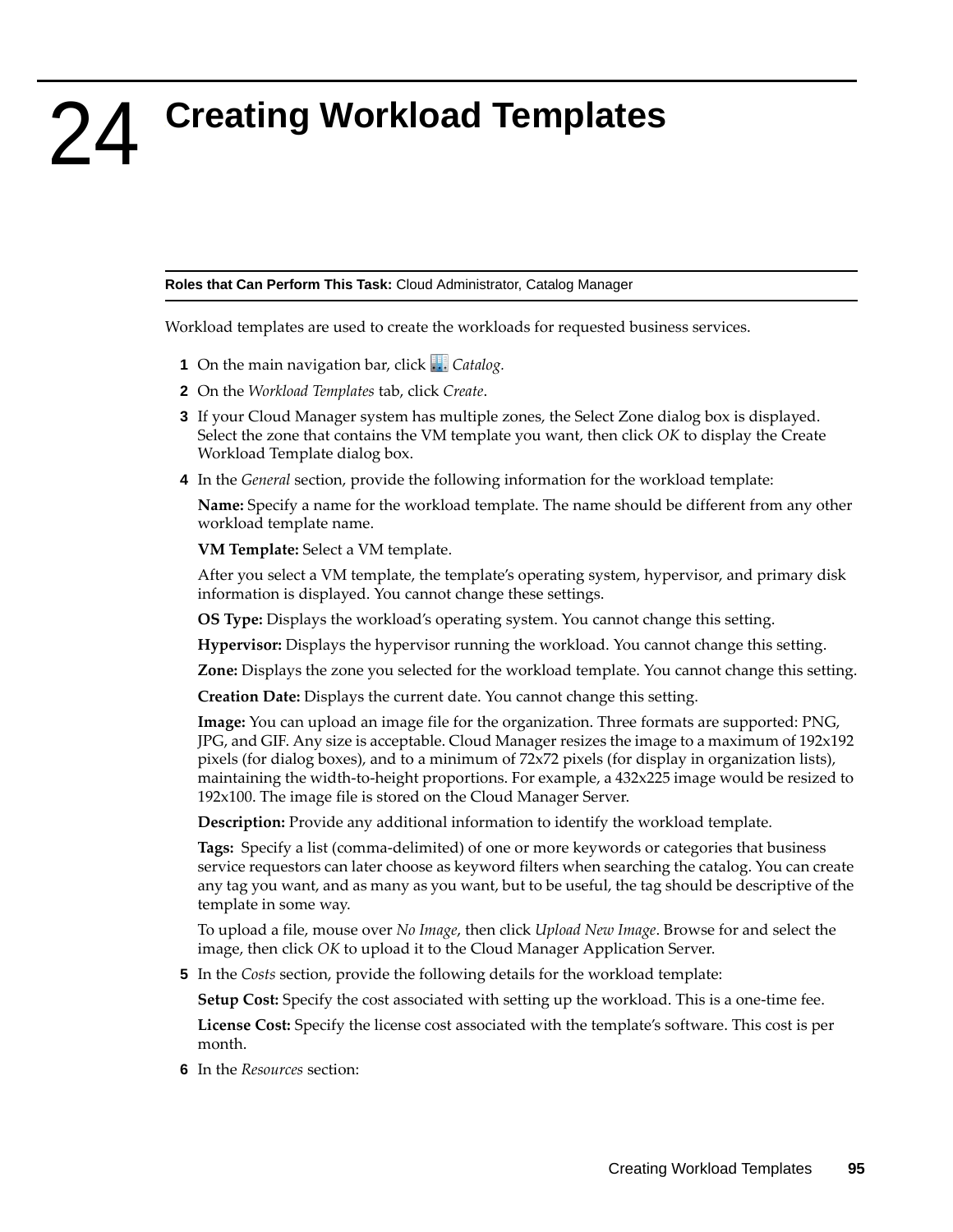The template's resource information (CPUs, memory, network interface cards, and total storage) is also displayed. You can customize this information as necessary.

**6a** Customize the following settings to increase or decrease the workload resources.

**Number of CPUs:** Select the number of CPUs for a workload. The maximum allowed vCPUs cannot exceed the number supported by the hypervisor.

Each resource group includes a *vCPUs per Host* setting that defines the number of available vCPUs per host in the group. You should makes sure the number you select here does not exceed the per host number for any resource group that might service the workload. Otherwise, the workload will not be able to run.

**Memory:** Select the megabytes (MB) of RAM to allocate to a workload.

**Number of NICs:** Select the number of network interface cards (NICs) to allocate to the workload.

**Total Storage:** Displays the maximum amount of total disk storage available for this template. You add disks and define their storage minimums and defaults on the Disks page. The disk information is then displayed in these fields.

- **6b** By default, each resource setting is locked, which means that a business service requestor cannot change it. If you want to enable a requestor to change a setting when creating a workload from the template, deselect the  $\blacksquare$  check box.
- **7** If you want to quickly define the maximum amount of disk space to allocate to this workload template, click *Disks*, then in the *Resources* section, set the maximum file storage space that you want to allocate.

**NOTE:** The associated VM template in the hypervisor environment normally has an allocated storage repository that the future workload can use. This storage is "locked" and cannot be reconfigured.

- **8** If you want to add more file storage space to the workload template, you can define up to 10 additional disks.
	- **8a** Click the *Disks* tab.
	- **8b** Click *Add* to add a disk to the list, then in the Name field, specify the name you want to use for this new disk.
	- **8c** Make sure the new disk is selected in the list, then specify a size (in the *Size* field below the list).

As you add new disks, keep in mind the actual amount space available in the hypervisor environment for this future VM and the amount of "costable space you want to allocate.

**8d** In the *Cost* field, select the check box if you want to charge money for the new disk.

If you don't enable the *Cost* option, the disk becomes a free disk and is not included when calculating the cost of a business service.

- **8e** Select *Allow users to change disk size* if you want to enable users to change the size of the disk when they configure a workload to create a business service.
- **8f** Repeat to include up to 10 disks.

**NOTE:** The Source field is read-only. It is populated with data from the Orchestration Server after the workload template is cloned and the virtual disk is actually created in a repository.

**9** If the template is a Windows-based template and you want to pre-populate some of the Windows settings, click *Windows Settings* and fill in the following fields, then click *OK*.

**9a** Configure the *Domain Settings*: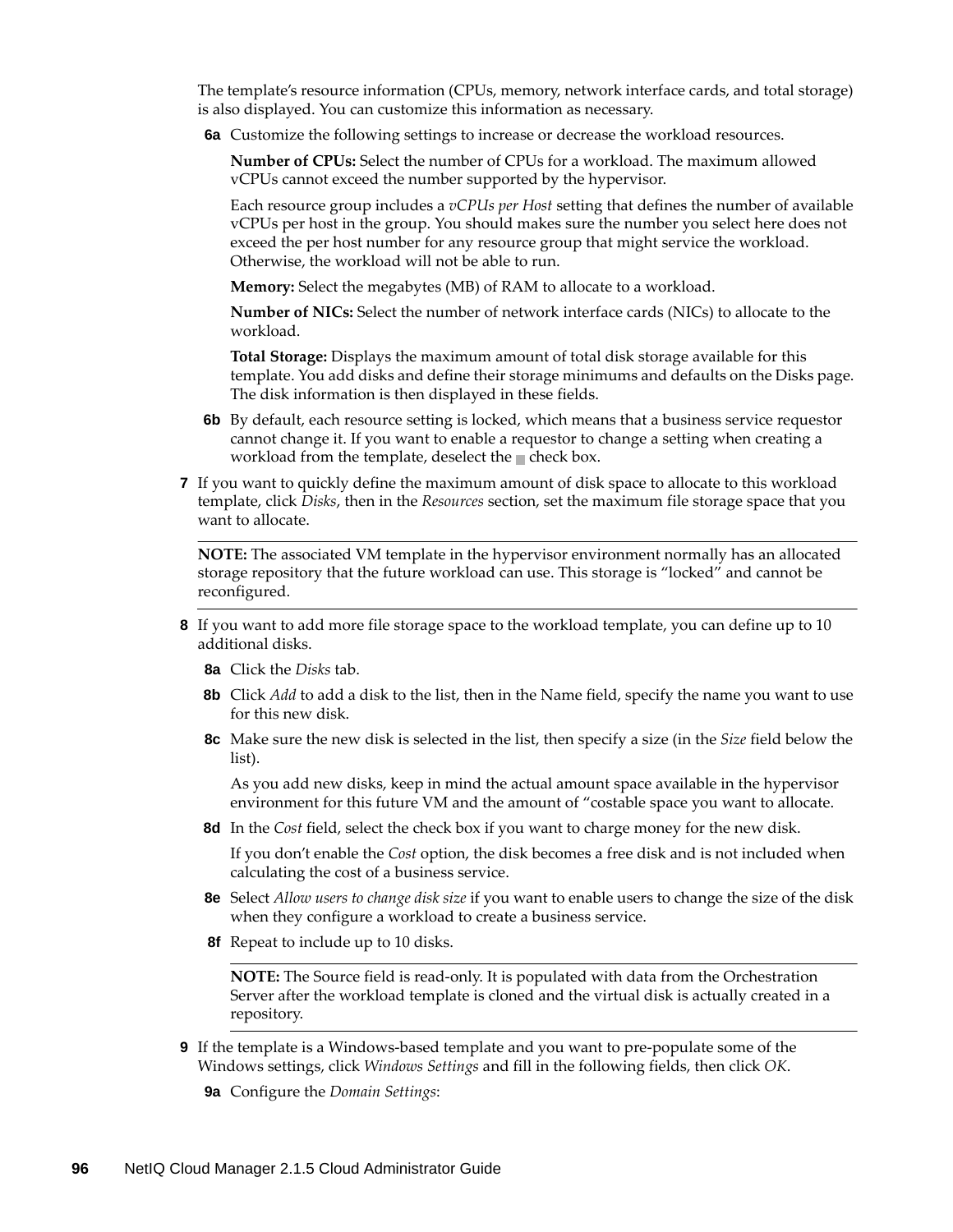**Computer Name:** You cannot pre-populate this field. It must be filled in when creating the business service request (by the Business Service Owner) or when performing the pre-build configuration (by an administrator).

**Domain or Workgroup:** Select *Domain* or *Workgroup*, then specify the name of the domain or workgroup to which you want the virtual machine added.

**Domain Administrator User ID:** This applies only if you are adding the virtual machine to a domain. Specify a domain administrator user ID that can be used to add the virtual machine to the domain specified in the *Domain* field.

**9b** Modify the *Installation Settings*:

**Windows Product Key:** Specify the product key for the workload's Windows operating system.

**Registered to Name:** Specify an individual, department, company or so forth to whom the Windows operating system software is registered.

**Run Once Commands:** Specify any Windows RunOnce commands that you want run during the first log in to the virtual machine. For information about Windows RunOnce commands, see the Microsoft Windows documentation.

**10** If the template is a Linux-based template and you want to pre-populate some of the Linux settings, click *Linux Settings* and fill in the following fields, then click *OK*.

**Hostname:** You cannot pre-populate this field. It must be filled in when creating the business service request (by the Business Service Owner) or when performing the pre-build configuration (by an administrator).

**Domain Name:** Specify the domain for the virtual machine (for example, novell.com or provo.novell.com).

- **11** (Optional) If you want to add applications or services to the workloads based on this template, click *Add-ons*, then complete the following steps:
	- **11a** Click either the *Applications* tab or the *Services* tab.

The process of adding either an application or a service is the same. Build Administrators provide these applications or services during the post-configuration phase of the request workflow, then Business Service Owners can select from the listed add-ons when they request new services or edit existing services.

- **11b** Click *Add* to add an application or a service to the list.
- **11c** (Optional) Select the application or service in the list, then click *Lock* if you want to define this application or service as required for the template. You can multi-select items in the list for locking.
- **11d** Click *OK* to save the association of the application or service to the template.

There are other things you can do as you edit add-ons in the template:

- If you want to remove the association of the legal agreement from the workload template, select the legal agreement from the list (you can also multi-select) then click *Remove*.
- If you want to see the configuration of a legal agreement, select it from the list, then click *View.*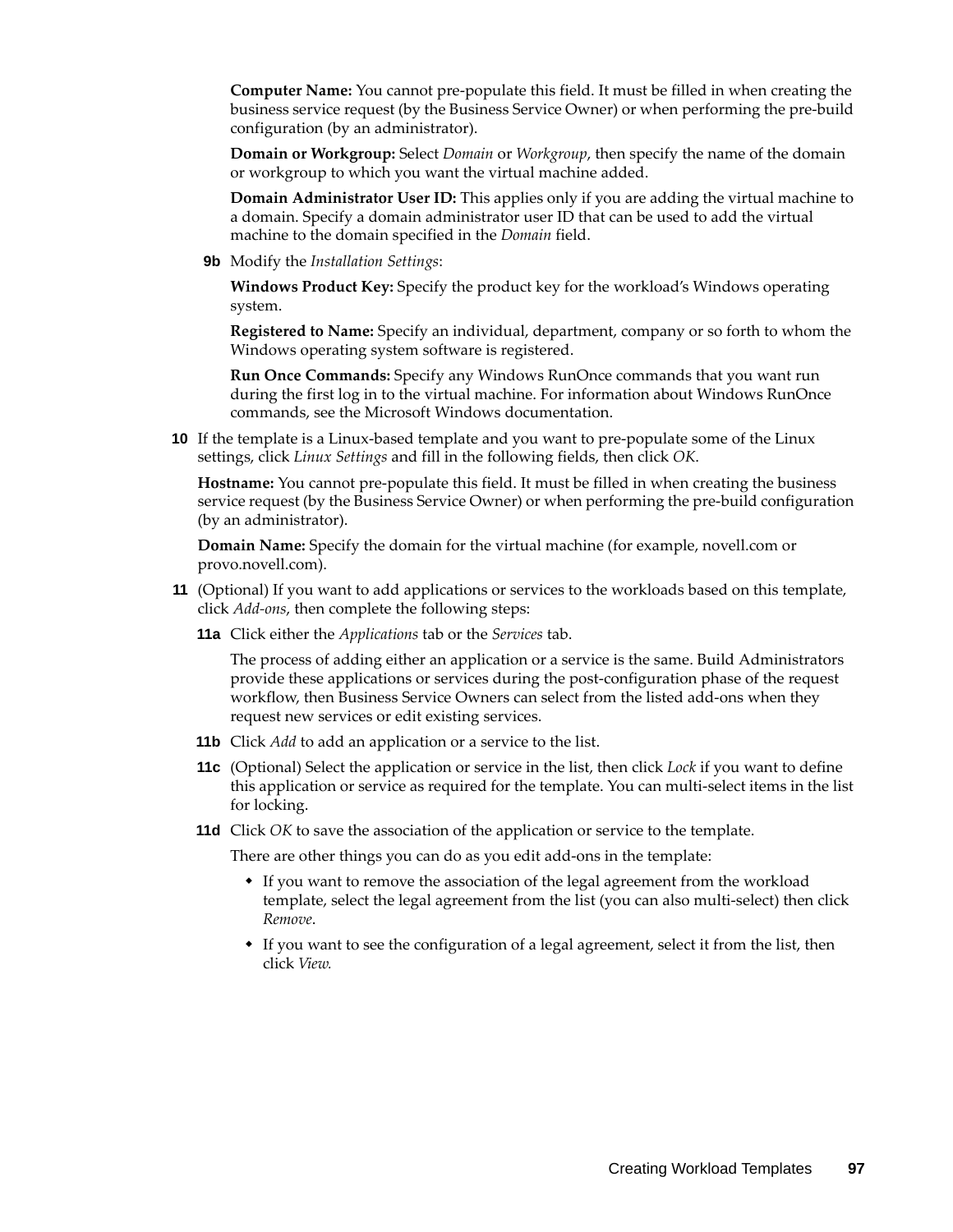- **12** If you want to associate a resource pricing package to a workload template, select the workload template you want to use, the select *Packages*.
	- **12a** On the Resource Pricing Packages page, click *Add* to display a list of the available packages.
	- **12b** From the list, select one or more packages, then click OK to transfer your selections to the Resource Pricing Packages page.

Warning text is displayed with any resource pricing package that is not compatible with the workload template.

- **13** If you want to add legal agreement to a workload template, select the workload template you want to use, click the *legal agreements* tab, then follow these steps:
	- **13a** Click *Add* to add a legal agreement to the list.
	- **13b** Select the legal agreement in the list, then click *OK*.

**NOTE:** The Workload Templates list displays only the workload templates from the organization where your business group resides. You must assign workload templates at the organization level before they become available for selection at the business group level.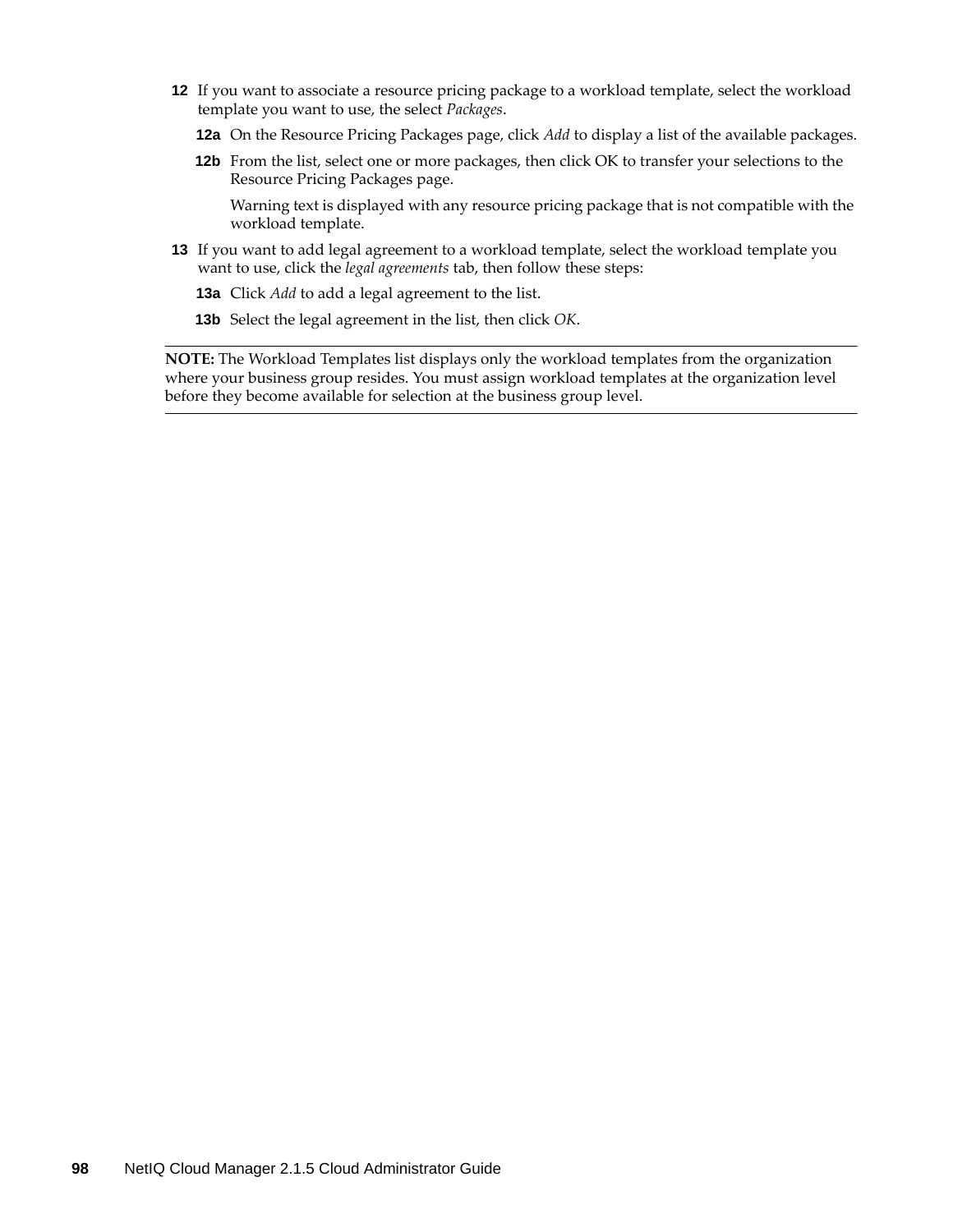## <span id="page-98-0"></span>25 Assigning Workload Templates to<br>25 Organizations and Business Group **Organizations and Business Groups**

The workload template catalog is not directly available to organizations. Any workload templates you want available to an organization must be assigned to the organization. After a workload template is assigned to an organization, you can then make it available for use in all or some of the organization's business groups.

- [Section 25.1, "Assigning Workload Templates to an Organization," on page 99](#page-98-1)
- [Section 25.2, "Assigning Workload Templates to a Business Group," on page 99](#page-98-2)
- [Section 25.3, "Removing Workload Template Assignments from an Organization," on page 100](#page-99-0)
- [Section 25.4, "Removing Workload Template Assignments from a Business Group," on page 100](#page-99-1)

#### <span id="page-98-1"></span>**25.1 Assigning Workload Templates to an Organization**

#### **Roles that Can Perform This Task:** Cloud Administrator

- **1** On the main navigation bar, click *Organizations*.
- **2** In the *Organizations* list, select the target organization, then click *Edit*.
- **3** Click the *Workload Templates* tab.
- **4** Click *Add* to display the Add Workload Templates dialog box, select the workload templates to be added, then click *OK*.

You can Shift-click or Ctrl-click to select multiple workload templates.

**5** When you have finished adding templates, click *Save* to save the changes to the organization.

#### <span id="page-98-2"></span>**25.2 Assigning Workload Templates to a Business Group**

**Roles that Can Perform This Task:** Cloud Administrator, Organization Manager

A business group does not automatically inherit the workload templates assigned to its organization. Any of the organization's workload templates that you want available to the business group must be assigned to it.

- **1** On the main navigation bar, click *Organizations*, then click the *Business Groups* tab.
- **2** In the *Business Groups* list, select the target business group, then click *Edit*.
- **3** Click the *Workload Templates* tab.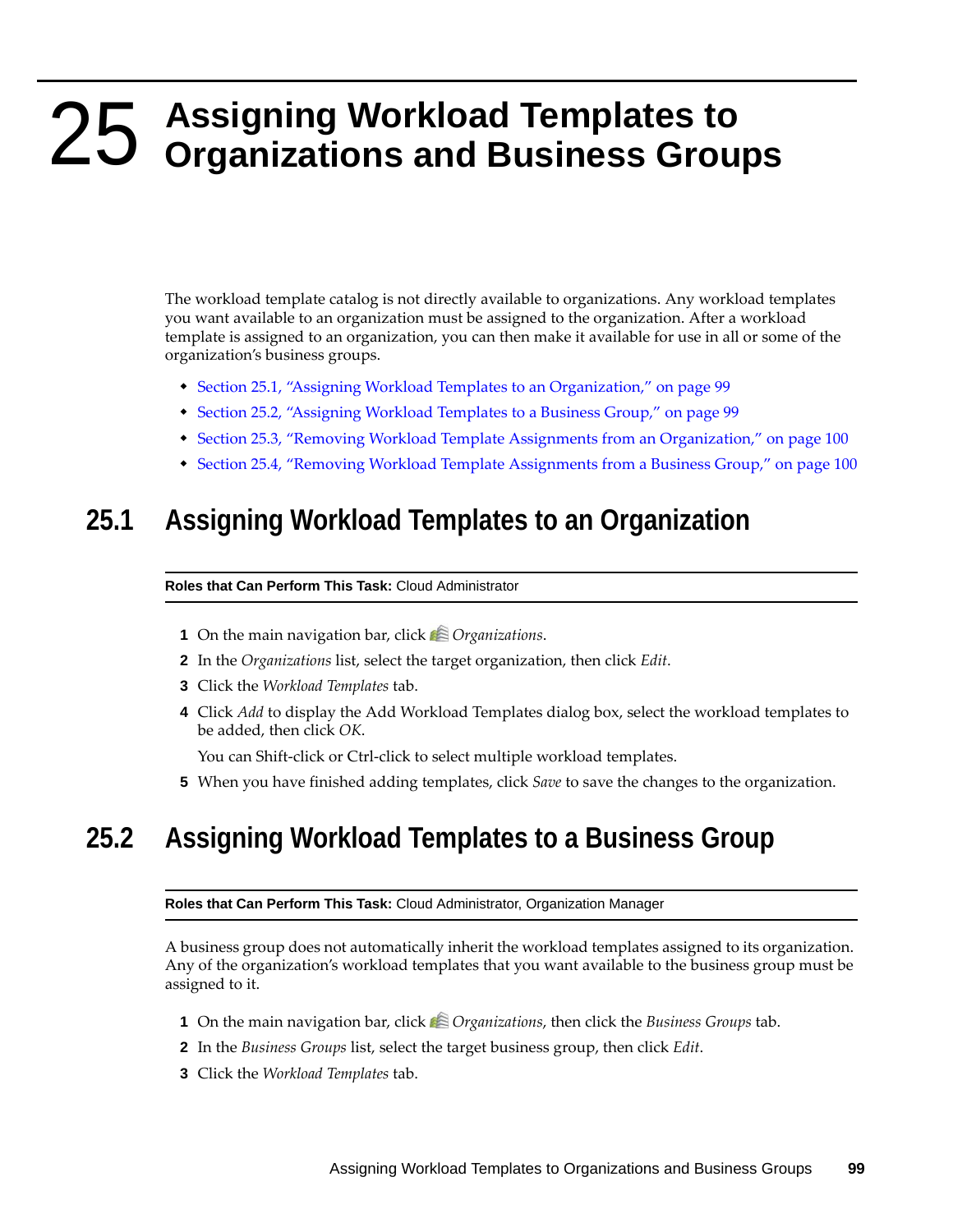**4** Click *Add* to display the Add Workload Templates dialog box, select the workload templates to be added, then click *OK*.

You can Shift-click or Ctrl-click to select multiple workload templates.

**5** When you have finished adding templates, click *Save* to save the changes to the business group.

#### <span id="page-99-0"></span>**25.3 Removing Workload Template Assignments from an Organization**

#### **Roles that Can Perform This Task:** Cloud Administrator

You can remove a workload template from an organization unless it is currently being used to build a workload for one of the organization's business groups. As soon as the workload is built and deployed, you can remove the workload template.

Removing a workload template assignment from an organization also removes any assignments from its business groups.

- **1** On the main navigation bar, click *Organizations*.
- **2** In the *Organizations* list, select the organization from which you want to remove the workload template assignment, then click *Edit*.
- **3** Click the *Workload Templates* tab.
- **4** Select the workload template to be removed, click *Remove*, then click *Yes* to confirm the template removal.

You can Shift-click or Ctrl-click to select multiple workload templates.

**5** When you have finished removing templates, click *Save* to save the changes to the organization.

#### <span id="page-99-1"></span>**25.4 Removing Workload Template Assignments from a Business Group**

**Roles that Can Perform This Task:** Cloud Administrator, Organization Manager

You can remove a workload template from a business group unless it is currently being used to build a workload for the business group. As soon as the workload is built and deployed, you can remove the workload template.

- **1** On the main navigation bar, click *Organizations*.
- **2** Click the *Business Groups* tab, select the business group from which you want to remove the workload template assignment, then click *Edit*.
- **3** Click the *Workload Templates* tab.
- **4** Select the workload template to be removed, click *Remove*, then click *Yes* to confirm the template removal.

You can Shift-click or Ctrl-click to select multiple workload templates.

**5** When you have finished removing templates, click *Save* to save the changes to the business group.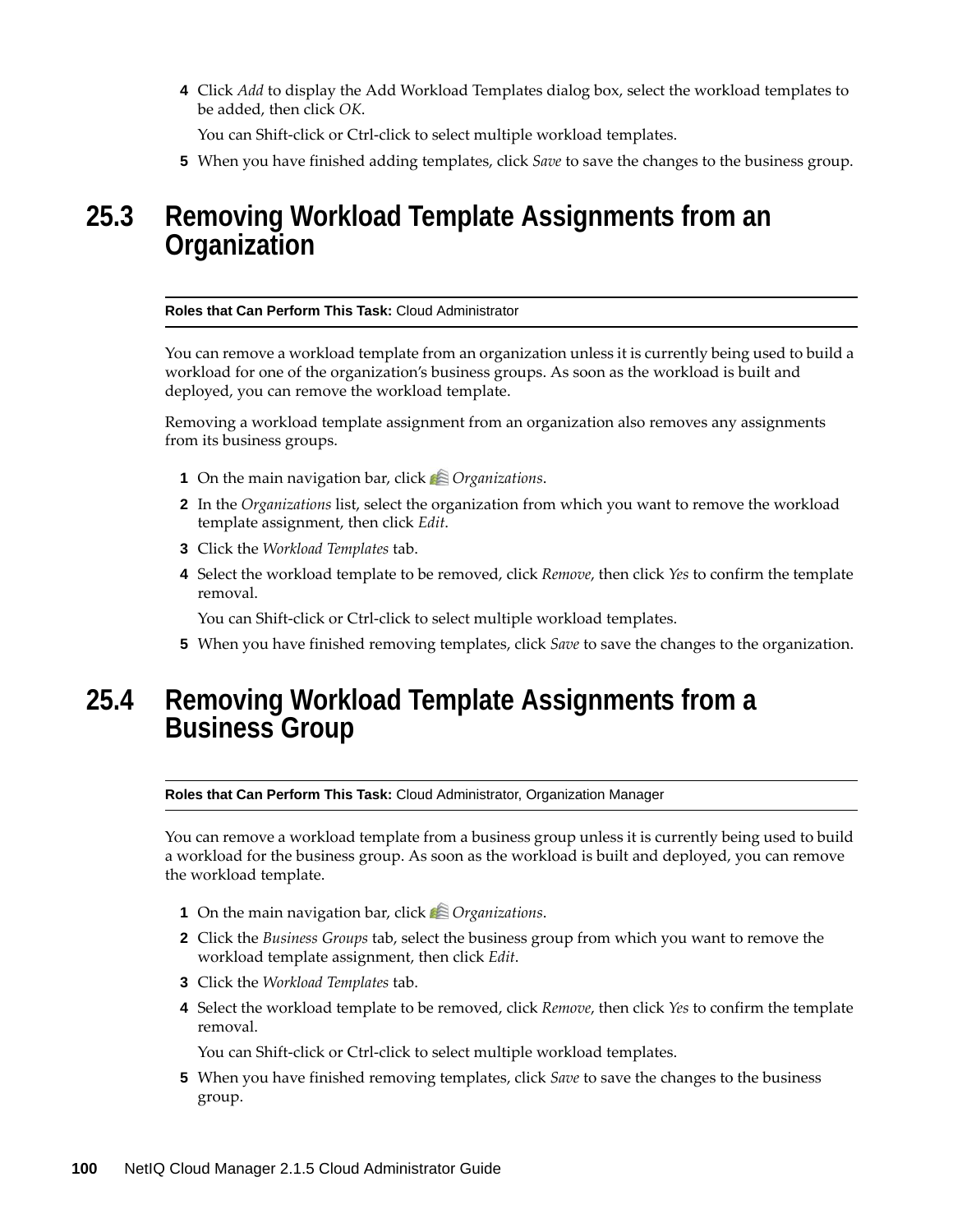## <span id="page-100-0"></span>26 <sup>26</sup>**Modifying Workload Templates**

**Roles that Can Perform This Task:** Cloud Administrator, Catalog Manager

You can change workload template settings at any time, even if the template has been used to create workloads. The only restriction is that you cannot specify a different VM template if the workload template is in use by a requested or deployed business service.

Changing a workload template has no immediate effect on deployed workloads. However, if a change is requested for a deployed workload, the workload settings are validated against the new workload template settings. This might require the Business Service Owner to change settings that he or she did not plan to change. For example, suppose that you create a workload template that allocates 4 CPUs. A Business Service Owner creates a workload (with 4 CPUs) from the workload template. You then change the workload template's CPU allocation from 4 to 2. After the change, the Business Service Owner requests a change to the workload's number of disks. When creating the change request, the Business Service Owner is also required to change the CPUs from 4 to 2 because 4 CPUs are no longer supported by the new workload template.

- **1** On the main navigation bar, click **...** Catalog.
- **2** On the *Workload Templates* tab, select the template to modify, then click *Edit*.
- **3** Make the desired changes to the template, then click *OK* to save the changes.

For a description of the workload template settings, see ["Creating Workload Templates" on](#page-94-0)  [page 95](#page-94-0) or click the **in** icon in the Edit Workload Template dialog box.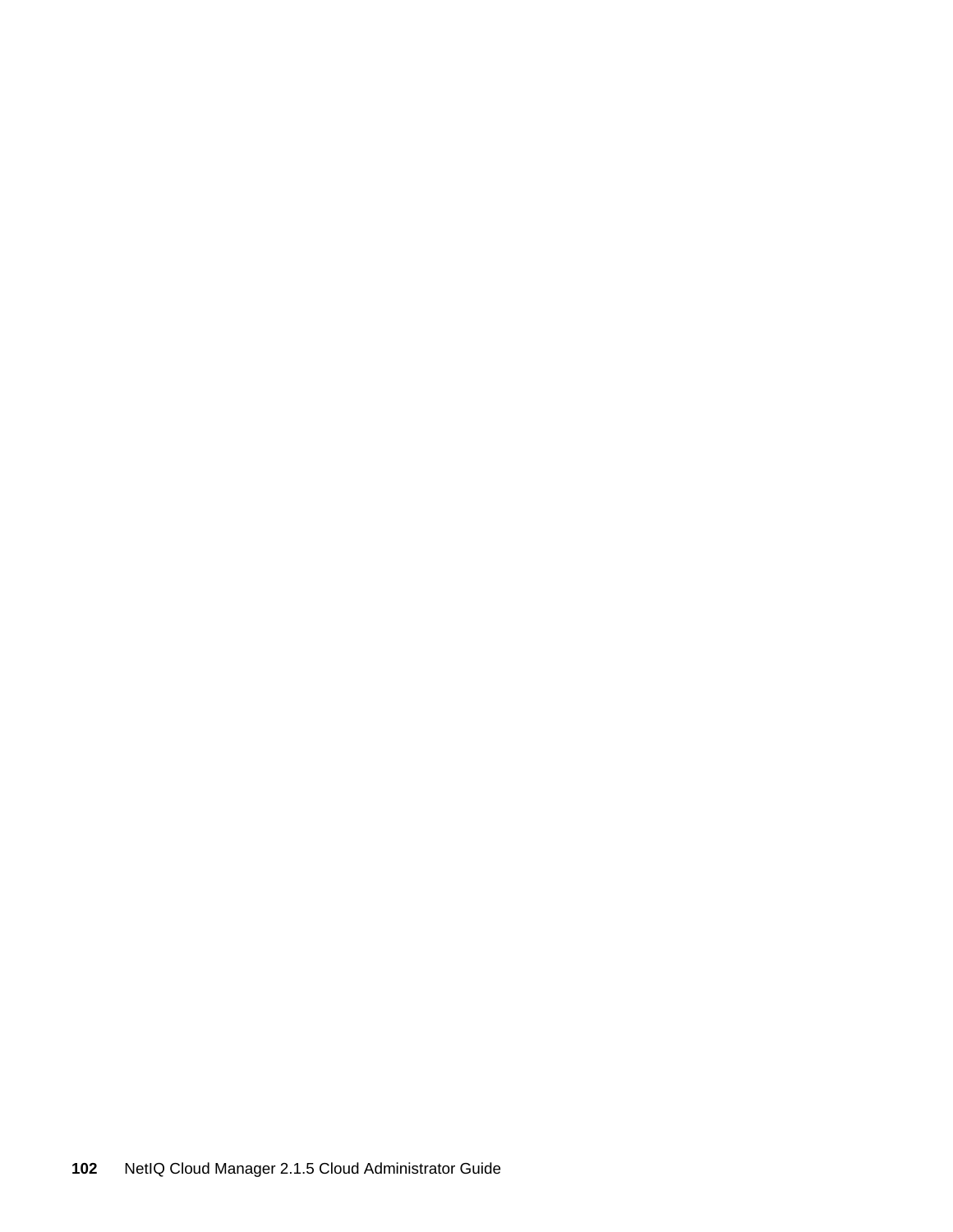## <span id="page-102-0"></span>27 <sup>27</sup>**Deleting Workload Templates**

**Roles that Can Perform This Task:** Cloud Administrator, Catalog Manager

You can delete a workload template unless it is currently being used to build a workload. As soon as the workload is built and deployed, you can delete the workload template.

Deleting a workload template has no effect on deployed workloads, even if the Business Service Owner of one of the workloads requests a change to it.

- **1** On the main navigation bar, click *Catalog.*
- **2** On the *Workload Templates* tab, select the template to delete, then click *Delete*.
- **3** Confirm the deletion.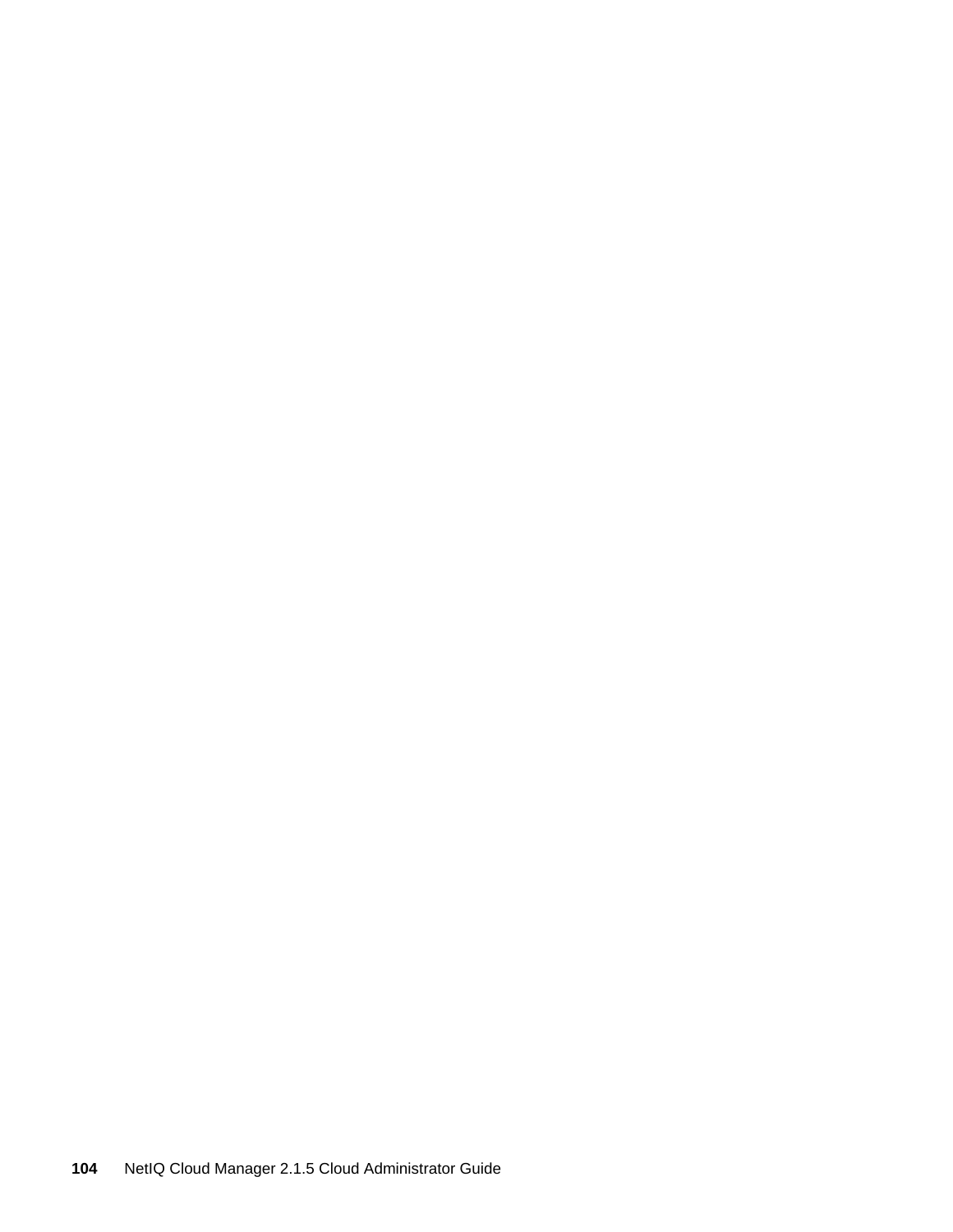# <span id="page-104-0"></span>28 **Add-on Applications**

You can make licensed or proprietary applications available to organization users who might find that such applications add value to the business services they request. You can create a selection of such applications in the Cloud Manager catalog, and then associate one or more of these applications to a workload template.

You can define the initial setup costs and the ongoing monthly cost for each application. For example, you might define the setup cost of the application at \$25 and its monthly operating costs at \$10.

An add-on application can be associated to multiple workload templates. For example, two similar workload templates might offer the same application.

Multiple add-on applications can also be associated to a single workload template. The user, when requesting a business service, could select a workload template with the desired application.

This section includes the following information:

- [Section 28.1, "Creating an Add-on Application," on page 105](#page-104-1)
- [Section 28.2, "Configuring an Add-on Application," on page 106](#page-105-0)

#### <span id="page-104-1"></span>**28.1 Creating an Add-on Application**

**Roles that Can Perform This Task:** Cloud Administrator, Catalog Manager

When you associate an add-on application with a workload template, the setup costs and monthly operating costs are applied to any business service workloads deployed to the resource group's hosts.

For example, you might define the setup cost of the application at \$25 and its monthly operating costs at \$10, making the initial month's cost \$35 and \$25 monthly thereafter.

An add-on application can be associated to multiple workload templates. For example, two similar workload templates might offer the same application.

- **1** On the main navigation bar, click **...** Catalog.
- **2** On the Add-ons tab, click *Applications*, then click *Create* to open a Create Add-on Application dialog box.
- **3** In the *General* section of the dialog box, provide the following details for the add-on application:

**Name:** Specify a name for the application. The name should be different from any other application name.

**Monthly Cost:** Define the ongoing cost (per month) for using the workload templates associated with the application.

**Setup Cost:** Specify the one-time fee associated with the licensing, installation, and configuration of the application.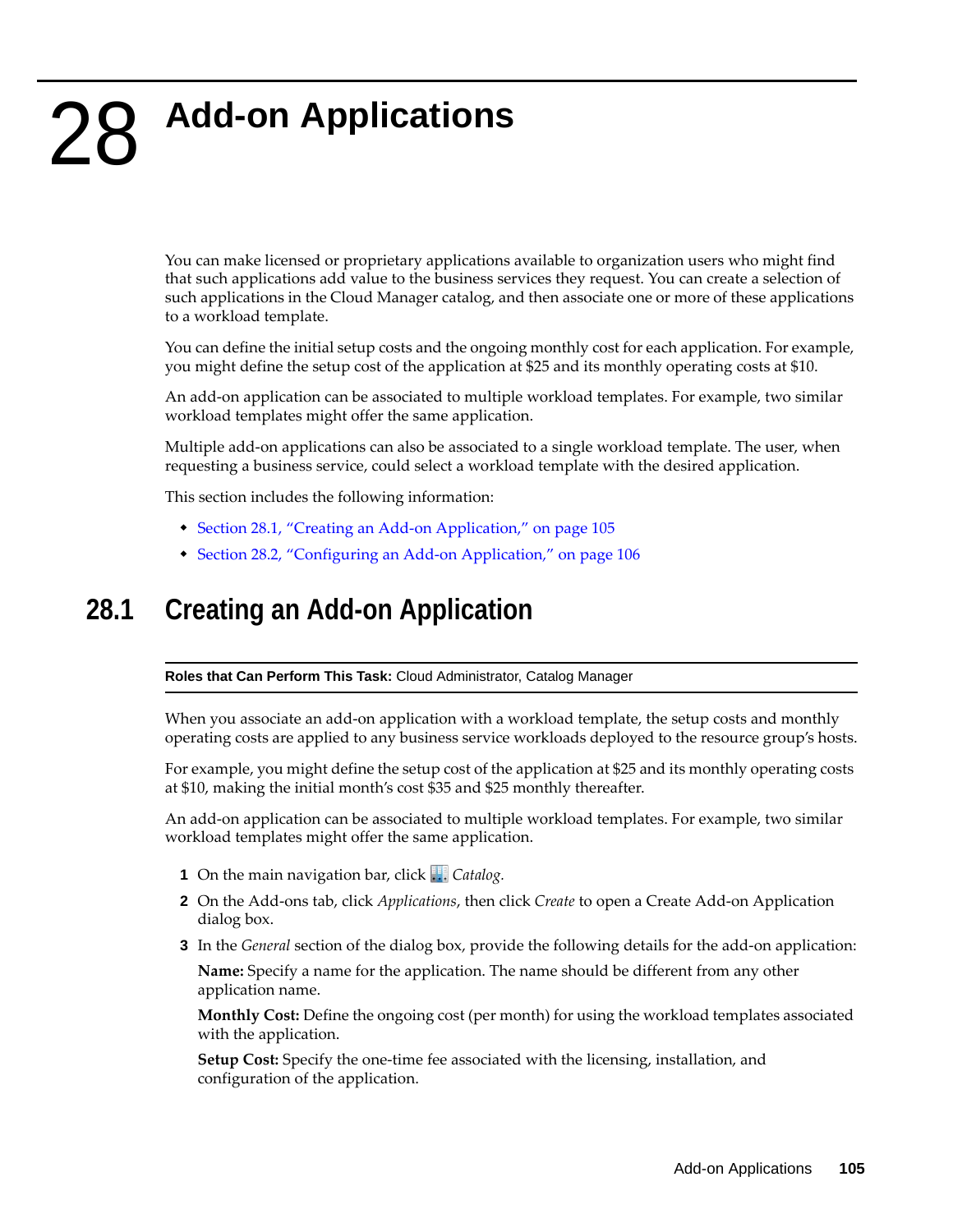**Creation Date:** Displays the current date.

**Description:** Provide any additional information to further identify the application.

**Configuration Instructions:** Enter text asking the user of the application how the application should be configured. If you enter text here, the business service owners must provide a reply in order to add the application to a workload.

- **4** Click *Create* to display the Create Add-On Application dialog box
- **5** Associate the application with workload templates:
	- **5a** Under *Associations*, click the Workload Templates tab.
	- **5b** Click *Add* to display the Add Workload Templates dialog box
	- **5c** Select the workload templates to add.

You can Shift-click and Ctrl-click to select multiple objectives.

- **5d** Click *OK* to add the selected objectives to the *Service Level Objectives* list.
- **6** Associate the service level with resource groups:
	- **6a** Under *Associations*, click the *Resource Groups* tab.
	- **6b** Click *Add* to display the Add Resource Groups dialog box.
	- **6c** Select the groups to add.

You can Shift-click and Ctrl-click to select multiple workload templates.

**6d** Click *OK*.

#### <span id="page-105-0"></span>**28.2 Configuring an Add-on Application**

**Roles that Can Perform This Task:** Cloud Administrator, Catalog Manager

You can configure an add-on application to change its setup and monthly costs or to edit the text that asks the user for specific configuration information for the application. Changing a application might impact the cost of business services currently using the application. For more information, see [Chapter 50, "Displaying or Hiding Business Service Costs," on page 185.](#page-184-0)

- **1** On the main navigation bar, click **...** Catalog.
- **2** On the Add-ons tab, click *Applications*, select an application from the list, then click *Edit* to open a Configure Add-on Application dialog box.

The following table lists the tasks and actions that you might want to perform as you configure an add-on application in Cloud Manager.

| Task                              | <b>Steps</b>                                                                                                      |
|-----------------------------------|-------------------------------------------------------------------------------------------------------------------|
| Change the name or<br>description | 1. In the <i>General</i> section, modify the following details:                                                   |
|                                   | <b>Name:</b> Specify a name for the application. The name should be different<br>from any other application name. |
|                                   | <b>Description:</b> Provide any additional information to further identify the<br>application.                    |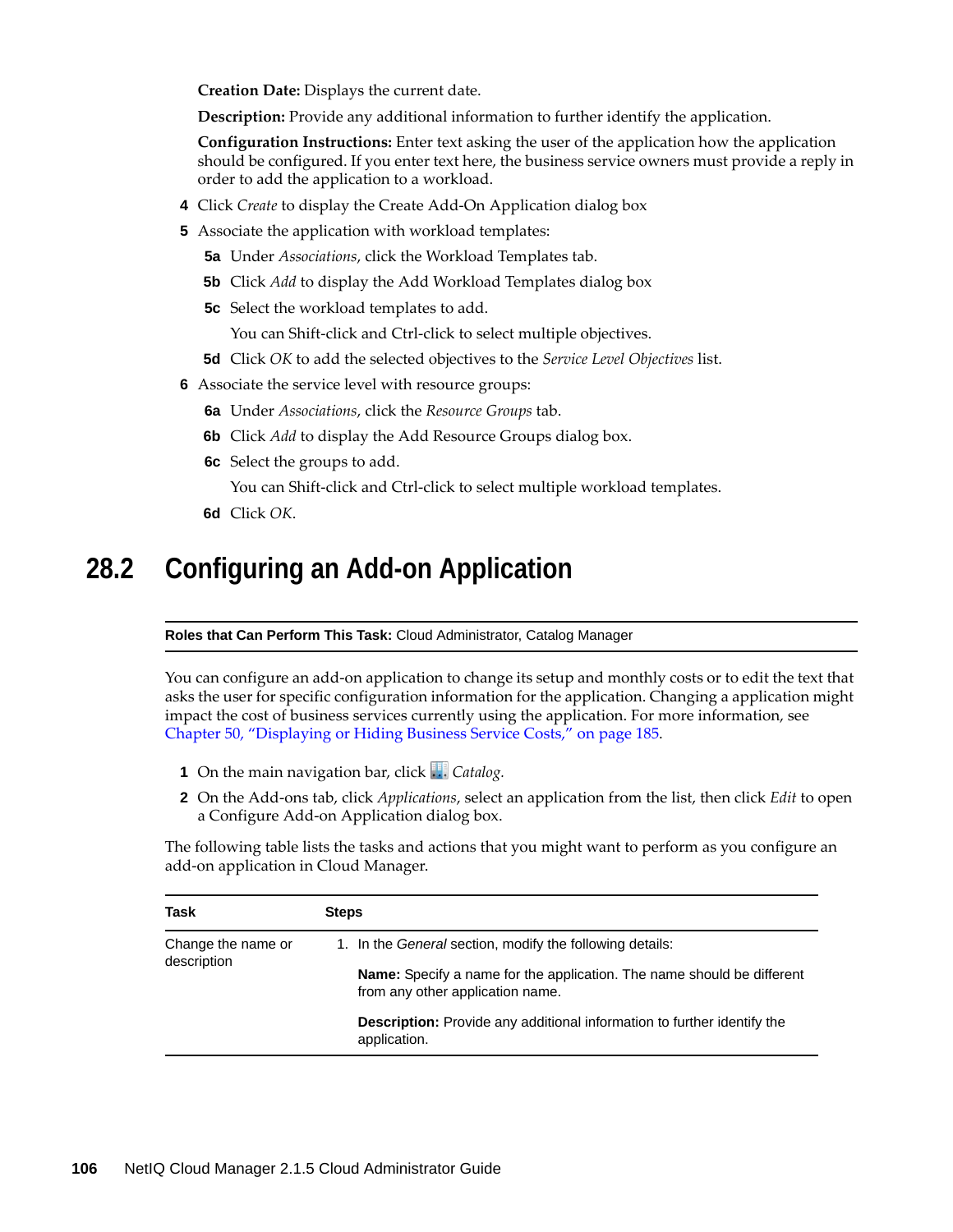| <b>Task</b>                                                            | <b>Steps</b>                                                                                                                                                                                                                               |
|------------------------------------------------------------------------|--------------------------------------------------------------------------------------------------------------------------------------------------------------------------------------------------------------------------------------------|
| Change the one-time<br>setup cost or the<br>monthly operating cost     | 1. In the Monthly Cost field, define the cost (per month) to use the<br>application associated with the workload template.                                                                                                                 |
|                                                                        | 2. In the Setup Cost field, define the one-time cost to install and configure<br>this application associated with the workload template.                                                                                                   |
| Change the application<br>configuration<br>instructions                | Change the text you provide to the user that instructs him or her to provide<br>configuration instructions to the build administrator. The user cannot add the<br>application to a workload if he or she doesn't provide this information. |
|                                                                        | If you leave the field blank, the user is not required to provide any information.                                                                                                                                                         |
| Associate the<br>application to workload<br>templates                  | 1. In the Workload Templates list, click Add to display the Add Workload<br>Templates dialog box.                                                                                                                                          |
|                                                                        | 2. Select the workload templates to add.                                                                                                                                                                                                   |
|                                                                        | You can Shift-click and Ctrl-click to select multiple workload templates.                                                                                                                                                                  |
|                                                                        | 3. Click OK.                                                                                                                                                                                                                               |
| Associate the<br>application to legal                                  | 1. In the Legal Agreements list, click Add to display the Add Legal<br>Agreement dialog box.                                                                                                                                               |
| agreements                                                             | 2. Select the legal agreements to add.                                                                                                                                                                                                     |
|                                                                        | You can Shift-click and Ctrl-click to select multiple legal agreements.                                                                                                                                                                    |
|                                                                        | 3. Click OK.                                                                                                                                                                                                                               |
| View an add-on<br>application associated<br>to a workload template     | 1. In the Workload Templates list, select a workload template you want to<br>view.                                                                                                                                                         |
|                                                                        | 2. When you are finished viewing the workload template, click Close.                                                                                                                                                                       |
| View a legal agreement                                                 | 1. In the Legal Agreements list, select a legal agreement you want to view.                                                                                                                                                                |
| associated to a<br>workload template                                   | 2. When you are finished viewing the legal agreement, click Close.                                                                                                                                                                         |
| Lock the application to a<br>workload templates,<br>making it required | 1. In the Workload Templates list, select a workload template you want to<br>lock.                                                                                                                                                         |
|                                                                        | 2. Click Lock to lock the application to the workload template. This makes<br>the application required for this template.                                                                                                                  |
| Remove the application<br>from workload<br>templates                   | 1. In the Workload Templates list, select the workload templates you want to<br>unassociate from the application.                                                                                                                          |
|                                                                        | You can Shift-click and Ctrl-click to select multiple templates.                                                                                                                                                                           |
|                                                                        | 2. Click Remove.                                                                                                                                                                                                                           |
| Remove the application<br>from legal agreements                        | 1. In the Legal Agreements list, select the legal agreements you want to<br>unassociate from the application.                                                                                                                              |
|                                                                        | You can Shift-click and Ctrl-click to select multiple agreements.                                                                                                                                                                          |
|                                                                        | 2. Click Remove.                                                                                                                                                                                                                           |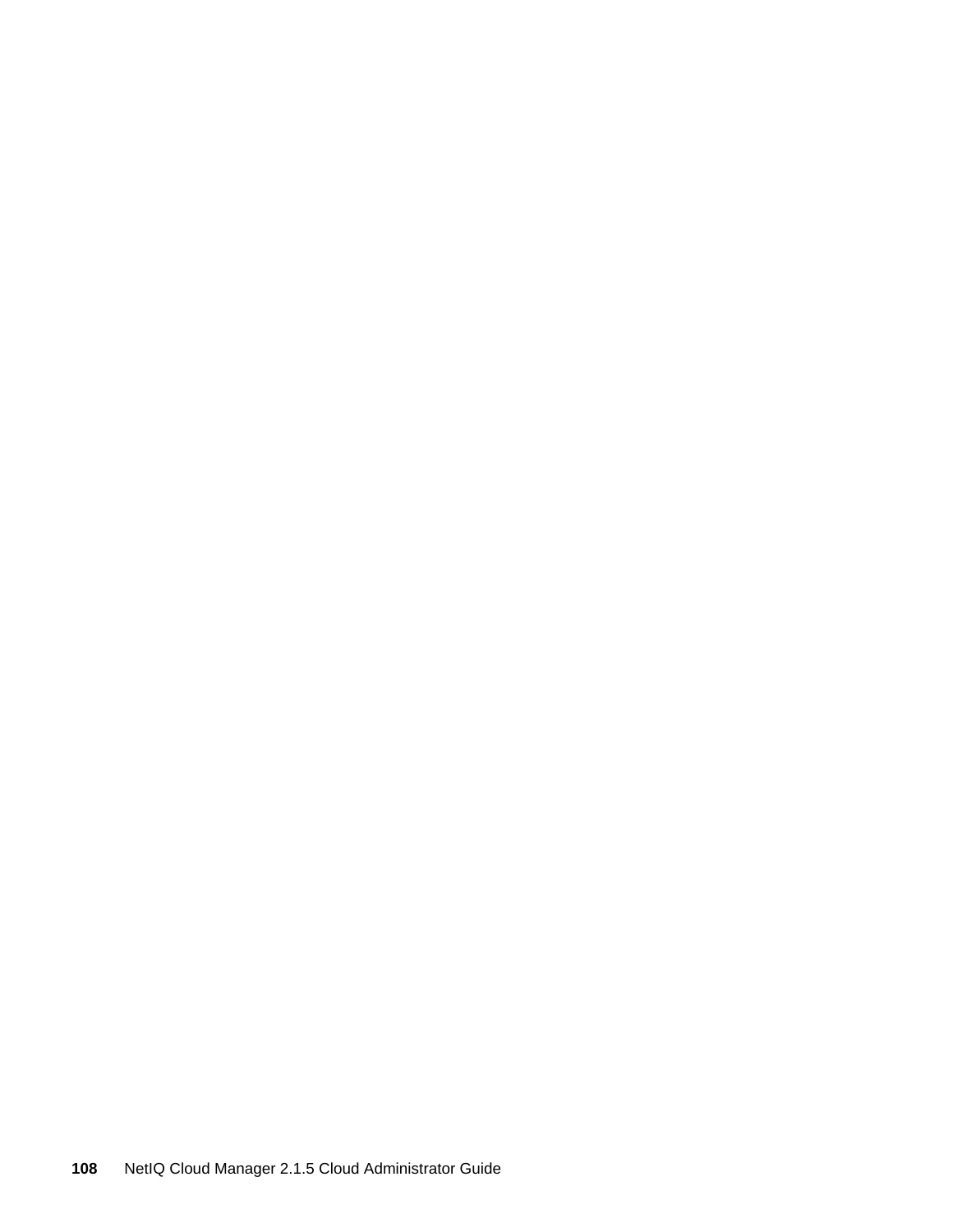# 29 <sup>29</sup>**Add-On Services**

As a Cloud Administrator or a Catalog Manager, you can make services available to organization users who might find that such services add value to the business services they request. You can create a selection of such services in the Cloud Manager catalog, and then associate one or more of these services to a workload template.

You can define the initial setup costs and the ongoing monthly cost for each service. For example, you might define the setup cost of the service at \$25 and its monthly operating costs at \$10.

An add-on service can be associated to multiple workload templates. For example, two similar workload templates might offer the same service.

Multiple add-on services can also be associated to a single workload template. The user, when requesting a business service, could select a workload template with the desired service.

- [Section 29.1, "Creating an Add-on Service," on page 109](#page-108-0)
- [Section 29.2, "Configuring an Add-on Service," on page 110](#page-109-0)

#### <span id="page-108-0"></span>**29.1 Creating an Add-on Service**

**Roles that Can Perform This Task:** Cloud Administrator, Catalog Manager

When you associate an add-on service with a workload template, the setup costs and monthly operating costs are applied to any business service workloads deployed to the resource group's hosts.

For example, you might define the setup cost of the service at \$25 and its monthly operating costs at \$10, making the initial month's cost \$35 and \$25 monthly thereafter.

An add-on service can be associated to multiple workload templates. For example, two similar workload templates might offer the same service.

- **1** On the main navigation bar, click **...** Catalog.
- **2** On the Add-ons tab, click *Services*, then click *Create* to open a Create Add-on Service dialog box.
- **3** In the *General* section of the dialog, provide the following details for the add-on service:

**Name:** Specify a name for the service. The name should be different from any other service name.

**Monthly Cost:** Define the ongoing cost (per month) for using the workload templates associated with the service.

**Setup Cost:** Specify the one-time fee associated with the licensing, installation, and configuration of the service.

**Creation Date:** Displays the current date.

**Description:** Provide any additional information to further identify the service.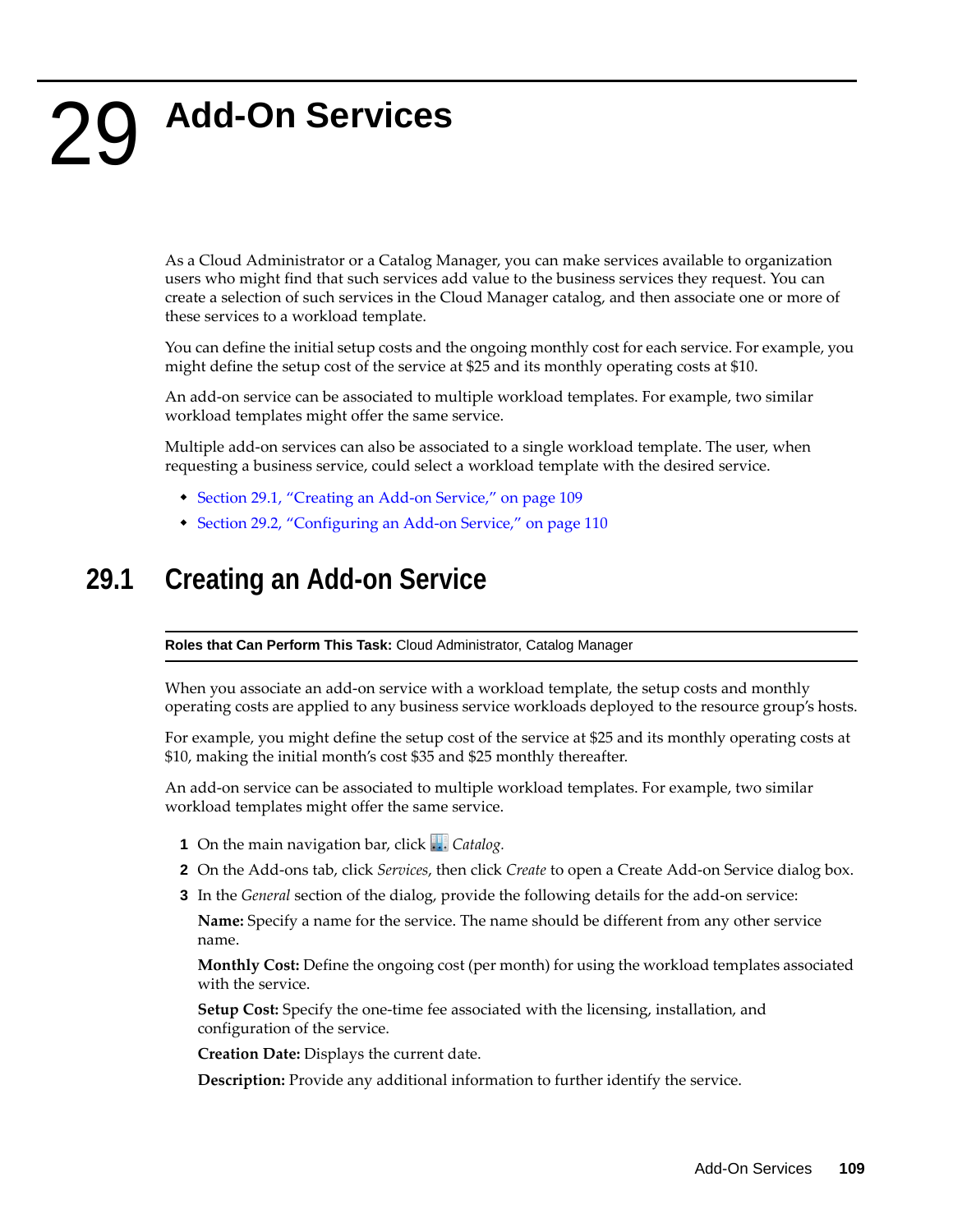**Configuration Instructions:** Enter text asking the user of the service how the service should be configured. If you enter text here, the business service owner must provide a reply in order to add the service to a workload.

- **4** Click *Create* to display the Create Add-On Service dialog box
- **5** Associate the service with workload templates:
	- **5a** Under *Associations*, click the Workload Templates tab.
	- **5b** Click *Add* to display the Add Workload Templates dialog box
	- **5c** Select the workload templates to add.

You can Shift-click and Ctrl-click to select multiple objectives.

- **5d** Click *OK* to add the selected objectives to the *Service Level Objectives* list.
- **6** Associate the service level with resource groups:
	- **6a** Under *Associations*, click the *Resource Groups* tab.
	- **6b** Click *Add* to display the Add Resource Groups dialog box.
	- **6c** Select the groups to add.

You can Shift-click and Ctrl-click to select multiple workload templates.

**6d** Click *OK*.

#### <span id="page-109-0"></span>**29.2 Configuring an Add-on Service**

**Roles that Can Perform This Task:** Cloud Administrator, Catalog Manager

You can configure an add-on service to change its setup and monthly costs or to edit the text that asks the user for specific configuration information for the service. Changing a service might impact the cost of business services currently using the service. For more information, see [Chapter 50,](#page-184-0)  ["Displaying or Hiding Business Service Costs," on page 185](#page-184-0).

- **1** On the main navigation bar, click **...** Catalog.
- **2** On the Add-ons tab, click *Services*, select a service from the list, then click *Edit* to open a Configure Add-on Service dialog box.

The following table lists the tasks and actions that you might want to perform as you configure an add-on service in Cloud Manager.

| Task                                                               | <b>Steps</b> |                                                                                                                                      |
|--------------------------------------------------------------------|--------------|--------------------------------------------------------------------------------------------------------------------------------------|
| Change the name or<br>description                                  |              | 1. In the <i>General</i> section, modify the following details:                                                                      |
|                                                                    |              | <b>Name:</b> Specify a name for the service. The name should be different from<br>any other service name.                            |
|                                                                    |              | <b>Description:</b> Provide any additional information to further identify the<br>service.                                           |
| Change the one-time<br>setup cost or the<br>monthly operating cost |              | 1. In the <i>Monthly Cost</i> field, define the cost (per month) to use the service<br>associated with the workload template.        |
|                                                                    |              | 2. In the Setup Cost field, define the one-time cost to install and configure<br>this service associated with the workload template. |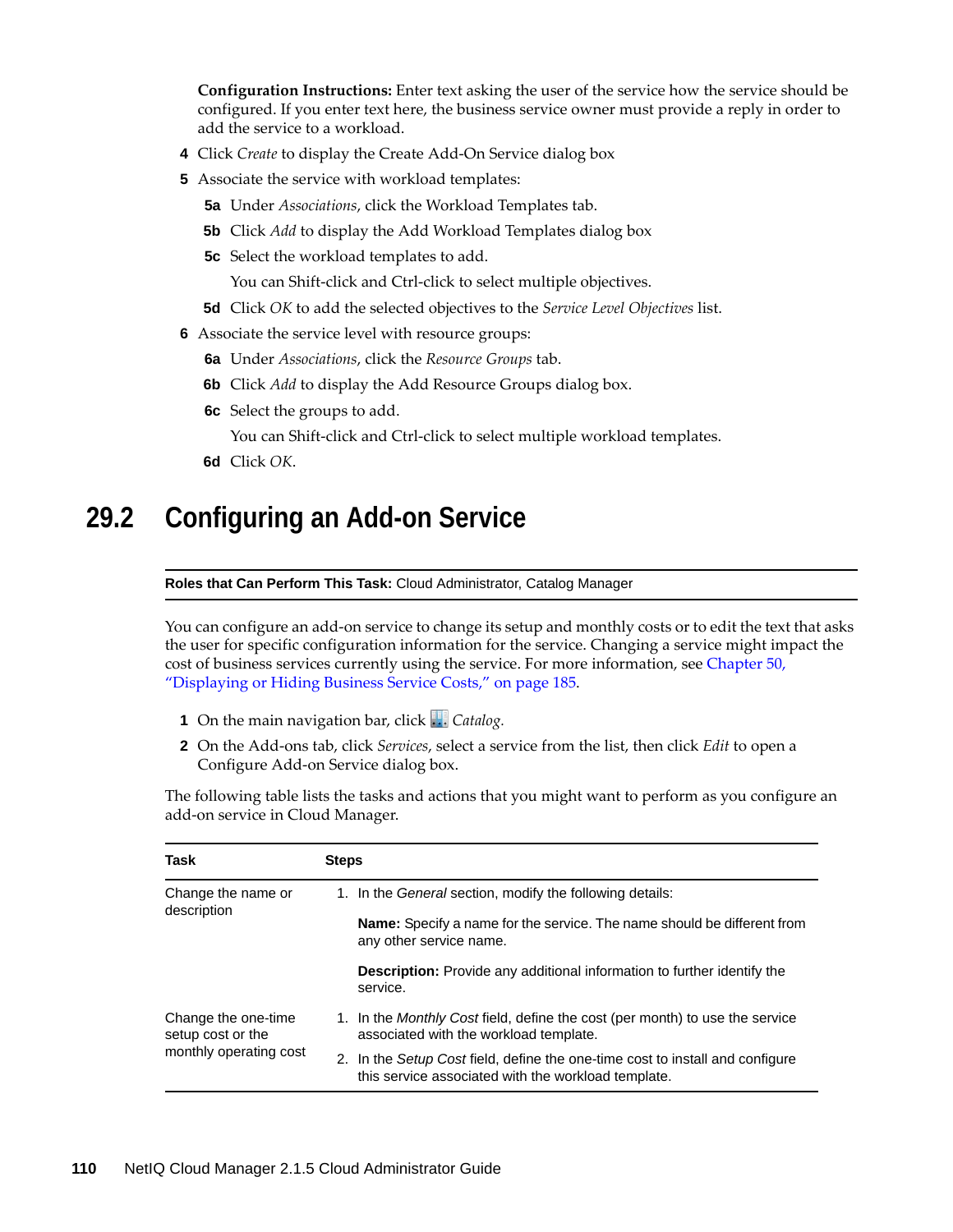| Task                                                           | <b>Steps</b>                                                                                                                                                                                                                           |  |
|----------------------------------------------------------------|----------------------------------------------------------------------------------------------------------------------------------------------------------------------------------------------------------------------------------------|--|
| Change the add-on<br>service configuration<br>instructions     | Change the text you provide to the user that instructs him or her to provide<br>configuration instructions to the build administrator. The user cannot add the<br>service to a workload if he or she doesn't provide this information. |  |
|                                                                | If you leave the field blank, the user is not required to provide any information.                                                                                                                                                     |  |
| Associate the service to<br>workload templates                 | 1. In the Workload Templates list, click Add to display the Add Workload<br>Templates dialog box.                                                                                                                                      |  |
|                                                                | 2. Select the workload templates to add.                                                                                                                                                                                               |  |
|                                                                | You can Shift-click and Ctrl-click to select multiple workload templates.                                                                                                                                                              |  |
|                                                                | 3. Click OK.                                                                                                                                                                                                                           |  |
| View an add-on service<br>associated to a<br>workload template | 1. In the Workload Templates list, select a workload template you want to<br>view.                                                                                                                                                     |  |
|                                                                | 2. When you are finished viewing the workload template, click Close.                                                                                                                                                                   |  |
| Lock the service to a<br>workload templates                    | 1. In the Workload Templates list, select a workload template you want to<br>lock.                                                                                                                                                     |  |
|                                                                | 2. Click Lock to lock the service to the workload template. This makes the<br>service required for this template.                                                                                                                      |  |
| Remove the service<br>from workload<br>templates               | 1. In the <i>Workload Templates</i> list, select the workload templates you want to<br>unassociate from the service.                                                                                                                   |  |
|                                                                | You can Shift-click and Ctrl-click to select multiple templates.                                                                                                                                                                       |  |
|                                                                | 2. Click Remove.                                                                                                                                                                                                                       |  |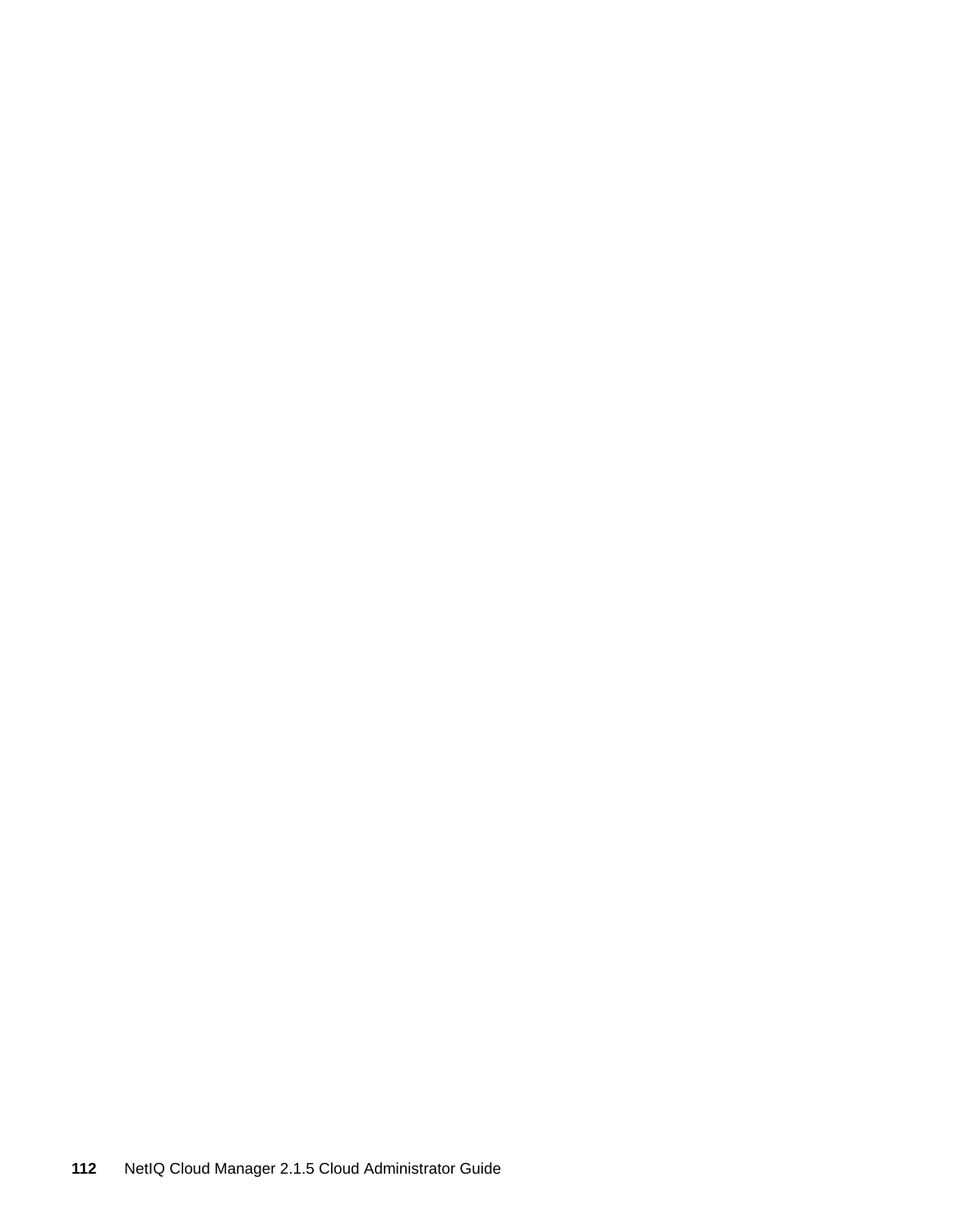# 30 <sup>30</sup>**Legal Agreements**

As a Cloud Administrator or a Catalog Manager, you can create (or copy and paste) legal agreement text that you can associate with add-on applications or services or to workload templates that use such add-ons. When created, these legal agreements are listed in the Cloud Manager catalog. From the catalog, you can edit a legal agreement that has not yet been accepted by a user as part of a workload or you can view it to check its associations. A legal agreement cannot be edited or deleted after it has been accepted by a user.

The Legal Agreements page lists all of the agreements that have been identified in the Cloud Manager system.

- [Section 30.1, "Creating a Legal Agreement," on page 113](#page-112-0)
- [Section 30.2, "Editing a Legal Agreement," on page 114](#page-113-0)

## <span id="page-112-0"></span>**30.1 Creating a Legal Agreement**

**Roles that Can Perform This Task:** Cloud Administrator, Catalog Manager

As a Cloud Administrator or a Catalog Manager, you can create (or copy and paste) legal agreement text that you can associate with add-on applications or services or to workload templates that use such add-ons. When created, these legal agreements are listed in the Cloud Manager catalog. From the catalog, you can edit a legal agreement that has not yet been accepted by a user as part of a workload or you can view it to check its associations. A legal agreement cannot be edited or deleted after it has been accepted by a user.

An add-on service can be associated to multiple workload templates. For example, two similar workload templates might offer the same service.

- **1** On the main navigation bar, click *Catalog.*
- **2** Click *Legal Agreements*, then click *Create* to open a Create Legal Agreement dialog box.
- **3** In the *General* section of the dialog box, provide the following details for the legal agreement:

**Name:** Specify a name for the legal agreement. The same legal agreement can be associated to one or more workload templates, add-on applications or add-on services.

**Version:** Define a version of the legal agreement. This helps you track the changes in legal agreements from the software vendor, or from you as a service provider.

**Agreement Text:** Enter (or copy and paste) text that describes the terms, conditions, or legal agreements that must be accepted by a business service sponsor or the requestor of the add-on application or service. These terms must be accepted prior to adding a workload to a business service request.

**Creation Date:** Displays the current date.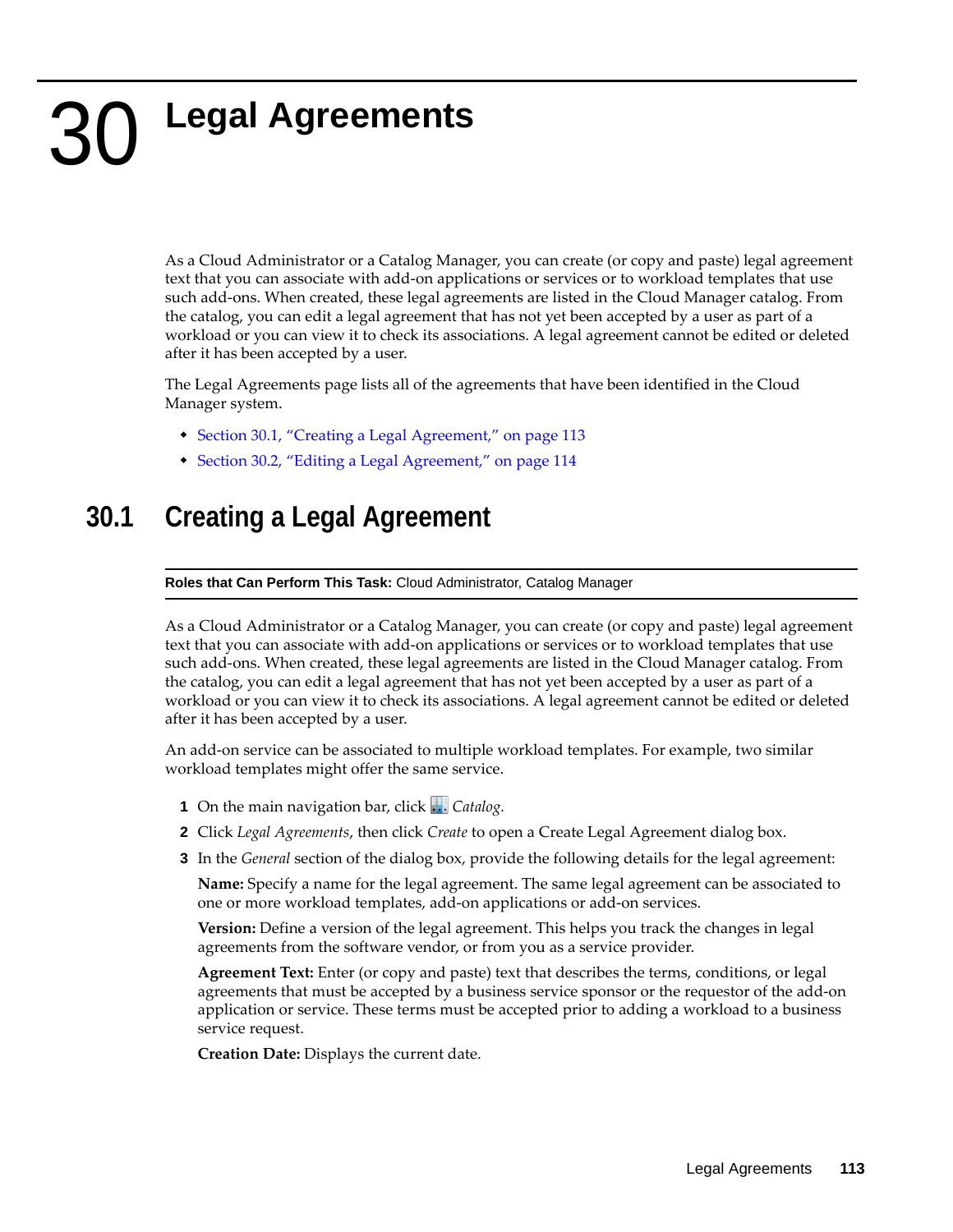- **4** (Optional) You can associate the legal agreement with one or more workload templates:
	- **4a** Under *Associations*, click the *Workload Templates* tab.
	- **4b** Click *Add* to display the Add Workload Templates dialog box
	- **4c** Select the workload templates to add.

You can Shift-click and Ctrl-click to select multiple workload templates.

- **4d** Click *OK* to add the selected workload templates to the *Workload Templates* list.
- **5** (Optional) You can associate the legal agreement with an add-on service or an add-on application.
	- **5a** Under *Associations*, click the *Add-Ons* tab.
	- **5b** Choose either *Applications* or *Services*, then click *Add* to display the list of available applications or services that you can choose to associate to this legal agreement.
	- **5c** On the Applications or Services dialog box, choose one or more applications or services to which you want to associate this legal agreement, click *OK*, then click *Save*.

#### <span id="page-113-0"></span>**30.2 Editing a Legal Agreement**

**Roles that Can Perform This Task:** Cloud Administrator, Catalog Manager

To edit a legal agreement in the catalog:

- **1** On the main navigation bar, click **...** Catalog.
- **2** On the Legal Agreements tab, select an unaccepted legal agreement from the list, then click *Edit* to open a Configure Legal Agreement dialog box.

The following table lists the tasks and actions that you might want to perform as you configure a legal agreement in the Cloud Manager catalog.

| Task                                  | <b>Steps</b>                                                                                                                                                                                                                                                                                                                  |
|---------------------------------------|-------------------------------------------------------------------------------------------------------------------------------------------------------------------------------------------------------------------------------------------------------------------------------------------------------------------------------|
| Change the legal<br>agreement details | 1. In the <i>General</i> section, modify the following legal agreement details:                                                                                                                                                                                                                                               |
|                                       | <b>Name:</b> Specify a name for the legal agreement. The same legal<br>agreement can be associated to one or more workload templates, add-<br>on applications or add-on services.                                                                                                                                             |
|                                       | <b>Version:</b> Define a version of the legal agreement. This helps you track<br>the changes in legal agreements from the software vendor, or from you<br>as a service provider.                                                                                                                                              |
|                                       | <b>Agreement Text:</b> Enter (or copy and paste) text that describes the<br>terms, conditions, or legal agreements that must be accepted by a<br>business service sponsor or the requestor of the add-on application or<br>service. These terms must be accepted prior to adding a workload to a<br>business service request. |
|                                       | <b>Creation Date:</b> Displays the date the legal agreement was created. You<br>cannot change this setting.                                                                                                                                                                                                                   |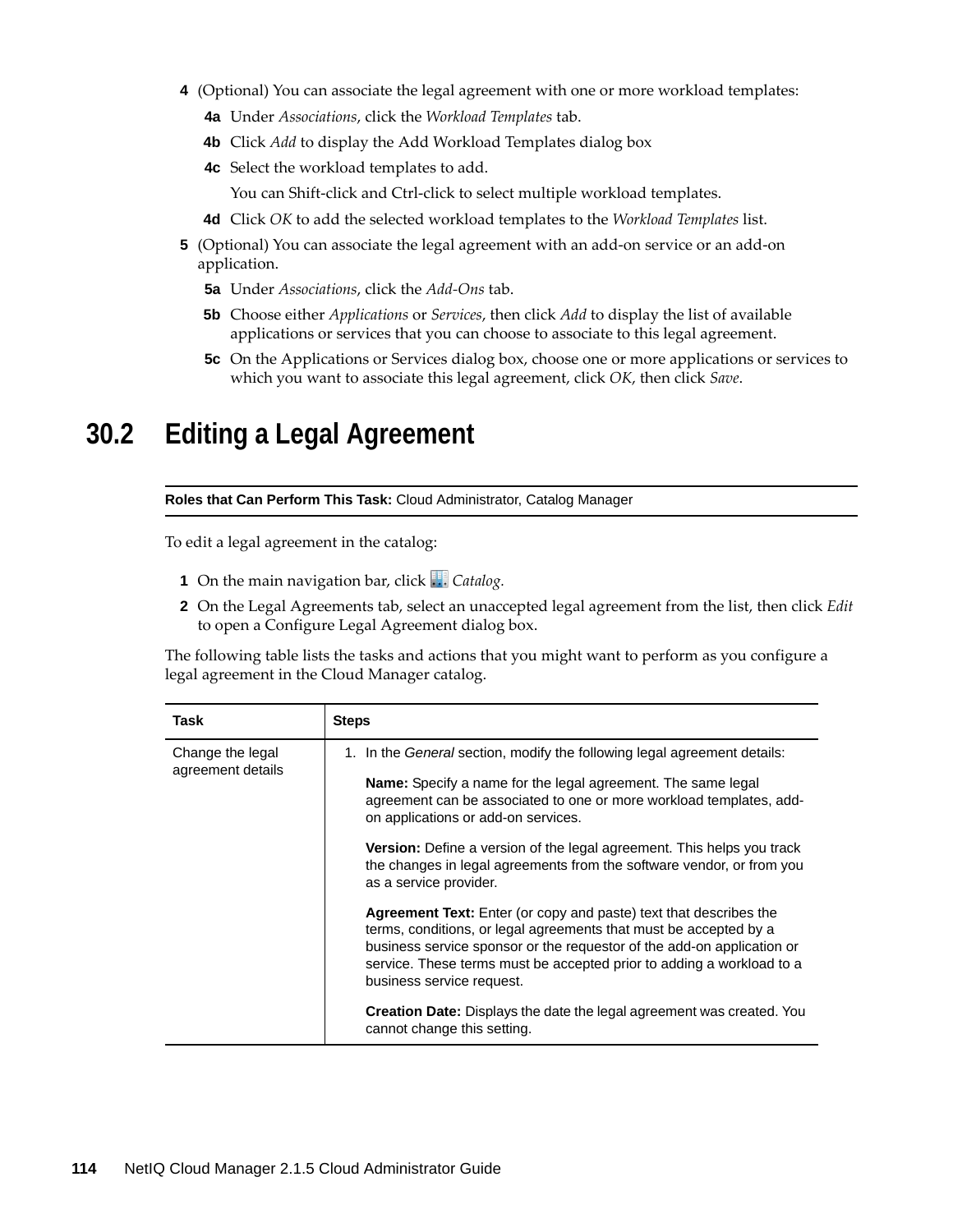| Task                                                               | <b>Steps</b>                                                                                                                                                                                                                                                                                                                                                                                                                                                                                                                                                                                                                                                                                                                                                                                                                                                         |
|--------------------------------------------------------------------|----------------------------------------------------------------------------------------------------------------------------------------------------------------------------------------------------------------------------------------------------------------------------------------------------------------------------------------------------------------------------------------------------------------------------------------------------------------------------------------------------------------------------------------------------------------------------------------------------------------------------------------------------------------------------------------------------------------------------------------------------------------------------------------------------------------------------------------------------------------------|
| Change how add-on<br>applications or<br>services are<br>associated | You can change the association of the legal agreement with one or more<br>workload templates:<br>1. Under Associations, click the Workload Templates tab.<br>2. Click Add to display the Add Workload Templates dialog box.<br>3. Select the workload templates to add.<br>You can Shift-click and Ctrl-click to select multiple workload templates.<br>4. Click OK.<br>You can change the association of the legal agreement with an add-on<br>service or an add-on application.<br>1. Under Associations, click the Add-Ons tab.<br>2. Choose either Applications or Services, then click Add to display the list<br>of available applications or services that you can choose to associate to<br>this legal agreement.<br>3. On the Applications or Services dialog box, choose one or more<br>applications or services to which you want to associate this legal |
|                                                                    | agreement, click OK, then click Save.                                                                                                                                                                                                                                                                                                                                                                                                                                                                                                                                                                                                                                                                                                                                                                                                                                |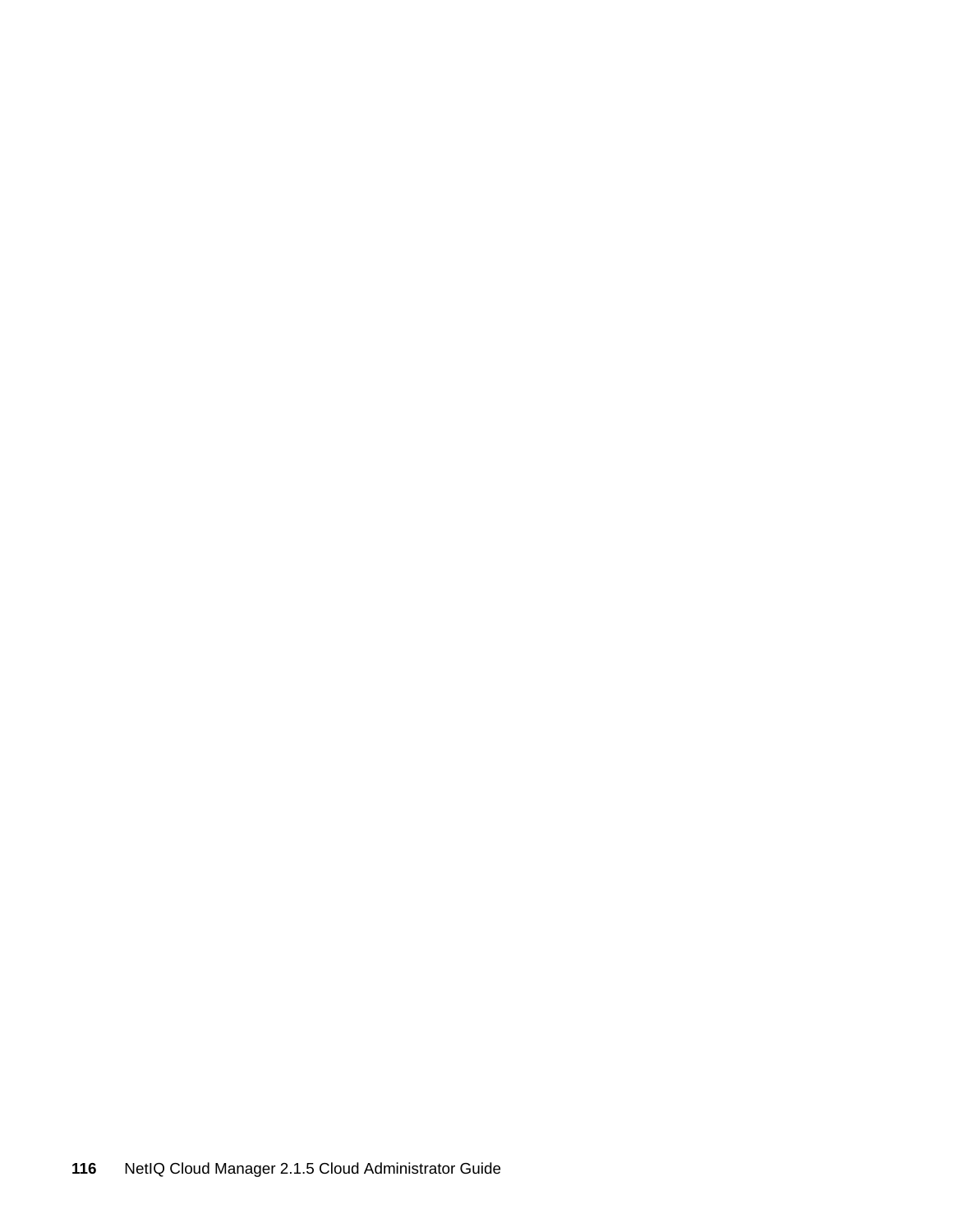# $\mathbf{Z}$ <sup>31</sup>**Resource Pricing Packages**

As a Cloud Administrator or Catalog Manager, you can create and edit a variety of resource packages (that is, the resources you configure and assign to a VM) with a different price points, applied discounts, and contract lengths. You can even assign a minimum contract length that must be fulfilled to receive special pricing.

- [Section 31.1, "Creating a Resource Pricing Package," on page 117](#page-116-0)
- [Section 31.2, "Configuring a Resource Pricing Package," on page 118](#page-117-0)

For more information about business contracts, see [Chapter 51, "Business Service Contracts," on](#page-186-0)  [page 187.](#page-186-0)

## <span id="page-116-0"></span>**31.1 Creating a Resource Pricing Package**

**Roles that Can Perform This Task:** Cloud Administrator, Catalog Manager

You can create resource pricing packages to apply special pricing and discounts for customers who agree to use customized workload resources for a specific contract period.When created, these packages are listed in the Cloud Manager catalog. From the catalog, you can edit a package that has not yet been accepted by a user as part of a workload, or you can view it to check its associations.

A single resource pricing package can be associated to multiple workload templates. For example, two similar workload templates might offer the same package. You can also associate a resource pricing package with all of the workload templates in a zone.

- **1** On the main navigation bar, click *Catalog.*
- **2** Click *Resource Pricing Packagess*, then click *Create* to open a Create Resource Pricing Package dialog box.
- **3** In the *General* section of the dialog box, provide the following details for the resource pricing package:

**Name:** Specify a name for the resource pricing package. The same package can be associated to one or more workload templates.

**Description:** Specify a description of the pricing package that can provide more information about the nature of the pricing package.

**Minimum Contract:** Choose a minimum contract length from the drop-down list. The user must agree to this contract length.

**Renewal Contract:** Choose a duration period for a renewable contract for the resource pricing package. The user is notified about the expiration of the contract in time for renewal.

- **4** In the *Virtual Machine Resources* section:
	- 1. Customize the following settings to increase or decrease the workload resources.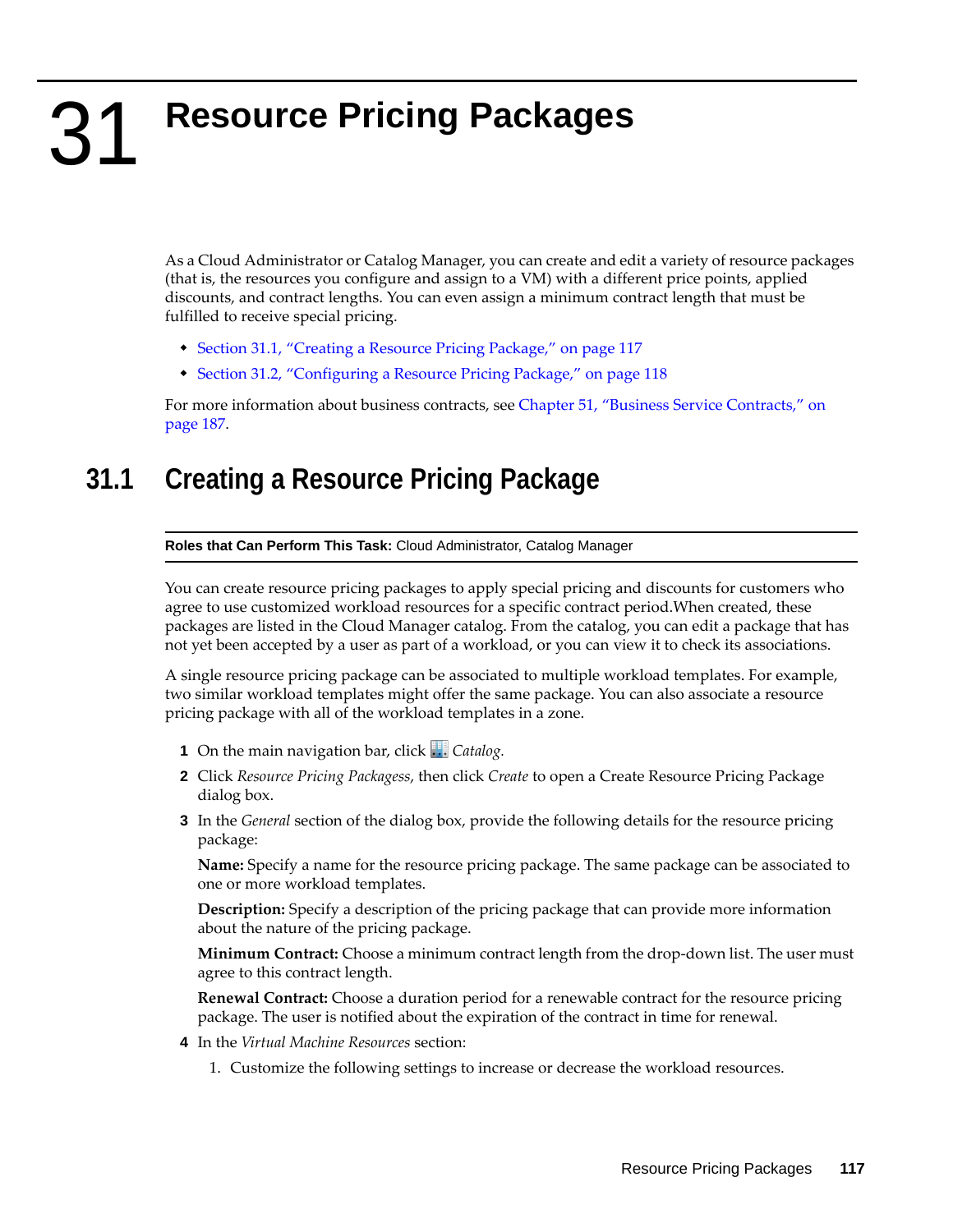**Number of CPUs:** Select the minimum and maximum number of CPUs for a workload. The maximum allowed vCPUs cannot exceed the number supported by the hypervisor.

You can also apply a discount to this resource, to give the customer an incentive to purchase the package.

**Memory:** Select the minimum and maximum number megabytes (MB) of RAM to allocate to a workload.

You can also apply a discount to this resource, to give the customer an incentive to purchase the package.

**Number of NICs:** Select the number of network interface cards (NICs) to allocate to the workload.

You can also apply a discount to this resource, to give the customer an incentive to purchase the package.

**Total Storage:** Displays the amount of virtual storage (in GB) that you can designate as the minimum and maximum allowed for this resource pricing package.

You can also apply a discount to this resource, to give the customer an incentive to purchase the package.

- 2. (Optional) Select *Try these values* to open a worksheet dialog where you can experiment with different discount percentages and apply them to each resource. The list shows the effect of the discounts applied to each service level. You can click *Apply* to bring your tested values forward as the actual configured resource values.
- **5** (Optional) You can associate the resource pricing package with one or more workload templates:
	- **5a** Under *Associations*, click the *Workload Templates* tab.
	- **5b** Click *Add* to display the Add Workload Templates dialog box
	- **5c** Select the workload templates to add.

You can Shift-click and Ctrl-click to select multiple workload templates.

If you want to associate the resource pricing package with all workload templates in the catalog, select *Assign to all Workload Templates*.

**5d** Click *Save* to add the selected workload templates to the *Workload Templates* list.

**NOTE:** If any resource pricing packages are associated with a workload template, the business service owner is required to pick a package when configuring a workload. If you want to provide a way for the business service owner to opt out of picking a package, you need to create a package without restrictions or discounts. For example, you could create a package called "No Package" with no restrictions and no discounts.

#### <span id="page-117-0"></span>**31.2 Configuring a Resource Pricing Package**

**Roles that Can Perform This Task:** Cloud Administrator, Catalog Manager

To configure a resource pricing package in the catalog:

- **1** On the main navigation bar, click **...** Catalog.
- **2** On the Legal Agreements tab, select a resource pricing package from the list, then click *Edit* to open an Edit Resource Pricing Package dialog box.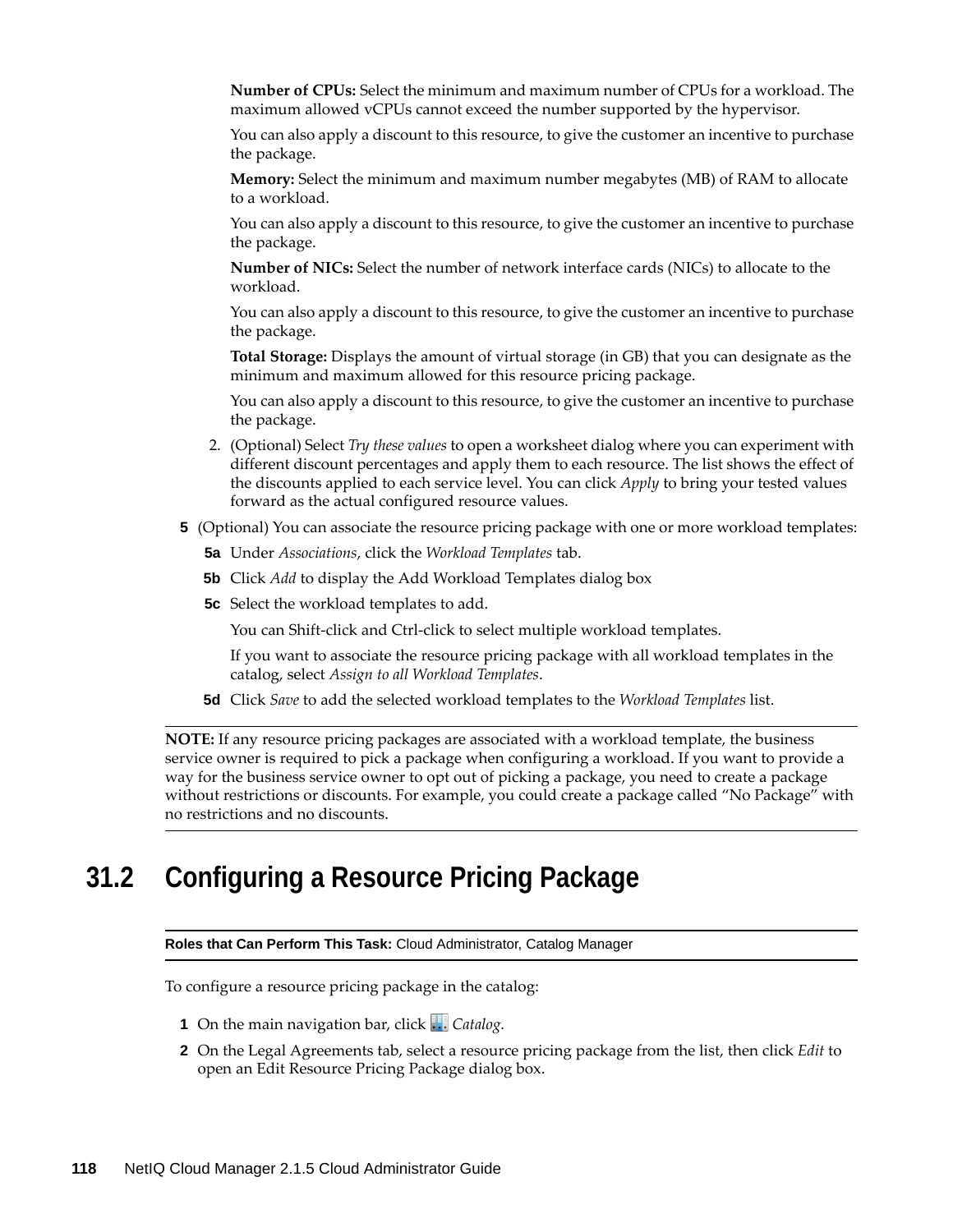The following table lists the tasks and actions that you might want to perform as you configure a resource pricing package in the Cloud Manager catalog.

| Task                                           | <b>Steps</b>                                                                                                                                                                                                                                                                                                                                              |
|------------------------------------------------|-----------------------------------------------------------------------------------------------------------------------------------------------------------------------------------------------------------------------------------------------------------------------------------------------------------------------------------------------------------|
| Change the resource<br>pricing package details | 1. In the General section, modify the following resource pricing package<br>details:                                                                                                                                                                                                                                                                      |
|                                                | <b>Name:</b> Specify a name for the resource pricing package. The same<br>package can be associated to one or more workload templates.                                                                                                                                                                                                                    |
|                                                | <b>Description:</b> Specify a description of the pricing package that can<br>provide more information about the nature of the pricing package.                                                                                                                                                                                                            |
|                                                | <b>Minimum Contract:</b> Choose a minimum contract length from the drop-<br>down list. The user must agree to this contract length.                                                                                                                                                                                                                       |
|                                                | Renewal Contract: Choose a duration period for a renewable contract<br>for the resource pricing package. The user is notified about the<br>expiration of the contract in time for renewal.                                                                                                                                                                |
|                                                | 2. In the Virtual Machine Resources section:                                                                                                                                                                                                                                                                                                              |
|                                                | a. Customize the following settings to increase or decrease the<br>workload resources.                                                                                                                                                                                                                                                                    |
|                                                | <b>Number of CPUs:</b> Select the minimum and maximum number of<br>CPUs for a workload. The maximum allowed vCPUs cannot<br>exceed the number supported by the hypervisor.                                                                                                                                                                                |
|                                                | You can also apply a discount to this resource, to give the<br>customer an incentive to purchase the package.                                                                                                                                                                                                                                             |
|                                                | <b>Memory:</b> Select the minimum and maximum number megabytes<br>(MB) of RAM to allocate to a workload.                                                                                                                                                                                                                                                  |
|                                                | You can also apply a discount to this resource, to give the<br>customer an incentive to purchase the package.                                                                                                                                                                                                                                             |
|                                                | <b>Number of NICs:</b> Select the number of network interface cards<br>(NICs) to allocate to the workload.                                                                                                                                                                                                                                                |
|                                                | You can also apply a discount to this resource, to give the<br>customer an incentive to purchase the package.                                                                                                                                                                                                                                             |
|                                                | <b>Total Storage:</b> Displays the amount of virtual storage (in GB) that<br>you can designate as the minimum and maximum allowed for this<br>resource pricing package.                                                                                                                                                                                   |
|                                                | You can also apply a discount to this resource, to give the<br>customer an incentive to purchase the package.                                                                                                                                                                                                                                             |
|                                                | b. (Optional) Select Try these values to open a worksheet dialog<br>where you can experiment with different discount percentages and<br>apply them to each resource. The list shows the effect of the<br>discounts applied to each service level. You can click Apply to<br>bring your tested values forward as the actual configured resource<br>values. |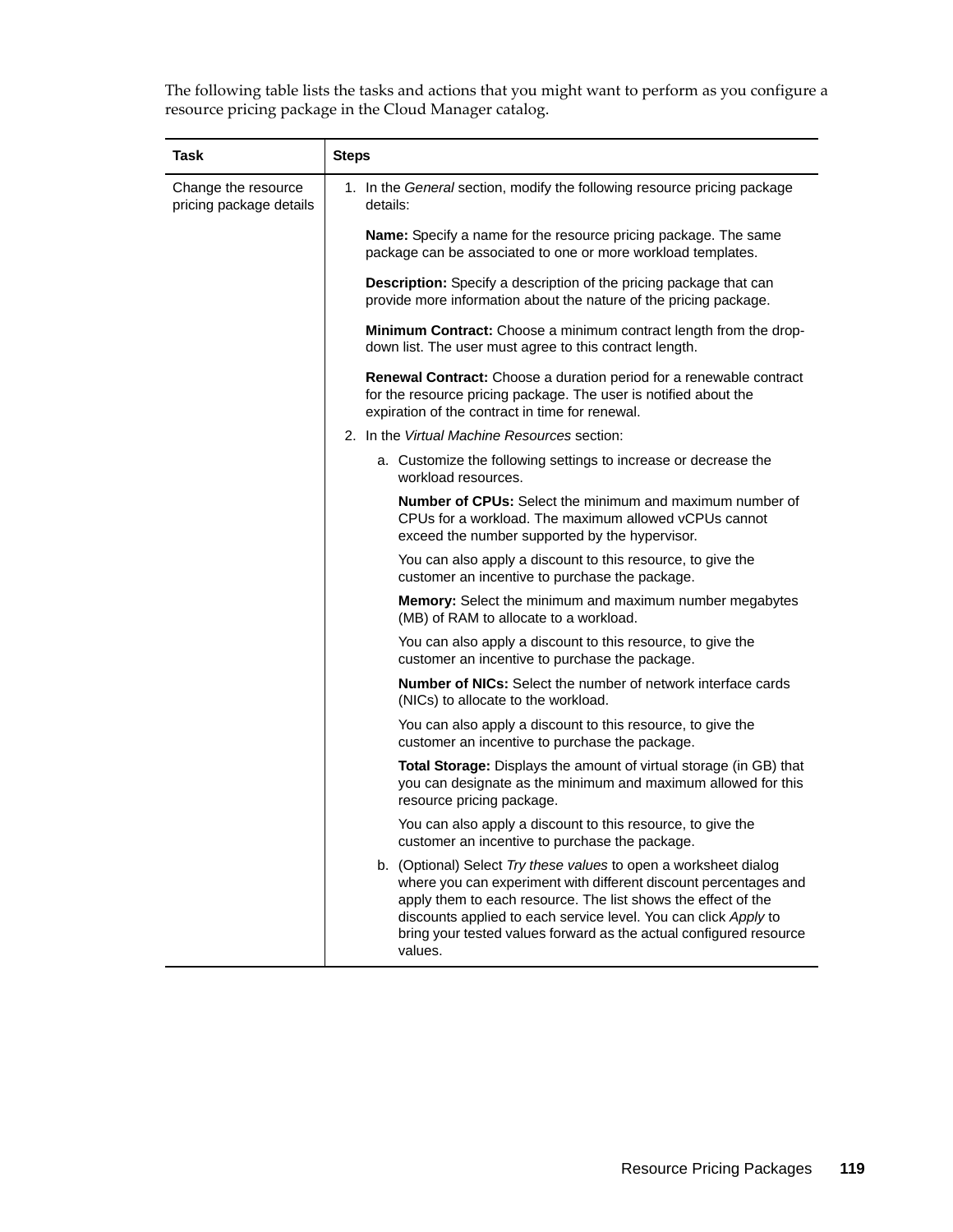| Task                                                      | <b>Steps</b>                                                                                                                                                                                                                                                                                                                                                                                                                                                |
|-----------------------------------------------------------|-------------------------------------------------------------------------------------------------------------------------------------------------------------------------------------------------------------------------------------------------------------------------------------------------------------------------------------------------------------------------------------------------------------------------------------------------------------|
| Change how resource<br>pricing packages are<br>associated | You can associate the resource pricing package with one or more workload<br>templates:<br>1. Under Associations, click the Workload Templates tab.<br>2. Click Add to display the Add Workload Templates dialog box.                                                                                                                                                                                                                                        |
|                                                           | 3. Select the workload templates to add.<br>You can Shift-click and Ctrl-click to select multiple workload templates.<br>4. Click Save.<br>If you want to associate the resource pricing package with all workload<br>templates in the catalog, select Assign to all Workload Templates.                                                                                                                                                                    |
|                                                           | <b>NOTE:</b> If any resource pricing packages are associated with a workload<br>template, the business service owner is required to pick a package when<br>configuring a workload. If you want to provide a way for the business service<br>owner to opt out of picking a package, you need to create a package without<br>restrictions or discounts. For example, you could create a package called "No<br>Package" with no restrictions and no discounts. |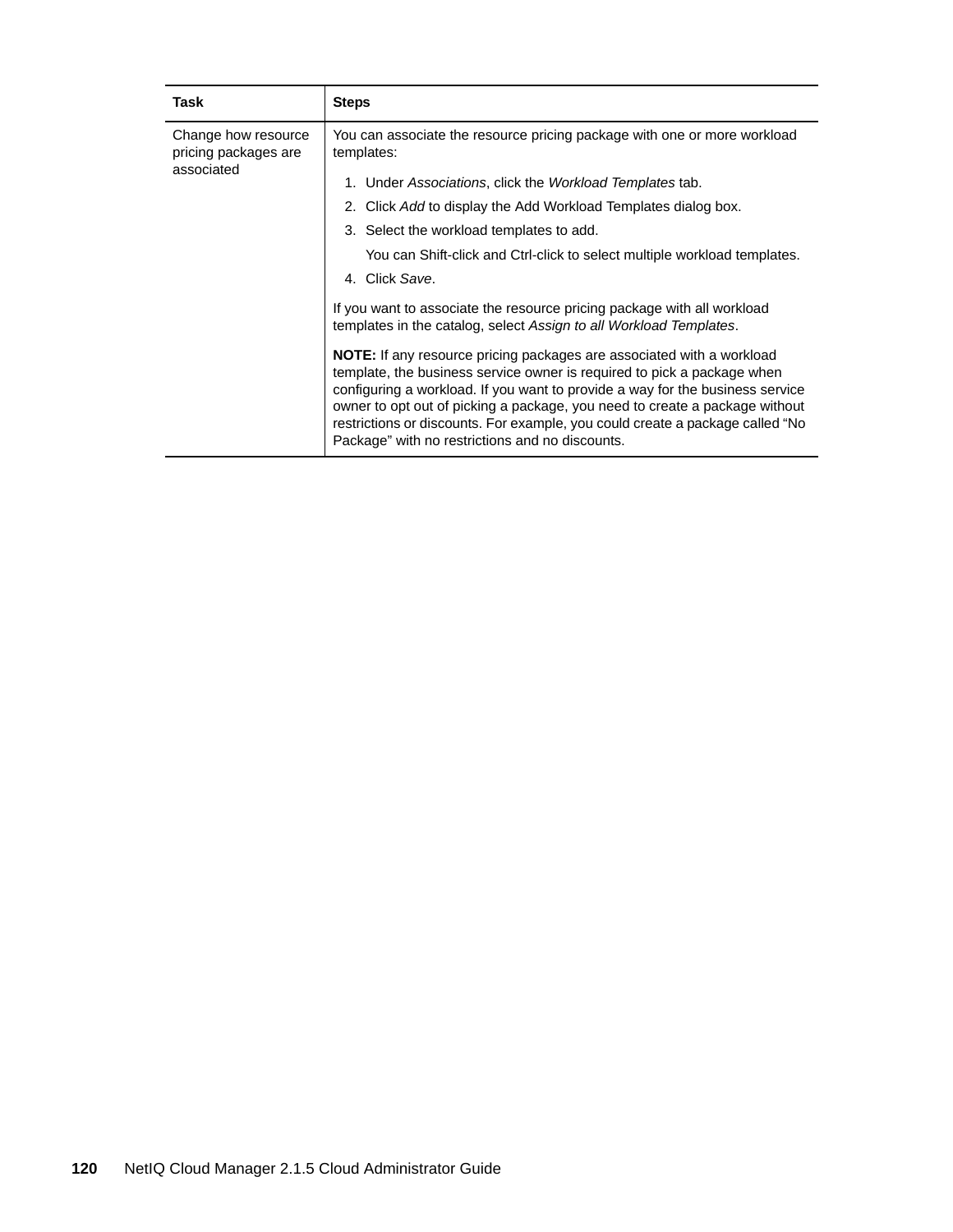# V **Organization Management**

The following sections provide information to help you manage the organizations in your Cloud environment:

- [Chapter 32, "Creating Organizations," on page 123](#page-122-0)
- [Chapter 33, "Customizing Organization Configuration Settings," on page 127](#page-126-0)
- [Chapter 34, "Creating Business Groups," on page 129](#page-128-0)
- [Chapter 35, "Assigning Resource Groups to Organizations and Business Groups," on page 131](#page-130-0)
- [Chapter 36, "Assigning Workload Templates to Organizations and Business Groups," on](#page-134-0)  [page 135](#page-134-0)
- [Chapter 37, "Managing Organization Users, User Groups, and Roles," on page 137](#page-136-0)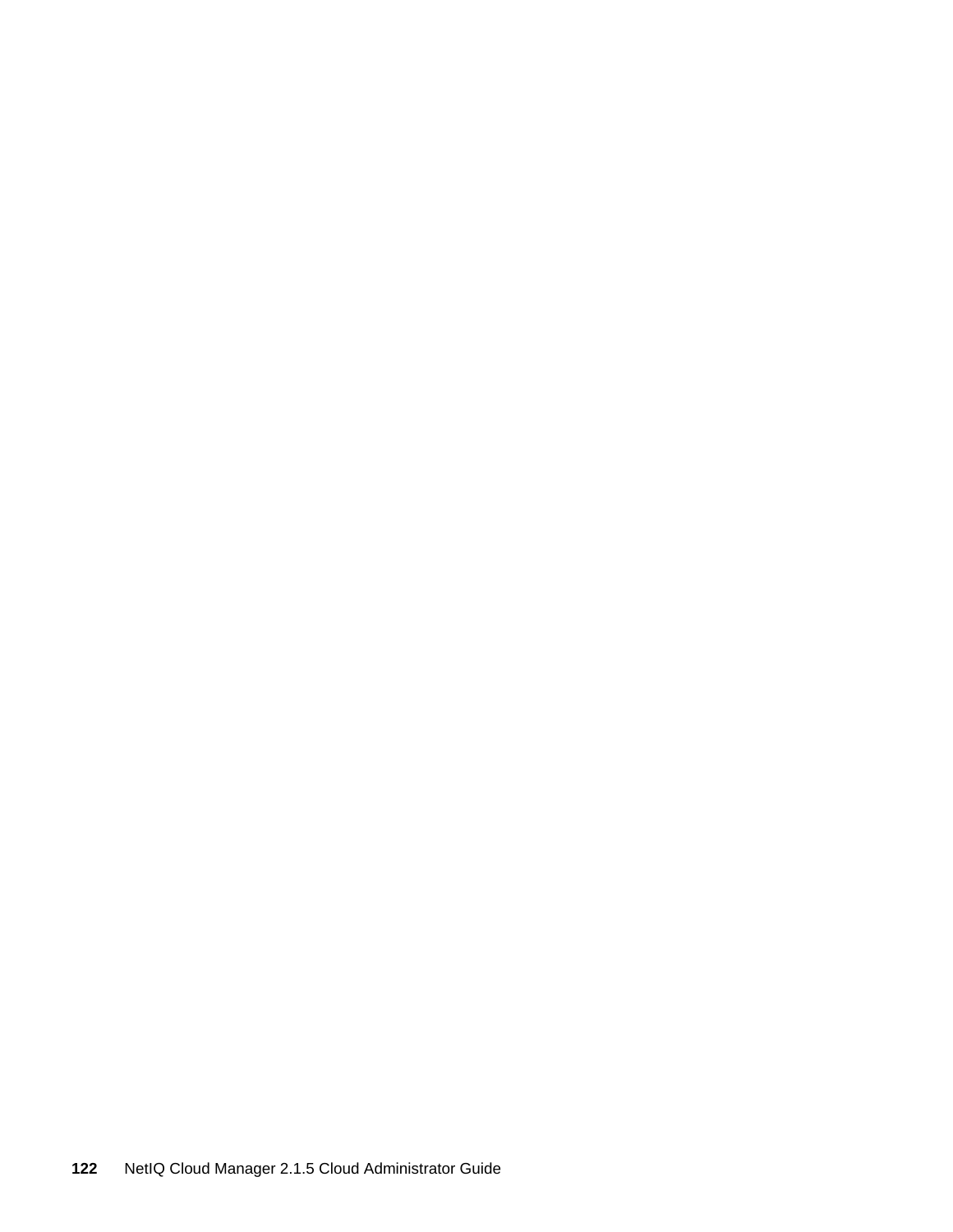#### <span id="page-122-0"></span>**Roles that Can Perform This Task:** Cloud Administrator

An organization represents a tenant to which you are offering Cloud services. Through the organization, you make resource group assignments that dictate the hosts, service levels, repositories, and networks available to the organization, and make workload template assignments that determine the types of business service workloads available to the organization.

After you create an organization, you (or an Organization Manager) can define the organization's membership and assign [roles](#page-62-0) such as Business Service Owner, Business Group Sponsor, and Organization Manager to those members. Membership and role assignments are covered in the next task, *Create Users and Groups*.

- **1** On the main navigation bar, click *Organizations,* click the *Organizations* tab, then click *Create*.
- **2** Provide the following details to define the organization:

**Name:** Specify a unique name for the organization. You can use letters, numbers, and the following special characters: space, hyphen, underscore, apostrophe, percent, ampersand, and period. The maximum length is 110 characters.

**Description:** Provide any additional information to identify the organization.

**Domains:** If you want to enable users to self-register in this organization, specify the e-mail domains associated with the organization.

Self-registration occurs when a valid LDAP user who does not have a Cloud Manager account first logs in. The user's e-mail domain is compared to the e-mail domains defined for the organization. If it matches one of the e-mail domains, the user is added to organization's Members list.

You can associate one or more e-mail domains with the organization. To specify multiple e-mail domains, separate the names with commas (for example, netiq.com,novell.com,attachmate.com).

**Discount %:** If you want a discount applied to all business services created by members of this organization, specify the discount percentage.

**Auto Approval:** When a user creates a business service request, the request goes through an approval workflow that includes both a Sponsor and an Administrator. The Sponsor is a member of the organization who provides the financial approval for the business service. The Administrator is a System user (such as yourself, another Cloud Administrator, or a Zone Administrator) who provides the resource capacity approval for the business service. You can use Auto Approval to bypass one or both of the approvals.

The organization inherits the Auto Approval settings from the Cloud Manager system settings (accessed through *Configuration* on the main navigation bar). To change the settings for the organization, click *Override*, then configure the settings as desired.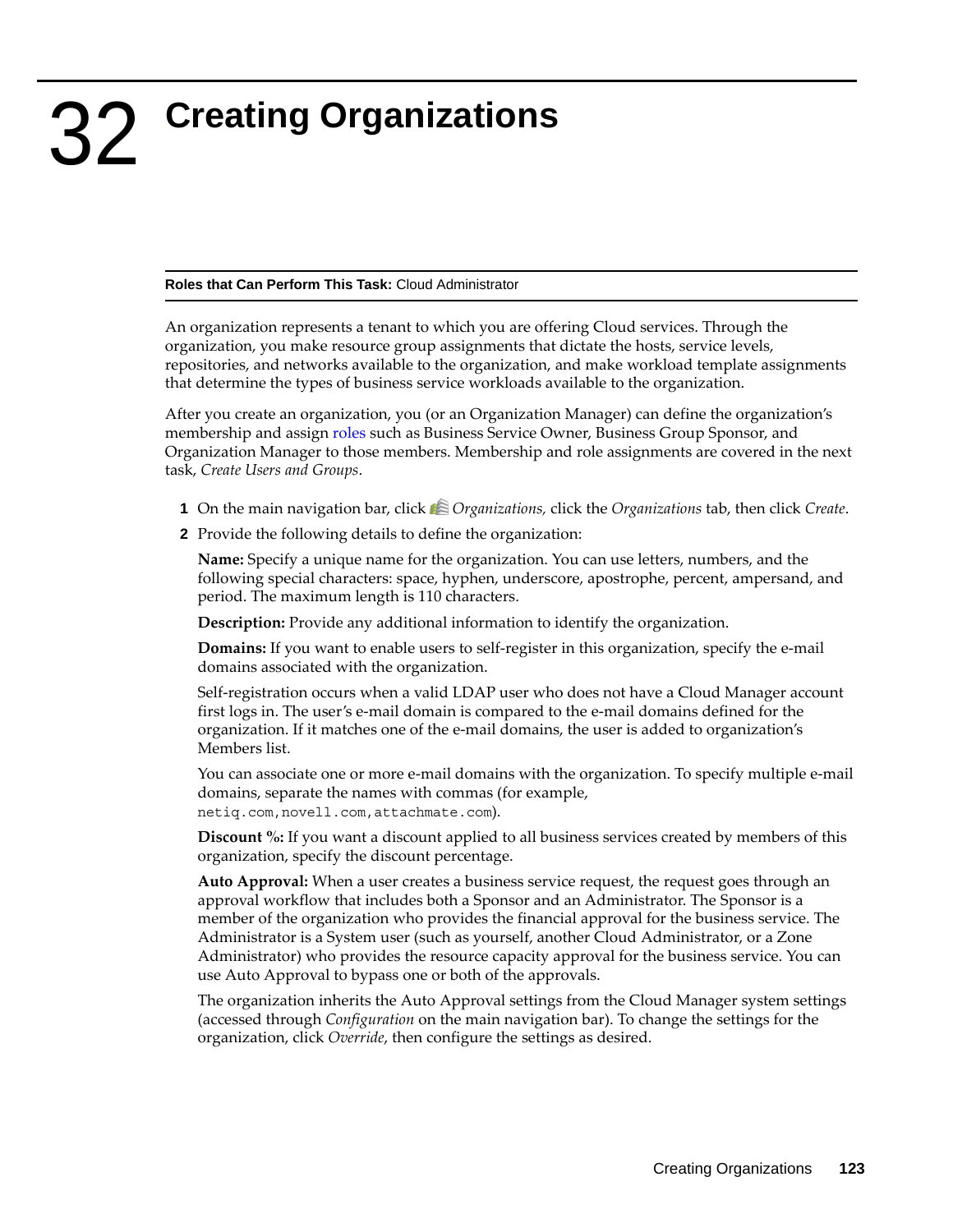**Logo:** You can upload a logo file for the organization. Three formats are supported: PNG, JPG, and GIF. Any size is acceptable. Cloud Manager resizes the logo to a maximum of 216x216 pixels, maintaining the width-to-height proportions. For example, a 432x200 image would be resized to 216x100. The logo file is stored on the Cloud Manager Application Server.

To upload a file, mouse over *No Image*, then click *Upload New Image*. Browse for and select the image, then click *OK* to upload it to the Cloud Manager Application Server.

**3** Add the workload templates that you want the organization to have access to.

You do not need to assign workload templates to the organization at this time. If you want to do it later, see [Section 25.1, "Assigning Workload Templates to an Organization," on page 99](#page-98-0) when you are ready.

- **3a** Under *Membership and Access*, click the *Workload Templates* tab.
- **3b** Click *Add* to display the Add Workload Templates dialog box.
- **3c** Select the workload templates.
	- You can Shift-click and Ctrl-click to select multiple workload templates.
- **3d** Click *OK* to add the selected workload templates to the *Workload Templates* list.
- **4** Add the resource groups that you want the organization to have access to.

You do not need to assign resource groups to the organization at this time. If you want to do it later, see [Section 42.1, "Assigning Resource Groups to an Organization," on page 155](#page-154-0) when you are ready.

- **4a** Under *Membership and Access*, click the *Resource Groups* tab.
- **4b** Click *Add* to display the Add Resource Groups dialog box.
- **4c** Select the resource groups you want to add.

You can Shift-click and Ctrl-click to select multiple groups.

- **4d** Click *OK* to add the selected resource groups to the *Resource Groups* list.
- **5** Add the networks that you want the organization to have access to.

The available networks are determined by the VM hosts included in the resources groups. However, to enable you to provide isolated networks for two or more organizations that share the same resource group, the networks from a resource group are not automatically assigned to an organization when you add the resource group. Instead, you must separately add the networks you want assigned to the organization.

- **5a** Under *Membership and Access*, click the *Networks* tab.
- **5b** Click *Add* to display the Add Networks dialog box.
- **5c** Select the networks.

You can Shift-click and Ctrl-click to select multiple networks.

- **5d** Click *OK* to add the selected networks to the *Networks* list.
- **6** Add organization members.
	- **6a** Click *Save* to create the organization.

You can only add users after the organization has been saved.

- **6b** Refer to ["Manually Creating System and Organization Users" on page 71](#page-70-0) for details about creating users and adding them to an organization. Or refer to ["Importing Organization](#page-72-0)  [Users from LDAP" on page 73](#page-72-0) for details about importing users from an LDAP source into the organization.
- **7** Assign roles for the organization.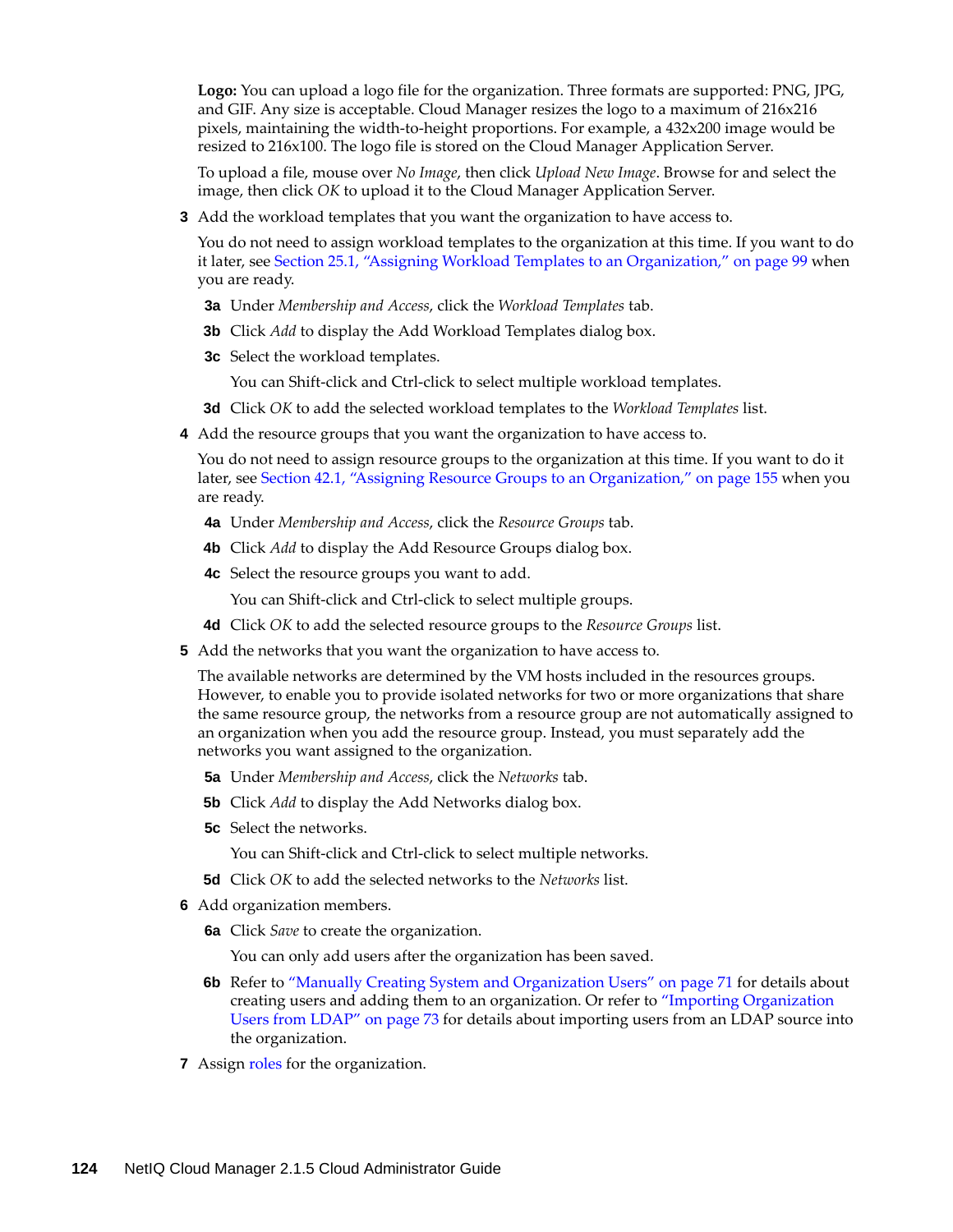Users must be given roles in order to do anything in the organization. There are six roles that apply to an organization: Approver, Build Administrator, Business Group Viewer, Business Service Owner, Organization Manager, and Sponsor.

Role assignments at the organization level are inherited by the organization's business groups. For example, if you give a user the Business Service Owner role for an organization, the user can create business services for any business group in the organization. If you want to limit the user to a role in specific business group, you must make the role assignment in the business group.

- **7a** Click the *Users* tab, then click the role (*Approver*, *Build Administrator*, *Business Group Viewer*, *Business Service Owner, Organization Manager*, or *Sponsor*) that you want to assign to a user.
- **7b** Click *Add*.

Depending on the role that you are adding, the selection dialog box can contain two lists: *Members* and *System Users*. The *Members* list includes all members of the organization and the *System Users* list includes all Cloud Manager System users.

**7c** Select the users you want to add, then click *OK*.

You can Shift-click and Ctrl-click to select multiple users.

**8** Click *Save* to add the organization to the *Organizations* list.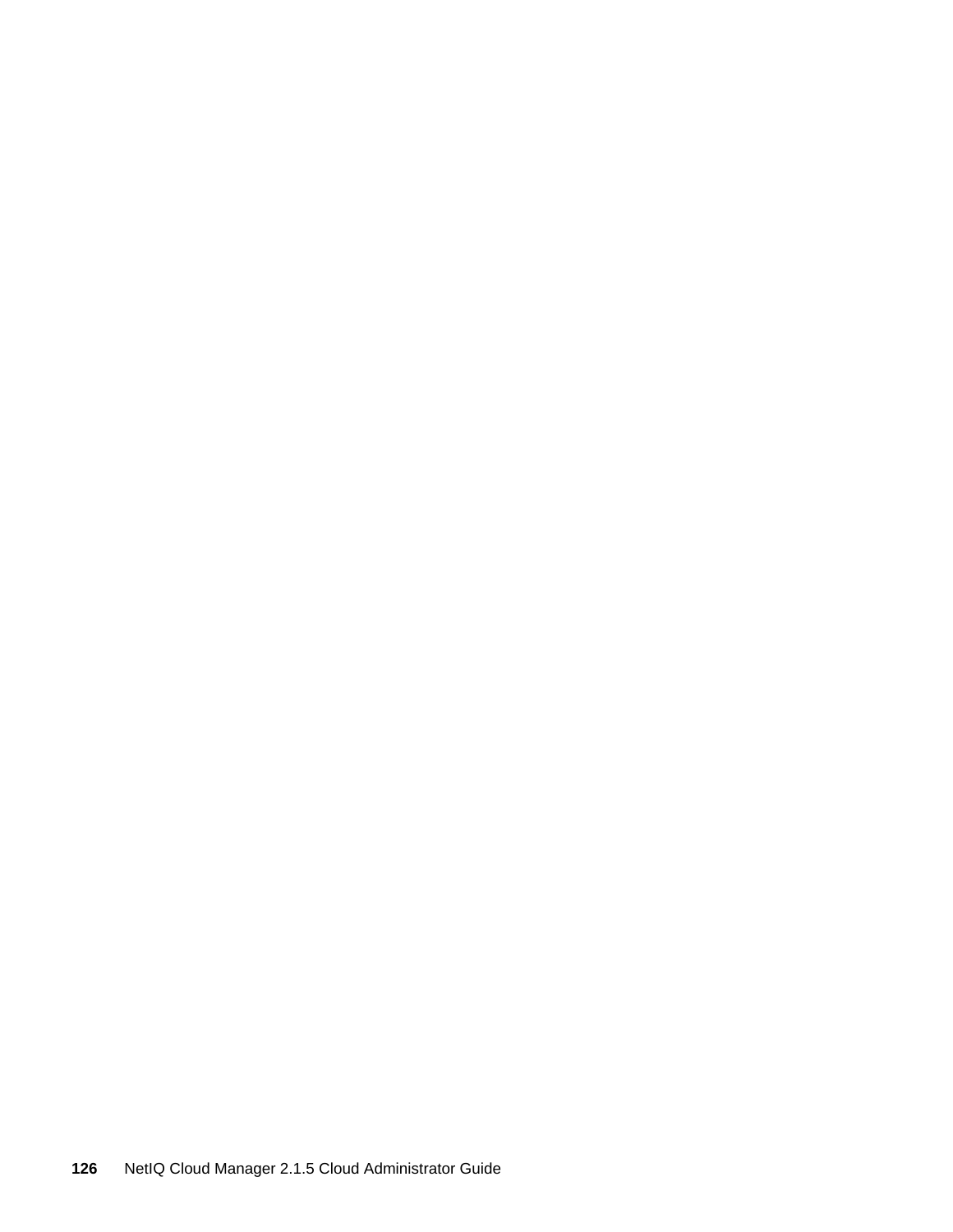# <span id="page-126-0"></span>33 <sup>33</sup>**Customizing Organization Configuration Settings**

#### **Roles that Can Perform This Task:** Cloud Administrator, Organization Manager

The Organization Configuration settings determine if organization members can see all workload costs and settings when creating and managing business services.

To customize the settings:

- **1** On the main navigation bar, click *Organizations*.
- **2** On the *Organizations* tab, select the target organization, then click *Edit*.
- **3** In the upper-right corner of the dialog box, click the  $\blacktriangleright$  icon to display the Organization Configuration dialog box.
- **4** Configure the following settings:

**Organization Costs:** Select whether the organization's business service costs are hidden from or shown to the organization's members. This applies to all Organization members regardless of their assigned roles.

You can override this setting on a business group. For example, if you show business service costs for the organization, you can hide costs for a specific business groups. Organization users can see the costs associated with all of the organization's business services with the exception of business services created by the one business group.

In some cases, you might want to hide costs from some users but not from others. To achieve this, you can hide the costs at the organization or business group level, but then enable the *Always show costs* option on the individual user accounts.

**Workload Dialog:** A workload contains *Windows Settings*, *Windows Licensing*, *Linux Settings*, and *Networks* tabs that must be configured when requesting a business service. These tabs can be hidden, in which case a Build Administrator or Cloud Administrator must provide the information when completing the pre-build configuration tasks for the business service.

The organization inherits the Workload Dialog settings configured at the system level. If you want to override the system settings to apply different settings for the organization, select *Override System Setting*, then enable or disable the tabs as desired.

To revert the settings to the system settings, deselect *Override System Setting.*

**5** Click *OK*.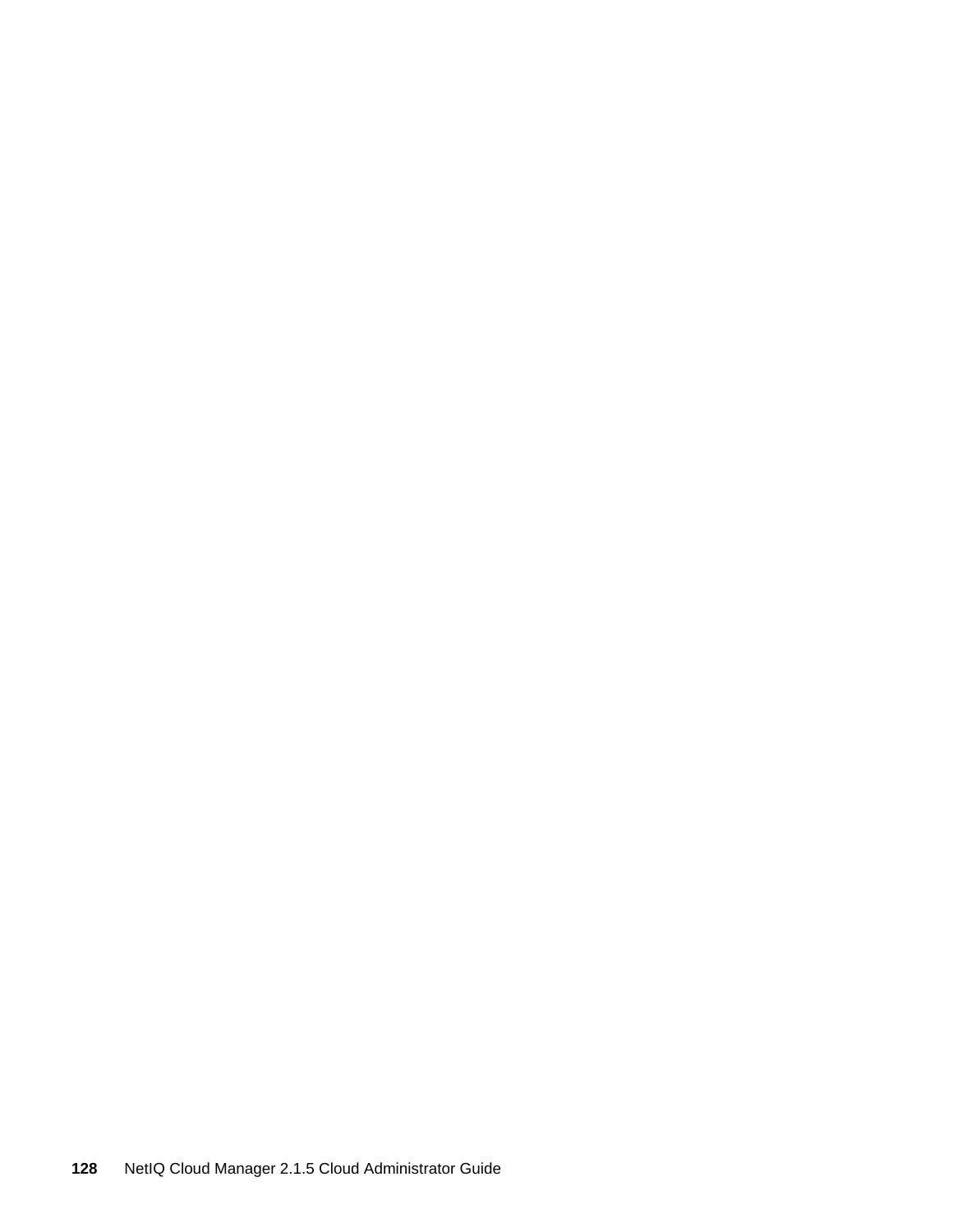# <span id="page-128-0"></span>34 <sup>34</sup>**Creating Business Groups**

#### **Roles that Can Perform This Task:** Cloud Administrator, Organization Manager

A business group represents a unit within an organization, such as a department or cost center, with which business services are associated. An organization can have one or more business groups.

A business group can be assigned all of an organization's resources or only some of the resources. When a business service is created for a business group, it uses only the assigned resources. Multiple business groups can be assigned the same resources, which means that the resources become shared resources.

- **1** On the main navigation bar, click *Organizations*.
- **2** Click the *Business Groups* tab, then click *Create*.
- **3** Provide the following details to define the business group:

**Name:** Specify a name for the group. The name should be different than any other business group name.

**Organization:** Select the organization for the business group. The organization assignment cannot be changed after the business group is created.

**Description:** Provide any additional information to identify the business group.

**Auto Approval:** Business service requests require both a Sponsor approval and an Administrator approval. The Sponsor approval is a financial check, while the Administrator approval is a resource capacity check. You can use Auto Approval to bypass one or both of the approvals.

*Sponsor* is selected by default. If you don't want automatic Sponsor approval, you must add sponsors to the group (see [Step 4](#page-128-1)).

Select *Administrator* to automatically grant Administrator approval for the group's business services.

**Costs:** The business group inherits the *Costs* setting from its organization. To change the setting for the business group, click *Override*, then configure the setting as desired. *Show* allows group members to see cost information for workloads. *Hide* to prevent group members from seeing cost information.

<span id="page-128-1"></span>**4** Assign roles for the business group.

There are three roles that apply to a business group: Business Group Viewer, Business Service Owner, and Sponsor. By default, users assigned these roles at the organization also have these same roles in the business group.

- **4a** Click the *Users* tab, then click the role (*Business Group Viewer*, *Business Service Owner,* or *Sponsor*) that you want to assign to a user.
- **4b** Click *Add*.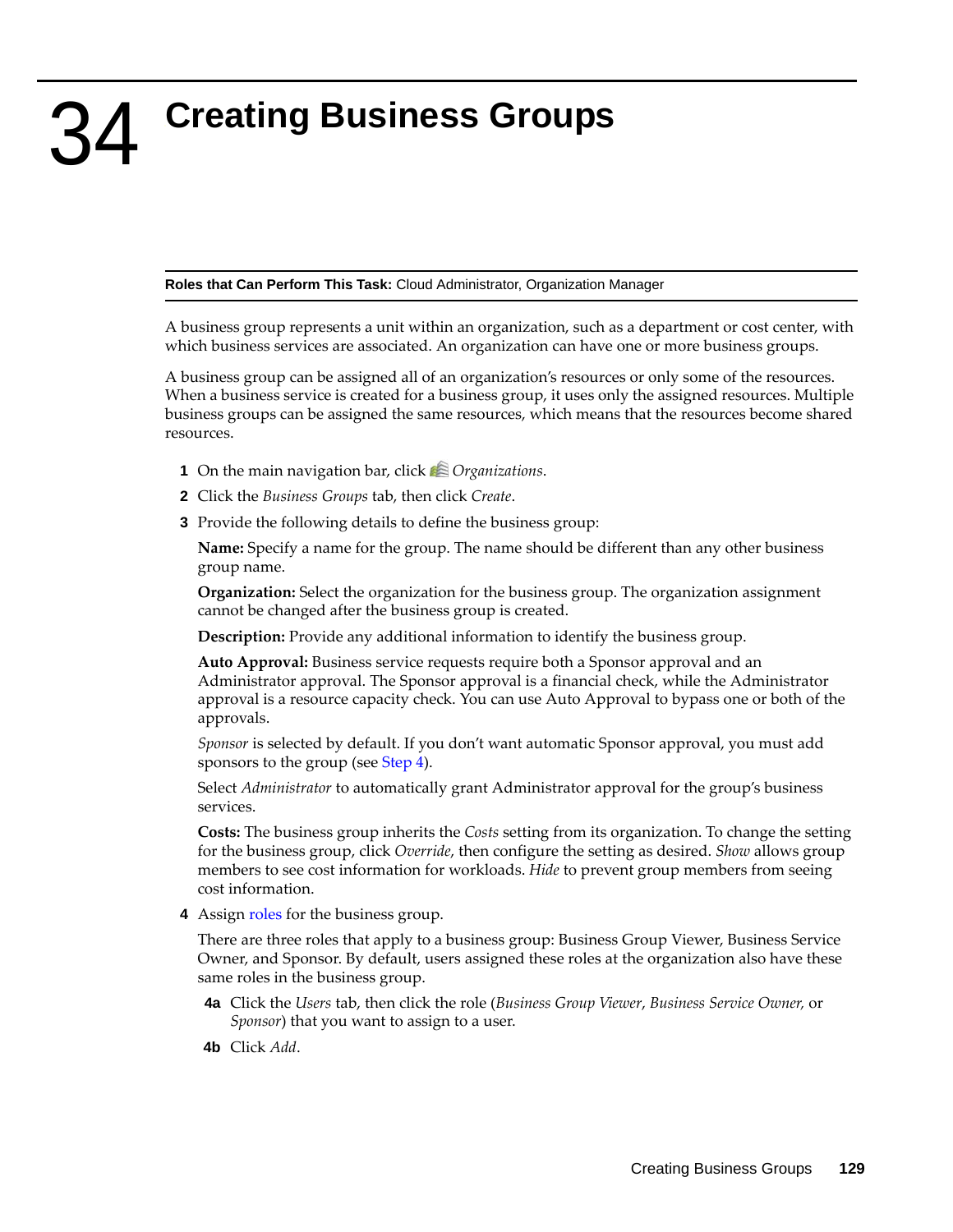Depending on the role that you are adding, the selection dialog box can contain two lists: *Members* and *System Users*. The *Members* list includes all members of the organization and the *System Users* list includes all Cloud Manager System users.

**4c** Select the users you want to add, then click *OK*.

You can Shift-click and Ctrl-click to select multiple users.

**5** Add the workload templates that you want the business group to have access to.

You do not need to assign workload templates to the business group at this time. If you want to do it later, see [Section 25.2, "Assigning Workload Templates to a Business Group," on page 99](#page-98-1) when you are ready.

- **5a** Under *Membership and Access*, click the *Workload Templates* tab.
- **5b** Click *Add* to display the Add Workload Templates dialog box.

The list displays the organization's workload templates. A business group is limited to the workload templates assigned to its organization.

**5c** Select the workload templates.

You can Shift-click and Ctrl-click to select multiple workload templates.

- **5d** Click *OK* to add the selected workload templates to the *Workload Templates* list.
- **6** Add the resource groups you want the business group to have access to.

You do not need to assign resource groups to the organization at this time. If you want to do it later, see [Section 42.2, "Assigning Resource Groups to a Business Group," on page 156](#page-155-0) when you are ready.

- **6a** Under *Membership and Access*, click the *Resource Groups* tab.
- **6b** Click *Add* to display the Add Resource Groups dialog box.

The list displays the organization's resource groups. A business group is limited to the resource groups assigned to its organization.

**6c** Select the resource groups you want to add.

You can Shift-click and Ctrl-click to select multiple resource groups.

- **6d** Click *OK* to add the selected resource groups to the *Resource Groups* list.
- **7** Add the networks that you want the business group to have access to.

The available networks are determined by the VM hosts included in the resource groups. However, to enable you to provide isolated networks for business groups that share the same resource group, the networks from a resource group are not automatically assigned to a business group when you add the resource group. Instead, you must separately add the networks you want assigned to the business group.

- **7a** Under *Membership and Access*, click the *Networks* tab.
- **7b** Click *Add* to display the Add Networks dialog box.
- **7c** Select the networks.

You can Shift-click and Ctrl-click to select multiple networks.

- **7d** Click *OK* to add the selected networks to the *Networks* list.
- **8** Click *Save*.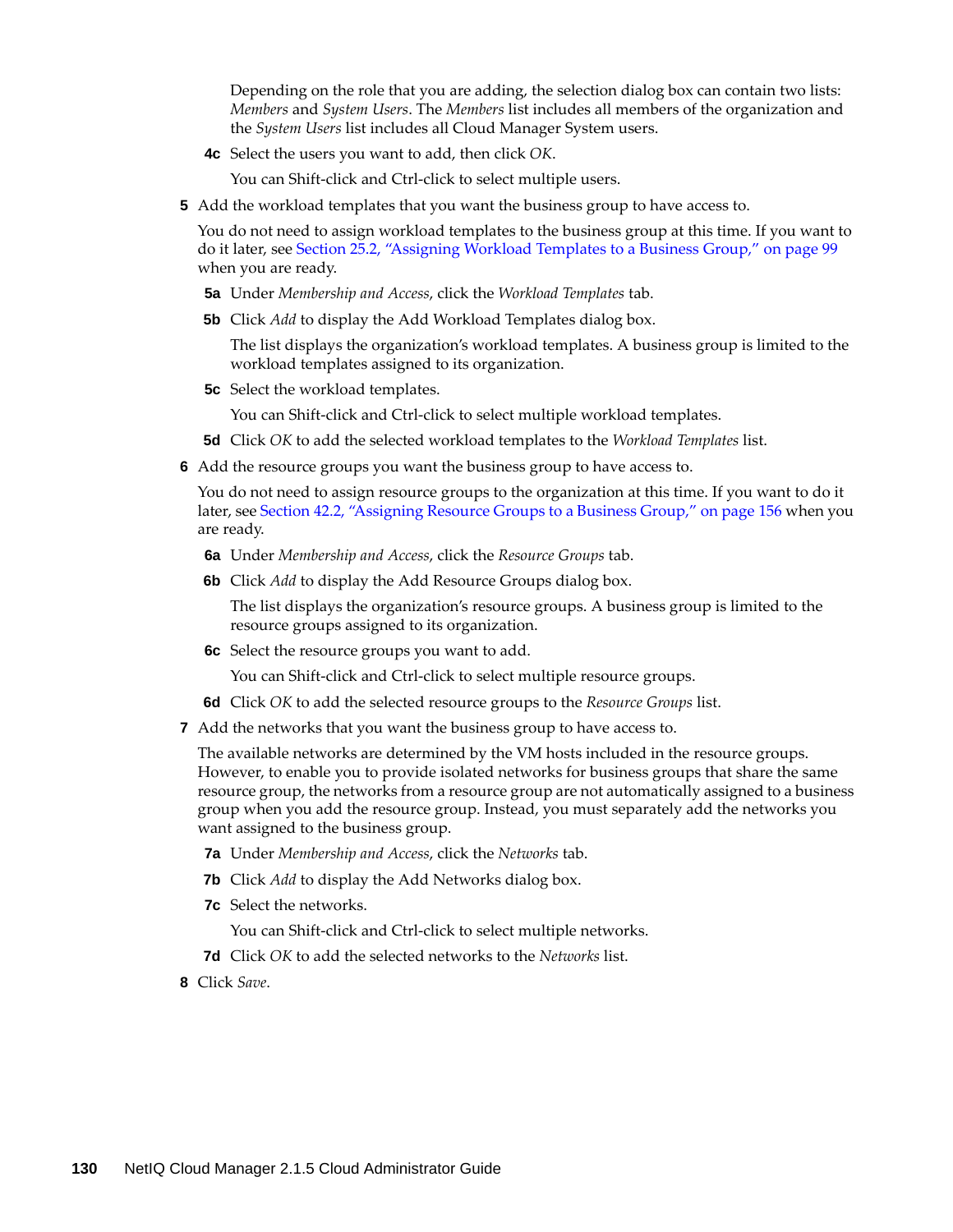# <span id="page-130-0"></span>35 <sup>35</sup>**Assigning Resource Groups to Organizations and Business Groups**

Resource groups must be assigned to an organization in order for the organization's business services to use those resources. After you assign resource groups to an organization, you or the Organization Manager can make them available to business groups within the organization.

The following steps assume that the resource groups you want to assign already exist. If they do not, see ["Creating, Modifying, and Deleting Resource Groups" on page 143.](#page-142-0)

- [Section 35.1, "Assigning Resource Groups to an Organization," on page 131](#page-130-1)
- [Section 35.2, "Assigning Resource Groups to a Business Group," on page 132](#page-131-0)
- [Section 35.3, "Removing Resource Group Assignments from an Organization," on page 132](#page-131-1)
- [Section 35.4, "Removing Resource Group Assignments from a Business Group," on page 133](#page-132-0)

#### <span id="page-130-1"></span>**35.1 Assigning Resource Groups to an Organization**

**Roles that Can Perform This Task:** Cloud Administrator

- **1** On the main navigation bar, click *Organizations.*
- **2** On the *Organizations* tab, select the target organization, then click *Edit*.
- **3** Add the resource groups you want the organization to have access to:
	- **3a** Under *Membership and Access*, click the *Resource Groups* tab.
	- **3b** Click *Add* to display the Add Resource Groups dialog box.
	- **3c** Select the resource groups to add.

You can Shift-click and Ctrl-click to select multiple groups.

- **3d** Click *OK* to add the selected resource groups to the *Resource Groups* list.
- **4** Add the networks that you want the organization to have access to.

The resource group's networks are determined by its VM hosts. To enable you to provide isolated networks for organizations that share the same resource group, the networks are not automatically added when you add the resource group. You must explicitly add the networks you want assigned to the organization.

- **4a** Under *Membership and Access*, click the *Networks* tab.
- **4b** Click *Add* to display the Add Networks dialog box.
- **4c** Select the networks to add.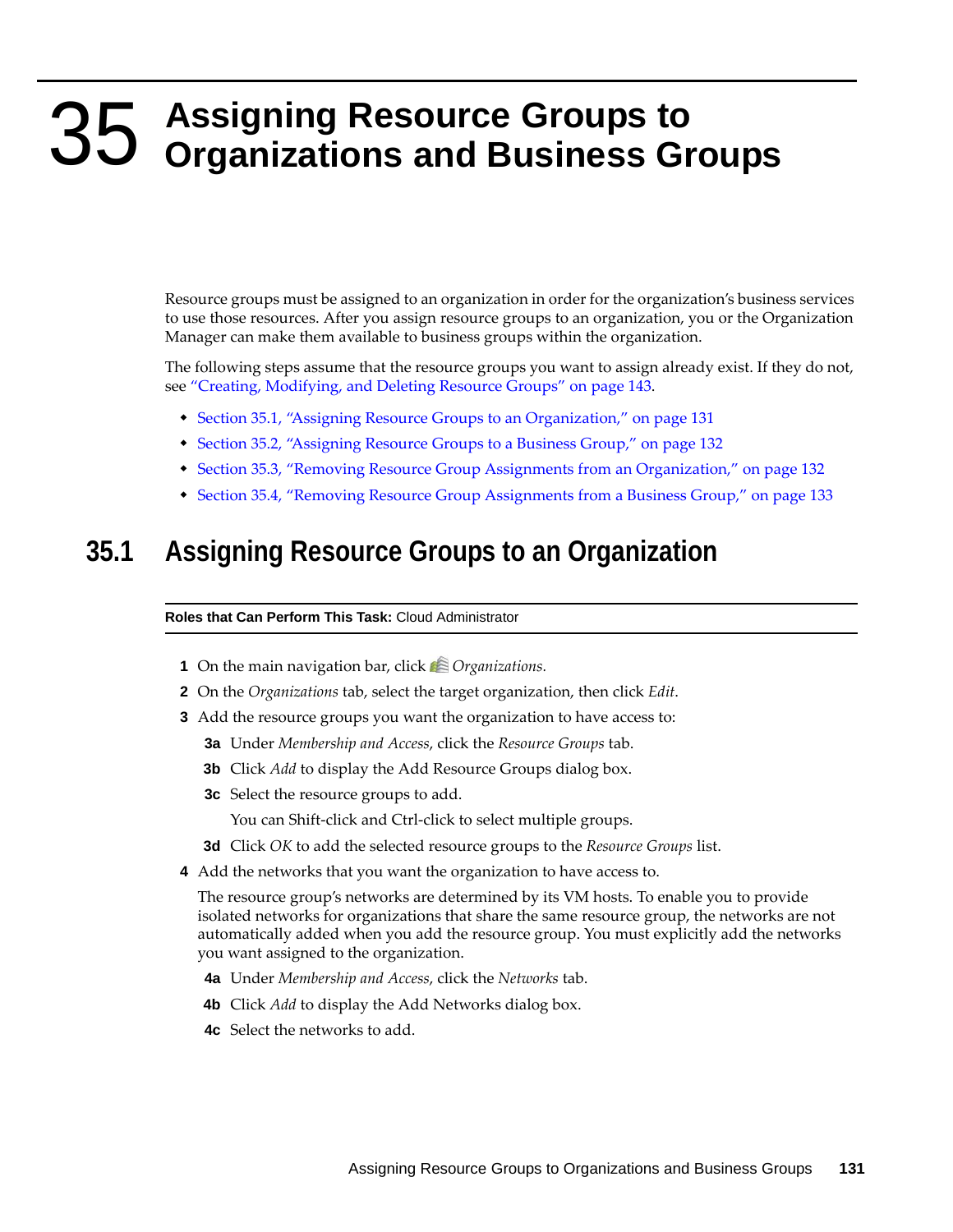You can Shift-click and Ctrl-click to select multiple networks.

- **4d** Click *OK* to add the selected networks to the *Networks* list.
- **5** When you have finished adding resource groups, click *Save* to save the changes.

#### <span id="page-131-0"></span>**35.2 Assigning Resource Groups to a Business Group**

**Roles that Can Perform This Task:** Cloud Administrator, Organization Manager

A business group does not automatically inherit the resource groups assigned to its organization. Any of the organization's resource groups that you want to be available to the business group must be assigned to it.

- **1** On the main navigation bar, click *Organizations*, then click the *Business Groups* tab.
- **2** In the *Business Groups* list, select the target business group, then click *Edit*.
- **3** Add the resource groups you want the business group to have access to:
	- **3a** Under *Membership and Access*, click the *Resource Groups* tab.
	- **3b** Click *Add* to display the Add Resource Groups dialog box.
	- **3c** Select the resource groups to add.
		- You can Shift-click and Ctrl-click to select multiple groups.
	- **3d** Click *OK* to add the selected resource groups to the *Resource Groups* list.
- **4** Add the networks that you want the business group to have access to.

The resource group's networks are determined by its VM hosts. To enable you to provide isolated networks for business groups that share the same resource group, the networks are not automatically added when you add the resource group. You must explicitly add the networks you want assigned to the business group.

- **4a** Under *Membership and Access*, click the *Networks* tab.
- **4b** Click *Add* to display the Add Networks dialog box.
- **4c** Select the networks to add.

You can Shift-click and Ctrl-click to select multiple networks.

- **4d** Click *OK* to add the selected networks to the *Networks* list.
- **5** When you have finished adding resource groups, click *Save* to save the changes to the business group.

#### <span id="page-131-1"></span>**35.3 Removing Resource Group Assignments from an Organization**

#### **Roles that Can Perform This Task:** Cloud Administrator

You can remove a resource group from an organization only if the resource group is not hosting any deployed business services from the organization's business groups.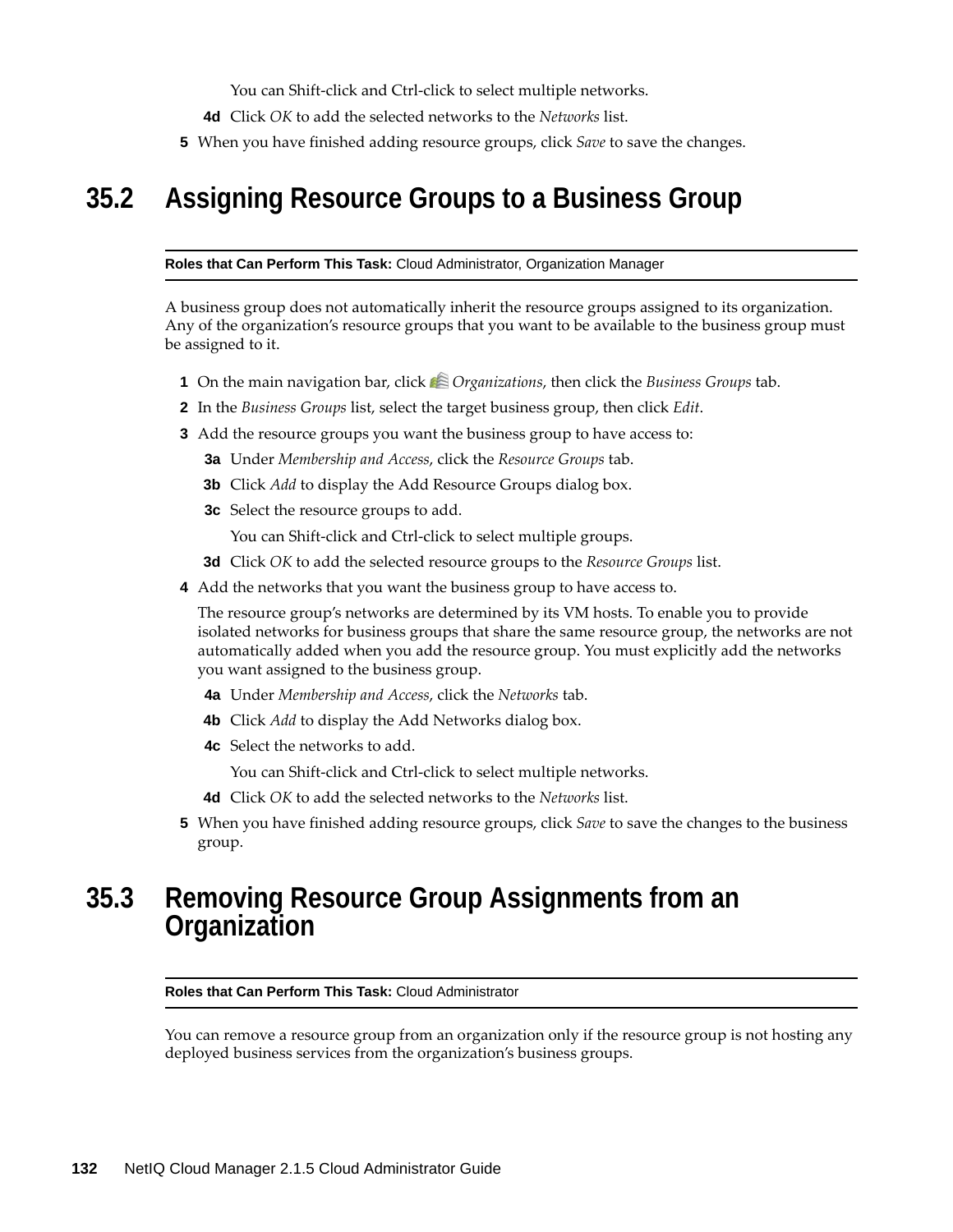Removing a resource group assignment from an organization also removes any assignments from its business groups.

- **1** On the main navigation bar, click *Organizations*.
- **2** In the *Organizations* list, select the organization from which you want to remove the resource group assignment, then click *Edit*.
- **3** Click the *Resource Groups* tab.
- **4** Select the resource group to be removed, click *Remove*, then click *Yes* to confirm the removal. You can Shift-click or Ctrl-click to select multiple resource groups.
- **5** When you have finished removing resource groups, click *Save* to save the changes to the organization.

#### <span id="page-132-0"></span>**35.4 Removing Resource Group Assignments from a Business Group**

**Roles that Can Perform This Task:** Cloud Administrator, Organization Manager

You can remove a resource group from a business group only if the resource group is not hosting any of the business group's deployed business services.

- **1** On the main navigation bar, click *Organizations*.
- **2** Click the *Business Groups* tab, select the business group from which you want to remove the resource group assignment, then click *Edit*.
- **3** Click the *Resource Groups* tab.
- **4** Select the resource group to be removed, click *Remove*, then click *Yes* to confirm the removal. You can Shift-click or Ctrl-click to select multiple resource groups.
- **5** When you have finished removing resource groups, click *Save* to save the changes to the business group.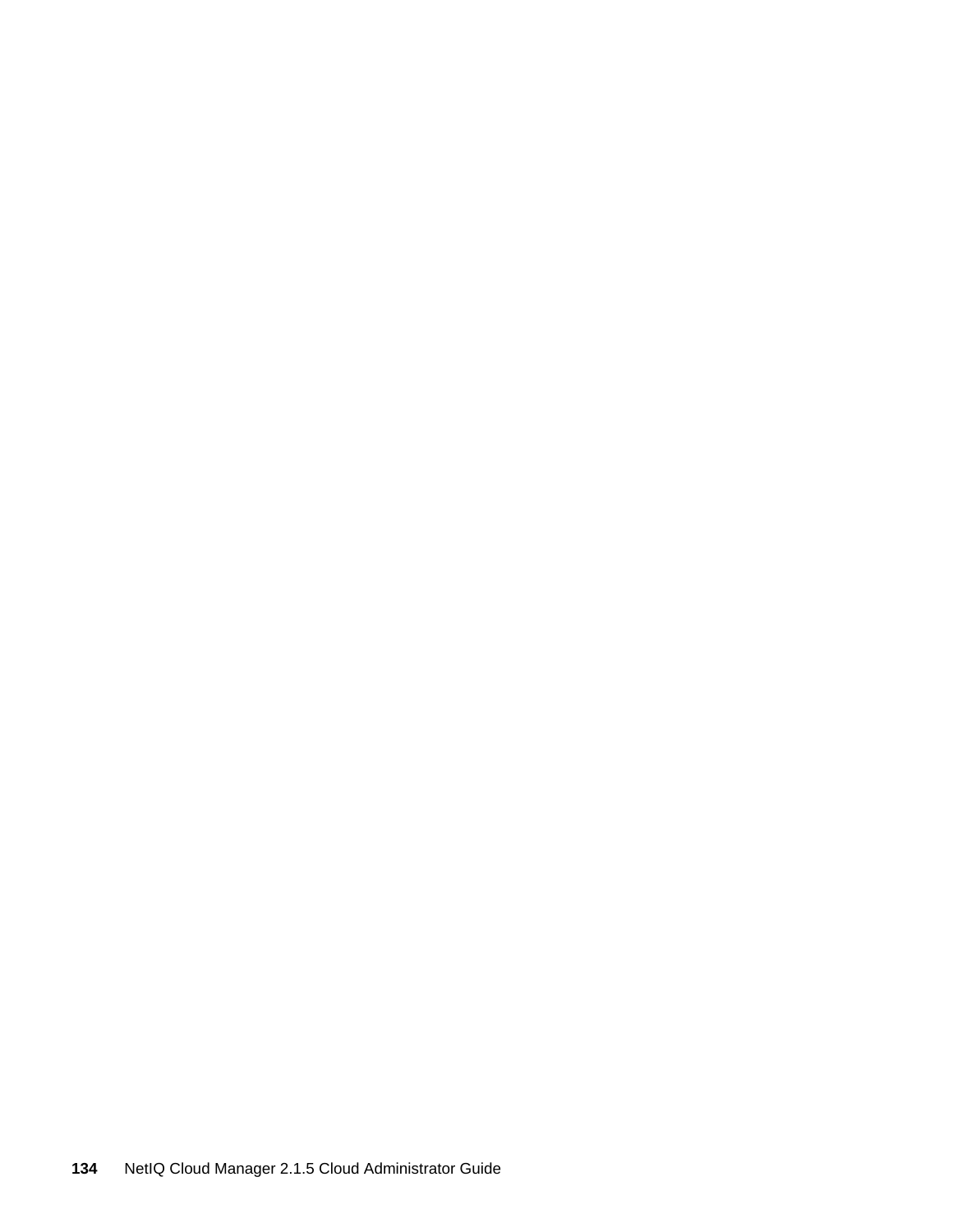# <span id="page-134-0"></span>36 <sup>36</sup>**Assigning Workload Templates to Organizations and Business Groups**

The workload template catalog is not directly available to organizations. Any workload templates you want to be available to an organization must be assigned to the organization. After a workload template is assigned to an organization, you can then make it available for use in all or some of the organization's business groups.

- [Section 36.1, "Assigning Workload Templates to an Organization," on page 135](#page-134-1)
- [Section 36.2, "Assigning Workload Templates to a Business Group," on page 135](#page-134-2)
- [Section 36.3, "Removing Workload Template Assignments from an Organization," on page 136](#page-135-0)
- [Section 36.4, "Removing Workload Template Assignments from a Business Group," on page 136](#page-135-1)

#### <span id="page-134-1"></span>**36.1 Assigning Workload Templates to an Organization**

#### **Roles that Can Perform This Task:** Cloud Administrator

- **1** On the main navigation bar, click *Organizations*.
- **2** In the *Organizations* list, select the target organization, then click *Edit*.
- **3** Click the *Workload Templates* tab.
- **4** Click *Add* to display the Add Workload Templates dialog box, select the workload templates to be added, then click *OK*.

You can Shift-click or Ctrl-click to select multiple workload templates.

**5** When you have finished adding templates, click *Save* to save the changes to the organization.

#### <span id="page-134-2"></span>**36.2 Assigning Workload Templates to a Business Group**

**Roles that Can Perform This Task:** Cloud Administrator, Organization Manager

A business group does not automatically inherit the workload templates assigned to its organization. Any of the organization's workload templates that you want to be available to the business group must be assigned to it.

- **1** On the main navigation bar, click *Organizations*, then click the *Business Groups* tab.
- **2** In the *Business Groups* list, select the target business group, then click *Edit*.
- **3** Click the *Workload Templates* tab.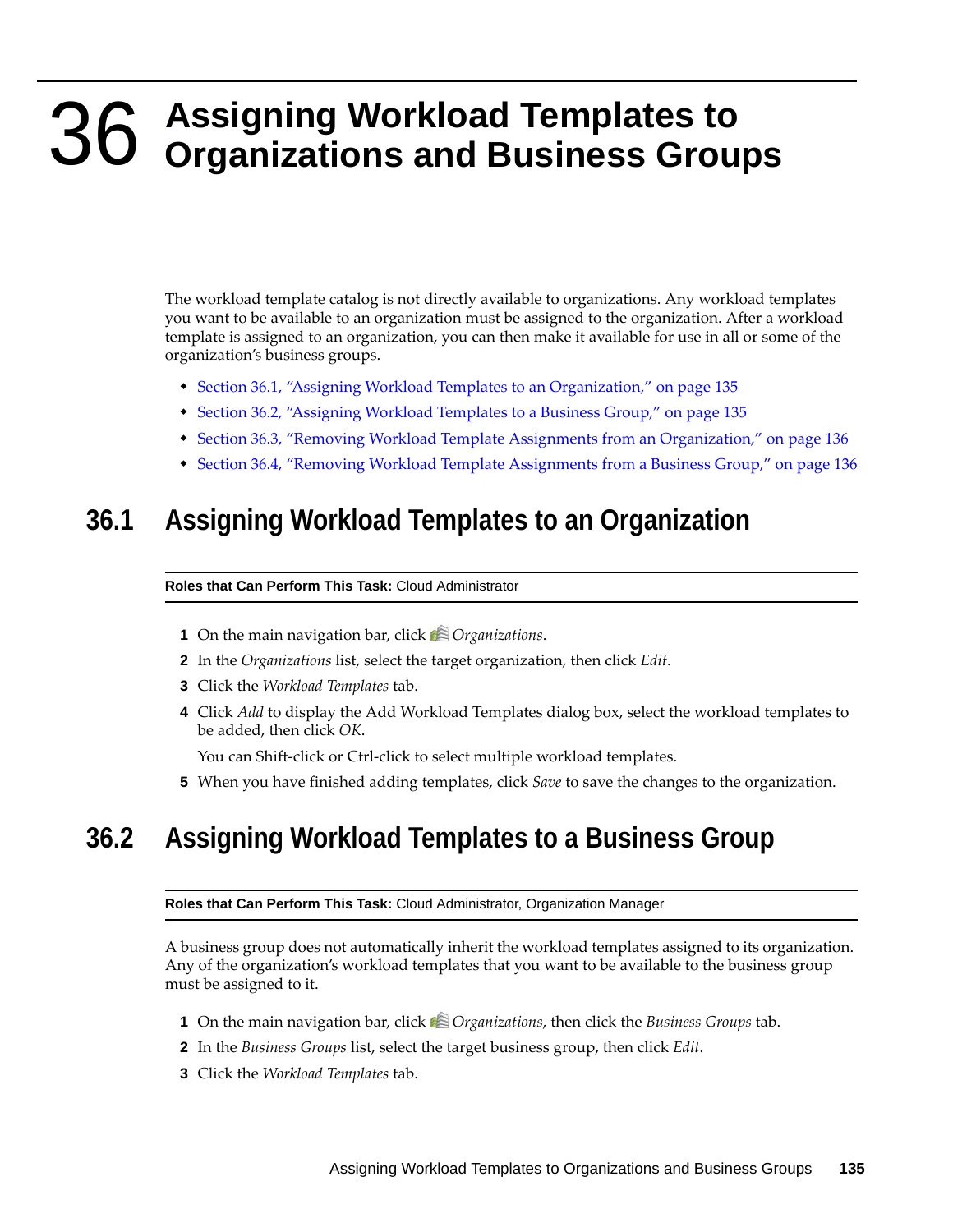**4** Click *Add* to display the Add Workload Templates dialog box, select the workload templates to be added, then click *OK*.

You can Shift-click or Ctrl-click to select multiple workload templates.

**5** When you have finished adding templates, click *Save* to save the changes to the business group.

#### <span id="page-135-0"></span>**36.3 Removing Workload Template Assignments from an Organization**

#### **Roles that Can Perform This Task:** Cloud Administrator

You can remove a workload template from an organization unless it is currently being used to build a workload for one of the organization's business groups. As soon as the workload is built and deployed, you can remove the workload template.

Removing a workload template assignment from an organization also removes any assignments from its business groups.

- **1** On the main navigation bar, click *Organizations*.
- **2** In the *Organizations* list, select the organization from which you want to remove the workload template assignment, then click *Edit*.
- **3** Click the *Workload Templates* tab.
- **4** Select the workload template to be removed, click *Remove*, then click *Yes* to confirm the template removal.

You can Shift-click or Ctrl-click to select multiple workload templates.

**5** When you have finished removing templates, click *Save* to save the changes to the organization.

#### <span id="page-135-1"></span>**36.4 Removing Workload Template Assignments from a Business Group**

**Roles that Can Perform This Task:** Cloud Administrator, Organization Manager

You can remove a workload template from a business group unless it is currently being used to build a workload for the business group. As soon as the workload is built and deployed, you can remove the workload template.

- **1** On the main navigation bar, click *Organizations*.
- **2** Click the *Business Groups* tab, select the business group from which you want to remove the workload template assignment, then click *Edit*.
- **3** Click the *Workload Templates* tab.
- **4** Select the workload template to be removed, click *Remove*, then click *Yes* to confirm the template removal.

You can Shift-click or Ctrl-click to select multiple workload templates.

**5** When you have finished removing templates, click *Save* to save the changes to the business group.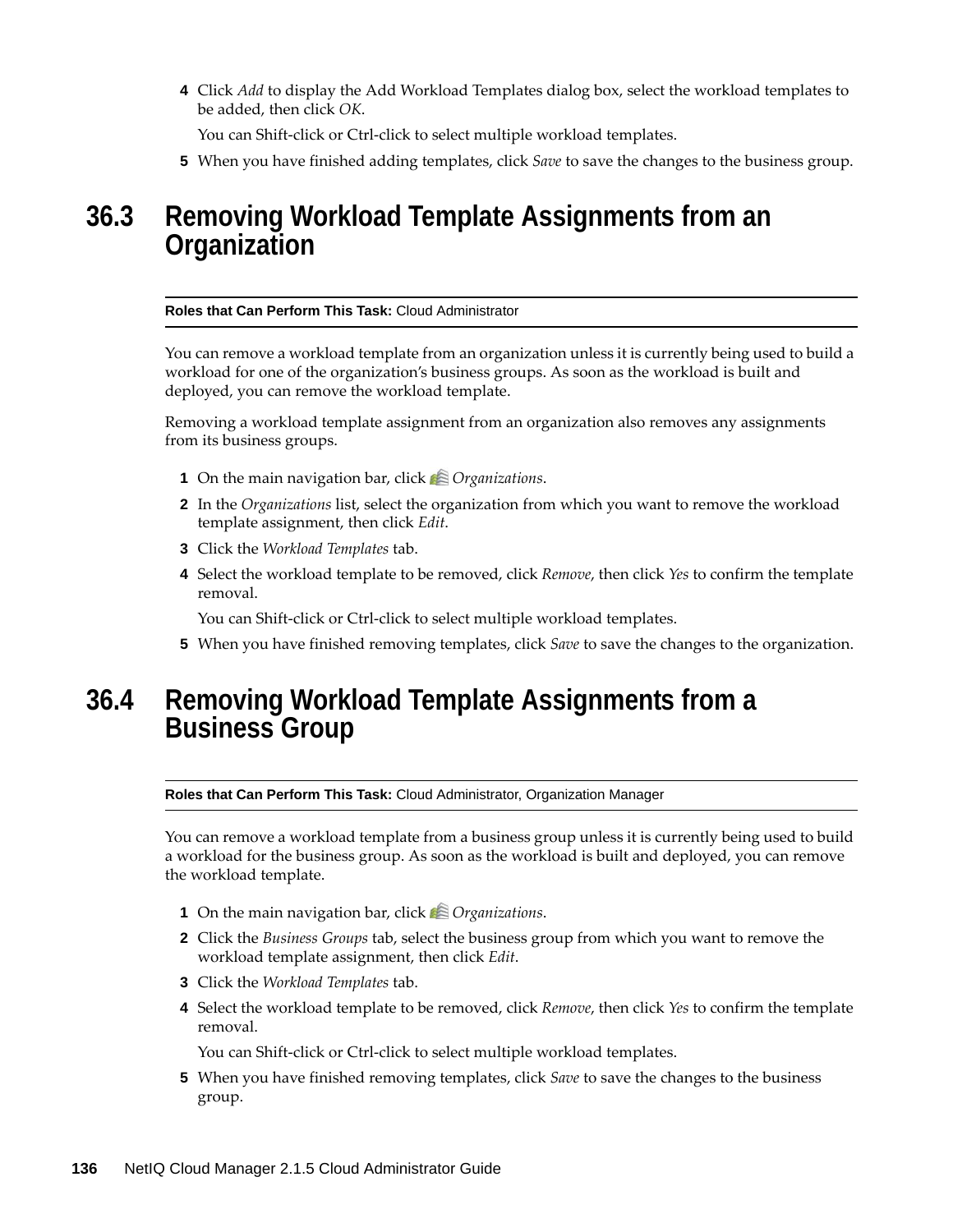# <span id="page-136-0"></span>37 <sup>37</sup>**Managing Organization Users, User Groups, and Roles**

**Roles that Can Perform This Task:** Cloud Administrator, Organization Manager

You can add users and user groups to an organization and then assign roles to the users and groups so that they can perform specific functions within the organization.

Users, user groups, and roles are covered in [Part III, "User Management," on page 61.](#page-60-0)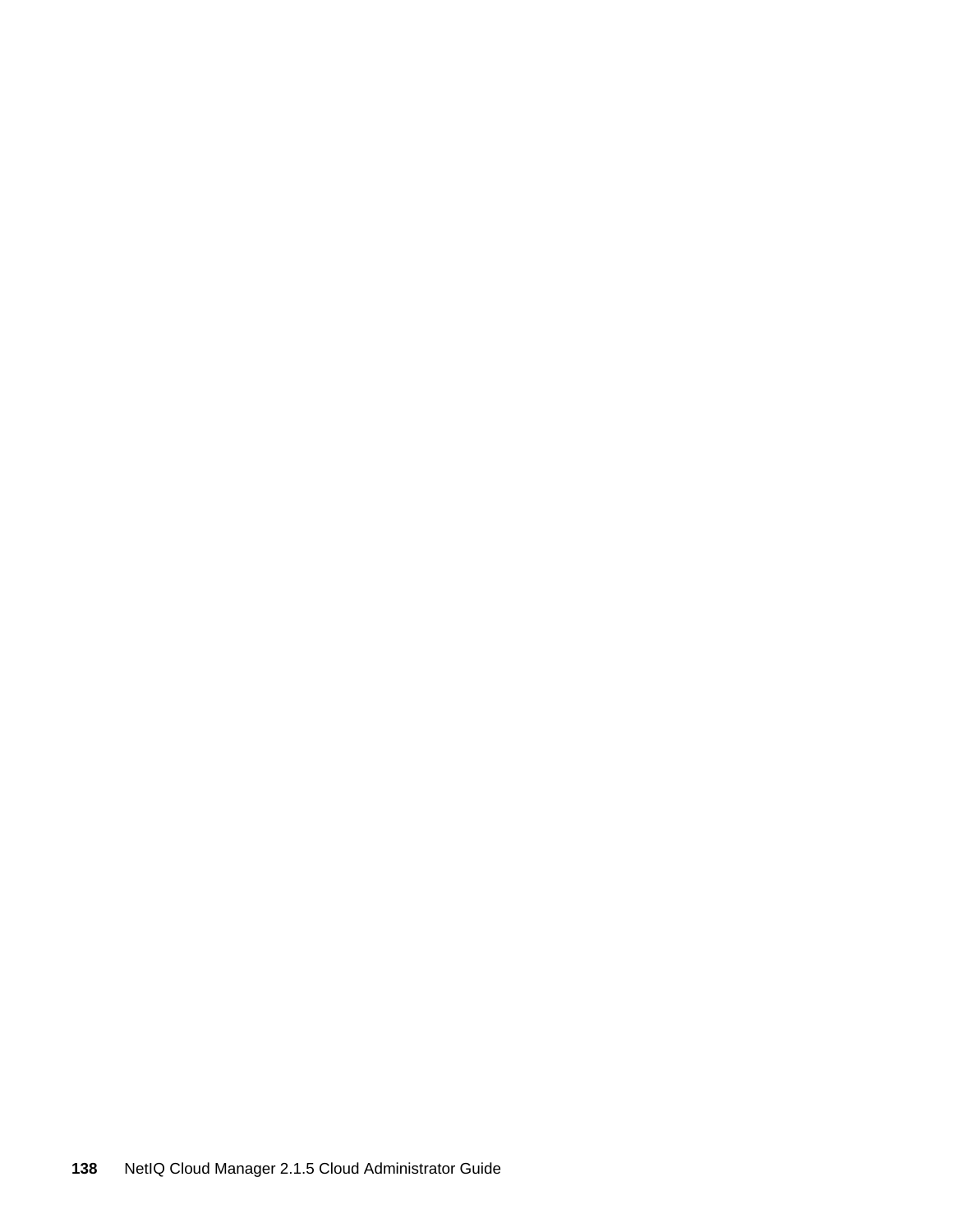# VI **Resource Management**

The following sections provide information to help you manage the resources in your Cloud environment:

- [Chapter 38, "Resource Group Concepts," on page 141](#page-140-0)
- [Chapter 39, "Creating, Modifying, and Deleting Resource Groups," on page 143](#page-142-1)
- [Chapter 40, "Creating, Modifying, and Deleting Service Levels," on page 147](#page-146-0)
- [Chapter 41, "Assigning Service Levels to Resource Groups," on page 153](#page-152-0)
- [Chapter 42, "Assigning Resource Groups to Organizations and Business Groups," on page 155](#page-154-1)
- [Chapter 43, "Monitoring Resource Capacity," on page 159](#page-158-0)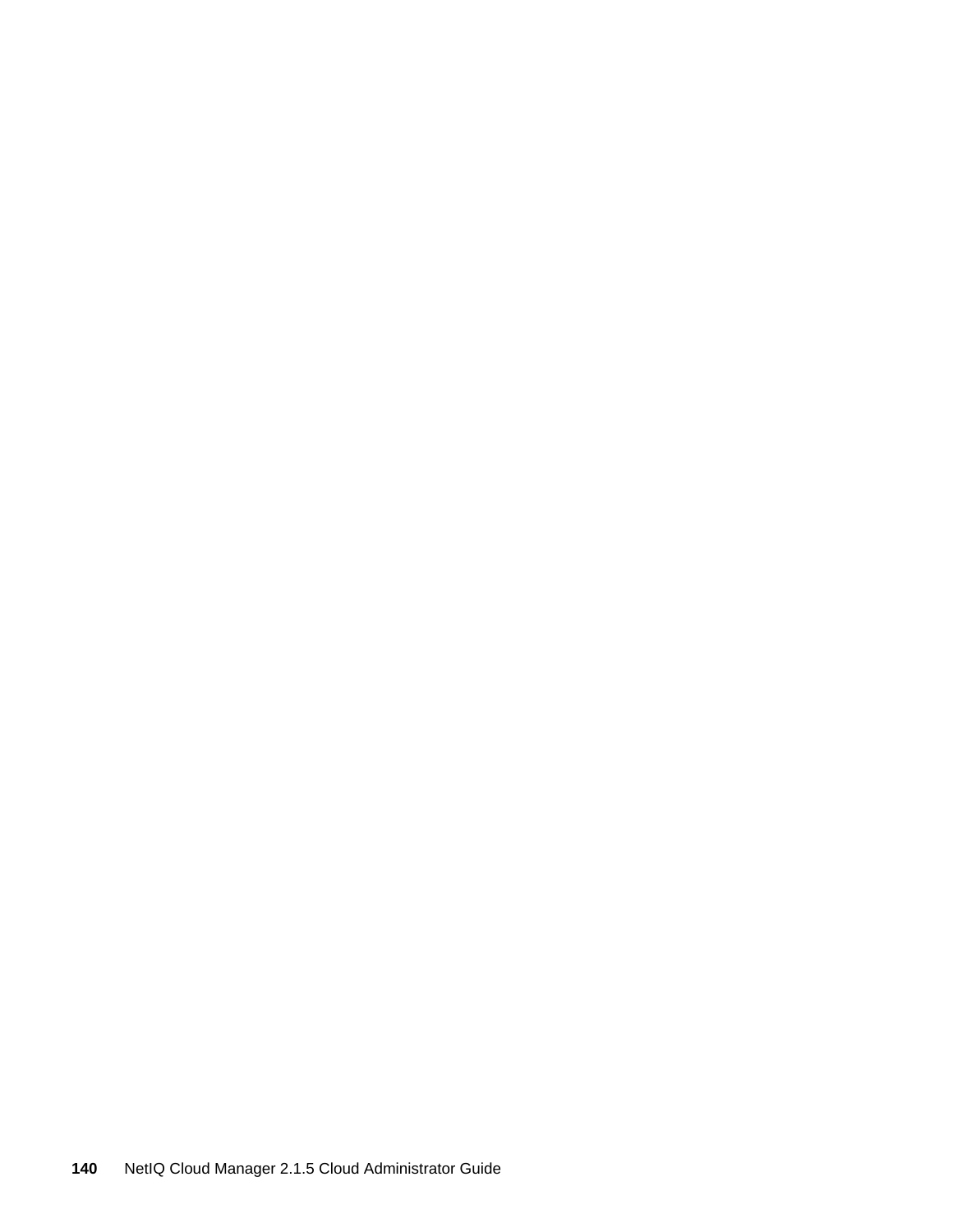# <span id="page-140-0"></span>38 <sup>38</sup>**Resource Group Concepts**

A resource group defines a set of VM hosts that an organization can use for its business services. In addition to the VM hosts, the resource group includes one or more service levels that define the cost of the host resources (vCPUs, memory, storage, and networks) and the service objectives (availability, support response time, and so forth).

- [Section 38.1, "VM Host Recommendations," on page 141](#page-140-1)
- [Section 38.2, "Shared and Dedicated Resource Groups," on page 141](#page-140-2)
- [Section 38.3, "Service Levels," on page 141](#page-140-3)
- [Section 38.4, "Examples," on page 142](#page-141-0)

## <span id="page-140-1"></span>**38.1 VM Host Recommendations**

All VM hosts that you include in a resource group should be identical in terms of hypervisor technology, operating system version, network configuration, storage repository configuration, and hardware capabilities. This ensures a consistent environment for business services regardless of the host. It also ensures that the resource group's service levels apply to all hosts.

## <span id="page-140-2"></span>**38.2 Shared and Dedicated Resource Groups**

A resource group can be shared among multiple organizations, which means that each organization's business services utilize the same resources, or a resource group can be assigned to only one organization, in which case only that organization's business services consume the resources.

## <span id="page-140-3"></span>**38.3 Service Levels**

A resource group identifies a collection of VM hosts to which workloads can be deployed. However, a resource group does not includes any costs associated with running workloads on the hosts. A resource group also does not include any service objectives for the workloads (such as host availability or support response time). The resource costs and service objectives are applied to resource groups through the use of service levels.

A service level defines the monthly cost for each type of host resource (vCPUs, memory, storage, and networks). For example, you might set the cost of one vCPU at \$25 per month. If a workload requires two vCPUs, \$50 is added to the monthly cost of the workload.

A service level can also include service objectives. Objectives typically define measurable behaviors such as host availability (uptime) or support response time and have a cost associated with them. Any service objective costs are added to the monthly cost of a workload that is deployed in the resource group.

A service level can be assigned to multiple resource groups. For example, two identical resource groups might require the same service level.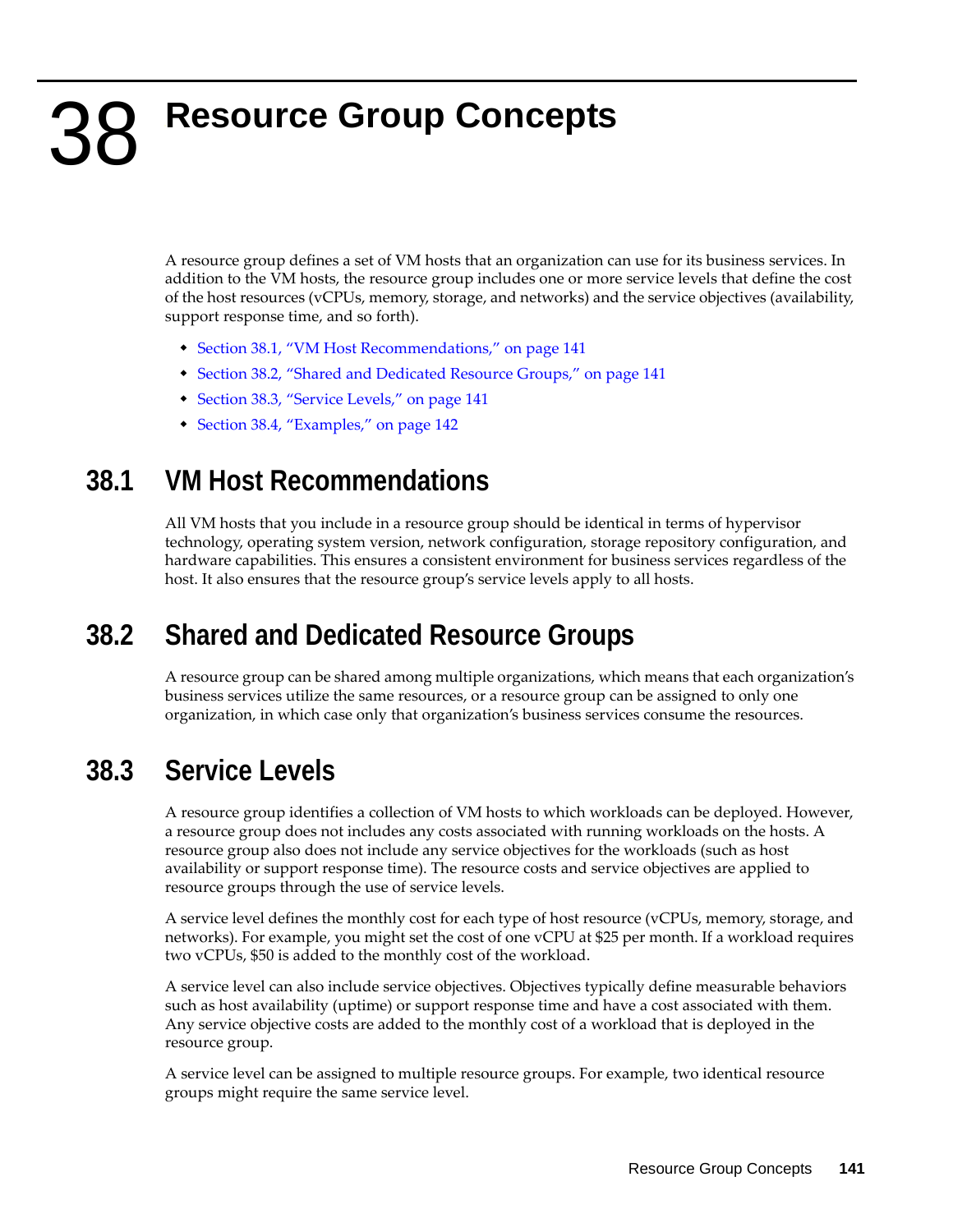Multiple service levels can also be assigned to a single resource group. For example, two service levels might have the same host resource costs but different service support levels - the first with 24x7x365 support and the second with 12x5x365 support. The user, when requesting a business service, could select the service level with the desired support level.

## <span id="page-141-0"></span>**38.4 Examples**

As an example, you might create a Business Critical resource group that consists of high-performance hosts intended for mission critical applications and services. You assign the resource group a Platinum service level with costs that reflect the more expensive hardware and service contract. Any business service that is provisioned to the resource group's hosts automatically inherits the resource and service costs.

Or, you might create a Lab resource group that consists of standard-performance hosts intended for software testing. You assign the resource group a Bronze service level with costs that reflect the less expensive hardware and service contract.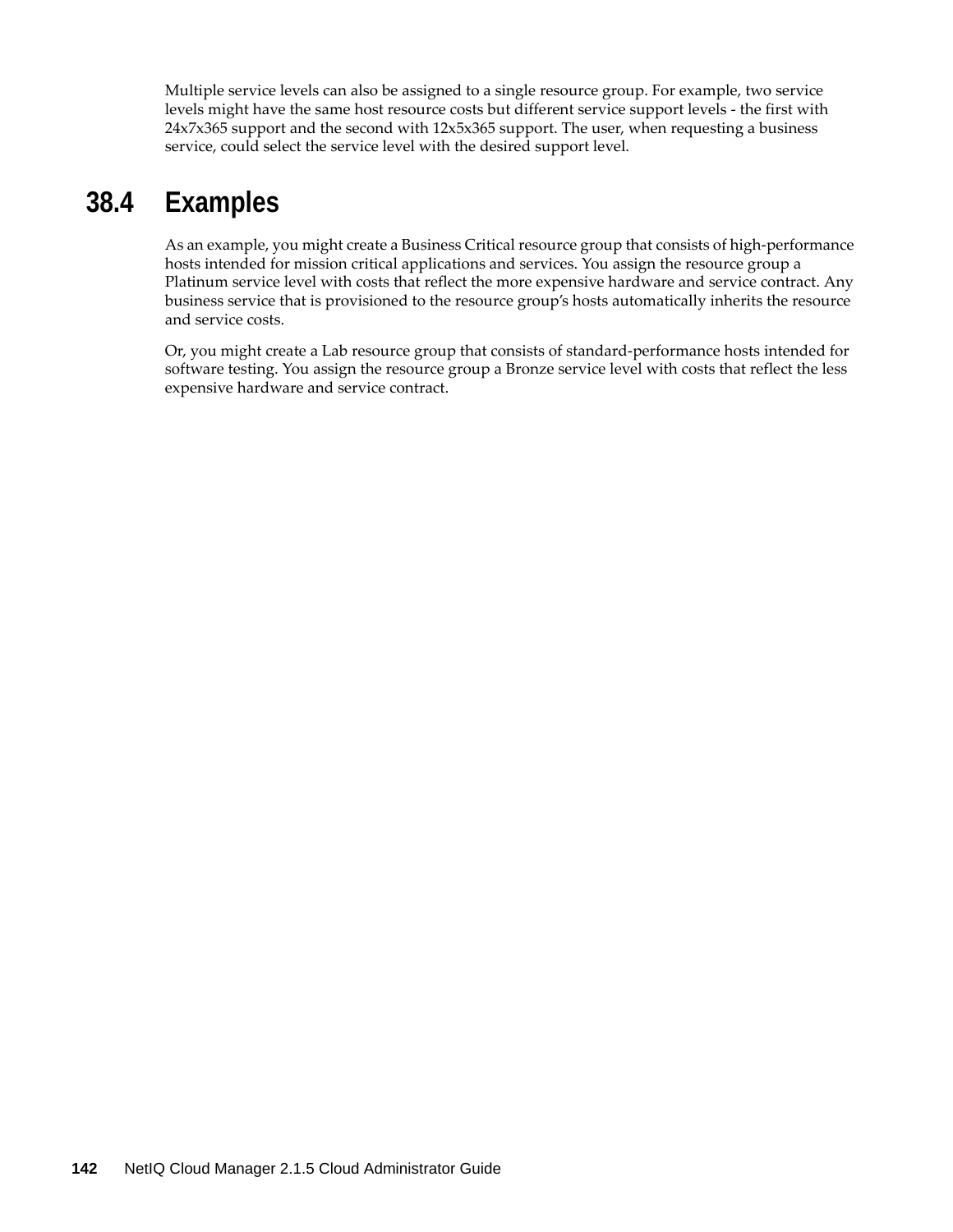# <span id="page-142-1"></span>39 <sup>39</sup>**Creating, Modifying, and Deleting Resource Groups**

<span id="page-142-0"></span>A resource group defines a set of VM hosts that an organization can use for its business services. In addition to the VM hosts, the resource group includes one or more service levels that define the cost of the host resources (vCPUs, memory, storage, and networks) and the service objectives (availability, support response time, and so forth).

- [Section 39.1, "Creating Resource Groups," on page 143](#page-142-2)
- [Section 39.2, "Modifying Resource Groups," on page 144](#page-143-1)
- [Section 39.3, "Deleting Resource Groups," on page 145](#page-144-0)

#### <span id="page-142-2"></span>**39.1 Creating Resource Groups**

**Roles that Can Perform This Task:** Cloud Administrator, Zone Administrator (create resource groups and add hosts only; cannot add service levels or assign resource groups to organizations)

- **1** On the main navigation bar, click *Resources.*
- **2** Click the *Resource Groups* tab, then click *Create*.
- **3** If you are the Zone Administrator for multiple zones, the Select Zone dialog box is displayed. Select the zone that contains the resources you are grouping, then click *OK* to display the Create Resource Group dialog box.
- **4** In the *General* fields, provide the following information for the resource group:

**Name:** Specify a unique name for the group. You can use letters, numbers, and the following special characters: space, hyphen, underscore, apostrophe, percent, ampersand, and period. The maximum length is 110 characters.

**Zone:** Displays the zone whose hosts you can add to the group. You cannot change this setting.

**Hypervisor:** Select the hypervisor technology for the group's hosts. You can add only those hosts that meet the hypervisor criteria.

**Workload Repository:** The *Default* setting causes a provisioned workload to be stored in the same repository as the VM template used to create it. If you want workloads provisioned to this resource group to be stored in a different shared repository, you must add hosts to the group (see [Step 5](#page-143-0)), then come back and select the shared repository for the workloads. The *Workload Repository* list is populated only after you add hosts to the resource group.

**Group Type:** This applies only if VMware vSphere is the selected hypervisor. Select *Host* if you want the resource group to use hosts and host clusters. Select *Resource Pool* if you want the resource group to use a resource pool.

**Resource Pool:** If you specified *Resource Pool* as the group type, select the resource pool to include in the group.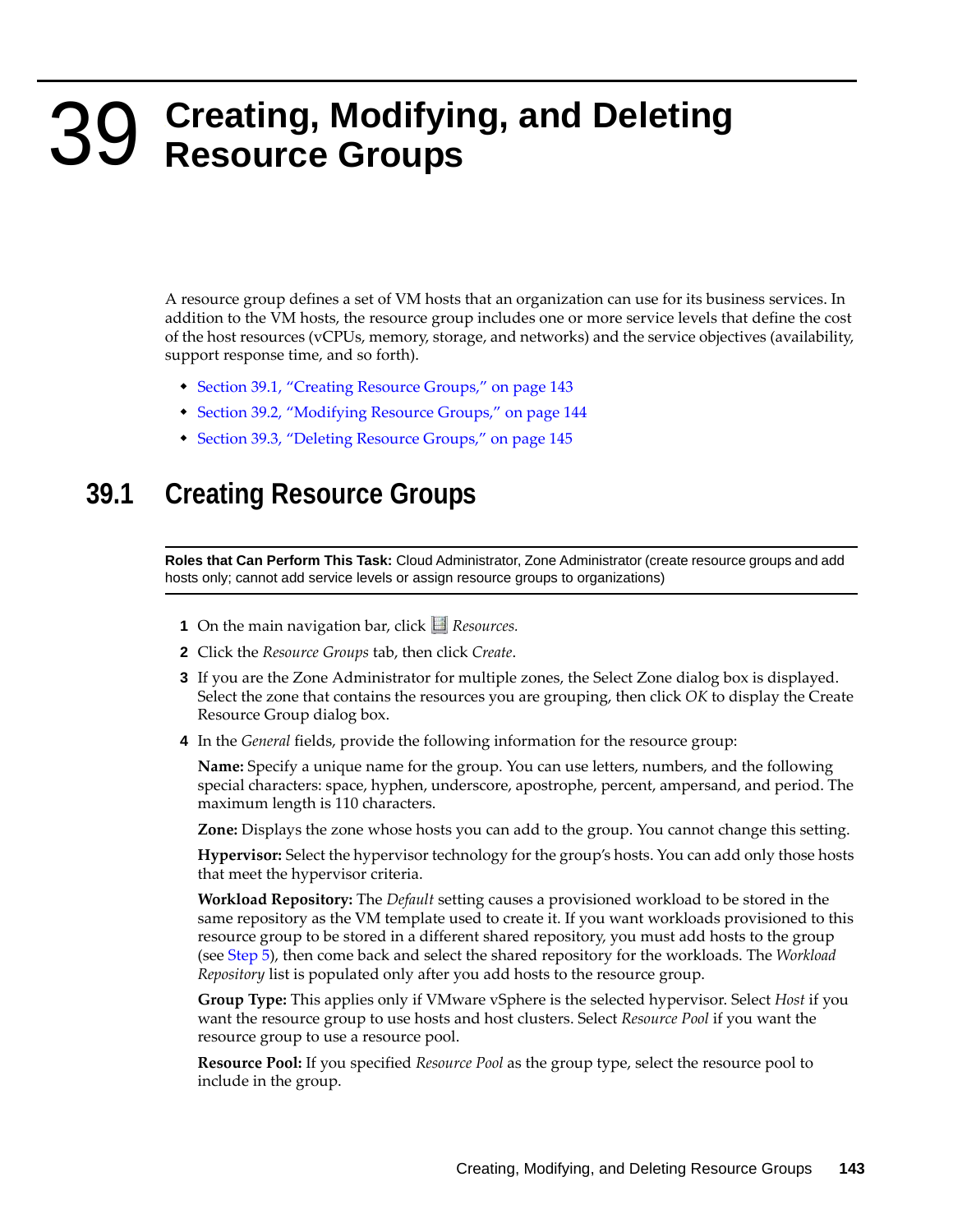**Description:** Provide any additional information for the resource group.

- <span id="page-143-0"></span>**5** If the group type is *Host*, add hosts to the group:
	- **5a** Under *Associations*, click the *Hosts* tab.
	- **5b** Click *Add* to display the Add Hosts dialog box.

The list displays all available hosts and host clusters in the zone that meet the selected hypervisor criteria. Hosts that are already assigned to another resource group are not displayed.

**5c** Select the hosts.

You can Shift-click and Ctrl-click to select multiple hosts.

- **5d** Click *OK* to add the selected hosts to the *Hosts* list.
- **6** Add service levels to the group:
	- **6a** Under *Associations*, click the *Service Level* tab.
	- **6b** Click *Add* to display the Add Service Levels dialog box.
	- **6c** Select the service levels.

You can Shift-click and Ctrl-click to select multiple service levels.

- **6d** Click *OK* to add the selected service levels to the *Service Levels* list.
- **7** Ignore the *Networks* tab.

The *Networks* tab shows the networks associated with the hosts you added to the group. The list is view-only so you can't make any changes. However, the list is not generated until you save the resource group. If you want to see the networks at this time, click *Save*, double-click the resource group to open it again, then click the *Networks* tab.

- **8** Specify the organizations that can use the resource group:
	- **8a** Under *Associations*, click the *Organizations* tab.
	- **8b** Click *Add* to display the Add Organizations dialog box.
	- **8c** Select the organizations to which you want to assign the resource group.

You can Shift-click and Ctrl-click to select multiple hosts.

**8d** Click *OK* to add the selected organizations to the *Organizations* list.

**IMPORTANT:** The resource group is added to the organization, but its networks are not made available to the organization. To make the networks available, edit the organization and add the resource group's networks to the *Networks* list.

**9** Click *Save*.

#### <span id="page-143-1"></span>**39.2 Modifying Resource Groups**

**Roles that Can Perform This Task:** Cloud Administrator, Zone Administrator (add and remove hosts only)

You can modify a resource group to add or remove hosts, to add or remove service levels, and to change the organization assignments.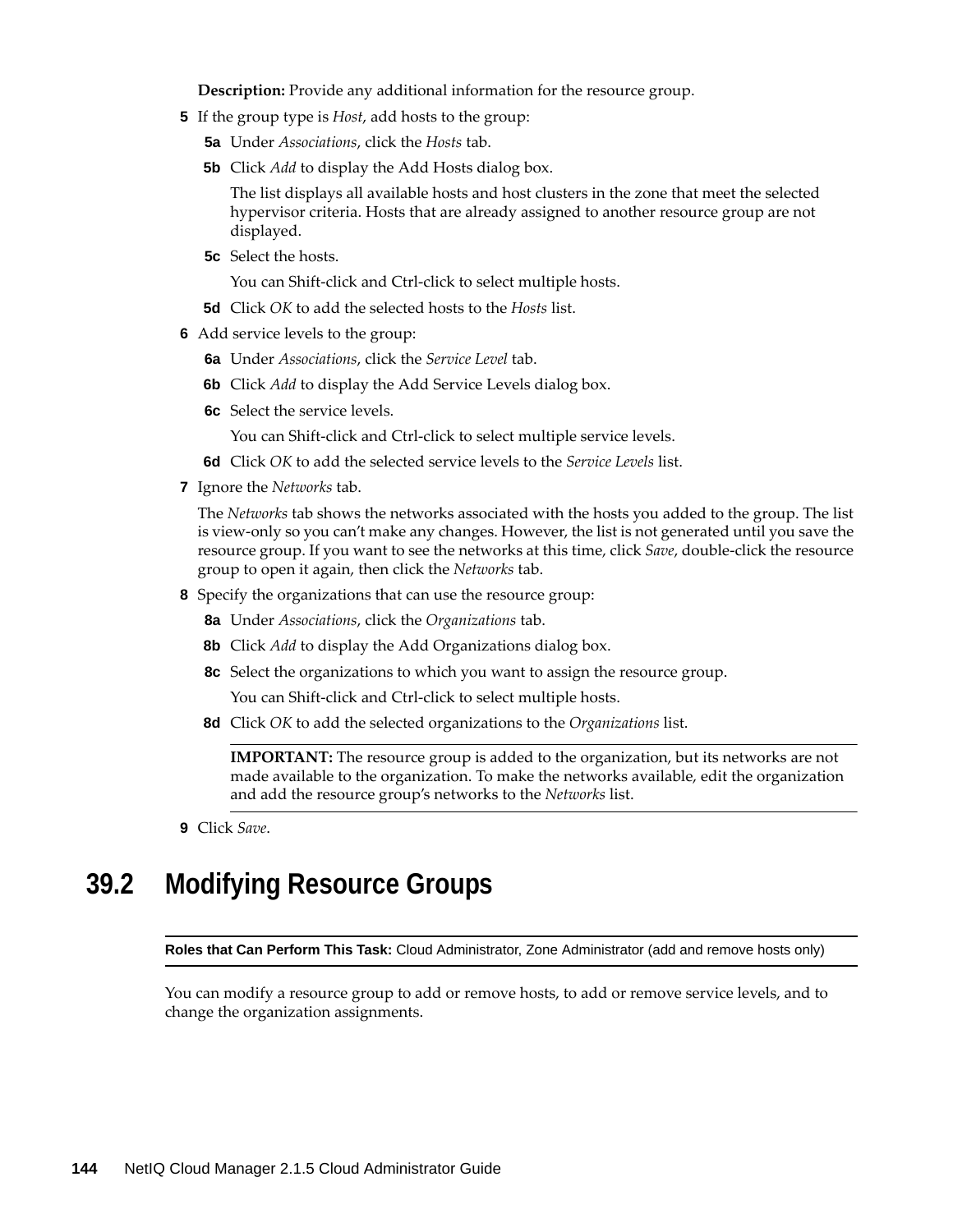Be aware of the following when you remove hosts and service levels from a resource group and a resource group from an organization:

- You can remove a host at any time. Any business service workloads running on the host continue to run until they are cycled (stopped, then started) in the Cloud Manager console. At that point, they are moved to another host in the resource group.
- You cannot remove a service level if it is associated with a business service that is deployed to the resource group.
- You cannot remove a resource group assignment from an organization if the organization has business services deployed to the resource group. In addition, removing a resource group assignment from an organization also removes any assignments from its business groups.

To modify a resource group:

- **1** On the main navigation bar, click **R**esources.
- **2** Click the *Resource Groups* tab, select the resource group you want to modify, then click *Edit*.
- **3** Make the desired changes to the resource group, then click *OK* to save the changes.

For a description of the resource group settings, see ["Creating, Modifying, and Deleting](#page-142-0)  [Resource Groups" on page 143](#page-142-0) or click the  $\bullet$  icon in the Edit Resource Group dialog box.

### **39.3 Deleting Resource Groups**

**Roles that Can Perform This Task:** Cloud Administrator, Zone Administrator

You can delete a resource group only if the resource group is not hosting any deployed business services.

- **1** On the main navigation bar, click *Resources.*
- **2** On the *Resource Groups* tab, select the resource group to delete, then click *Delete*.

If the *Delete* action is not available, the resource group is hosting deployed business services and cannot be deleted.

**3** Click *Yes* to confirm the deletion.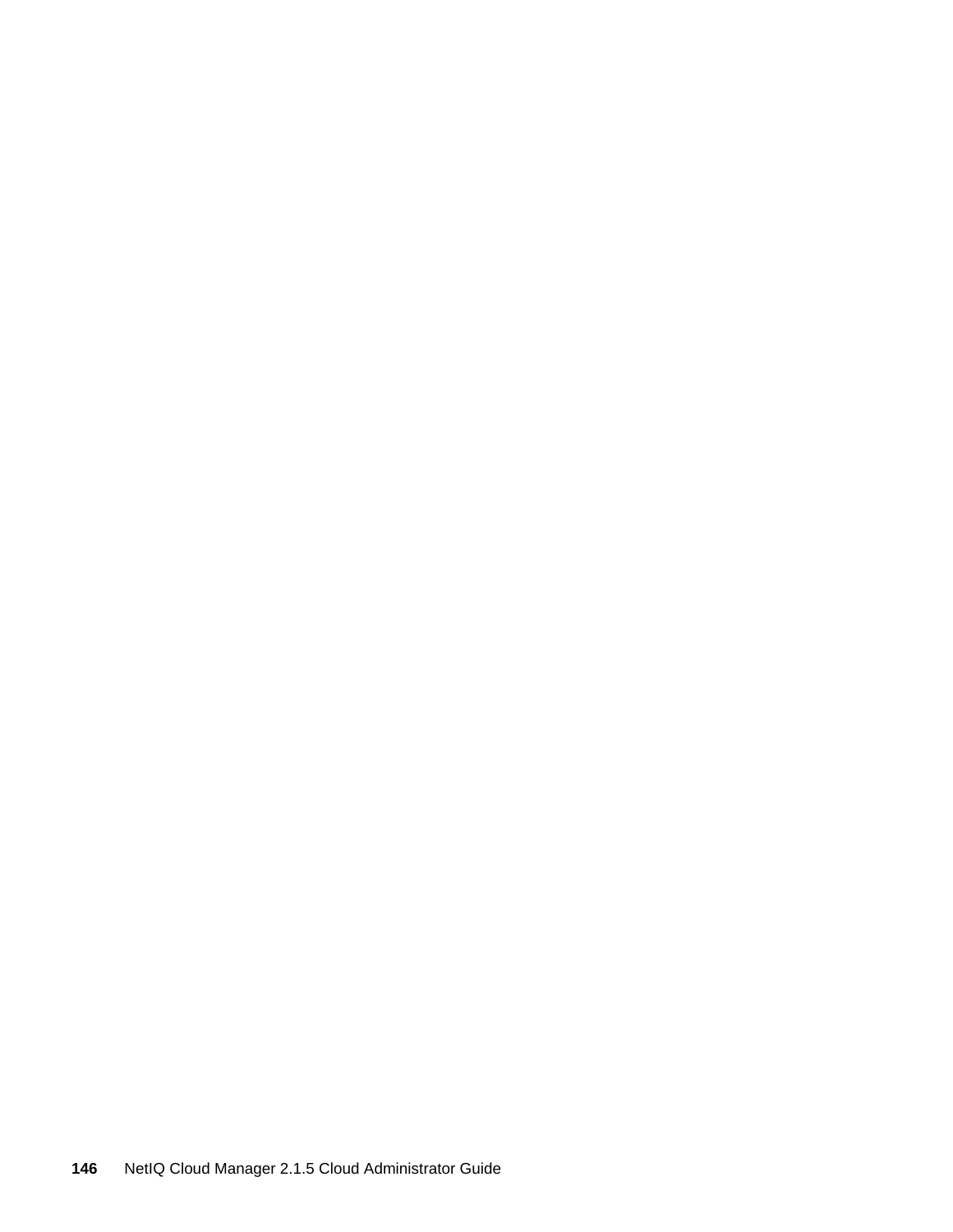# 40 <sup>40</sup>**Creating, Modifying, and Deleting Service Levels**

A service level defines the monthly cost for each type of host resource (vCPUs, memory, storage, and networks). For example, you might set the cost of one vCPU at \$25 per month. If a workload requires two vCPUs, \$50 is added to the monthly cost of the workload.

A service level can also include service objectives. Objectives typically define measurable behaviors such as host availability (uptime) or support response time and have a cost associated with them. Any service objective costs are added to the monthly cost of a workload that is deployed in the resource group.

The following sections provide instructions for managing service levels and service level objectives:

- [Section 40.1, "Creating Service Levels," on page 147](#page-146-0)
- [Section 40.2, "Modifying Service Levels," on page 148](#page-147-0)
- [Section 40.3, "Deleting Service Levels," on page 149](#page-148-0)
- [Section 40.4, "Creating Service Level Objectives," on page 149](#page-148-1)
- [Section 40.5, "Modifying Service Level Objectives," on page 150](#page-149-0)
- [Section 40.6, "Deleting Service Level Objectives," on page 151](#page-150-0)

# <span id="page-146-0"></span>**40.1 Creating Service Levels**

#### **Roles that Can Perform This Task:** Cloud Administrator

- **1** On the main navigation bar, click **Resources**.
- **2** Click the *Service Levels* tab, then click *Create*.
- **3** In the *General* section, provide the following details for the service level:

**Name:** Specify a unique name for the service level. This name is displayed in business service workloads.

You can use letters, numbers, and the following special characters: space, hyphen, underscore, apostrophe, percent, ampersand, and period. The maximum length is 110 characters.

**Creation Date:** Displays the current date.

**Description:** Provide any additional information for the service level.

**4** In the *Monthly Resource Costs* fields, define the cost (per month) to use the host resources:

**vCPU:** Specify the cost per virtual CPU.

**Memory:** Specify the cost per megabyte (MB) of memory.

**Disk:** Specify the cost per gigabyte (GB) of disk space.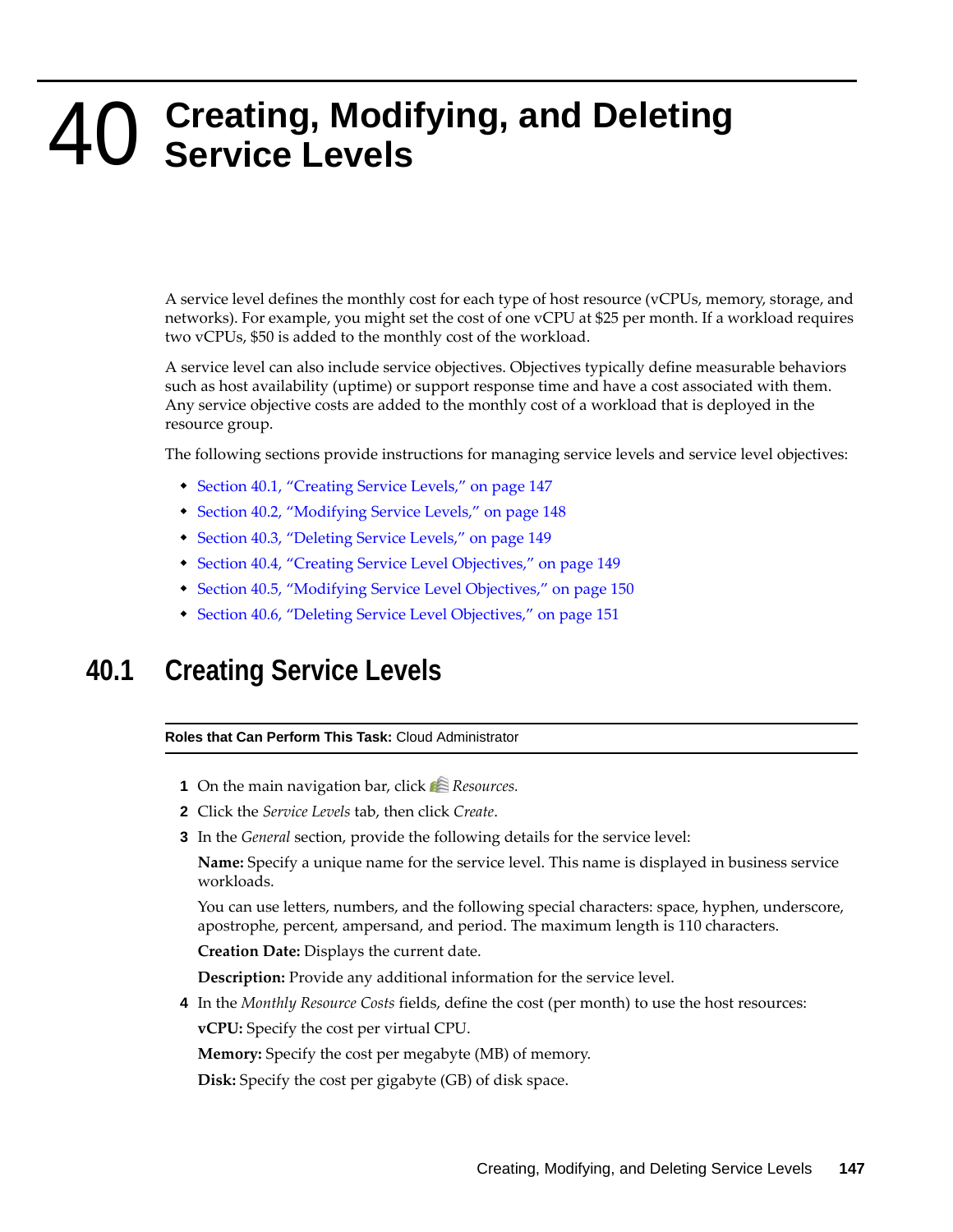**Network:** Specify the cost per network interface card.

- **5** (Optional) Add objectives to the service level.
	- **5a** Under *Associations*, click the *Service Level Objectives* tab.
	- **5b** Click *Add* to display the Add Service Level Objectives dialog box.
	- **5c** Select the objectives to add.

You can Shift-click and Ctrl-click to select multiple objectives.

If you have not yet created the objectives you want, see ["Creating Service Level Objectives"](#page-148-1)  [on page 149](#page-148-1)

- **5d** Click *OK* to add the selected objectives to the *Service Level Objectives* list.
- **6** Assign the service level to the appropriate resource groups:
	- **6a** Under *Associations*, click the *Resource Groups* tab.
	- **6b** Click *Add* to display the Add Resource Groups dialog box.
	- **6c** Select the groups to add.

You can Shift-click and Ctrl-click to select multiple groups.

- **6d** Click *OK*.
- **7** Click *Save*.

## <span id="page-147-0"></span>**40.2 Modifying Service Levels**

#### **Roles that Can Perform This Task:** Cloud Administrator

You can modify a service level to change the resource costs and objectives. Changing a service level can impact the cost of business services currently using the service level.

- **1** On the main navigation bar, click *Resources*, then click the *Service Levels* tab.
- **2** Select the service level you want to modify, then click *Edit.*
- **3** In the *General* section, modify the details for the service level:

**Name:** Specify a unique name for the service level. This name is displayed in business service workloads.

You can use letters, numbers, and the following special characters: space, hyphen, underscore, apostrophe, percent, ampersand, and period. The maximum length is 110 characters.

**Creation Date:** Displays the current date.

**Description:** Provide any additional information for the service level.

**4** In the *Monthly Resource Costs* fields, define the cost (per month) to use the host resources: **vCPU:** Specify the cost per virtual CPU.

**Memory:** Specify the cost per megabyte (MB) of memory.

**Disk:** Specify the cost per gigabyte (GB) of disk space.

**Network:** Specify the cost per network interface card.

- **5** Add objectives to the service level:
	- **5a** Under *Associations*, click the *Service Level Objectives* tab.
	- **5b** Click *Add* to display the Add Service Level Objectives dialog box.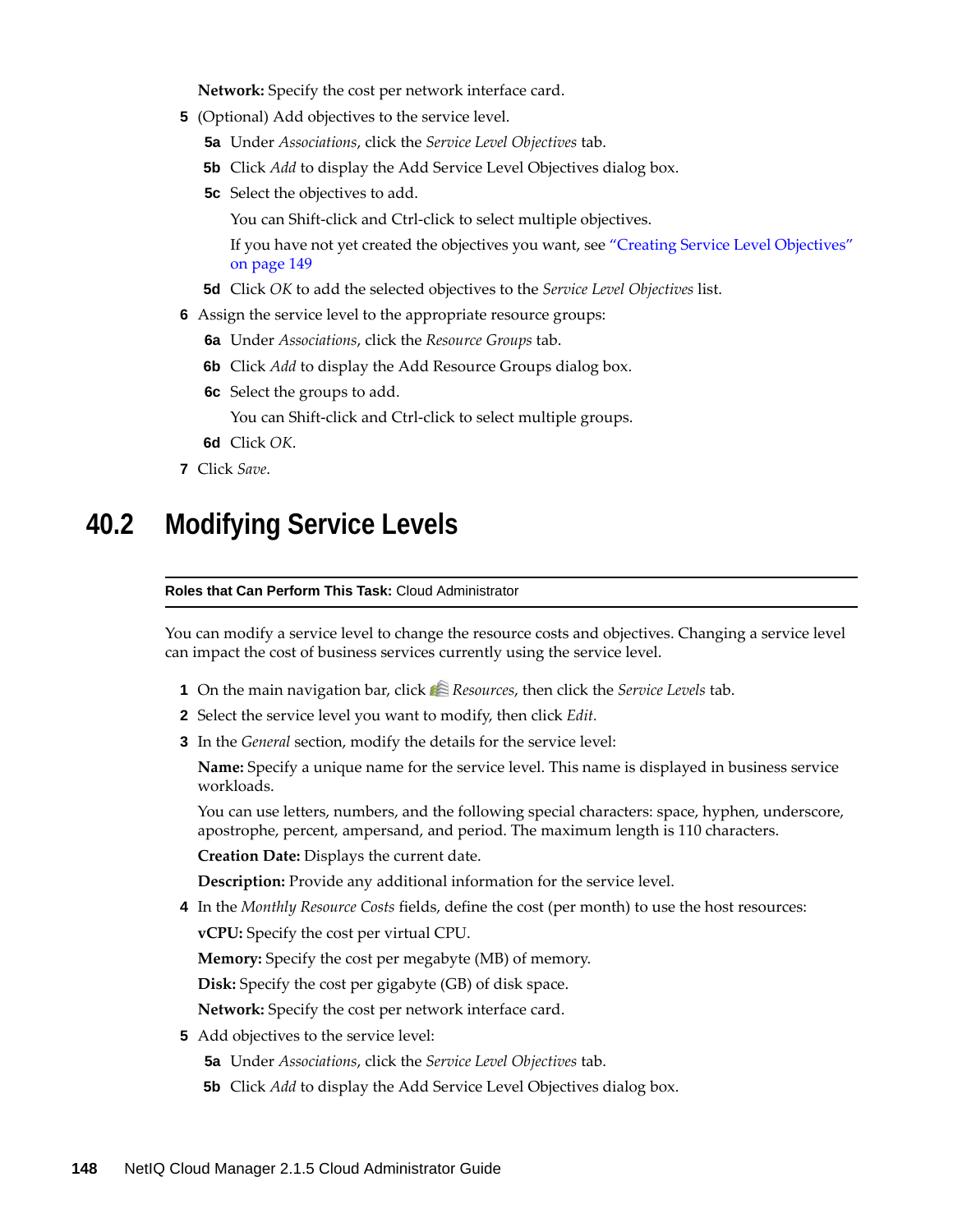**5c** Select the objectives to add.

You can Shift-click and Ctrl-click to select multiple objectives.

If you have not yet created the objectives you want, see ["Creating Service Level Objectives"](#page-148-1)  [on page 149](#page-148-1)

- **5d** Click *OK* to add the selected objectives to the *Service Level Objectives* list.
- **6** Remove objectives from the service level:
	- **6a** Under *Associations*, click the *Service Level Objectives* tab.
	- **6b** In the *Service Level Objectives* list, select the objectives you want to remove. You can Shift-click and Ctrl-click to select multiple objectives.
	- **6c** Click *Remove*.
- **7** Assign the service level to resource groups:
	- **7a** Under *Associations*, click the *Resource Groups* tab.
	- **7b** Click *Add* to display the Add Resource Groups dialog box.
	- **7c** Select the groups to add.

You can Shift-click and Ctrl-click to select multiple groups.

- **7d** Click *OK*.
- **8** Remove the service level from resource groups:
	- **8a** Under *Associations*, click the *Resource Groups* tab.
	- **8b** Select the resource groups from which to remove the service level. You can Shift-click and Ctrl-click to select multiple groups.
	- **8c** Click *Remove*.
- **9** Click *Save* to save your changes to the service level.

## <span id="page-148-0"></span>**40.3 Deleting Service Levels**

**Roles that Can Perform This Task:** Cloud Administrator

If a service level is associated with a business service, you cannot delete the service level.

- **1** On the main navigation bar, click *Resources*, then click the *Service Levels* tab.
- **2** Select the service level you want to delete, then click *Delete*.
- **3** Click *Yes* to confirm the deletion.

If the service level is associated with a workload, you receive a message informing you that the service level cannot be deleted.

## <span id="page-148-1"></span>**40.4 Creating Service Level Objectives**

**Roles that Can Perform This Task:** Cloud Administrator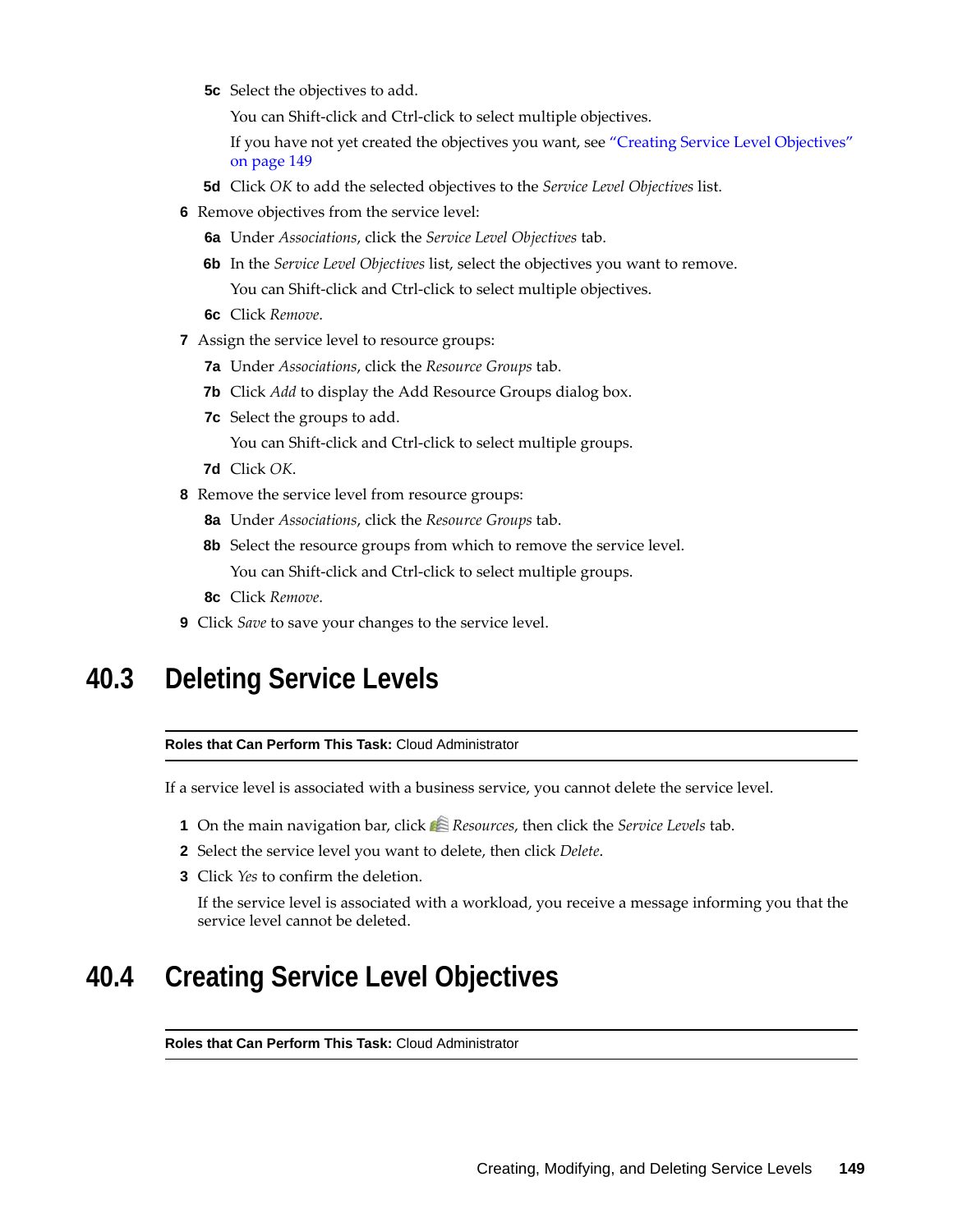Service level objectives define measurable characteristics such as availability, throughput, frequency, response time, and quality. Each of these characteristics typically has multiple objectives that identify a different level of service.

For example, you might define three availability objectives (97%, 98%, and 99%) and associate them with different service levels (Silver, Gold, and Platinum). By associating different costs with the objectives, you can establish the desired cost structure for your service levels.

- **1** On the main navigation bar, click *Resources.*
- **2** Click the *Service Levels* tab, click *Service Level Objectives*, then click *Create* to display the Create Service Level Objective dialog box.
- **3** Provide the following details:

**Name:** Specify a name for the service level objective. The name should be different than any other objective name.This name not only appears to administrators but also to business service requestors when they configure workloads with service levels that include the objective.

**Monthly Cost:** Specify the cost associated with the objective. If the objective does not have a cost, leave the field empty.

**Description:** Provide optional text to further identify the service level objective.

**Creation Date:** Displays the current date.

**Objective Type:** If this objective represents workload availability, select *Availability*. Otherwise, select *General*.

**Value:** If the objective type is *Availability*, specify the target availability as a percentage (for example, 99.9). If the objective type is *General*, specify an appropriate objective value.

**4** Click *Save*.

## <span id="page-149-0"></span>**40.5 Modifying Service Level Objectives**

**Roles that Can Perform This Task:** Cloud Administrator

- **1** On the main navigation bar, click *Resources.*
- **2** Click the *Service Levels* tab, then click *Service Level Objectives*.
- **3** Select the objective you want to modify, then click *Edit*.
- **4** Modify the following details:

**Name:** Specify a name for the service level objective. The name should be different than any other objective name.This name not only appears to administrators but also to business service requestors when they configure workloads with service levels that include the objective.

**Monthly Cost:** Specify the cost associated with the objective. If the objective does not have a cost, leave the field empty.

**Description:** Provide optional text to further identify the service level objective.

**Creation Date:** Displays the current date.

**Objective Type:** If this objective represents workload availability, select *Availability*. Otherwise, select *General*.

**Value:** If the objective type is *Availability*, specify the target availability as a percentage (for example, 99.9). If the objective type is *General*, specify an appropriate objective value.

**5** Click *Save*.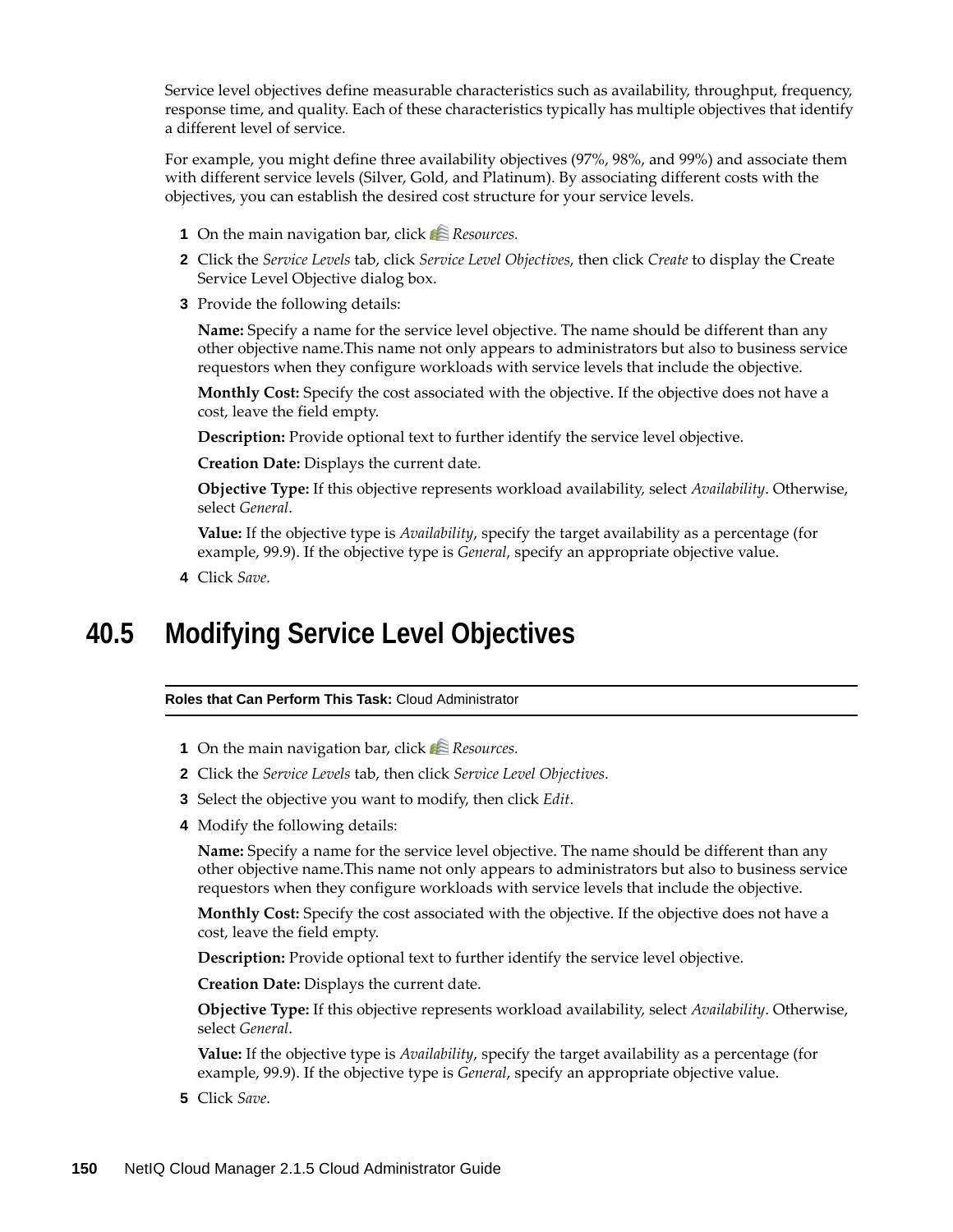# <span id="page-150-0"></span>**40.6 Deleting Service Level Objectives**

#### **Roles that Can Perform This Task:** Cloud Administrator

You cannot delete a service level objective that is associated with a service level. Remove the objective from any service levels before deleting it.

- **1** On the main navigation bar, click *Resources.*
- **2** Click the *Service Levels* tab, then click *Service Level Objectives*.
- **3** Select the service level you want to delete, then click *Delete*.
- **4** Click *Yes* to confirm the deletion.

If the objective is associated with a service level, you receive a message informing you of the association.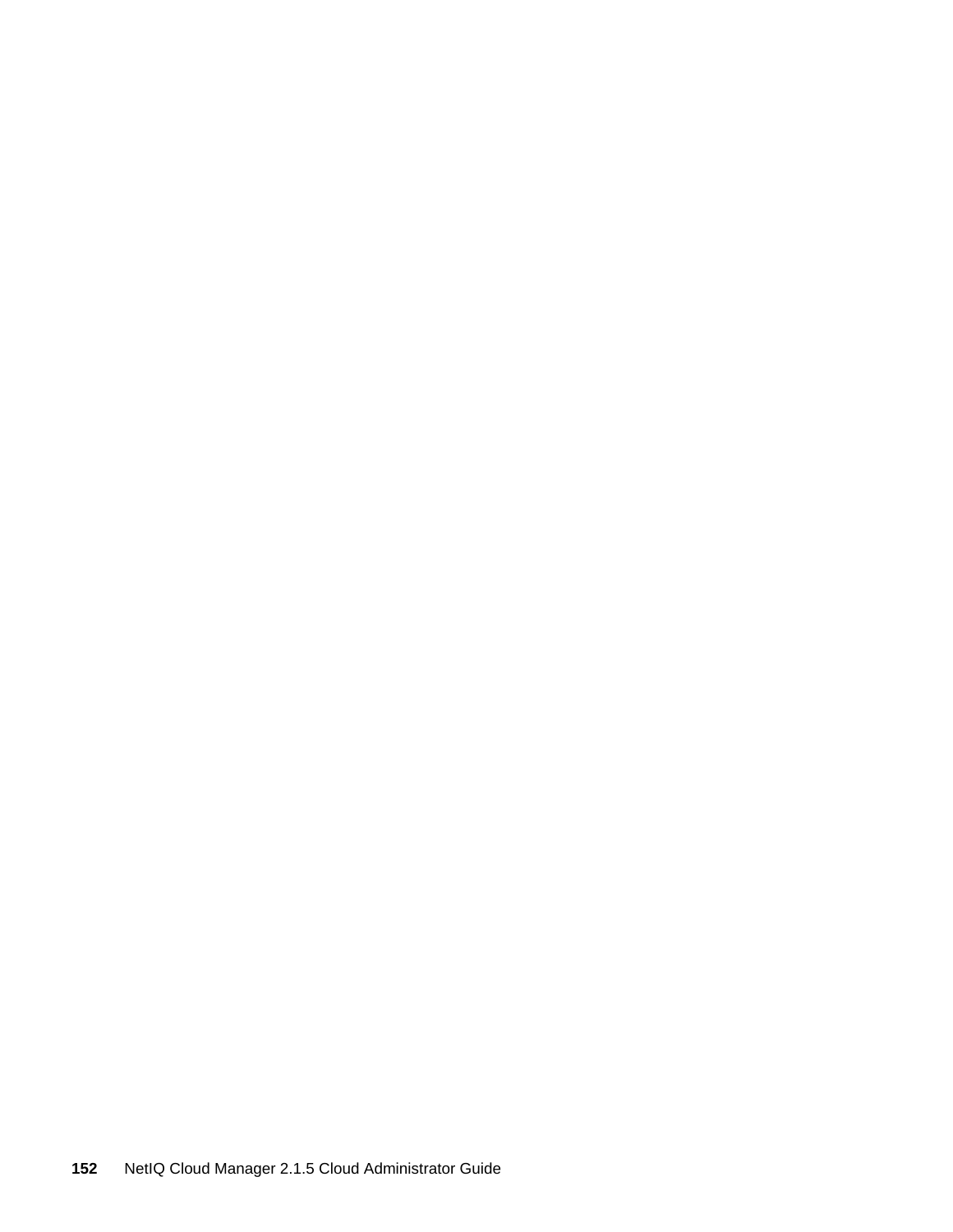### 41 <sup>41</sup>**Assigning Service Levels to Resource Groups**

A resource group identifies a collection of VM hosts to which workloads can be deployed. However, a resource group does not includes any costs associated with running workloads on the hosts. A resource group also does not include any service objectives for the workloads (such as host availability or support response time). The resource costs and service objectives are applied to resource groups through the assignment of service levels.

- [Section 41.1, "Assigning Service Levels," on page 153](#page-152-0)
- [Section 41.2, "Removing Service Levels," on page 153](#page-152-1)

# <span id="page-152-0"></span>**41.1 Assigning Service Levels**

#### **Roles that Can Perform This Task:** Cloud Administrator

- **1** On the main navigation bar, click **R**esources.
- **2** Click the *Resource Groups* tab, select the resource group to which you want to assign a service level, then click *Edit*.
- **3** Under *Associations*, click the *Service Level* tab.
- **4** Click *Add* to display the Add Service Levels dialog box.
- **5** Select the service level.

You can Shift-click and Ctrl-click to select multiple service levels.

- **6** Click *OK* to add the selected service level to the *Service Levels* list.
- **7** Click *Save* to save the changes to the resource group.

### <span id="page-152-1"></span>**41.2 Removing Service Levels**

#### **Roles that Can Perform This Task:** Cloud Administrator

You cannot remove service levels that are associated with business services deployed in the resource group.

- **1** On the main navigation bar, click **Resources**.
- **2** Click the *Resource Groups* tab, select the resource group from which you want to remove the service level, then click *Edit*.
- **3** Under *Associations*, click the *Service Level* tab.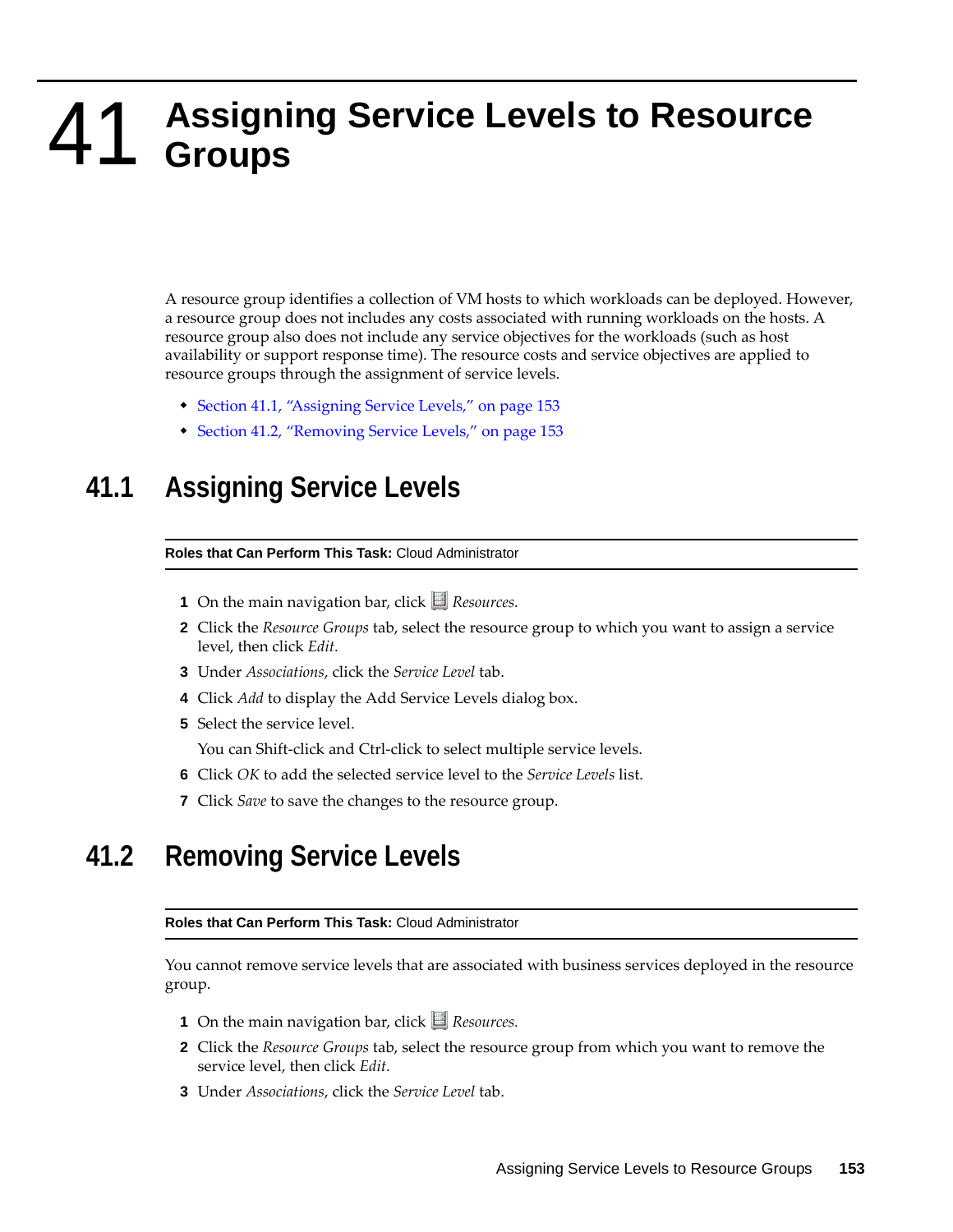**4** Select the service level to remove.

You can Shift-click and Ctrl-click to select multiple service levels.

- **5** Click *Remove* to remove the selected service level from the *Service Levels* list.
- **6** Click *Save* to save the changes to the resource group.

If the service level is associated with a business service that is deployed in the resource group, you receive a message stating that the service level cannot be removed.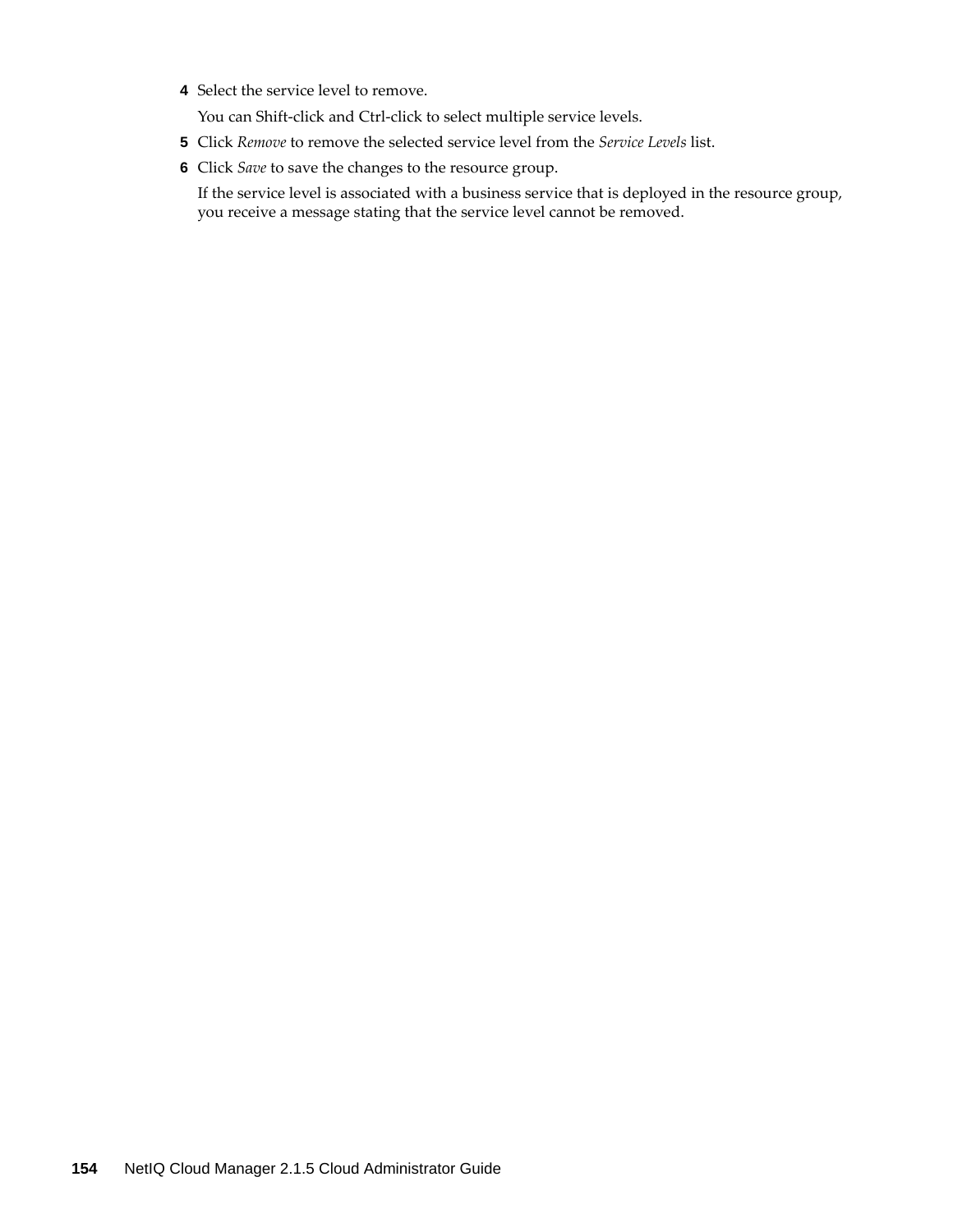# 42 <sup>42</sup>**Assigning Resource Groups to Organizations and Business Groups**

Resource groups must be assigned to an organization in order for the organization's business services to use those resources. After you assign resource groups to an organization, you or the Organization Manager can make them available to business groups within the organization.

The following steps assume that the resource groups you want to assign already exist. If they do not, see ["Creating, Modifying, and Deleting Resource Groups" on page 143.](#page-142-0)

- [Section 42.1, "Assigning Resource Groups to an Organization," on page 155](#page-154-0)
- [Section 42.2, "Assigning Resource Groups to a Business Group," on page 156](#page-155-0)
- [Section 42.3, "Removing Resource Group Assignments from an Organization," on page 156](#page-155-1)
- [Section 42.4, "Removing Resource Group Assignments from a Business Group," on page 157](#page-156-0)

### <span id="page-154-0"></span>**42.1 Assigning Resource Groups to an Organization**

**Roles that Can Perform This Task:** Cloud Administrator

- **1** On the main navigation bar, click *Organizations.*
- **2** On the *Organizations* tab, select the target organization, then click *Edit*.
- **3** Add the resource groups you want the organization to have access to:
	- **3a** Under *Membership and Access*, click the *Resource Groups* tab.
	- **3b** Click *Add* to display the Add Resource Groups dialog box.
	- **3c** Select the resource groups to add.

You can Shift-click and Ctrl-click to select multiple groups.

- **3d** Click *OK* to add the selected resource groups to the *Resource Groups* list.
- **4** Add the networks that you want the organization to have access to.

The resource group's networks are determined by its VM hosts. To enable you to provide isolated networks for organizations that share the same resource group, the networks are not automatically added when you add the resource group. You must explicitly add the networks that you want assigned to the organization.

- **4a** Under *Membership and Access*, click the *Networks* tab.
- **4b** Click *Add* to display the Add Networks dialog box.
- **4c** Select the networks to add.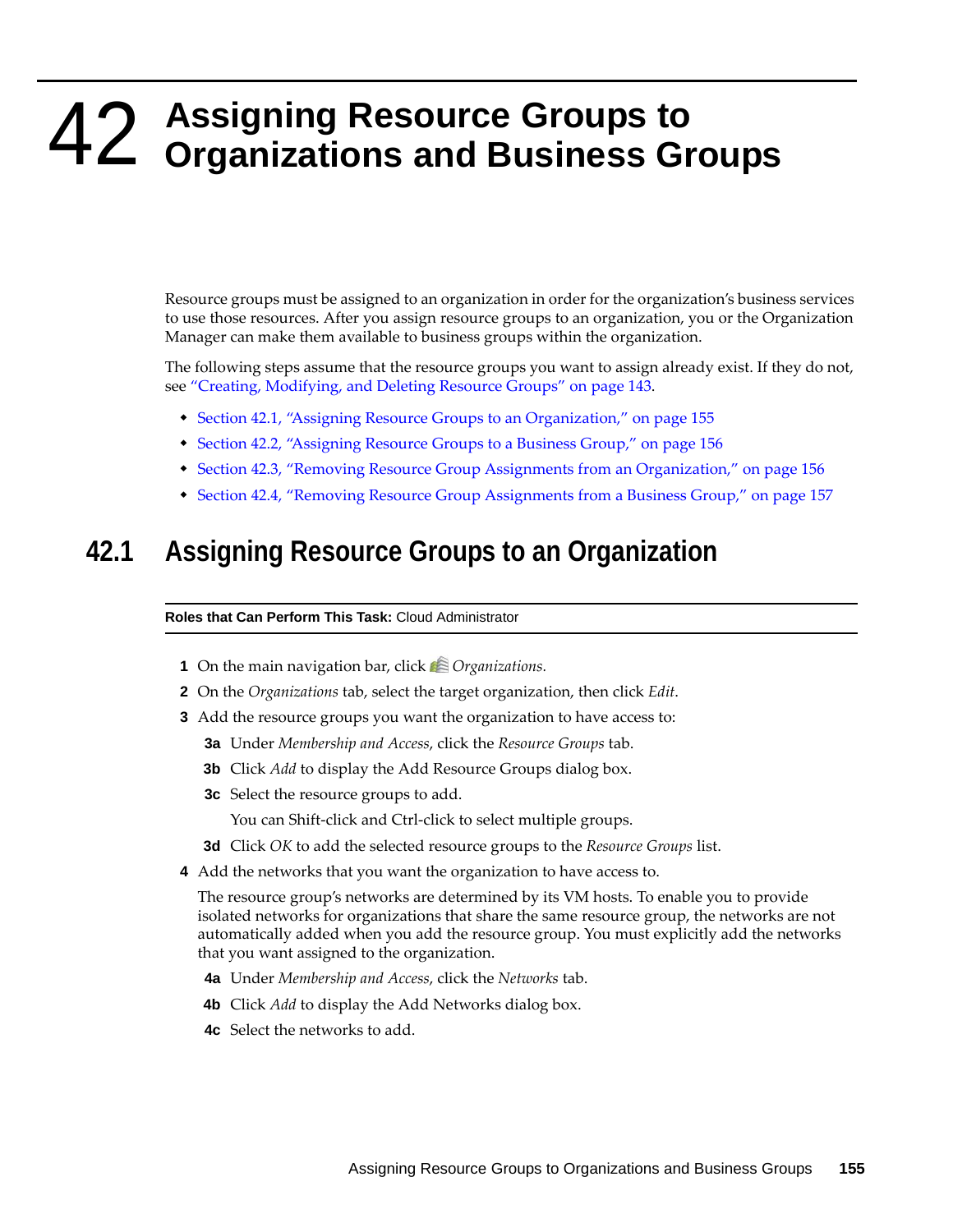You can Shift-click and Ctrl-click to select multiple networks.

- **4d** Click *OK* to add the selected networks to the *Networks* list.
- **5** When you have finished adding resource groups, click *Save* to save the changes.

## <span id="page-155-0"></span>**42.2 Assigning Resource Groups to a Business Group**

**Roles that Can Perform This Task:** Cloud Administrator, Organization Manager

A business group does not automatically inherit the resource groups assigned to its organization. Any of the organization's resource groups that you want to be available to the business group must be assigned to it.

- **1** On the main navigation bar, click *Organizations*, then click the *Business Groups* tab.
- **2** In the *Business Groups* list, select the target business group, then click *Edit*.
- **3** Add the resource groups you want the business group to have access to:
	- **3a** Under *Membership and Access*, click the *Resource Groups* tab.
	- **3b** Click *Add* to display the Add Resource Groups dialog box.
	- **3c** Select the resource groups to add.
		- You can Shift-click and Ctrl-click to select multiple groups.
	- **3d** Click *OK* to add the selected resource groups to the *Resource Groups* list.
- **4** Add the networks that you want the business group to have access to.

The resource group's networks are determined by its VM hosts. To enable you to provide isolated networks for business groups that share the same resource group, the networks are not automatically added when you add the resource group. You must explicitly add the networks you want assigned to the business group.

- **4a** Under *Membership and Access*, click the *Networks* tab.
- **4b** Click *Add* to display the Add Networks dialog box.
- **4c** Select the networks to add.

You can Shift-click and Ctrl-click to select multiple networks.

- **4d** Click *OK* to add the selected networks to the *Networks* list.
- **5** When you have finished adding resource groups, click *Save* to save the changes to the business group.

### <span id="page-155-1"></span>**42.3 Removing Resource Group Assignments from an Organization**

#### **Roles that Can Perform This Task:** Cloud Administrator

You can remove a resource group from an organization only if the resource group is not hosting any deployed business services from the organization's business groups.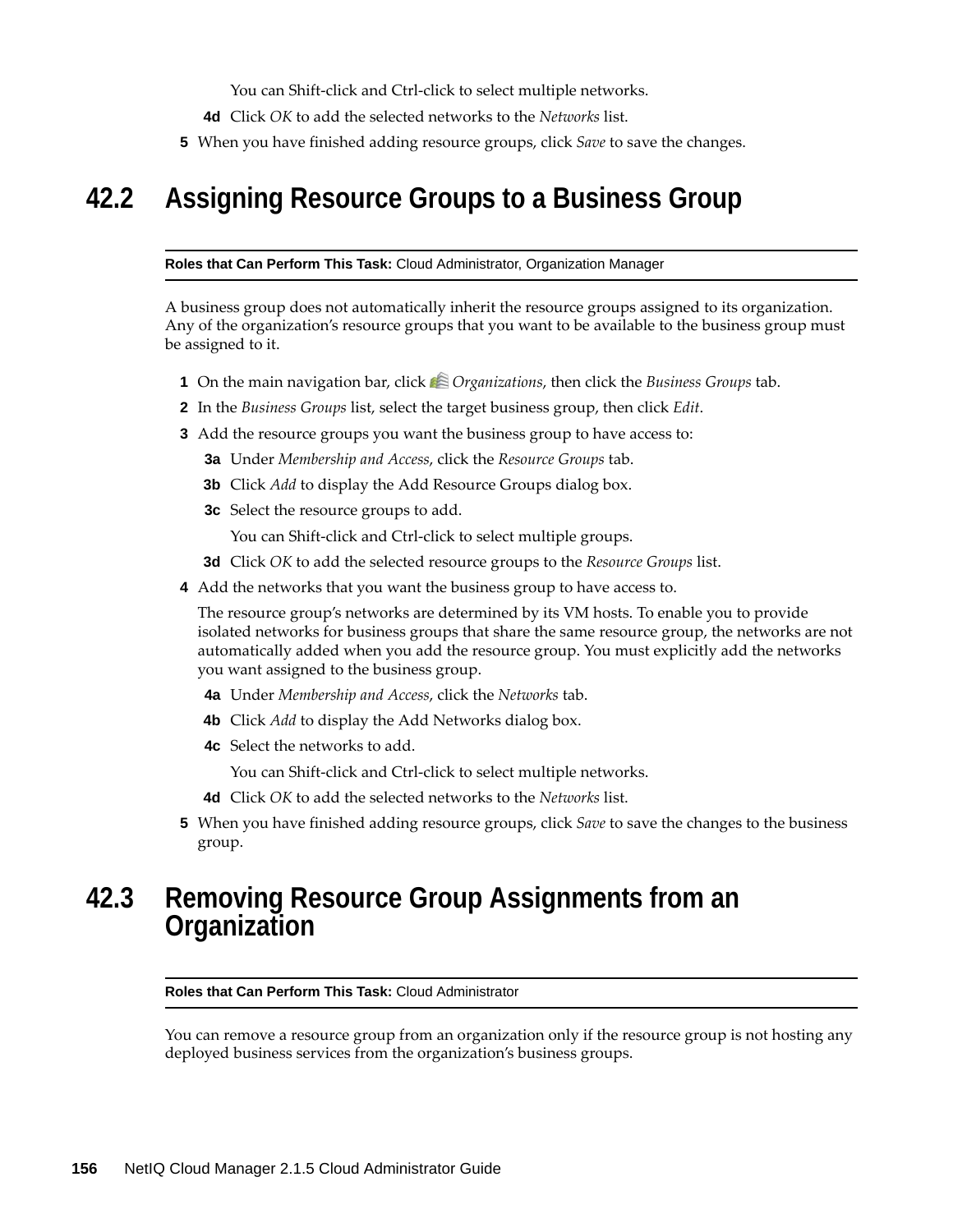Removing a resource group assignment from an organization also removes any assignments from its business groups.

- **1** On the main navigation bar, click *Organizations*.
- **2** In the *Organizations* list, select the organization from which you want to remove the resource group assignment, then click *Edit*.
- **3** Click the *Resource Groups* tab.
- **4** Select the resource group to be removed, click *Remove*, then click *Yes* to confirm the removal. You can Shift-click or Ctrl-click to select multiple resource groups.
- **5** When you have finished removing resource group, click *Save* to save the changes to the organization.

## <span id="page-156-0"></span>**42.4 Removing Resource Group Assignments from a Business Group**

**Roles that Can Perform This Task:** Cloud Administrator, Organization Manager

You can remove a resource group from a business group only if the resource group is not hosting any of the business group's deployed business services.

- **1** On the main navigation bar, click *Organizations*.
- **2** Click the *Business Groups* tab, select the business group from which you want to remove the resource group assignment, then click *Edit*.
- **3** Click the *Resource Groups* tab.
- **4** Select the resource group to be removed, click *Remove*, then click *Yes* to confirm the removal.

You can Shift-click or Ctrl-click to select multiple resource groups.

**5** When you have finished removing resource group, click *Save* to save the changes to the business group.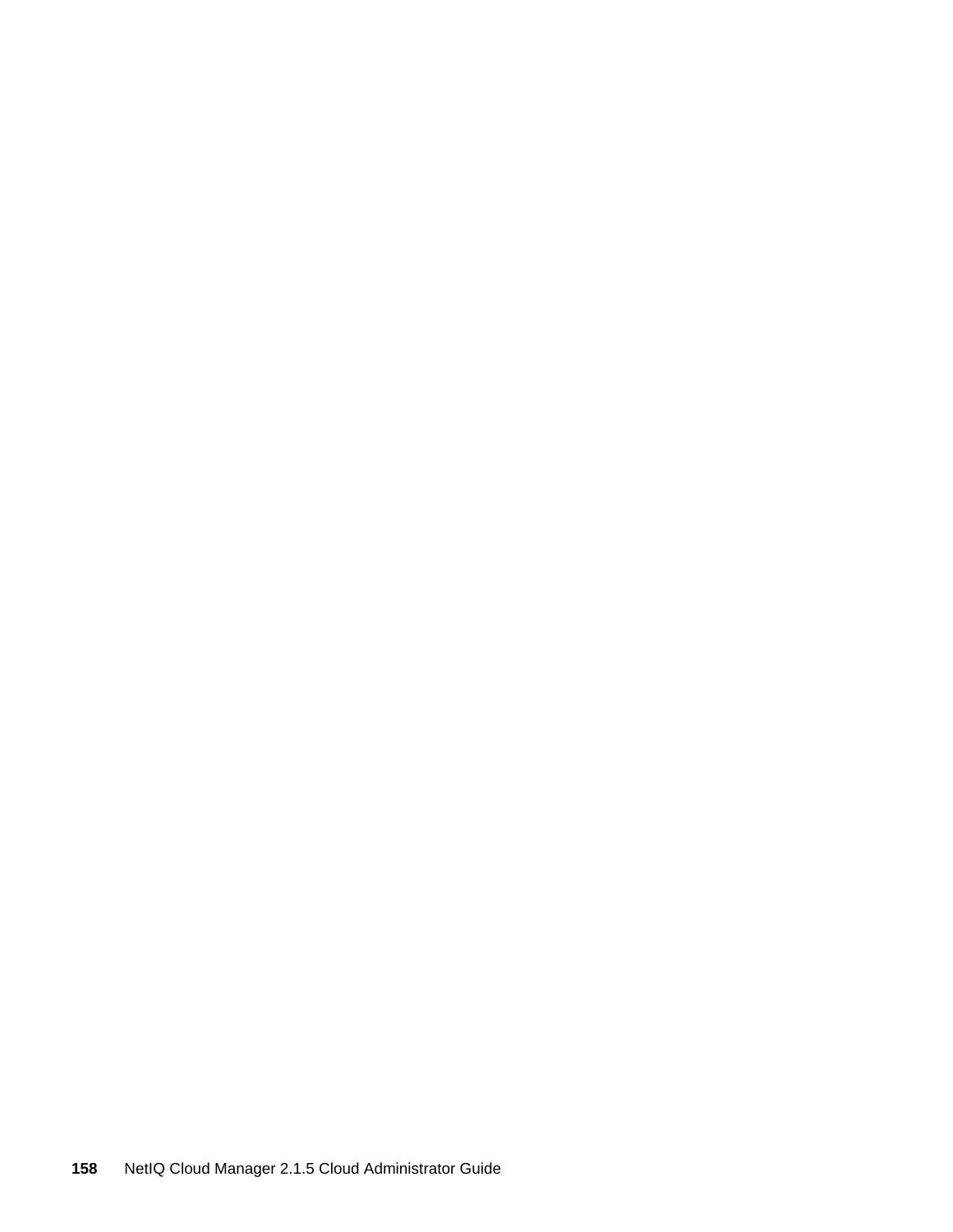**Monitoring Resource Capacity** 

**Roles that Can Perform This Task:** Cloud Administrator, Zone Administrator (zone only), Approver (organization only)

The Capacity view provides information about used, reserved, and allocated resource capacity for organizations and zones.

- [Section 43.1, "Accessing the Capacity View," on page 159](#page-158-0)
- [Section 43.2, "Understanding the Capacity View," on page 159](#page-158-1)
- [Section 43.3, "Updating the Capacity Data," on page 162](#page-161-0)
- [Section 43.4, "Debugging Capacity Collection Issues," on page 162](#page-161-1)

## <span id="page-158-0"></span>**43.1 Accessing the Capacity View**

To open the Capacity view:

43

**1** On the main navigation bar, click **E** Capacity.

# <span id="page-158-1"></span>**43.2 Understanding the Capacity View**

The Capacity view includes three main sections:

- [Section 43.2.1, "Capacity Summary Bar," on page 159](#page-158-2)
- [Section 43.2.2, "Organizations or Zones List," on page 160](#page-159-0)
- [Section 43.2.3, "Organizations or Zones Details," on page 161](#page-160-0)

#### <span id="page-158-2"></span>**43.2.1 Capacity Summary Bar**

The Capacity Summary bar provides a summary for the total resources within your management scope.

For example, if you are a Cloud Administrator, you see a summary for all of the resources in your Cloud. If you are a Zone Administrator, you see a summary of all of the resources in the zones you manage. If you are an Approver, you see a summary of all of the resources in your assigned organizations and zones.

Each resource (Memory, CPU, and Storage) has its own capacity indicator. The indicator displays the used and reserved capacity as a percentage of the total available capacity.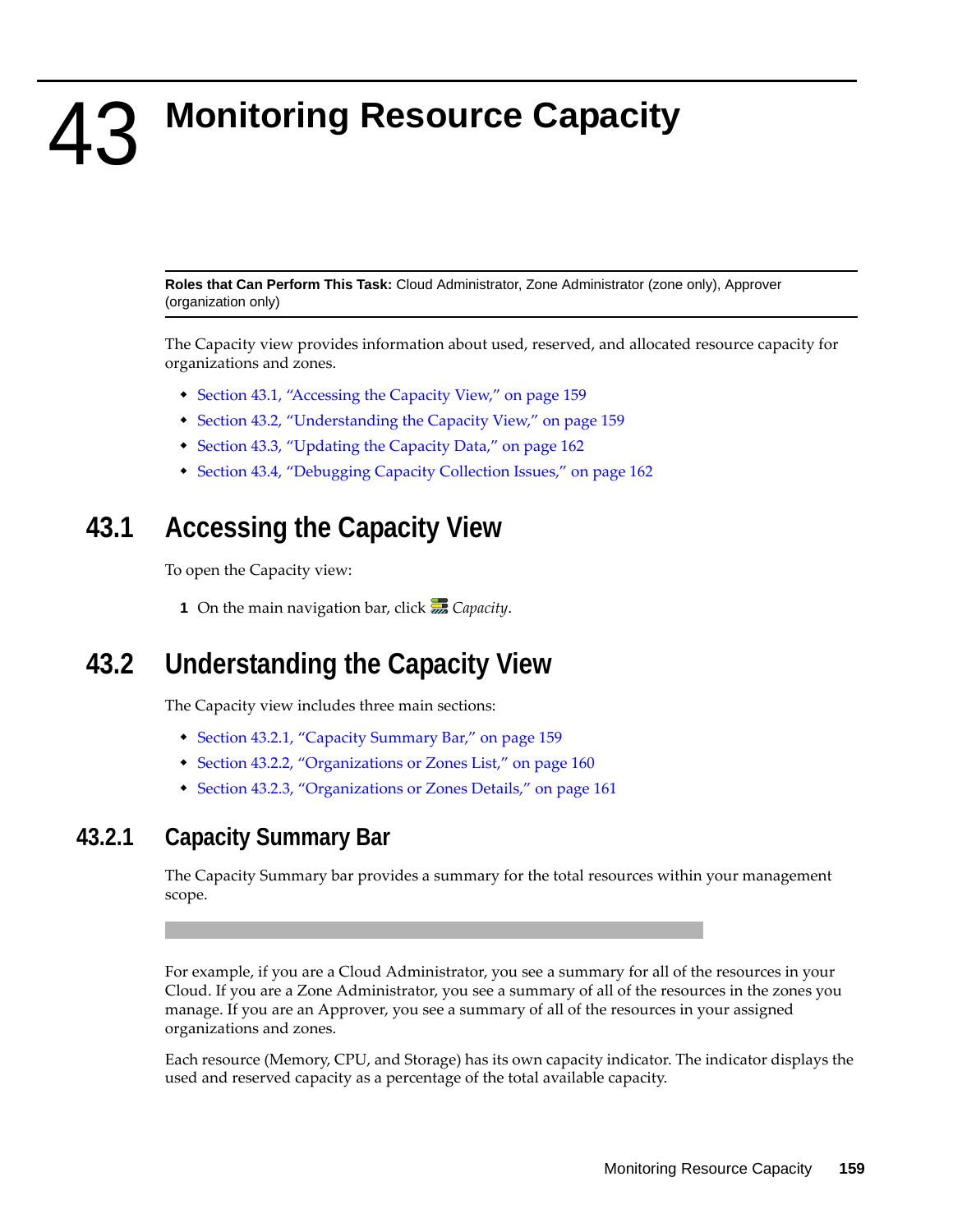The color of the indicator is determined by the Warning and Problem thresholds set for the Cloud environment. Green indicates that no thresholds have been reached, yellow indicates that the Warning threshold has been reached, and red indicates that the Problem threshold has been reached.

The Issues section of the Capacity Summary bar shows the following:

- No resource issues.
- **The number of resources that have reached the Warning threshold.**
- The number of resources that have reached the Problem threshold.

#### <span id="page-159-0"></span>**43.2.2 Organizations or Zones List**

The Organizations or Zones list displays the organizations or zones for which you can view resource capacity.



Depending on your [role](#page-62-0), you might be able to see either organizations or zones but not both.

The icon next to each organization or zone indicates the current status of the resources for that item. The statuses correspond to the statuses that can be listed in the Capacity Summary bar:

- No resource issues.
- $\triangle$  One or more resources for the organization or zone have reached the Warning threshold.
- One or more resources for the organization or zone have reached the Problem threshold.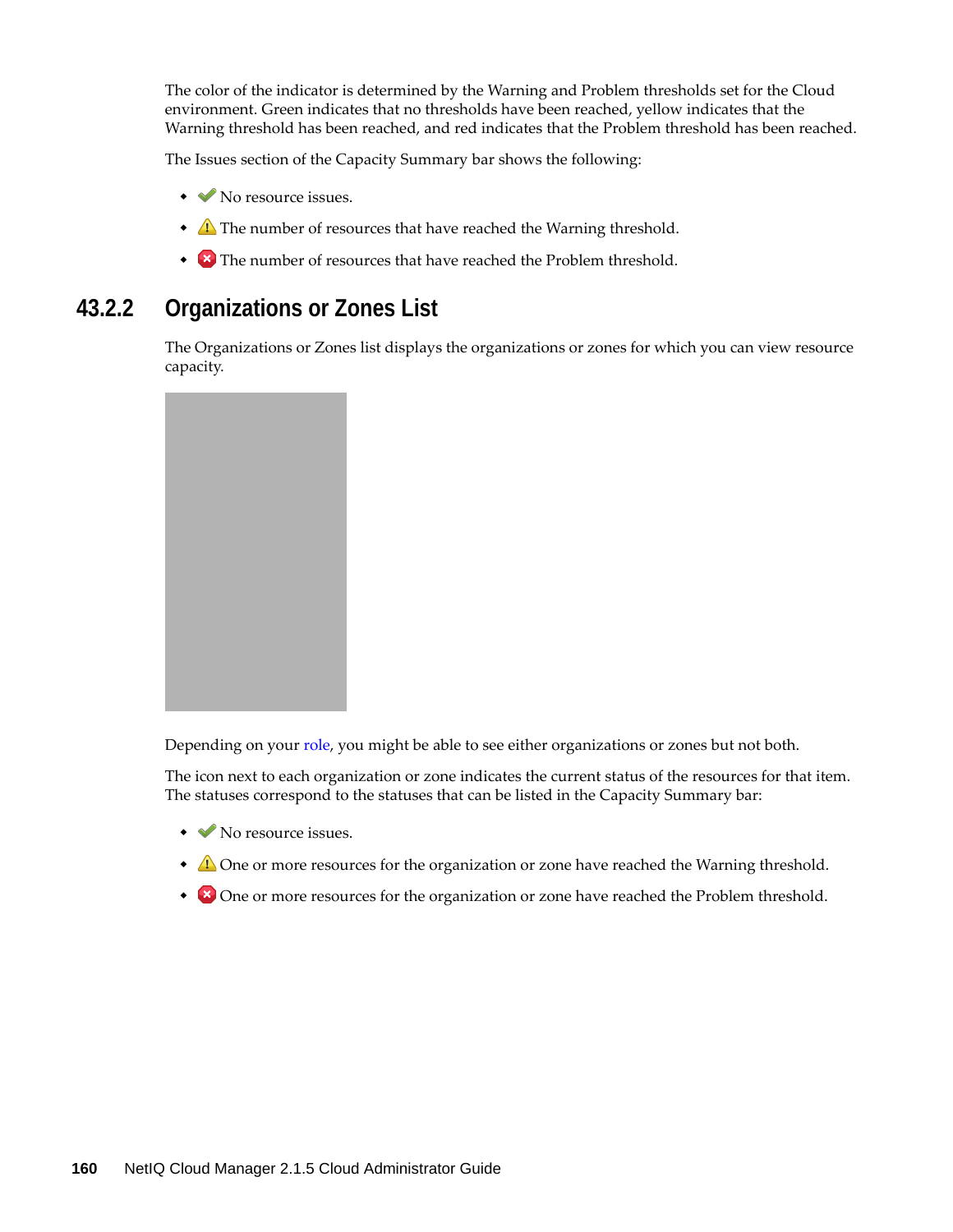### <span id="page-160-0"></span>**43.2.3 Organizations or Zones Details**

The Organizations or Zones Details panel displays the resource capacity information for the organization or zone that is selected in the list.

| Last Updated: Oct 25, 2011 1:32 pm                                                                                                    |                           |                       |      |                                |                                                 | Update                                     |
|---------------------------------------------------------------------------------------------------------------------------------------|---------------------------|-----------------------|------|--------------------------------|-------------------------------------------------|--------------------------------------------|
| NetIQ                                                                                                                                 |                           |                       |      |                                |                                                 |                                            |
| <b>Overal Alocation</b>                                                                                                               |                           |                       |      |                                |                                                 |                                            |
| <b>Memory</b><br><b>VCPUS</b><br>Popied MHz                                                                                           | D%                        | 50%<br>Ξ              | 100% | USED:<br>116,700 MB<br>21<br>Ð | <b>RESERVED</b><br>122,624 MB<br>24<br>$-105 -$ | <b>CARLCITY</b><br>165,969 MB<br>28<br>20% |
| Storage                                                                                                                               | - 1                       |                       |      | 624 GB                         | 887.08                                          | 4,854 0B                                   |
| <b>Resource Groups</b><br><b>Dallas Xen Hosts</b><br>$\boldsymbol{\times}$<br>Hypervisor: SUSE to Xen<br>Zone: Dallas Zone<br>Status: |                           |                       |      |                                |                                                 |                                            |
|                                                                                                                                       | 0%                        | 50%                   | 100% | USED.                          | RESERVED                                        | <b>CARACITY</b>                            |
| <b>Memory</b><br><b>VCPUS</b>                                                                                                         |                           |                       |      | 2,700 MB<br>13                 | 4,624108<br>15                                  | 143,532108<br>16                           |
| Popied MHz                                                                                                                            |                           |                       |      | b.                             | $-106 -$                                        | 2097                                       |
| Storage                                                                                                                               | . .                       |                       |      | 462.08                         | 675 GB                                          | 3,181.08                                   |
|                                                                                                                                       | <b>New York Xen Hosts</b> | Hypervisor: SUSE@ Xen |      | Zone: New York                 |                                                 | Status: 40                                 |
|                                                                                                                                       |                           |                       |      |                                |                                                 |                                            |
|                                                                                                                                       |                           |                       |      |                                |                                                 |                                            |
|                                                                                                                                       |                           |                       |      |                                |                                                 |                                            |

The *Overall Allocation* section provides a summary of the used, reserved, and available capacity for the entire organization or zone. The *Resource Groups* section shows the same type of information for the each resource group in the organization or zone.

- **Memory:** The memory (RAM) resources.
- **vCPUs:** The host and cluster virtual CPU resources, represented in number of CPUs. This resource is displayed only if a resource group contains hosts or clusters.
- **Pooled MHz:** The resource pool CPU resources, represented in MHz of CPU. This resource is displayed only if a resource group contains vSphere resource pools.
- **Storage:** The shared storage resources. This includes SAN (Storage Area Network) and NAS (Network-attached Storage). Local storage is not included.

For each resource, the following information is displayed:

- **Used:** The amount of the resource that is actually being consumed by deployed workloads. For example, a workload might be allocated 4 GB of memory but only be using 2 GB.
- **Reserved:** The amount of the resource that is reserved for deployed workloads. For example, if a workload is allocated 4 GB of memory, all 4 GB are reserved.
- **Capacity:** The total amount of the resource that is available for deployed workloads. For memory from hosts and clusters, the *Capacity* field reflects the total physical memory of the hosts, not just the memory that is available for workloads. For example, a host's physical memory might be 16252 MB, with the actual memory available for workloads being 10695 MB.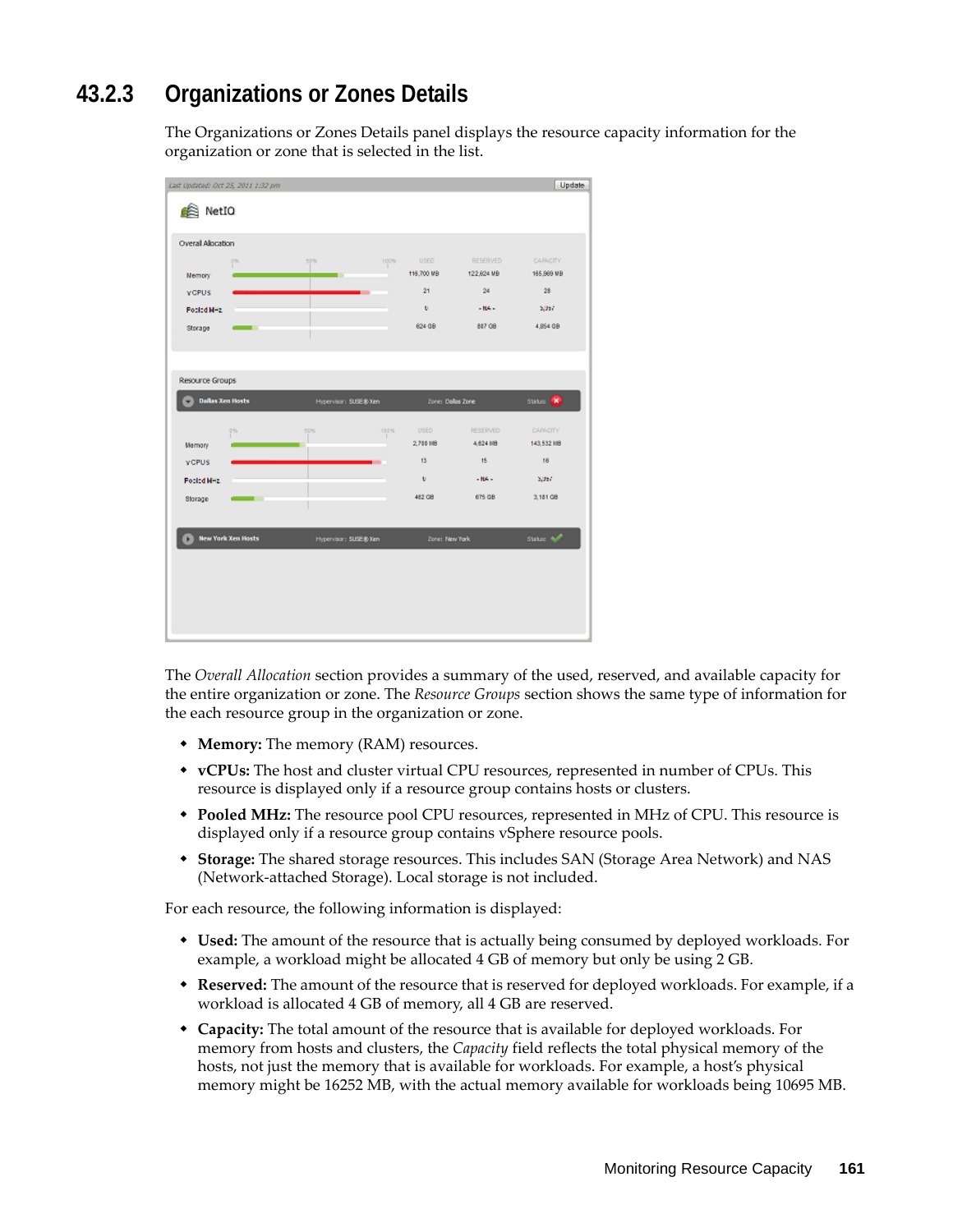Because the *Capacity* field uses the physical memory amount (16252 MB), you might not have as much memory capacity as appears. For memory from resource pools, the *Capacity* field reflects the actual memory pool size.

The *Resource Groups* sections provide capacity details for each resource group assigned to the organization or zone. The status of each resource group is also displayed.

The *Last Updated* field displays the last time the capacity data was updated. The *Update* button lets you update the data.

# <span id="page-161-0"></span>**43.3 Updating the Capacity Data**

The Capacity engine collects capacity data on a regular interval specified in System Configuration. The collected data is cached on the Cloud Manager Application Server.

The Capacity data is static, meaning that the Capacity view displays the same data until you update from the cached data on the Cloud Manager Application Server.

To update the data:

**1** Click *Update*.

If the cached data is newer than the current data, the Capacity view is updated with the cached data.

**2** Click *Yes* to confirm that you to continue with the manual update.

The Capacity engine collects the new data from the system. As soon as the data is collected, the Capacity view automatically updates to the new data.

# <span id="page-161-1"></span>**43.4 Debugging Capacity Collection Issues**

As a Cloud Manager administrator, you might occasionally encounter capacity collection issues in the Cloud Manager system. You can enable the debugging for capacity collection logging on your production level Cloud Manager Application Server to help you or NetIQ Support troubleshoot these issues.

The Cloud Manager Application Server uses a custom properties file, /etc/ cmplanner.logging.properties, to enable logging. Its contents, including the DEBUG setting, look like this: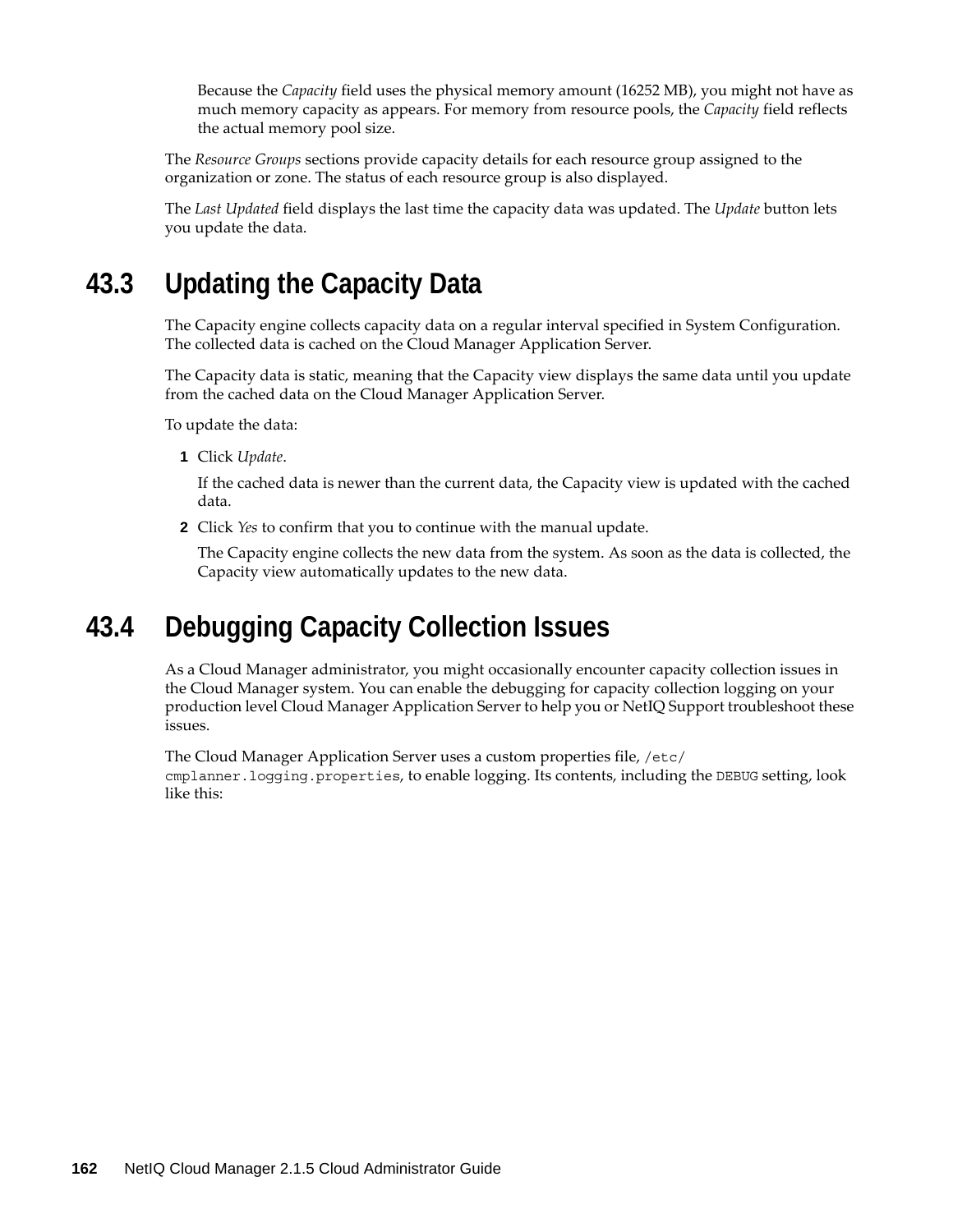# Set root logger level to DEBUG and its only appender to A1. log4j.rootLogger=WARN, CMFILE, CMOUT # Planner is set to be a ConsoleAppender. log4j.appender.CMOUT=org.apache.log4j.ConsoleAppender log4j.appender.CMOUT.layout=org.apache.log4j.PatternLayout log4j.appender.CMOUT.layout.ConversionPattern=%-4r [%t] %-5p %c %x - %m%n # File appender log4j.appender.CMFILE=org.apache.log4j.RollingFileAppender log4j.appender.CMFILE.layout=org.apache.log4j.PatternLayout log4j.appender.CMFILEt.layout.ConversionPattern=[%d{dd MMM yyyy HH:MM:ss}] %-5.5p |  $\bar{\ast}$ -16.16t |  $\bar{\ast}$ -32.32c{1} |  $\bar{\ast}$ X{bundle.id} -  $\bar{\ast}$ X{bundle.name} -  $\bar{\ast}$ X{bundle.version} |  $\sin$ sm $\sin$ log4j.appender.CMFILE.file=\${karaf.base}/logs/cloudmanager\_server.log log4j.appender.CMFILE.append=true log4j.appender.CMFILE.maxFileSize=10MB log4j.appender.CMFILE.maxBackupIndex=10 # Logging category modifications for novell-esb log4j.logger.org.quartz=DEBUG

log4j.logger.com.netiq.service.planner.capacitybot.CapacityBot=DEBUG

To enable debug logging,

**1** Edit the properties file, changing any WARN value to a DEBUG value (see example, above).

**2** In the Karaf console, run an update on the AppServices bundle.

log4j.logger.com.netiq.rest.planner.CmPlanner=DEBUG

The update process requires that you enter a module ID. You can find this ID using a list command and then browsing the list of modules and their accompanying IDs.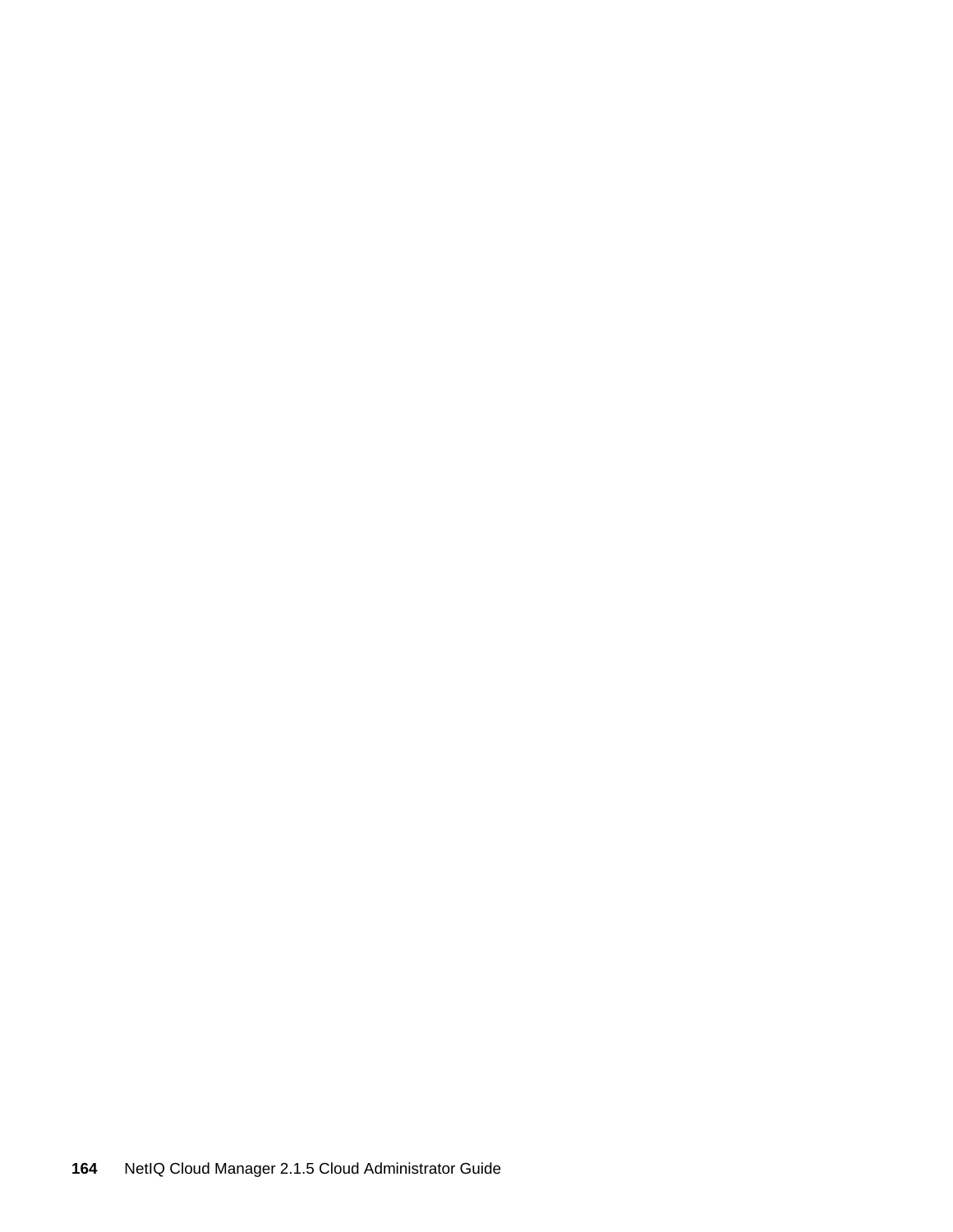# VII **Business Service Management**

The following sections provide information to help you deploy business services, manage deployed business services, and change deployed business services:

- [Chapter 44, "Requesting Business Services," on page 167](#page-166-0)
- [Chapter 45, "Managing Business Service Requests," on page 171](#page-170-0)
- [Chapter 46, "Importing Existing Virtual Machines," on page 173](#page-172-0)
- [Chapter 47, "Managing Deployed Business Services," on page 177](#page-176-0)
- [Chapter 48, "Changing Deployed Business Services," on page 179](#page-178-0)
- [Chapter 49, "Extending Business Service Expiration Dates," on page 183](#page-182-0)
- [Chapter 50, "Displaying or Hiding Business Service Costs," on page 185](#page-184-0)
- [Chapter 51, "Business Service Contracts," on page 187](#page-186-0)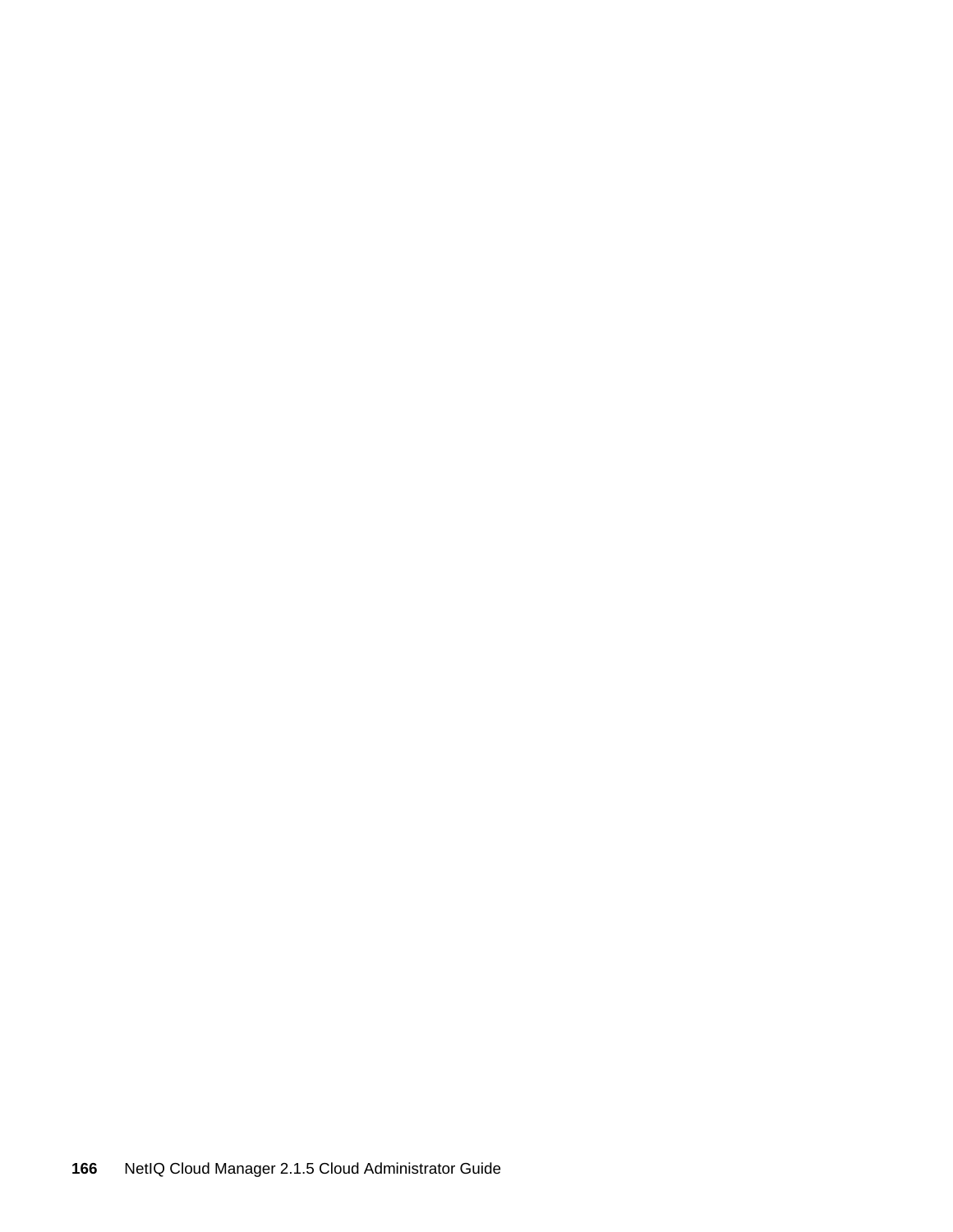<span id="page-166-0"></span>44 <sup>44</sup>**Requesting Business Services**

**Roles that Can Perform This Task:** Cloud Administrator, Organization Manager, Business Service Owner

A deployed business service starts as a request. The request defines the business service, including its name, contract period, and workloads. As soon as you submit the request, it goes through an approval and build process that you can track until the business service is deployed.

- **1** On the main navigation bar, click *Business Services*, then click the *Requests* tab.
- **2** Click *Create* to display the Create Business Service Request dialog box.
- **3** Provide the following details for the business service:

**Service Name:** Specify a name that is different than any other business service names for the business group. You can use letters, numbers, and the following special characters: space, hyphen, underscore, apostrophe, percent, ampersand, and period. The name must begin with a letter or number and have a maximum length of 110 characters.

**Start Date:** Click to select the date you want the business service to be available.

**Expiration Date:** Click to select the date you want the business service to no longer be available. If you don't want the business service to expire, delete the date from the field.

**Contract Length:** If an expiration date is selected, this field displays the total number of months for the contract.

**Organization:** Select the organization for which you are creating the business service. You can select the business group before the organization, in which case the correct organization is automatically selected.

**Business Group:** Select the business group for which you are creating the business service.

**Creator:** Displays your user name.

**Business Purpose:** Provide details that explain the purpose or justification for the business service. This information is visible to the business service's approvers during the request approval process.

- <span id="page-166-1"></span>**4** Add a workload to the business service:
	- **4a** Click *Add* to display the Select Workload Template dialog box.

The dialog box displays a list of workload templates. A template provides the base settings and costs for the workload.

- **4b** Select the workload template from which to create the workload, then click *OK* to display the Configure Workload dialog box.
- **4c** On the *Resources* tab, specify a name for the workload, select a service level, and customize the resources allocated to the workload.

You cannot customize the resources if they are locked. For additional information about the *Resources* settings, click the button.

**4d** Click the *Disks* tab to configure the workload's disks.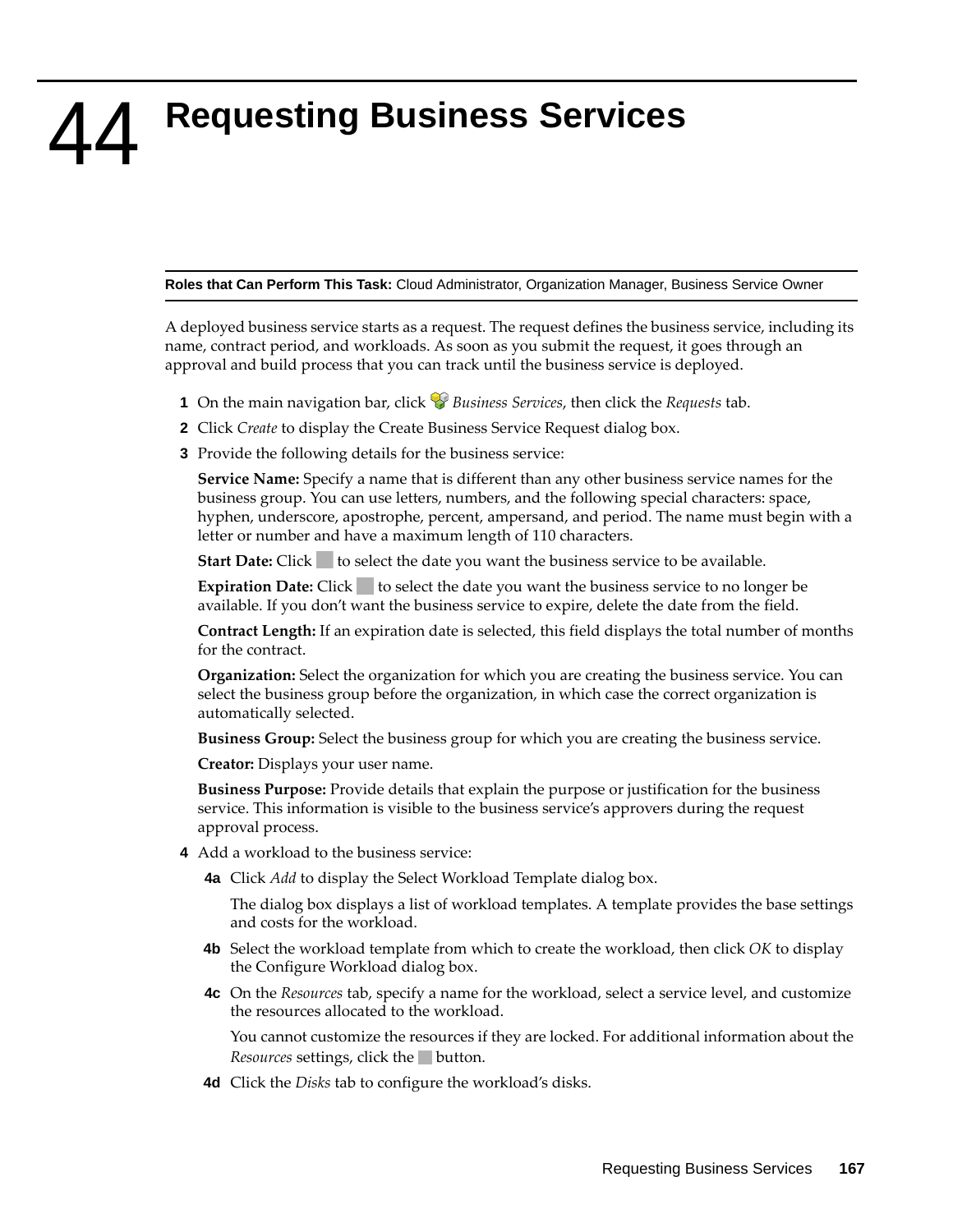The workload's mandatory disks are listed. The mandatory disks are created with the workload and cannot be customized.

If the *Add* action, located above the list, is available, there are optional disks you can create for the workload. Click *Add*, then specify the size for the disk.

For additional information about the *Disks* settings, click the button.

**4e** Click the *Networks* tab (if it is displayed), select a network interface card, then assign the network and configure the network address and name servers.

For additional information about the *Networks* settings, click the **button**.

**4f** (Optional) Click the *Windows Settings* tab (if it is displayed), then provide an Administrator account password, computer name, and workgroup or domain information.

If you do not provide this information at this time, a Build Administrator or Cloud Administrator must provide during pre-build configuration of the workloads. For additional information about the *Windows Settings* settings, click the **button**.

**4g** (Optional) Click the *Windows Licensing* tab (if it is displayed), then provide a Windows product key, and registration name.

If the Cloud Administrator has pre-populated the Windows Product Key field, the data is masked. You cannot copy this data.

If you do not provide this information at this time, a Build Administrator or Cloud Administrator must provide during pre-build configuration of the workloads. For additional information about the *Windows Licensing* settings, click the **button**.

**4h** (Optional) Click the *Linux Settings* tab (if it is displayed), then provide a host name and domain name.

If you do not provide this information at this time, a Build Administrator or Cloud Administrator must provide during pre-build configuration of the workloads. For additional information about the *Linux Settings* settings, click the button.

**4i** (Optional) Click the *Console Access* tab, then set the password for VNC access to the workload.

If you do not provide this information at this time, a Build Administrator or Cloud Administrator must provide during pre-build configuration of the workloads. For additional information about the *Console Access* settings, click the button.

- **4j** Click *OK* to save the workload and add it to the *Workloads* list.
- **5** Add any additional workloads to the business service.

You can add additional workloads by repeating [Step 4](#page-166-1) or by copying an existing workload and then modifying it as necessary. To copy a workload:

- **5a** Select the workload to copy, then click *Copy*.
- **5b** Select the number of copies to create, and provide a unique name for each copy.
- **5c** Click *OK*.

The new workloads are added to the *Workloads* list.

**5d** Edit each new workload to provide any missing information.

Each new workload contains as much of the original information as possible, but information such as network addresses, Windows computer names, and Linux host names are not copied because they need to be unique for each workload.

**6** (Optional) Give other users ownership rights to the business service.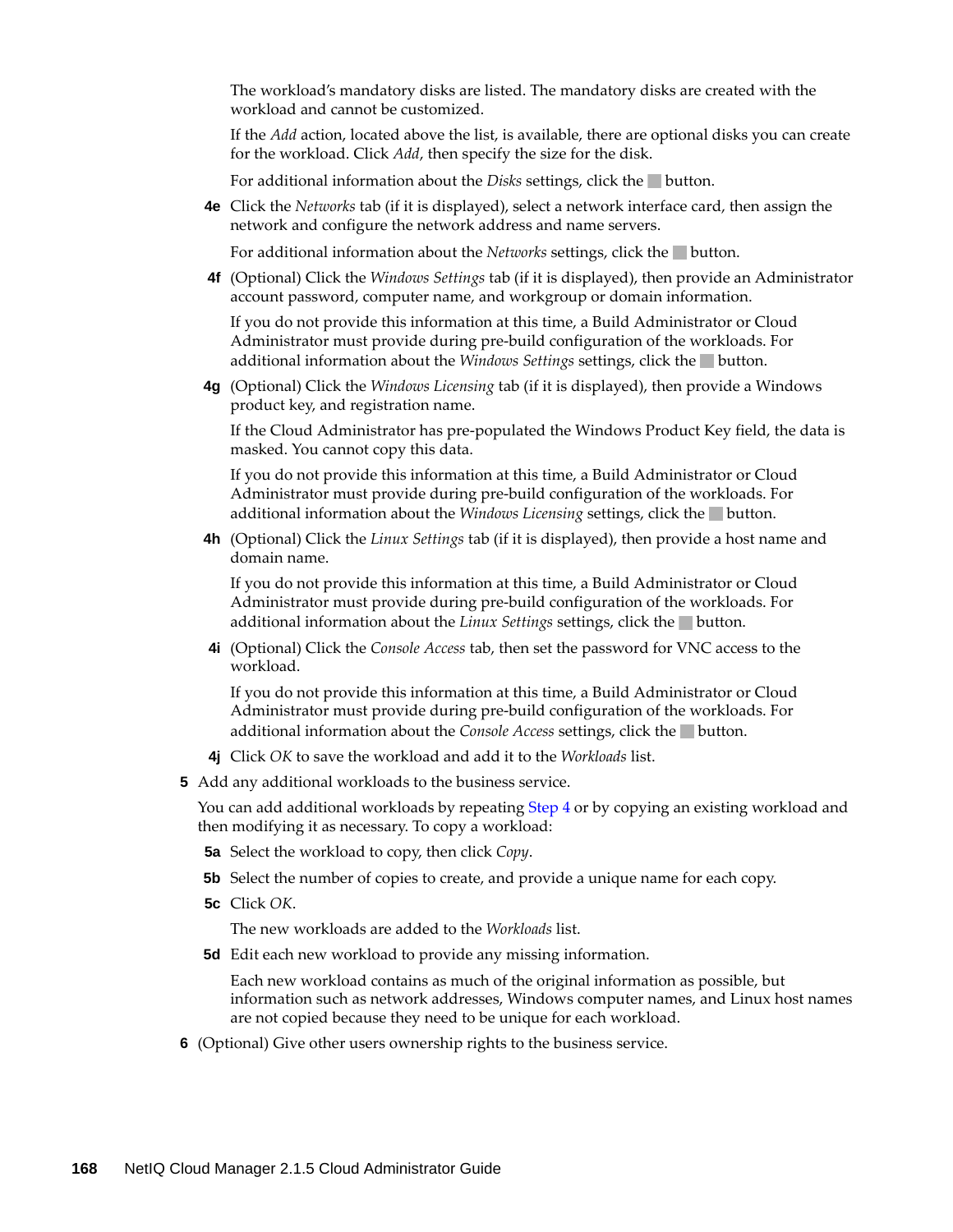The Users list lets you see any users who have been explicitly assigned ownership rights to the business service. It does not show users who inherit ownership rights to the business service through their roles.

- **6a** Click the *Users* tab, then click *Add*.
- **6b** Select users from the two lists.

The *Members* list displays all users who are members of the business service's organization. The *System Users* list displays users who are not members of the organization.

You can Shift-click and Ctrl-click to select multiple users (or user groups).

**6c** Click *OK*.

The users are added to the list.

**7** Click *Save* to add the request to the *Requested Services* list without submitting it.

or

Click *Submit* to add the request and submit it for approval.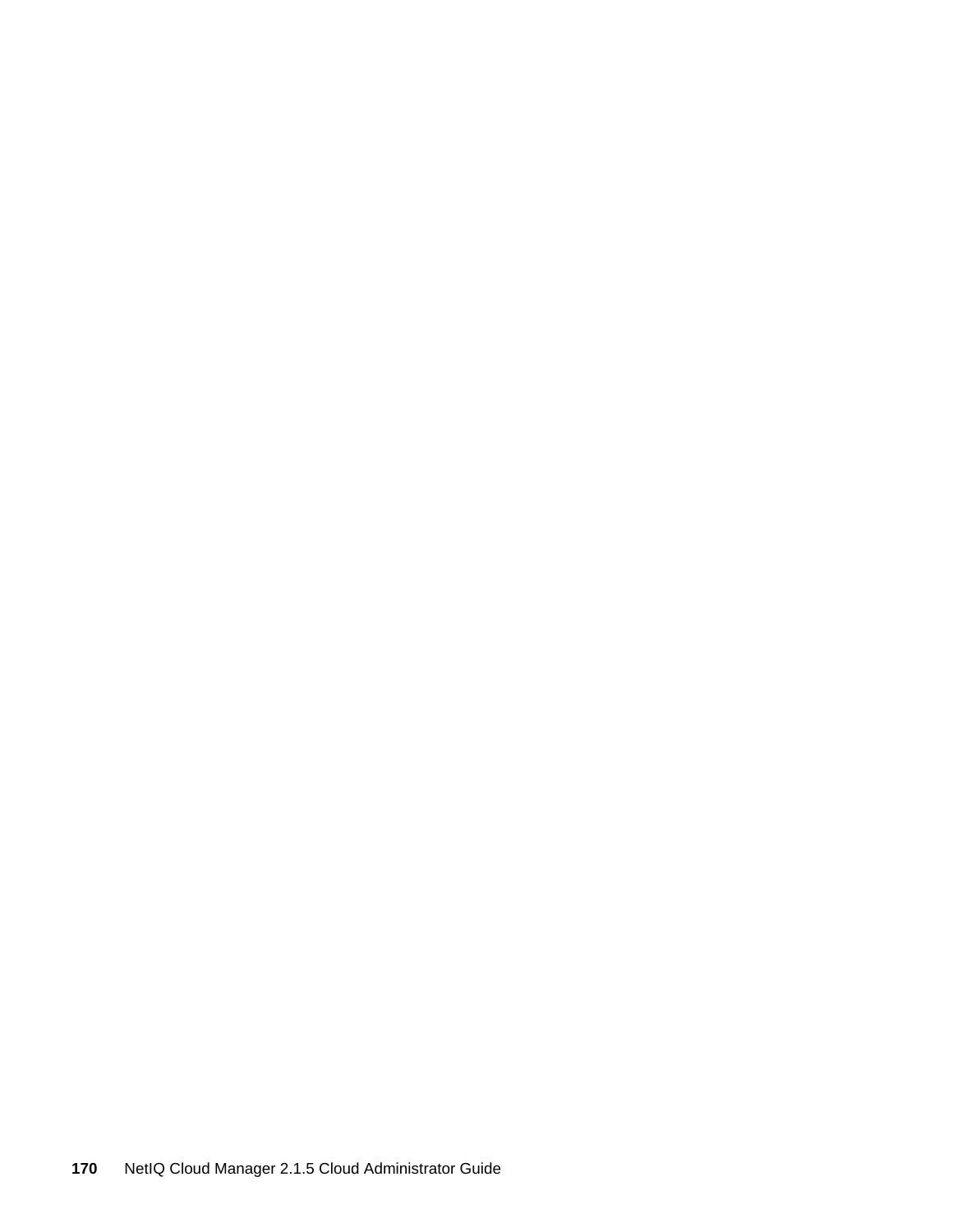# <span id="page-170-0"></span>45 <sup>45</sup>**Managing Business Service Requests**

After you request a business service, a business service request is added to your *Requests* list. You can complete any of the following tasks to manage the request.

- [Section 45.1, "Submitting a Request," on page 171](#page-170-1)
- [Section 45.2, "Editing a Request," on page 171](#page-170-2)
- [Section 45.3, "Withdrawing a Request," on page 172](#page-171-0)
- [Section 45.4, "Deleting a Request," on page 172](#page-171-1)

# <span id="page-170-1"></span>**45.1 Submitting a Request**

**Roles that Can Perform This Task:** Cloud Administrator, Organization Manager, Business Service Owner

The following steps assume that you have a saved business service request that you want to submit. If you have not yet created the request, see [Requesting Business Services](#page-166-0).

- **1** On the main navigation bar, click *Business Services*, then click *Requests*.
- **2** Select the request, then click *Submit*.

# <span id="page-170-2"></span>**45.2 Editing a Request**

**Roles that Can Perform This Task:** Cloud Administrator, Organization Manager, Business Service Owner

You can edit only unsubmitted requests. If you want to change a submitted request, you must withdraw it, change it, and then resubmit it. For information about withdrawing a request, see [Withdrawing a Request.](#page-171-0)

- **1** On the main navigation bar, click *Business Services*, then click the *Requests* tab.
- **2** Select the request, then click *Edit*.

or

Double-click the request.

**3** Modify the request as desired.

For a description of the settings, click the button.

**4** Click *Save* to save your changes without submitting the request.

or

Click *Submit* to save your changes and submit the request.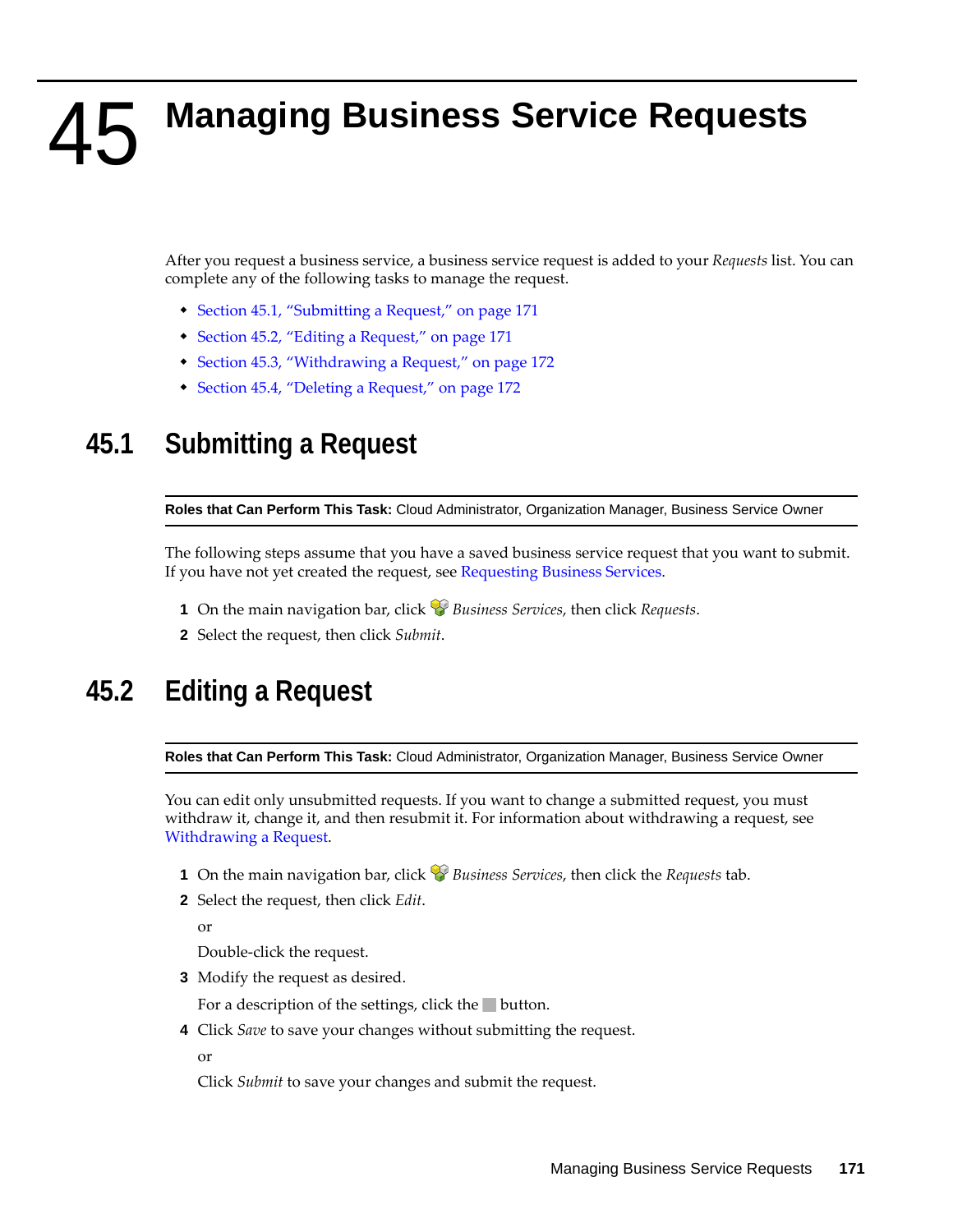# <span id="page-171-0"></span>**45.3 Withdrawing a Request**

**Roles that Can Perform This Task:** Cloud Administrator, Organization Manager, Business Service Owner

Withdrawing a request stops the provisioning process. You can withdraw a submitted request until it reaches a certain phase in the *Building* process. At that point, the *Withdraw* action is no longer available.

After you withdraw a request, you can make changes to it and resubmit it, or you can delete it.

- **1** On the main navigation bar, click *Business Services*, then click the *Requests* tab.
- **2** Select the request, then click *Withdraw*.

# <span id="page-171-1"></span>**45.4 Deleting a Request**

**Roles that Can Perform This Task:** Cloud Administrator, Organization Manager, Business Service Owner

You can delete non-submitted requests. To delete a submitted request, you must first withdraw it so that it becomes a non-submitted request. For information about withdrawing a request, see [Withdrawing a Request.](#page-171-0)

- **1** On the main navigation bar, click *Business Services*, then click the *Requests* tab.
- **2** Select the request, then click *Delete*.
- **3** Click *Yes* to confirm the deletion.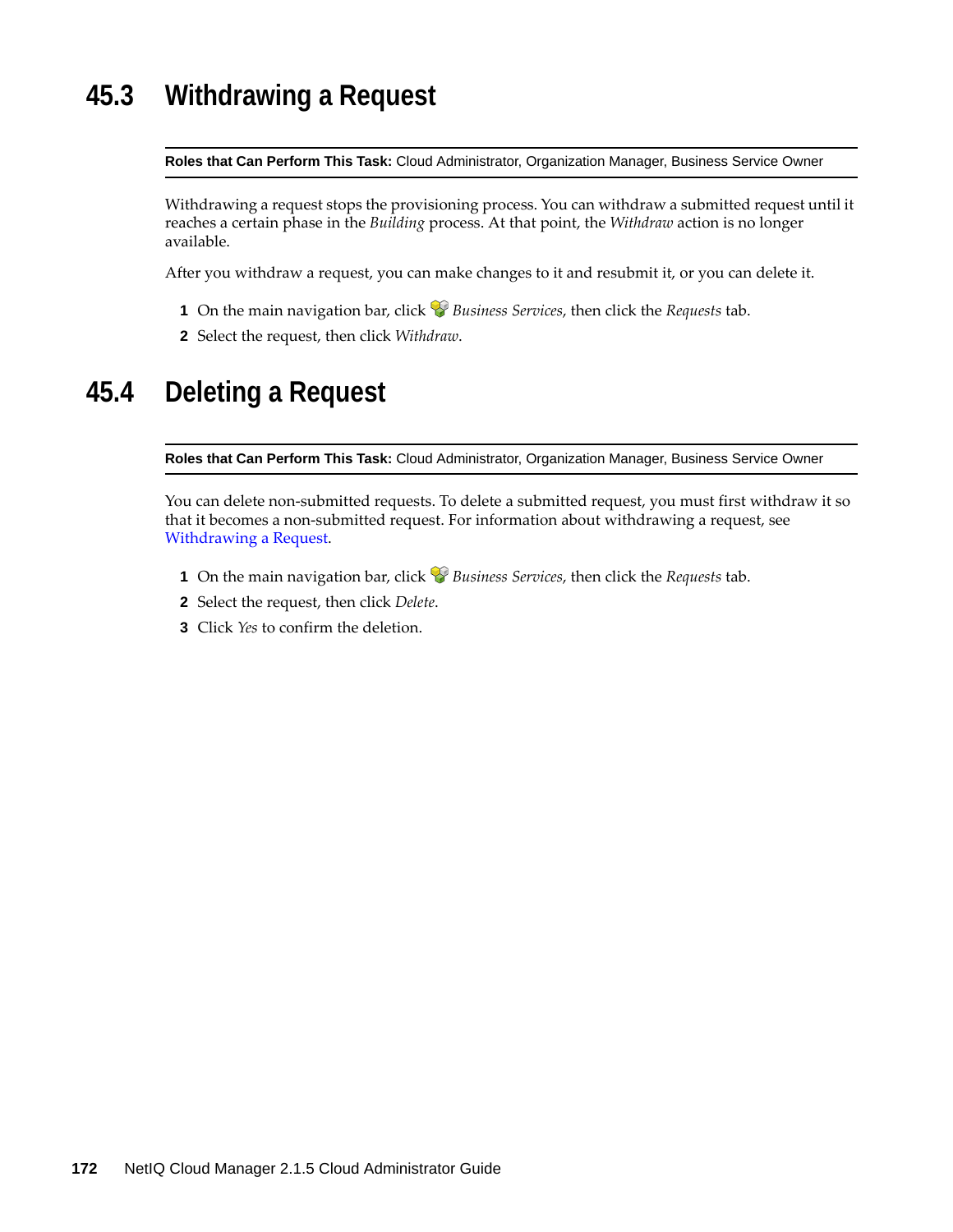# <span id="page-172-0"></span>46 **Importing Existing Virtual Machines**

If you have an existing virtual machine that is not part of the Cloud Manager system, you can import it as new business service or you can import it into a deployed business service. Because the virtual machine is already provisioned, the request and provisioning processes are skipped and the virtual machine is imported directly as a deployed workload.

In order to import a virtual machine, it must reside on a host associated with a resource group. The virtual machine can be running, shut down, or suspended.

- [Section 46.1, "Importing a Virtual Machine into a New Business Service," on page 173](#page-172-1)
- [Section 46.2, "Importing a Virtual Machine into a Deployed Business Service," on page 174](#page-173-0)

# <span id="page-172-1"></span>**46.1 Importing a Virtual Machine into a New Business Service**

**Roles that Can Perform This Task:** Cloud Administrator

The following steps explain how to import a virtual machine as a new business service. To import a virtual machine into an existing business service, see [Section 46.2, "Importing a Virtual Machine into](#page-173-0)  [a Deployed Business Service," on page 174](#page-173-0).

- **1** On the main navigation bar, click *Business Services*, then click *Deployed*.
- **2** Click *Import* to display the Import Business Service dialog box.
- **3** Provide the following details for the business service:

**Service Name:** Specify a name for the business service. The name should be unique among other business services you have created.

**Start Date:** Defaults to the current date. You cannot change the start date.

**Expiration Date:** Click to select the date you want the business service to no longer be available. If you don't want the business service to expire, leave the field empty.

**Contract Length:** If an expiration date is selected, this field displays the total number of months for the contract.

**Organization:** Select the organization for which you are importing the business service.

**Business Group:** Select the business group for which you are importing the business service.

**Creator:** Displays your name. You cannot change the creator.

**Business Purpose:** Provide details that explain the purpose or justification for the business service.

- **4** Import a virtual machine:
	- **4a** On the *Workloads* tab, click *Import* to display the Select Virtual Machine dialog box.

The dialog box displays a list of virtual machines that can be imported into the selected business group.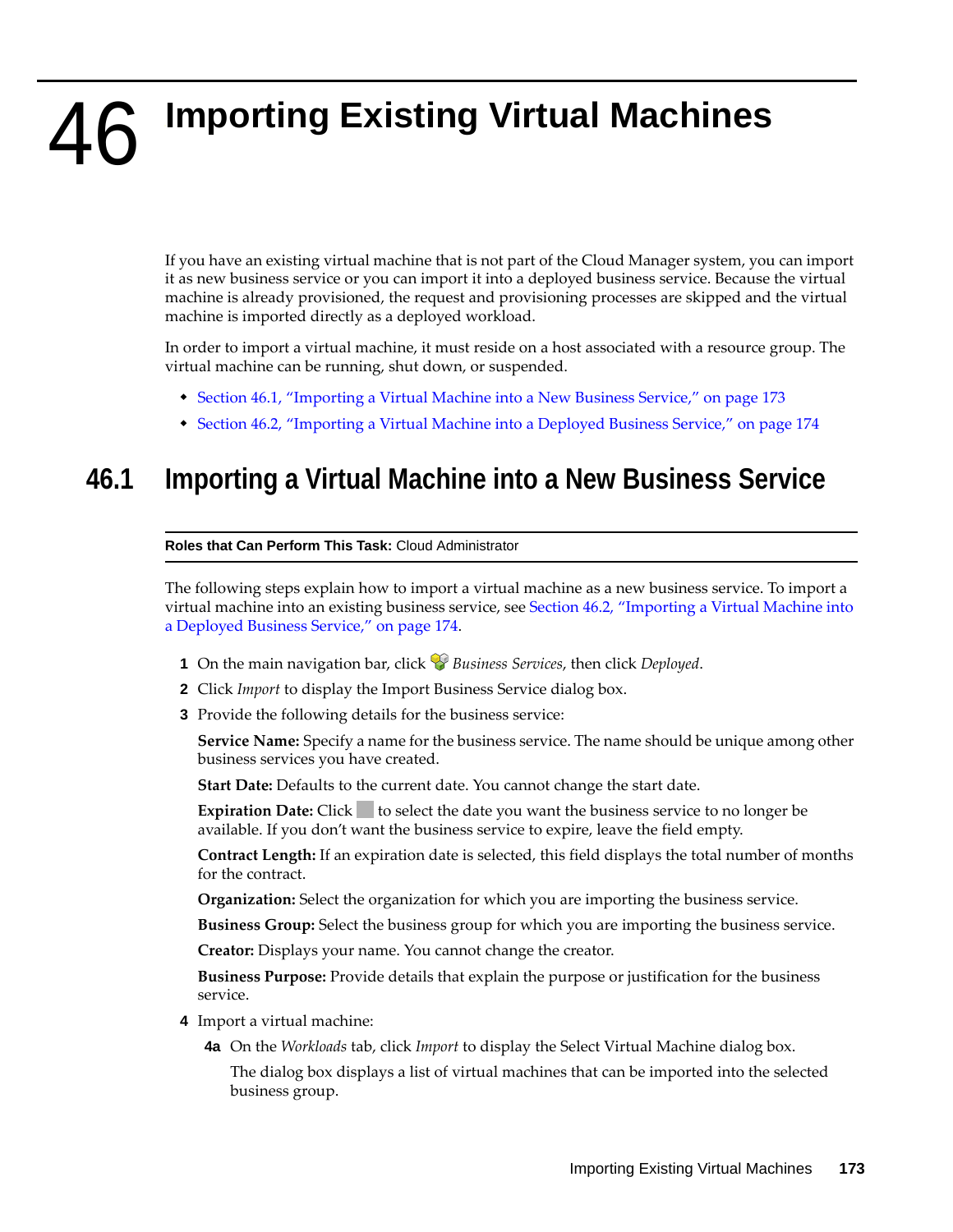- **4b** Select the virtual machine to import, then click *OK* to display the Configure Imported Workload dialog box.
- **4c** On the *Resources* tab, configure the following:

**Workload Name:** By default, the workload inherits the virtual machine name. Make sure the name is different from other workloads included in the business service.

**License Costs:** Specify the monthly cost for licenses associated with the workload.

**Service Level:** Select the service level for the workload.

- **4d** (Optional) On the *Disks* tab, select a disk, then enable the *Cost* check box to include the disk's cost in the business service cost or disable the check box to exclude the disk from the business service cost.
- **4e** Click *OK* to save the configuration and add the workload to the business service.
- **5** Assign users as owners of the business service:
	- **5a** On the *Users* tab, click *Add* to display the Add Business Service Owner dialog box.
	- **5b** Select the users to add as owners.

You can add members of the organization or System users. Shift-click and Ctrl-click to select multiple users.

- **5c** Click *OK*.
- **6** Click *Import* to add the business service to the list of deployed business services.

At this point, you can change the imported workload's resources if necessary. This is a change to the business service and requires a change request to go through the approval process and the imported workload to be rebuilt. See [Chapter 48, "Changing Deployed Business Services," on page 179](#page-178-0).

# <span id="page-173-0"></span>**46.2 Importing a Virtual Machine into a Deployed Business Service**

**Roles that Can Perform This Task:** Cloud Administrator

The following steps explain how to import a virtual machine into an existing deployed business service. To import a virtual machine as a new business service, see [Section 46.1, "Importing a Virtual](#page-172-1)  [Machine into a New Business Service," on page 173](#page-172-1).

- **1** On the main navigation bar, click *Business Services*, then click *Deployed*.
- **2** Select the business service to which you want to import the virtual machine, then click *Manage*. or

Double-click the business service.

**3** On the *Workloads* tab, click *Import* to display the Select Virtual Machine dialog box.

The dialog box displays a list of virtual machines that can be imported into the selected business group.

- **4** Select the virtual machine to import, then click *OK* to display the Configure Imported Workload dialog box.
- **5** On the *Resources* tab, configure the following:

**Workload Name:** By default, the workload inherits the virtual machine name. Make sure the name is different from other workloads included in the business service.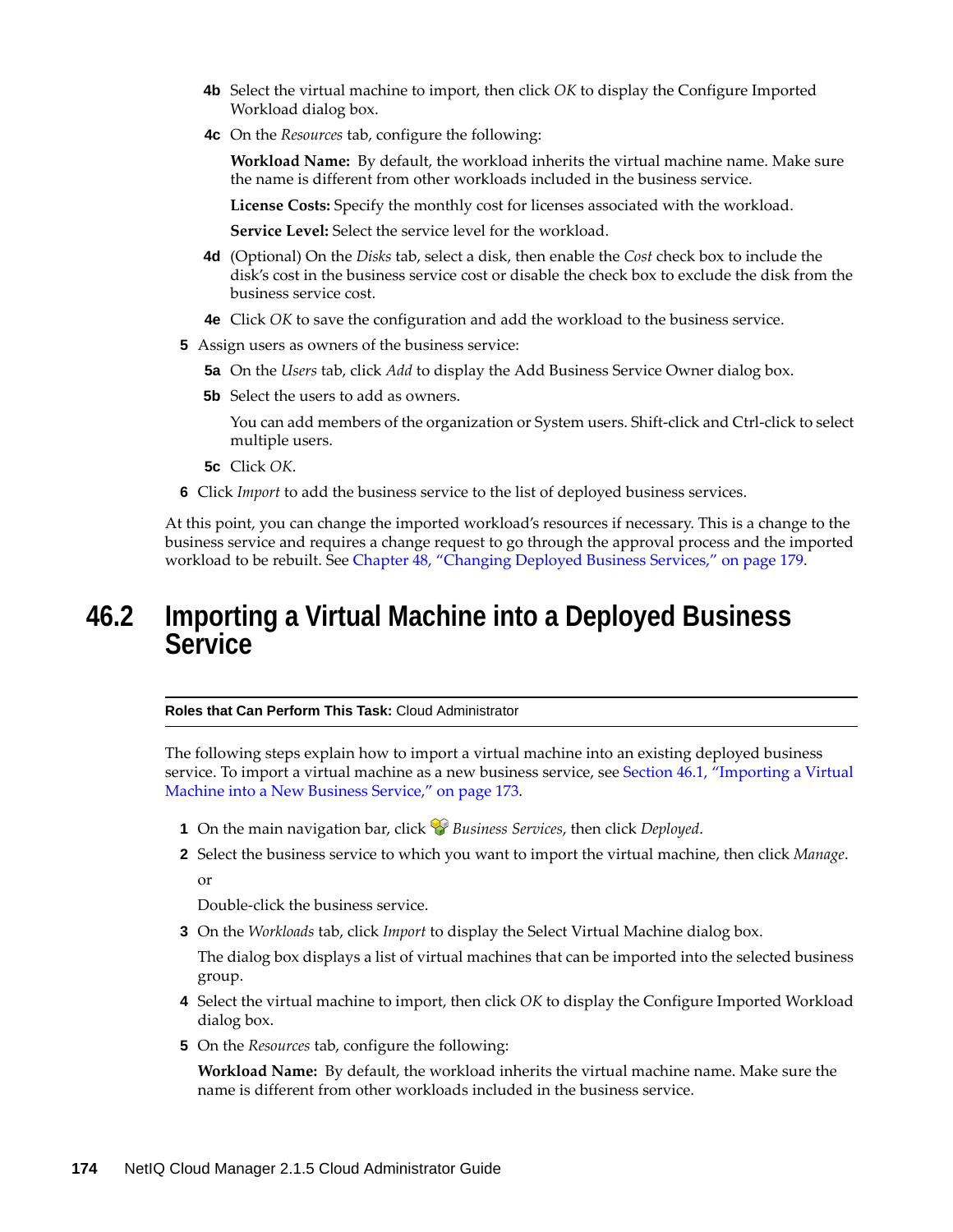**License Costs:** Specify the monthly cost for licenses associated with the workload.

**Service Level:** Select the service level for the business service.

- **6** (Optional) On the *Disks* tab, select a disk, then enable the *Cost* check box to include the disk's cost in the business service cost or disable the check box to exclude the disk from the business service cost.
- **7** Click *OK* to save the configuration and add the workload to the business service.
- **8** Click *Save* to save the business service.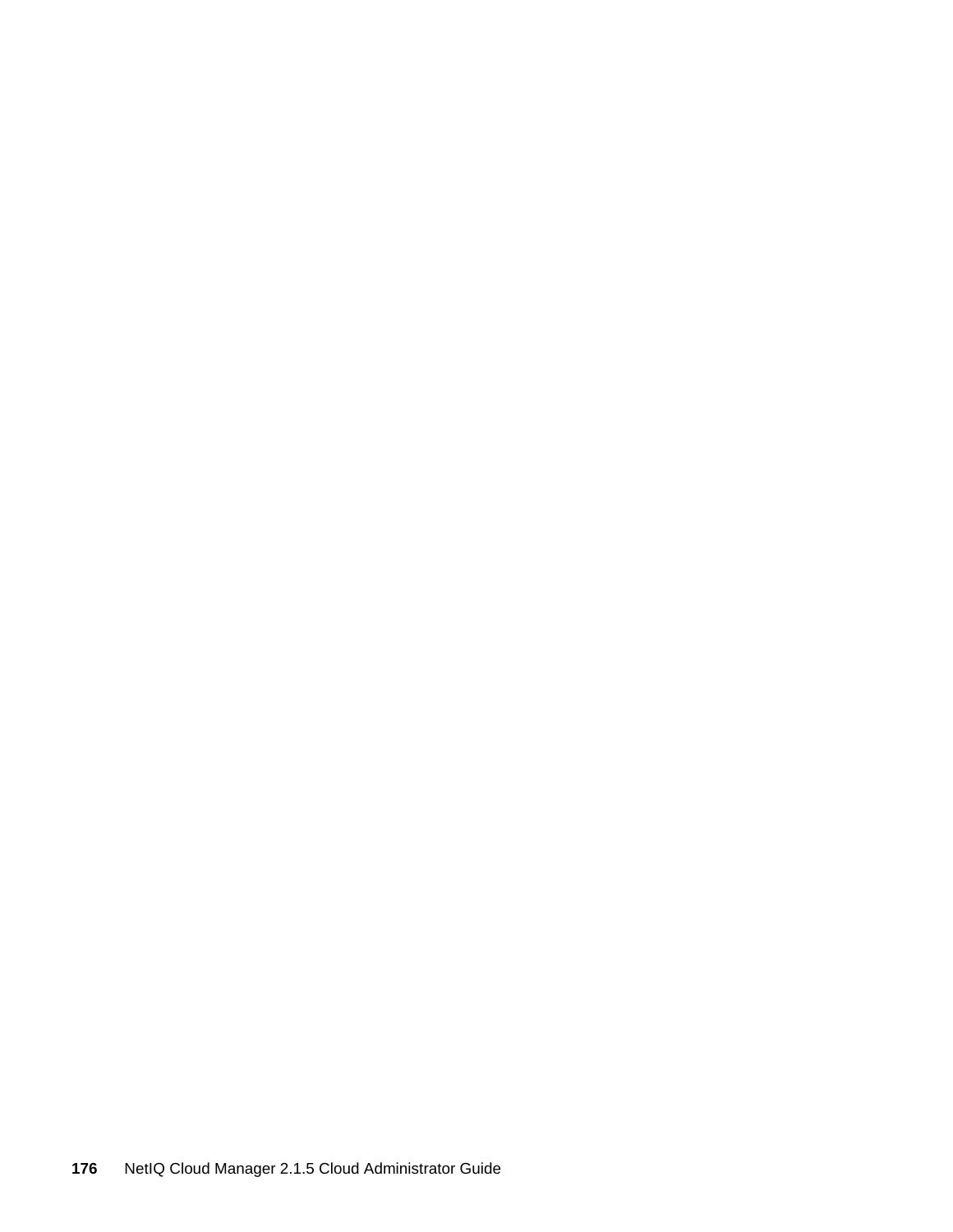# <span id="page-176-0"></span>47 <sup>47</sup>**Managing Deployed Business Services**

You can cycle (start, suspend, stop) a deployed business service's workloads, open a remote console to a workload, and give other users access to the business service.

- [Section 47.1, "Starting, Suspending, or Shutting Down a Workload," on page 177](#page-176-1)
- [Section 47.2, "Opening a Workload Console," on page 177](#page-176-2)
- [Section 47.3, "Delegating Ownership of a Business Service," on page 178](#page-177-0)

# <span id="page-176-1"></span>**47.1 Starting, Suspending, or Shutting Down a Workload**

**Roles that Can Perform This Task:** Cloud Administrator, Organization Manager, Business Service Owner

- **1** On the main navigation bar, click *Business Services*, then click *Deployed*.
- **2** Select the business service with the workload you want to cycle, then click *Manage*.
- **3** In the *Workloads* list, select the workload.
- **4** Click one of the following controls:
	- Start the workload.
	- Suspend the workload.
	- **Shut down the workload.**
- **5** Click *Close*.

# <span id="page-176-2"></span>**47.2 Opening a Workload Console**

**Roles that Can Perform This Task:** Cloud Administrator, Organization Manager, Business Service Owner

Cloud Manager provides remote access to workloads via a VNC console.

- **1** On the main navigation bar, click *Business Services*, then click *Deployed*.
- **2** Select the business service with the workload you want to access, then click *Manage*.
- **3** In the *Workloads* list, select the workload, then click *Console*.
	- The *Console* action opens a new browser window that provides VNC access to the selected workload's desktop. The *Console* action is enabled even when a workload is shut down, which gives users the opportunity to enter a password before restarting the virtual machine.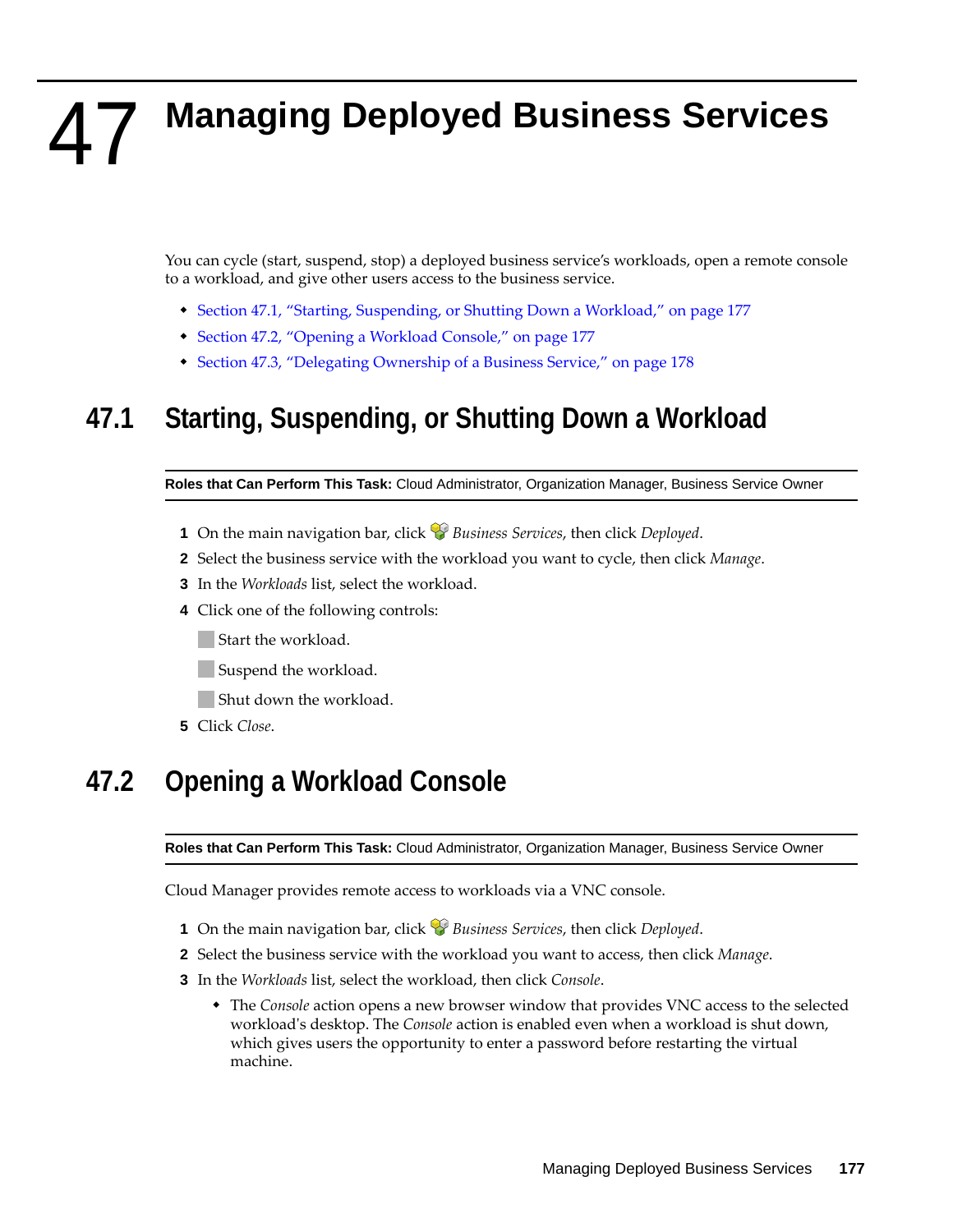- If the VNC session does not require a password, the user can press Enter. If the user enters a password incorrectly when the VNC session is established, he or she can enter the password again.
- The *Console* action is not enabled for imported workloads that have not yet been configured for VNC access.
- **4** Specify the console password to log in.

After you log in, Cloud Manager opens a remote console session to the workload. Most functions of the remote console work the same as the local console. However, if you need to use special key sequences such as Ctrl+Alt+Del, you must select them from the *Send Special Key Sequence* menu located at the top of the console.

**NOTE:** In this version of Cloud Manager, the VNC console is rendered using HTML 5. If you use Internet Explorer 9 as the browser to view the Cloud Manager Web Console, you need to make sure that either the Adobe (Shockwave) Flash add-on is enabled or that the Google Chrome Frame add-on is enabled. Both of these add-ons are available for free download.

**5** When you have finished, close the browser window to end the session.

# <span id="page-177-0"></span>**47.3 Delegating Ownership of a Business Service**

#### **Roles that Can Perform This Task:** Cloud Administrator, Organization Manager, Business Service Owner

By default, the following users have ownership rights to a business service:

- The creator of the business service
- All Business Service Owners for the business group that the business service belongs to
- All Business Service Owners for the organization
- All Organization Managers

If necessary, you can delegate ownership to other users. When you do so, the user receives rights to view, manage, and change the business service.

- **1** On the main navigation bar, click *Business Services*, then click *Deployed*.
- **2** Select the business service to which you want to give another user access, then click *Manage*.
- **3** Click the *Users* tab to display the *Business Service Owner* list.
- **4** Click *Add*, select the users or user groups you want to give access to the business service, then click *OK*.

You can Shift-click and Ctrl-click to select multiple users and user groups.

If the *Add* action is not available, you do not have rights to give access to other users.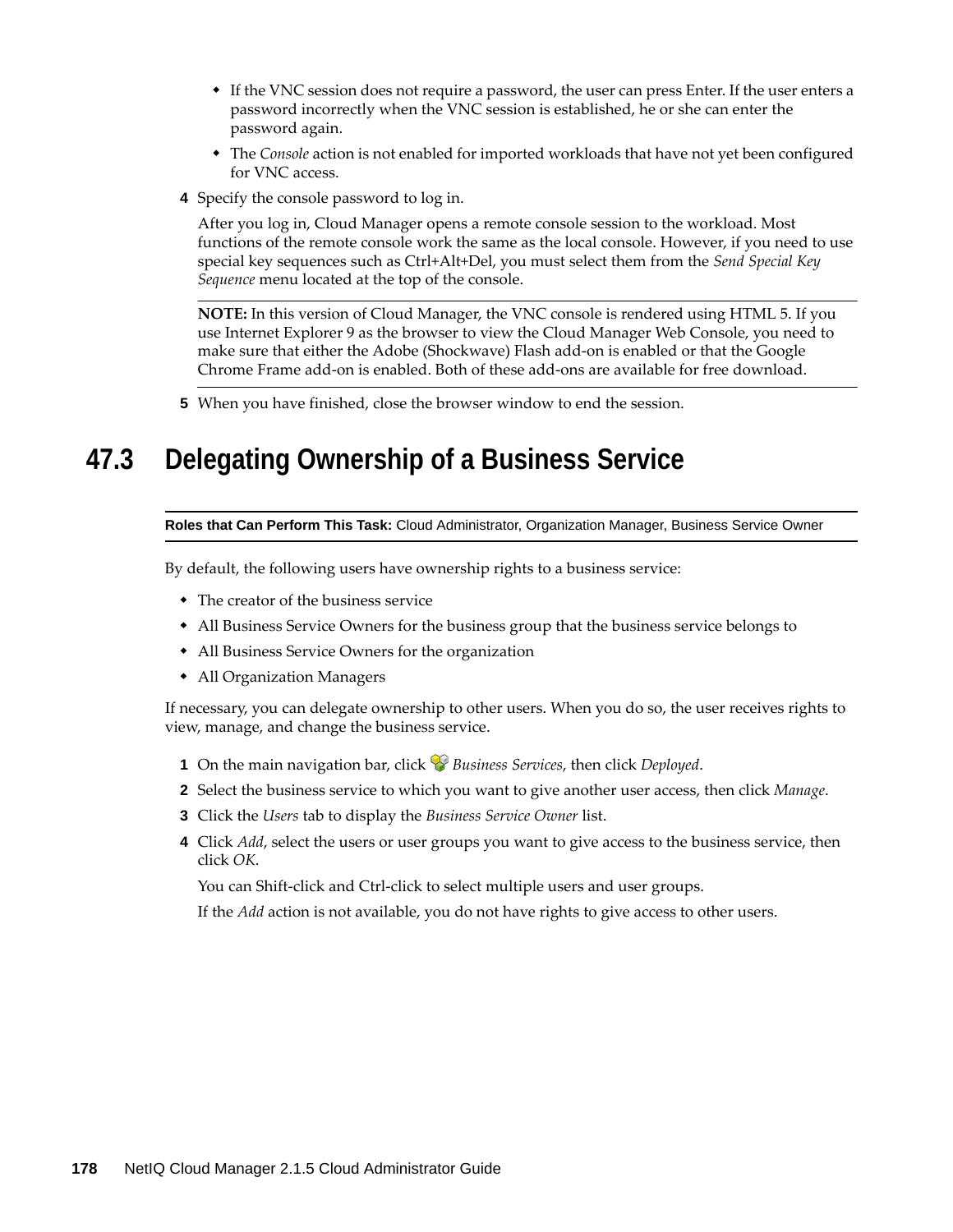# <span id="page-178-0"></span>48 <sup>48</sup>**Changing Deployed Business Services**

You can change a business service's details (expiration date and business purpose) and workloads. Any change (including changing the expiration date and business purpose) generates a change request that must be approved before the changed business service can be redeployed.

- [Section 48.1, "Changing a Business Service's Details," on page 179](#page-178-1)
- [Section 48.2, "Reassigning a Business Service to a Different Business Group," on page 179](#page-178-2)
- [Section 48.3, "Adding a Workload," on page 180](#page-179-0)
- [Section 48.4, "Modifying a Workload," on page 181](#page-180-0)
- [Section 48.5, "Removing a Workload," on page 182](#page-181-0)

# <span id="page-178-1"></span>**48.1 Changing a Business Service's Details**

**Roles that Can Perform This Task:** Cloud Administrator, Organization Manager, Business Service Owner

- **1** On the main navigation bar, click *Business Services*, then click *Deployed*.
- **2** Select the business service, then click *Change*.
- **3** Modify the details for the business service:

**Expiration Date:** Specify the date you want the business service to no longer be available.

**Business Purpose:** Provide details that explain the purpose or justification for the change to the business service.

**4** Click *Submit* to submit your business service change request.

or

If you don't want to submit the change request at this time, click *Save* to save the change request.

A change icon is added next to the business service name in the *Deployed* list to indicate that a change request has been generated and added to the *Requests* list. If you saved the change request rather than submitting it, you must go to the *Requests* list to edit the request or submit it.

## <span id="page-178-2"></span>**48.2 Reassigning a Business Service to a Different Business Group**

**Roles that Can Perform This Task:** Cloud Administrator, Organization Manager, Business Service Owner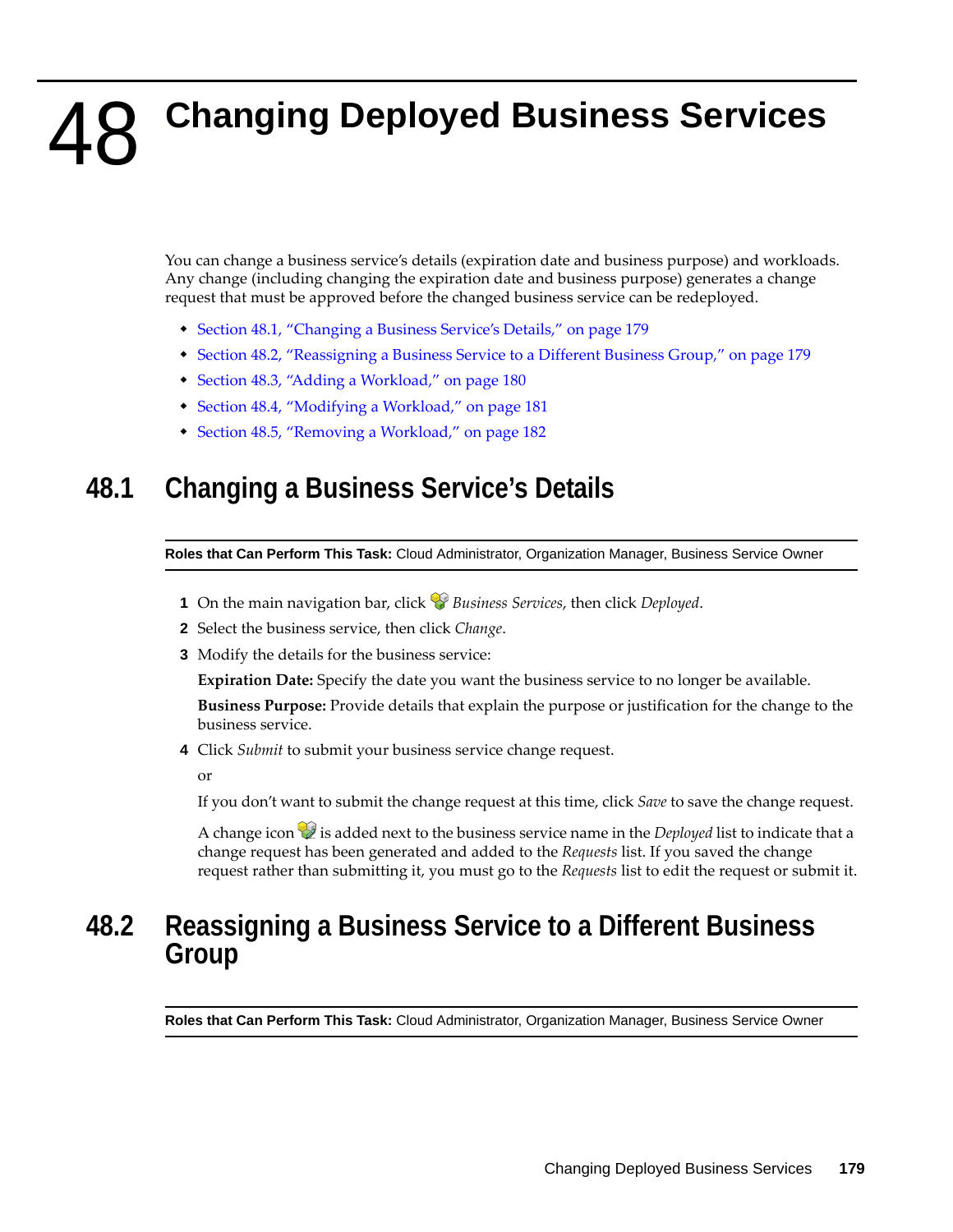You can reassign a business service to a different business group if 1) you have rights to the other business group and 2) the business group's resources (hypervisor, service levels, and so forth) support the business service's workloads.

- **1** On the main navigation bar, click *Business Services*, then click *Deployed*.
- **2** Select the business service, then click *Change*.
- **3** In the *Business Group* list, select the target business group.
- **4** Click *Submit* to submit your business service change request.

or

If you don't want to submit the change request at this time, click *Save* to save the change request.

A change icon is added next to the business service name in the *Deployed* list to indicate that a change request has been generated and added to the *Requests* list. If you saved the change request rather than submitting it, you must go to the *Requests* list to edit the request or submit it.

### <span id="page-179-0"></span>**48.3 Adding a Workload**

**Roles that Can Perform This Task:** Cloud Administrator, Organization Manager, Business Service Owner

- **1** On the main navigation bar, click *Business Services*, then click *Deployed*.
- **2** Select the business service to which you want to add a workload, then click *Change*.
- **3** On the *Workloads* tab, click *Add* to display the Select Workload Template dialog box.

The dialog box displays a list of workload templates. A template is the basis for a workload, providing basic workload settings and costs.

- **4** Select the workload template from which to create the workload, then click *OK* to display the Configure Workload dialog box.
- **5** On the *Resources* tab, specify a name for the workload, select a service level, and customize the resources allocated to the workload.

If the resources are locked, you cannot customize them. For additional information about the *Resources* settings, click the button.

**6** Click the *Disks* tab to configure the workload's disks.

The workload's mandatory disks are listed. The mandatory disks are created with the workload and cannot be customized.

If the *Add* action, located above the list, is available, there are optional disks you can create for the workload. Click *Add*, then specify the size for the disk

For additional information about the *Disks* settings, click the button.

**7** Click the *Networks* tab (if it is displayed), select a network interface card, then assign the network and configure the network address and name servers.

For additional information about the *Networks* settings, click the **button**.

**8** (Optional) Click the *Windows Settings* tab (if it is displayed), then provide an Administrator account password, computer name, and workgroup or domain information.

If you do not provide this information at this time, a Build Administrator or Cloud Administrator must provide it during pre-build configuration of the workloads. For additional information about the *Windows Settings* settings, click the button.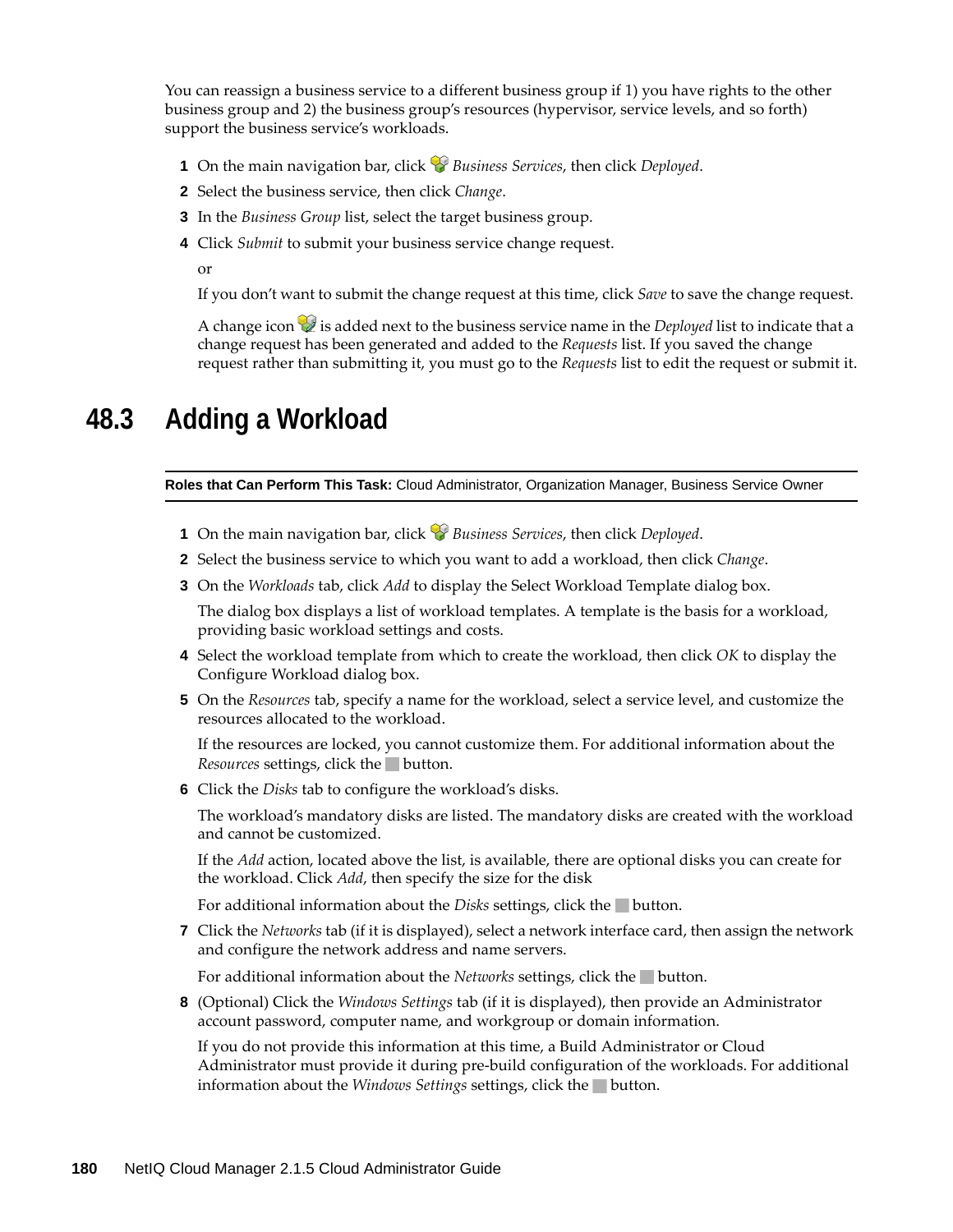**9** (Optional) Click the *Windows Licensing* tab (if it is displayed), then provide a Windows product key, and registration name.

If you do not provide this information at this time, a Build Administrator or Cloud Administrator must provide it during pre-build configuration of the workloads. For additional information about the *Windows Licensing* settings, click the button.

If the Cloud Administrator has pre-populated the Windows Product Key field, the data is masked. You cannot copy this data.

**10** (Optional) Click the *Linux Settings* tab (if it is displayed), then provide a host name and domain name.

If you do not provide this information at this time, a Build Administrator or Cloud Administrator must provide it during pre-build configuration of the workloads. For additional information about the *Linux Settings* settings, click the **button**.

**11** (Optional) Click the *Console Access* tab, then set the password for VNC access to the workload.

If you do not provide this information at this time, a Build Administrator or Cloud Administrator must provide it during pre-build configuration of the workloads. For additional information about the *Console Access* settings, click the **button**.

- **12** Click *OK* to save the workload and add it to the *Workloads* list.
- **13** Click *Submit* to submit your business service change request.

or

If you don't want to submit the change request at this time, click *Save* to save the change request.

A change icon  $\mathcal{P}$  is added next to the business service name in the *Deployed* list to indicate that a change request has been generated and added to the *Requests* list. If you saved the change request rather than submitting it, you must go to the *Requests* list to edit the request or submit it.

### **48.4 Modifying a Workload**

**Roles that Can Perform This Task:** Cloud Administrator, Organization Manager, Business Service Owner

- **1** On the main navigation bar, click *Business Services*, then click *Deployed*.
- **2** Select the business service with the workload you want to modify, then click *Change*.
- **3** On the *Workloads* tab, select the workload to modify, then click *Edit*.
- **4** Modify the workload settings as desired.

For information about the workload settings, click the button.

**IMPORTANT:** The *Service Level* field and *Resource Group* field (if it is available) determine which resource group hosts the workload. If you use either of these fields to change the workload's resource group, you need to stop and then start the workload after it is rebuilt. The workload is not moved to the new resource group until it is manually restarted.

- **5** Click *OK* to save the workload changes.
- **6** Click *Submit* to submit your business service change request.

or

If you don't want to submit the change request at this time, click *Save* to save the change request.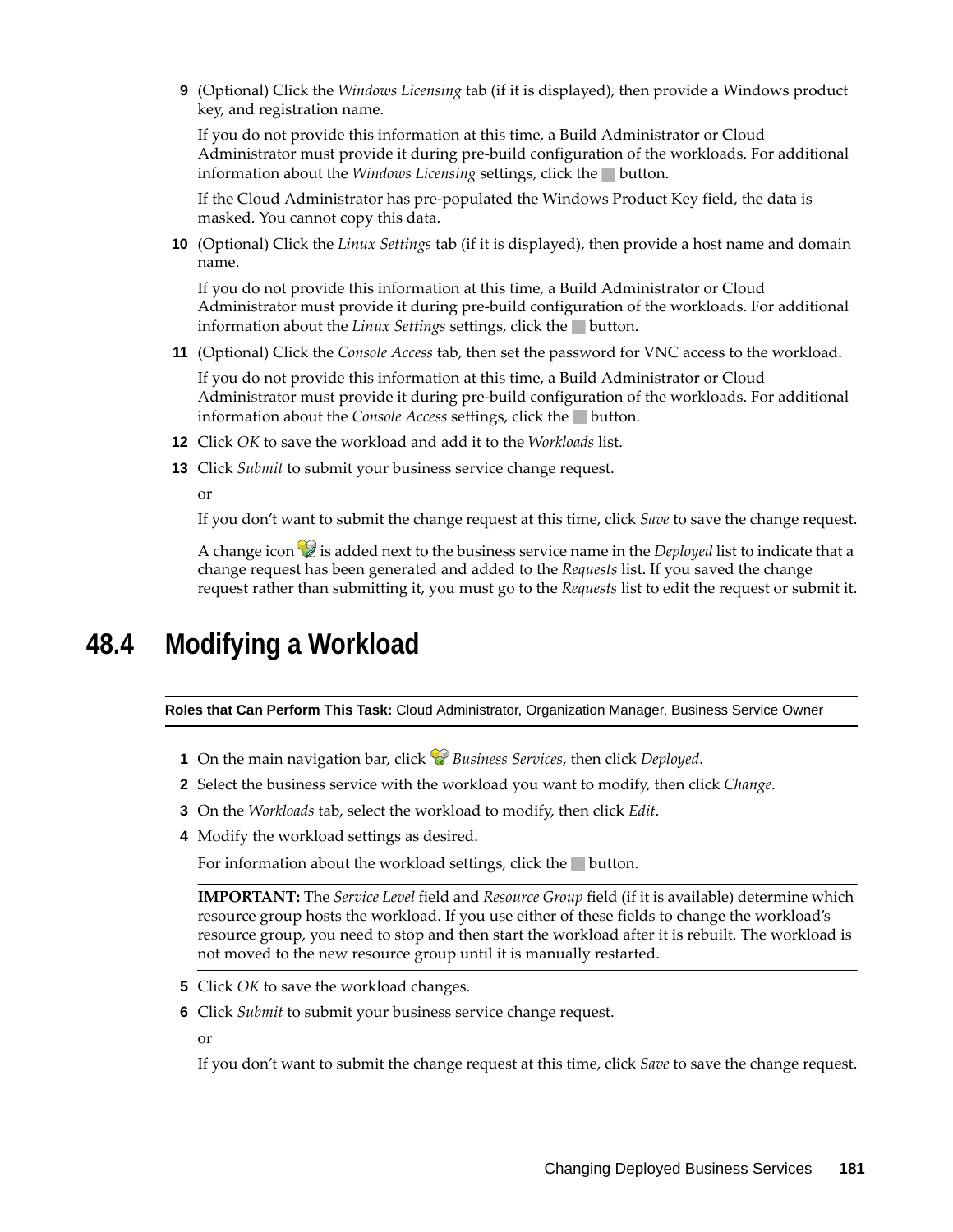### **48.5 Removing a Workload**

**Roles that Can Perform This Task:** Cloud Administrator, Organization Manager, Business Service Owner

- **1** On the main navigation bar, click *Business Services*, then click *Deployed*.
- **2** Select the business service with the workload you want to remove, then click *Change*.
- **3** On the *Workloads* tab, select the workload, then click *Remove*.
- **4** Click *Yes* to confirm the action.
- **5** Click *Submit* to submit your business service change request.

or

If you don't want to submit the change request at this time, click *Save* to save the change request.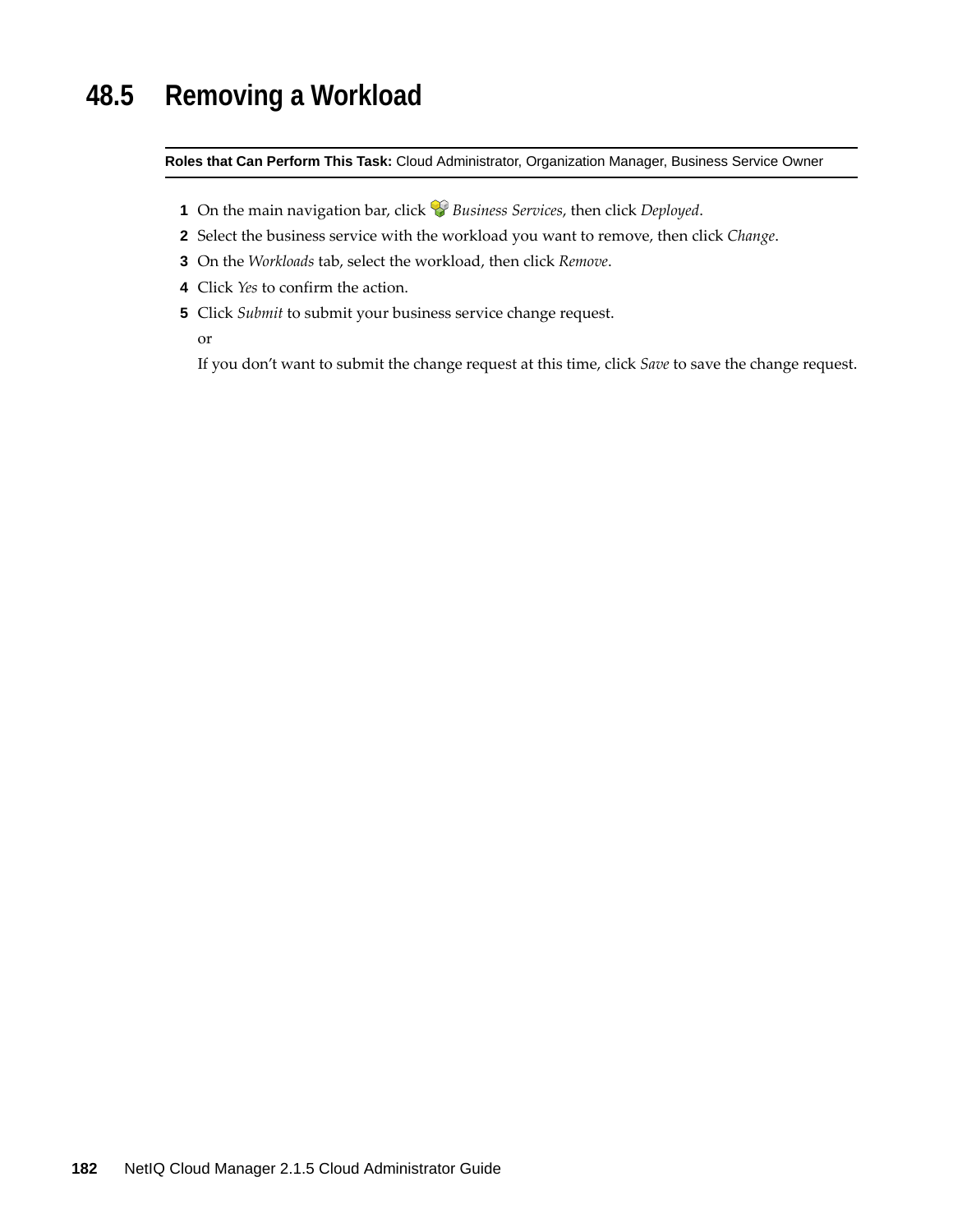# 49 <sup>49</sup>**Extending Business Service Expiration Dates**

**Roles that Can Perform This Task:** Cloud Manager, Organization Manager, Business Service Owner

To extend the expiration date for a business service, you must submit a business service change request. The request goes through the standard approval and configuration workflow for a business service.

- **1** On the main navigation bar, click *Business Services*, then click *Deployed*.
- **2** Select the business service, then click *Change*.
- **3** Change the expiration date to the desired date.
- **4** Click *Submit* to submit your business service change request.

or

If you don't want to submit the change request at this time, click *Save* to save the change request.

A change icon  $\mathcal{V}$  is added next to the business service name in the *Deployed* list to indicate that a change request has been generated and added to the *Requests* list. If you saved the change request rather than submitting it, you must go to the *Requests* list to edit the request or submit it.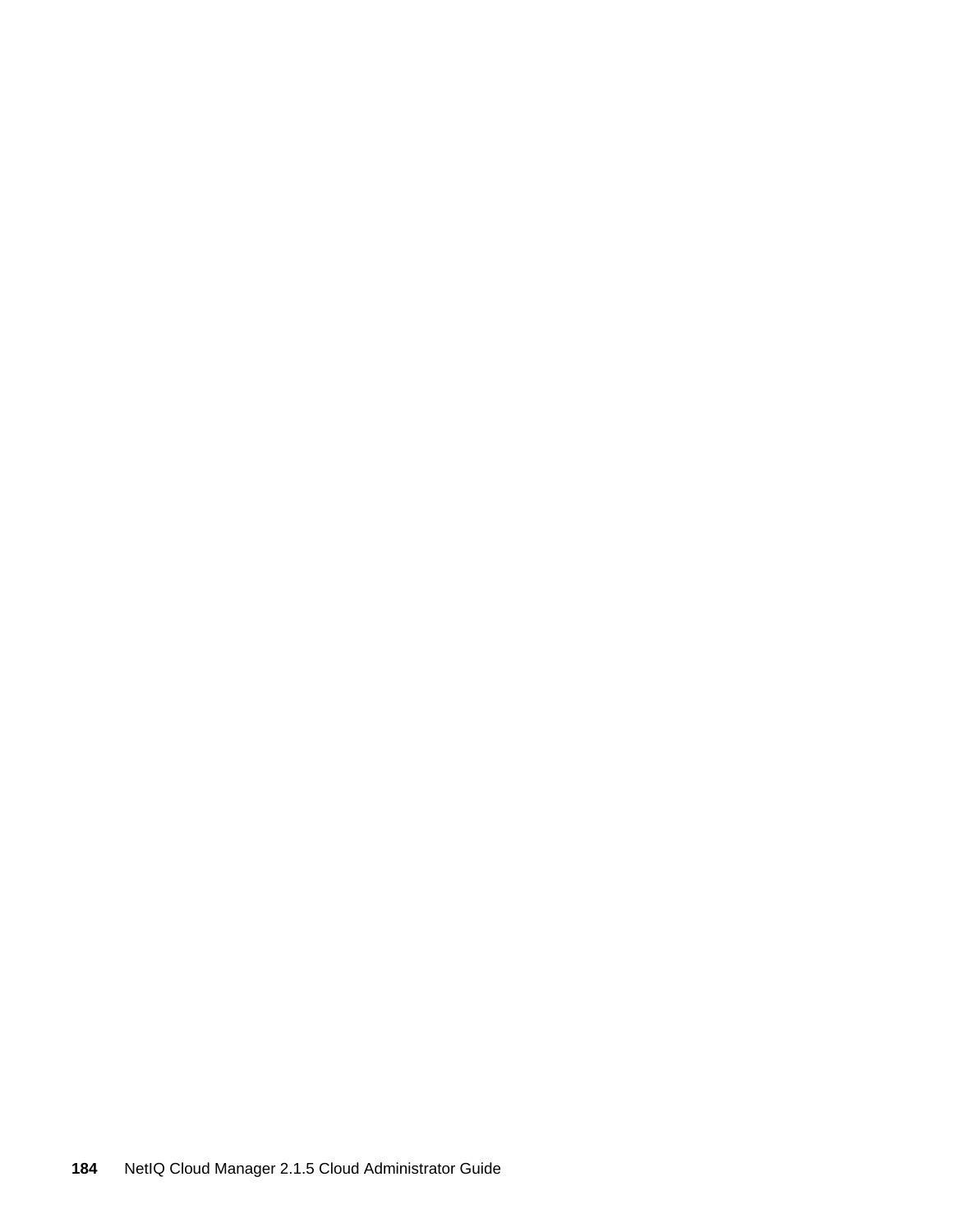# 50 <sup>50</sup>**Displaying or Hiding Business Service Costs**

The monthly cost of a business service is determined by totalling the following costs:

- The software licenses costs associated with the workloads.
- The objective costs for the service levels assigned to the workloads.
- The cost of the resource group resources (vCPUs, memory, disk space, and networks) allocated to the workloads.
- The software licenses costs and configuration costs for add-on applications associated with workload templates.
- The cost defined for running add-on applications on workload templates.
- The configuration costs for add-on services associated with workload templates.
- The cost defined for running add-on services on workload templates.

Changing the cost of software licenses, service level objectives, resource group resources, software license and setup costs associated with any add-on applications or add-on services, and the monthly fee for using an add-on application or an add-on service can impact the cost of any deployed business service associated with those items. If and when the change impacts the business service depends on whether or not the business service has an expiration date:

- If the deployed business service has an expiration date, the cost remains the same until the owner changes the business service (through a change request). At that point, the business service cost is updated to reflect the new cost.
- If the deployed business service does not have an expiration date, the cost is updated either weekly or monthly. The frequency is determined by the *Workload Updates* setting in System Configuration.

The Cloud Manager console displays business service costs in places such as the business service lists, the individual business service dialog boxes, and business service cost reports. System users always see the business service costs. However, you can choose whether or not to display costs to Organization members.

There are three levels at which you can configure the *Costs* setting:

- **Organization:** This setting applies to all Organization members. For example, if the *Costs* setting is set to *Hide*, no Organization members can see business service costs.
- **Business Group:** This setting overrides the organization setting for the business group. For example, if the organization *Costs* setting is set to *Hide*, but the business group *Costs* setting is set to *Show*, Organization members can see the costs for that business group's business services.
- **User:** Each user account has an *Always show costs* setting that overrides the organization and business group *Costs* setting.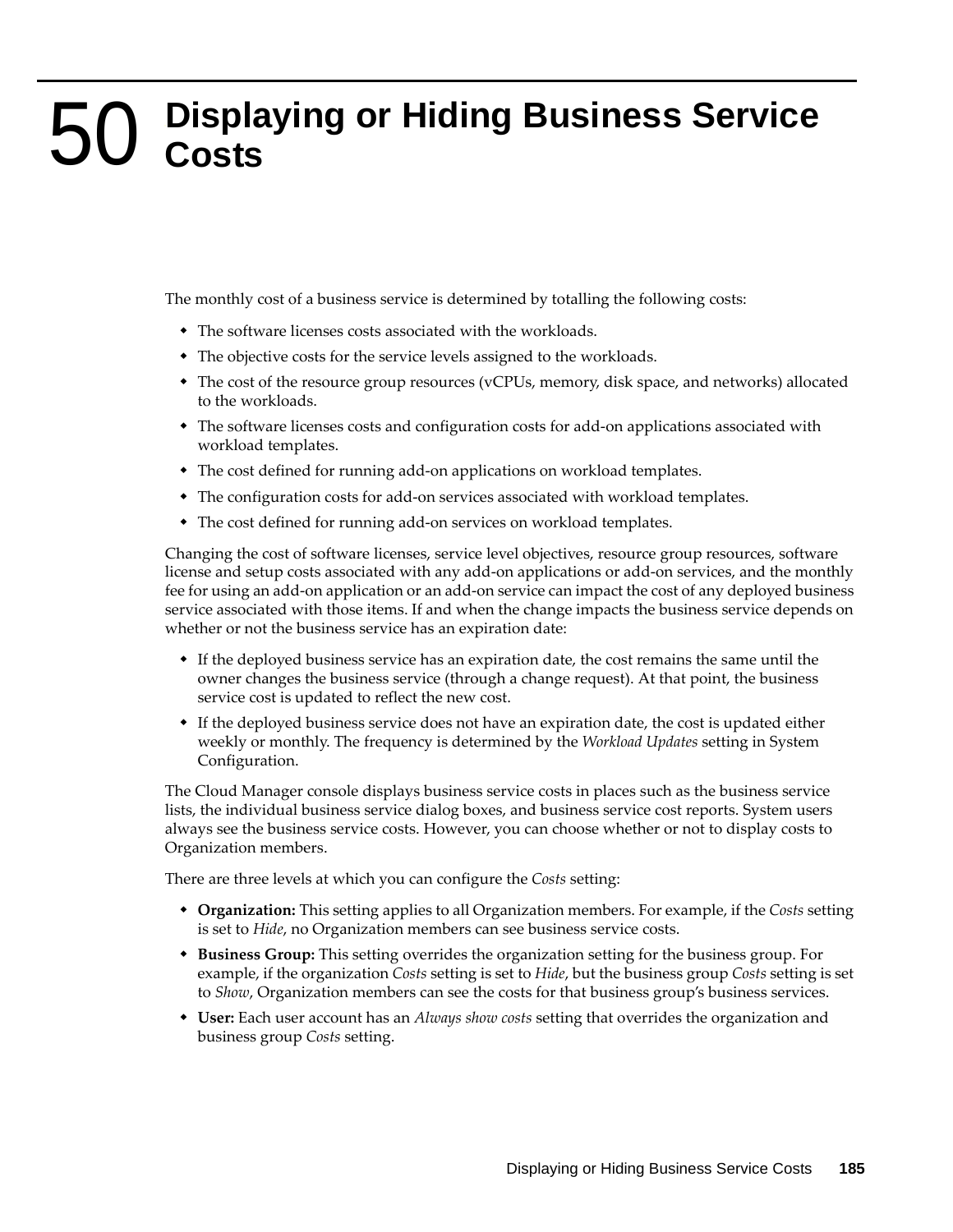### **50.1 Configuring an Organization's Costs Setting**

#### **Roles that Can Perform This Task:** Cloud Administrator, Organization Manager

- **1** On the main navigation bar, click *Organizations.*
- **2** On the *Organizations* tab, select the target organization, then click *Edit*.
- **3** In the upper-right corner of the dialog box, click the  $\mathbb{\ast}$  icon to display the Organization Configuration dialog box.
- **4** Under *Organizations Costs*, select *Show* or *Hide*.

The setting applies to all Organization members unless it is overridden for a business group or individual user.

**5** Click *OK* to save your changes.

### **50.2 Configuring a Business Group's Costs Setting**

**Roles that Can Perform This Task:** Cloud Administrator, Organization Manager

- **1** On the main navigation bar, click *Organizations.*
- **2** Click the *Business Groups* tab, select the target business group, then click *Edit*.
- **3** In the *Costs* field, select *Override* to override the setting inherited from the organization, then select *Show* or *Hide*.

The setting applies to all business services created for the business group. If the costs are hidden, no Organization members can see the costs unless you enable the *Always show costs* setting for individual users.

**4** Click *Save* to save your changes.

### **50.3 Configuring a User's Costs Setting**

**Roles that Can Perform This Task:** Cloud Administrator, Organization Manager

- **1** On the main navigation bar, click *Organizations.*
- **2** Click the *Users* tab, select the target user, then click *Edit*.
- **3** In the *Cost Visibility* field, select *Always show costs* to enable the user to see business service costs regardless of the organization and business group *Costs* settings.

The setting is disabled for System users. System users can always see business service costs.

**4** Click *Save* to save your changes.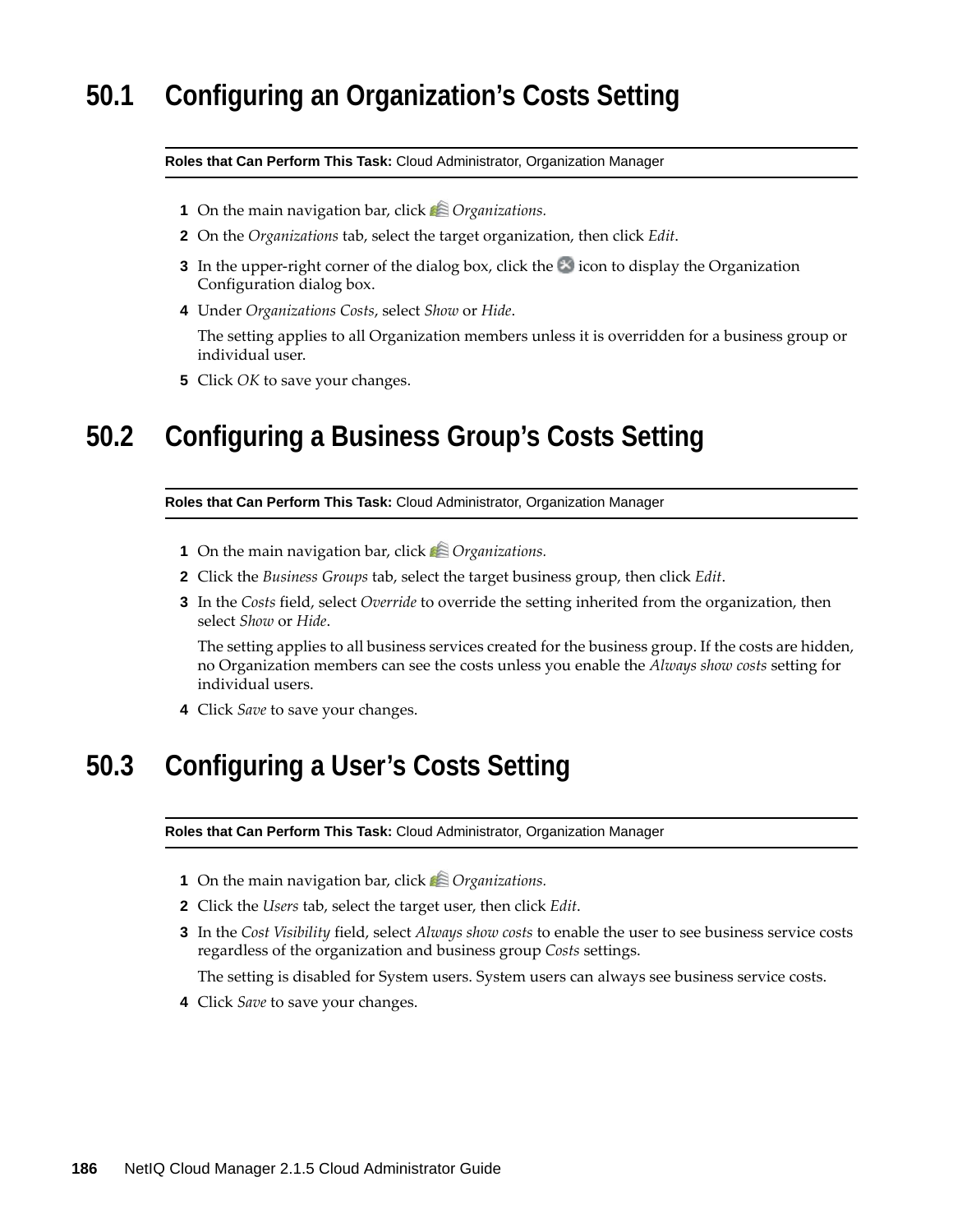# 51 <sup>51</sup>**Business Service Contracts**

Business services with an expiration date are considered "under contract" until the expiration date is reached. A business service under contract will not change price during the contract. In addition, you cannot make certain changes to business services that are under contract.

### **51.1 Restrictions Resulting from an Active Contract**

Changes to a business service are restricted if the business service is under contract. The following restrictions apply when the business service is under contract:

- You can change the resources on the business service (that is, the number of CPUs, the amount of RAM, the number of NICs, and the total costable storage) only within the minimum/ maximum limits defined on the associated package.
- You can change the associated resource pricing package only if it is an "upgrade," that is, the new package must require the minimum resources and/or contract length to be the same or greater value. A package "downgrade," that is, changing the settings to the minimum resources and/or contract length, is not allowed.
- You can only upgrade the service level of the business service to the same price or more expensive price. A downgrade of the service level is not allowed.
- You cannot reduce or delete an expiration date on a business service.
- You cannot delete a workload from the business service.
- You cannot delete a contracted business service.

### **51.2 Contract Change Period**

When the business service nears its expiration date, you will receive an email notifying you that changes to the business service are no longer restricted. During this "change period" you can make any change, including deleting the business service.

### **51.3 Contract Renewals**

Some resource pricing packages have minimum contract lengths. When you choose one of these packages for a workload, the business service must have a contract that is at least as long as the workload's minimum contract length. Some packages also include a contract renewal length. If a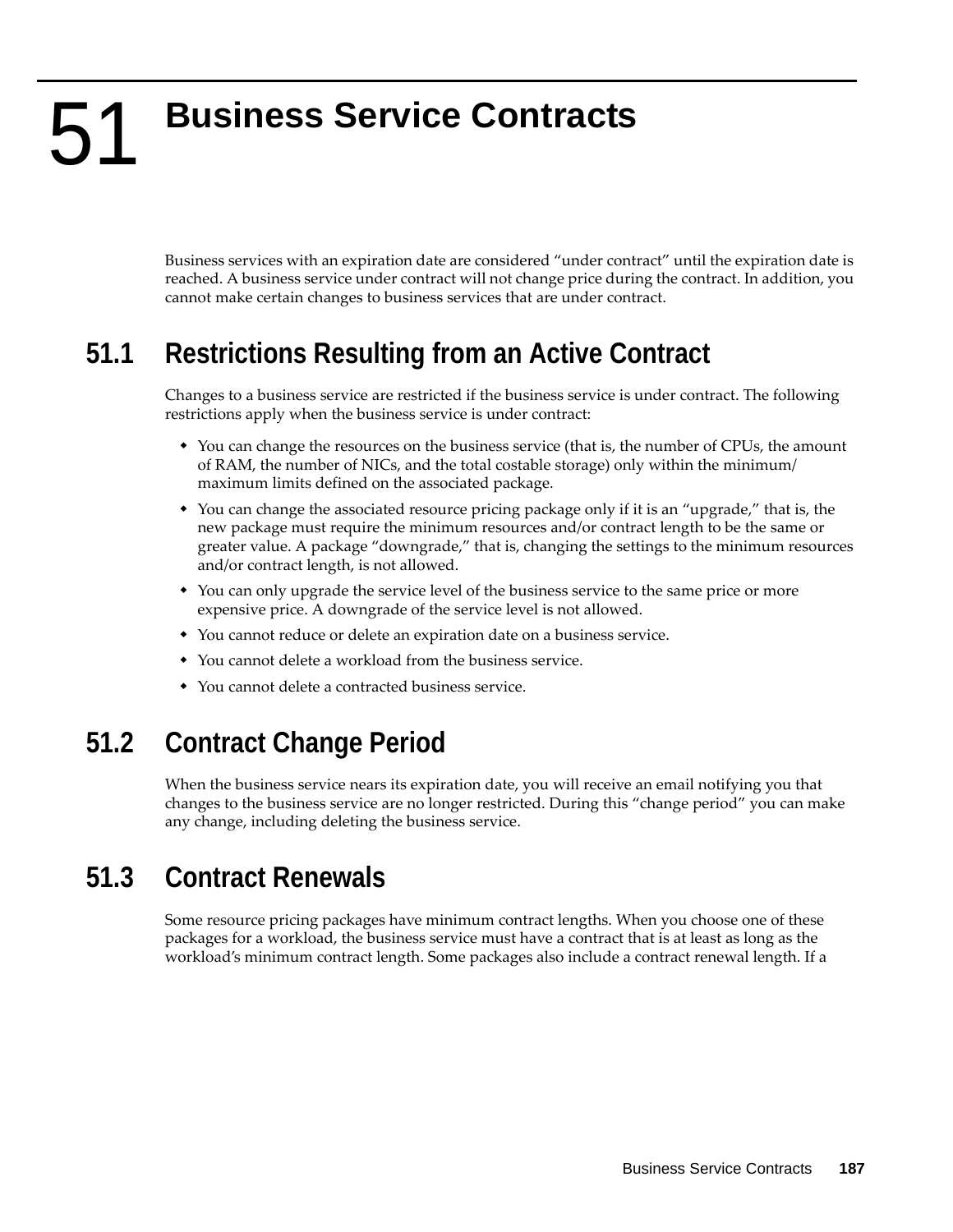business service contains a workload with a contract renewal length, the business service's contract renews for the specified length when it reaches the expiration date. In other words, when the business service's expiration date is reached, the expiration date is extended by the renewal length.

You can expect the following behaviors for contract renewals:

- If a business service has several workloads, the contract renewal length for the entire business service is derived from the workload with the longest contract renewal length.
- If a business service has no number of days for contract renewal, the business service expires.
- If a business service contract is renewed, the expiration date is extended. No cost changes occur.
- If a business service undergoes a change request during the change period, the expiration date is extended.
- If a business service change request is pending during a contract change period, its contract is not renewed until the change request is reviewed and approved.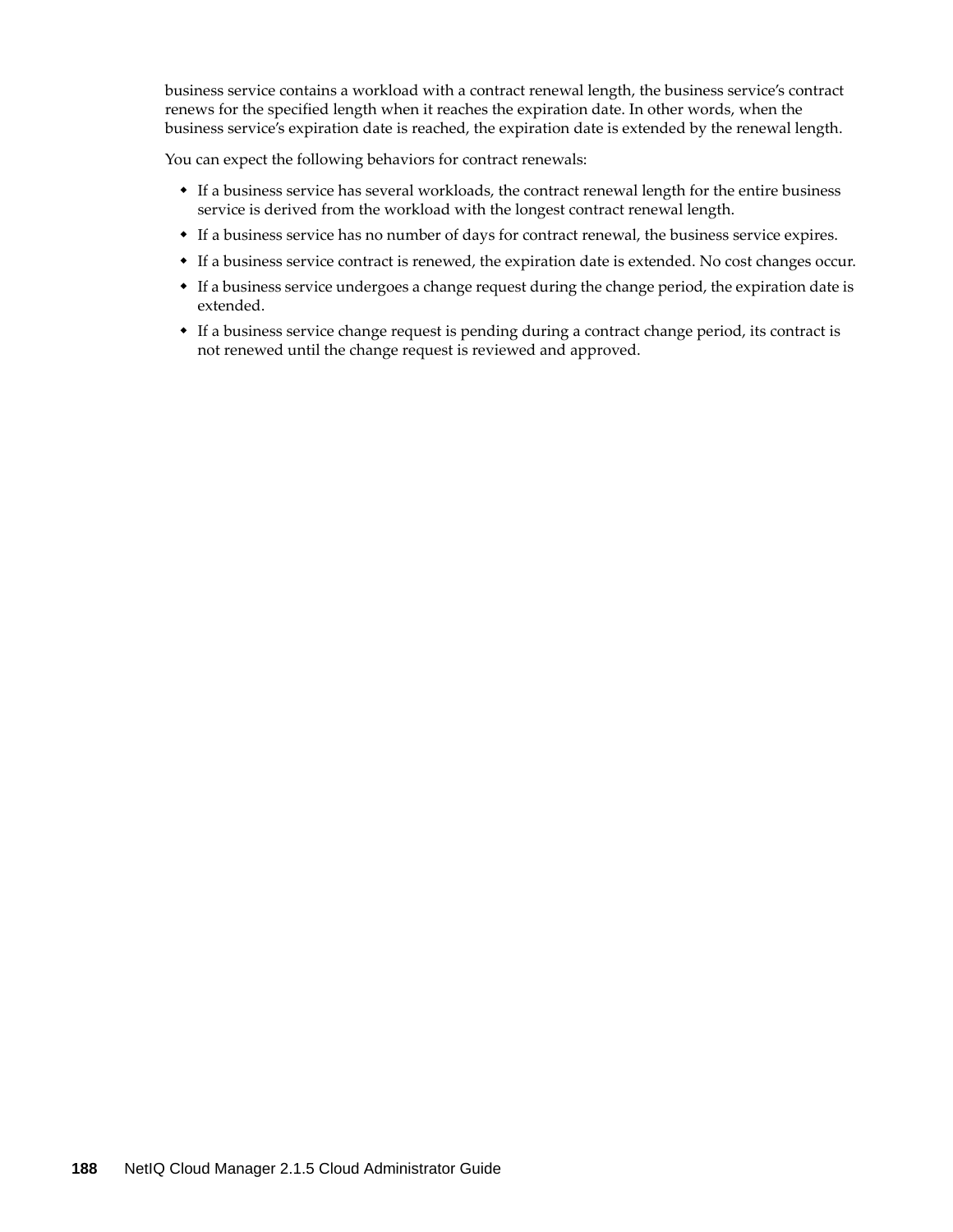# VIII **Tasks Management**

The following sections provide information to help you manage the tasks that are created when requesting, changing, or deleting a business service:

- [Chapter 52, "Displaying Administrator or Sponsor Tasks," on page 191](#page-190-0)
- [Chapter 53, "Tasks Concepts," on page 193](#page-192-0)
- [Chapter 54, "Claiming Tasks," on page 197](#page-196-0)
- [Chapter 55, "Approving and Denying Requests," on page 199](#page-198-0)
- [Chapter 56, "Completing Configuration Tasks," on page 201](#page-200-0)
- [Chapter 57, "Completing Trigger Tasks," on page 203](#page-202-0)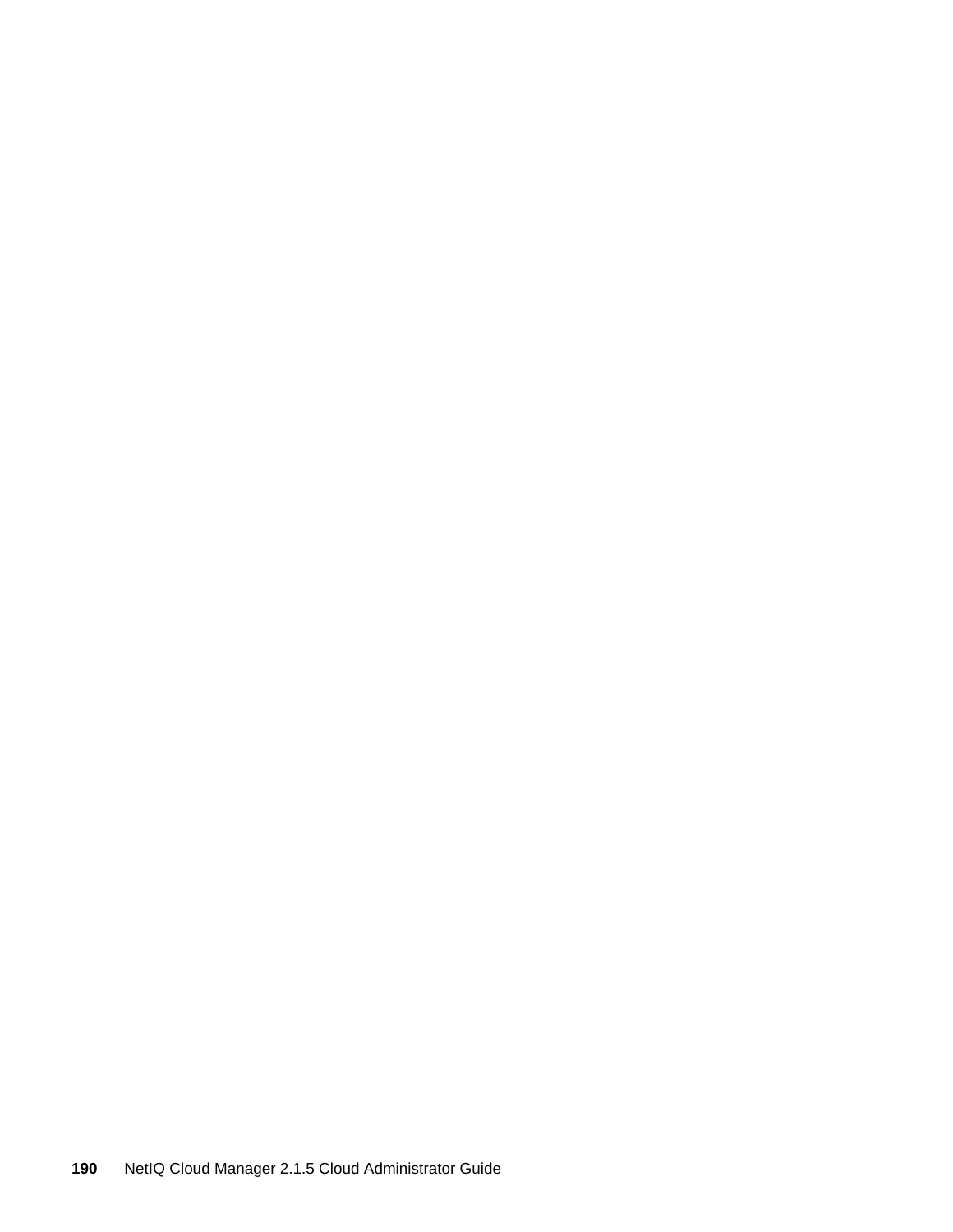# <span id="page-190-0"></span>52 <sup>52</sup>**Displaying Administrator or Sponsor Tasks**

#### **Roles that Can Perform This Task:** Cloud Administrator, Sponsor

In the *Unclaimed Tasks* list and the *All Tasks* list, tasks are categorized as Administrator tasks or Sponsor tasks. The Administrator tasks are the two configuration tasks (pre-build configuration and post-build configuration) and the Administrator approval task. The Sponsor task is the Sponsor approval task.

You can filter the two lists to show only Administrator tasks, only Sponsor tasks, or all tasks.

- **1** On the main navigation bar, click *Tasks*.
- **2** Click the list you want (*Unclaimed* or *All Tasks*).
- **3** In the select box at the top of the list, select the tasks you want to display (*All Tasks*, *Administrator Tasks*, or *Sponsor Tasks*).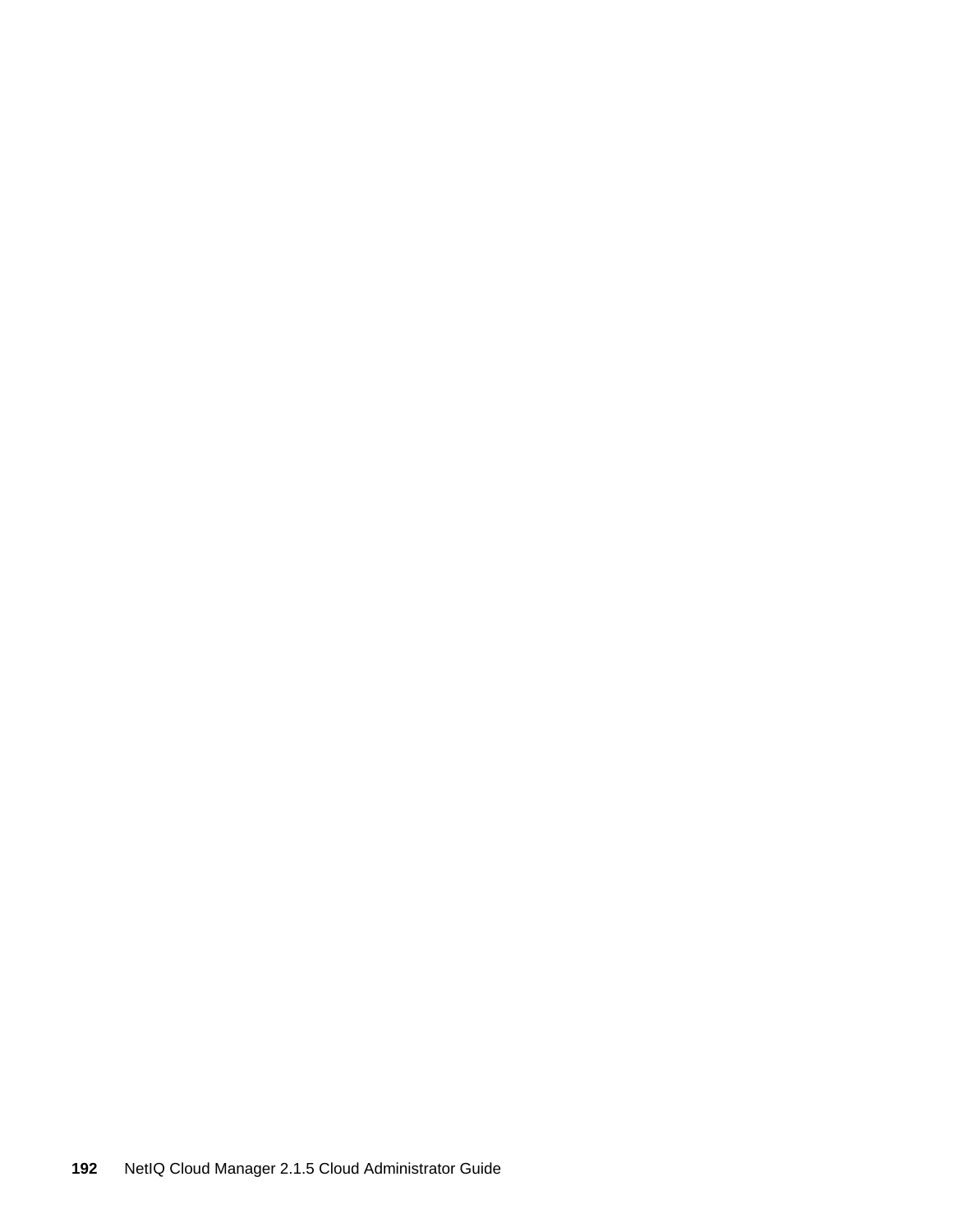# <span id="page-192-0"></span>53 <sup>53</sup>**Tasks Concepts**

Business services can be created, changed, and deleted. Each of these actions results in a *creation* request, a *change* request, or a *deletion* request. Each request must go through a workflow process in order for the request to be approved (or denied) and the resulting business service workloads to be configured if necessary.

During the workflow process for a request, tasks are generated. These tasks must be completed for the business service to be created, changed, or deleted. The following sections provide information you should understand in order to successfully manage the tasks generated for you and other roles in your system:

- [Section 53.1, "Types of Tasks," on page 193](#page-192-1)
- [Section 53.2, "Task Order in the Workflow Process," on page 194](#page-193-0)
- [Section 53.3, "Task Order in the Workflow Process," on page 194](#page-193-1)
- [Section 53.4, "Task Assignments and Owners," on page 195](#page-194-0)

### <span id="page-192-1"></span>**53.1 Types of Tasks**

There are three types of tasks generated during the workflow process:

 **Approval Tasks:** Approval tasks require the task owner to either approve or deny the business service request. There are two approval tasks generated during the workflow process: an Administrator approval task and a Sponsor approval task.

The Administrator approval task is generated for an administrator (Approver or Cloud Administrator) to provide IT approval. If the administrator approves the request, a Sponsor approval task is then generated for the Sponsor to provide financial approval.

 **Configuration Tasks:** Configuration tasks require the task owner to complete the configuration of business service workloads. There are two configuration tasks generated during the workflow process: a pre-build configuration task and a post-build configuration task.

The pre-build configuration task occurs before the requested business service's workloads are built, and a post-build configuration task occurs after the workloads are built. The tasks are generated for Build Administrators and Cloud Administrators.

 **Trigger Tasks:** Trigger tasks require user input before performing an action, for example, a user can choose to immediately reboot a virtual machine as part of a change request, which could potentially lose data. Alternatively, a trigger task can be scheduled, allowing the user to delay a task to complete at a later time. For example, a user could schedule a VM reboot for midnight on a Saturday.

When a change request is made for a business service, the reboot trigger task occurs after the pre-build configuration task, and before the changes are applied to the workloads in the system build step. The trigger task is generated for the Business Service Owner and for Build Administrators and Cloud Administrators.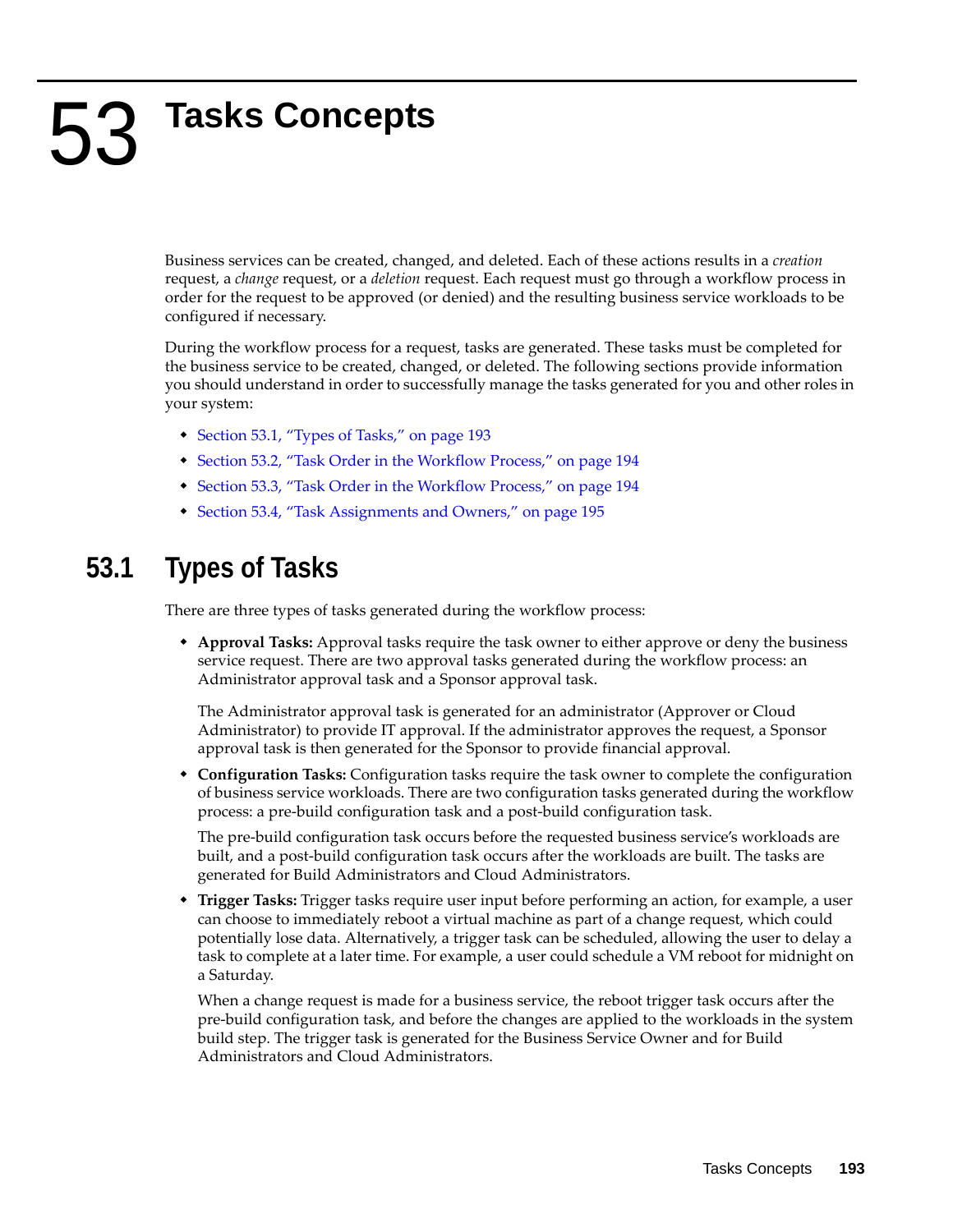### <span id="page-193-0"></span>**53.2 Task Order in the Workflow Process**

During the workflow process, tasks are generated sequentially as needed so that the process flows correctly. The following table shows the workflow process and where the approval and configuration tasks occur in the process. The table also indicates the roles that can perform each task.

| <b>Workflow Process</b> |                                         | <b>Performed by</b>           |
|-------------------------|-----------------------------------------|-------------------------------|
|                         | Create a request                        | <b>Business Service Owner</b> |
|                         |                                         | <b>Organization Manager</b>   |
|                         |                                         | <b>Cloud Administrator</b>    |
|                         | Administrator approval task             | Approver                      |
|                         |                                         | Cloud Administrator           |
|                         | Sponsor approval task                   | Sponsor                       |
|                         |                                         | Cloud Administrator           |
|                         | Pre-build configuration task            | <b>Build Administrator</b>    |
|                         |                                         | Cloud Administrator           |
|                         | Reboot trigger task (at Change Request) | <b>Business Service Owner</b> |
|                         |                                         | <b>Organization Manager</b>   |
|                         |                                         | <b>Cloud Administrator</b>    |
|                         | Build the workloads                     | System                        |
|                         | Post-build configuration tasks          | <b>Build Administrator</b>    |
|                         |                                         | <b>Cloud Administrator</b>    |
|                         | Deploy the business service             | System                        |

The workflow process shown above is for requests for new or changed business services. Requests for deleted business services go through the two approval stages only. No configuration tasks are required and the business service is deleted after the Sponsor approval.

### <span id="page-193-1"></span>**53.3 Task Order in the Workflow Process**

During the workflow process, tasks are generated sequentially as needed so that the process flows correctly. The following table shows the workflow process and where the approval and configuration tasks occur in the process. The table also indicates the roles that can perform each task.

| <b>Workflow Process</b> | Performed by                  |  |
|-------------------------|-------------------------------|--|
| Create a request        | <b>Business Service Owner</b> |  |
|                         | <b>Organization Manager</b>   |  |
|                         | Cloud Administrator           |  |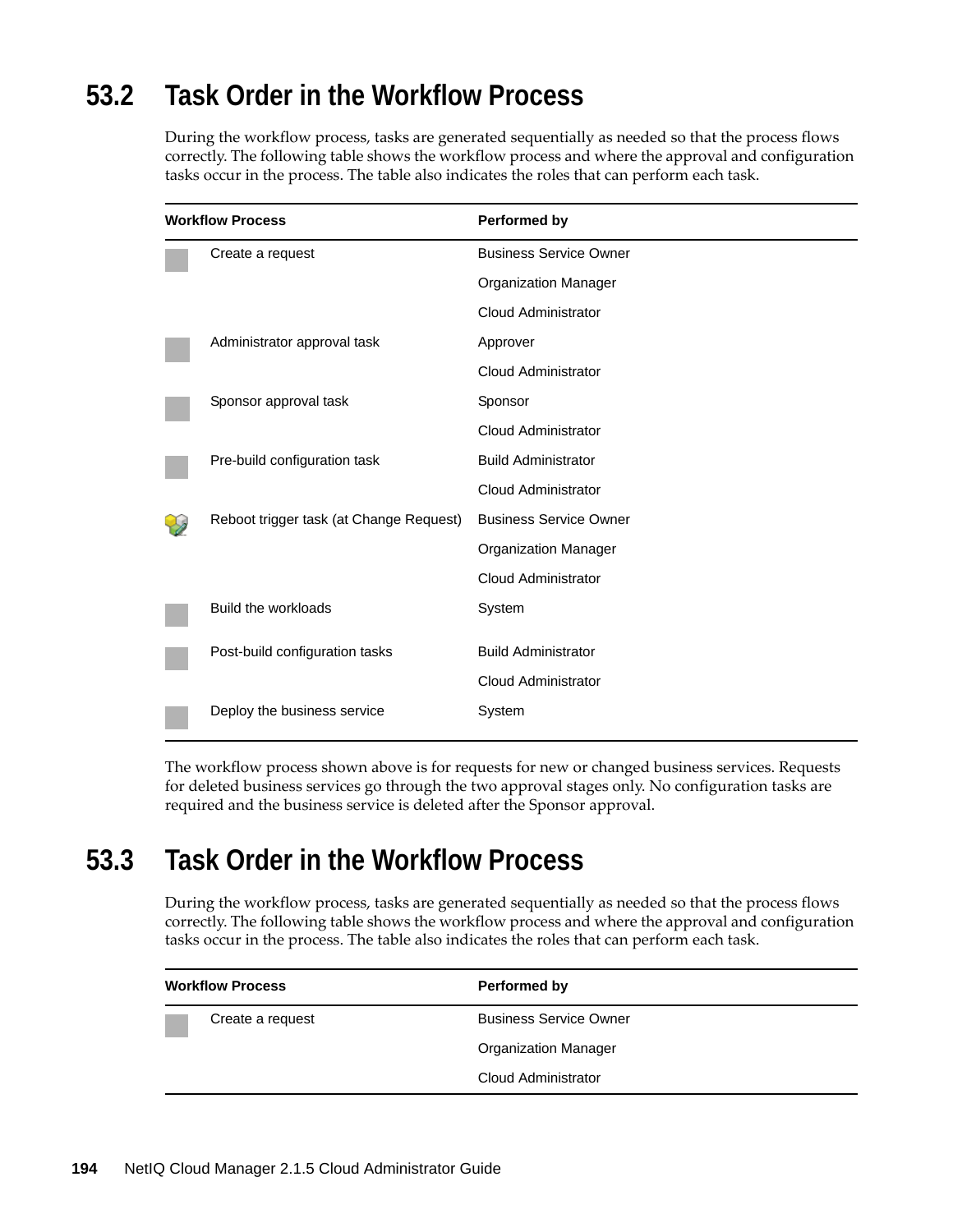| <b>Workflow Process</b> |                                         | <b>Performed by</b>           |
|-------------------------|-----------------------------------------|-------------------------------|
|                         | Administrator approval task             | Approver                      |
|                         |                                         | Cloud Administrator           |
|                         | Sponsor approval task                   | Sponsor                       |
|                         |                                         | Cloud Administrator           |
|                         | Pre-build configuration task            | <b>Build Administrator</b>    |
|                         |                                         | Cloud Administrator           |
|                         | Reboot trigger task (at Change Request) | <b>Business Service Owner</b> |
|                         |                                         | <b>Organization Manager</b>   |
|                         |                                         | Cloud Administrator           |
|                         | Build the workloads                     | System                        |
|                         | Post-build configuration tasks          | <b>Build Administrator</b>    |
|                         |                                         | Cloud Administrator           |
|                         | Deploy the business service             | System                        |

The workflow process shown above is for requests for new or changed business services. Requests for deleted business services go through the two approval stages only. No configuration tasks are required and the business service is deleted after the Sponsor approval.

### <span id="page-194-0"></span>**53.4 Task Assignments and Owners**

Tasks are assigned to roles and not specific individuals. For example, the Sponsor approval task is assigned to all users who have the Sponsor role for the organization or business group that requested the business service. Likewise, the configuration tasks are assigned to all users who are Build Administrators for the organization or the business group that requested the business service. The Reboot trigger task is assigned to users who are Business Service Owners or administrators for the organization or business group that requested a change in the business service.

Individual users can claim a task to become the *task owner*. No other users can work on the task while it is owned by the user. If necessary, owned tasks can be released by the owner or claimed by another user.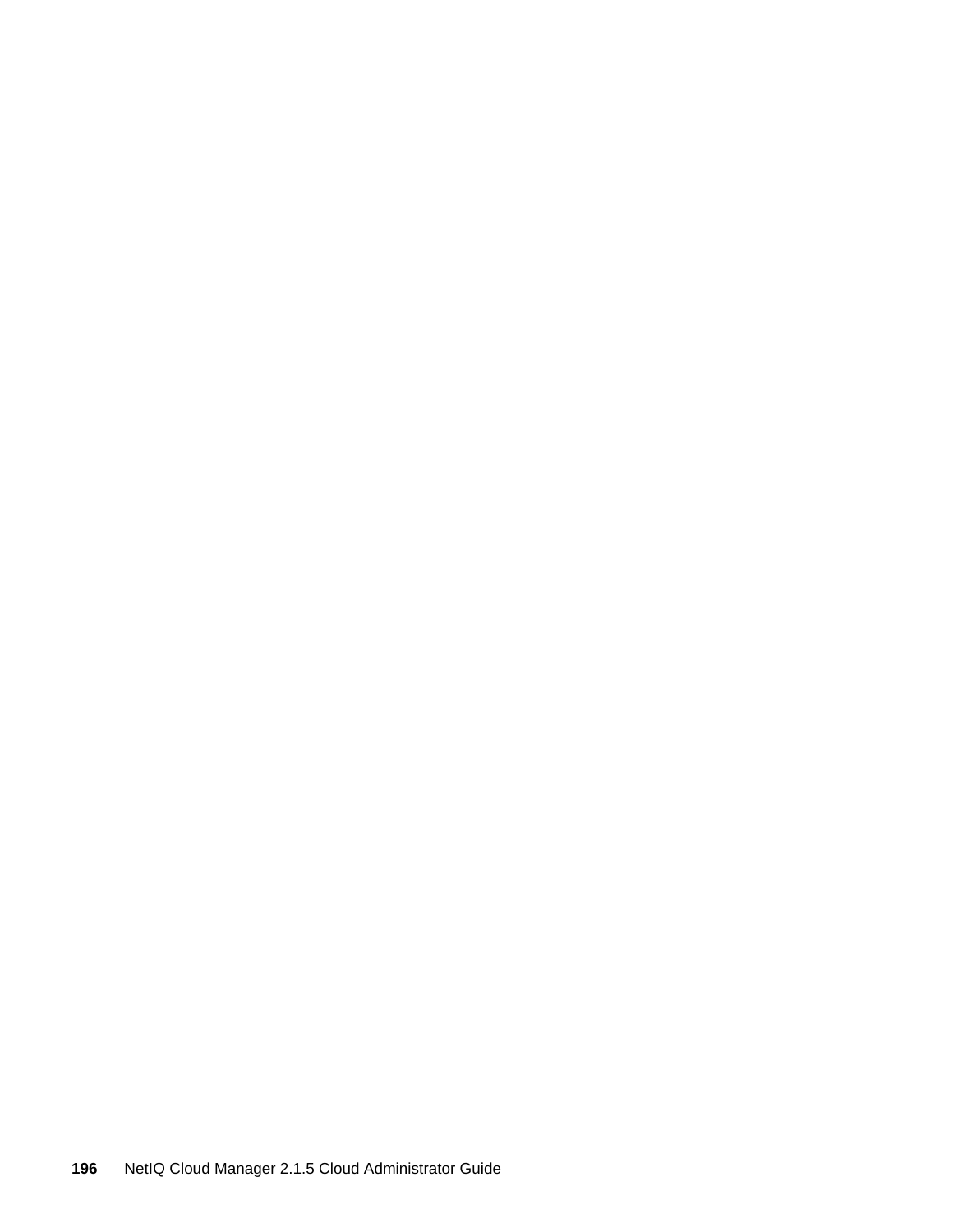# <span id="page-196-0"></span>54 <sup>54</sup>**Claiming Tasks**

**Roles that Can Perform This Task:** Cloud Administrator, Approver (Administrator approval tasks only), Sponsor (Sponsor approval tasks only), Build Administrator (configuration tasks only)

You can claim an unclaimed task or a task that is owned by another user. When you claim a task, you become the task owner. No one else can work on the task unless you release (unclaim) the task or the other user claims it from you.

You cannot assign a task to another user. The task must be claimed by the other user.

- **1** On the main navigation bar, click *Tasks*.
- **2** To claim an unclaimed task, click the *Unclaimed* tab.
	- or

To claim a task owned by another user, click the *All Tasks* tab.

**3** Select the task to claim, then click *Claim*.

The task is added to your *My Tasks* list. It also remains in the *All Tasks* list but you are added as the task owner.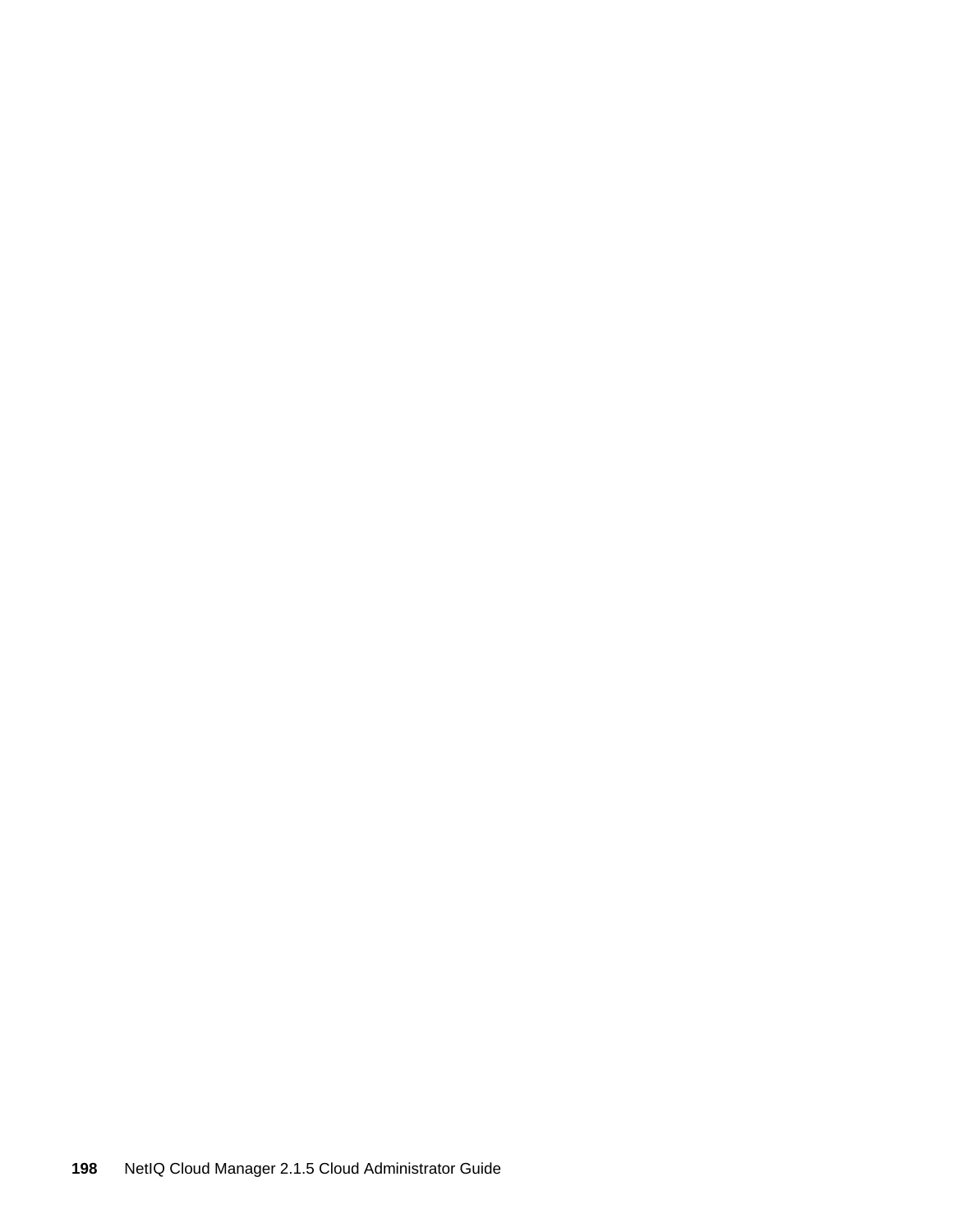<span id="page-198-0"></span>55 <sup>55</sup>**Approving and Denying Requests**

**Roles that Can Perform This Task:** Cloud Administrator, Approver (Administrator approval tasks only), Sponsor (Sponsor approval tasks only)

As a Cloud Administrator, you can complete both Administrator approval tasks and Sponsor approval tasks.

- **1** On the main navigation bar, click *Tasks*, then click the *Unclaimed* tab.
- **2** Select the task for the business service request, then click one of the following options:
	- *Review*: Lets you review the business service before approving or denying the request.
	- *Approve*: Approves the request.
	- *Deny*: Denies the request. You must specify the reason for the denial. The user receives an email with the reason and can modify the business service and resubmit the request.
	- *Claim*: Assigns the task to you and moves it to your *My Tasks* list. No other user can access the task. This is useful if you want to make sure that you own the task but want to complete it at a later time.
- **3** If you clicked *Review*, review or change the business service details, including the workload details. When you are finished, select one of the following:
	- *Approve*: Approves the request.
	- *Deny*: Denies the request. You must specify the reason for the denial. The user receives an email with the reason and can modify the business service and resubmit the request.
	- *Claim*: Assigns the task to you and moves it to your *My Tasks* list.
	- *Close*: Closes the task without approving or denying it.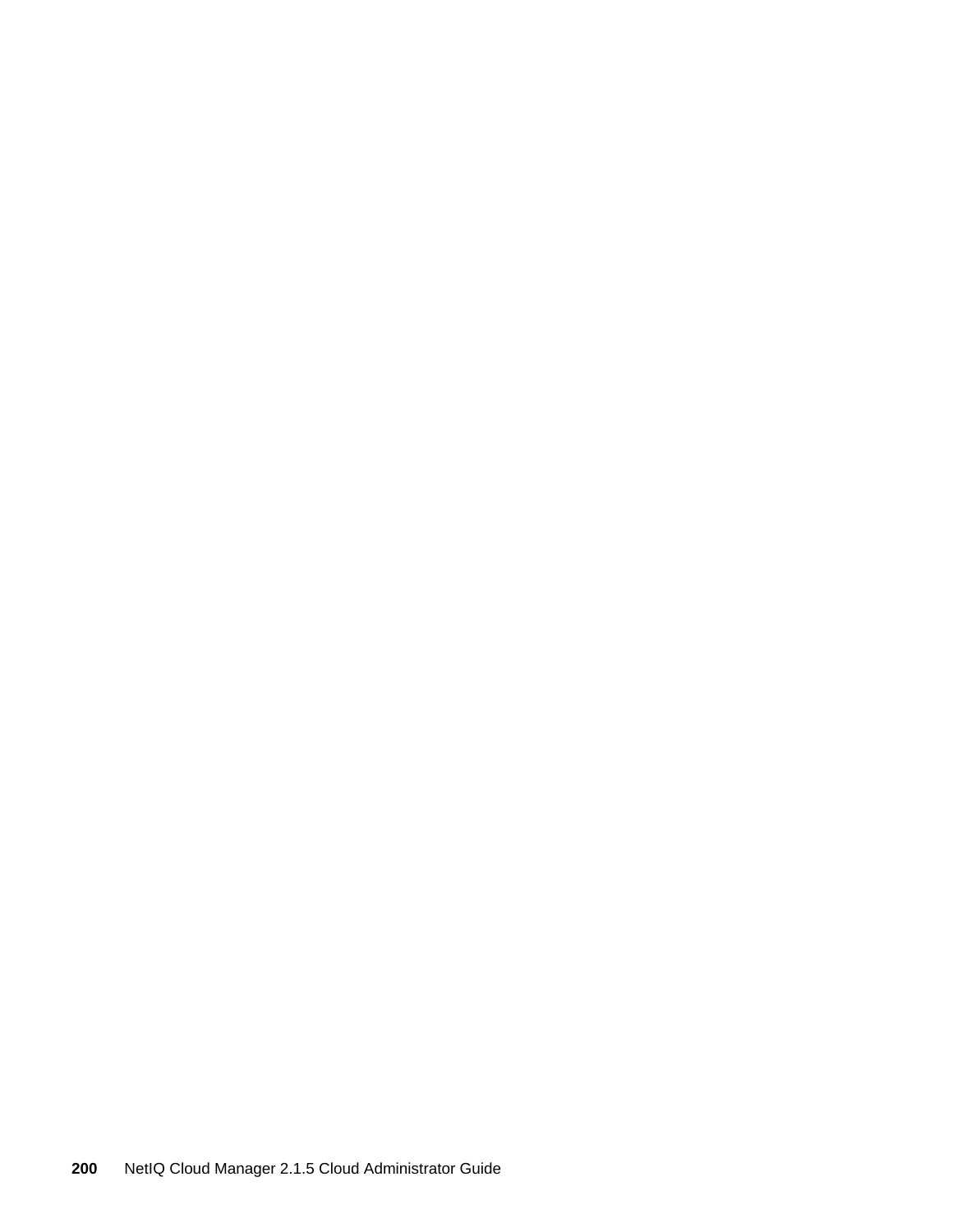# <span id="page-200-0"></span>56 <sup>56</sup>**Completing Configuration Tasks**

As a Cloud Administrator, you can complete both pre-build configuration and post-build configuration tasks.

- [Section 56.1, "Completing Pre-Build Configuration Tasks," on page 201](#page-200-1)
- [Section 56.2, "Completing Post-Build Configuration Tasks," on page 202](#page-201-0)

### <span id="page-200-1"></span>**56.1 Completing Pre-Build Configuration Tasks**

**Roles that Can Perform This Task:** Cloud Administrator, Build Administrator

The pre-build configuration task pauses the workflow process to give you an opportunity to perform any configuration required before the business service workloads are built. This might be configuration that you complete in the Cloud Manager console, such as configuring the Windows settings (Administrator account password, computer name, product license key, and registered name) or remote console password for one of the workloads. Or, it might be a task that you need to perform at the Cloud Manager Orchestration Server or in your hypervisor tools.

- **1** On the main navigation bar, click *Tasks*, then click the *Unclaimed* tab.
- **2** Select the task (the subject is *Pre-build configuration of a new Business Service* or *Pre-build configuration of a changed Business Service*).

If there is configuration that must be completed for the business service in the Cloud Manager console, the *Complete* action is not available and an asterisk (\*) appears next to it. You can mouse over the asterisk to view the remaining configuration requirements.

**3** If you want to claim the task so that others cannot work on it, click *Claim*.

Claimed tasks are moved to your *My Tasks* list.

- **4** Complete any configuration required for the workloads:
	- **Cloud Manager console tasks:** Select the configuration task, then click the *Review* action to display the task. Select a workload that needs to be configured, then click *Edit*. Configure the required settings and save the workload.
	- **External tasks:** Complete the tasks.
- **5** Mark the task as complete:
	- If you claimed the task, it is your *My Tasks* list. Select the task, then click *Complete*.
	- If you did not claim the task, it is in the *Unclaimed* list. Select the task, then click *Complete*.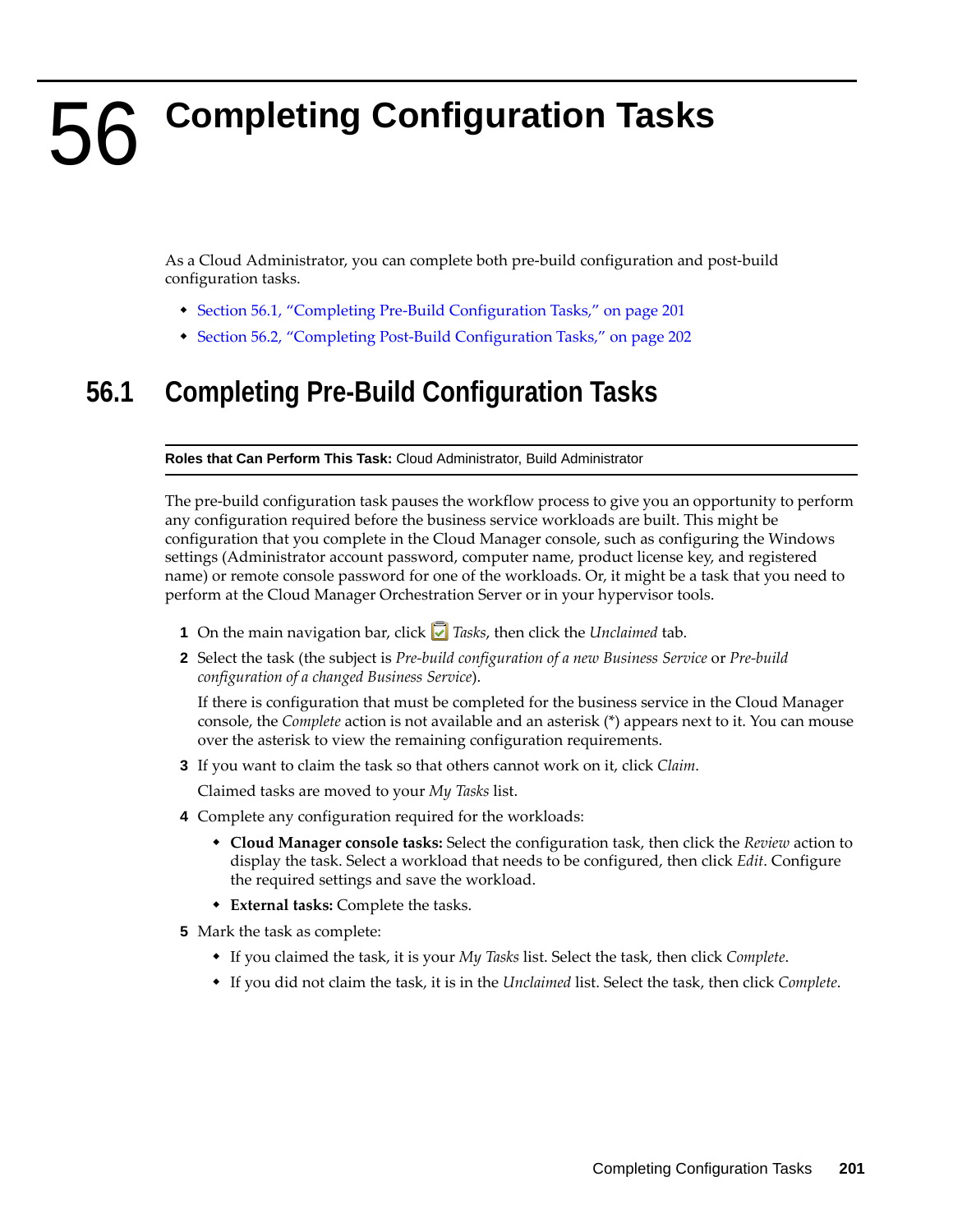### <span id="page-201-0"></span>**56.2 Completing Post-Build Configuration Tasks**

#### **Roles that Can Perform This Task:** Cloud Administrator, Build Administrator

The post-build configuration task pauses the provisioning workflow to give you an opportunity to perform any post-build configuration for the business service workloads. You must complete the configuration (if any) and then mark the task as completed to continue the workflow process.

- **1** On the main navigation bar, click *Tasks*, then click the *Unclaimed* tab.
- **2** If you want to claim the task so that no others can work on it, select the task, then click *Claim*. Claimed tasks are moved to your *My Tasks* list.
- **3** If you want to review the business service request, select the task (the subject is *Post-build configuration of a new Business Service* or *Post-build configuration of a changed Business Service*), then click *Review*.
- **4** Complete any configuration required for the workloads.
- **5** Mark the task as complete:
	- If you claimed the task, it is your *My Tasks* list. Select the task, then click *Complete*.
	- If you did not claim the task, it is in the *Unclaimed* list. Select the task, then click *Complete*.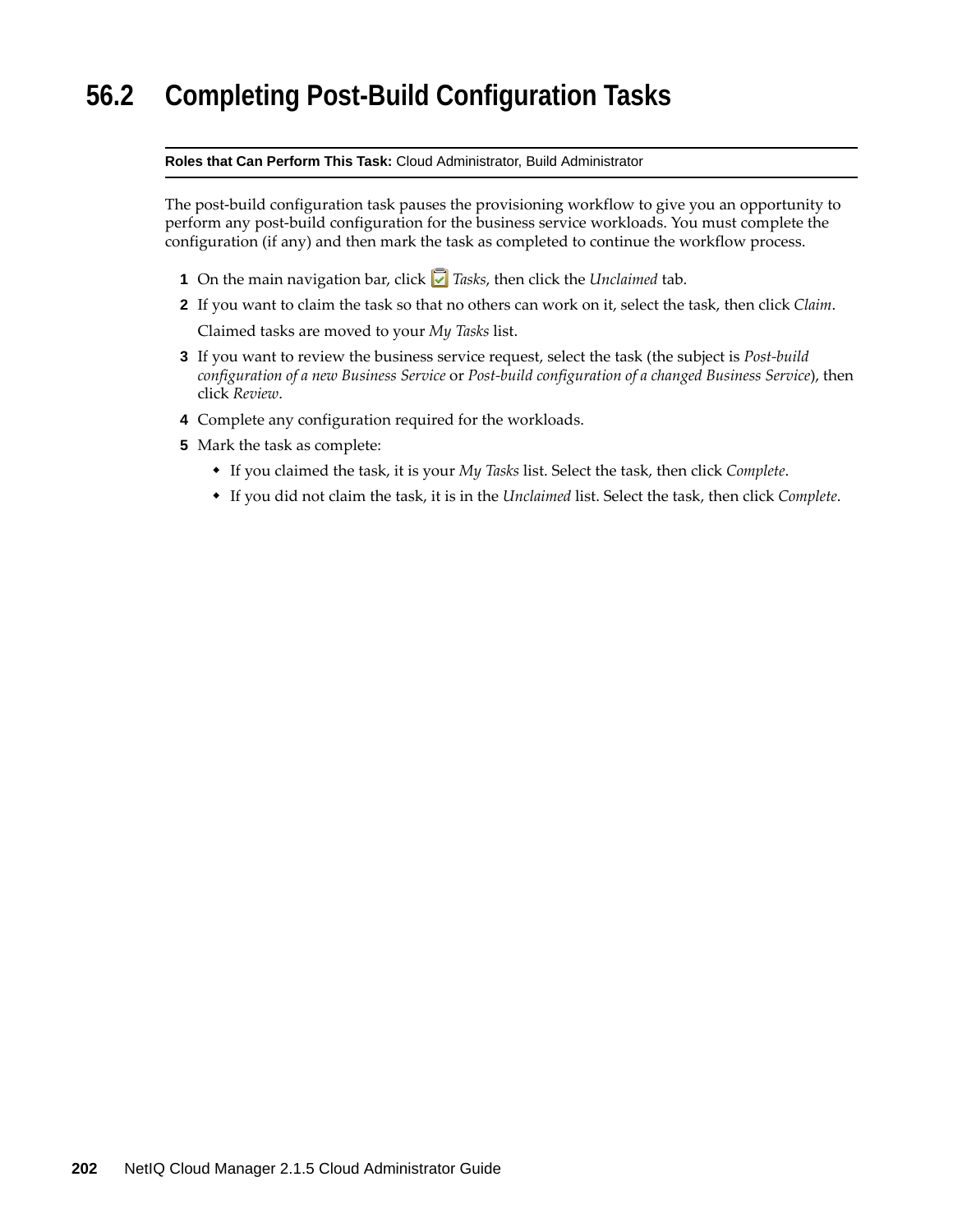# <span id="page-202-0"></span>57 <sup>57</sup>**Completing Trigger Tasks**

As a Cloud Administrator, you can complete or schedule a reboot trigger task.

[Section 57.1, "Completing Reboot Trigger Tasks," on page 203](#page-202-1)

### <span id="page-202-1"></span>**57.1 Completing Reboot Trigger Tasks**

**Roles that Can Perform This Task:** Business Service Owner, Cloud Administrator, Build Administrator

As a Cloud Administrator, you can complete any workload reboot trigger task. The trigger task pauses the provisioning change request workflow between the pre-build configuration task and before the changes are applied tot he workloads in the system build. This gives you an opportunity to immediately reboot or to schedule the reboot of a business service workload at a later time.

The reboot trigger task stops progress of the workflow, pending user interaction. The task blocks an unintentional reboot of a workload from occurring at an inopportune time. The *Reboot Now* feature in the task lets you decide when the system is in a state to accommodate a reboot, and then to take the appropriate action to reboot immediately.

The reboot scheduling feature accommodates situations when you want the workload to change significantly and these changes will result in the service being taken offline for a significant amount of time. Scheduling an off-hours, weekend, or vacation reboot can make the downtime less impactful to your business.

- **1** On the main navigation bar, click *Tasks*, then click the *Unclaimed* tab.
- **2** Select the task for the business service change request (it should be tagged with a "needs reboot" message), then click one of the following options:
	- *Review*: Lets you review the business service change request before immediately rebooting or scheduling a reboot of the workload.
	- *Reboot Now*: Reboots the workload when the option is selected.
	- *Schedule Reboot*: Lets you specify the date and time when you want the workload reboot to occur.
	- *Claim*: Assigns the task to you and moves it to your *My Tasks* list. No other user can access the task. This is useful if you want to make sure that you own the task but want to complete it at a later time.
	- *Unclaim*: Releases the task and returns it to the *Unclaimed* list.
- **3** If you clicked *Review*, you can review or change the business service details, including the workload details using one of these options:
	- *Add*: Opens a list of workload templates where you can select an additional template to add and configure for the business service request.
	- *Edit*: Lets you edit the configuration details of the selected workload.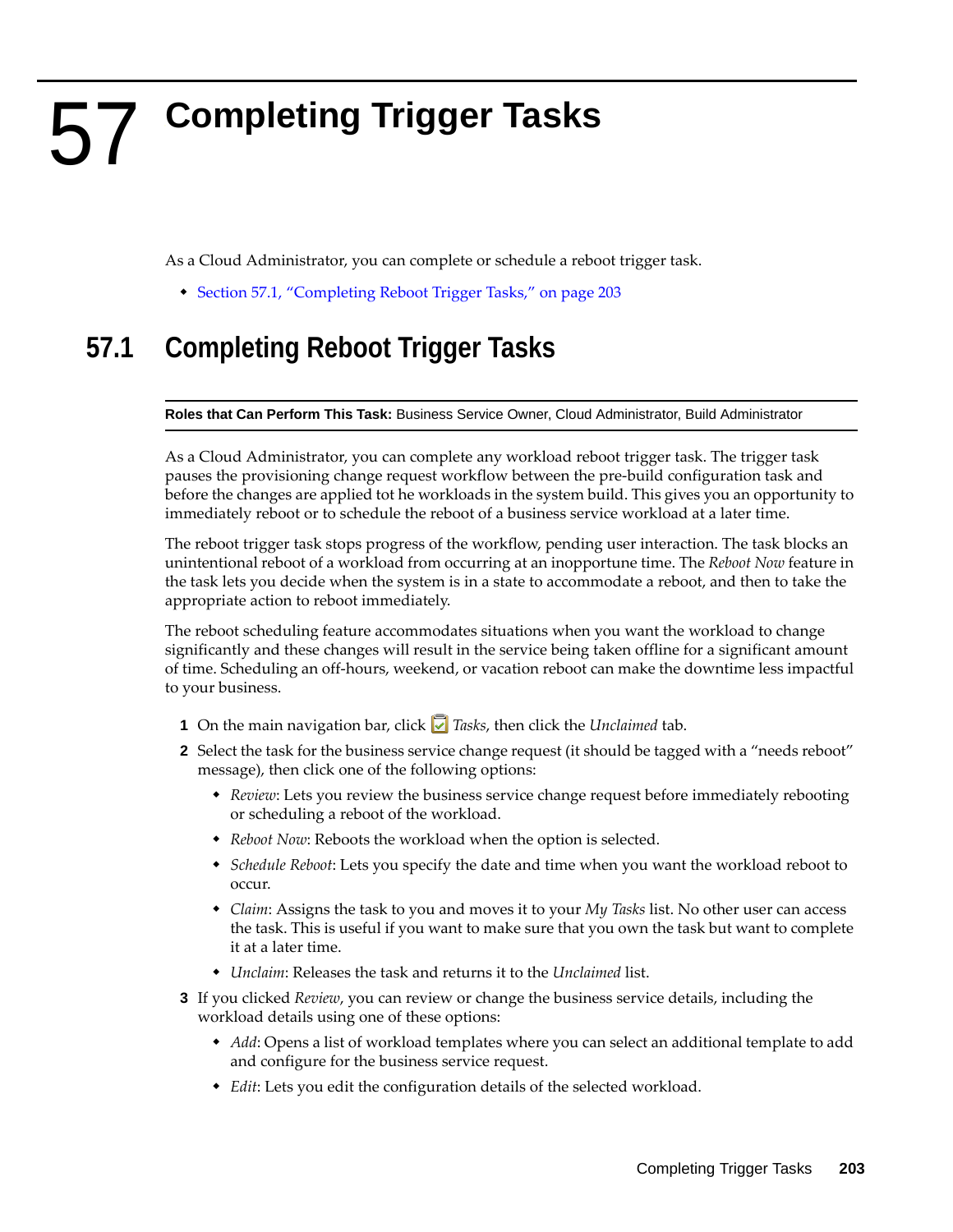- *Remove*: Deletes the selected workload from the business service change request.
- *Copy*: Lets you create copies of the selected workload.

You can also select *Claim*, *Reboot Now*, or *Schedule Reboot* from this Review Task dialog box, as explained in Step 2.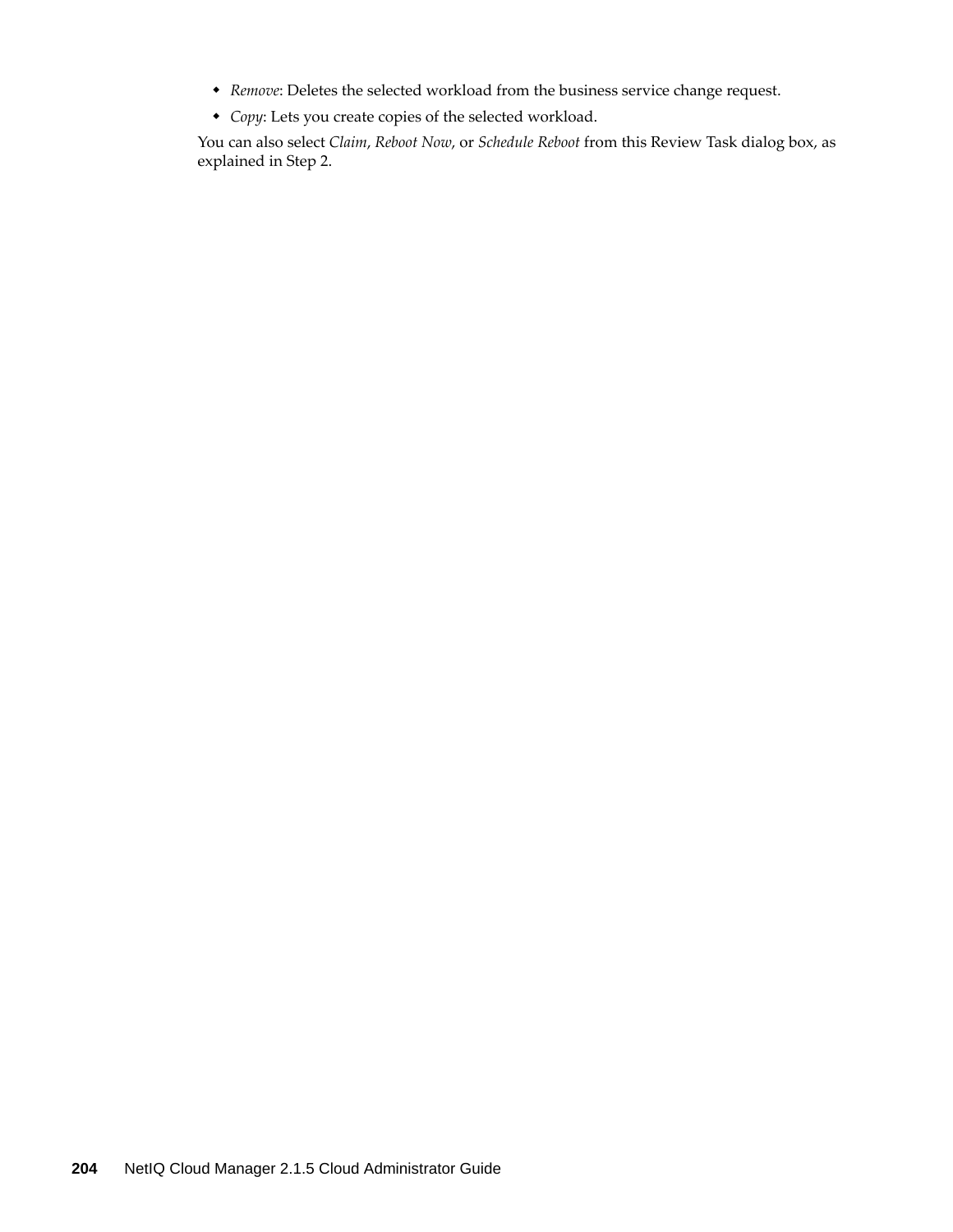# IX IX**Reports**

The following sections provide information to help you generate reports:

- [Chapter 58, "Report Descriptions," on page 207](#page-206-0)
- [Chapter 59, "Generating Reports," on page 209](#page-208-0)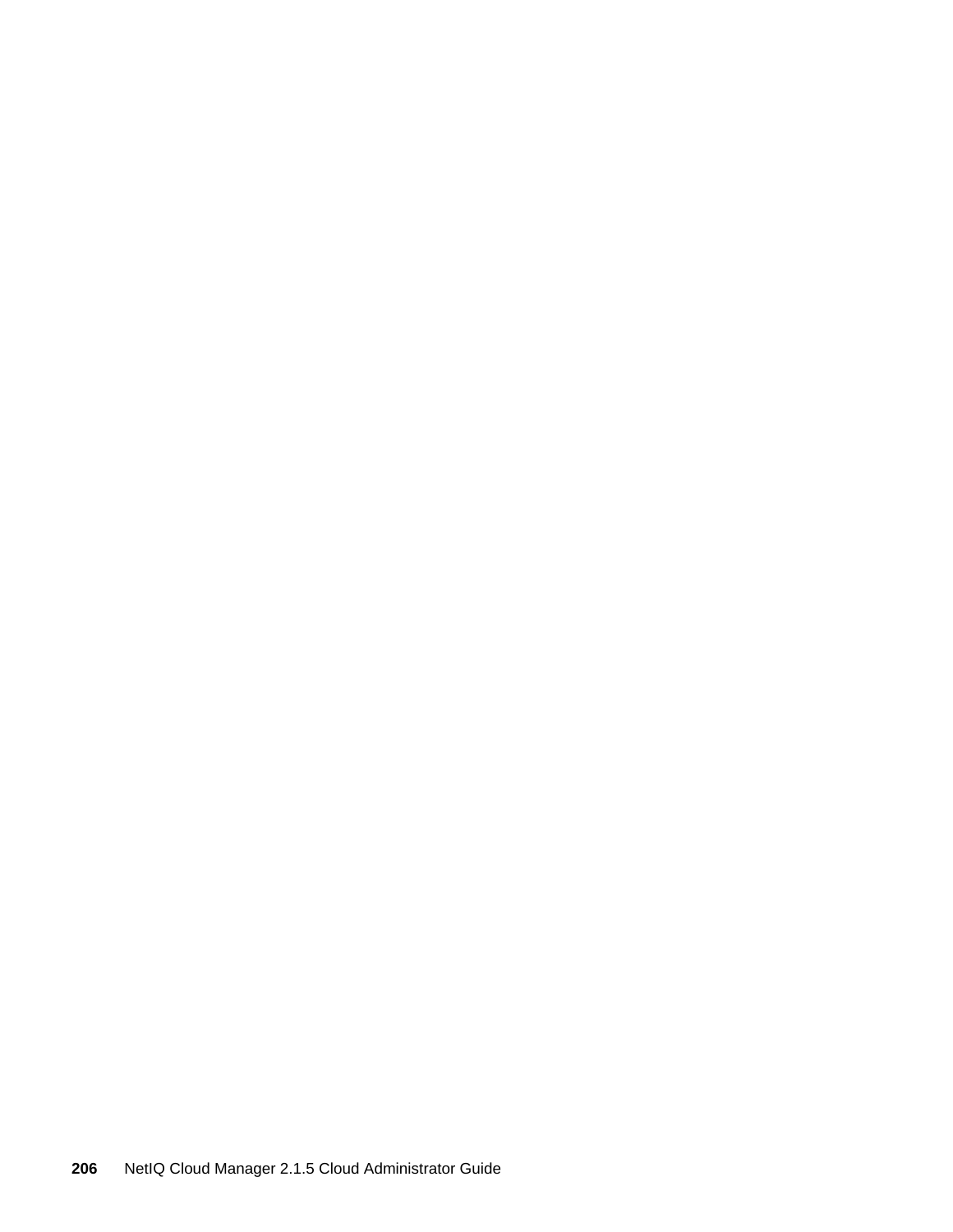# <span id="page-206-0"></span>58 <sup>58</sup>**Report Descriptions**

Cloud Manager provides nine reports that provide information about business service costs, resource usage, organizations, and zones.

As a Cloud Administrator, you can generate all nine reports with an unlimited scope (all organizations, zones, business services, and so forth). Other roles can generate specific reports, as indicated in the following table, with a limited scope as determined by their roles.

For example, you can generate a Business Service Cost Details report for any organization, while an Organization Manager can generate the same report but only for his or her organization.

| <b>Report Name</b>                                   | <b>Description</b>                                                                                                                                                                        |
|------------------------------------------------------|-------------------------------------------------------------------------------------------------------------------------------------------------------------------------------------------|
| <b>Business Service Cost</b><br>Details              | The cost details for each business service in an organization, organized by<br>business group.                                                                                            |
|                                                      | Can be generated by: Cloud Administrator, Organization Manager, Sponsor,<br><b>Business Service Owner, Business Group Viewer</b>                                                          |
| <b>Business Service Cost</b><br>History              | The history of all cost changes for each business service in an organization,<br>organized by business group.                                                                             |
|                                                      | Can be generated by: Cloud Administrator, Organization Manager, Sponsor,<br>Business Service Owner, Business Group Viewer                                                                 |
| <b>Business Service Cost</b><br>Summary              | A summary of the setup, monthly, annual, and contract costs for all business<br>services in an organization, organized by business group.                                                 |
|                                                      | Can be generated by: Cloud Administrator, Organization Manager, Sponsor,<br>Business Service Owner, Business Group Viewer                                                                 |
| <b>Cloud Business Service</b><br><b>Cost Details</b> | The cost details for each business service in every organization, organized by<br>organization and then business group.                                                                   |
|                                                      | Can be generated by: Cloud Administrator                                                                                                                                                  |
| <b>Organization Overview</b>                         | A summary of the number of users, business groups, resource groups, business<br>services, and workloads in the organization, along with the monthly and annual<br>business service costs. |
|                                                      | Can be generated by: Cloud Administrator                                                                                                                                                  |
| Resource Group Details                               | A summary of the resource groups in a zone.                                                                                                                                               |
|                                                      | Can be generated by: Cloud Administrator, Zone Administrator                                                                                                                              |
| <b>Shared Storage Details</b>                        | The details (such as capacity, used and free space, and stored VMs and<br>templates) for all shared storage devices in a zone.                                                            |
|                                                      | Can be generated by: Cloud Administrator, Zone Administrator                                                                                                                              |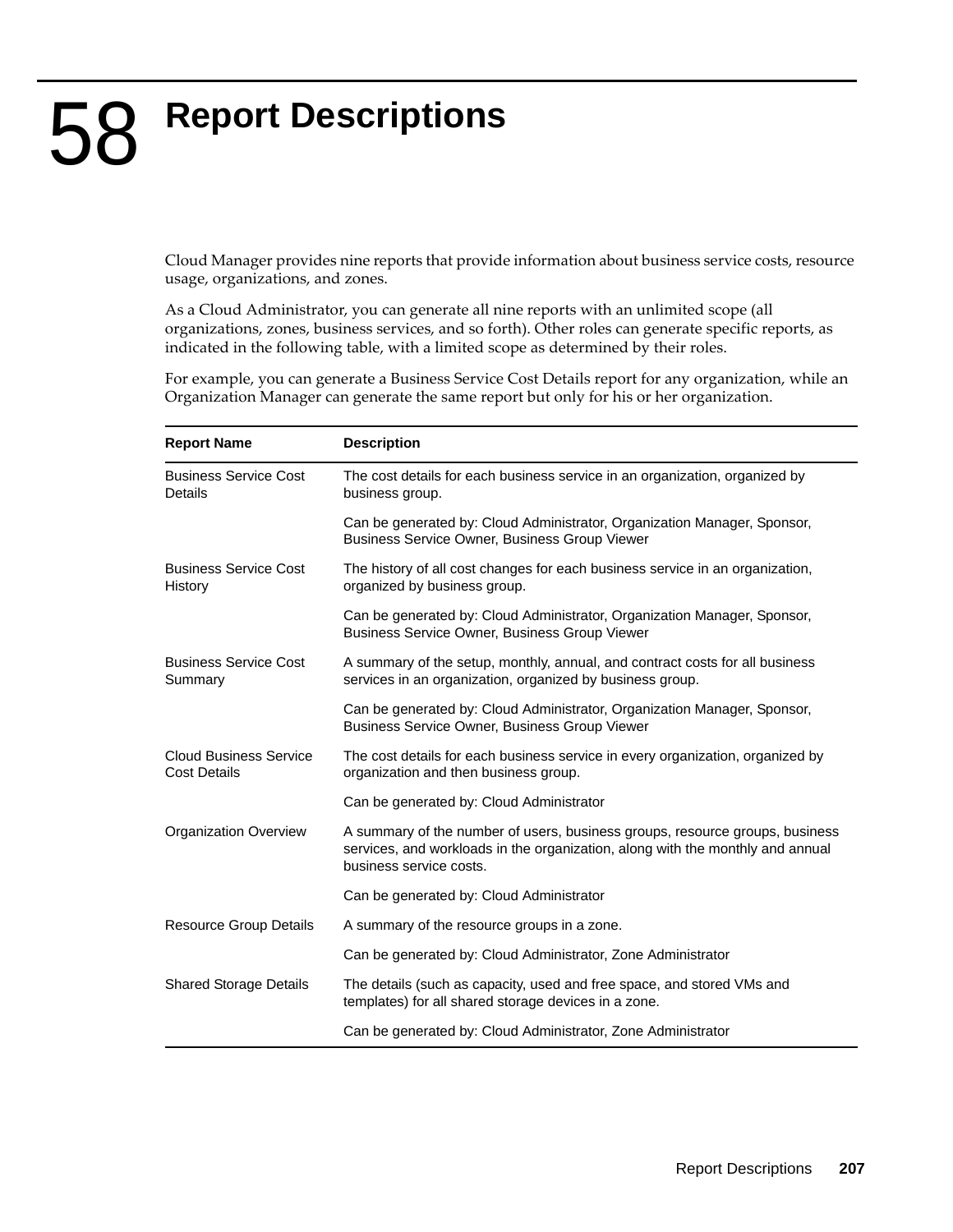| <b>Report Name</b>            | <b>Description</b>                                                                                                                      |
|-------------------------------|-----------------------------------------------------------------------------------------------------------------------------------------|
| <b>Shared Storage Summary</b> | A summary of the shared storage devices in a zone.                                                                                      |
|                               | Can be generated by: Cloud Administrator, Zone Administrator                                                                            |
| Zone Overview                 | A summary of the number of resource groups, hosts, clusters, workloads,<br>workload templates, networks, and storage devices in a zone. |
|                               | Can be generated by: Cloud Administrator, Zone Administrator                                                                            |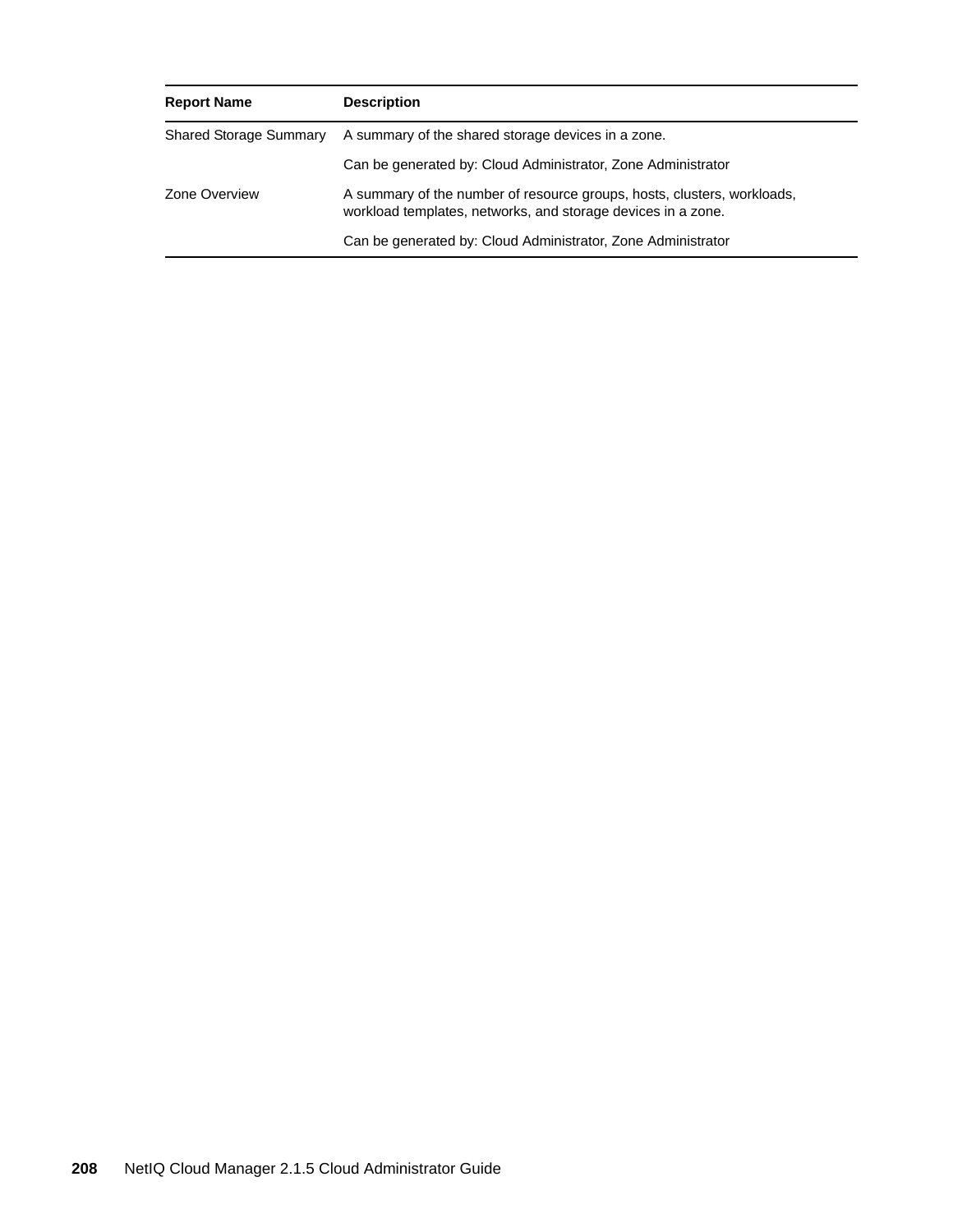# <span id="page-208-0"></span>59 <sup>59</sup>**Generating Reports**

**Roles that Can Perform This Task:** Cloud Administrator, Zone Administrator, Organization Manager, Sponsor, Business Service Owner, Business Group Viewer

You can generate reports in PDF, CSV, and XLS format. Generated reports are saved in your *My Reports* list until you delete them. For descriptions of the reports, see [Chapter 58, "Report](#page-206-0)  [Descriptions," on page 207](#page-206-0).

To generate a report:

- **1** On the main navigation bar, click **Reports**.
- **2** Click *Generate* to display the Reports dialog box.
- **3** In the *Report Templates* list, select the report you want to generate and the format you want, then click *Next*.
- **4** In the Report Parameters dialog box, select the organization or zone for which to generate the report, then click *Generate*.

A report window appears. Depending on the amount of data to be collected, the report might be completed quickly or it might take a while. As soon as the report is completed, it is displayed in the report window, saved to your computer, opened in an associated application, or you are prompted about which action you want to take (depending on your browser configuration).

If the report is taking a while, you can close the report window and the report continues to generate. If you close the report, its status is shown in the *My Reports* list. As soon as it is complete, you can view it.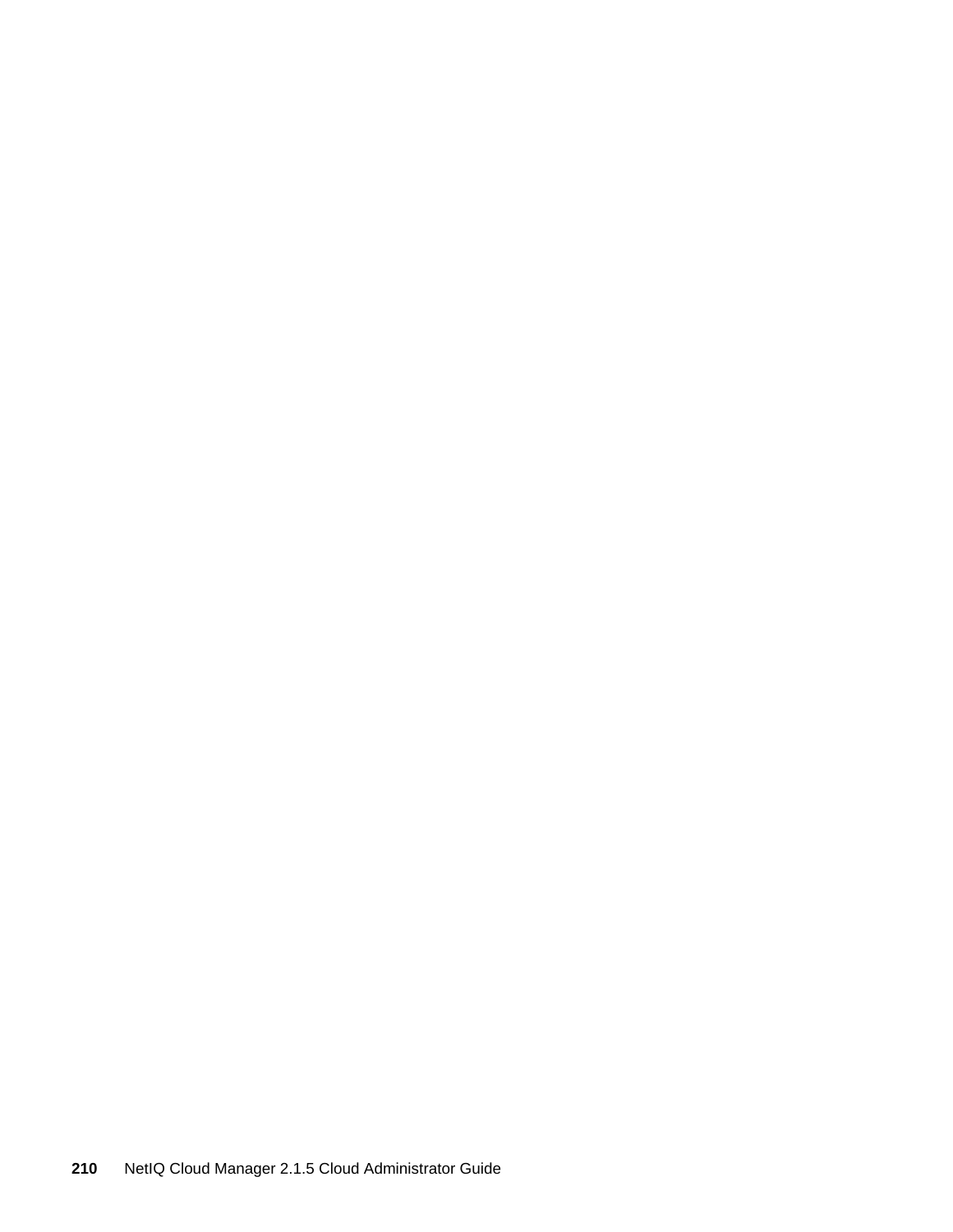## A <sup>A</sup>**Setting Up Cloud Manager to Log to a Sentinel Collector**

NetIQ has created a Sentinel Collector to provide data capture capabilities for NetIQ Cloud Manager Application Server 2.1.5. Sentinel must be installed and operational before attempting to use this Collector.

The Collector parses, normalizes, and enhances records received from a data source (known as an Observer). Other Event Source Management (ESM) components like Connectors and Collector Managers perform functions such as remote protocol connections and data mapping. To learn more about Sentinel and its components, see the [NetIQ Sentinel product page](http://www.netiq.com/products/sentinel/index.asp) (http://www.netiq.com/ products/sentinel/index.asp) or the [NetIQ Sentinel product documentation](https://www.netiq.com/documentation/sentinel70/) (https://www.netiq.com/ documentation/sentinel70/).

You can download a custom-built Sentinel Collector plug-in for Cloud Manager at the [Sentinel Plug](http://support.novell.com/products/sentinel/secure/sentinelplugins.html)[ins Web site](http://support.novell.com/products/sentinel/secure/sentinelplugins.html) (http://support.novell.com/products/sentinel/secure/sentinelplugins.html). The site also has a link to download documentation for the Cloud Manager Collector.

If you choose to use this Collector, you need to configure Cloud Manager to send its syslog information to the Collector. Use the following steps to set up Cloud Manager.

- **1** At the Cloud Manager Application Server, modify the file: /opt/netiq/cloudmanager/etc/ cmauditlogger.properties.
	- **1a** In the properties file, change the following line

log4j.appender.CMSYSLOG.layout.ConversionPattern=%m\n

to look like this:

log4j.appender.CMSYSLOG.layout.ConversionPattern=NQ\_CloudManager: %m\n

**1b** In the properties file, change the current audit location line

log4j.category.com.novell.cm.audit.api.impl.AuditLogger=INFO, CMFILE to look like this:

log4j.category.com.novell.cm.audit.api.impl.AuditLogger=INFO, CMFILE, CMSYSLOG

**1c** (Optional) If you don't want the local audit file, change the current audit location line

log4j.category.com.novell.cm.audit.api.impl.AuditLogger=INFO, CMFILE to look like this:

og4j.category.com.novell.cm.audit.api.impl.AuditLogger=INFO, CMSYSLOG

**1d** Save the properties file and restart the Application Server.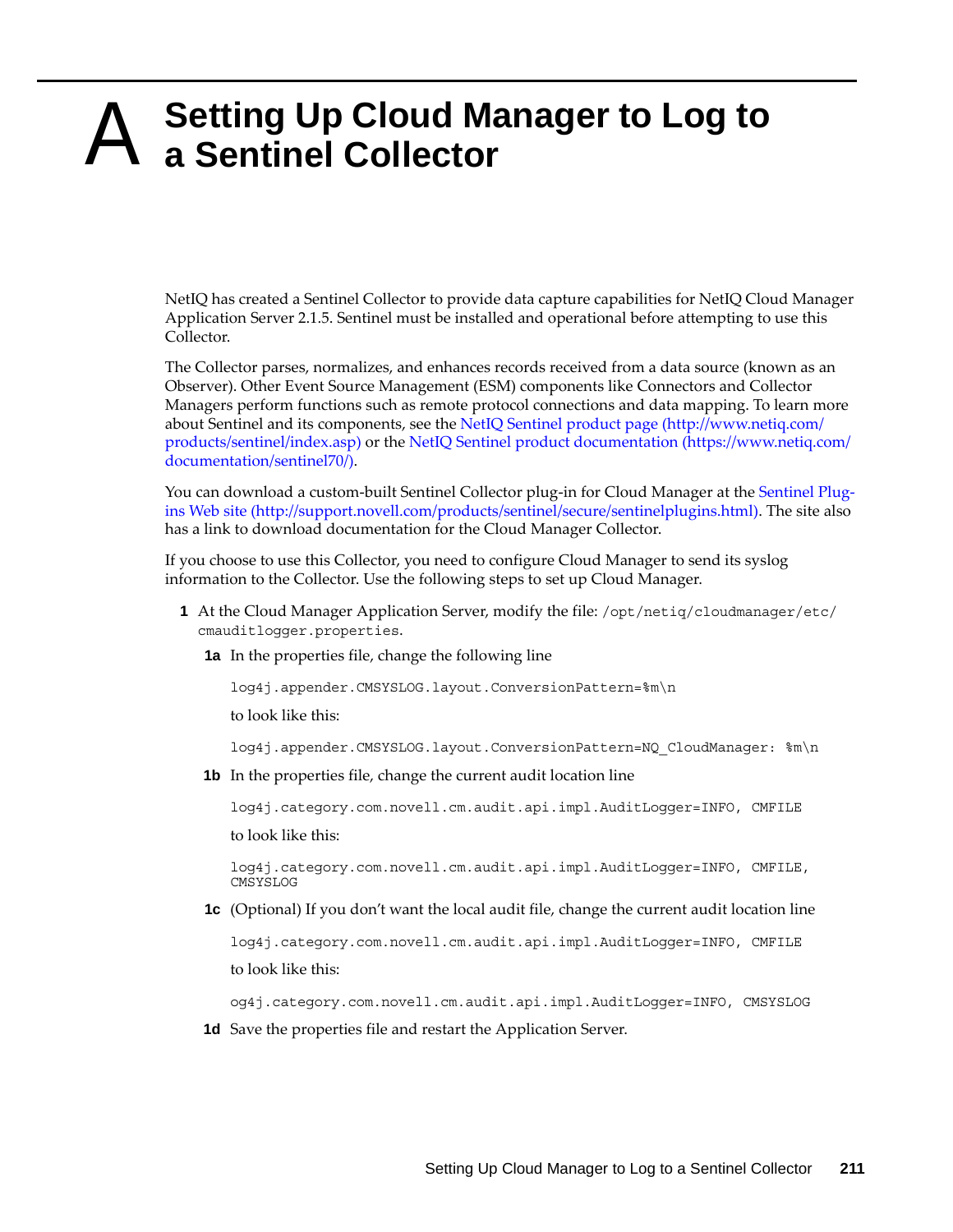- **2** At the Cloud Manager Application Server, configure syslog to receive messages from the Application Server and then send it to the Sentinel server. To do this, modify the file: /etc/ syslog-ng/syslog-ng.conf.
	- **2a** In the syslog file, add a new source. For example:

```
source r src { udp(ip("localhost") port(514)); };
```
**2b** (Conditional) If other services are already logging locally over UDP, you can add a filter line in the syslog file. For example:

filter f ncm  ${$  facility(syslog) and match('NQ CloudManager:'); };

**NOTE:** The syslog value shown for the facility in the line above should match the value for the facility specified in the cmauditlogger.properties file. The default is syslog.

**2c** In the syslog file, create a destination and log entry for syslog. For example:

```
destination sentinel { tcp("###.###.###.##" port(1468)); };
log { source(r src); filter(f ncm); destination(sentinel); };
```
**NOTE:** The port number shown in the first line above must match the port for the Syslog TCP listener on the Sentinel server.

2d Save the file and restart syslog on the Application Server. On SUSE Linux Enterprise Server 11, the syslog restart command looks like this:

```
/etc/init.d/syslog-ng restart
```
**3** Ensure that the Sentinel Collector for NetIQ Cloud Manager Collector is added to Sentinel and that the Syslog TCP connector in Sentinel is configured and running.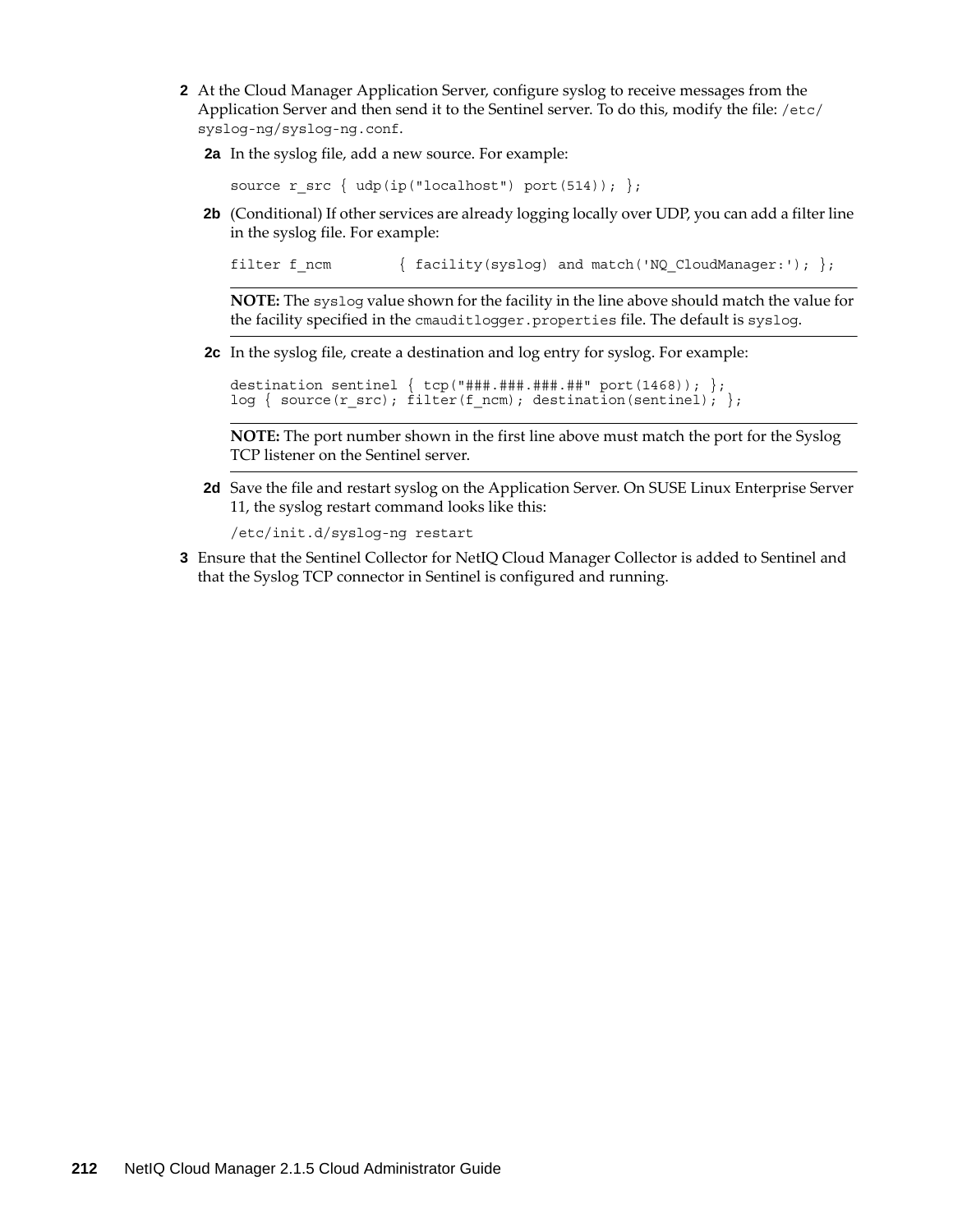## **B** Enabling Rebranding on the Mobile Cloud Manager Clients **Cloud Manager Clients**

If you want users of the iPhone and iPad Cloud Manager clients to see proprietary branding of Cloud Manager, customized for their organization, you need to configure the Cloud Manager Application Server to enable this "rebranding" feature.

- [Section B.1, "Automatic Rebranding Setup," on page 213](#page-212-0)
- [Section B.2, "Rebranding the Image Resources," on page 214](#page-213-0)

### <span id="page-212-0"></span>**B.1 Automatic Rebranding Setup**

The Cloud Manager 2.1.1 installation configuration automatically configures the Cloud Manager Application Server to serve up files from /var/opt/netiq/cloudmanager/webres and /var/opt/ netiq/cloudmanager/webres/mobile.

- [Section B.1.1, "New Installation," on page 213](#page-212-1)
- [Section B.1.2, "Upgrade," on page 214](#page-213-1)

#### <span id="page-212-1"></span>**B.1.1 New Installation**

Use the following steps to finish the setup of the rebranding feature after the initial Cloud Manager Application Server installation:

- **1** Copy the proprietary images you want to use to rebrand the mobile clients to /var/opt/netiq/ cloudmanager/webres/mobile.
- **2** Restart Cloud Manager services (making sure to clear the cache) using the following command:

/etc/init.d/netiq-cloudmanager reload

**3** Make sure you can access one of the rebranded files via a Web browser. For example, login.png:

```
https://<server>:8183/resources/mobile/login.png
```
**NOTE:** When you reference Cloud Manager files from a browser or from a mobile client, the files must be referenced explicitly. For example, if you have a file called acme.jpg in a webres/ mobile folder (/var/opt/netiq/cloudmanager/webres/mobile/acme.jpg), you cannot browse to it directly. You must browse to it using an explicit URL, similar to one of the following:

http://<*server\_name*>:<*port*>/resources

http://<*server\_name*>:<*port*>/resources/mobile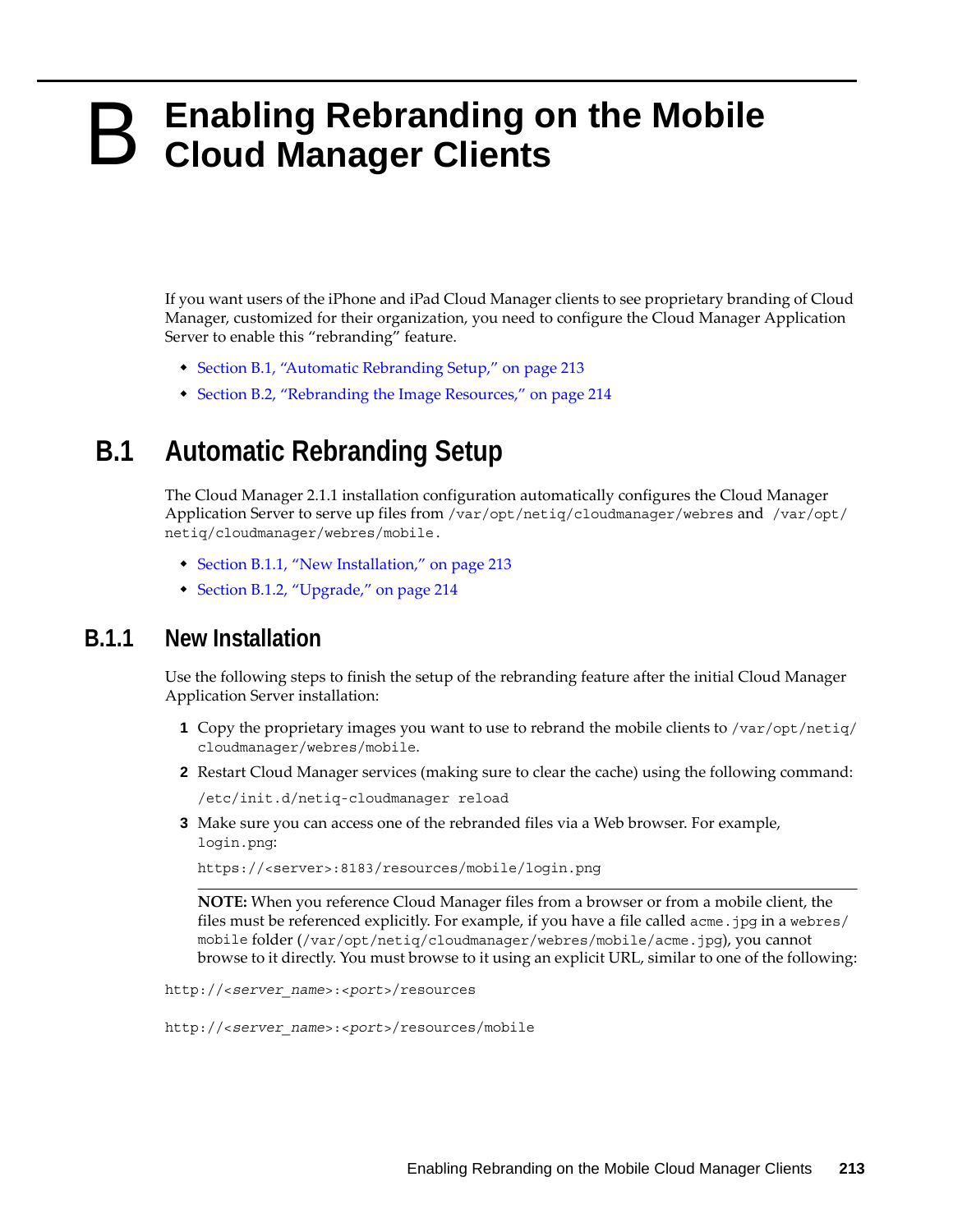### <span id="page-213-1"></span>**B.1.2 Upgrade**

If you are upgrading from Cloud Manager 2.0 or 2.1 to Cloud Manager 2.1.1, the resource path for rebranding is the same path used in the earlier configuration.

### <span id="page-213-0"></span>**B.2 Rebranding the Image Resources**

The NetIQ Cloud Manager documentation Web site has some [templates of image resources](https://www.netiq.com/documentation/cloudmanager2/resources.zip) (https:// www.netiq.com/documentation/cloudmanager2/resources.zip) that you can download and use to customize your own rebranded images. You need to ensure the following:

 When a graphic designer creates the new brand images, the image size, format, and filename must remain the same. The image resources can help the designer maintain these criteria.

A subfolder in the .zip download includes screen examples that show the images in context.

 When you are finished customizing the images to match your own branding, upload them to the Cloud Manager Application Server.

The mobile device automatically detects the presence of the new images and rebrands itself on launch.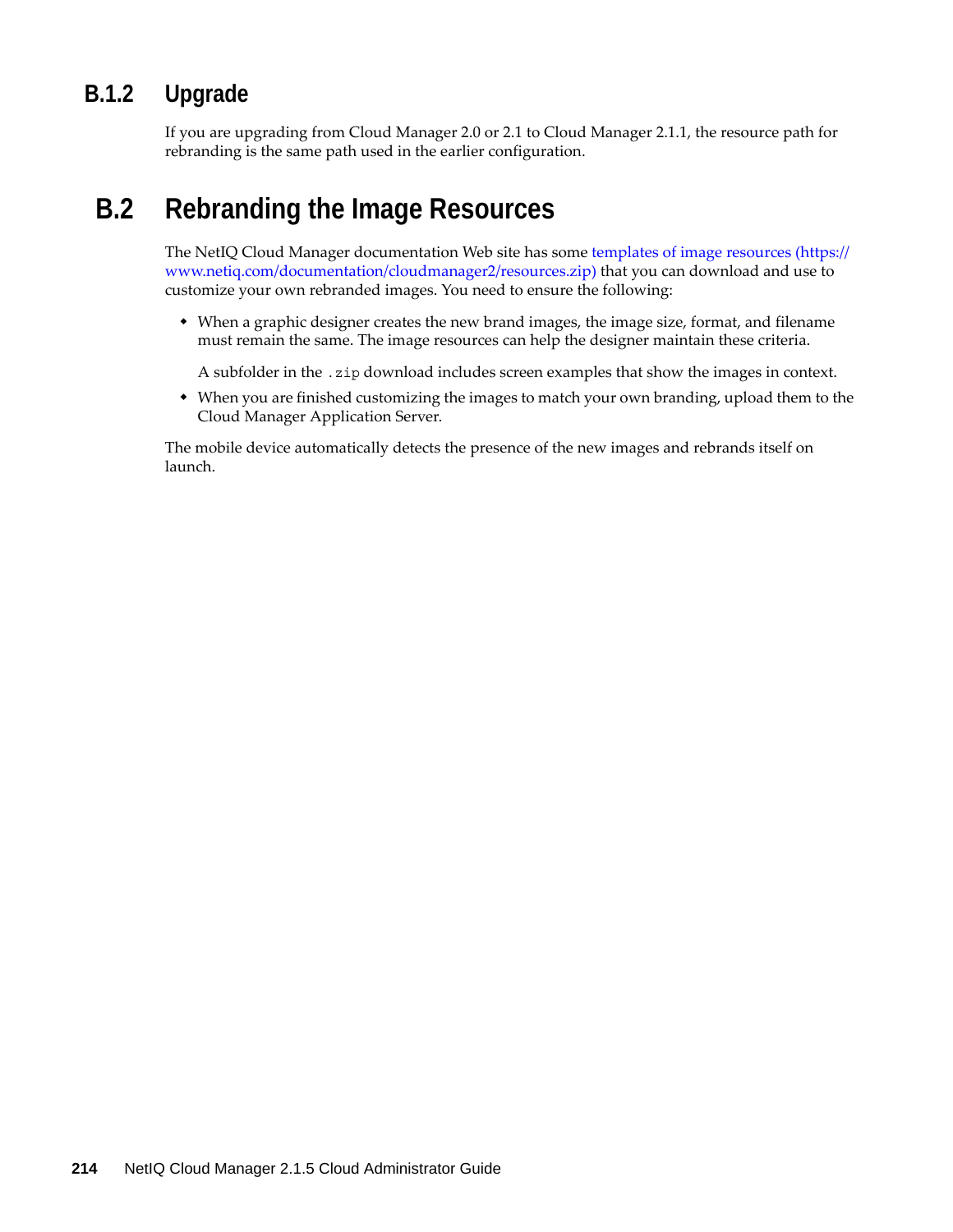### C <sup>C</sup>**Integrating Cloud Manager with the Nixu IP Address Management System**

NetIQ Cloud Manager supports the integration of the Nixu NameSurfer Suite (version 7.2.3), an IP Address Management (IPAM) system that can simplify planning, monitoring, and managing the IP addresses in a network, including the addresses of various network interface cards on provisioned workloads.

Cloud Manager deploys its integration as an OSGI bundle with an accompanying configuration file. Use the following steps to enable Cloud Manager integration with an installed Nixu NameSurfer Suite.

#### **Configuring Nixu NameSurfer for Cloud Manager Integration**

In the Nixu NameSurfer environment, you need to create values to match specific Cloud Manager networking settings. This enables IPAM option at the network level.

The following steps assume you are familiar with the Nixu NameSurfer environment:

- **1** Create an NSAPI key to enable Nixu to communicate with the Cloud Manager Web Service.
	- **1a** From the NameSurfer *Configuration* menu, click *Keys* > *Add NSAPI key* to open the New NSAPI key view.
	- **1b** Specify a *[Key name](#page-216-0)*, then save the *[Key secret part](#page-216-1)* value for use later when you configure Cloud Manager for the IPAM integration.
	- **1c** (Optional) You can check the *Restrict access rights with groups* check box to restrict access rights associated with a defined Nixu user group.
- <span id="page-214-0"></span>**2** Create a forward lookup zone to contain your IP address block.
	- **2a** From the NameSurfer *DNS* menu, click *Forward zones* > *Create zone*.
	- **2b** Configure the zone as required.
- **3** Add (or identify an existing) an IP address block to associate with each Cloud Manager network you will be using.
	- **3a** (Conditional) To add an IP address block, from the NameSurfer *IP Address* menu, click *Add block*, then configure the new block as required.

or

**3b** (Conditional) From the NameSurfer *IP Address* menu, click *Root Blocks* to open the list of blocks, then select an unused block.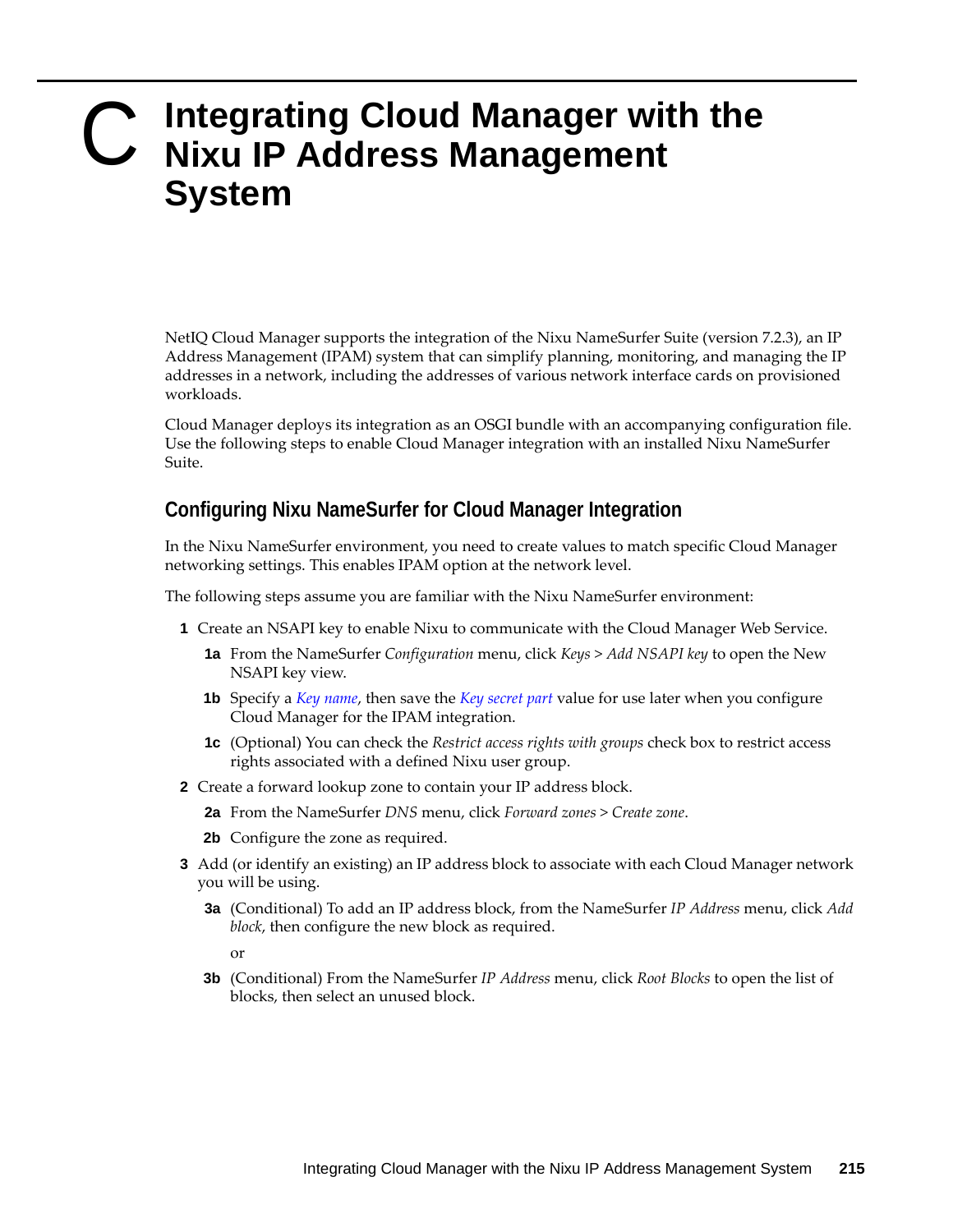- **4** Configure the block with required DNS information for Cloud Manager integration.
	- **4a** From the *Blocks* list, select the block you want to configure, then select the *DNS* tab for this block.
	- **4b** Specify the *DNS zone information*. This is the name you gave to the forward lookup zone in [Step 2.](#page-214-0)
	- **4c** (Optional) If you want Nixu to automatically generate a host name for the block, follow the pattern listed in the interface and enter the Host name pattern.

**NOTE:** This value is co-dependent with a value in the Cloud Manager configuration file. See [autoHostname](#page-217-0) below, for more information.

- **5** From the block details page, select the *Information* tab, then select the *Add information* menu option to open an Information dialog box.
- **6** Create the following name/value pair in the Information dialog box for this block:
	- **Name:** NCMNetworkID

This is the Cloud Manager network ID, as displayed in the upper left-hand corner of the Edit Network dialog of the Cloud Manager Application Server Web console. Note that Cloud Manager configures this name without a period (.) in the string.

**Value:** (example) 362:Network:digitalAirlines-Prod

This value is co-dependent with a value in the Cloud Manager configuration file. If you have set value of the [NCMNetworkIDValueIsName](#page-217-1) property to TRUE in the configuration file, you need to provide only the Cloud Manager network name (for example, DigitalAirlines-Prod) instead of the Cloud Manager network ID.

**7** Continue configuring the block to return the values that, if matched, are used to configure a corresponding Cloud Manager vNIC.

Open and complete information for each of the following name/value pairs:

**Name:** NCM.DNSServers

**Value:** (example) 192.168.0.1 192.168.0.2

What you specify for this value depends on your individual network setup. More than one value can be listed, with each value separated by a space.

**Name:** NCM.DNSSuffixes

**Value:** (example) acme.com test.com da.com

What you specify for this value depends on your individual network setup. More than one value can be listed, with each value separated by a space.

**Name:** NCM.Gateways

**Value:** (example) 192.168.0.3 192.168.0.4

What you specify for this value depends on your individual network setup. More than one value can be listed, with each value separated by a space.

**Name:** NCM.NetMask

**Value:** (example) 255.355.255.0

What you specify for this value depends on your individual network setup.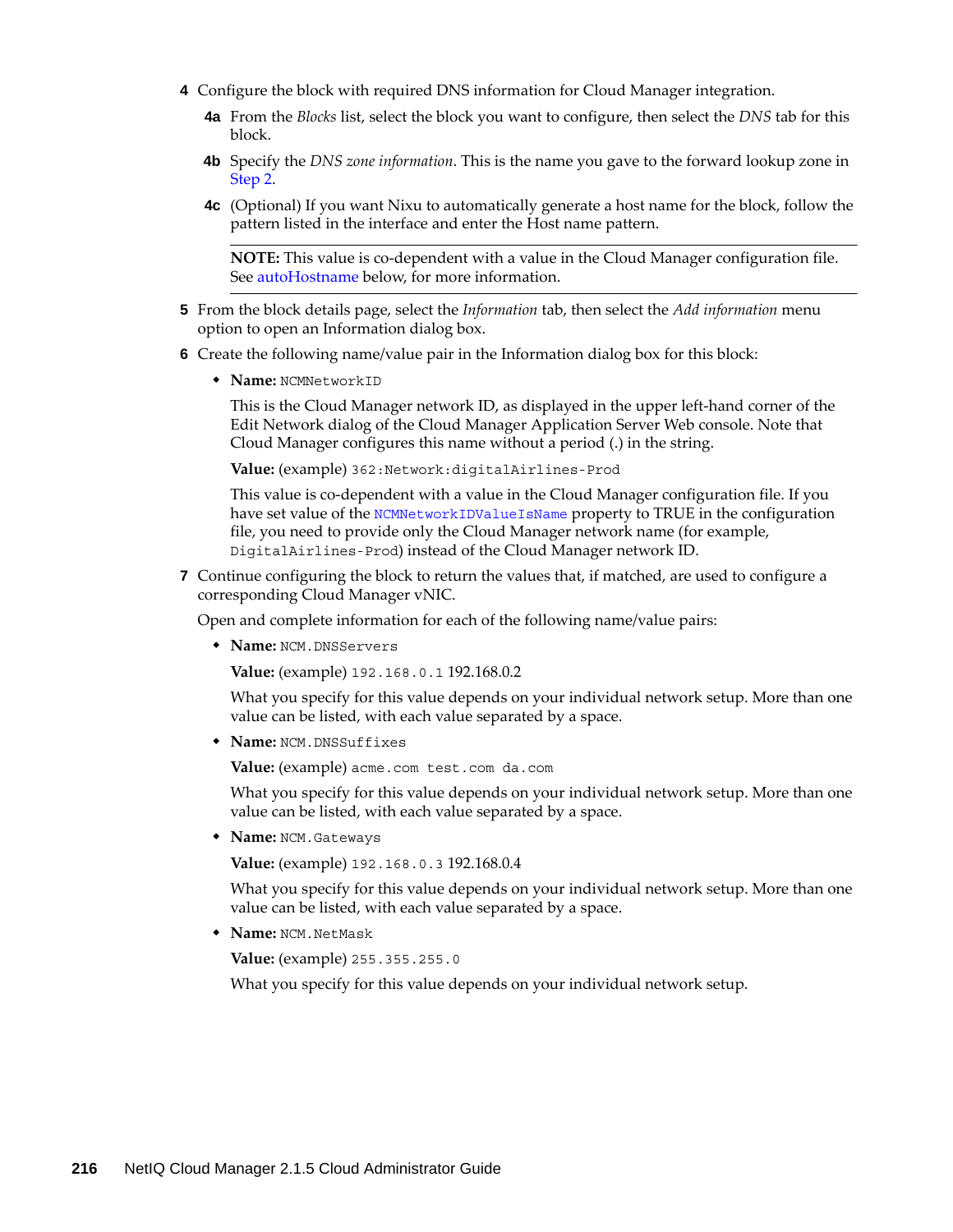## **Configuring Cloud Manager for Nixu NameSurfer Integration**

- **1** From the Cloud Manager Application Server, open /opt/netiq/cloudmanager/etc/ cloudmanager-ipam-nixu.cfg
- **2** Edit the configuration file:
	- **2a** Edit the properties that specify the Nixu Server connection information:

| <b>Configuration Property and</b><br>Default Value | <b>Value Detail</b>                                                                                                                                                          | <b>Example</b>                                            |
|----------------------------------------------------|------------------------------------------------------------------------------------------------------------------------------------------------------------------------------|-----------------------------------------------------------|
| url= <server:port>/SOAP</server:port>              | Specify the Nixu Server<br>URL, without the "http"<br>connection protocol.                                                                                                   | url=mynixuserver.mydomain.co<br>m:8443/SOAP/              |
| secureConnection=true                              | Specify whether the<br>connection is secure. If<br>http, specify false. If<br>https, specify true.                                                                           | secureConnection=true                                     |
| keyname= <keyname></keyname>                       | This is the name of the<br>NSAPI key configured in<br>the Nixu NameSurfer<br>console. It is needed for<br>Web Service API<br>access.                                         | keyname=EnqKey                                            |
| keyvalue= <keyvalue></keyvalue>                    | This is the value of the<br>NSAPI key specified in<br>"keyname" property, as<br>configured in the Nixu<br>NameSurfer console. It<br>is needed for Web<br>Service API access. | keyvalue=KrqcCHySczwIFfshSMf<br>rPoCESY3ip8Nh90eqtrmouTq= |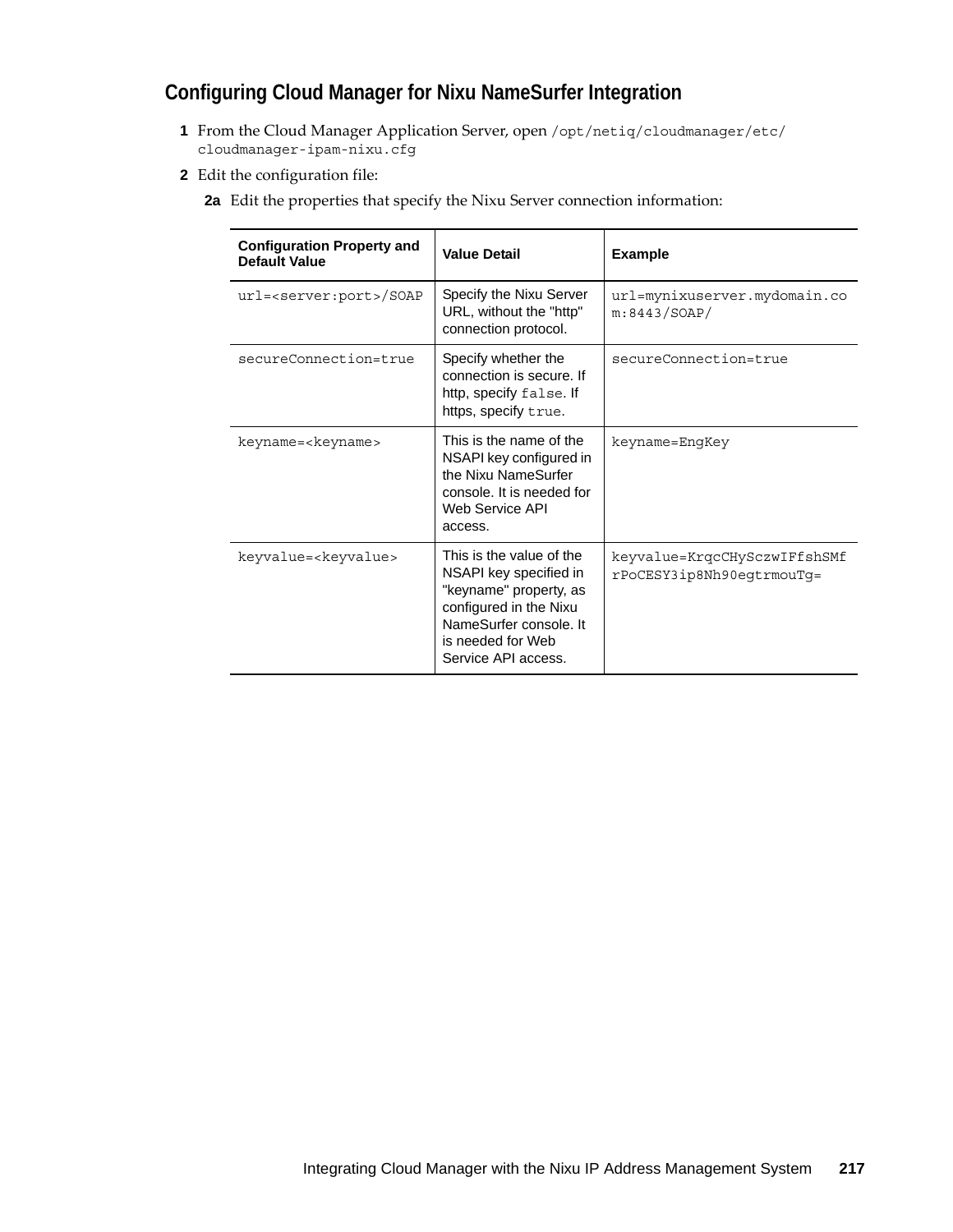| <b>Configuration Property and Default Value</b> | <b>Value Detail</b>                                                                                                                                                                                                                                                                                                                       |
|-------------------------------------------------|-------------------------------------------------------------------------------------------------------------------------------------------------------------------------------------------------------------------------------------------------------------------------------------------------------------------------------------------|
| autoHostname=TRUE                               | Specifies whether Nixu NameSurfer should auto-<br>create a hostname for the requested address.<br>Hostname auto-generation follows the rules<br>specified on the Address Block in the Nixu<br>NameSurfer console.                                                                                                                         |
| addToDNS=FALSE                                  | Specifies whether Nixu NameSurfer should auto-<br>register the hostname with Nixu NameSurfer's<br>DNS service. If you are not using Nixu<br>NameSurfer for your DNS server, set this to<br>FALSE.                                                                                                                                         |
| defaultToDHCP=FALSE                             | Specifies behavior in the case of a Nixu<br>NameSurfer integration failure. Failures can<br>occur because of inability to connect to the<br>server, inability to find a Nixu Address Block that<br>is correctly configured to provide an address for<br>a specified Cloud Manager Zone, etc.                                              |
|                                                 | In case of a failure, if this value is TRUE, the<br>Cloud Manager workload is configured to obtain<br>its network information from DHCP.                                                                                                                                                                                                  |
| NCMNetworkIDValueIsName=FALSE                   | Specifies whether to use the full Cloud Manager<br>Network ID or the simple Network Name as the<br>match string in Nixu NameSurfer Address<br>Blocks.                                                                                                                                                                                     |
|                                                 | Using the full Cloud Manager Network ID is<br>preferable, because it provides a greater<br>probability of uniqueness.                                                                                                                                                                                                                     |
|                                                 | NOTE: This property is codependent with a Nixu<br>IP Address block setting. See NCMNetworkID,<br>above, for more information.                                                                                                                                                                                                             |
|                                                 | Do not set this value to TRUE unless you are<br>sure that all network interfaces have unique<br>names.                                                                                                                                                                                                                                    |
| defaultVMNameFromHostName=FALSE                 | Specifies whether to set the workload's<br>Preferred VMN ame from the hostname<br>provided by Nixu NameSurfer. We recommend<br>that you set this value to FALSE, because the<br>VM's name is now attached to a network name<br>or IP address, which could change in the future if<br>the Cloud Manager Network is deleted or<br>modified. |
|                                                 | If TRUE, the PreferredVMName that will be set<br>(the filename and display name of the VM)<br>follows the pattern: <hostname>.<workloadid></workloadid></hostname>                                                                                                                                                                        |
|                                                 | <b>NOTE:</b> The PreferredVMName does not<br>change in change requests, even if the<br>hostname changes as a result of an altered NIC<br>configuration.                                                                                                                                                                                   |

**2b** Edit the properties that specify the Cloud Manager options: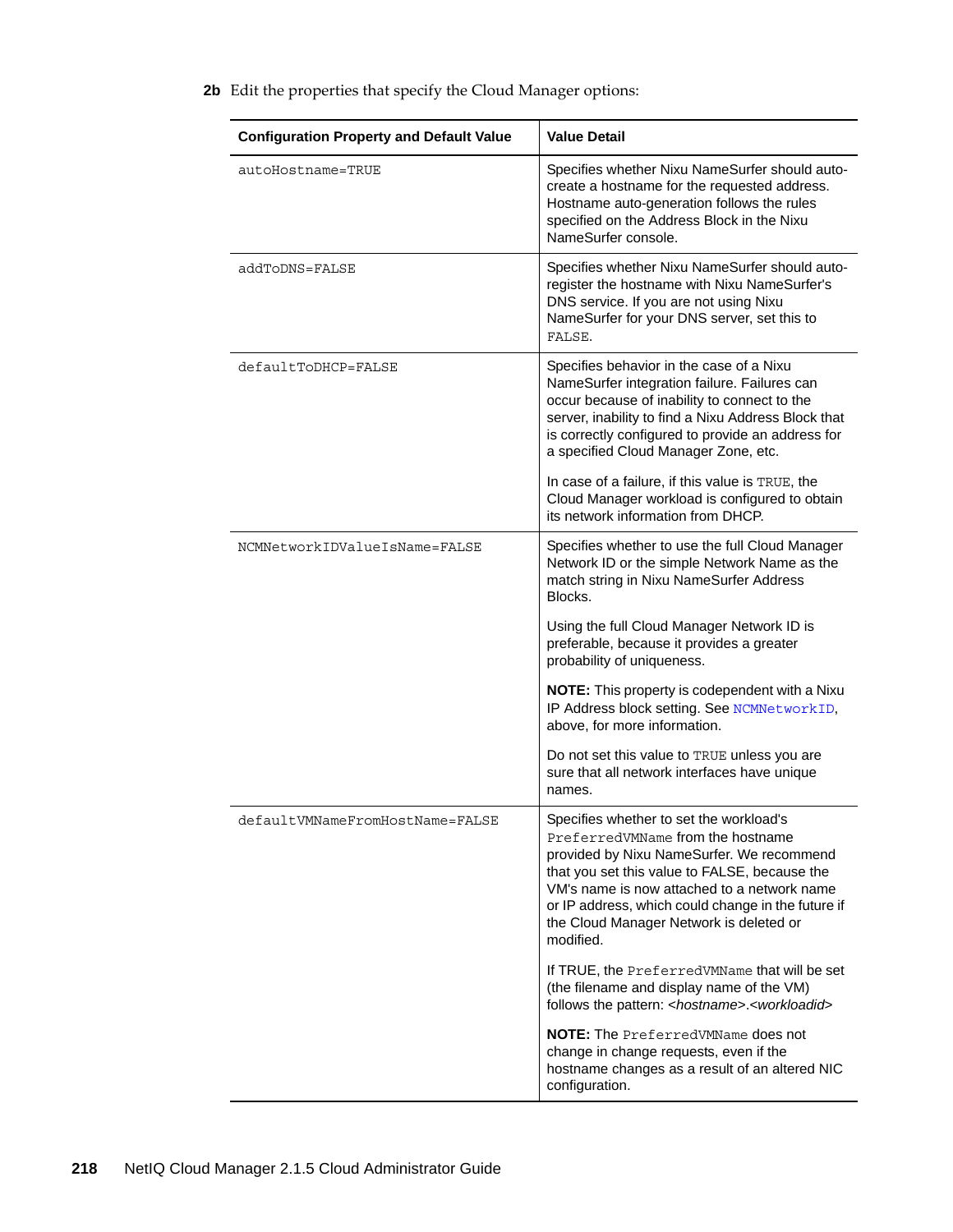| <b>Configuration Property and Default Value</b>  | <b>Value Detail</b>                                                                                                                                                                                                   |
|--------------------------------------------------|-----------------------------------------------------------------------------------------------------------------------------------------------------------------------------------------------------------------------|
| failBusinessServiceRequestOnIPAMFa<br>ilure=TRUE | Specifies what Cloud Manager should do in the<br>case of a failure to obtain a valid NIC<br>configuration from the IPAM system. the case of<br>such a failure.                                                        |
|                                                  | If the value is set to TRUE, the business service<br>is placed in a BUILD_FAILED state and the<br>administrator can reconfigure the NIC and<br>resubmit the business service.                                         |
|                                                  | If the value is set to FALSE, the business service<br>advances to the pre-build configuration phase.<br>The administrator can then override the network<br>type and specify a different NIC configuration.            |
| nixuIntegrationEnabled=FALSE                     | Leave the value at FALSE until you finish setting<br>all of the properties above. Setting the value to<br>TRUE enables Cloud Manager to detect the Nixu<br>IPAM integration and to display it as a network<br>option. |

**3** Restart the Cloud Manager Application Server to refresh the configuration settings and enable IPAM integration.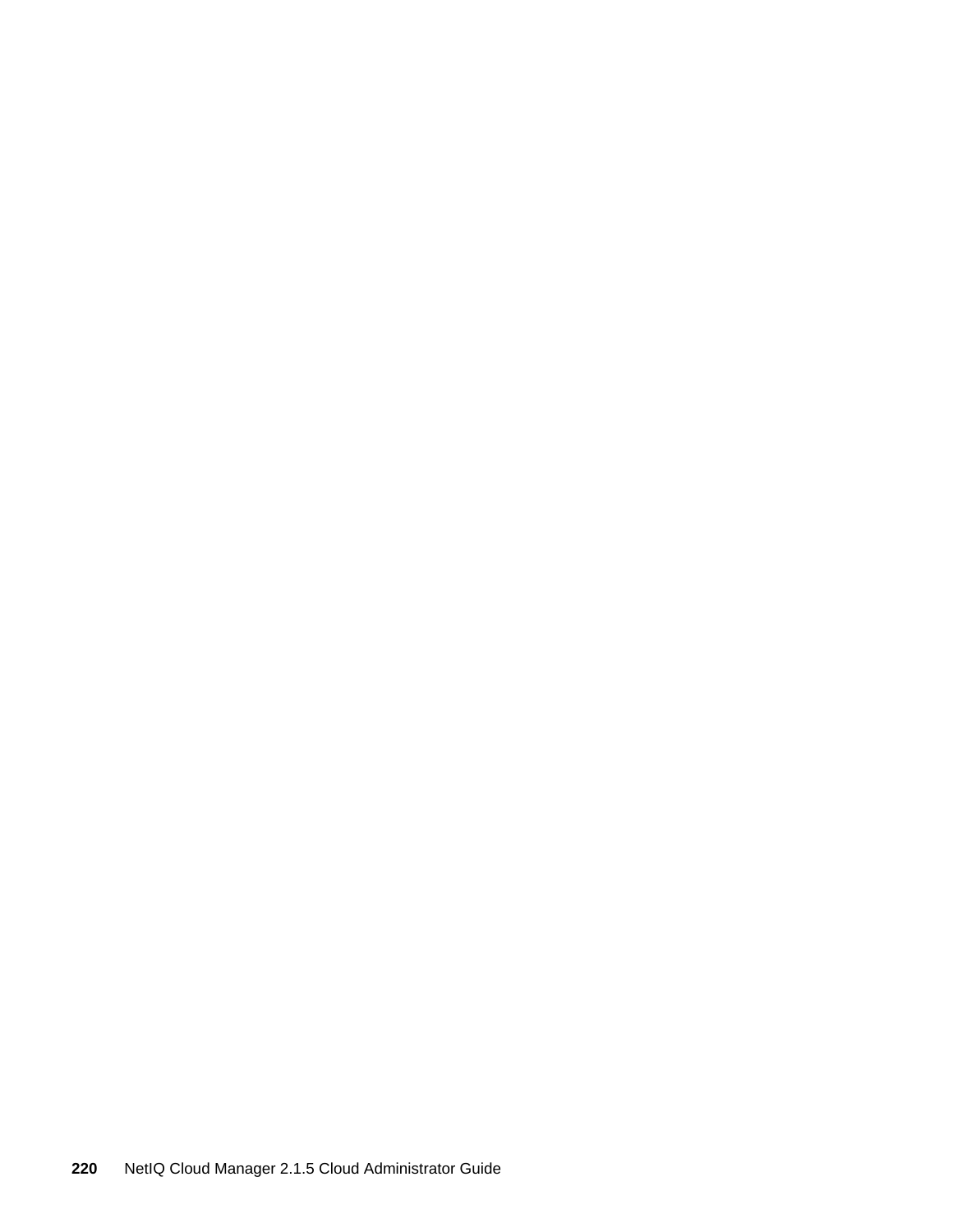# D <sup>D</sup>**Using REST APIs to Customize Cloud Manager Behavior**

- [Section D.1, "Cloud Manager REST API Overview," on page 221](#page-220-0)
- \* [Section D.2, "Using the REST APIs to Modify the Cloud Manager Workflow," on page 221](#page-220-1)

# <span id="page-220-0"></span>**D.1 Cloud Manager REST API Overview**

**NOTE:** This section is not intended to explain REST concepts. It assumes that the reader has a prior understanding of REST concepts.

NetIQ Cloud Manager provides a complete set of REST APIs that are available for scripting or customizing the product. The APIs support both application/xml and application/json values for the Accept and Content-type request and response headers. You can use the GET, PUT, POST, and DELETE methods in the Cloud Manager REST calls as appropriate

You can visit http://<server>:<*port*>/cloudmanager-api for a full reference of the REST API, including the contents of the API packets include on return or should include on input.

# <span id="page-220-1"></span>**D.2 Using the REST APIs to Modify the Cloud Manager Workflow**

A Cloud Manager user can create, change, or delete a business service. Cloud Manager processes each of these three "requests" in its own unique workflow process: a series of steps occurring in the build and provisioning process.

During the workflow process, actions are taken sequentially as needed so that the process flows correctly. In general, the workflow proceeds in the order listed in the following table:

| <b>Workflow Phase (Action Type)</b>                                  | <b>Operation Type</b> | Default,<br><b>TaskBased</b><br>Callout | <b>Customizeable</b><br>by Using<br><b>Callouts</b> |
|----------------------------------------------------------------------|-----------------------|-----------------------------------------|-----------------------------------------------------|
| 1. Submit                                                            | n/a                   | no                                      | no                                                  |
| 2. Approval                                                          | Approval              | yes                                     | yes                                                 |
| 3. Pre-build configuration (also known as "PreConfig") Configuration |                       | yes                                     | yes                                                 |
| 4. Mid approval                                                      | Approval              | yes                                     | yes                                                 |
| 5. VM/workload build                                                 | n/a                   | no                                      | no                                                  |

*Table D-1 Cloud Manager Workflow Phases*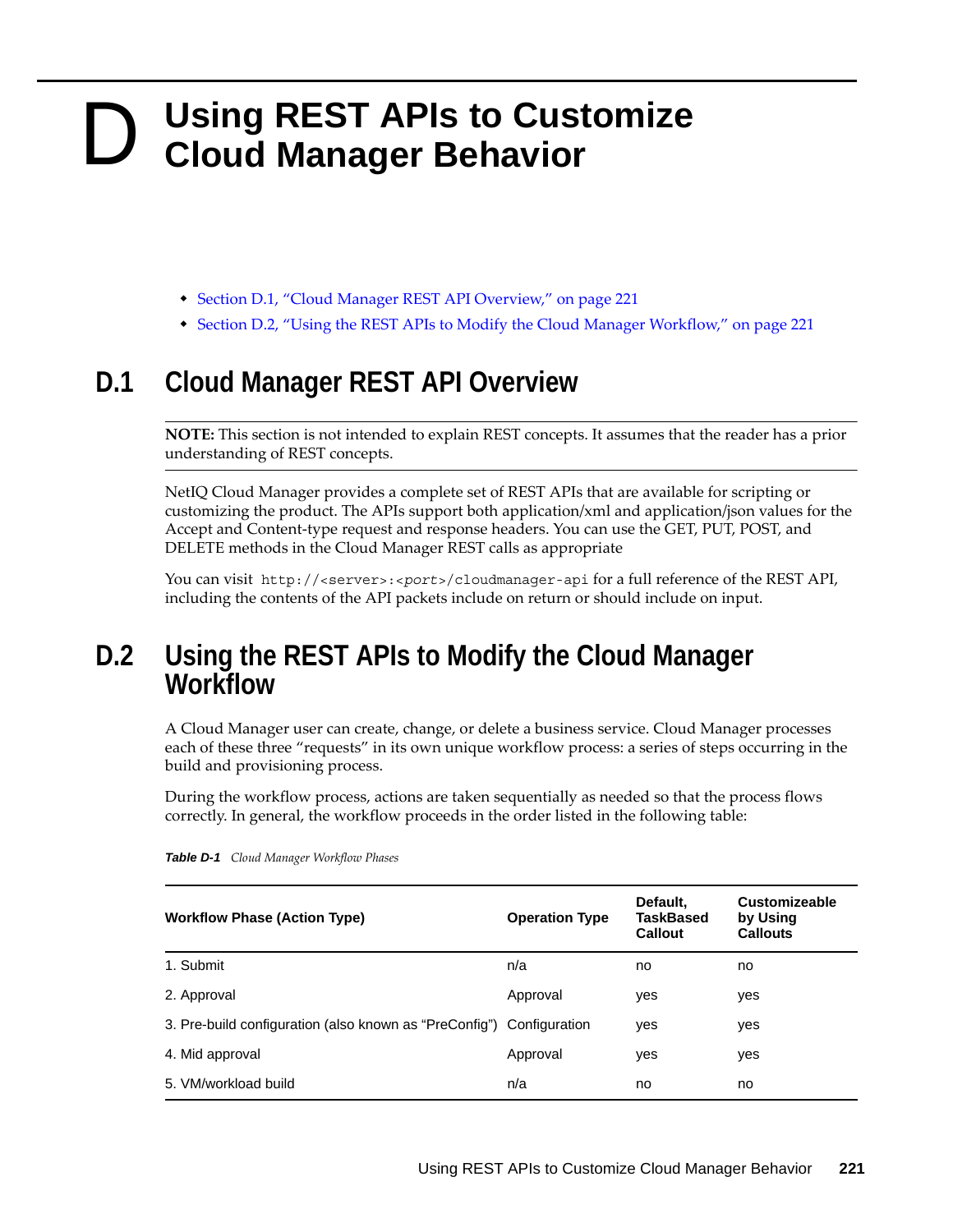| <b>Workflow Phase (Action Type)</b>                            | <b>Operation Type</b> | Default,<br><b>TaskBased</b><br>Callout | <b>Customizeable</b><br>by Using<br><b>Callouts</b> |
|----------------------------------------------------------------|-----------------------|-----------------------------------------|-----------------------------------------------------|
| 6. Post-build configuration (also known as<br>"PostConfig")    | Configuration         | yes                                     | yes                                                 |
| 7. Post-build approval (also known as "PostApproval") Approval |                       | ves                                     | yes                                                 |
| 8. Pre-deploy (or "PreDeploy")                                 | <b>Notification</b>   | no                                      | ves                                                 |

At the appropriate time in the workflow, the Cloud Manager Application Server invokes a uniquely registered and configured external process to execute each individual, categorized step. After the process (also known as a "callout") performs its function in order, it reports its status to the Application Server, so that the server can invoke the next process. For Approval type operations, the completion status is either *Approved* or *Denied*. For Configuration type operations, the completion status is either *Success* or *Failure*. For Notify type operations, the callout is invoked asynchronously, so the server does not need to wait for confirmation. Without waiting for confirmation, the server signals this callout that it is time to execute its functions.

The default callout registered for each of these phases (except for PreDeploy) is handled by a task system (a TaskBasedCallout). One or more tasks are created for each phase and assigned, based on a set of rules. In theTaskBasedCallout system, each callout is configured with predefined tasks. For each business service request, the callout detects the tasks that must be created and to which Cloud Manager user (based on assigned roles and rights) the tasks should be assigned.

The workflow configuration can be specified at the system, organization, or business group layer. with the lowermost level dominating.

As a Cloud Administrator, you can skip any of the phases of the workflow and you can change or override default tasks by altering the permission assignment or the order.

As the Cloud Administrator, you can customize the workflow to invoke alternative callouts in place of Cloud Manager's default task-based callouts. This might be useful if you want to integrate the Cloud Manager workflow with other existing approval processes or scripted configuration procedures. This section explains how to use REST calls to customize the callouts you need to integrate Cloud Manager's workflow with the workflow of a 3rd party system.

This section includes the following information:

- [Section D.2.1, "Workflow Callout Registration Concepts," on page 222](#page-221-0)
- [Section D.2.2, "Skipping the PreConfig Approval Stage by Invoking REST Callouts," on](#page-222-0)  [page 223](#page-222-0)
- [Section D.2.3, "REST URLs for Configuring and Registering Custom Callouts," on page 224](#page-223-0)
- [Section D.2.4, "Overriding the Default Task Order," on page 228](#page-227-0)

## <span id="page-221-0"></span>**D.2.1 Workflow Callout Registration Concepts**

"(header of customizing callouts section)" After you have created a custom callout (separate doc) you can invoke a REST API call to actually register a callout in Cloud Manager. The registration defines a combination of conditions that, when satisfied, trigger Cloud Manager to invoke that callout. The conditions include the following:

 The domain level where the operation should happen, such as the entire Cloud Manager system, one of the organizations in the system, or one of the business groups in an organization.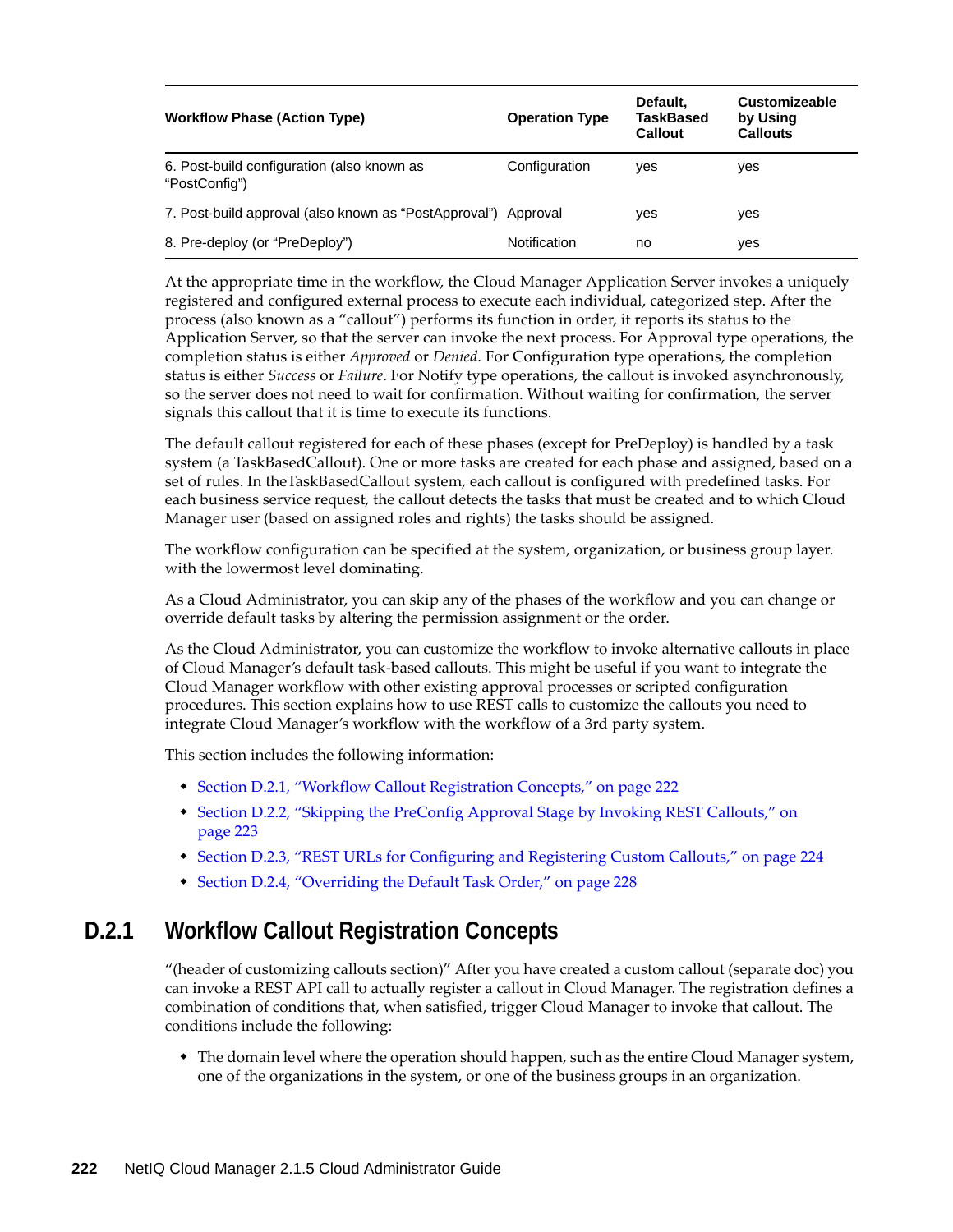When you register a callout, you do so at a domain level (system, organization, or business group). The registration levels are hierarchical. That is, if you do not register the callout at the organization level, it inherits the registration from its parent. You can register only one callout per operation, per domain level.

- The intended behavioral differences for the callout when applied to different business service request types:
	- Create a new business service (NEW)
	- Change an existing business service (CHANGE)
	- Delete an existing business service (DELETE)
- The intended action of "step" of the callout in the workflow, which would be one of the following:
	- Approval
	- PreConfig
	- PostConfig
	- PostApproval
	- PreDeploy

# <span id="page-222-0"></span>**D.2.2 Skipping the PreConfig Approval Stage by Invoking REST Callouts**

If you want to bypass (that is, "skip") PreConfig approval of a workload that you customize for a user, it is not possible to do so using the Application Server Console, but you can invoke REST callouts that let you modify the skip flag in that stage of the workflow for new or changed business service requests.

The following skip flags are supported in Cloud Manager:

- skipNewWorkflowApproval
- skipNewWorkflowPreConfig
- skipNewWorkflowPostConfig
- skipNewWorkflowPostApproval
- skipChgReqWorkflowApproval
- skipChgReqWorkflowPreConfig
- skipChgReqWorkflowMidApproval
- skipChgReqWorkflowPostConfig
- skipChgReqWorkflowPostApproval
- skipDelWorkflowApproval
- skipDelWorkflowPreConfig

The following instructions for modifying PreConfig workflow REST callouts assume that you want to invoke the change for the entire Cloud Manager system. The instructions also assume that you are using the application/json payload type, although Cloud Manager also supports the application/xml payload type.

**1** Invoke a REST GET call at the following URL:

http://<*server*>:<*port*>/8183/cloudmanager-api/system/integrationconfigs

The call returns the current settings. For example: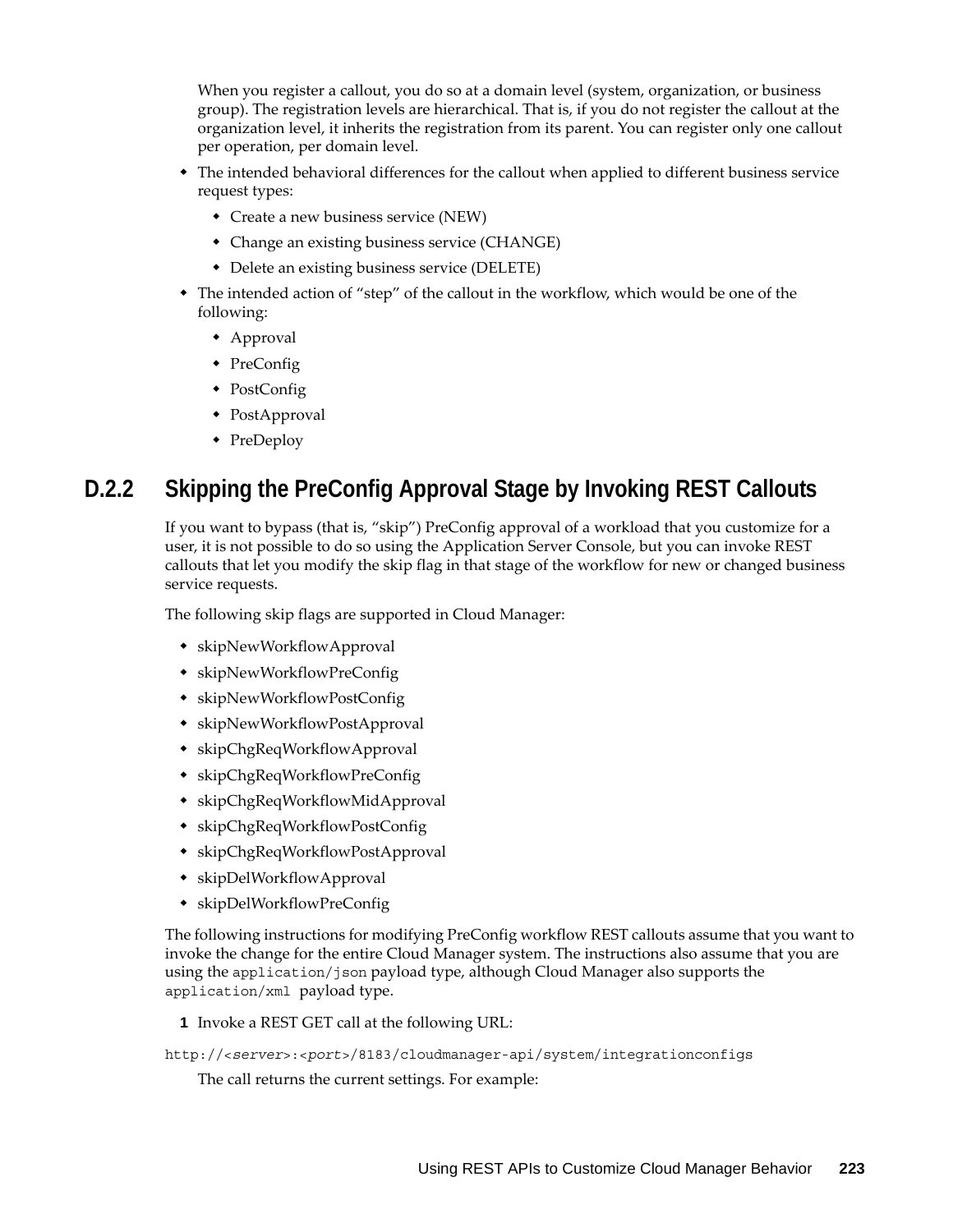```
{
"skipChgReqWorkflowPostApproval": true,
"skipDelWorkflowPreConfig": true,
"skipNewWorkflowPostApproval": true,
"sourceObjId": 1,
"sourceObjName": "System",
"sourceObjType": "SYSTEM",
"url": "http://localhost:8183/cloudmanager-api/system/integrationconfigs"
}
```
The skip flags are tri-state: true, false, or empty. The empty state implies that it is inherited from the parent (if there is one). The true and false states imply an override of the parent setting, if there is one.

<span id="page-223-1"></span>**2** In the callout, add the skip flag for the PreConfig stage of the workflow when business services are created or changed:

```
{
"skipChgReqWorkflowPostApproval": true,
"skipDelWorkflowPreConfig": true,
"skipNewWorkflowPostApproval": true,
"skipNewWorkflowPreConfig": true,
"skipChgReqWorkflowPreConfig": true,
"sourceObjId": 1
}
```
In this example, the URL and the source object information are removed from the callout packet because they are not necessary for the PUT.

**3** Invoke a REST PUT call at the same URL,

http://<*server*>:<*port*>/8183/cloudmanager-api/system/integrationconfigs

making sure that the payload type is correct, then save the PUT.

**4** Confirm that the PUT was correctly by invoking a GET at the same URL and checking the packet structure, shown in [Step 2](#page-223-1).

**NOTE:** If you wanted to make this modification for a single system, you would replace the http:// <server>:<port>/8183/cloudmanager-api/system/integrationconfigs URL with http:// <*server*>:<*port*>/8183/cloudmanager-api/organizations/<*orgId*>/integrationconfigs.

# <span id="page-223-0"></span>**D.2.3 REST URLs for Configuring and Registering Custom Callouts**

You can configure Cloud Manager by using different REST API calls on the Cloud Manager Application Server. The REST Client plugin for Firefox, or the Advanced Rest Client plugin for the Google Chrome browser have been tested for such calls.

You can visit http://<server>:<port>/cloudmanager-api for a full reference of the REST API, including the contents of the API packets include on return or should include on input.

The tables below show the REST endpoints you can use to view the current Cloud Manager callouts. The URLs in the tables contain variables (that is, address elements surrounded by brackets < >) that imply specific information that you must provide:

/<*domID*>/ implies that you substitute one of the following:

/system/

/organizations/<*orgID*>/

/businessgroups/<*bgID*>/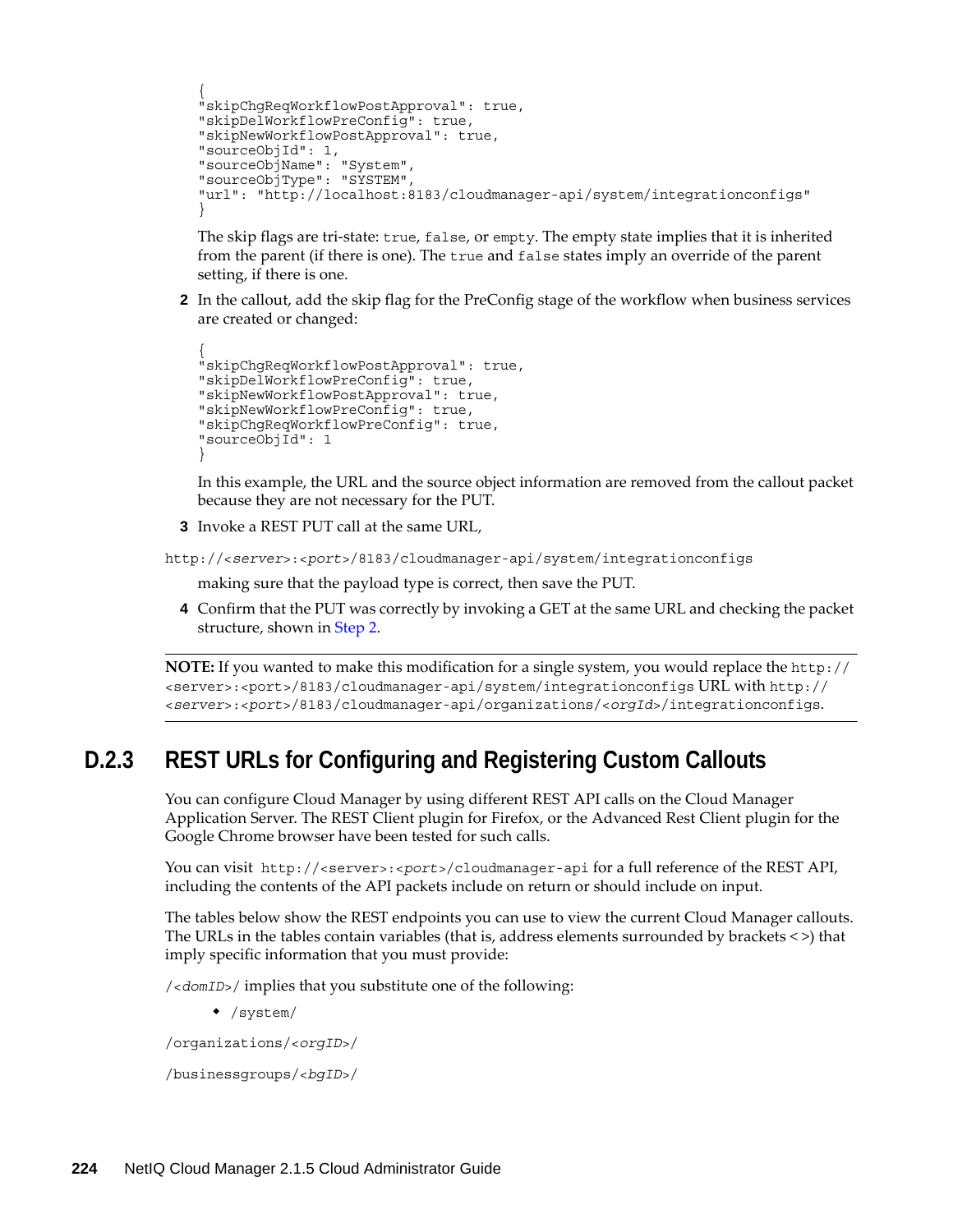### *Table D-2 REST Calls for installed or available callouts*

| <b>URL Suffix</b> | <b>Method</b> | Purpose of the Command / The Resulting Payload                                                                                                                                                                                                                                                                                                                                                                                                                           |
|-------------------|---------------|--------------------------------------------------------------------------------------------------------------------------------------------------------------------------------------------------------------------------------------------------------------------------------------------------------------------------------------------------------------------------------------------------------------------------------------------------------------------------|
| /callouts         | <b>GET</b>    | <b>Purpose:</b> Represents the list of services mentioned in Section D.2, "Using the<br>REST APIs to Modify the Cloud Manager Workflow," on page 221.                                                                                                                                                                                                                                                                                                                    |
|                   |               | Payload:                                                                                                                                                                                                                                                                                                                                                                                                                                                                 |
|                   |               | $\{$ "count": "4",<br>"items": [<br>"bundleName": "comtaskBasedCallouts",<br>"canonicalClassName": "org.eclipse ServiceReferenceImpl",<br>"implementedInterface": "interface<br>com ApprovalCalloutIfc",<br>"provides": "Approval",<br>"reqistrationName": "TaskBasedApproval",<br>"simpleClassName": "ServiceReferenceImpl",<br>"url": "http://host:8183/cloudmanager-api/callouts/<br>TaskBasedApproval"<br>$\}$ ,<br><br>$\left.\begin{array}{c} \end{array}\right\}$ |
| /callouts/        | <b>GET</b>    | <b>Purpose:</b> Gets the specified callout available in the OSGI system.                                                                                                                                                                                                                                                                                                                                                                                                 |
| $\{name\}$        |               | {name}=reqistrationName                                                                                                                                                                                                                                                                                                                                                                                                                                                  |
|                   |               | NOTE: Everything in this payload is defined by the OSGI bundle, nothing is<br>configurable, so no PUT operation is used.                                                                                                                                                                                                                                                                                                                                                 |
|                   |               | Payload:                                                                                                                                                                                                                                                                                                                                                                                                                                                                 |
|                   |               | "bundleName": "comtaskBasedCallouts",<br>"canonicalClassName": "org.eclipse ServiceReferenceImpl",<br>"implementedInterface": "interface<br>com ApprovalCalloutIfc",<br>"provides": "Approval",<br>"registrationName": "TaskBasedApproval",<br>"simpleClassName": "ServiceReferenceImpl",<br>"url":"http://host:8183/cloudmanager-api/callouts/<br>TaskBasedApproval"                                                                                                    |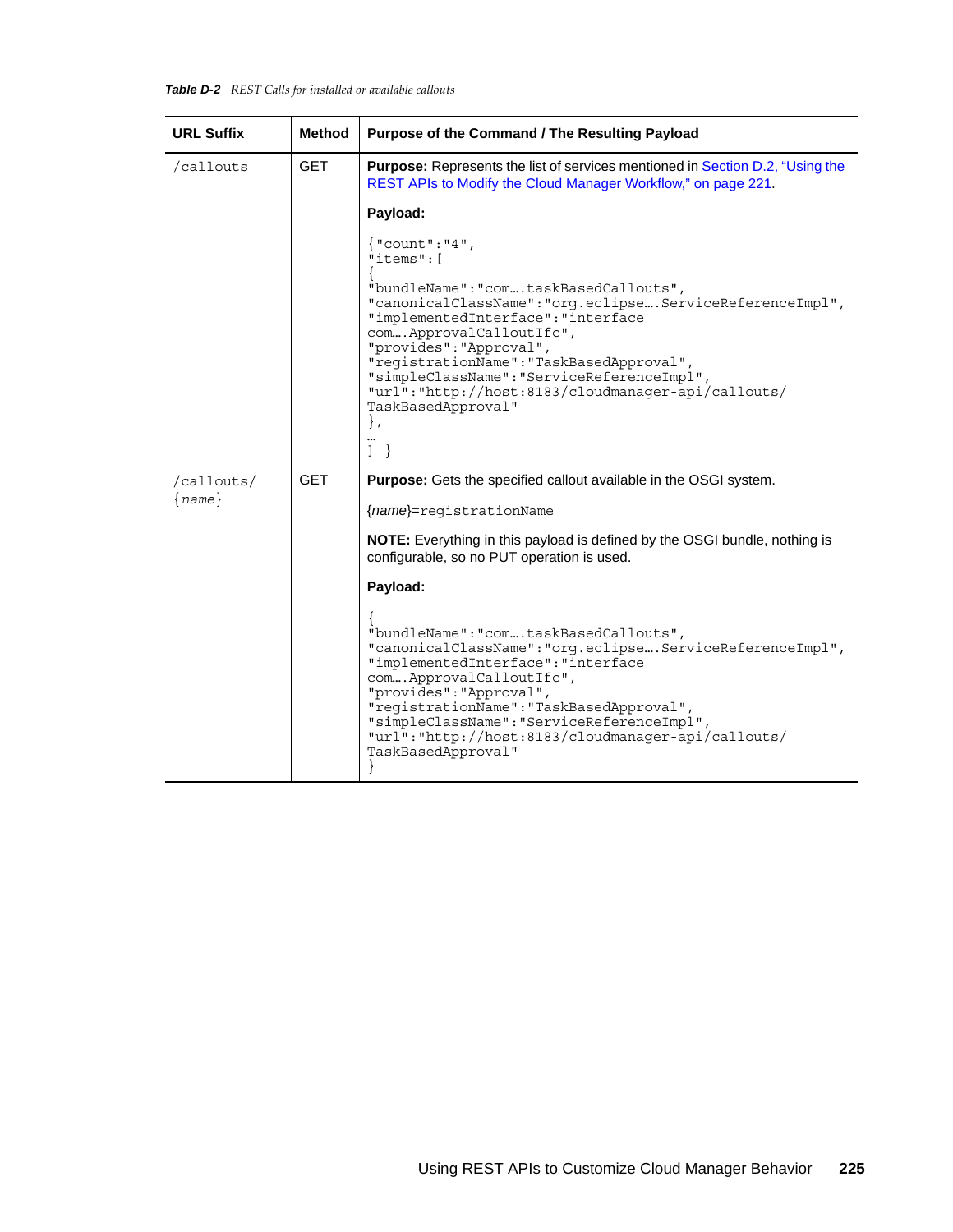### *Table D-3 REST Calls for integration configuration flags*

| <b>URL Suffix</b>                                              | <b>Method</b> | Purpose of the Command / The Resulting Payload                                                                                                                                                                                                                                                                                                                                                                                                                                                                                                                                                                                             |
|----------------------------------------------------------------|---------------|--------------------------------------------------------------------------------------------------------------------------------------------------------------------------------------------------------------------------------------------------------------------------------------------------------------------------------------------------------------------------------------------------------------------------------------------------------------------------------------------------------------------------------------------------------------------------------------------------------------------------------------------|
| $\sqrt{\langle domID \rangle}$<br>integrationconfigs           | <b>GET</b>    | Purpose: Gets the domain object's integration configuration flags.<br>Payload:<br>"skipChqReqWorkflowApproval":false,<br>"skipChqReqWorkflowPostApproval":true,<br>"skipChgReqWorkflowPostConfig":false,<br>"skipChgReqWorkflowPreConfig":false,<br>"skipDelWorkflowApproval":false,<br>"skipDelWorkflowPreConfig":true,<br>"skipNewWorkflowApproval":false,<br>"skipNewWorkflowPostApproval":false,<br>"skipNewWorkflowPostConfig":false,<br>"skipNewWorkflowPreConfig":false,<br>"sourceObjId":1,<br>"sourceObjName": "System",<br>"sourceObjType": "SYSTEM",<br>"url":"http://host:8183/cloudmanager-api/system/<br>integrationconfigs" |
| $/\text{cdomID}>/$<br>integrationconfigs                       | <b>PUT</b>    | Purpose: Sets the domain object's integration configuration "skip"<br>flags.<br>Payload: Same payload as specified above. Skip flags have a tri-<br>state: True, False, or empty. An empty value implies inheritance<br>from the domain object's parent.                                                                                                                                                                                                                                                                                                                                                                                   |
| $\sqrt{\langle domID \rangle}/$<br>integrationcalloutite<br>ms | <b>GET</b>    | Purpose: Lists all callout registrations for the specified domain<br>object.<br>Payload:<br>"count":10,<br>"items":<br>"key": "NEW BUSINESS SERVICE REQUEST: POST CONFIG",<br>"sourceObj $\overline{Id}$ ":1,<br>"sourceObjName": "System",<br>"sourceObjType": "SYSTEM",<br>"value": "TaskBasedPostConfig",<br>"url":http://host:8183/cloudmanager-api/system/<br>integrationcalloutitems/ <key><br/><math>\}</math> ,<br/><math>\left\{ \begin{array}{c} 1 \end{array} \right\}</math></key>                                                                                                                                             |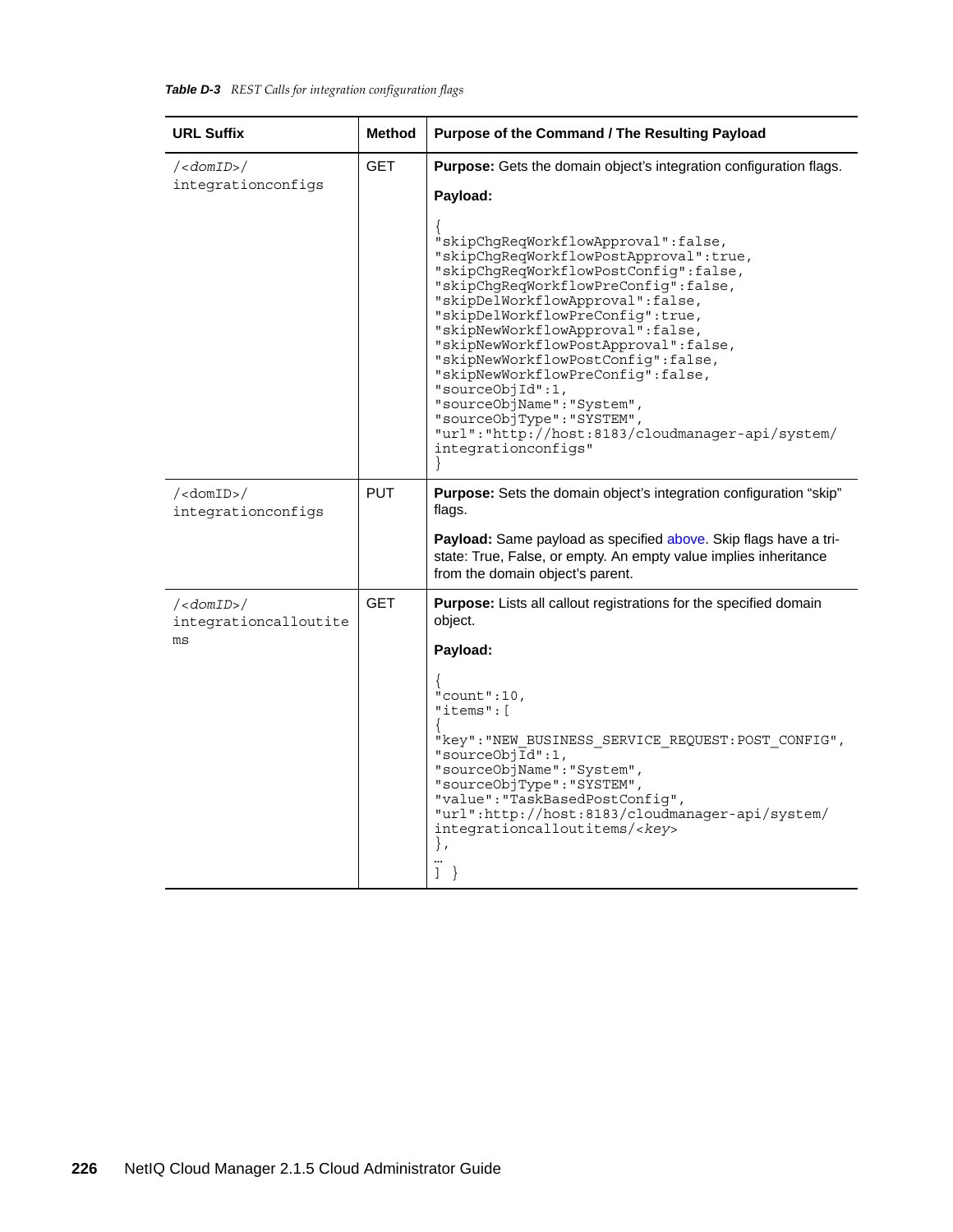| <b>URL Suffix</b>                                             | <b>Method</b> | Purpose of the Command / The Resulting Payload                                                                                                                                                                                                                                                                                                                                                                                                                                                                                                                                                                                                                                                                                                                     |
|---------------------------------------------------------------|---------------|--------------------------------------------------------------------------------------------------------------------------------------------------------------------------------------------------------------------------------------------------------------------------------------------------------------------------------------------------------------------------------------------------------------------------------------------------------------------------------------------------------------------------------------------------------------------------------------------------------------------------------------------------------------------------------------------------------------------------------------------------------------------|
| $\frac{\sqrt{d}}{d}$<br>integrationcalloutite<br>$ms/\{key\}$ | <b>GET</b>    | Purpose: Gets the specified callout registration.<br>Payload: The payload in the example below indicates that at the<br>system level, the TaskBasedPostConfig callout is used for<br>PostConfig phase of new business service requests.<br>"key": "NEW BUSINESS SERVICE REQUEST: POST CONFIG",<br>"source $Obj\overline{Id}$ ":1,<br>"sourceObjName": "System",<br>"sourceObjType": "SYSTEM",<br>"value": "TaskBasedPostConfig",<br>"url":http://host:8183/cloudmanager-api/system/<br>integrationcalloutitems/ <key></key>                                                                                                                                                                                                                                        |
| $\frac{\sqrt{d}}{d}$<br>integrationcalloutite<br>ms           | <b>PUT</b>    | <b>Purpose:</b> Creates or modifies the registration for the specified<br>domain object.<br>Payload:<br>"key": "NEW BUSINESS SERVICE REQUEST: POST CONFIG",<br>"value": "TaskBasedPostConfig",                                                                                                                                                                                                                                                                                                                                                                                                                                                                                                                                                                     |
| $\frac{\sqrt{d}}{d}$<br>integrationconfigitem<br>S            | <b>GET</b>    | <b>Purpose:</b> Gets the callout-specific configurations for the specified<br>domain object. The "value" tag of the payload is specific to the<br>callout.<br>Payload: The payload in this example indicates that when the<br>TaskBasedPostConfig callout is invoked for new business<br>service requests. The callout creates a single task and assigns it to<br>the TASK_COMPLETE_CONFIG_BS role.<br>$"count":13$ ,<br>"items": [<br>"key": "TaskBasedPostConfig:NEW BUSINESS SERVICE R<br>EQUEST",<br>"sourceObjId":1,<br>"sourceObjName":"System",<br>"sourceObjType":"SYSTEM",<br>"value": "1=TASK COMPLETE CONFIG BS",<br>"url":http://host:8183/cloudmanager-api/system/<br>integrationconfigitems/key<br>$\left\{ \begin{array}{c} 1 \end{array} \right\}$ |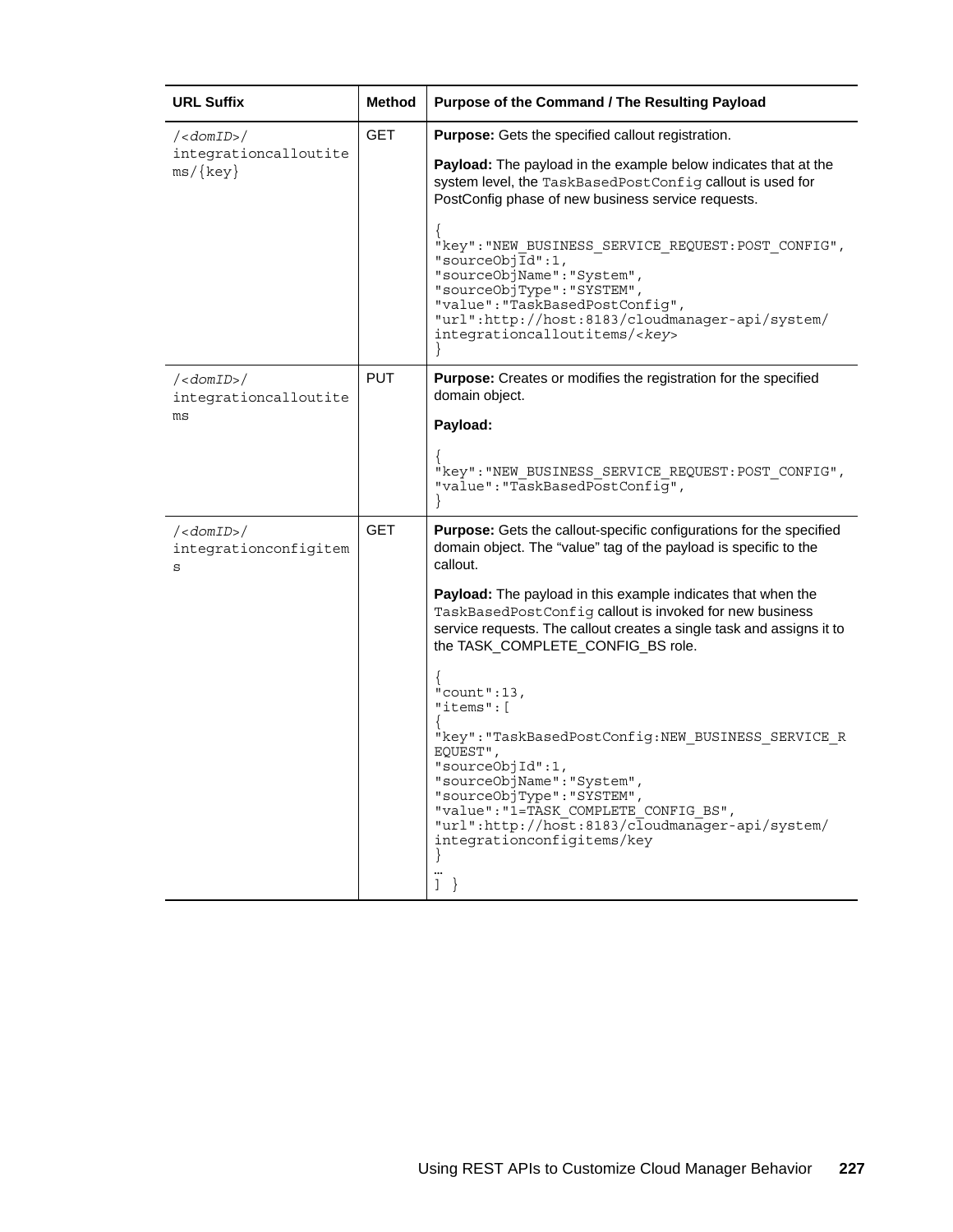| <b>URL Suffix</b>                                                   | <b>Method</b> | Purpose of the Command / The Resulting Payload                                                                                                                                                                                                                          |
|---------------------------------------------------------------------|---------------|-------------------------------------------------------------------------------------------------------------------------------------------------------------------------------------------------------------------------------------------------------------------------|
| $\frac{\sqrt{d}}{\sqrt{d}}$<br>integrationconfigitem<br>$s/\{key\}$ | <b>GET</b>    | <b>Purpose:</b> Gets the callout-specific configuration for the specified<br>key and domain object. The "value" tag of the payload is specific to<br>the callout.                                                                                                       |
|                                                                     |               | Payload:                                                                                                                                                                                                                                                                |
|                                                                     |               | "key": "TaskBasedPostConfig:NEW_BUSINESS_SERVICE_R<br>EQUEST",<br>"sourceObjId":1,<br>"sourceObjName": "System",<br>"sourceObjType":"SYSTEM",<br>"value": "1=TASK COMPLETE CONFIG BS",<br>"url":http://host:8183/cloudmanager-api/system/<br>integrationconfigitems/key |
| $\frac{\sqrt{d}}{\sqrt{d}}$<br>integrationconfigitem<br>$s/\{key\}$ | <b>PUT</b>    | <b>Purpose:</b> Sets or modifies the callout-specific configuration for the<br>specified key and domain object. The "value" tag of the payload is<br>specific to the callout.                                                                                           |
|                                                                     |               | Payload:                                                                                                                                                                                                                                                                |
|                                                                     |               | "key": "TaskBasedPostConfig:NEW_BUSINESS_SERVICE_R<br>EOUEST",<br>"value": "1=TASK COMPLETE CONFIG BS",<br>"url":http://host:8183/cloudmanager-api/system/<br>integrationconfigitems/key                                                                                |

# <span id="page-227-0"></span>**D.2.4 Overriding the Default Task Order**

The following is an example of how to use the REST API to get the current configuration:

#### **method:** GET

```
URL: http://localhost:8183/cloudmanager-api/system/integrationconfigitems/
TaskBasedApproval:NEW_BUSINESS_SERVICE_REQUEST
```
#### **Return packet:**

```
{
"key": "TaskBasedApproval:NEW_BUSINESS_SERVICE_REQUEST",
"sourceObjId": 1,
"sourceObjName": "System",
"sourceObjType": "SYSTEM",
"value": "2=TASK_SPONSOR_BS@!@1=TASK_ADMIN_APPROVE_BS",
"url": "http://localhost:8183/cloudmanager-api/system/integrationconfigitems/
TaskBasedApproval:NEW_BUSINESS_SERVICE_REQUEST"
}
```
This GET call returns the current configuration for the specified configuration item. In this case, the specified item called for is the TaskBasedApproval step in new business services requested throughout the Cloud Manager system.

**NOTE:** You could replace the /system/ component of the URL with /organizations/<*orgID*>/ if you wanted to work with the configuration for a specific organization.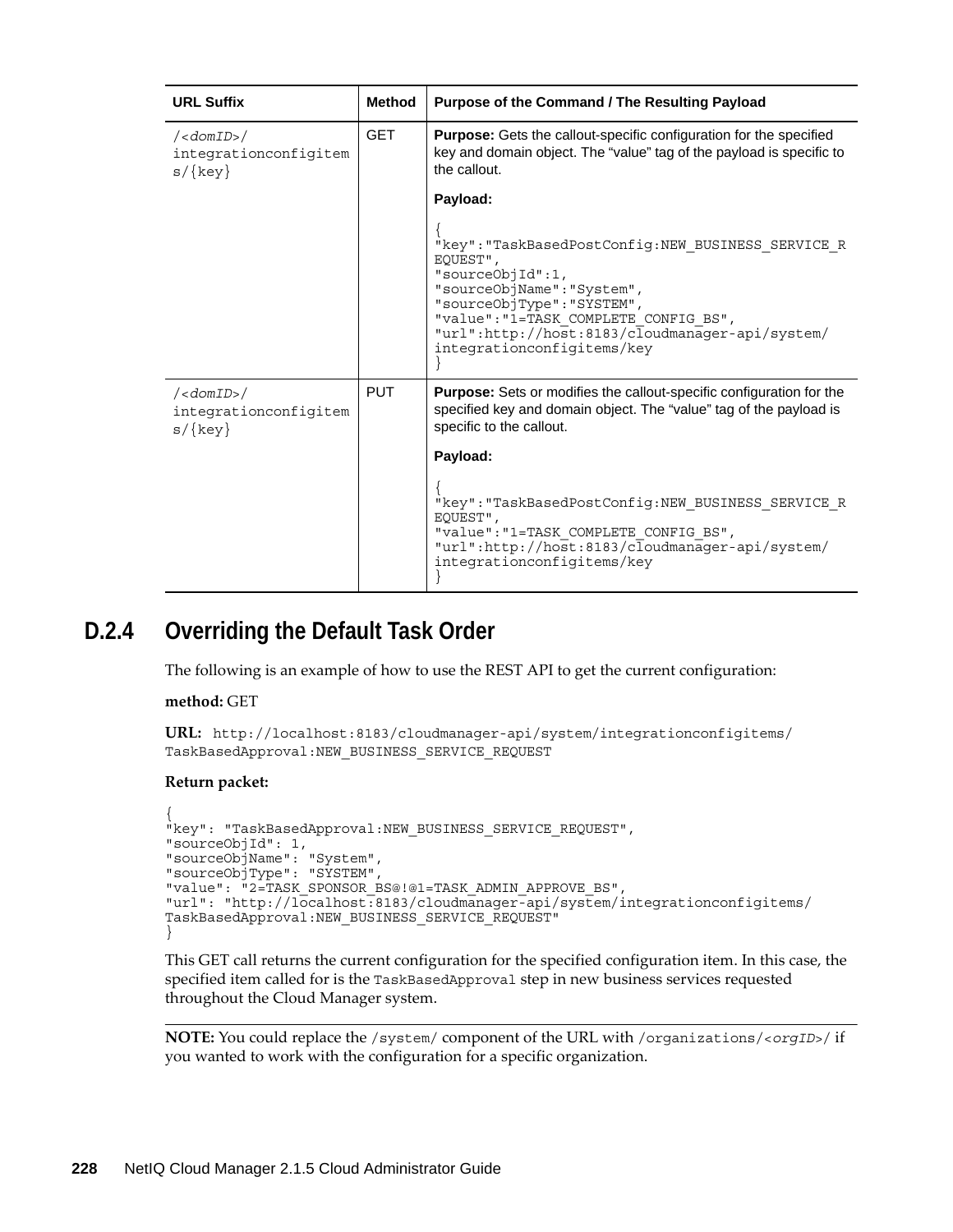If a configuration doesn't exist at /organizations/<*orgID*>/, it inherits that configuration from the system level.

To change the current configuration, execute a PUT call with an appropriate packet. In the example to follow, assume a new custom permission, MY\_CUSTOM\_PERMISSION, has been created in the system and that specific users have been given this permission.

If you want to change the approval task order so that it is routed first to administrator approval permission and then to the new custom permission, you would use the following procedure:

#### **Method:** PUT

**URL:** http://localhost:8183/cloudmanager-api/system/integrationconfigitems/ TaskBasedApproval:NEW\_BUSINESS\_SERVICE\_REQUEST

#### **Input Packet:**

```
{
"key": "TaskBasedApproval:NEW_BUSINESS_SERVICE_REQUEST",
"sourceObjId": 1,
"value": "2=MY_CUSTOM_PERMISSION@!@1=TASK_ADMIN_APPROVE_BS"
}
```
In both of these sample REST calls, the PUT and the GET methods both use the cloudmanager-api configuration URL. The value property in the packet is defined by the specific callout. Task callouts expect an order of permissions, but custom callouts define their own value format.

To accomplish the same GET and PUT that we did above, but in a Task callout-specific way, use the following procedure, with the GET call first:

#### **Method:** GET

```
URL: http://localhost:8183/tasks-api/system/taskconfigurations/
TaskBasedApproval:NEW_BUSINESS_SERVICE_REQUEST
```
#### **Return Packet:**

```
{
   "calloutName": "TaskBasedApproval",
   "configItem": {
    "key": "TaskBasedApproval:NEW BUSINESS SERVICE REQUEST",
     "sourceObjId": 1,
     "sourceObjName": "System",
     "sourceObjType": "SYSTEM",
     "value": "2=TASK_SPONSOR_BS@!@1=TASK_ADMIN_APPROVE_BS"
 },
   "key": "TaskBasedApproval:NEW_BUSINESS_SERVICE_REQUEST",
  "opType": "NEW BUSINESS SERVICE REQUEST",
   "option": "",
   "taskAssignmentOrder": 
   [
     {
       "name": "TASK_ADMIN_APPROVE_BS"
 },
 {
       "name": "TASK_SPONSOR_BS"
 }
   ],
   "url": "http://localhost:8183/tasks-api/system/taskconfigurations/
TaskBasedApproval:NEW_BUSINESS_SERVICE_REQUEST"
}
```
The GET call results in more information, and makes sense of the value property in a way that the Task Callout understands it.